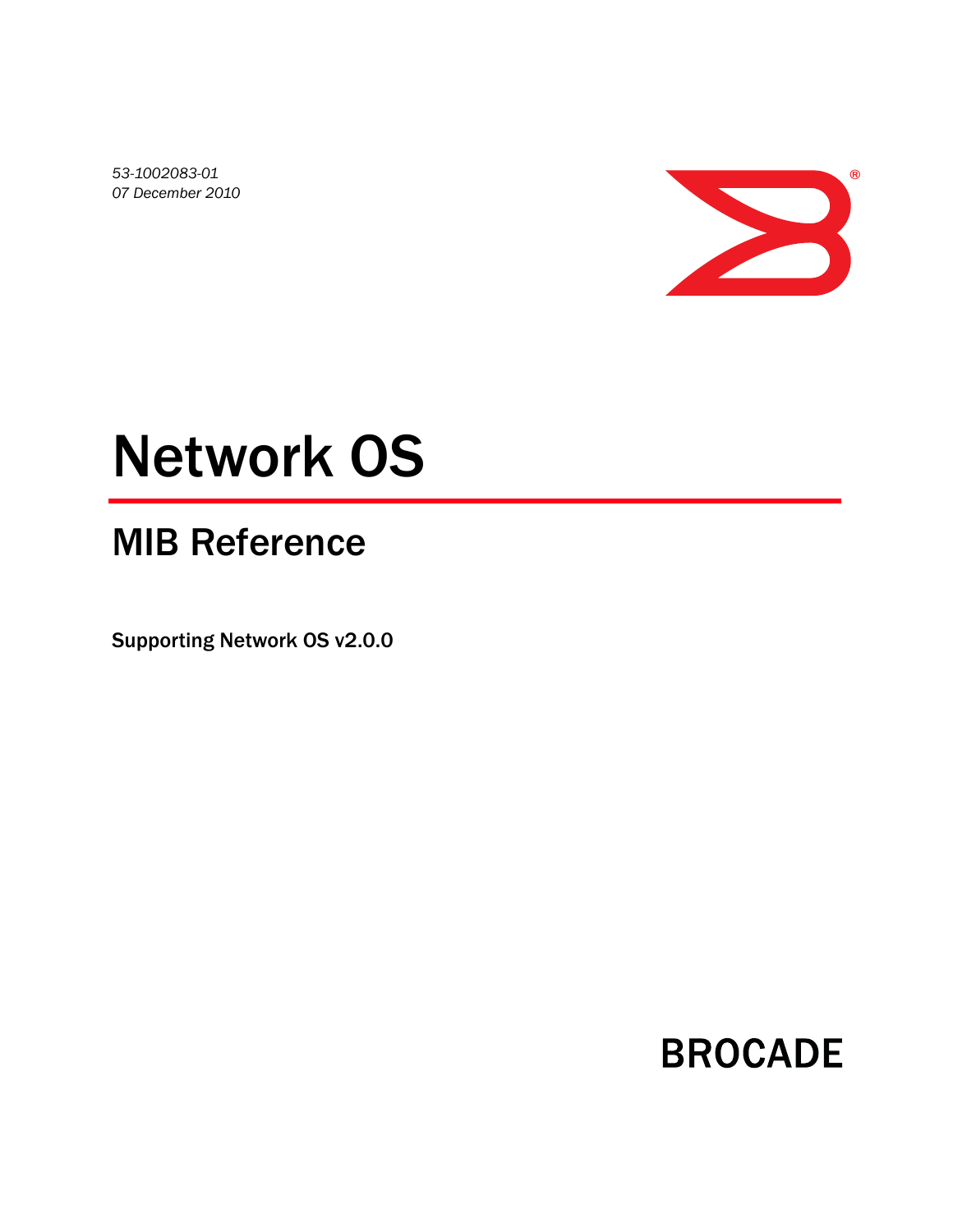Copyright © 2010 Brocade Communications Systems, Inc. All Rights Reserved.

Brocade, the B-wing symbol, BigIron, DCFM, DCX, Fabric OS, FastIron, IronView, NetIron, SAN Health, ServerIron, TurboIron, and Wingspan are registered trademarks, and Brocade Assurance, Brocade NET Health, Brocade One, Extraordinary Networks, MyBrocade, and VCS are trademarks of Brocade Communications Systems, Inc., in the United States and/or in other countries. Other brands, products, or service names mentioned are or may be trademarks or service marks of their respective owners.

Notice: This document is for informational purposes only and does not set forth any warranty, expressed or implied, concerning any equipment, equipment feature, or service offered or to be offered by Brocade. Brocade reserves the right to make changes to this document at any time, without notice, and assumes no responsibility for its use. This informational document describes features that may not be currently available. Contact a Brocade sales office for information on feature and product availability. Export of technical data contained in this document may require an export license from the United States government.

The authors and Brocade Communications Systems, Inc. shall have no liability or responsibility to any person or entity with respect to any loss, cost, liability, or damages arising from the information contained in this book or the computer programs that accompany it.

The product described by this document may contain "open source" software covered by the GNU General Public License or other open source license agreements. To find out which open source software is included in Brocade products, view the licensing terms applicable to the open source software, and obtain a copy of the programming source code, please visit *http://www.brocade.com/support/oscd*.

#### Brocade Communications Systems, Incorporated

Corporate and Latin American Headquarters Brocade Communications Systems, Inc. 1745 Technology Drive San Jose, CA 95110 Tel: 1-408-333-8000 Fax: 1-408-333-8101 E-mail: info@brocade.com

European Headquarters Brocade Communications Switzerland Sàrl Centre Swissair Tour B - 4ème étage 29, Route de l'Aéroport Case Postale 105 CH-1215 Genève 15 Switzerland Tel: +41 22 799 5640 Fax: +41 22 799 5641 E-mail: emea-info@brocade.com

Asia-Pacific Headquarters Brocade Communications Systems China HK, Ltd. No. 1 Guanghua Road Chao Yang District Units 2718 and 2818 Beijing 100020, China Tel: +8610 6588 8888 Fax: +8610 6588 9999 E-mail: china-info@brocade.com

Asia-Pacific Headquarters Brocade Communications Systems Co., Ltd. (Shenzhen WFOE) Citic Plaza No. 233 Tian He Road North Unit 1308 – 13th Floor Guangzhou, China Tel: +8620 3891 2000 Fax: +8620 3891 2111 E-mail: china-info@brocade.com

#### Document History

| Document Title           |               | <b>Publication Number   Summary of Changes</b> | <b>Publication Date</b> |
|--------------------------|---------------|------------------------------------------------|-------------------------|
| Network OS MIB Reference | 53-1002083-01 | New document                                   | December 2010           |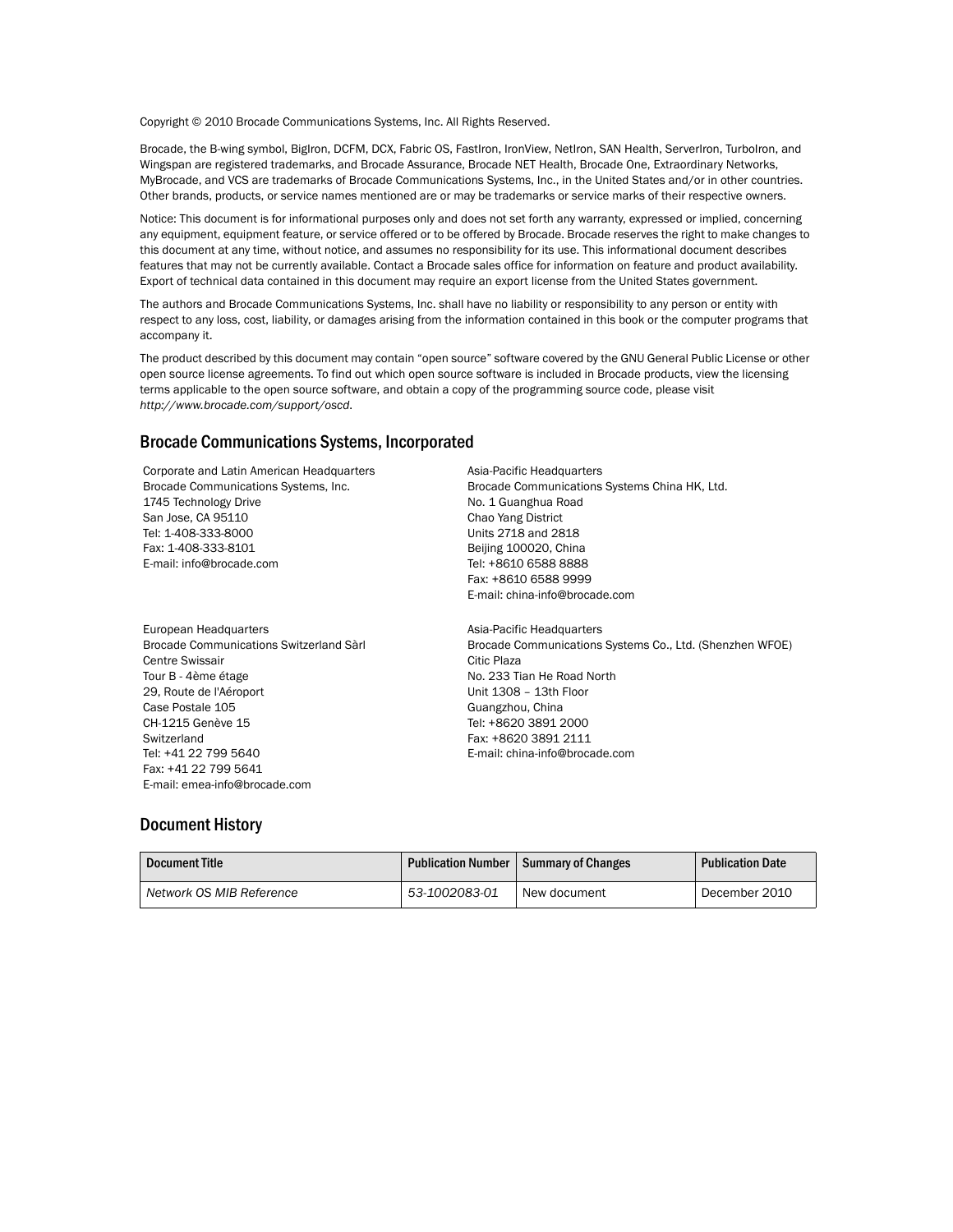#### [About This Document](#page-6-0)

|           | Notes, cautions, and warnings viii               |
|-----------|--------------------------------------------------|
|           |                                                  |
|           |                                                  |
|           |                                                  |
|           |                                                  |
| Chapter 1 | <b>Understanding Brocade SNMP</b>                |
|           |                                                  |
|           |                                                  |
|           |                                                  |
|           | Network OS commands for configuring SNMP 6       |
| Chapter 2 | MIB-II (RFC1213-MIB)                             |
|           |                                                  |
|           | Entity MIB system organization of MIB objects 16 |
|           |                                                  |
|           |                                                  |
|           |                                                  |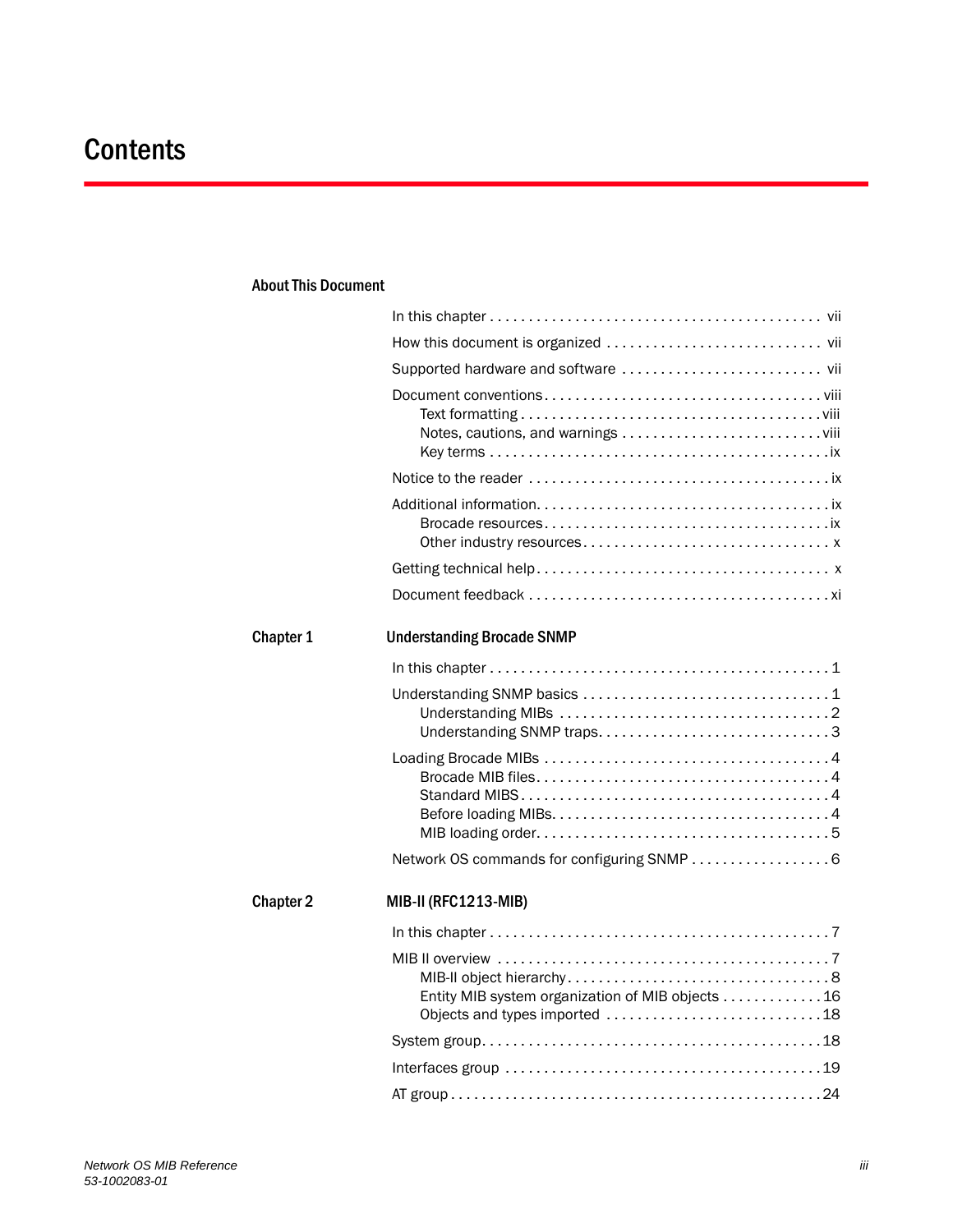| Chapter 3 | <b>USM MIB Objects</b>      |  |
|-----------|-----------------------------|--|
|           |                             |  |
|           |                             |  |
|           |                             |  |
|           |                             |  |
|           |                             |  |
|           |                             |  |
| Chapter 4 | IEEE 802.1x PAE MIB Objects |  |
|           |                             |  |
|           |                             |  |
|           |                             |  |
|           |                             |  |
|           |                             |  |
|           |                             |  |
| Chapter 5 | <b>LLDP MIB Objects</b>     |  |
|           |                             |  |
|           |                             |  |
|           |                             |  |
|           |                             |  |
|           |                             |  |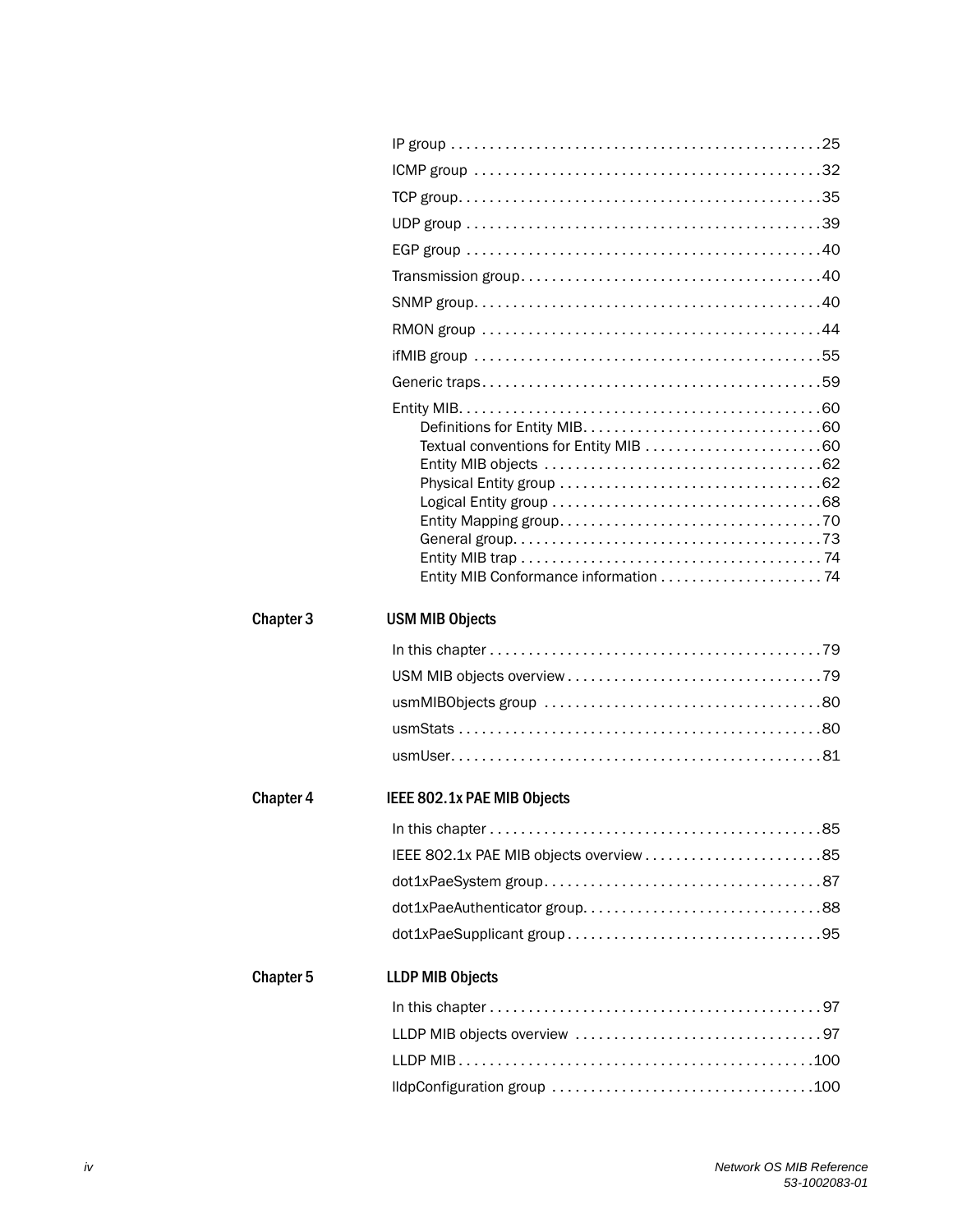|           | LLDP-EXT-DOT1-MIB organization111 |  |
|-----------|-----------------------------------|--|
|           |                                   |  |
|           |                                   |  |
|           | IldpXdot1RemoteData group 116     |  |
|           | LLDP-EXT-DOT3-MIB organization118 |  |
|           |                                   |  |
|           |                                   |  |
|           | IldpXdot3RemoteData group 122     |  |
| Chapter 6 | IEEE 802.3 LAG MIB Objects        |  |
|           |                                   |  |
|           |                                   |  |
|           |                                   |  |
|           |                                   |  |
| Chapter 7 | <b>Bridge-MIB Objects</b>         |  |
|           |                                   |  |
|           |                                   |  |
|           |                                   |  |
|           |                                   |  |
|           |                                   |  |
|           |                                   |  |
|           |                                   |  |
|           |                                   |  |
|           |                                   |  |
|           |                                   |  |
|           |                                   |  |
|           |                                   |  |
|           |                                   |  |
|           |                                   |  |
|           |                                   |  |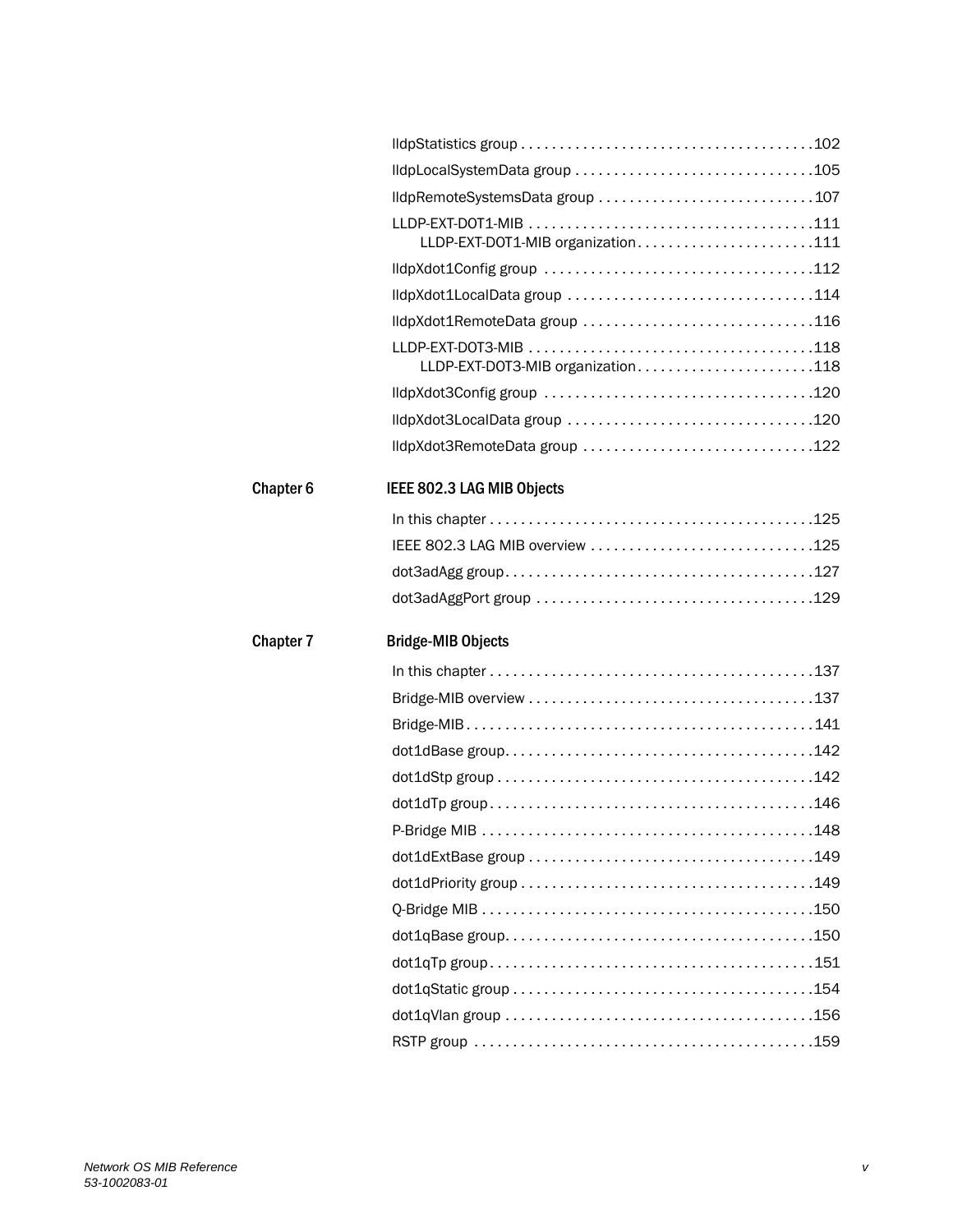| Chapter 8  | sFlow MIB Objects                               |  |
|------------|-------------------------------------------------|--|
|            |                                                 |  |
|            |                                                 |  |
|            |                                                 |  |
| Appendix A | <b>MIB OIDs and their Matching Object Names</b> |  |

[Index](#page-202-0)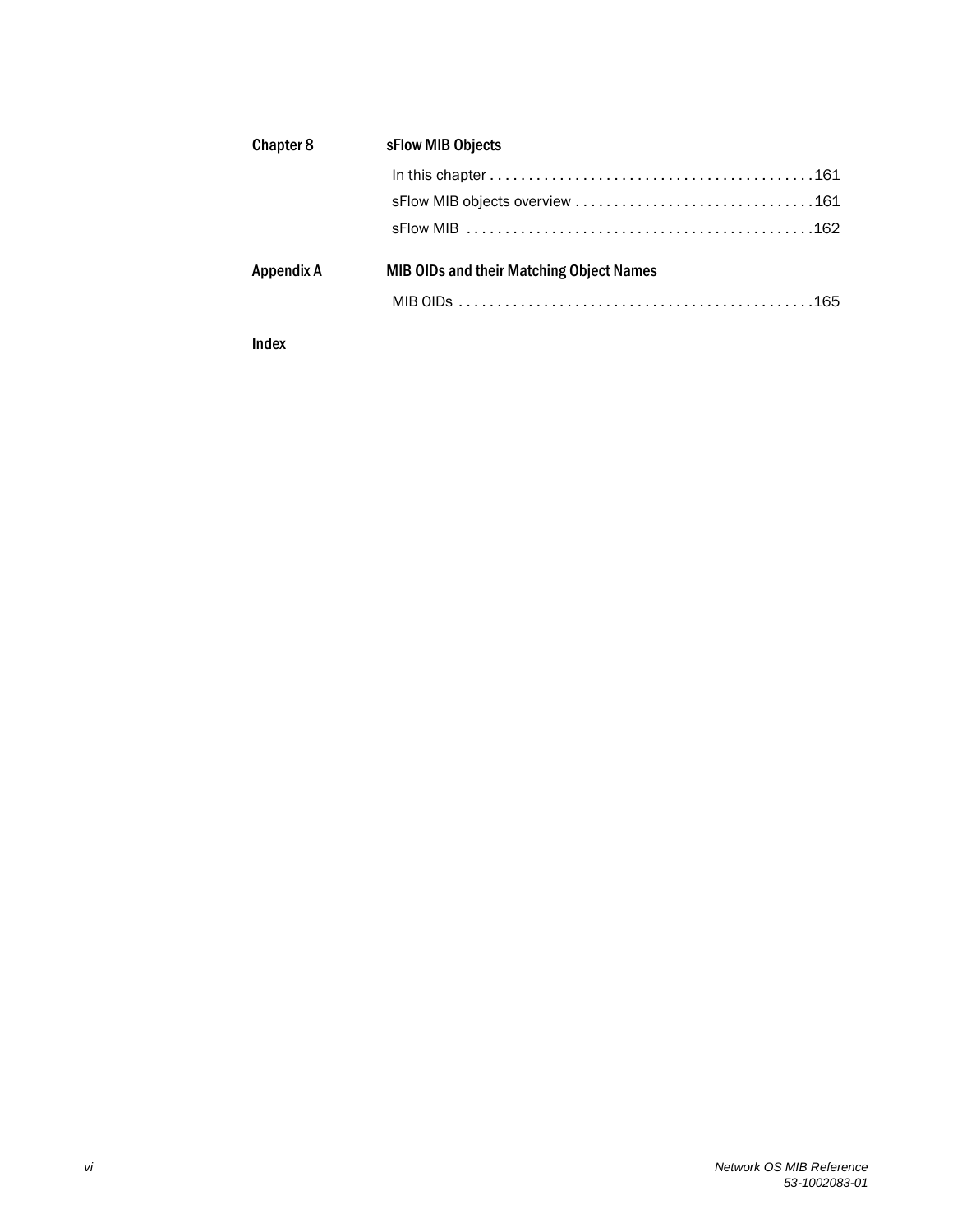### <span id="page-6-1"></span><span id="page-6-0"></span>In this chapter

### <span id="page-6-2"></span>How this document is organized

This document is organized to help you find the information that you want as quickly and easily as possible.

The document contains the following components:

- [Chapter 1, "Understanding Brocade SNMP,"](#page-12-3) provides an introduction to Brocade SNMP and MIBs.
- [Chapter 2, "MIB-II \(RFC1213-MIB\),"](#page-18-3) provides information for MIB-II.
- [Chapter 3, "USM MIB Objects,"](#page-90-3) provides information on USM MIB object types.
- [Chapter 4, "IEEE 802.1x PAE MIB Objects,"](#page-96-3) provides information on IEEE 802.1x PAE MIB object types.
- [Chapter 5, "LLDP MIB Objects,"](#page-108-3) provides information on LLDP MIB object types.
- [Chapter 6, "IEEE 802.3 LAG MIB Objects,"](#page-136-3) provides information on IEEE 802.3 LAG MIB object types.
- [Chapter 7, "Bridge-MIB Objects,"](#page-148-3) provides information on Bridge-MIB object types.
- [Chapter 8, "sFlow MIB Objects,"](#page-172-3) provides information on sFlow MIB object types.
- [Appendix A, "MIB OIDs and their Matching Object Names,"](#page-176-2) provides a listing of the MIB object names and the corresponding MIB Object ID (OID) associated with each.

### <span id="page-6-3"></span>Supported hardware and software

Although many different software and hardware configurations are tested and supported by Brocade Communications Systems, Inc., documenting all possible configurations and scenarios is beyond the scope of this document.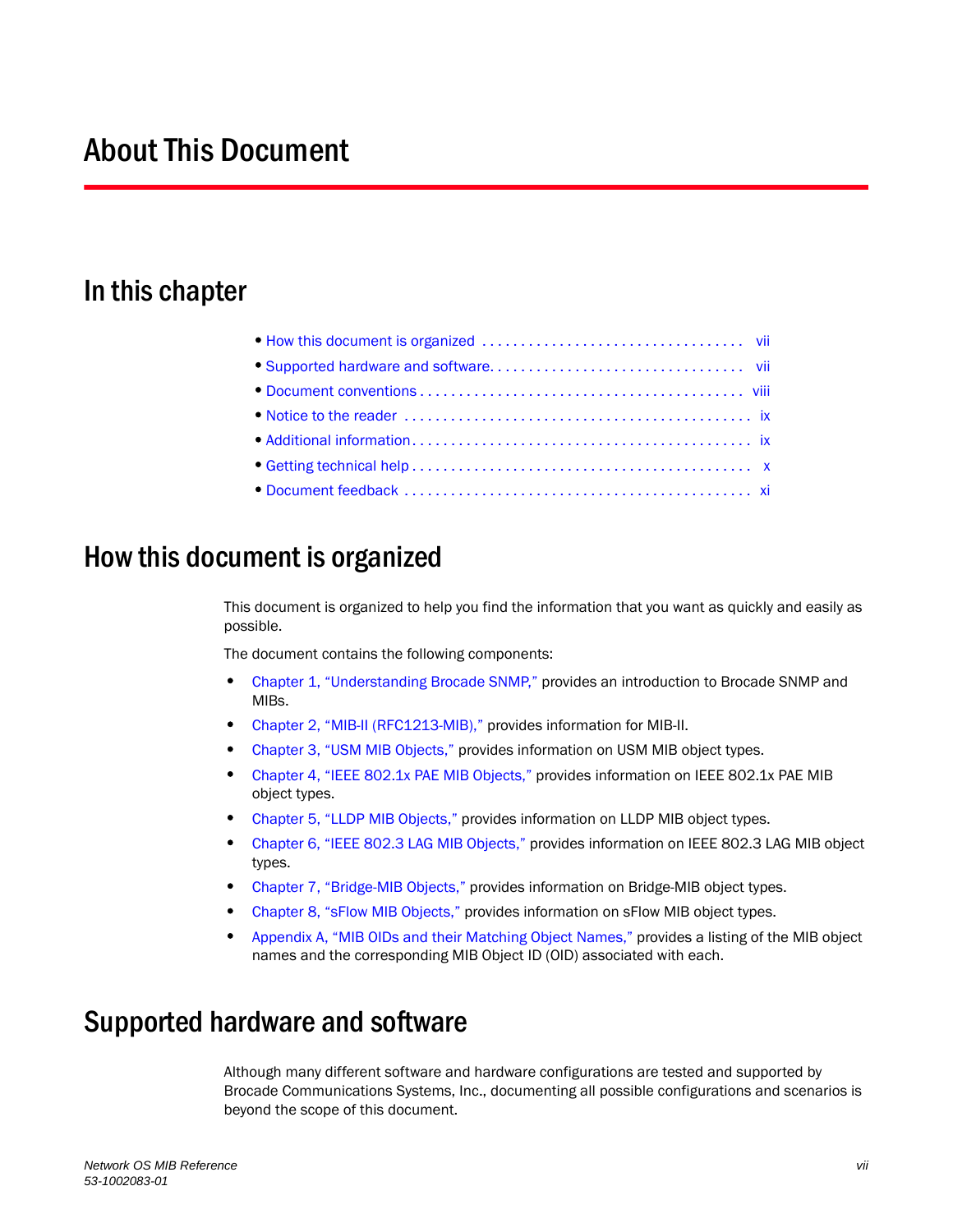This document supports Brocade Network OS version 2.0.0 and the Brocade VDX 6720 Data Center Switches supporting this Network OS:

- Brocade VDX 6720-24
- Brocade VDX 6720-60

### <span id="page-7-0"></span>Document conventions

This section describes text formatting conventions and important notices formats.

### <span id="page-7-1"></span>Text formatting

The narrative-text formatting conventions that are used in this document are as follows:

| <b>bold</b> text   | Identifies command names<br>Identifies the names of user-manipulated GUI elements<br>Identifies keywords and operands<br>Identifies text to enter at the GUI or CLI |
|--------------------|---------------------------------------------------------------------------------------------------------------------------------------------------------------------|
| <i>italic</i> text | Provides emphasis<br>Identifies variables<br>Identifies paths and Internet addresses<br>Identifies document titles                                                  |
| code <b>text</b>   | Identifies CLI output<br>Identifies syntax examples                                                                                                                 |

For readability, command names in the narrative portions of this guide are presented in mixed lettercase: for example, switchShow. In actual examples, command lettercase is often all lowercase. Otherwise, this manual specifically notes those cases in which a command is case sensitive.

#### <span id="page-7-2"></span>Notes, cautions, and warnings

The following notices and statements are used in this manual. They are listed below in order of increasing severity of potential hazards.

#### **NOTE**

A note provides a tip, guidance, or advice, emphasizes important information, or provides a reference to related information.

#### **ATTENTION**

An Attention statement indicates potential damage to hardware or data.



#### **CAUTION**

A Caution statement alerts you to situations that can be potentially hazardous to you or cause damage to hardware, firmware, software, or data.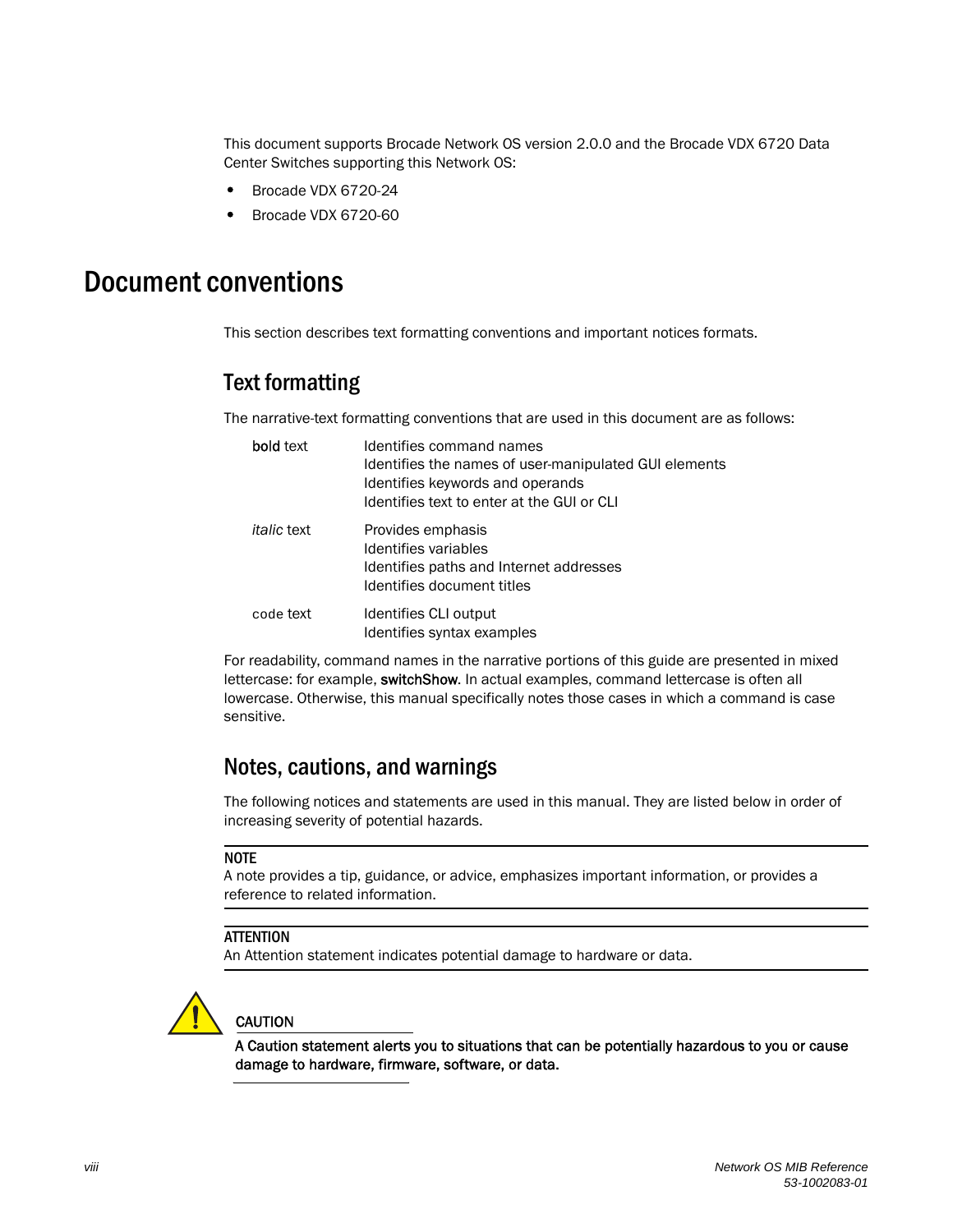

DANGER

*A Danger statement indicates conditions or situations that can be potentially lethal or extremely hazardous to you. Safety labels are also attached directly to products to warn of these conditions or situations.*

#### <span id="page-8-0"></span>Key terms

For definitions specific to Brocade and Fibre Channel, see the technical glossaries on MyBrocade. See ["Brocade resources" on page ix](#page-8-3) for instructions on accessing MyBrocade.

For definitions of SAN-specific terms, visit the Storage Networking Industry Association online dictionary at:

*<http://www.snia.org/education/dictionary>*

### <span id="page-8-1"></span>Notice to the reader

This document may contain references to the trademarks of the following corporations. These trademarks are the properties of their respective companies and corporations.

These references are made for informational purposes only.

| Corporation           | <b>Referenced Trademarks and Products</b> |
|-----------------------|-------------------------------------------|
| Microsoft Corporation | Windows, Windows NT, Internet Explorer    |
| Oracle Corporation    | Oracle, Java                              |

### <span id="page-8-2"></span>Additional information

This section lists additional Brocade and industry-specific documentation that you might find helpful.

#### <span id="page-8-3"></span>Brocade resources

To get up-to-the-minute information, go to *<http://my.brocade.com>* and register at no cost for a user ID and password.

White papers, online demonstrations, and data sheets are available through the Brocade website at:

*<http://www.brocade.com/products-solutions/products/index.page>*

For additional Brocade documentation, visit the Brocade website:

*<http://www.brocade.com>*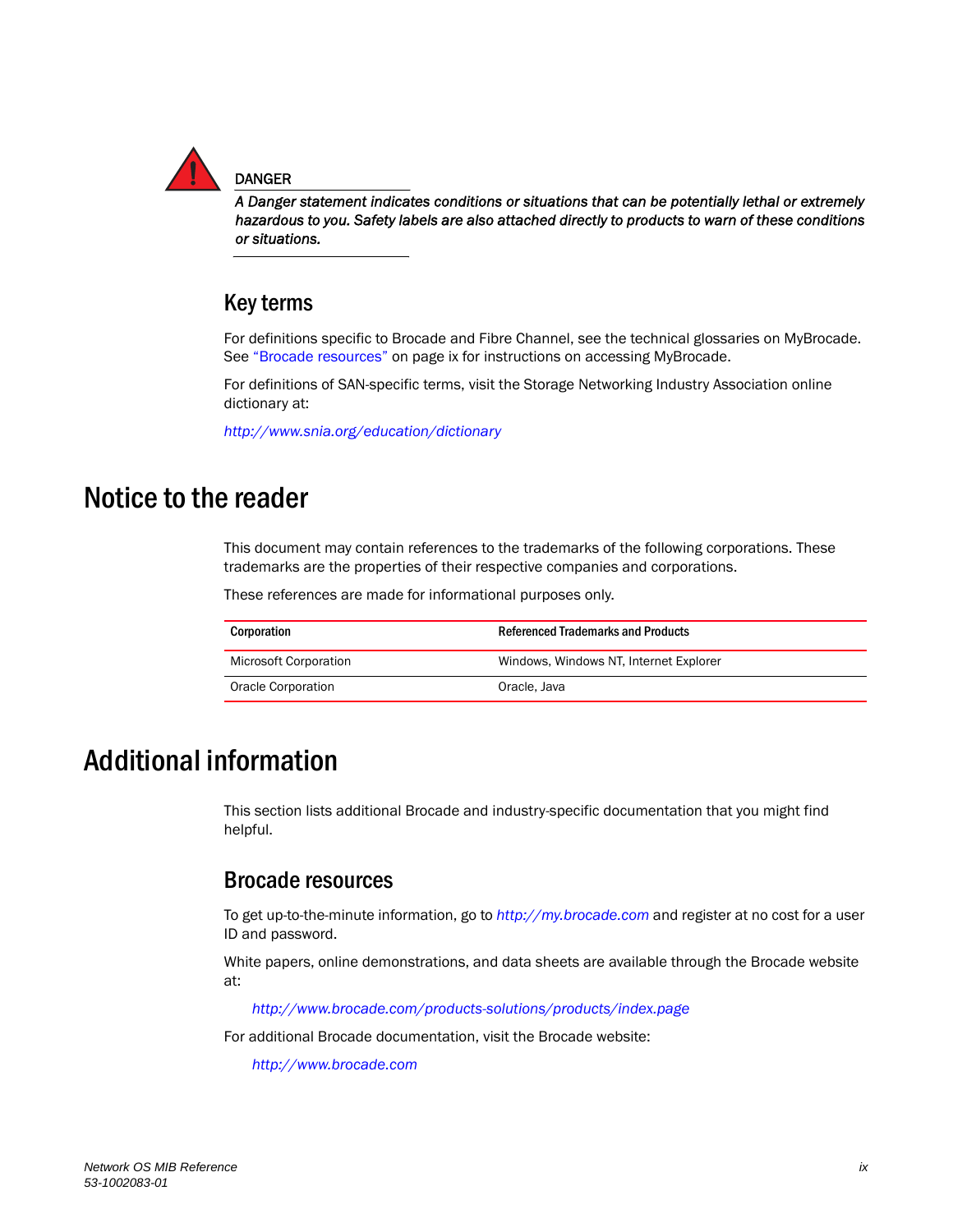Release notes are available on the MyBrocade website and are also bundled with the Network OS firmware.

### <span id="page-9-0"></span>Other industry resources

For additional resource information, visit the Technical Committee T11 website. This website provides interface standards for high-performance and mass storage applications for Fibre Channel, storage management, and other applications:

*<http://www.t11.org>*

For information about the Fibre Channel industry, visit the Fibre Channel Industry Association website:

*<http://www.fibrechannel.org>*

### <span id="page-9-1"></span>Getting technical help

Contact your switch supplier for hardware, firmware, and software support, including product repairs and part ordering. To expedite your call, have the following information immediately available:

- 1. General Information
	- Switch model
	- Switch operating system version
	- Software name and software version, if applicable
	- Error numbers and messages received
	- capture support-save using copy support command
	- Detailed description of the problem, including the switch or fabric behavior immediately following the problem, and specific questions
	- Description of any troubleshooting steps already performed and the results
	- Serial console and Telnet session logs
	- syslog message logs
- 2. Switch Serial Number

The switch serial number and corresponding bar code are provided on the serial number label, as illustrated below:

\*FT00X0054E9\*

FT00X0054E9

The serial number label is located as follows:

- *Brocade VDX 6720*—On the switch ID pull-out tab located on the bottom of the port side of the switch
- 3. World Wide Name (WWN)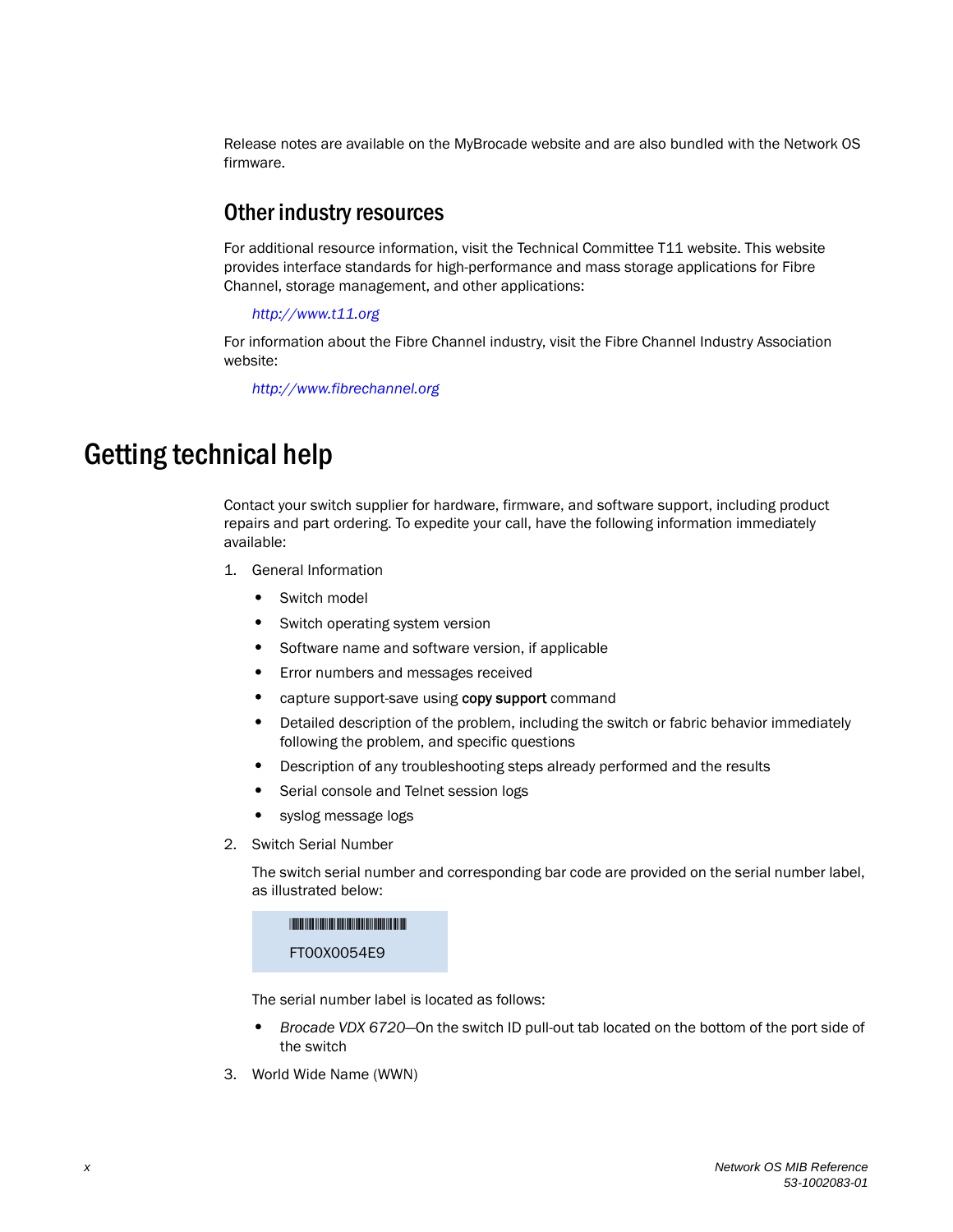Use the show license id command to display the WWN of the chassis. If you cannot use the show license id command because the switch is inoperable, you can get the WWN from the same place as the serial number.

### <span id="page-10-0"></span>Document feedback

Because quality is our first concern at Brocade, we have made every effort to ensure the accuracy and completeness of this document. However, if you find an error or an omission, or you think that a topic needs further development, we want to hear from you. Forward your feedback to:

*documentation@brocade.com*

Provide the title and version number and as much detail as possible about your comment, including the topic heading and page number and your suggestions for improvement.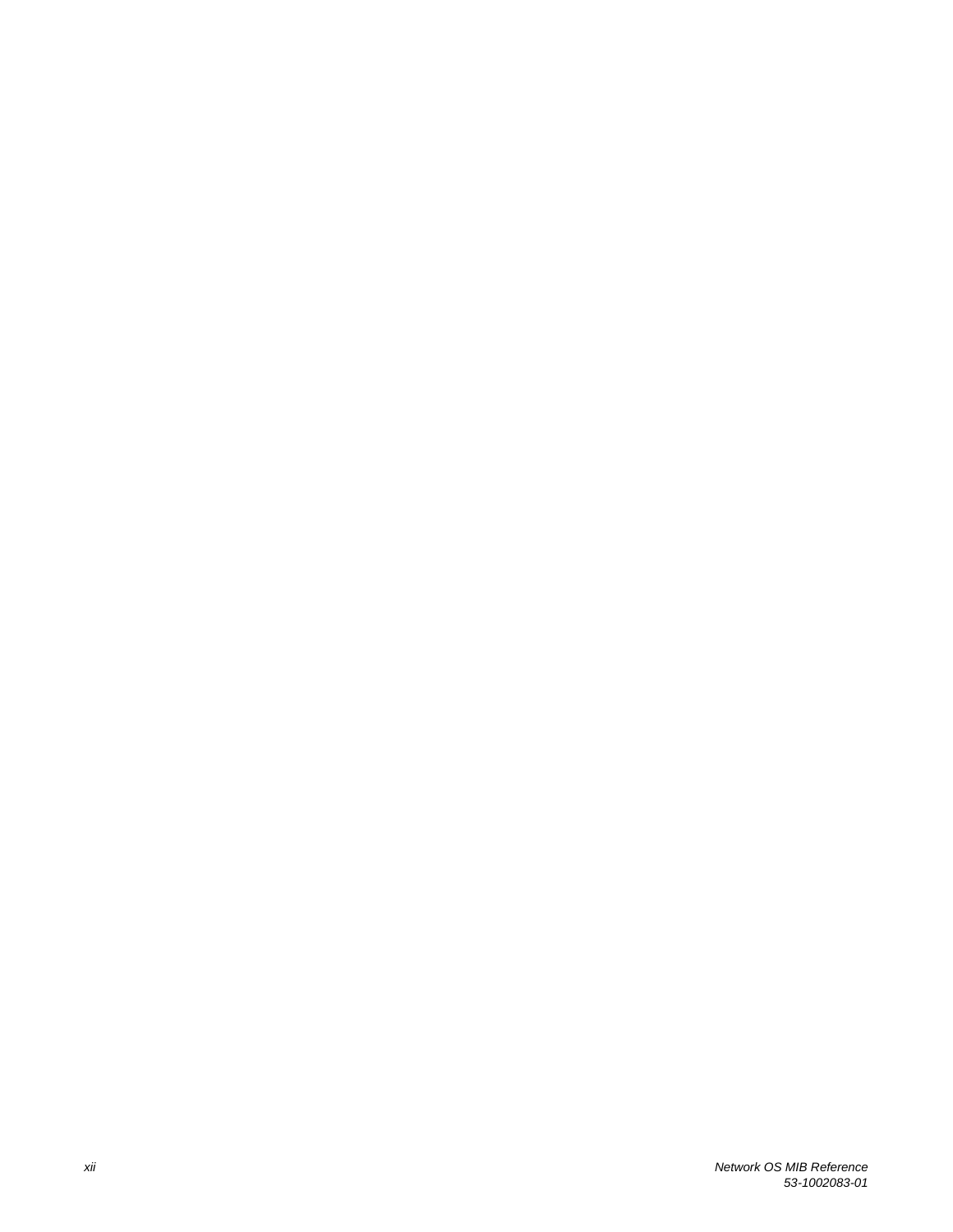## <span id="page-12-3"></span><span id="page-12-0"></span>Understanding Brocade SNMP 1

### <span id="page-12-1"></span>In this chapter

### <span id="page-12-2"></span>Understanding SNMP basics

The Simple Network Management Protocol (SNMP) is an industry-standard method of monitoring and managing network devices. This protocol promotes interoperability because SNMP-capable systems must adhere to a common set of framework and language rules.

Understanding the components of SNMP makes it possible to use third-party tools to view, browse, and manipulate Brocade switch variables (MIBs) remotely as well as to set up an enterprise-level management process. Every Brocade switch and director supports SNMP.

Every Brocade switch carries an *agent* and management information base (MIB), as shown in [Figure 1.](#page-12-4) The agent accesses information about a device and makes it available to an SNMP network management station.



<span id="page-12-4"></span>

When active, the management station can get information or set information when it queries an agent. SNMP commands, such as get, set, getnext, setnext, and getresponse, are sent from the management station, and the agent replies once the value is obtained or modified [\(Figure 2\)](#page-12-5). Agents use variables to report such data as the number of bytes and packets in and out of the device, or the number of broadcast messages sent and received. These variables are also known as *managed objects*. All managed objects are contained in the MIB.





<span id="page-12-5"></span>

The management station can also receive *traps*, unsolicited messages from the switch agent if an unusual event occurs [\(Figure 3\)](#page-13-1). Refer to ["Understanding SNMP traps" on page 3](#page-14-0) for more information.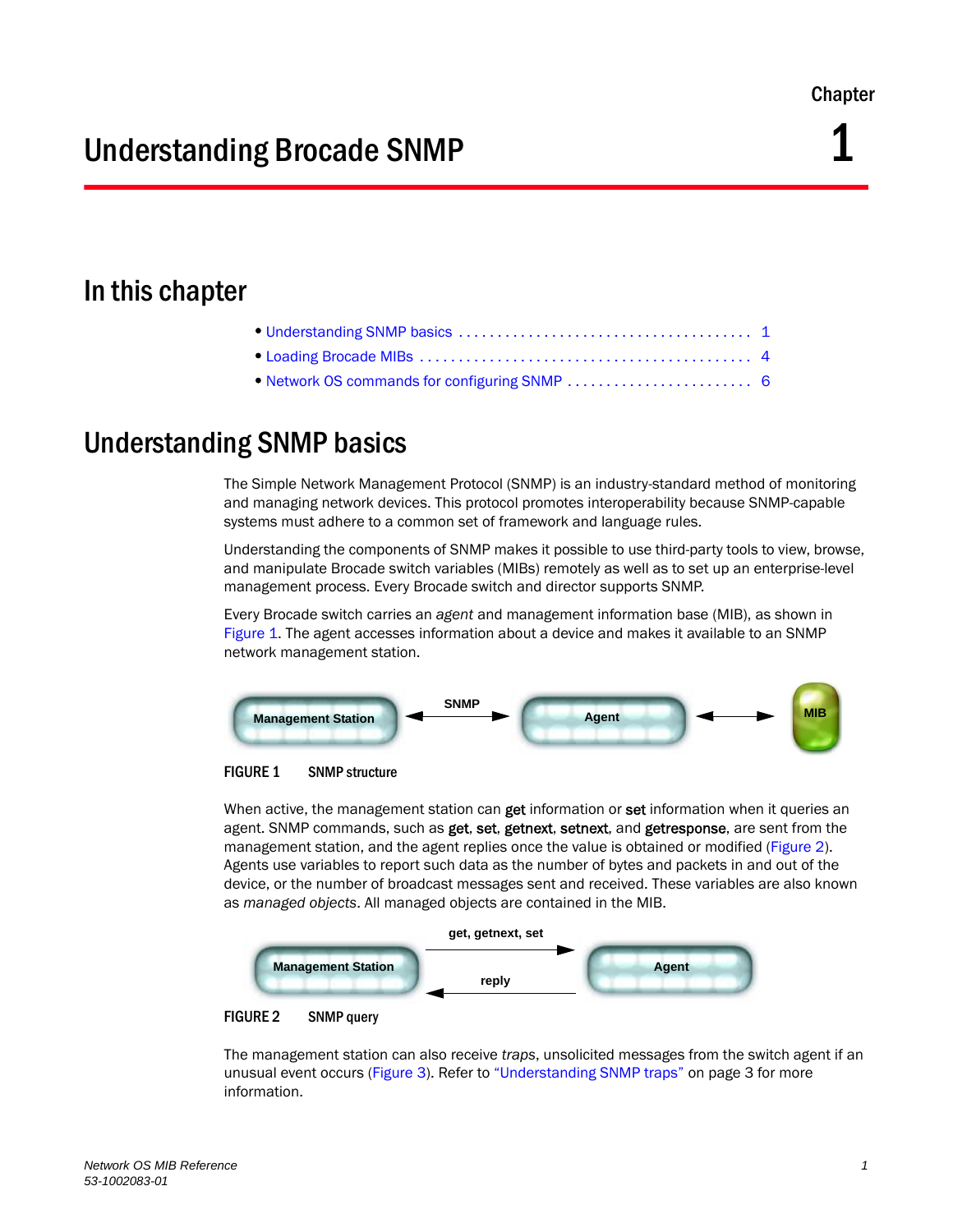

<span id="page-13-1"></span>The agent can receive queries from one or more management stations and can send traps to up to *six* management stations.

### <span id="page-13-0"></span>Understanding MIBs

The management information base (MIB) is a database of monitored and managed information on a device, in this case a Brocade switch. The MIB structure can be represented by a tree hierarchy. The root splits into three main branches: International Organization for Standardization (ISO), Consultative Committee for International Telegraph and Telephone (CCITT), and joint ISO/CCITT. These branches have short text strings and integers (OIDs) to identify them. Text strings describe *object names*, while integers allow software to create compact, encoded representations of the names.

Each MIB variable is assigned an object identifier (OID). The OID is the sequence of numeric labels on the nodes along a path from the root to the object. For example, as shown in [Figure 4](#page-14-1), the Entity MIB OID is:

1.3.6.1.2.1.47

The corresponding name is:

iso.org.dod.internet.mgmt.mib-2.entityMIB

The other branches are part of the standard MIBs, and the portions relevant to configuring SNMP on a Brocade switch are referenced in the remainder of this reference.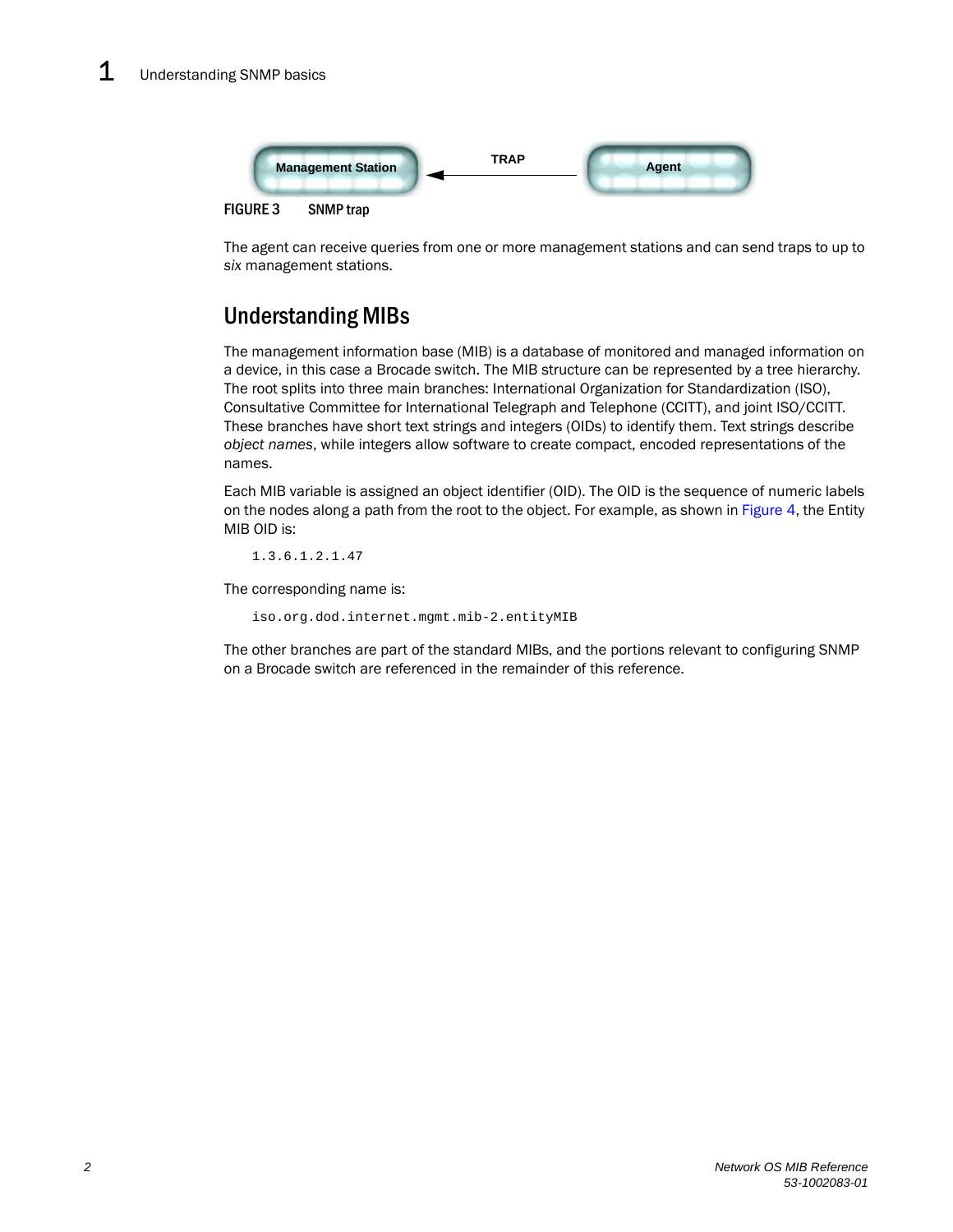

<span id="page-14-1"></span>FIGURE 4 Brocade MIB tree location

Use a MIB browser to access the MIB variables: all MIB browsers perform queries and load MIBs.

Once loaded, the MAX-ACCESS provides access levels between the agent and management station. The access levels are as follows:

• not-accessible

You cannot read or write to this variable.

• read-create

Specifies a tabular object that can be read, modified, or created as a new row in a table.

• read-only - *Public*

You can only monitor information.

• read-write - *Private*

You can read or modify this variable.

• accessible-to-notify

You can read this information only through traps.

#### <span id="page-14-0"></span>Understanding SNMP traps

An unsolicited message that comes to the management station from the SNMP agent on the device is called a *trap*. Brocade switches send traps out on UDP port 162. In order to receive traps, the management station IP address must be configured on the switch.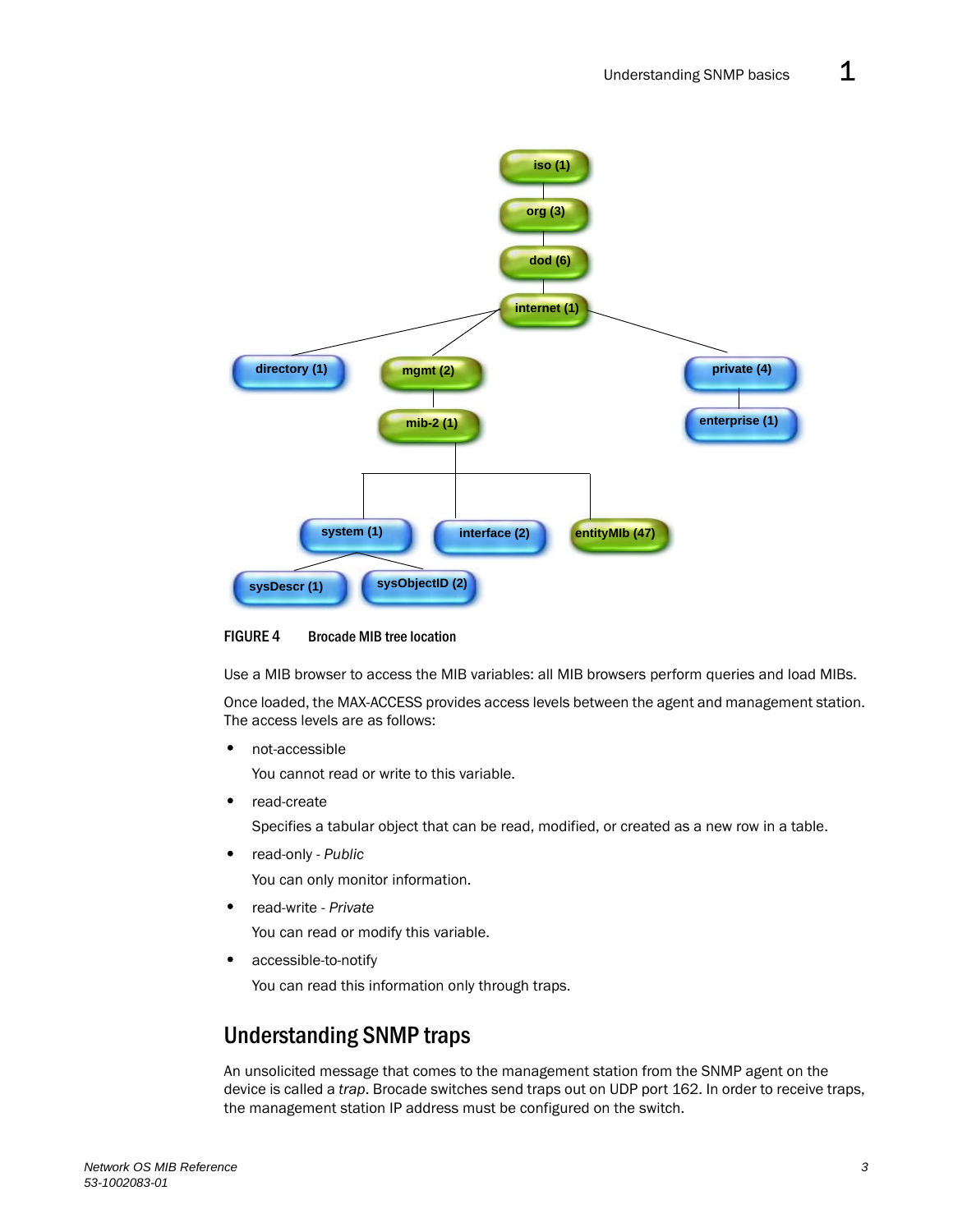### <span id="page-15-0"></span>Loading Brocade MIBs

The Brocade MIB is a set of variables that are private extensions to the Internet standard MIB-II. The Brocade agents support many other Internet-standard MIBs. These standard MIBs are defined in RFC publications. To find specific MIB information, examine the Brocade proprietary MIB structure and the standard RFC MIBs supported by Brocade.

### <span id="page-15-1"></span>Brocade MIB files

The Brocade MIB files are as follows:

- BRCD\_NOS\_PRODUCTS.mib
- BRCD\_REG.mib
- BRCD\_TC.mib

### <span id="page-15-2"></span>Standard MIBS

Distribution of standard MIBs has been stopped. Download the following MIBs from the *<http://www.oidview.com/>* website:

- SNMP-FRAMEWORK-MIB
- IF-MIB
- IANAifType-MIB
- INET-ADDRESS-MIB
- RFC1213-MIB
- SNMPv2-MIB
- ENTITY-MIB
- RMON-MIB
- SNMPv2-PARTY-MIB
- SNMPv2-SMI-MIB
- SNMP-VIEW-BASED-ACM-MIB
- SNMP-USER-BASED-SM-MIB
- SNMP-TARGET-MIB

### <span id="page-15-3"></span>Before loading MIBs

Before loading Brocade MIB files, ensure that you have the correct version of SNMP for the Brocade Network OS [\(Table 1\)](#page-15-4).

#### <span id="page-15-4"></span>TABLE 1 Network OS-supported SNMP versions

| Firmware          | SNMP <sub>v1</sub> | SNMP <sub>v2</sub> | SNMP <sub>v3</sub> |
|-------------------|--------------------|--------------------|--------------------|
| Network OS v2.0.0 | Yes                | $Yes+$             | No                 |

1. SNMPv2c is supported in Network OS v2.0.0, but SNMPv2c informs are not supported.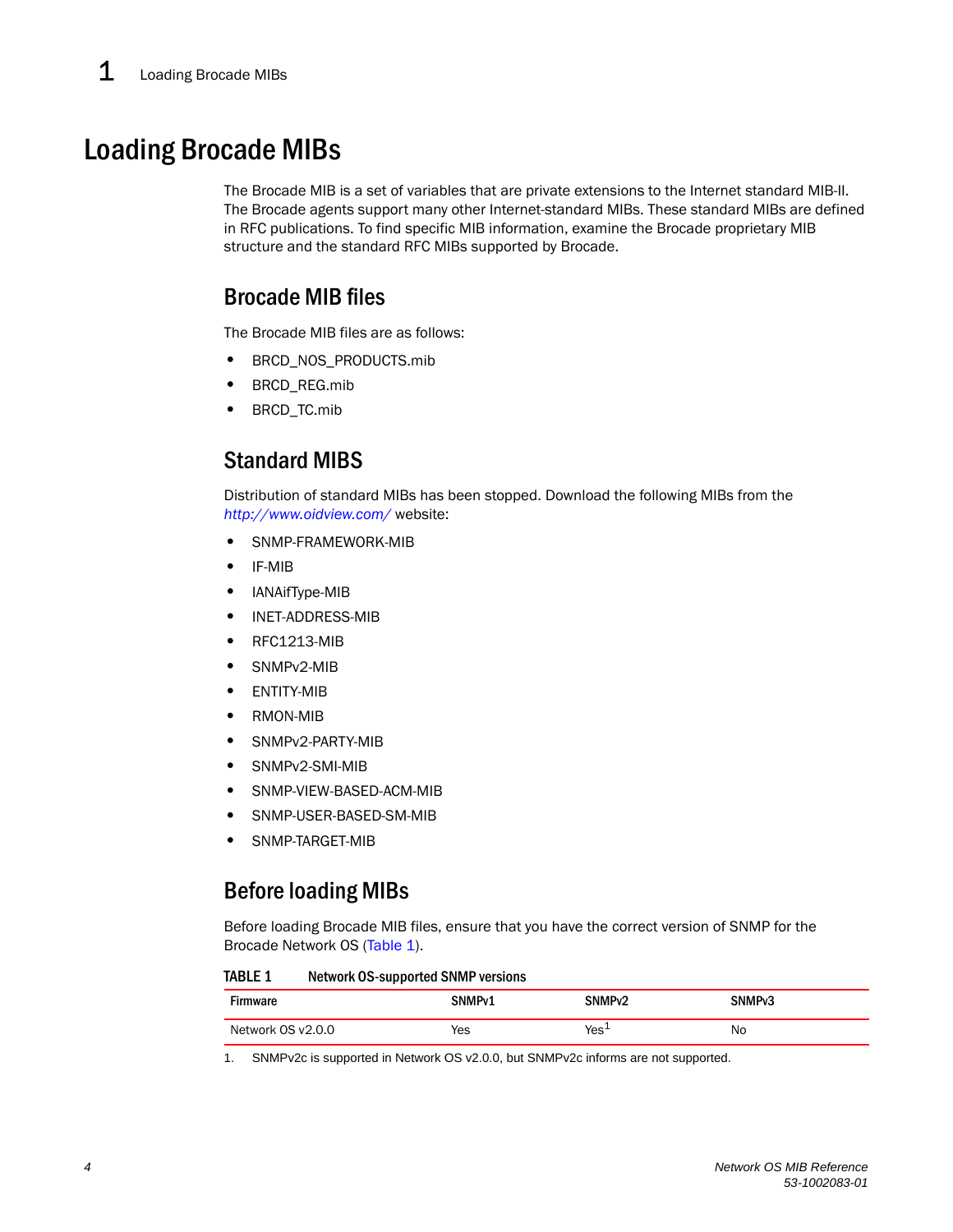### <span id="page-16-0"></span>MIB loading order

Many MIBs use definitions that are defined in other MIBs. These definitions are listed in the IMPORTS section near the top of the MIB. When loading the Brocade MIBs, refer to [Figure 5](#page-16-1) to ensure any MIB dependencies are loading in the correct order.



<span id="page-16-1"></span>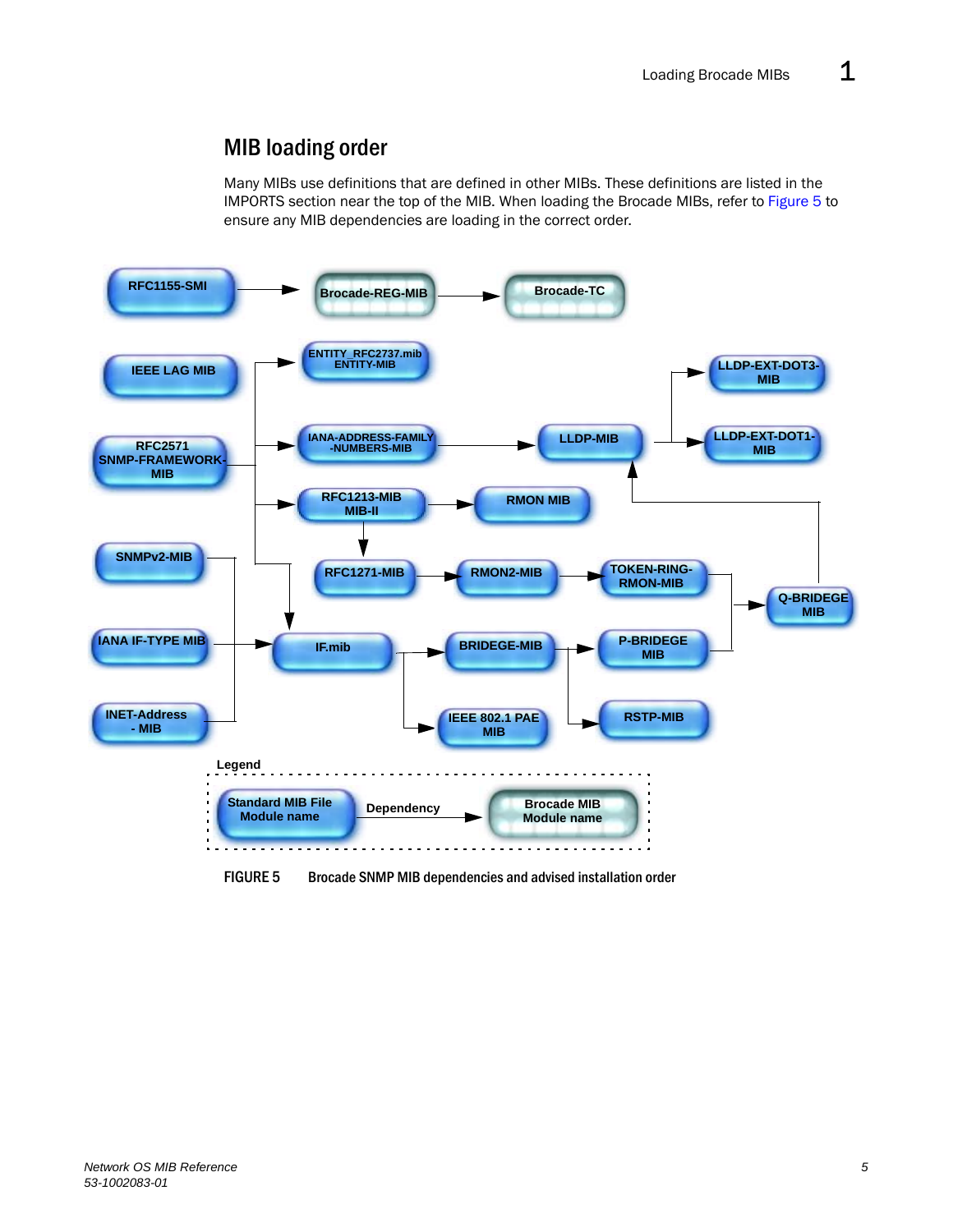### <span id="page-17-0"></span>Network OS commands for configuring SNMP

Network OS v2.0.0 supports SNMP versions 1 and 2c. Use the following commands ([Table 2\)](#page-17-1) to configure SNMPv1 and SNMPv2c hosts and their configurations. Refer to the *Network OS Administrator's Guide* for procedures for configuring SNMP on the Brocade switches.

#### <span id="page-17-1"></span>TABLE 2 Commands for configuring SNMP

| Command                                                                                                                                                    | <b>Description</b>                                                                                                                                                                                                                                           |
|------------------------------------------------------------------------------------------------------------------------------------------------------------|--------------------------------------------------------------------------------------------------------------------------------------------------------------------------------------------------------------------------------------------------------------|
| [no] snmp-server community <string> [ro] rw]</string>                                                                                                      | This command sets the community string to permit access to<br>SNMP and read-write or read-only access for each community.<br>The no form of the command removes the specified community<br>string.                                                           |
| [no] snmp-server host <ipv4 host=""><br/><community-string>[version [1   2c]]<br/><math>[udp-port &lt;</math>port <math> </math></community-string></ipv4> | This command sets the destination IP addresses, version,<br>community string (for version 1 and version 2c), and destination<br>port for the trap or inform. The no form of the command changes<br>the SNMP server host configurations to the default value. |
| [no] snmp-server location <string></string>                                                                                                                | This command sets the SNMP server location string.<br>The no form of the command changes the location to the default<br>value.                                                                                                                               |
| [no] snmp-server contact <string></string>                                                                                                                 | This command sets the SNMP sever contact string.<br>The no form of the command changes the contact to the default<br>value.                                                                                                                                  |
| show running-config snmp-server                                                                                                                            | This command displays the currently running user configuration for<br>SNMP.                                                                                                                                                                                  |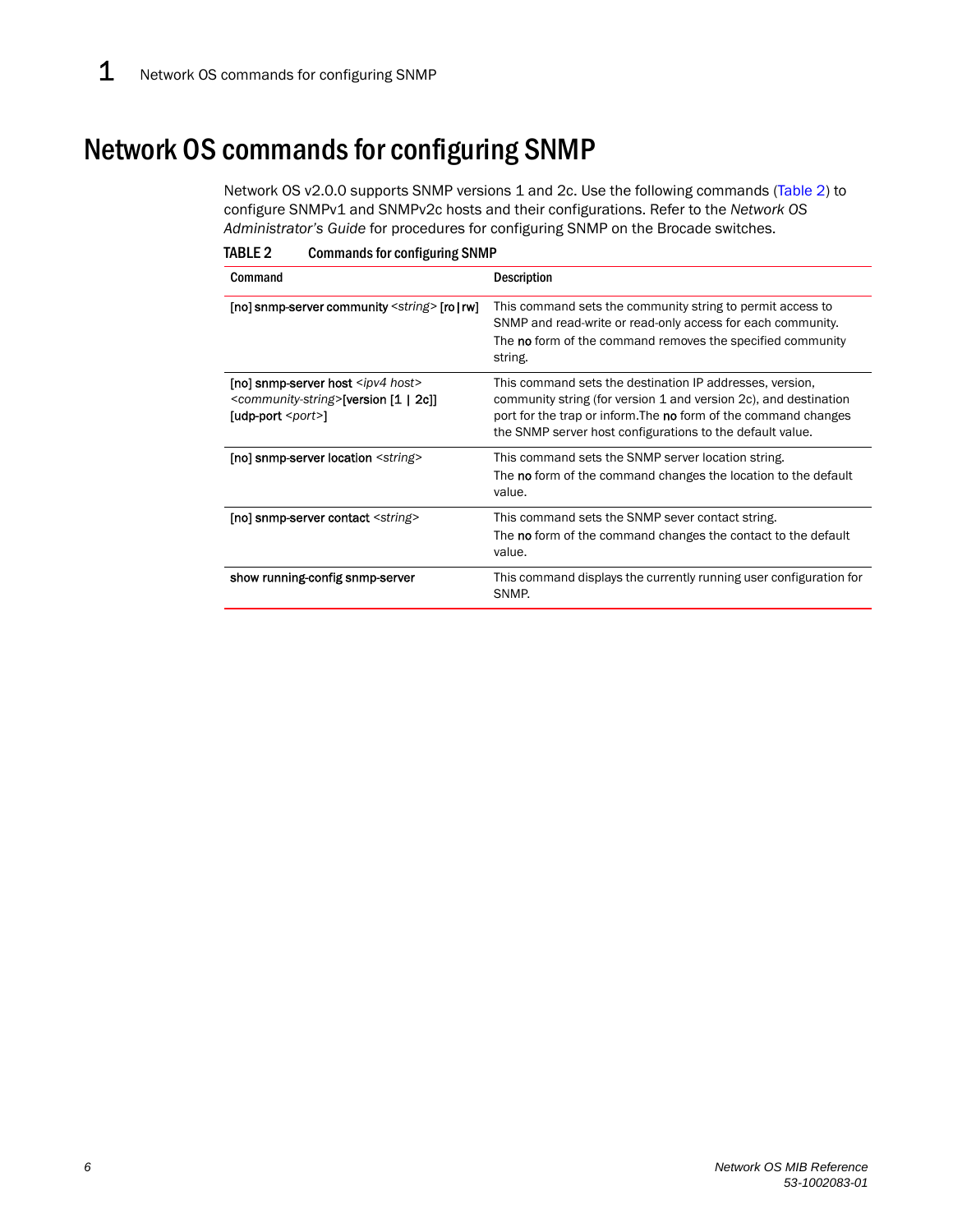### **Chapter**

### <span id="page-18-3"></span><span id="page-18-1"></span><span id="page-18-0"></span>In this chapter

### <span id="page-18-2"></span>MIB II overview

The descriptions of each of the MIB variables in this chapter come directly from the MIB-II itself. The notes that follow the descriptions refer to Brocade-specific information and are provided by Brocade.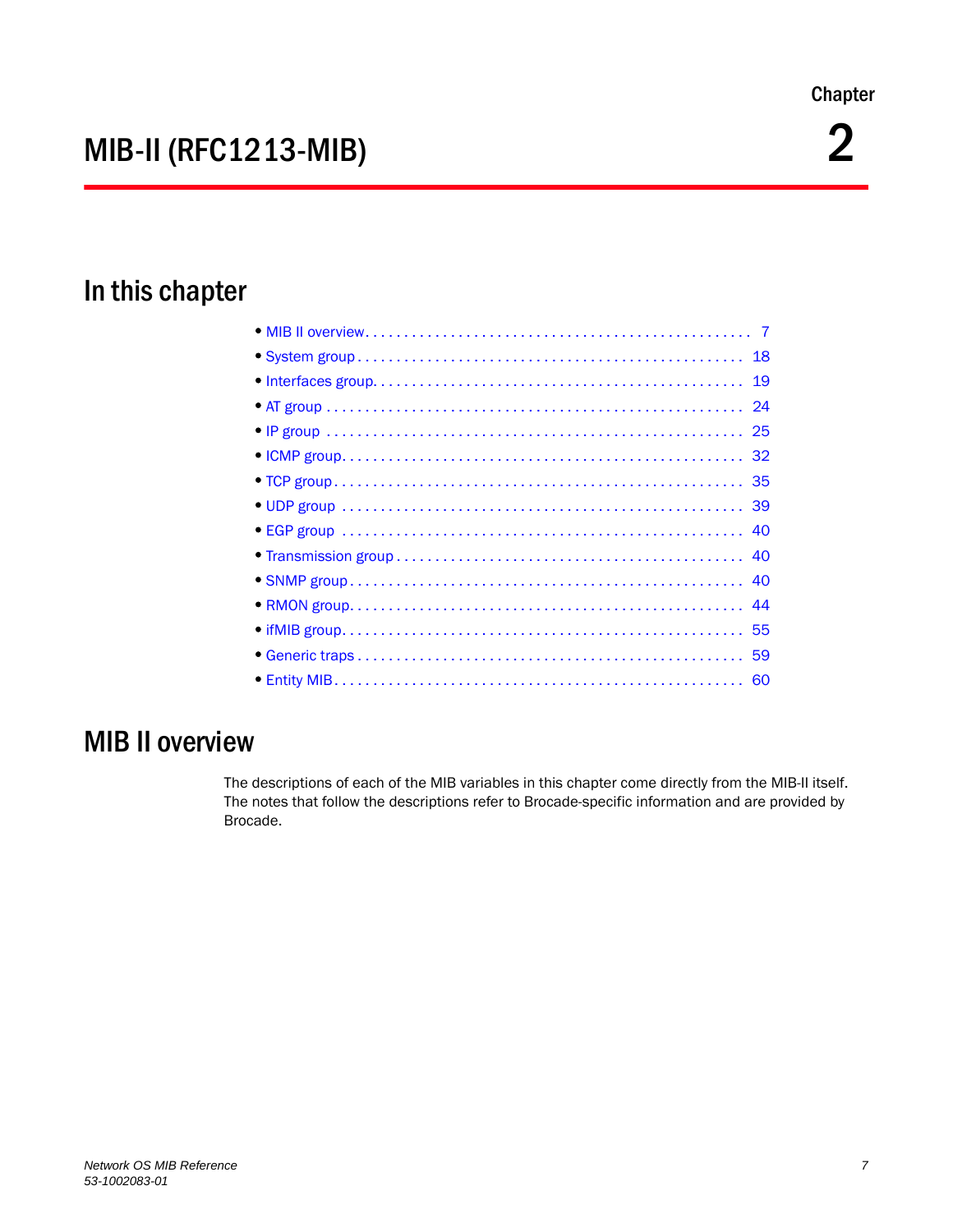### <span id="page-19-0"></span>MIB-II object hierarchy

[Figure 6](#page-19-1) through [Figure 25](#page-74-0) depict the organization and structure of MIB-II.



#### <span id="page-19-1"></span>FIGURE 6 MIB-II overall hierarchy

| $-$ system $(1.3.6.1.2.1.1)$    |
|---------------------------------|
| $-$ sysDescr $1.3.6.1.2.1.1.1$  |
| - sysObjectID 1.3.6.1.2.1.1.2   |
| $-$ sysUpTime $1.3.6.1.2.1.1.3$ |
| - sysContact 1.3.6.1.2.1.1.4    |
| $-$ sysName $1.3.6.1.2.1.1.5$   |
| - sysLocation 1.3.6.1.2.1.1.6   |
| - sysServices 1.3.6.1.2.1.1.7   |
|                                 |

FIGURE 7 System hierarchy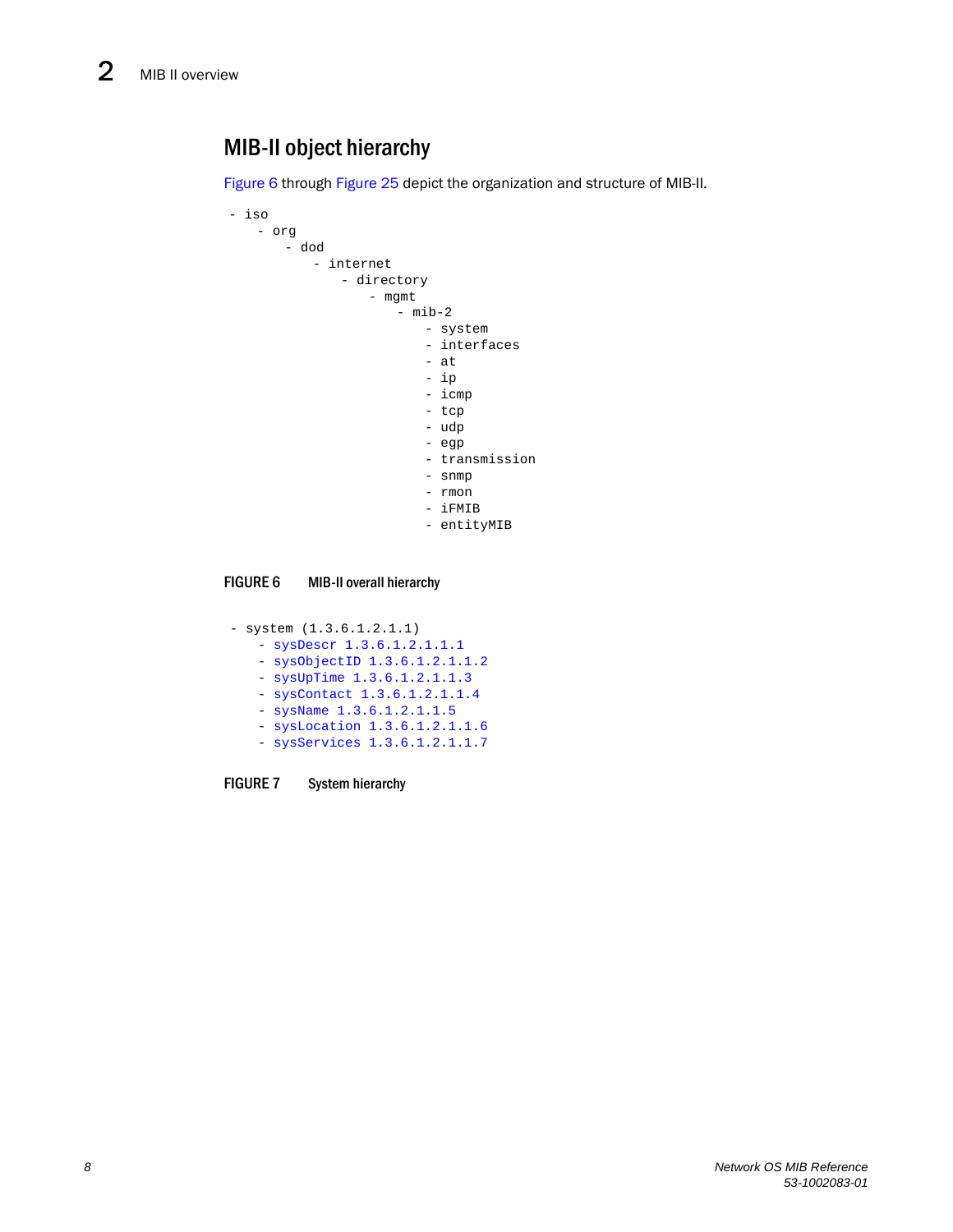```
- interfaces (1.3.6.1.2.1.2)
   - ifNumber 1.3.6.1.2.1.2.1
   - ifTable 1.3.6.1.2.1.2.2
       - ifEntry 1.3.6.1.2.1.2.2.1
          - ifIndex 1.3.6.1.2.1.2.2.1.1
          - ifDescr 1.3.6.1.2.1.2.2.1.2
          - ifType 1.3.6.1.2.1.2.2.1.3
          - ifMtu 1.3.6.1.2.1.2.2.1.4
          - ifSpeed 1.3.6.1.2.1.2.2.1.5
          - ifPhysAddress 1.3.6.1.2.1.2.2.1.6
          - ifAdminStatus 1.3.6.1.2.1.2.2.1.7
          - ifOperStatus 1.3.6.1.2.1.2.2.1.8
          - ifLastChange 1.3.6.1.2.1.2.2.1.9
          - ifInOctets 1.3.6.1.2.1.2.2.1.10
          - ifInUcastPkts 1.3.6.1.2.1.2.2.1.11
          - ifInNUcastPkts 1.3.6.1.2.1.2.2.1.12
          - ifInDiscards 1.3.6.1.2.1.2.2.1.13
          - ifInErrors 1.3.6.1.2.1.2.2.1.14
          - ifInUnknownProtos 1.3.6.1.2.1.2.2.1.15
          - ifOutOctets 1.3.6.1.2.1.2.2.1.16
          - ifOutUcastPkts 1.3.6.1.2.1.2.2.1.17
          - ifOutNUcastPkts 1.3.6.1.2.1.2.2.1.18
          - ifOutDiscards 1.3.6.1.2.1.2.2.1.19
          - ifOutErrors 1.3.6.1.2.1.2.2.1.20
          - ifOutQLen 1.3.6.1.2.1.2.2.1.21
          - ifSpecific 1.3.6.1.2.1.2.2.1.22
```
#### FIGURE 8 Interfaces hierarchy

- at (1.3.6.1.2.1.3) - [atTable 1.3.6.1.2.1.3.1](#page-36-1) - [atEntry 1.3.6.1.2.1.3.1.1](#page-36-2) - [atIfIndex 1.3.6.1.2.1.3.1.1.1](#page-36-3) - [atPhysAddress 1.3.6.1.2.1.3.1.1.2](#page-36-4) - [atNetAddress 1.3.6.1.2.1.3.1.1.3](#page-36-5)

FIGURE 9 AT hierarchy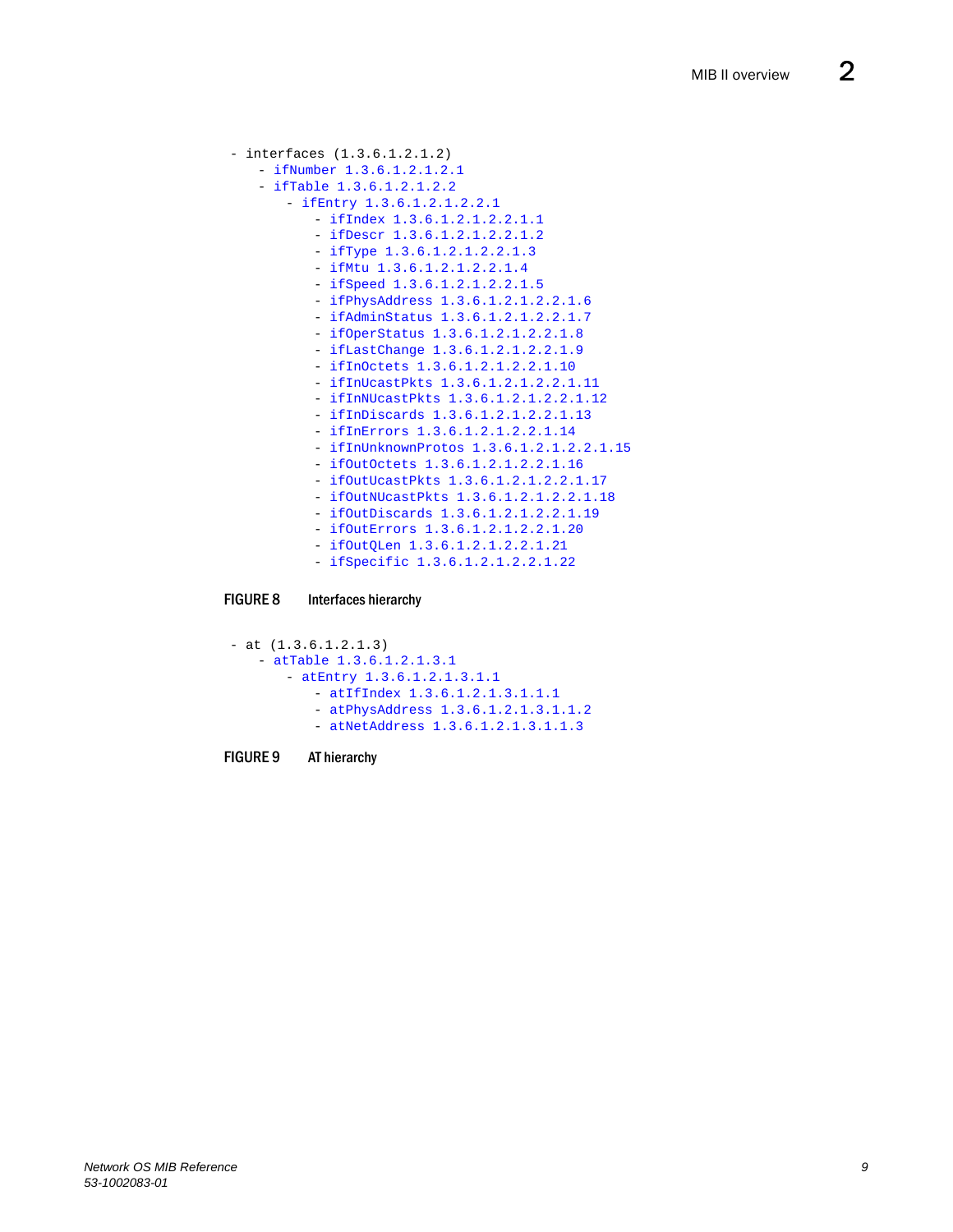```
- ip (1.3.6.1.2.1.4)
   - ipForwarding 1.3.6.1.2.1.4.1
   - ipDefaultTTL 1.3.6.1.2.1.4.2
   - ipInReceives 1.3.6.1.2.1.4.3
   - ipInHdrErrors 1.3.6.1.2.1.4.4
   - ipInAddrErrors 1.3.6.1.2.1.4.5
   - ipForwDatagrams 1.3.6.1.2.1.4.6
   - ipInUnknownProtos 1.3.6.1.2.1.4.7
   - ipInDiscards 1.3.6.1.2.1.4.8
   - ipInDelivers 1.3.6.1.2.1.4.9
   - ipOutRequests 1.3.6.1.2.1.4.10
   - ipOutDiscards 1.3.6.1.2.1.4.11
   - ipOutNoRoutes 1.3.6.1.2.1.4.12
   ipReasmTimeout 1.3.6.1.2.1.4.13
   - ipReasmReqds 1.3.6.1.2.1.4.14
   - ipReasmOKs 1.3.6.1.2.1.4.15
   - ipReasmFails 1.3.6.1.2.1.4.16
   - ipFragOKs 1.3.6.1.2.1.4.17
   - ipFragFails 1.3.6.1.2.1.4.18
   - ipFragCreates 1.3.6.1.2.1.4.19
   - ipAddrTable 1.3.6.1.2.1.4.20
       - ipAddrEntry 1.3.6.1.2.1.4.20.1
          - ipAdEntAddr 1.3.6.1.2.1.4.20.1.1
          - ipAdEntIfIndex 1.3.6.1.2.1.4.20.1.2
          - ipAdEntNetMask 1.3.6.1.2.1.4.20.1.3
          - ipAdEntBcastAddr 1.3.6.1.2.1.4.20.1.4
          - ipAdEntReasmMaxSize 1.3.6.1.2.1.4.20.1.5
   - ipRouteTable 1.3.6.1.2.1.4.21
       - ipRouteEntry 1.3.6.1.2.1.4.21.1
          - ipRouteDest 1.3.6.1.2.1.4.21.1.1
          - ipRouteIfIndex 1.3.6.1.2.1.4.21.1.2
          - ipRouteMetric1 1.3.6.1.2.1.4.21.1.3
          - ipRouteMetric2 1.3.6.1.2.1.4.21.1.4
          - ipRouteMetric3 1.3.6.1.2.1.4.21.1.5
          - ipRouteMetric4 1.3.6.1.2.1.4.21.1.6
          - ipRouteNextHop 1.3.6.1.2.1.4.21.1.7
          - ipRouteType 1.3.6.1.2.1.4.21.1.8
          - ipRouteProto 1.3.6.1.2.1.4.21.1.9
          - ipRouteAge 1.3.6.1.2.1.4.21.1.10
          - ipRouteMask 1.3.6.1.2.1.4.21.1.11
          - ipRouteMetric5 1.3.6.1.2.1.4.21.1.12
          - ipRouteInfo 1.3.6.1.2.1.4.21.1.13
   - ipNetToMediaTable 1.3.6.1.2.1.4.22
       - ipNetToMediaEntry 1.3.6.1.2.1.4.22.1
           - ipNetToMediaIfIndex 1.3.6.1.2.1.4.22.1.1
          - ipNetToMediaPhysAddress 1.3.6.1.2.1.4.22.1.2
          - ipNetToMediaNetAddress 1.3.6.1.2.1.4.22.1.3
          - ipNetToMediaType 1.3.6.1.2.1.4.22.1.4
   - ipRoutingDiscards 1.3.6.1.2.1.4.23
```
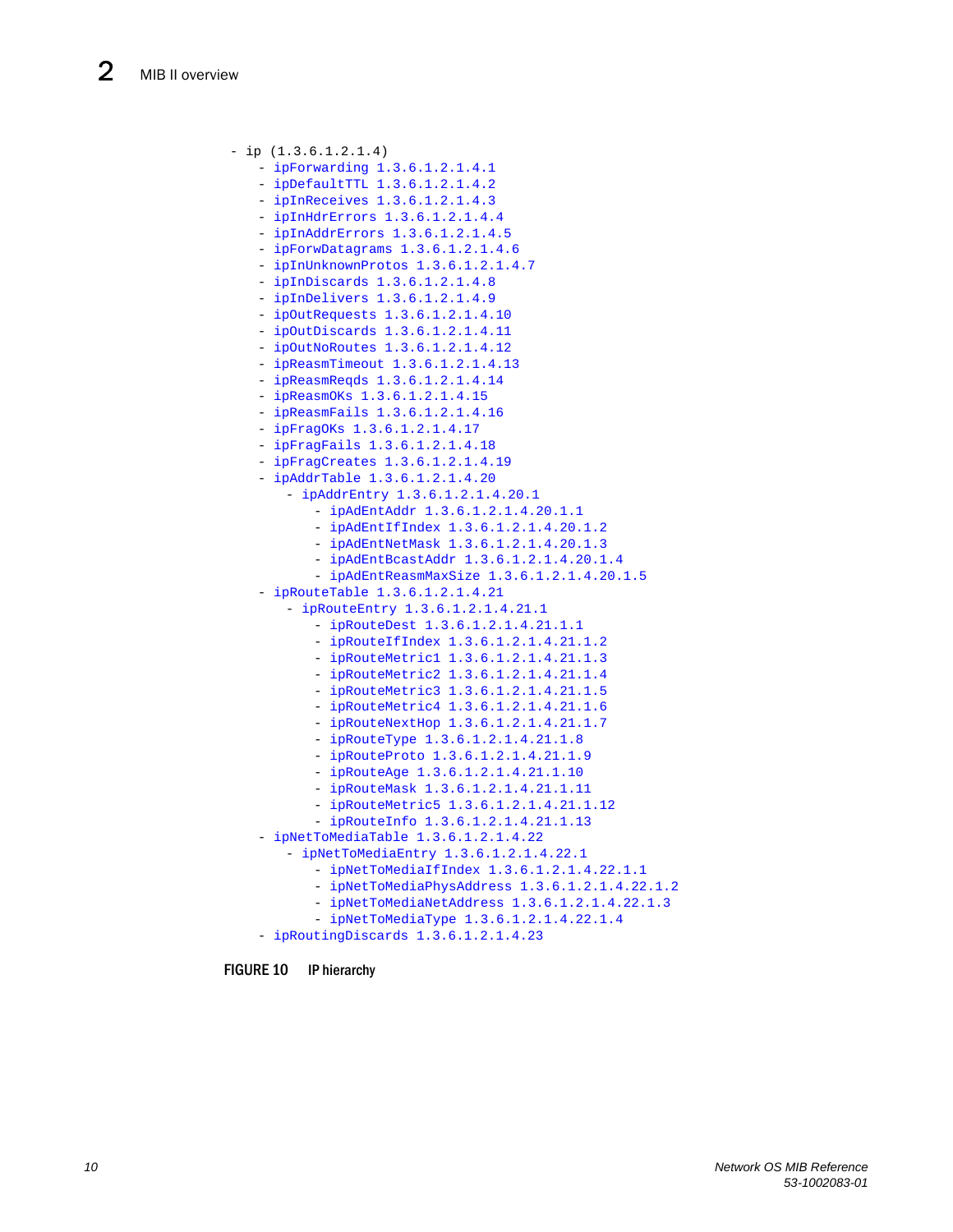```
- icmp (1.3.6.1.2.1.5)
   - icmpInMsgs 1.3.6.1.2.1.5.1
   - icmpInErrors 1.3.6.1.2.1.5.2
   - icmpInDestUnreachs 1.3.6.1.2.1.5.3
   - icmpInTimeExcds 1.3.6.1.2.1.5.4
   - icmpInParmProbs 1.3.6.1.2.1.5.5
   - icmpInSrcQuenchs 1.3.6.1.2.1.5.6
   - icmpInRedirects 1.3.6.1.2.1.5.7
   - icmpInEchos 1.3.6.1.2.1.5.8
   - icmpInEchoReps 1.3.6.1.2.1.5.9
   - icmpInTimestamps 1.3.6.1.2.1.5.10
   - icmpInTimestampReps 1.3.6.1.2.1.5.11
   - icmpInAddrMasks 1.3.6.1.2.1.5.12
   - icmpInAddrMaskReps 1.3.6.1.2.1.5.13
   - icmpOutMsgs 1.3.6.1.2.1.5.14
   - icmpOutErrors 1.3.6.1.2.1.5.15
   - icmpOutDestUnreachs 1.3.6.1.2.1.5.16
   - icmpOutTimeExcds 1.3.6.1.2.1.5.17
   - icmpOutParmProbs 1.3.6.1.2.1.5.18
   - icmpOutSrcQuenchs 1.3.6.1.2.1.5.19
   - icmpOutRedirects 1.3.6.1.2.1.5.20
   - icmpOutEchos 1.3.6.1.2.1.5.21
   - icmpOutEchoReps 1.3.6.1.2.1.5.22
   - icmpOutTimestamps 1.3.6.1.2.1.5.23
   - icmpOutTimestampReps 1.3.6.1.2.1.5.24
   - icmpOutAddrMasks 1.3.6.1.2.1.5.25
   - icmpOutAddrMaskReps 1.3.6.1.2.1.5.26
   - icmpOutSrcQuenchs 1.3.6.1.2.1.5.19
   - icmpOutRedirects 1.3.6.1.2.1.5.20
   - icmpOutEchos 1.3.6.1.2.1.5.21
   - icmpOutEchoReps 1.3.6.1.2.1.5.22
   - icmpOutTimestamps 1.3.6.1.2.1.5.23
   - icmpOutTimestampReps 1.3.6.1.2.1.5.24
   - icmpOutAddrMasks 1.3.6.1.2.1.5.25
   - icmpOutAddrMaskReps 1.3.6.1.2.1.5.26
```
FIGURE 11 ICMP hierarchy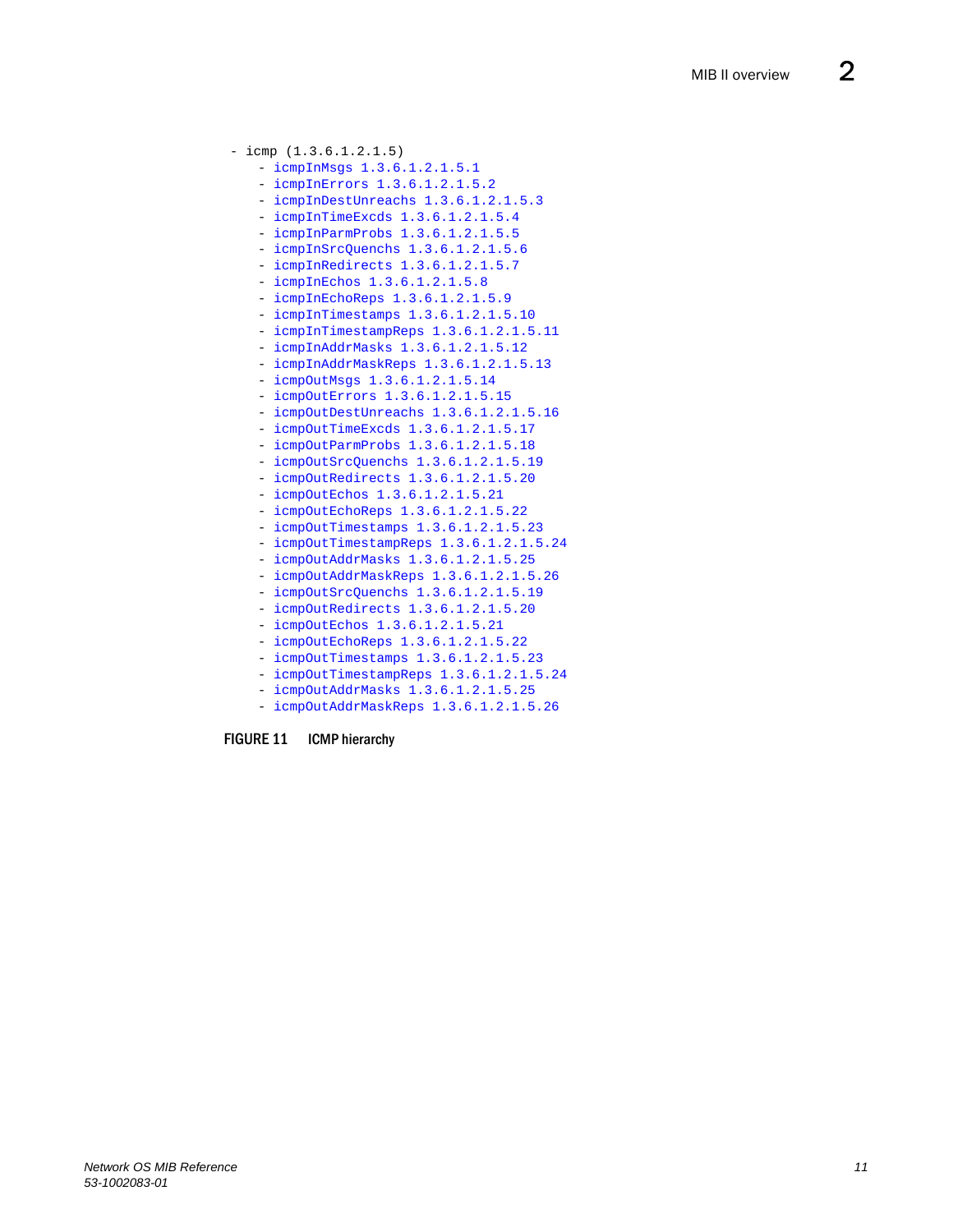```
- tcp (1.3.6.1.2.1.6)
   - tcpRtoAlgorithm 1.3.6.1.2.1.6.1
   - tcpRtoMin 1.3.6.1.2.1.6.2
   - tcpRtoMax 1.3.6.1.2.1.6.3
   - tcpMaxConn 1.3.6.1.2.1.6.4
   - tcpActiveOpens 1.3.6.1.2.1.6.5
   - tcpPassiveOpens 1.3.6.1.2.1.6.6
   - tcpAttemptFails 1.3.6.1.2.1.6.7
   - tcpEstabResets 1.3.6.1.2.1.6.8
   - tcpCurrEstab 1.3.6.1.2.1.6.9
   - tcpInSegs 1.3.6.1.2.1.6.10
   - tcpOutSegs 1.3.6.1.2.1.6.11
   - tcpRetransSegs 1.3.6.1.2.1.6.12
   - tcpConnTable 1.3.6.1.2.1.6.13
       - tcpConnEntry 1.3.6.1.2.1.6.13.1
          - tcpConnState 1.3.6.1.2.1.6.13.1.1
          - tcpConnLocalAddress 1.3.6.1.2.1.6.13.1.2
          - tcpConnLocalPort 1.3.6.1.2.1.6.13.1.3
          - tcpConnRemAddress 1.3.6.1.2.1.6.13.1.4
          - tcpConnRemPort 1.3.6.1.2.1.6.13.1.5
   - tcpInErrs 1.3.6.1.2.1.6.14
   - tcpOutRsts 1.3.6.1.2.1.6.15
```
FIGURE 12 TCP hierarchy

```
- udp (1.3.6.1.2.1.7)
   - udpInDatagrams 1.3.6.1.2.1.7.1
   - udpNoPorts 1.3.6.1.2.1.7.2
   - udpInErrors 1.3.6.1.2.1.7.3
   - udpOutDatagrams 1.3.6.1.2.1.7.4
   - udpTable 1.3.6.1.2.1.7.5
       - udpEntry 1.3.6.1.2.1.7.5.1
          - udpLocalAddress 1.3.6.1.2.1.7.5.1.1
          - udpLocalPort 1.3.6.1.2.1.7.5.1.2
```
FIGURE 13 UDP hierarchy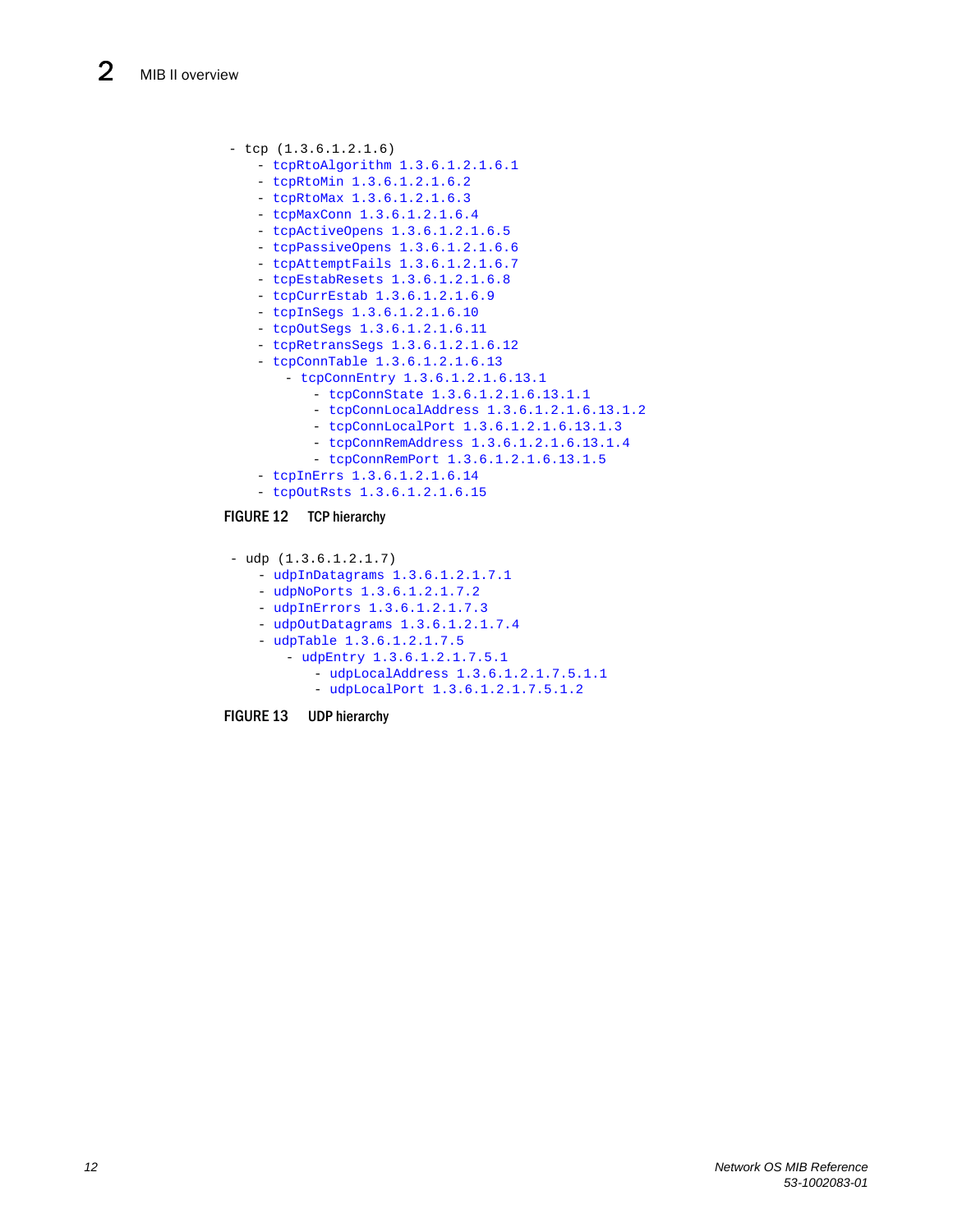- egp (1.3.6.1.2.1.8)
	- egpInMsgs
	- egpInErrors
	- egpOutMsgs
	- egpOutErrors
	- egpNeighTable
		- egpNeighEntry
			- egpNeighState
			- egpNeighAddr
			- egpNeighAs
			- egpNeighInMsgs
			- egpNeighInErrs
			- egpNeighOutMsgs
			- egpNeighOutErrs
			- egpNeighInErrMsgs
			- egpNeighOutErrMsgs
			- egpNeighStateUps
			- egpNeighStateDowns
			- egpNeighIntervalHello
			- egpNeighIntervalPoll
			- egpNeighMode
			- egpNeighEventTrigger
	- egpAs

#### FIGURE 14 EGP hierarchy

```
- snmp (1.3.6.1.2.1.11)
   - snmpInPkts 1.3.6.1.2.1.11.1
   - snmpOutPkts 1.3.6.1.2.1.11.2
   - snmpInBadVersions 1.3.6.1.2.1.11.3
   - snmpInBadCommunityNames 1.3.6.1.2.1.11.4
   - snmpInBadCommunityUses 1.3.6.1.2.1.11.5
   - snmpInASNParseErrs 1.3.6.1.2.1.11.6
   - snmpInTooBigs 1.3.6.1.2.1.11.8
   - snmpInNoSuchNames 1.3.6.1.2.1.11.9
   - snmpInBadValues 1.3.6.1.2.1.11.10
   - snmpInReadOnlys 1.3.6.1.2.1.11.11
   - snmpInGenErrs 1.3.6.1.2.1.11.12
   - snmpInTotalReqVars 1.3.6.1.2.1.11.13
   - snmpInTotalSetVars 1.3.6.1.2.1.11.14
   - snmpInGetRequests 1.3.6.1.2.1.11.15
   - snmpInGetNexts 1.3.6.1.2.1.11.16
   - snmpInSetRequests 1.3.6.1.2.1.11.17
   - snmpInGetResponses 1.3.6.1.2.1.11.18
   - snmpInTraps 1.3.6.1.2.1.11.19
   - snmpOutTooBigs 1.3.6.1.2.1.11.20
   - snmpOutNoSuchNames 1.3.6.1.2.1.11.21
   - snmpOutBadValues 1.3.6.1.2.1.11.22
   - snmpOutGenErrs 1.3.6.1.2.1.11.24
   - snmpOutGetRequests 1.3.6.1.2.1.11.25
   - snmpOutGetNexts 1.3.6.1.2.1.11.26
   - snmpOutSetRequests 1.3.6.1.2.1.11.27
   - snmpOutGetResponses 1.3.6.1.2.1.11.28
   - snmpOutTraps 1.3.6.1.2.1.11.29
   - snmpEnableAuthenTraps 1.3.6.1.2.1.11.30
   - snmpSilentDrops 1.3.6.1.2.1.11.31
   - snmpProxyDrops 1.3.6.1.2.1.11.32
```
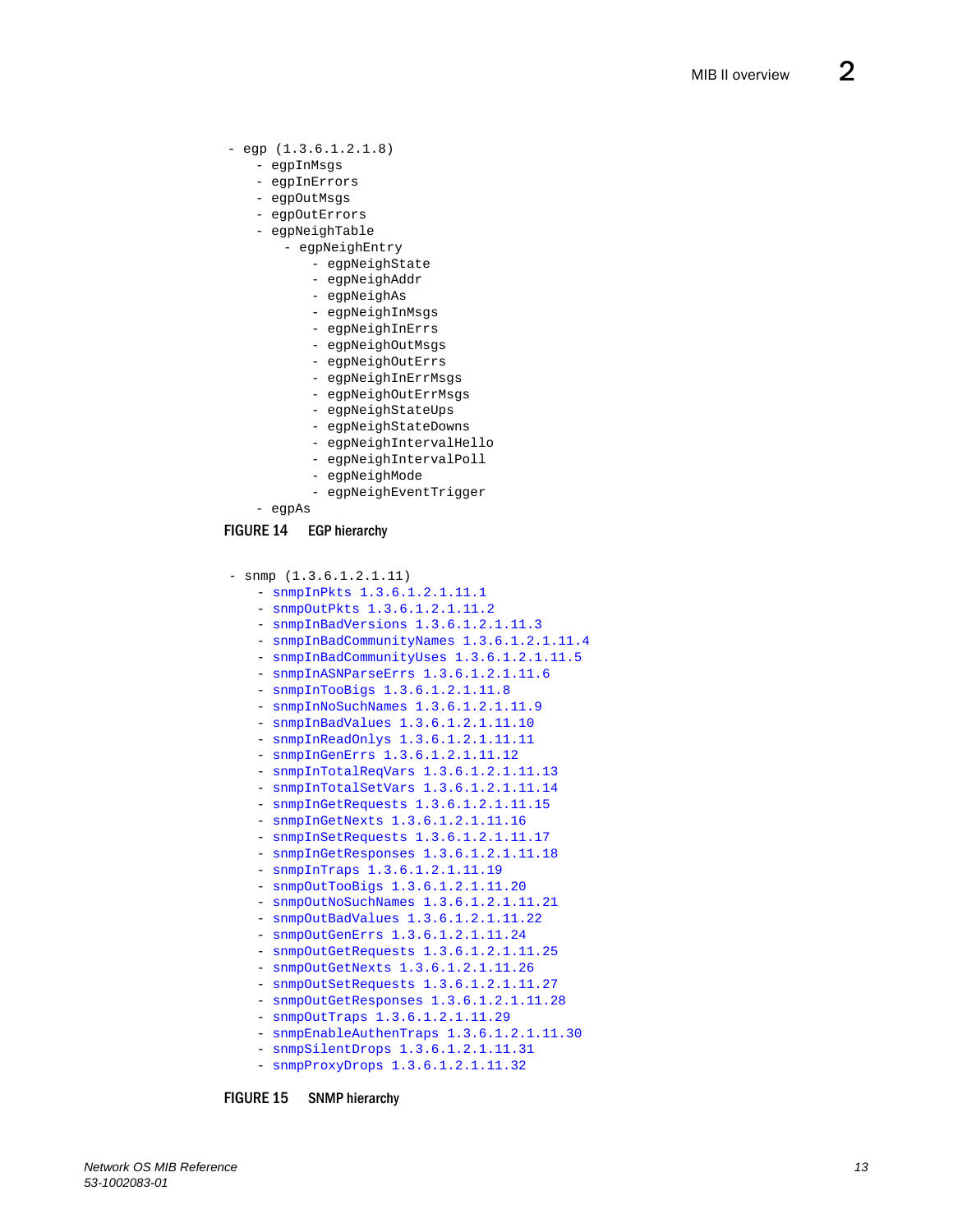```
- rmon (1.3.6.1.2.1.16)
   - rmonEventsV2 1.3.6.1.2.1.16.0
       - risingAlarm 1.3.6.1.2.1.16.0.1
       - fallingAlarm 1.3.6.1.2.1.16.0.2
   - statistics 1.3.6.1.2.1.16.1
       - etherStatsTable 1.3.6.1.2.1.16.1.1
          - etherStatsEntry 1.3.6.1.2.1.16.1.1.1
              - etherStatsIndex 1.3.6.1.2.1.16.1.1.1.1
              - etherStatsDataSource 1.3.6.1.2.1.16.1.1.1.2
              - etherStatsDropEvents 1.3.6.1.2.1.16.1.1.1.3
              - etherStatsOctets 1.3.6.1.2.1.16.1.1.1.4
              - etherStatsPkts 1.3.6.1.2.1.16.1.1.1.5
              - etherStatsBroadcastPkts 1.3.6.1.2.1.16.1.1.1.6
              - etherStatsMulticastPkts 1.3.6.1.2.1.16.1.1.1.7
              - etherStatsCRCAlignErrors 1.3.6.1.2.1.16.1.1.1.8
              - etherStatsUndersizePkts 1.3.6.1.2.1.16.1.1.1.9
              - etherStatsOversizePkts 1.3.6.1.2.1.16.1.1.1.10
              - etherStatsFragments 1.3.6.1.2.1.16.1.1.1.11
              - etherStatsJabbers 1.3.6.1.2.1.16.1.1.1.12
              - etherStatsCollisions 1.3.6.1.2.1.16.1.1.1.13
              - etherStatsPkts64Octets 1.3.6.1.2.1.16.1.1.1.14
              - etherStatsPkts65to127Octets 1.3.6.1.2.1.16.1.1.1.15
              - etherStatsPkts128to255Octets 1.3.6.1.2.1.16.1.1.1.16
              - etherStatsPkts256to511Octets 1.3.6.1.2.1.16.1.1.1.17
              - etherStatsPkts512to1023Octets 1.3.6.1.2.1.16.1.1.1.18
              - etherStatsPkts1024to1518Octets 1.3.6.1.2.1.16.1.1.1.19
              - etherStatsOwner 1.3.6.1.2.1.16.1.1.1.20
              - etherStatsStatus 1.3.6.1.2.1.16.1.1.1.21
   - history 1.3.6.1.2.1.16.2
       - historyControlTable 1.3.6.1.2.1.16.2.1
          - historyControlEntry 1.3.6.1.2.1.16.2.1.1
              - historyControlIndex 1.3.6.1.2.1.16.2.1.1.1
              - historyControlDataSource 1.3.6.1.2.1.16.2.1.1.2
              - historyControlBucketsRequested 1.3.6.1.2.1.16.2.1.1.3
              - historyControlBucketsGranted 1.3.6.1.2.1.16.2.1.1.4
              - historyControlInterval 1.3.6.1.2.1.16.2.1.1.5
              - historyControlOwner 1.3.6.1.2.1.16.2.1.1.6
              - historyControlStatus 1.3.6.1.2.1.16.2.1.1.7
       - etherHistoryTable 1.3.6.1.2.1.16.2.2
          - etherHistoryEntry 1.3.6.1.2.1.16.2.2.1
              - etherHistoryIndex 1.3.6.1.2.1.16.2.2.1.1
              - etherHistorySampleIndex 1.3.6.1.2.1.16.2.2.1.2
              - etherHistoryIntervalStart 1.3.6.1.2.1.16.2.2.1.3
              - etherHistoryDropEvents 1.3.6.1.2.1.16.2.2.1.4
              - etherHistoryOctets 1.3.6.1.2.1.16.2.2.1.5
              - etherHistoryPkts 1.3.6.1.2.1.16.2.2.1.6
              - etherHistoryBroadcastPkts 1.3.6.1.2.1.16.2.2.1.7
              - etherHistoryMulticastPkts 1.3.6.1.2.1.16.2.2.1.8
              - etherHistoryCRCAlignErrors 1.3.6.1.2.1.16.2.2.1.9
              - etherHistoryUndersizePkts 1.3.6.1.2.1.16.2.2.1.10
              - etherHistoryOversizePkts 1.3.6.1.2.1.16.2.2.1.11
              - etherHistoryFragments 1.3.6.1.2.1.16.2.2.1.12
              - etherHistoryJabbers 1.3.6.1.2.1.16.2.2.1.13
              - etherHistoryCollisions 1.3.6.1.2.1.16.2.2.1.14
```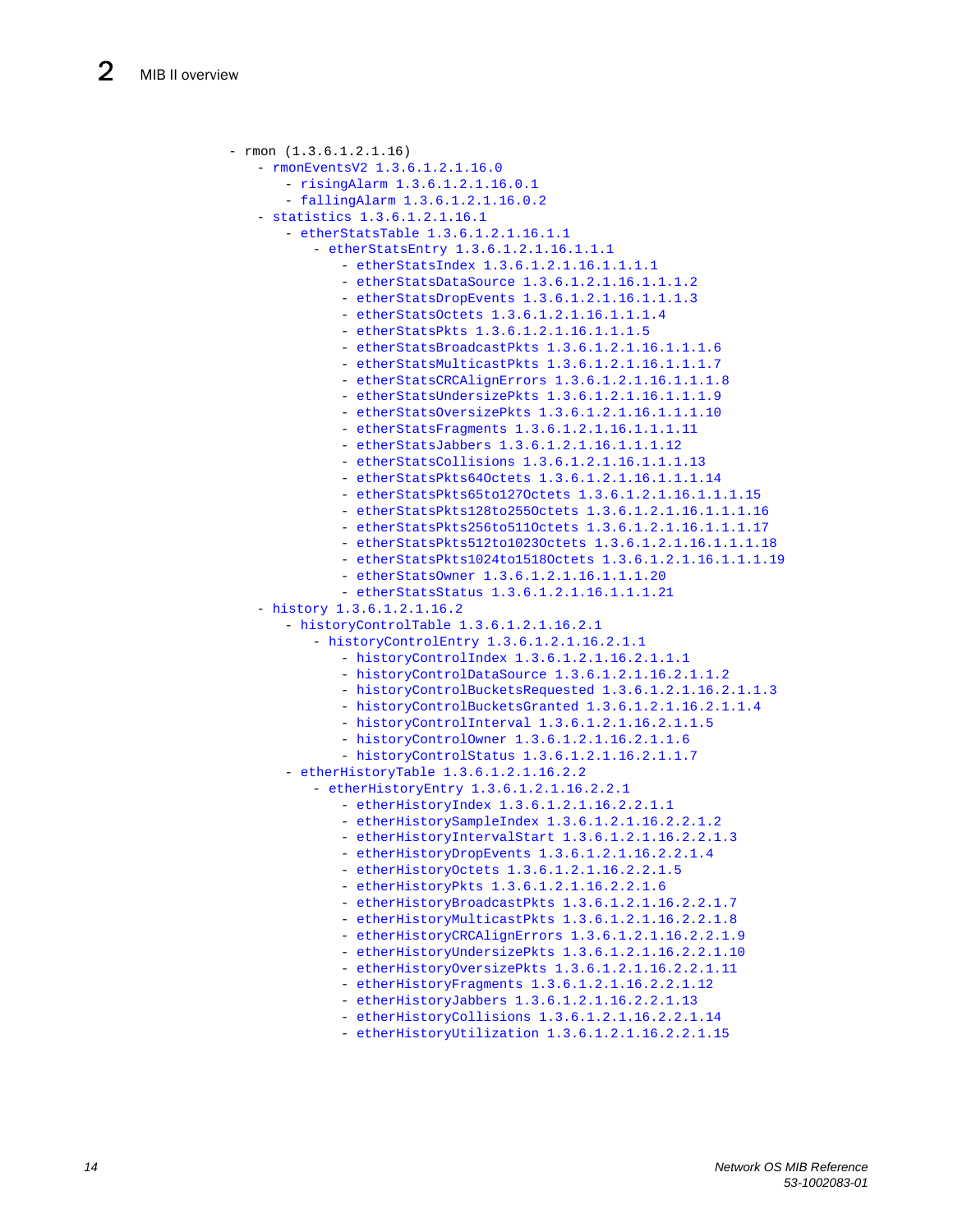```
- alarm 1.3.6.1.2.1.16.3
   - alarmTable 1.3.6.1.2.1.16.3.1
       - alarmEntry 1.3.6.1.2.1.16.3.1.1
          - alarmIndex 1.3.6.1.2.1.16.3.1.1.1
          - alarmInterval 1.3.6.1.2.1.16.3.1.1.2
          - alarmVariable 1.3.6.1.2.1.16.3.1.1.3
          - alarmSampleType 1.3.6.1.2.1.16.3.1.1.4
          - alarmValue 1.3.6.1.2.1.16.3.1.1.5
          - alarmStartupAlarm 1.3.6.1.2.1.16.3.1.1.6
          - alarmRisingThreshold 1.3.6.1.2.1.16.3.1.1.7
          - alarmFallingThreshold 1.3.6.1.2.1.16.3.1.1.8
          - alarmRisingEventIndex 1.3.6.1.2.1.16.3.1.1.9
          - alarmFallingEventIndex 1.3.6.1.2.1.16.3.1.1.10
          - alarmOwner 1.3.6.1.2.1.16.3.1.1.11
          - alarmStatus 1.3.6.1.2.1.16.3.1.1.12
- event 1.3.6.1.2.1.16.9
   - eventTable 1.3.6.1.2.1.16.9.1
       - eventEntry 1.3.6.1.2.1.16.9.1.1
          - eventIndex 1.3.6.1.2.1.16.9.1.1.1
          - eventDescription 1.3.6.1.2.1.16.9.1.1.2
          - eventType 1.3.6.1.2.1.16.9.1.1.3
          - eventCommunity 1.3.6.1.2.1.16.9.1.1.4
          - eventLastTimeSent 1.3.6.1.2.1.16.9.1.1.5
          - eventOwner 1.3.6.1.2.1.16.9.1.1.6
          - eventStatus 1.3.6.1.2.1.16.9.1.1.7
   - logTable 1.3.6.1.2.1.16.9.2
       - logEntry 1.3.6.1.2.1.16.9.2.1
          - logEventIndex 1.3.6.1.2.1.16.9.2.1.1
          - logIndex 1.3.6.1.2.1.16.9.2.1.2
          - logTime 1.3.6.1.2.1.16.9.2.1.3
          - logDescription 1.3.6.1.2.1.16.9.2.1.4
```
#### FIGURE 16 RMON hierarchy

```
- ifMIB (1.3.6.1.2.1.31)
   - ifXTable 1.3.6.1.2.1.31.1.1
       - ifXentry 1.3.6.1.2.1.31.1.1.1
          - ifName 1.3.6.1.2.1.31.1.1.1.1
          - ifInMulticastPkts 1.3.6.1.2.1.31.1.1.1.2
          - ifInBroadcastPkts 1.3.6.1.2.1.31.1.1.1.3
          - ifOutMulticastPkts 1.3.6.1.2.1.31.1.1.1.4
          - ifOutBroadcastPkts 1.3.6.1.2.1.31.1.1.1.5
          - ifHCInOctets 1.3.6.1.2.1.31.1.1.1.6
          - ifHCInUcastPkts 1.3.6.1.2.1.31.1.1.1.7
          - ifHCInMulticastPkts 1.3.6.1.2.1.31.1.1.1.8
          - ifHCInBroadcastPkts 1.3.6.1.2.1.31.1.1.1.9
          - ifHCOutOctets 1.3.6.1.2.1.31.1.1.1.10
          - ifHCOutUcastPkts 1.3.6.1.2.1.31.1.1.1.11
          - ifHCOutMulticastPkts 1.3.6.1.2.1.31.1.1.1.12
          - ifHCOutBroadcastPkts 1.3.6.1.2.1.31.1.1.1.13
          - ifLinkUpDownTrapEnable 1.3.6.1.2.1.31.1.1.1.14
          - ifHighSpeed 1.3.6.1.2.1.31.1.1.1.15
          - ifPromiscuousMode 1.3.6.1.2.1.31.1.1.1.16
          - ifConnectorPresent 1.3.6.1.2.1.31.1.1.1.17
          - ifAlias 1.3.6.1.2.1.31.1.1.1.18
          - ifCounterDiscontinuityTime 1.3.6.1.2.1.31.1.1.1.19
```
FIGURE 17 ifMIB hierarchy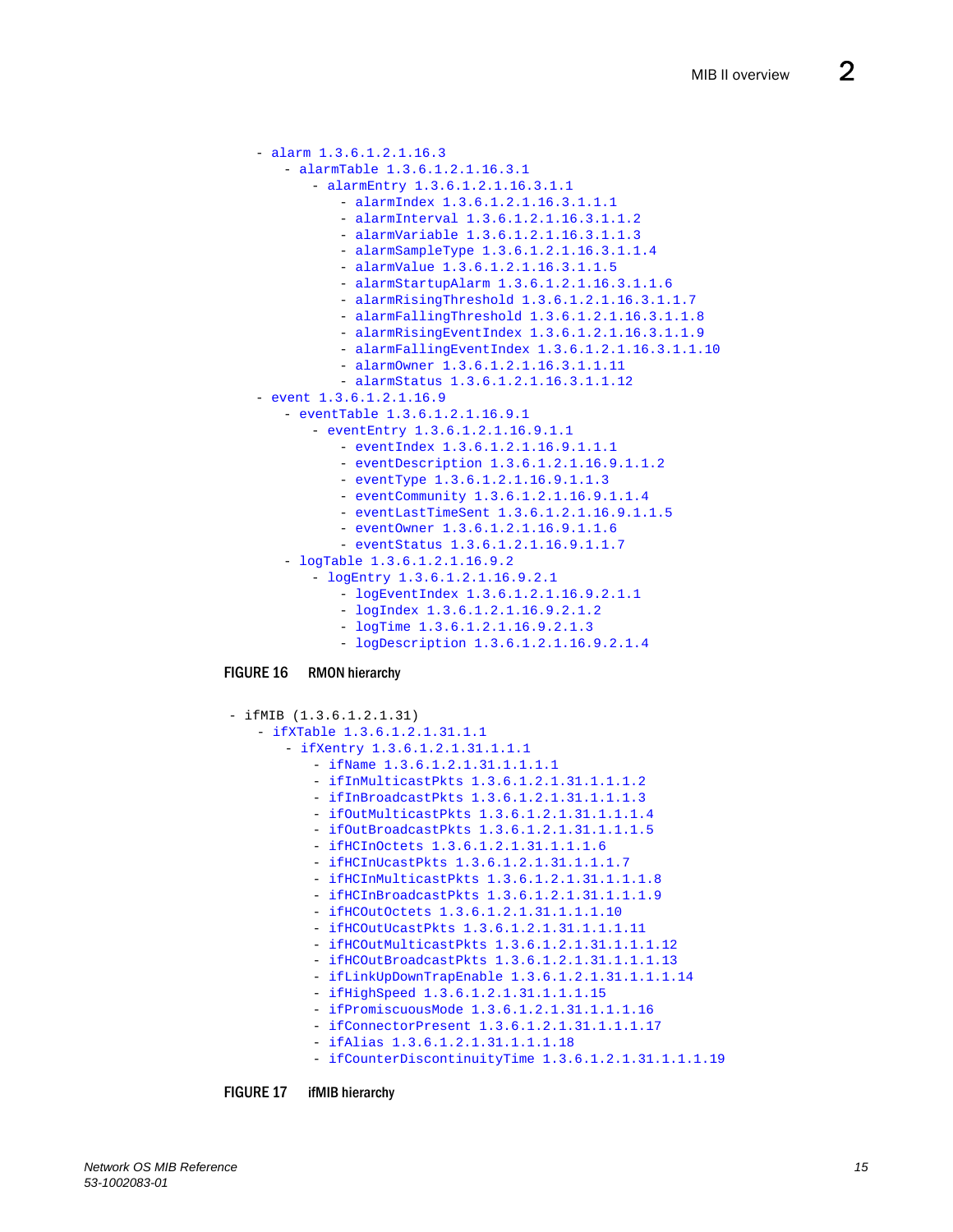### <span id="page-27-0"></span>Entity MIB system organization of MIB objects

[Figure 18](#page-27-1) through [Figure 24](#page-28-0) depict the organization and structure of the Entity MIB file system.



<span id="page-27-1"></span>FIGURE 18 Overall tree structure for Entity MIB

```
- entityPhysical 
   - entPhysicalTable 1.3.6.1.2.1.47.1.1.1
       - entPhysicalEntry 1.3.6.1.2.1.47.1.1.1.1
          - entPhysicalIndex 1.3.6.1.2.1.47.1.1.1.1.1
          - entPhysicalDescr 1.3.6.1.2.1.47.1.1.1.1.2
          - entPhysicalVendorType 1.3.6.1.2.1.47.1.1.1.1.3
          - entPhysicalContainedIn 1.3.6.1.2.1.47.1.1.1.1.4
          - entPhysicalClass 1.3.6.1.2.1.47.1.1.1.1.5
          - entPhysicalParentRelPos 1.3.6.1.2.1.47.1.1.1.1.6
          - entPhysicalName 1.3.6.1.2.1.47.1.1.1.1.7
          - entPhysicalHardwareRev 1.3.6.1.2.1.47.1.1.1.1.8
          - entPhysicalFirmwareRev 1.3.6.1.2.1.47.1.1.1.1.9
          - entPhysicalSoftwareRev 1.3.6.1.2.1.47.1.1.1.1.10
          - entPhysicalSerialNum 1.3.6.1.2.1.47.1.1.1.1.11
          - entPhysicalMfgName 1.3.6.1.2.1.47.1.1.1.1.12
          - entPhysicalModelName 1.3.6.1.2.1.47.1.1.1.1.13
          - entPhysicalAlias 1.3.6.1.2.1.47.1.1.1.1.14
          - entPhysicalAssetID 1.3.6.1.2.1.47.1.1.1.1.15
          - entPhysicalIsFRU 1.3.6.1.2.1.47.1.1.1.1.16
```
FIGURE 19 entityPhysical hierarchy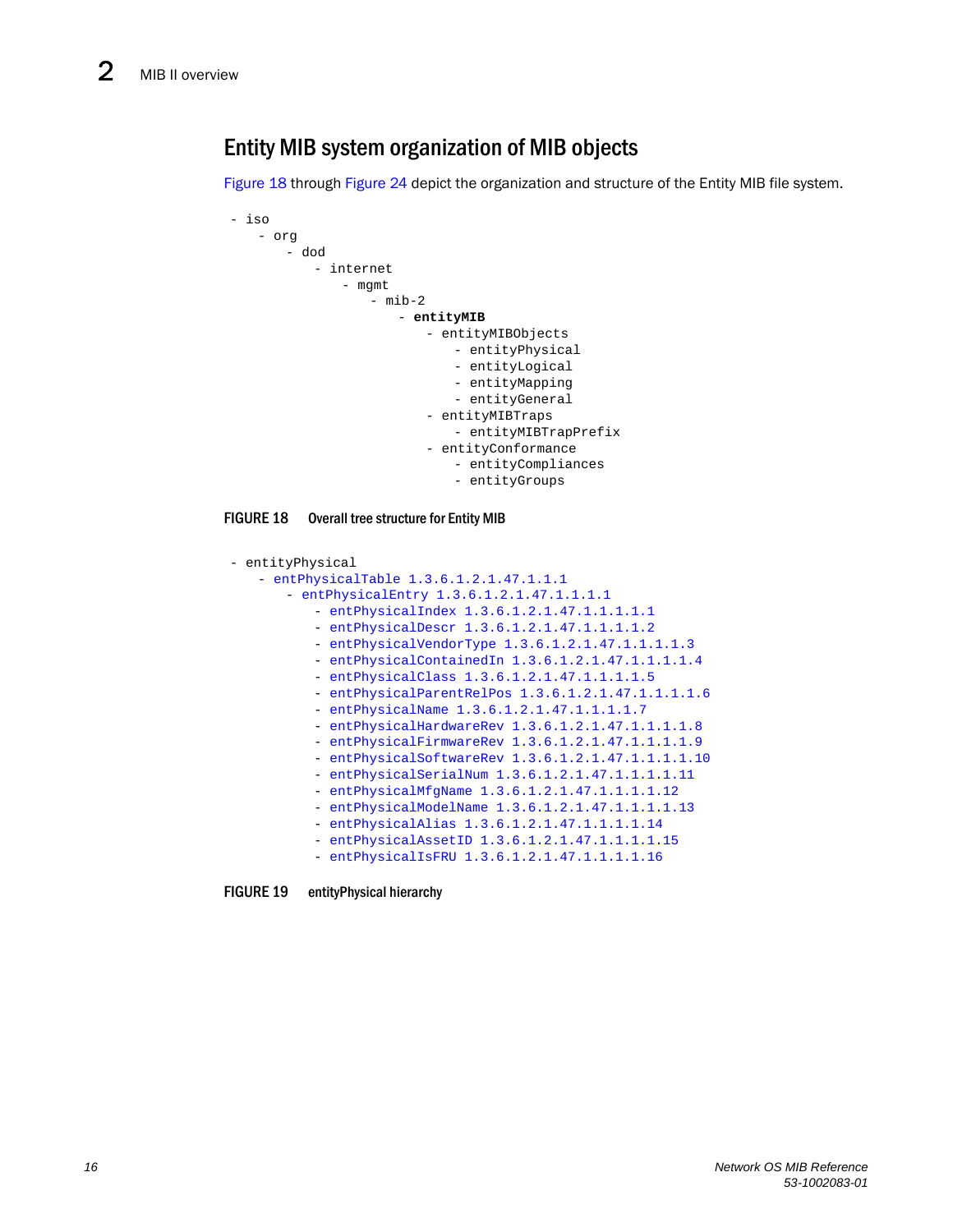```
- entityLogical
   - entLogicalTable 1.3.6.1.2.1.47.1.2.1
       - entLogicalEntry 1.3.6.1.2.1.47.1.2.1.1
          - entLogicalIndex 1.3.6.1.2.1.47.1.2.1.1.1
          - entLogicalDescr 1.3.6.1.2.1.47.1.2.1.1.2
          - entLogicalType 1.3.6.1.2.1.47.1.2.1.1.3
          - entLogicalCommunity 1.3.6.1.2.1.47.1.2.1.1.4
          - entLogicalTAddress 1.3.6.1.2.1.47.1.2.1.1.5
          - entLogicalTDomain 1.3.6.1.2.1.47.1.2.1.1.6
```
- - [entLogicalContextEngineID 1.3.6.1.2.1.47.1.2.1.1.7](#page-81-2)
- - [entLogicalContextName 1.3.6.1.2.1.47.1.2.1.1.8](#page-81-3)

#### FIGURE 20 entityLogical hierarchy

```
- entityMapping
```

```
- entLPMappingTable 1.3.6.1.2.1.47.1.3.1
   - entLPMappingEntry 1.3.6.1.2.1.47.1.3.1.1
       - entLPPhysicalIndex 1.3.6.1.2.1.47.1.3.1.1.1
- entAliasMappingTable 1.3.6.1.2.1.47.1.3.2
   - entAliasMappingEntry 1.3.6.1.2.1.47.1.3.2.1
       - entAliasLogicalIndexOrZero 1.3.6.1.2.1.47.1.3.2.1.1
       - entAliasMappingIdentifier 1.3.6.1.2.1.47.1.3.2.1.2
- entPhysicalContainsTable 1.3.6.1.2.1.47.1.3.3
   - entPhysicalContainsEntry 1.3.6.1.2.1.47.1.3.3.1
       - entPhysicalChildIndex 1.3.6.1.2.1.47.1.3.3.1.1
```
#### FIGURE 21 entityMapping hierarchy

```
- entityGeneral 
   - entLastChangeTime 1.3.6.1.2.1.47.1.4.1
```
#### FIGURE 22 entityGeneral hierarchy

```
- entityMIBTraps 
   - entityMIBTrapPrefix (1.3.6.1.2.1.47.2.0)
       - entConfigChange 1.3.6.1.2.1.47.2.0.1
```
#### FIGURE 23 entityMIBTrapPrefix hierarchy

#### - entityConformance

```
- entityCompliances (1.3.6.1.2.1.47.3.1)
```

```
- entityCompliance 1.3.6.1.2.1.47.3.1.1
```

```
- entity2Compliance 1.3.6.1.2.1.47.3.1.2
```
- entityGroups (1.3.6.1.2.1.47.3.2)
	- - [entityPhysicalGroup 1.3.6.1.2.1.47.3.2.1](#page-86-0)
	- - [entityLogicalGroup 1.3.6.1.2.1.47.3.2.2](#page-86-1)
	- - [entityMappingGroup 1.3.6.1.2.1.47.3.2.3](#page-87-0) - [entityGeneralGroup 1.3.6.1.2.1.47.3.2.4](#page-87-1)
	- - [entityNotificationsGroup 1.3.6.1.2.1.47.3.2.5](#page-87-2)
	- - [entityPhysical2Group 1.3.6.1.2.1.47.3.2.6](#page-87-3)
	- - [entityLogical2Group 1.3.6.1.2.1.47.3.2.7](#page-88-0)

<span id="page-28-0"></span>FIGURE 24 entityConformance hierarchy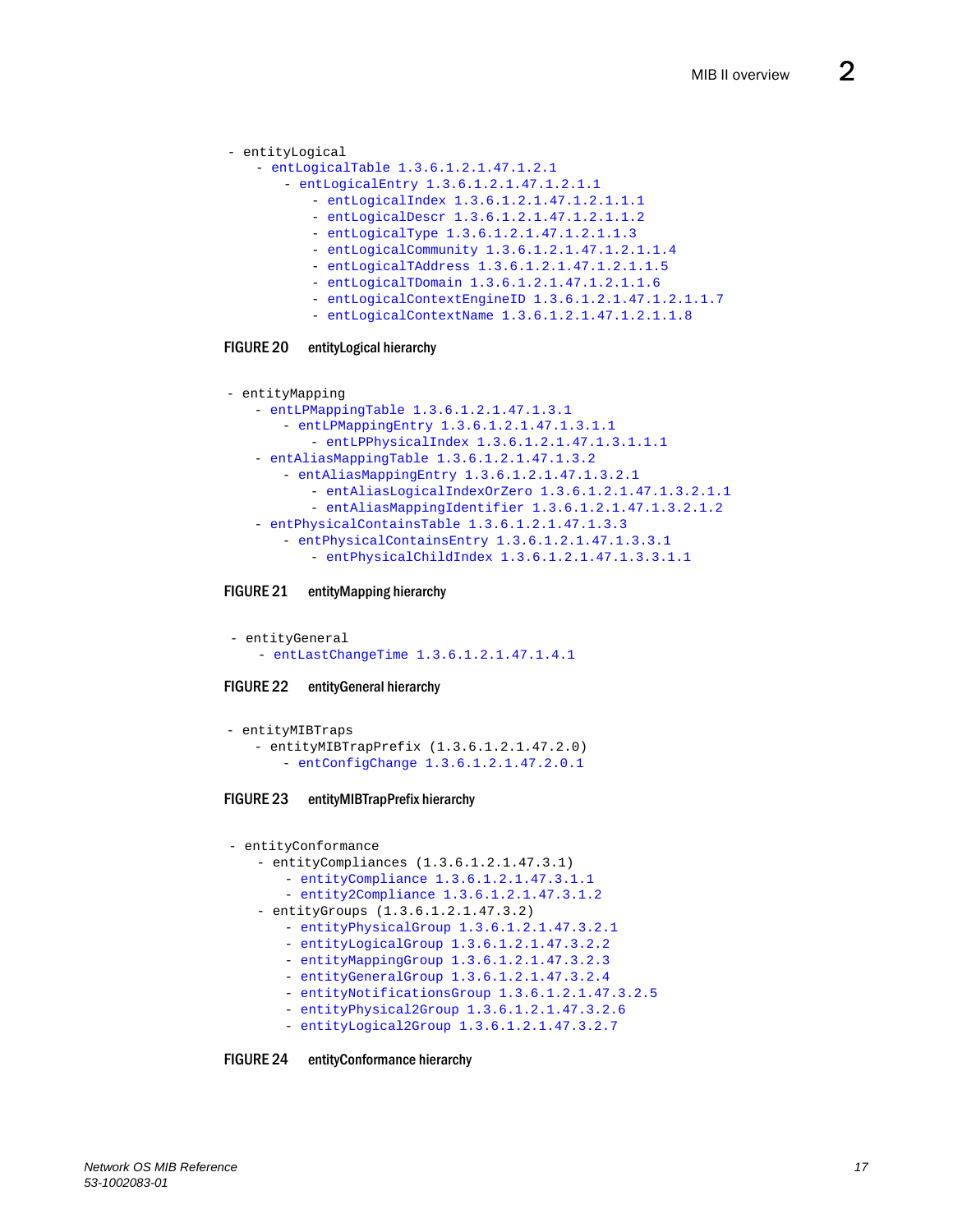### <span id="page-29-0"></span>Objects and types imported

The following objects and types are imported from RFC1155-SMI:

- mgmt
- **NetworkAddress**
- IpAddress
- Counter
- **Gauge**
- **TimeTicks**

### <span id="page-29-1"></span>System group

All systems must implement the System group. If an agent is not configured to have a value for any of the System group variables, a string of length 0 is returned.

#### <span id="page-29-2"></span>sysDescr 1.3.6.1.2.1.1.1

A textual description of the entity. This value should include the full name and version identification of the hardware type, software operating system, and networking software.

Format This must contain only printable ASCII characters.

Default The switch type. The default value is Brocade VDX switch.

#### <span id="page-29-3"></span>sysObjectID 1.3.6.1.2.1.1.2

The vendor's authoritative identification of the network management subsystem contained in the entity. This value is allocated within the SMI enterprises subtree (1.3.6.1.4.1) and provides an easy and unambiguous means for determining what kind of device is being managed.

- **Example** If a vendor "NetYarn, Inc." was assigned the subtree 1.3.6.1.4.1.4242, it could assign the identifier 1.3.6.1.4.1.4242.1.1 to its "Knit Router".
- Default The default value is vdxCallisto24 for Brocade VDX 6720-24 and vdxCallisto60 for Brocade VDX 6720-60

#### <span id="page-29-4"></span>sysUpTime 1.3.6.1.2.1.1.3

The time (in hundredths of a second) since the network management portion of the system was last reinitialized.

#### <span id="page-29-5"></span>sysContact 1.3.6.1.2.1.1.4

The textual identification of the contact person for this managed node, together with information on how to contact this person. The minimum length of the string must be 4.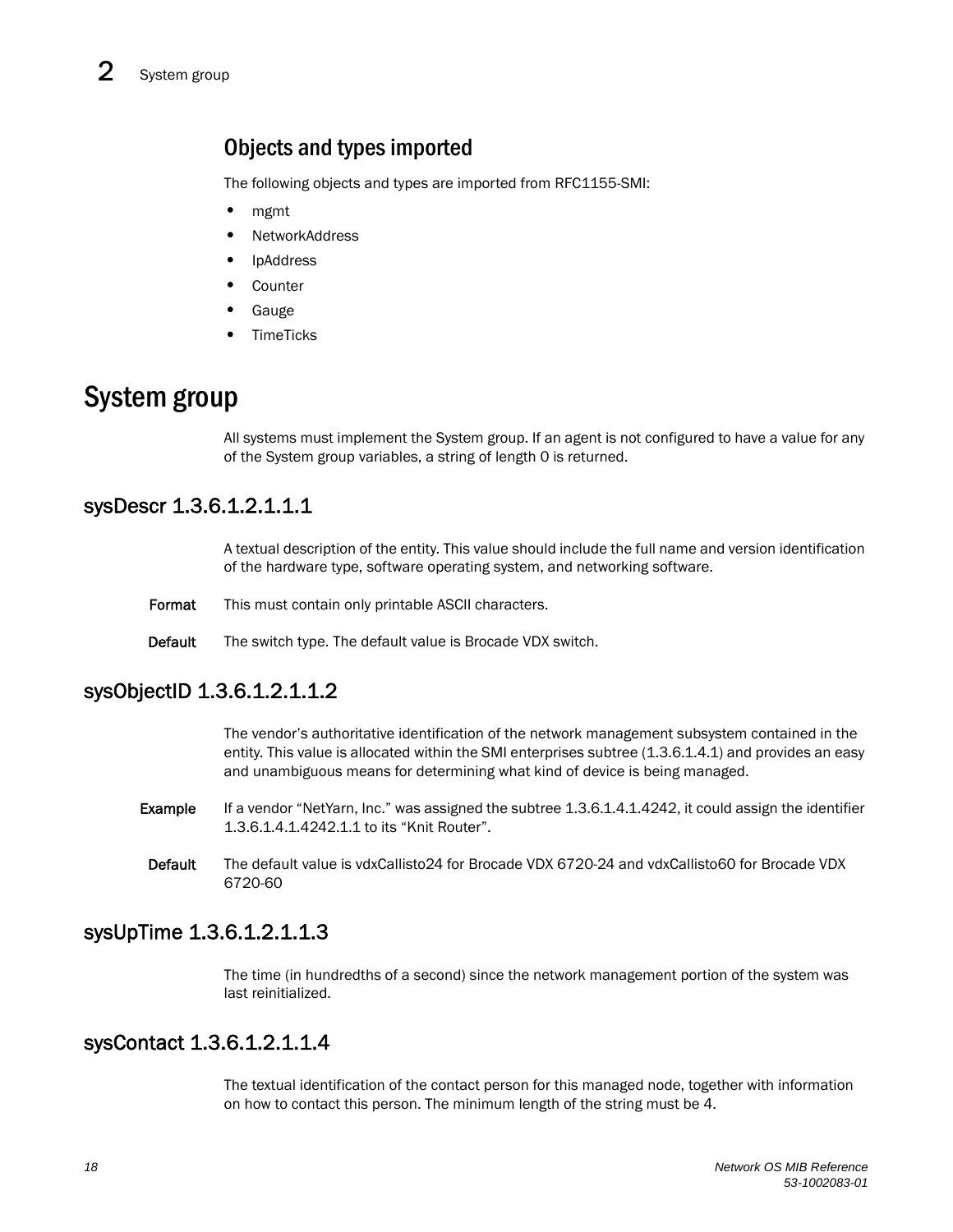Default Field Support

Set command Set this value using the **snmp-server contact** <contact-string> command.

#### <span id="page-30-1"></span>sysName 1.3.6.1.2.1.1.5

An administratively assigned name for this managed node. By convention, this is the node's fully qualified domain name.

Default Preassigned name of the logical switch.

#### <span id="page-30-2"></span>sysLocation 1.3.6.1.2.1.1.6

The physical location of this node (for example, telephone closet, 3rd floor). The minimum length of the string must be 4.

Default End User Premise

Set command Set this value using the snmp-server location <location-string> command.

#### <span id="page-30-3"></span>sysServices 1.3.6.1.2.1.1.7

A value that indicates the set of services that this entity primarily offers. The value is a sum. This sum initially takes the value 0. Then, for each layer, L, in the range 1 through 7, for which this node performs transactions, 2 raised to  $(L - 1)$  is added to the sum. For example, a node that primarily performs routing functions has a value of  $4$  ( $2^{3-1}$ ). In contrast, a node that is a host and offers application services has a value of 72  $(2^{4\cdot1} + 2^{7\cdot1})$ .

Calculate In the context of the Internet suite of protocols, values should be calculated accordingly:

- Layer functionality
- $1$  = physical (for example, repeaters)
- 2 = datalink/subnetwork (for example, bridges)
- 3 = internet (for example, IP gateways)
- 4 = end-to-end (for example, IP hosts)
- 7 = applications (for example, mail relays)

For systems including OSI protocols, layers 5 and 6 also can be counted. The return value is always 79.

### <span id="page-30-0"></span>Interfaces group

Implementation of the Interfaces group is mandatory for all systems. To support FCIP tunneling, entries are created in the ifTable for each WAN interface (GbE port), each FC port, and each FCIP tunnel (transport interface).

Logical Inter Switch Link (LISL) is an FC interface.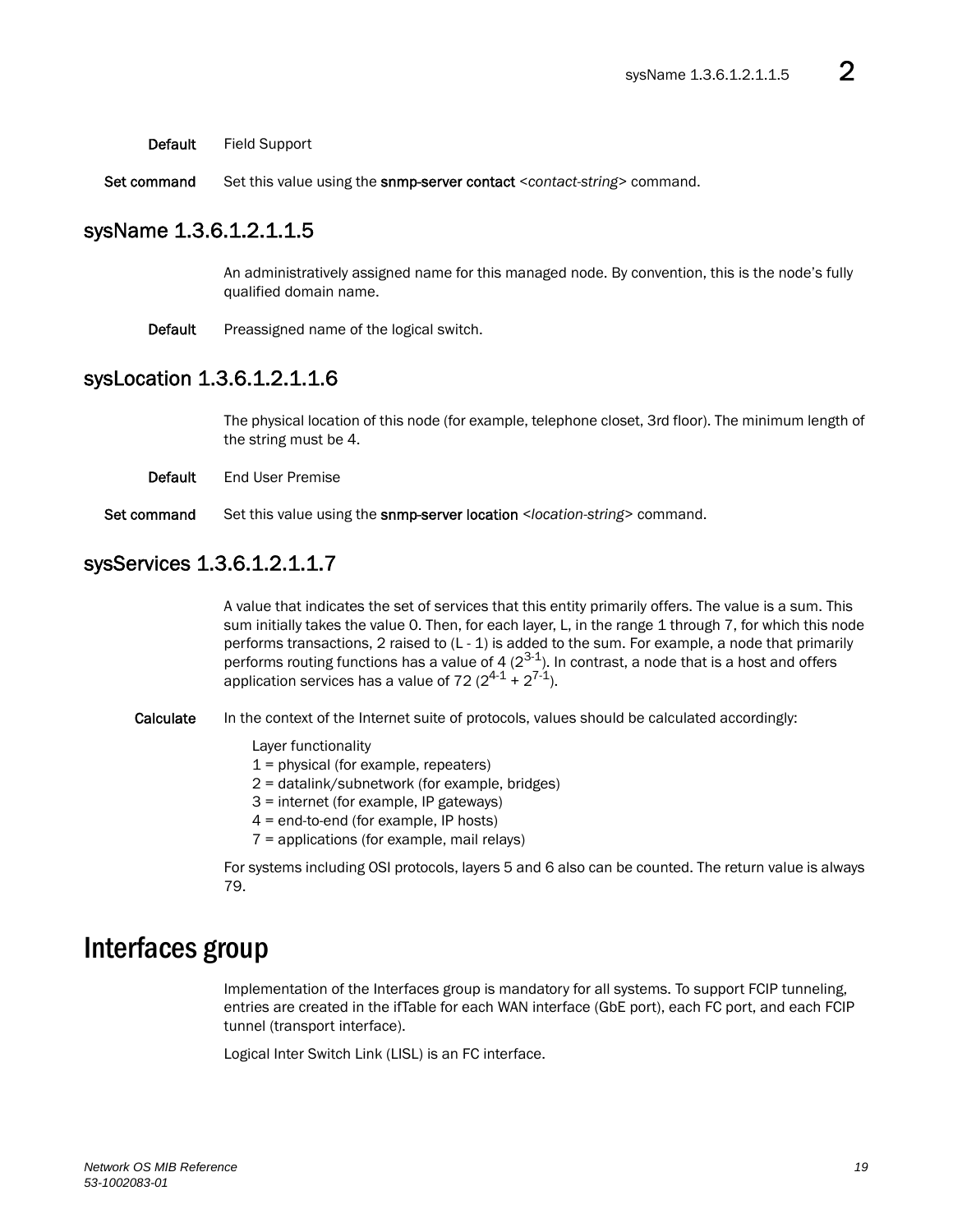#### <span id="page-31-0"></span>ifNumber 1.3.6.1.2.1.2.1

The number of network interfaces and existing FC ports present on this system, regardless of their current state. This number will vary across platforms (switches).

The return value is dynamic for all Brocade switches and depends on the number of GbE ports, FC ports and transport interfaces.

#### <span id="page-31-1"></span>ifTable 1.3.6.1.2.1.2.2

A list of interface entries. The number of entries is given by the value of ifNumber.

The Interfaces table contains information on the entity's interfaces. Each interface is thought of as being attached to a subnetwork. Note that this term should not be confused with *subnet*, which refers to an addressing partitioning scheme used in the Internet suite of protocols.

#### <span id="page-31-2"></span>ifEntry 1.3.6.1.2.1.2.2.1

An interface entry containing objects at the subnetwork layer and below, for a particular interface.

Index ifIndex

#### <span id="page-31-3"></span>ifIndex 1.3.6.1.2.1.2.2.1.1

A unique value for each interface.

The values range between 1 and the value of ifNumber. The value for each interface must remain constant, at least from one reinitialization of the entity's network management system to the next reinitialization.

For Network Interface, the number starts from 805306369 and increments with the interface count. For FC ports, the number starts from 1073741824 and increments with the existing FC ports. Similarly the index value range for the interfaces are as follows:

- For GbE port the number starts from 268435456
- For Ten GbE (FCoE ports) the number starts from 402653184
- For FCIP Tunnel the number starts from 536870912
- For xFCIP Tunnel the number starts from 1342177280
- For Port channel the number starts from 671088640
- For VLAN the number starts from 1207959552

#### <span id="page-31-4"></span>ifDescr 1.3.6.1.2.1.2.2.1.2

A textual string containing information about the interface.

- Values For WAN interface- *GbE port for FCIP*
	- For transport interface- *FCIP tunnel ID*
	- For FC ports- *Port name* (if set), otherwise, *FC port <slot/port>*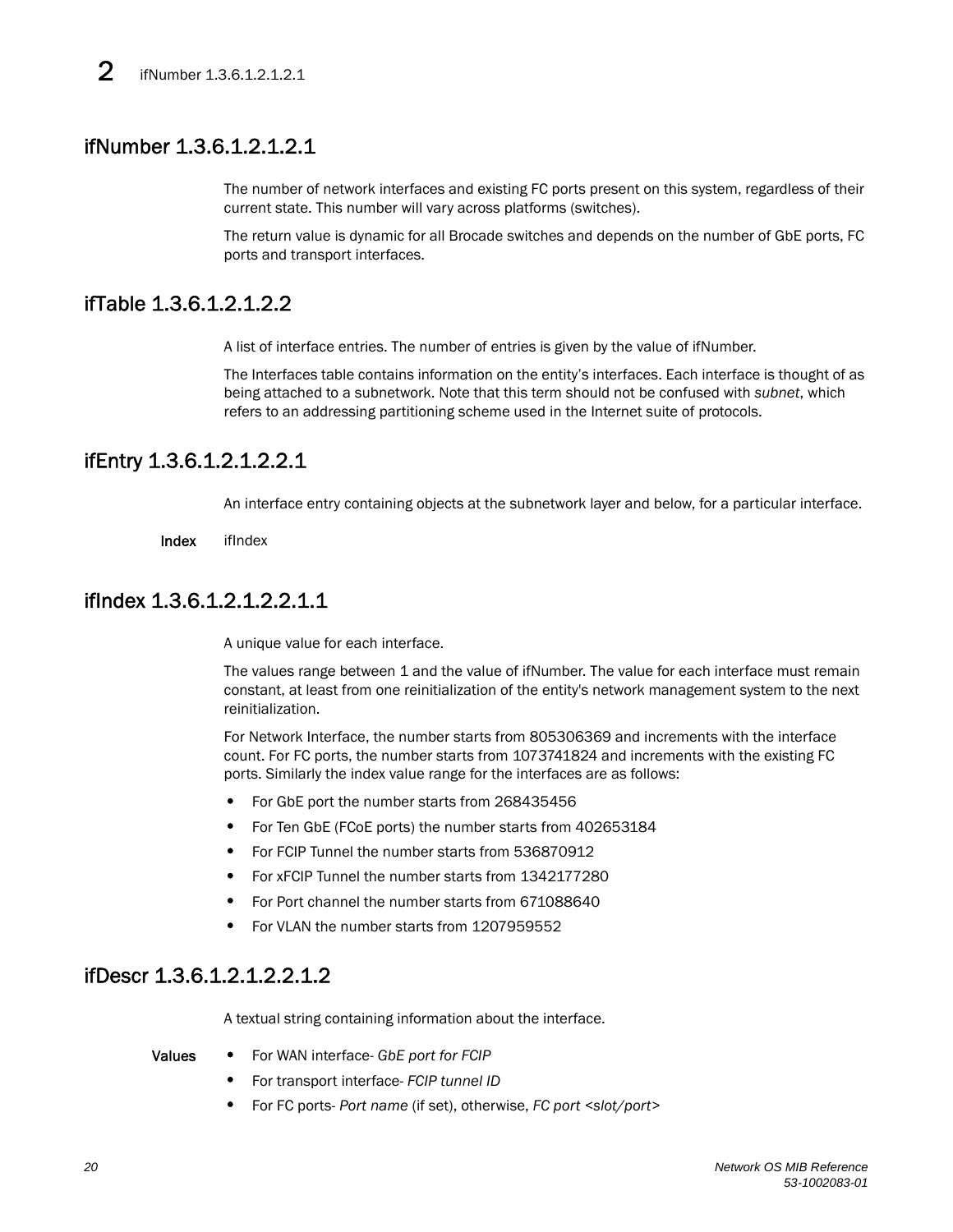#### <span id="page-32-0"></span>ifType 1.3.6.1.2.1.2.2.1.3

The type of interface, designated by the physical link protocols immediately below the network layer in the protocol stack.

- 
- Values For WAN interface, FCIP Link *ethernetCsmacd (6)*
	- For transport interface *FCIPLink (224)*
	- For FC ports *Fibre Channel (56)*
	- For lo *softwareLoopback (24)*
	- For sit0 *131*
	- For fc0/port0 *other*

#### <span id="page-32-1"></span>ifMtu 1.3.6.1.2.1.2.2.1.4

The size of the largest datagram that can be sent or received on the interface, specified in octets.

- Values For interfaces that are used to transmit network datagrams, the value is the size of the largest network datagram that can be sent on the interface.
	- eth0 returns 1500
	- lo returns 16436
	- fc0 returns 2024
	- FCIP GbE returns 1500
	- sit0 returns 1480
	- port0 returns 2112

#### <span id="page-32-2"></span>ifSpeed 1.3.6.1.2.1.2.2.1.5

An estimate (in bits per second) of the interface's current bandwidth.

- Values For interfaces that do not vary in bandwidth or interfaces for which no accurate estimation can be made, this object should contain the nominal bandwidth.
	- eth0 returns 100000000 and not null
	- fc port returns 1,000,000,000 for 1 Gbps port
	- fc port returns 2000000000 for 2 Gbps port
	- fc port returns 4000000000 for 4 Gbps port
	- For 10G: Value displayed is 4294967295
	- For 8G: Value displayed is 4294967294

#### <span id="page-32-3"></span>ifPhysAddress 1.3.6.1.2.1.2.2.1.6

The interface's address at the protocol layer immediately below the network layer in the protocol stack.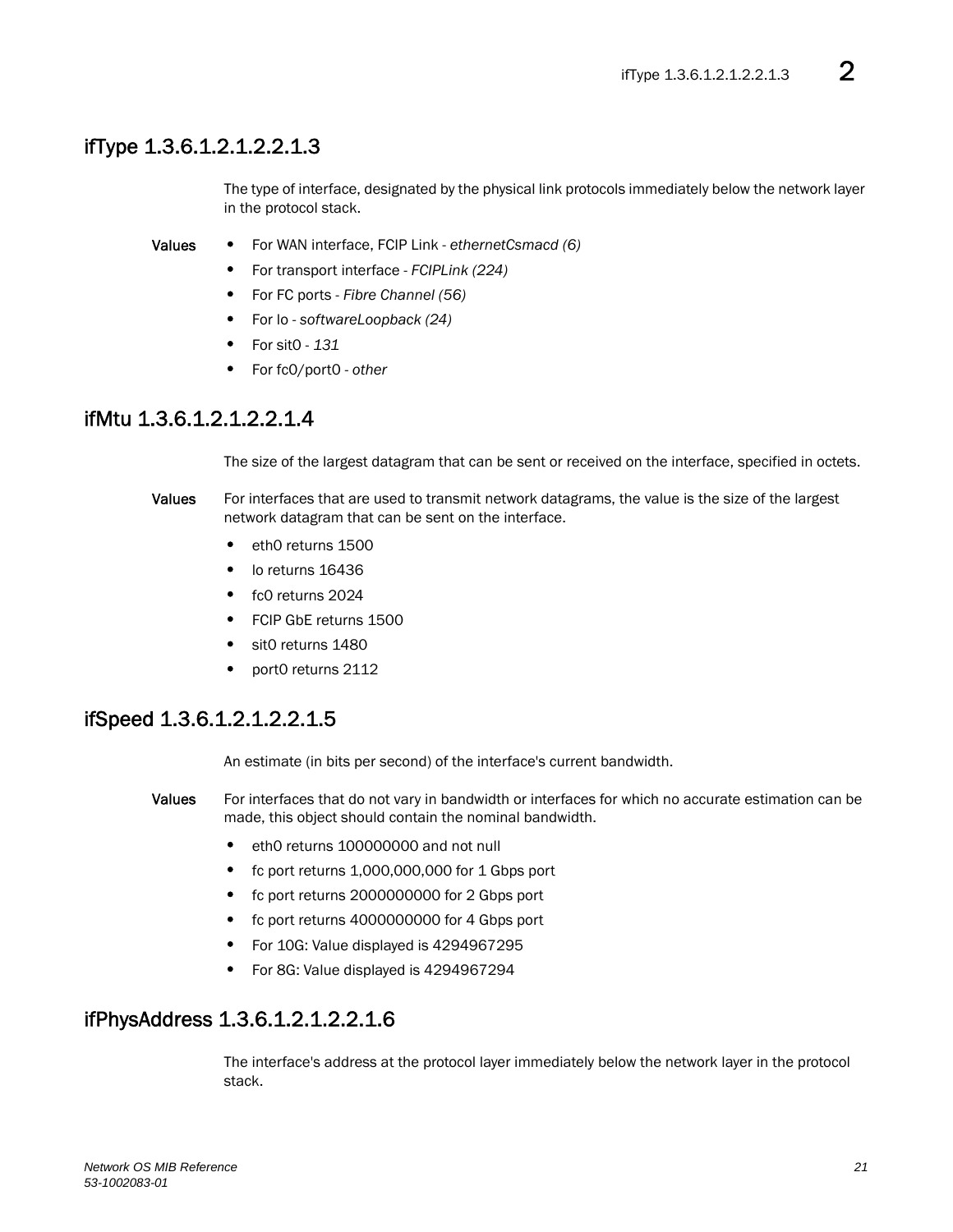- Values For interfaces that do not have such an address (for example, a serial line), this object should contain an octet string of zero length.
	- eth0 returns the MAC address for GbE ports
	- lo returns null
	- SNMP represents the FC port ID in ASCII hex represenation. For example, 36:35:35:33:36 is equivalent to the decimal value of 65536. To get the decimal value 36-30 = 6; 35-30= 5 and so on. To get the FC port ID, convert the decimal into hex (the hex value of 65536 is 01 00 00, where the first two digits are the domain, the next two digits are the area, and the last two digits are the port number).

ASCII hex (36:35:35:33:36) => decimal (65536) => hex (01 00 00)

#### <span id="page-33-0"></span>ifAdminStatus 1.3.6.1.2.1.2.2.1.7

The desired state of the interface.

- Values  $\bullet$  up (1)
	- down (2) or
	- testing (3)

Supports Read only, should return same value with ifOperStatus for WAN and FC ports interfaces.

```
NOTE
```
The testing (3) state indicates that no operational packets can be passed.

#### <span id="page-33-1"></span>ifOperStatus 1.3.6.1.2.1.2.2.1.8

The current operational state of the interface.

**Values** •  $up(1)$ 

- down (2) or
- testing  $(3)$
- unknown (4)
- dormant (5)
- notPresent (6)
- lowerLayerDown (7)

Active tunnels will be up; inactive tunnels will be down (configured but not online).

#### **NOTE**

The testing (3) state indicates that no operational packets can be passed.

#### <span id="page-33-2"></span>ifLastChange 1.3.6.1.2.1.2.2.1.9

The value of sysUpTime at the time the interface entered its current operational state. If the current state was entered prior to the last re-initialization of the local network management subsystem, then this object contains a zero value.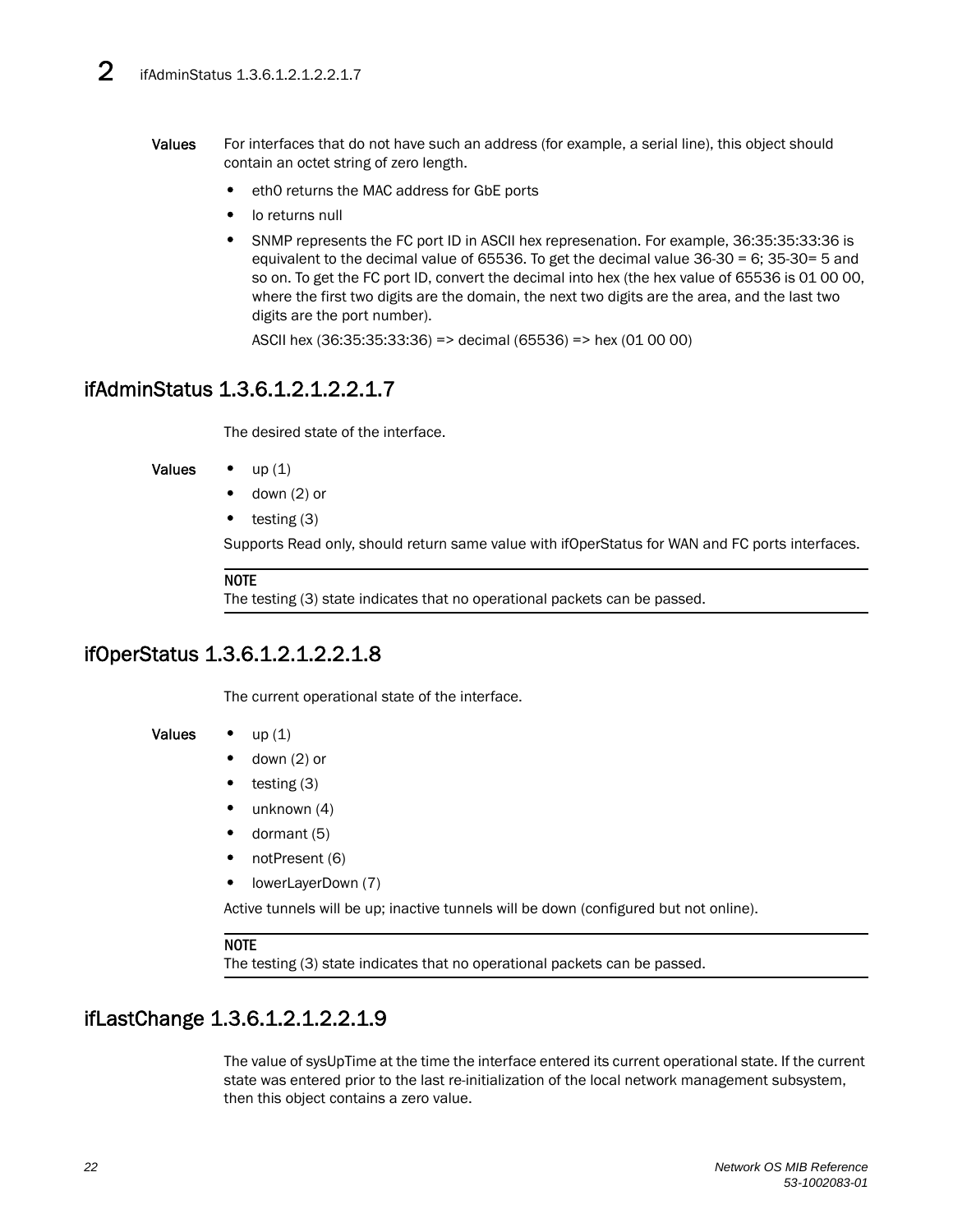### <span id="page-34-0"></span>ifInOctets 1.3.6.1.2.1.2.2.1.10

The total number of octets received on the interface, including framing characters.

### <span id="page-34-1"></span>ifInUcastPkts 1.3.6.1.2.1.2.2.1.11

The number of subnetwork-unicast packets delivered to a higher-layer protocol.

Not supported.

### <span id="page-34-2"></span>ifInNUcastPkts 1.3.6.1.2.1.2.2.1.12

The number of nonunicast packets (for example, subnetwork-broadcast or subnetwork-multicast) delivered to a higher-layer protocol.

Not supported.

#### <span id="page-34-3"></span>ifInDiscards 1.3.6.1.2.1.2.2.1.13

The number of inbound packets that were chosen to be discarded (even though no errors had been detected) to prevent their being deliverable to a higher-layer protocol.

One possible reason for discarding such a packet could be to free buffer space.

#### <span id="page-34-4"></span>ifInErrors 1.3.6.1.2.1.2.2.1.14

The number of inbound packets that contained errors, which thereby prevented them from being deliverable to a higher-layer protocol.

#### <span id="page-34-5"></span>ifInUnknownProtos 1.3.6.1.2.1.2.2.1.15

The number of packets received by way of the interface that were discarded because of an unknown or unsupported protocol.

Not supported.

#### <span id="page-34-6"></span>ifOutOctets 1.3.6.1.2.1.2.2.1.16

The total number of octets transmitted out of the interface, including framing characters.

#### <span id="page-34-7"></span>ifOutUcastPkts 1.3.6.1.2.1.2.2.1.17

The total number of packets that were requested, by higher-level protocols, to be transmitted to a subnetwork-unicast address, including those that were discarded or not sent.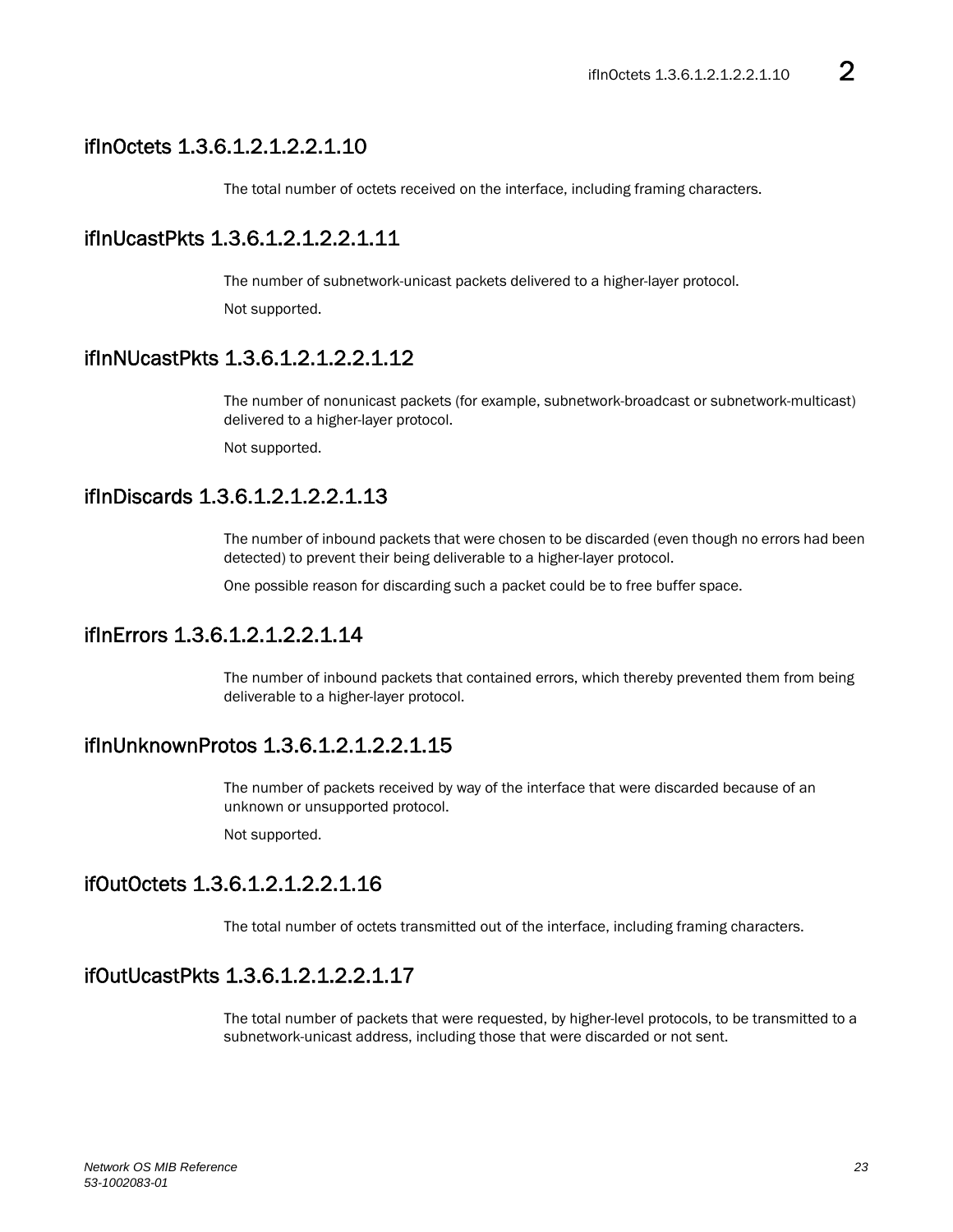#### <span id="page-35-1"></span>ifOutNUcastPkts 1.3.6.1.2.1.2.2.1.18

The total number of packets that were requested, by higher-level protocols, to be transmitted to a nonunicast address (for example, a subnetwork-broadcast or subnetwork-multicast), including those that were discarded or not sent.

Not supported.

#### <span id="page-35-2"></span>ifOutDiscards 1.3.6.1.2.1.2.2.1.19

The number of outbound packets that were chosen to be discarded (even though no errors had been detected) to prevent their being transmitted. One possible reason for discarding such a packet could be to free buffer space.

#### <span id="page-35-3"></span>ifOutErrors 1.3.6.1.2.1.2.2.1.20

The number of outbound packets that could not be transmitted because of errors.

#### <span id="page-35-4"></span>ifOutQLen 1.3.6.1.2.1.2.2.1.21

The length of the output packet queue (in packets).

Not supported.

#### <span id="page-35-5"></span>ifSpecific 1.3.6.1.2.1.2.2.1.22

A reference to MIB definitions specific to the particular media being used to realize the interface.

If the interface is realized by an Ethernet, then the value of this object refers to a document defining objects specific to Ethernet. If this information is not present, its value must be set to the Object Identifier 0 0, which is a syntactically valid object identifier, and any conferment implementation of ASN.1 and BER must be able to generate and recognize this value.

- Returns eth0 returns null OID
	- lo returns null OID
	- fc0 returns null OID

### <span id="page-35-0"></span>AT group

Implementation of the Address Translation group is mandatory for all systems. Note, however, that this group is deprecated by MIB-II. From MIB-II onward, each network protocol group contains its own address translation tables.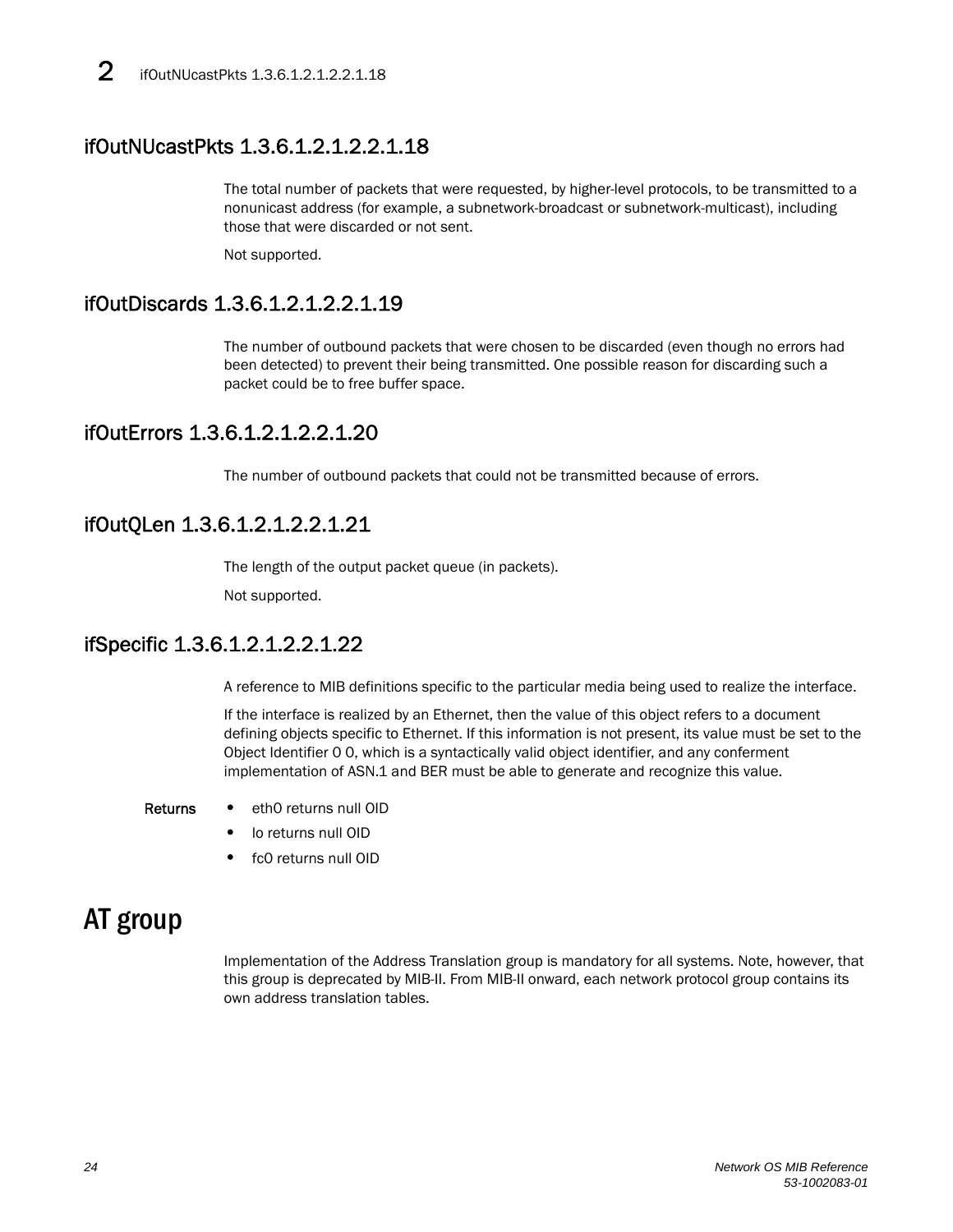## atTable 1.3.6.1.2.1.3.1

The Address Translation group contains one table, which is the union across all interfaces of the translation tables for converting a network address (for example, an IP address) into a subnetwork-specific address. This document refers to such a subnetwork-specific address as a *physical address*.

For example, for broadcast media, where ARP is in use, the translation table is equivalent to the ARP cache; on an X.25 network, where non-algorithmic translation to X.121 addresses is required, the translation table contains the network address to X.121 address equivalences.

The Address Translation tables contain the network address to physical address equivalences. Some interfaces do not use translation tables for determining address equivalences (for example, DDN-X.25 has an algorithmic method); if all interfaces are of this type, then the Address Translation table is empty.

## atEntry 1.3.6.1.2.1.3.1.1

Each entry contains one network address to physical address equivalence.

Index atIfIndex, atNetAddress

# atIfIndex 1.3.6.1.2.1.3.1.1.1

The interface on which this entry's equivalence is effective. The interface identified by a particular value of this index is the same interface as identified by the same value of ifIndex.

### atPhysAddress 1.3.6.1.2.1.3.1.1.2

The media-dependent physical address.

# atNetAddress 1.3.6.1.2.1.3.1.1.3

The network address (for example, the IP address) corresponding to the media-dependent physical address.

# IP group

Implementation of the IP group is mandatory for all systems.

# ipForwarding 1.3.6.1.2.1.4.1

The indication of whether this entity is acting as an IP gateway in respect to the forwarding of datagrams received by, but not addressed to, this entity. IP gateways forward datagrams; IP hosts do not (except those source-routed through the host).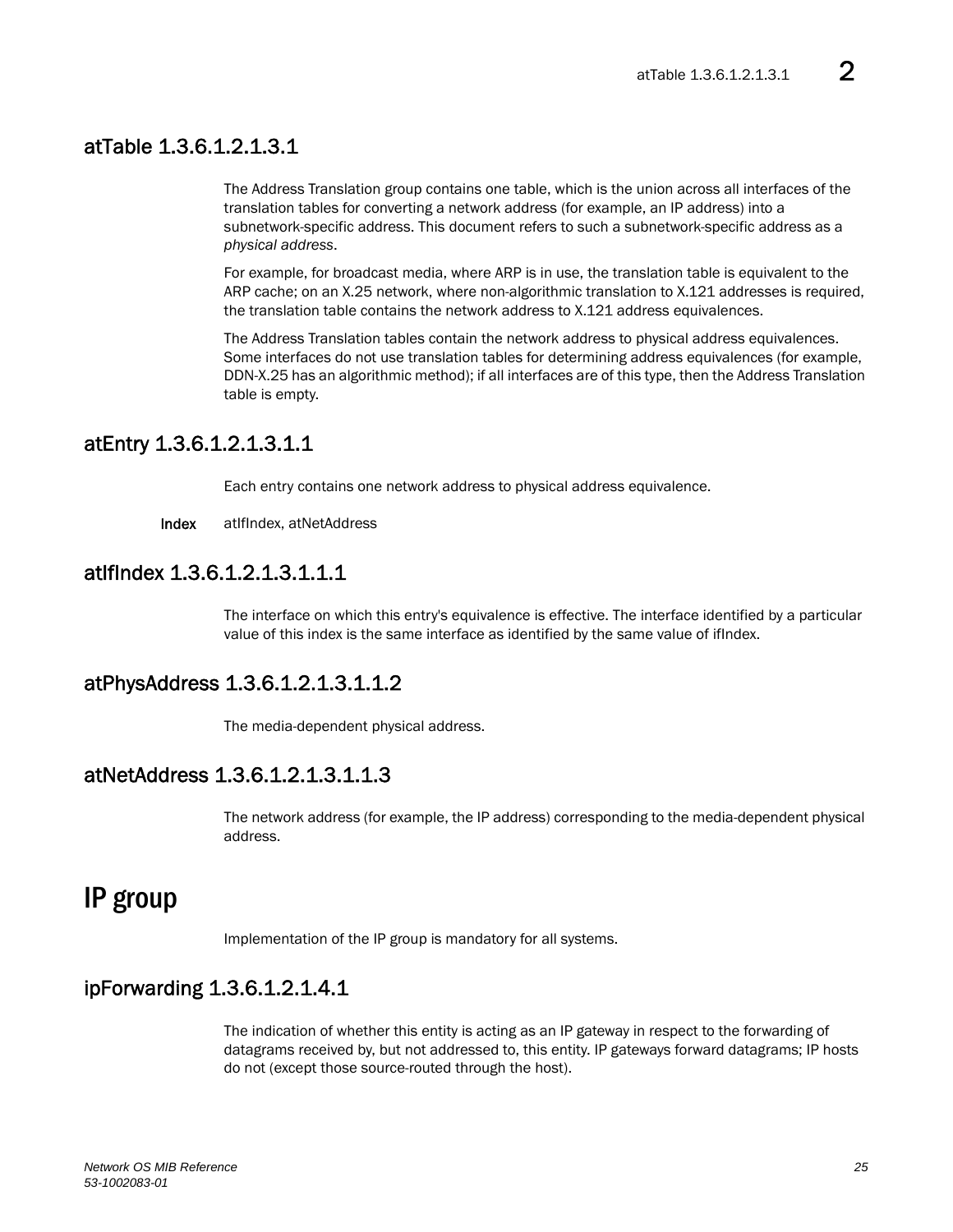# ipDefaultTTL 1.3.6.1.2.1.4.2

The default value inserted into the time-to-live field of the IP header of datagrams originated at this entity, whenever a TTL value is not supplied by the transport layer protocol.

# ipInReceives 1.3.6.1.2.1.4.3

The total number of input datagrams received from interfaces, including those received in error.

# ipInHdrErrors 1.3.6.1.2.1.4.4

The number of input datagrams discarded due to errors in their IP headers, including bad checksums, version number mismatch, other format errors, time-to-live exceeded, errors discovered in processing their IP options, and so on.

## ipInAddrErrors 1.3.6.1.2.1.4.5

The number of input datagrams discarded because the IP address in their IP header's destination field was not a valid address to be received at this entity. This count includes invalid addresses (for example, 0.0.0.0) and addresses of unsupported classes (for example, Class E). For entities that are not IP gateways and therefore do not forward datagrams, this counter includes datagrams discarded because the destination address was not a local address.

# ipForwDatagrams 1.3.6.1.2.1.4.6

The number of input datagrams for which this entity was not final IP destination, as a result of which an attempt was made to find a route to forward them to that final destination. In entities that do not act as IP gateways, this counter includes only those packets that were source-routed through this entity, and the Source-Route option processing was successful.

### ipInUnknownProtos 1.3.6.1.2.1.4.7

The number of locally addressed datagrams received successfully but discarded because of an unknown or unsupported protocol.

### ipInDiscards 1.3.6.1.2.1.4.8

The number of input IP datagrams for which no problems were encountered to prevent their continued processing, but which were discarded (for example, for lack of buffer space).

This counter does not include any datagrams discarded while awaiting reassembly.

### ipInDelivers 1.3.6.1.2.1.4.9

The total number of input datagrams successfully delivered to IP user protocols (including ICMP).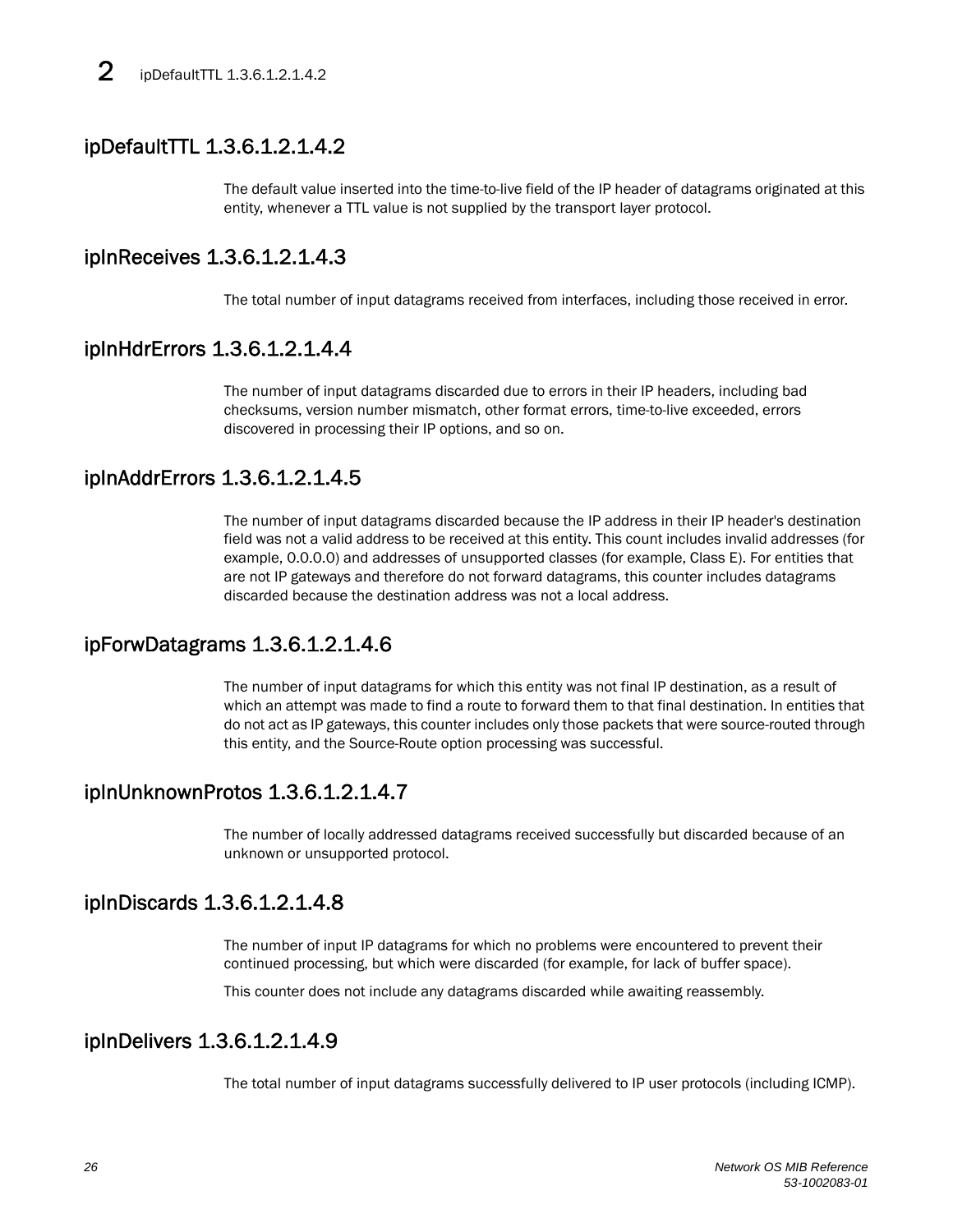# ipOutRequests 1.3.6.1.2.1.4.10

The total number of IP datagrams that local IP user protocols (including ICMP) supplied to IP in requests for transmission. Note that this counter does not include any datagrams counted in ipForwDatagrams.

## ipOutDiscards 1.3.6.1.2.1.4.11

The number of output IP datagrams for which no problem was encountered to prevent their transmission to their destination, but which were discarded (for example, for lack of buffer space).

#### NOTE

This counter would include datagrams counted in ipForwDatagrams if any such packets met this (discretionary) discard criterion.

### ipOutNoRoutes 1.3.6.1.2.1.4.12

The number of IP datagrams discarded because no route could be found to transmit them to their destination.

#### NOTE

This counter includes any packets counted in ipForwDatagrams that meet this "no-route" criterion. Note that this includes any datagrams that a host cannot route because all of its default gateways are down.

### ipReasmTimeout 1.3.6.1.2.1.4.13

The maximum number of seconds that received fragments are held while they are awaiting reassembly at this entity.

# ipReasmReqds 1.3.6.1.2.1.4.14

The number of IP fragments received that needed to be reassembled at this entity.

### ipReasmOKs 1.3.6.1.2.1.4.15

The number of IP datagrams successfully reassembled.

# ipReasmFails 1.3.6.1.2.1.4.16

The number of failures detected by the IP reassembly algorithm (for whatever reason: timed out, errors, and so on).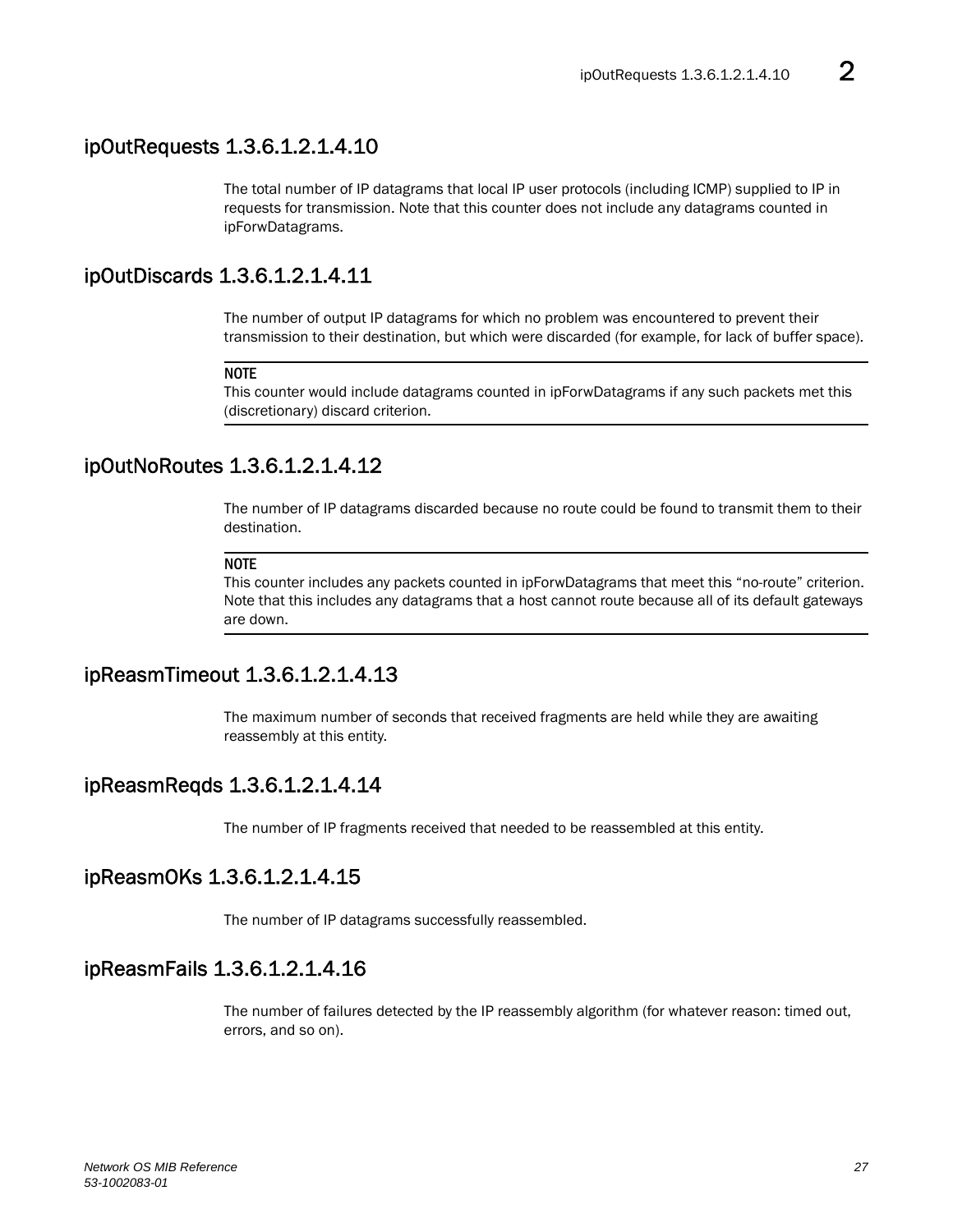#### **NOTE**

This is not necessarily a count of discarded IP fragments, because some algorithms (notably the algorithm in RFC 815) can lose track of the number of fragments by combining them as they are received.

### ipFragOKs 1.3.6.1.2.1.4.17

The number of IP datagrams that have been successfully fragmented at this entity.

### ipFragFails 1.3.6.1.2.1.4.18

The number of IP datagrams that have been discarded because they needed to be fragmented at this entity but could not be (for example, because their Don't Fragment flag was set).

## ipFragCreates 1.3.6.1.2.1.4.19

The number of IP datagram fragments that have been generated as a result of fragmentation at this entity.

### ipAddrTable 1.3.6.1.2.1.4.20

The table of addressing information relevant to this entity's IP addresses.

### ipAddrEntry 1.3.6.1.2.1.4.20.1

The addressing information for one of this entity's IP addresses.

Index ipAdEntAddr

# ipAdEntAddr 1.3.6.1.2.1.4.20.1.1

The IP address to which this entry's addressing information pertains.

### ipAdEntIfIndex 1.3.6.1.2.1.4.20.1.2

The index value which uniquely identifies the interface to which this entry is applicable. The interface identified by a particular value of this index is the same interface as identified by the same value of ifIndex.

### ipAdEntNetMask 1.3.6.1.2.1.4.20.1.3

The subnet mask associated with the IP address of this entry. The value of the mask is an IP address with all the network bits set to 1 and all the host bits set to 0.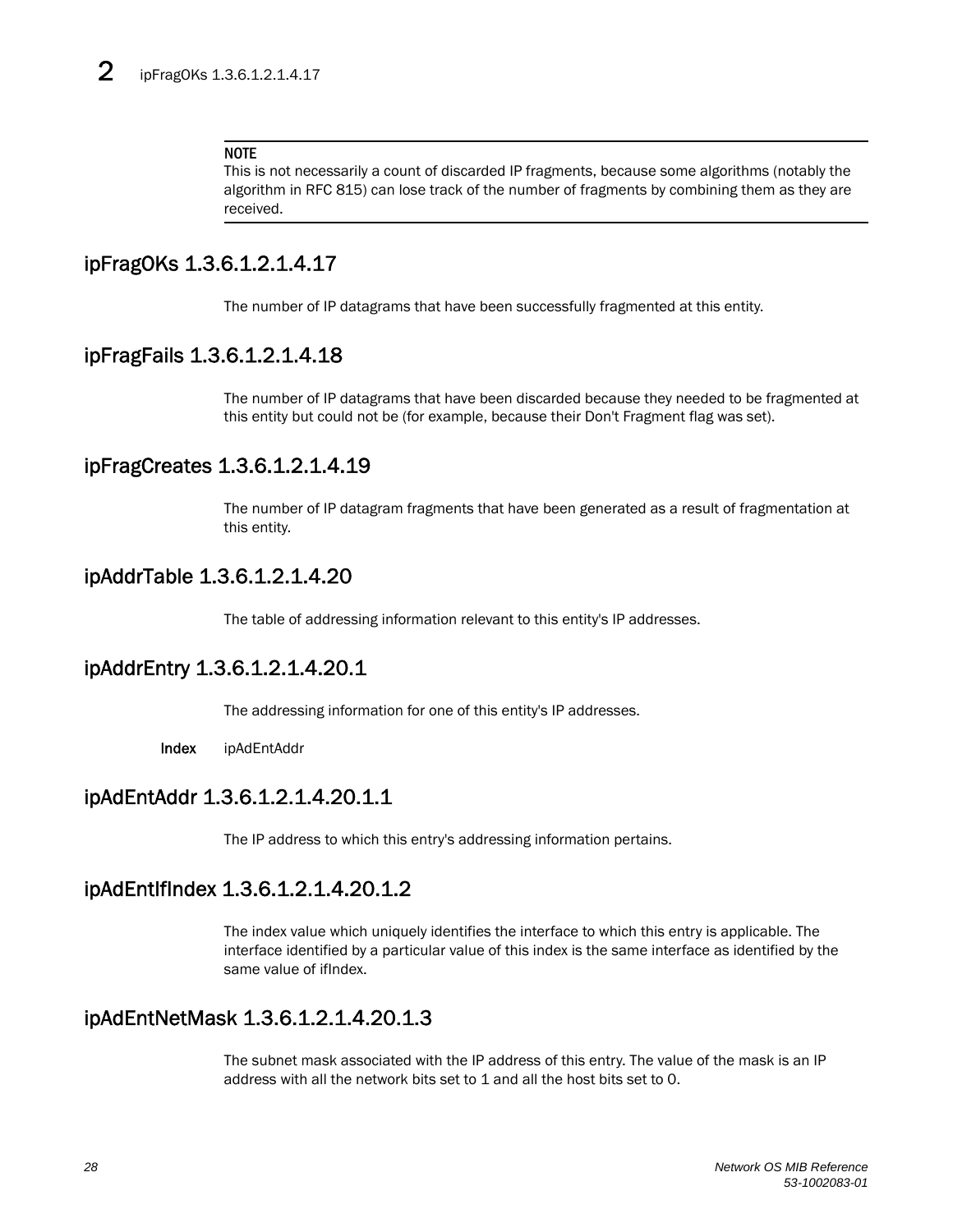# ipAdEntBcastAddr 1.3.6.1.2.1.4.20.1.4

The value of the least-significant bit in the IP broadcast address used for sending datagrams on the (logical) interface associated with the IP address of this entry. For example, when the Internet standard all-ones broadcast address is used, the value will be 1. This value applies to both the subnet and network broadcasts addresses used by the entity on this (logical) interface.

# ipAdEntReasmMaxSize 1.3.6.1.2.1.4.20.1.5

The size of the largest IP datagram that this entity can reassemble from incoming IP fragmented datagrams received on this interface.

Not supported.

# ipRouteTable 1.3.6.1.2.1.4.21

The IP routing table contains an entry for each route currently known to this entity.

## ipRouteEntry 1.3.6.1.2.1.4.21.1

A route to a particular destination.

Index ipRouteDest

### ipRouteDest 1.3.6.1.2.1.4.21.1.1

The destination IP address of this route.

An entry with a value of 0.0.0.0 is considered a default route. Multiple routes to a single destination can appear in the table, but access to such multiple entries is dependent on the table-access mechanisms defined by the network management protocol in use.

# ipRouteIfIndex 1.3.6.1.2.1.4.21.1.2

The index value that uniquely identifies the local interface through which the next hop of this route should be reached.

The interface identified by a particular value of this index is the same interface identified by the same value of ifIndex.

### ipRouteMetric1 1.3.6.1.2.1.4.21.1.3

The primary routing metric for this route.

The semantics of this metric are determined by the routing protocol specified in the route's ipRouteProto value. If this metric is not used, its value should be set to -1.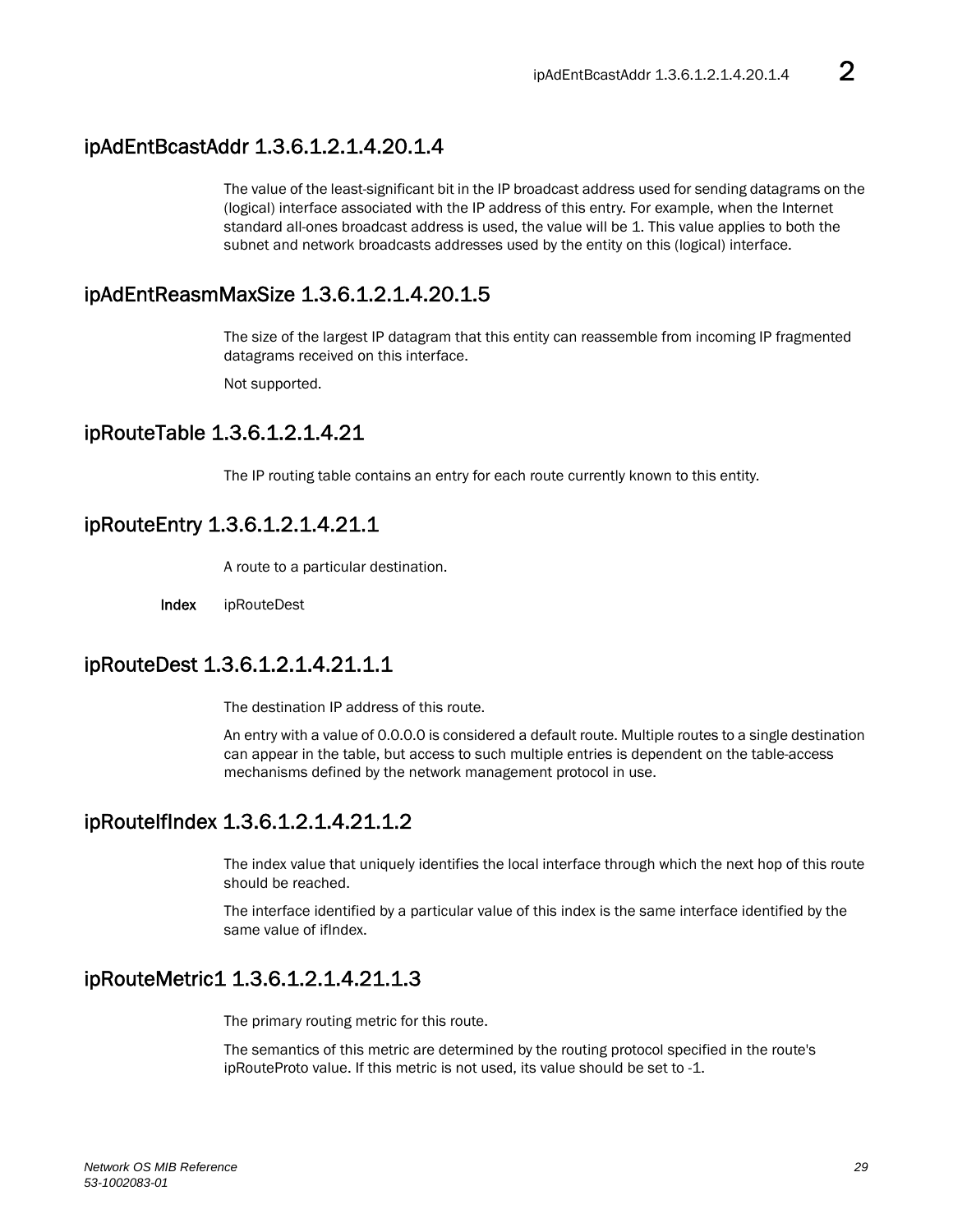# ipRouteMetric2 1.3.6.1.2.1.4.21.1.4

An alternate routing metric for this route.

The semantics of this metric are determined by the routing protocol specified in the route's ipRouteProto value. If this metric is not used, its value should be set to -1.

# ipRouteMetric3 1.3.6.1.2.1.4.21.1.5

An alternate routing metric for this route.

The semantics of this metric are determined by the routing protocol specified in the route's ipRouteProto value. If this metric is not used, its value should be set to -1.

### ipRouteMetric4 1.3.6.1.2.1.4.21.1.6

An alternate routing metric for this route.

The semantics of this metric are determined by the routing protocol specified in the route's ipRouteProto value. If this metric is not used, its value should be set to -1.

# ipRouteNextHop 1.3.6.1.2.1.4.21.1.7

The IP address of the next hop of this route. (In the case of a route bound to an interface that is realized through a broadcast media, the value of this field is the agent's IP address on that interface.)

# ipRouteType 1.3.6.1.2.1.4.21.1.8

The type of route. Setting this object to 2 (invalid) has the effect of invalidating the corresponding entry in the ipRouteTable object. That is, it effectively dissasociates the destination identified with said entry from the route identified with said entry. It is an implementation-specific matter as to whether the agent removes an invalidated entry from the table. Accordingly, management stations must be prepared to receive tabular information from agents that corresponds to entries not currently in use. Proper interpretation of such entries requires examination of the relevant ipRouteType object.

The values direct (3) and indirect (4) refer to the notion of direct and indirect routing in the IP architecture.

| Valid values | other $(1)$    | None of the following                       |
|--------------|----------------|---------------------------------------------|
|              | invalid (2)    | An invalidated route-route to directly      |
|              | direct $(3)$   | Connected (sub)network-route to a non-local |
|              | indirect $(4)$ | Host/network/subnetwork                     |

### ipRouteProto 1.3.6.1.2.1.4.21.1.9

The routing mechanism by which this route was learned.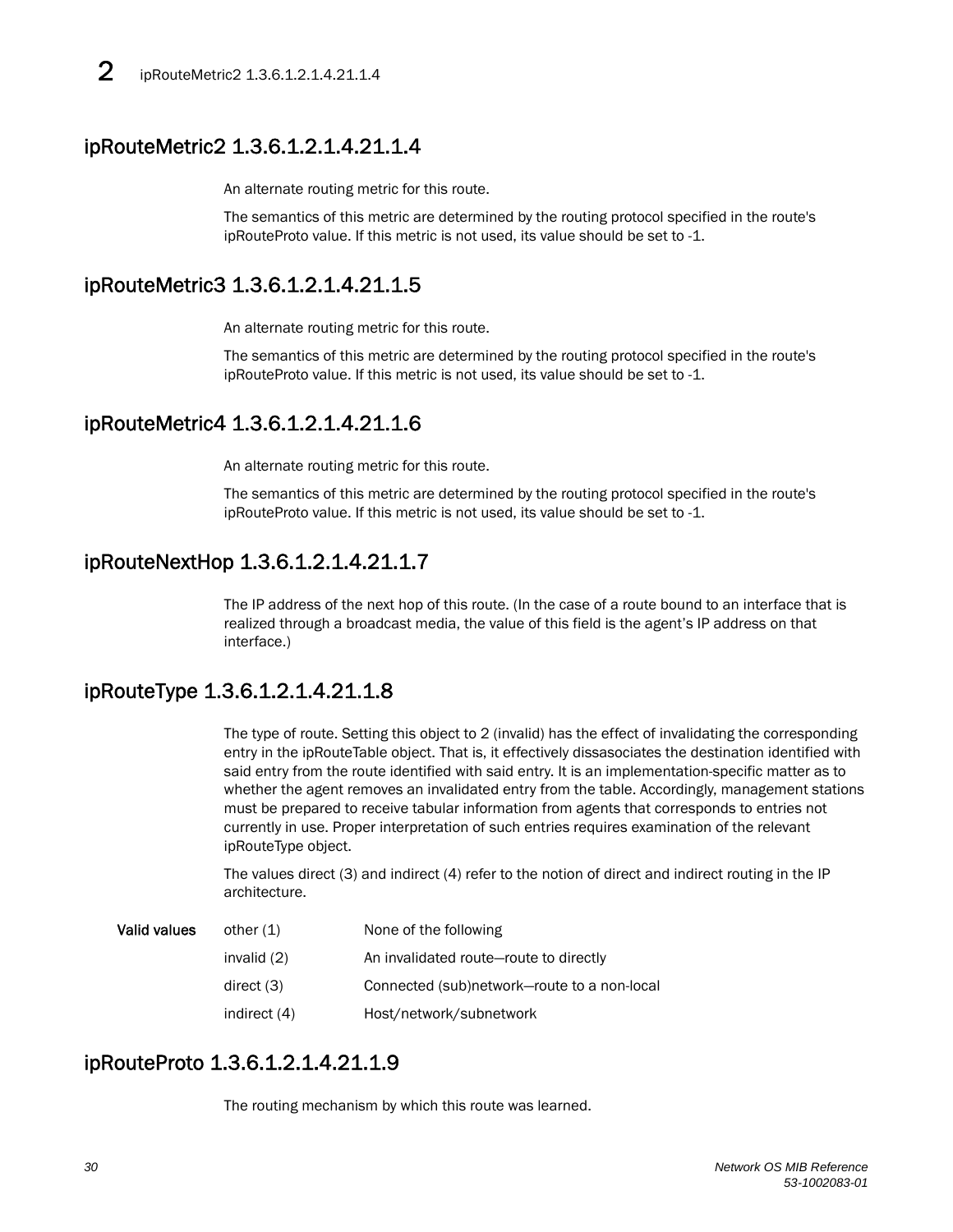Inclusion of values for gateway routing protocols is not intended to imply that hosts should support those protocols.

## ipRouteAge 1.3.6.1.2.1.4.21.1.10

The number of seconds since this route was last updated or otherwise determined to be correct.

Older semantics cannot be implied except through knowledge of the routing protocol by which the route was learned.

Not supported.

# ipRouteMask 1.3.6.1.2.1.4.21.1.11

The mask to be logical-ANDed with the destination address before being compared to the value in the ipRouteDest field. For those systems that do not support arbitrary subnet masks, an agent constructs the value of the ipRouteMask by determining whether the value of the correspondent ipRouteDest field belong to a class-A, B, or C network, and then using one of the following:

| mask                  | network |
|-----------------------|---------|
| 255.0.0.0             | class-A |
| 255.255.0.0           | class-B |
| 255.255.255.0 class-C |         |

#### **NOTE**

If the value of the ipRouteDest is 0.0.0.0 (default route), then the mask value is also 0.0.0.0.

All IP routing subsystems implicitly use this mechanism.

# ipRouteMetric5 1.3.6.1.2.1.4.21.1.12

An alternate routing metric for this route.

The semantics of this metric are determined by the routing protocol specified in the route's ipRouteProto value. If this metric is not used, its value should be set to -1.

### ipRouteInfo 1.3.6.1.2.1.4.21.1.13

A reference to MIB definitions specific to the particular routing protocol that is responsible for this route, as determined by the value specified in the route's ipRouteProto value. If this information is not present, its value should be set to the Object Identifier {0 0}, which is a syntactically valid object identifier; any conferment implementation of ASN.1 and BER must be able to generate and recognize this value.

### ipNetToMediaTable 1.3.6.1.2.1.4.22

The IP Address Translation table used for mapping from IP addresses to physical addresses.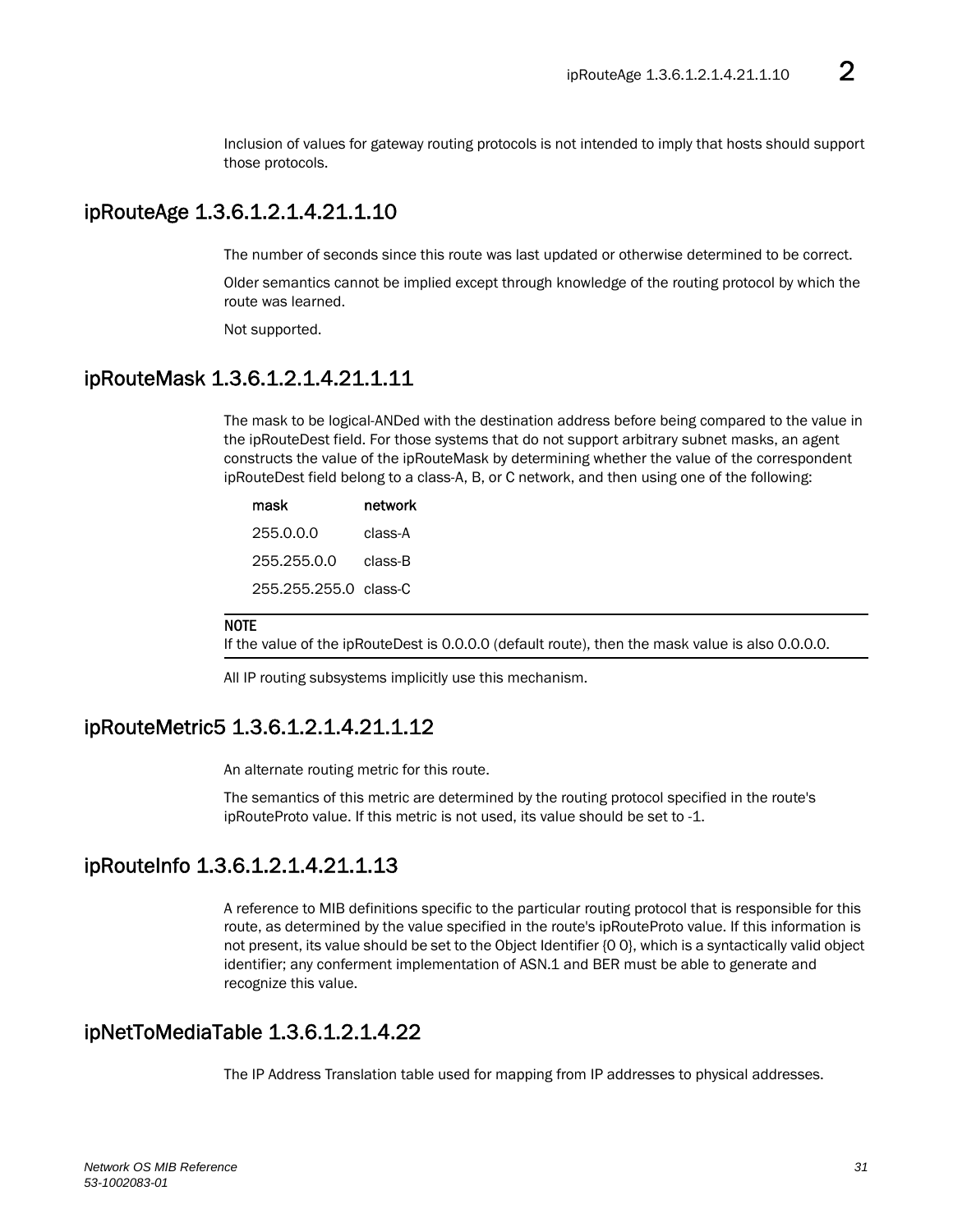#### **NOTE**

The IP address translation table contains the IP address to physical address equivalences. Some interfaces do not use translation tables for determining address equivalences. For example, DDN-X.25 has an algorithmic method; if all interfaces are of this type, then the Address Translation table is empty.

### ipNetToMediaEntry 1.3.6.1.2.1.4.22.1

Each entry contains one IP address to physical address equivalence.

Index ipNetToMediaIfIndex, ipNetToMediaNetAddress

### ipNetToMediaIfIndex 1.3.6.1.2.1.4.22.1.1

The interface on which this entry's equivalence is effective.

The interface identified by a particular value of this index is the same interface identified by the same value of ifIndex.

### ipNetToMediaPhysAddress 1.3.6.1.2.1.4.22.1.2

The media-dependent physical address.

### ipNetToMediaNetAddress 1.3.6.1.2.1.4.22.1.3

The IpAddress corresponding to the media-dependent physical address.

### ipNetToMediaType 1.3.6.1.2.1.4.22.1.4

The type of mapping.

### ipRoutingDiscards 1.3.6.1.2.1.4.23

The number of routing entries discarded even though they are valid. One possible reason for discarding such an entry could be to free buffer space for other routing entries.

Not supported.

# ICMP group

Implementation of the ICMP group is mandatory for all systems.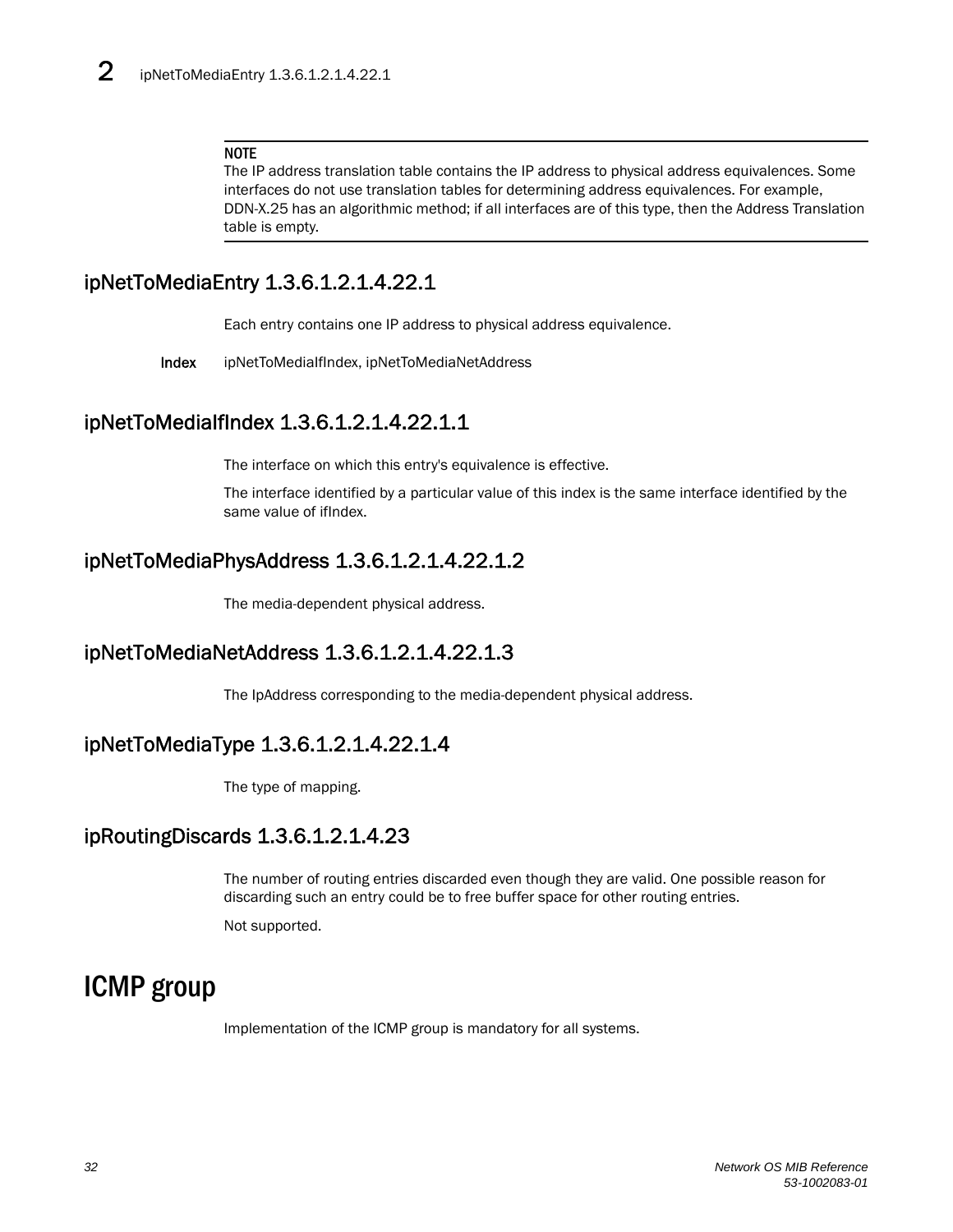# icmpInMsgs 1.3.6.1.2.1.5.1

The total number of ICMP messages that the entity received.

This counter includes all ICMP messages counted by icmpInErrors.

# icmpInErrors 1.3.6.1.2.1.5.2

The number of ICMP messages that the entity received but determined to have ICMP-specific errors (bad ICMP checksums, bad length, and so on).

# icmpInDestUnreachs 1.3.6.1.2.1.5.3

The number of ICMP Destination Unreachable messages received.

# icmpInTimeExcds 1.3.6.1.2.1.5.4

The number of ICMP Time Exceeded messages received.

# icmpInParmProbs 1.3.6.1.2.1.5.5

The number of ICMP Parameter Problem messages received.

# icmpInSrcQuenchs 1.3.6.1.2.1.5.6

The number of ICMP Source Quench messages received.

# icmpInRedirects 1.3.6.1.2.1.5.7

The number of ICMP Redirect messages received.

# icmpInEchos 1.3.6.1.2.1.5.8

The number of ICMP Echo (request) messages received.

# icmpInEchoReps 1.3.6.1.2.1.5.9

The number of ICMP Echo Reply messages received.

# icmpInTimestamps 1.3.6.1.2.1.5.10

The number of ICMP Timestamp (request) messages received.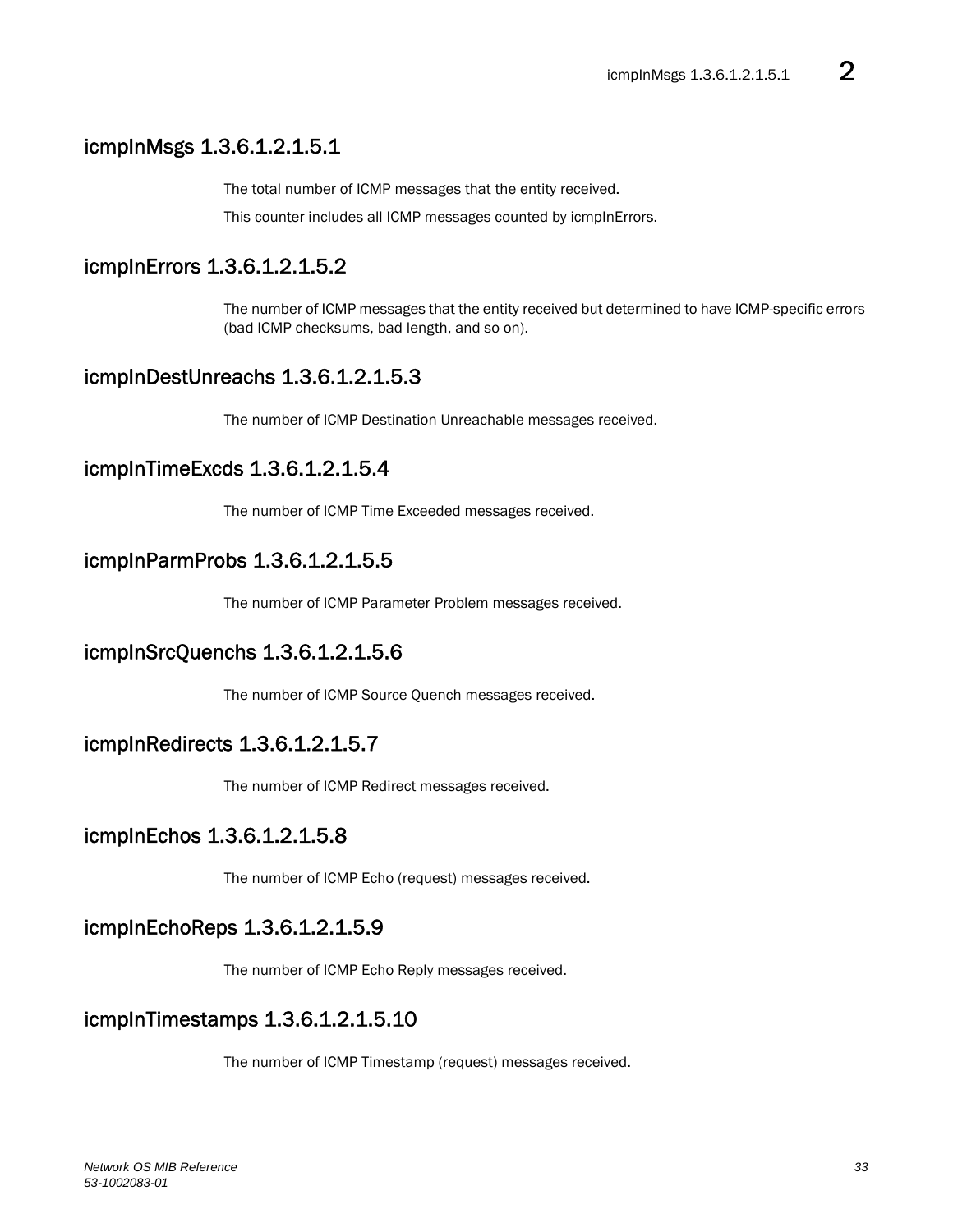

# icmpInTimestampReps 1.3.6.1.2.1.5.11

The number of ICMP Timestamp Reply messages received.

# icmpInAddrMasks 1.3.6.1.2.1.5.12

The number of ICMP Address Mask Request messages received.

# icmpInAddrMaskReps 1.3.6.1.2.1.5.13

The number of ICMP Address Mask Reply messages received.

# icmpOutMsgs 1.3.6.1.2.1.5.14

The total number of ICMP messages that this entity attempted to send.

```
NOTE
This counter includes all those counted by icmpOutErrors.
```
# icmpOutErrors 1.3.6.1.2.1.5.15

The number of ICMP messages that this entity did not send due to problems discovered within ICMP such as a lack of buffers. This value must not include errors discovered outside the ICMP layer such as the inability of IP to route the resultant datagram. In some implementations there might be no types of error that contribute to this counter's value.

# icmpOutDestUnreachs 1.3.6.1.2.1.5.16

The number of ICMP Destination Unreachable messages sent.

# icmpOutTimeExcds 1.3.6.1.2.1.5.17

The number of ICMP Time Exceeded messages sent.

# icmpOutParmProbs 1.3.6.1.2.1.5.18

The number of ICMP Parameter Problem messages sent.

# icmpOutSrcQuenchs 1.3.6.1.2.1.5.19

The number of ICMP Source Quench messages sent.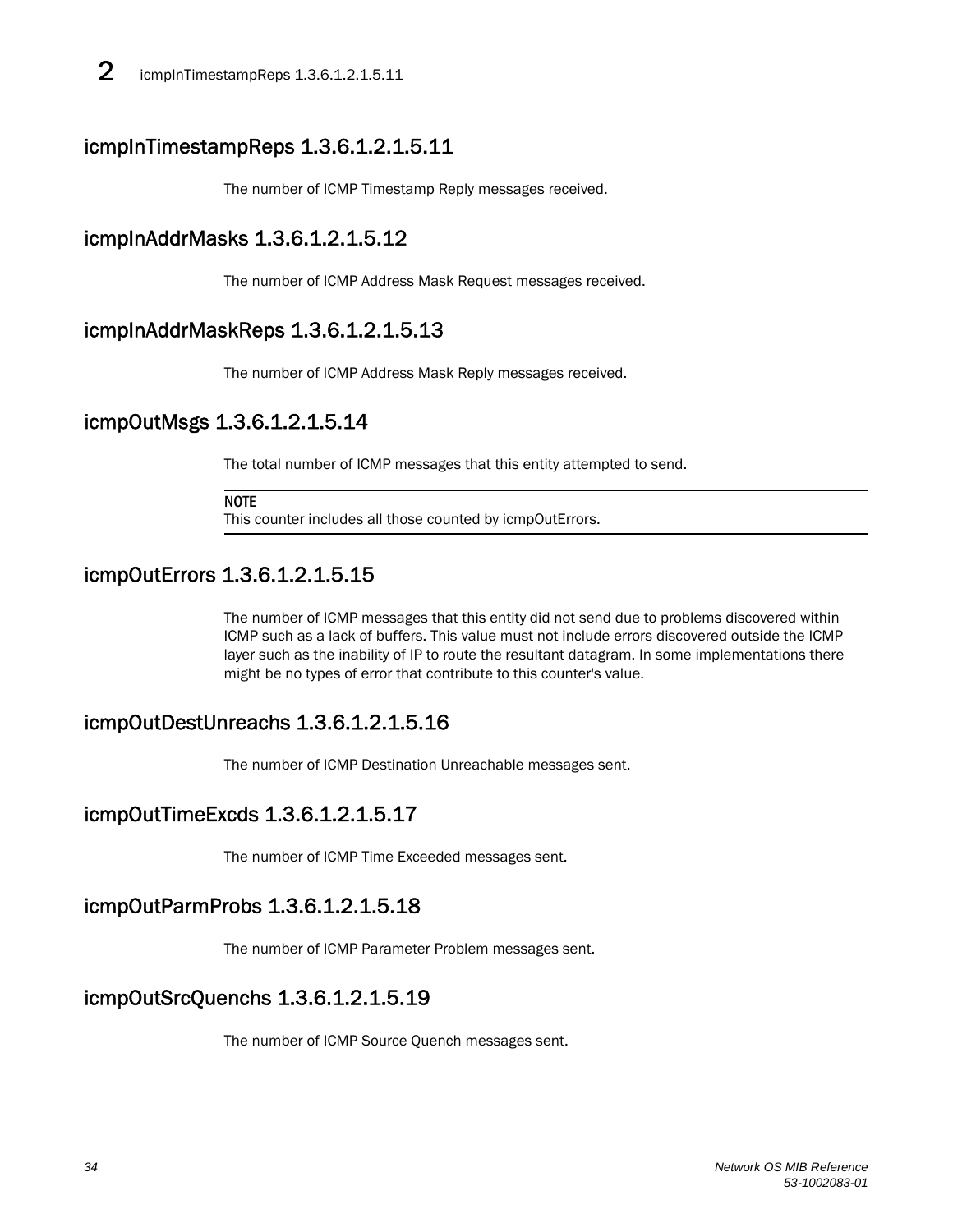# icmpOutRedirects 1.3.6.1.2.1.5.20

The number of ICMP Redirect messages sent. For a host, this object is always 0, since hosts do not send redirects.

## icmpOutEchos 1.3.6.1.2.1.5.21

The number of ICMP Echo (request) messages sent.

## icmpOutEchoReps 1.3.6.1.2.1.5.22

The number of ICMP Echo Reply messages sent.

### icmpOutTimestamps 1.3.6.1.2.1.5.23

The number of ICMP Timestamp (request) messages sent.

# icmpOutTimestampReps 1.3.6.1.2.1.5.24

The number of ICMP Timestamp Reply messages sent.

# icmpOutAddrMasks 1.3.6.1.2.1.5.25

The number of ICMP Address Mask Request messages sent.

# icmpOutAddrMaskReps 1.3.6.1.2.1.5.26

The number of ICMP Address Mask Reply messages sent.

# TCP group

Implementation of the TCP group is mandatory for all systems that implement the TCP.

Instances of object types that represent information about a particular TCP connection are transient; they persist only as long as the connection in question.

# tcpRtoAlgorithm 1.3.6.1.2.1.6.1

The algorithm used to determine the time-out value used for retransmitting unacknowledged octets.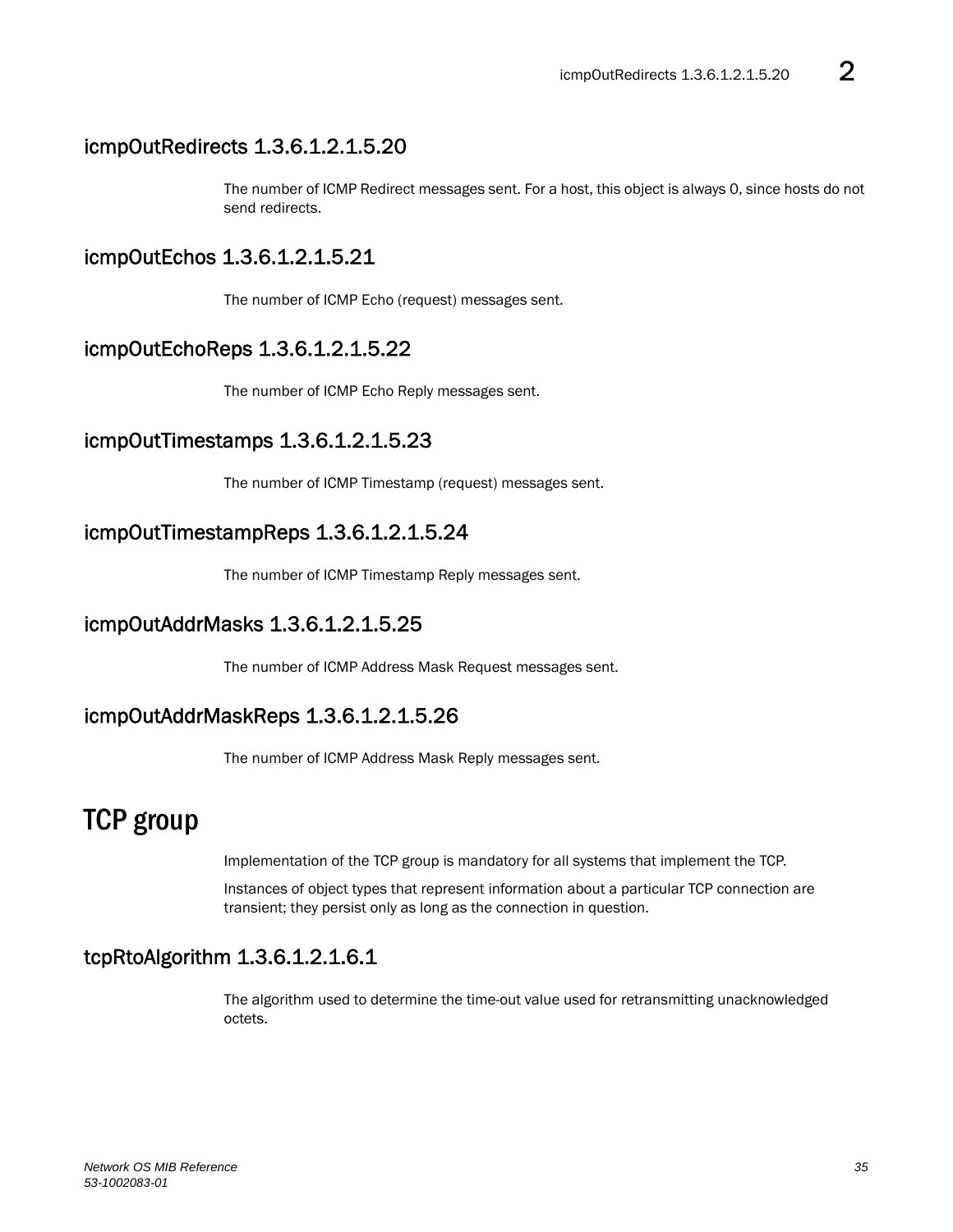# tcpRtoMin 1.3.6.1.2.1.6.2

The minimum value permitted by a TCP implementation for the retransmission time-out, measured in milliseconds.

More refined semantics for objects of this type depend upon the algorithm used to determine the retransmission time-out. In particular, when the time-out algorithm is 3 (rsre), an object of this type has the semantics of the LBOUND quantity described in RFC 793.

# tcpRtoMax 1.3.6.1.2.1.6.3

The maximum value permitted by a TCP implementation for the retransmission time-out, measured in milliseconds.

More refined semantics for objects of this type depend upon the algorithm used to determine the retransmission time-out. In particular, when the time-out algorithm is 3 (rsre), an object of this type has the semantics of the UBOUND quantity described in RFC 793.

## tcpMaxConn 1.3.6.1.2.1.6.4

The limit on the total number of TCP connections the entity can support. In entities where the maximum number of connections is dynamic, this object should contain the value -1.

### tcpActiveOpens 1.3.6.1.2.1.6.5

The number of times TCP connections have made a direct transition to the SYN-SENT state from the CLOSED state.

# tcpPassiveOpens 1.3.6.1.2.1.6.6

The number of times TCP connections have made a direct transition to the SYN-RCVD state from the LISTEN state.

### tcpAttemptFails 1.3.6.1.2.1.6.7

The number of times TCP connections have made a direct transition to the CLOSED state from either the SYN-SENT state or the SYN-RCVD state, plus the number of times TCP connections have made a direct transition to the LISTEN state from the SYN-RCVD state.

### tcpEstabResets 1.3.6.1.2.1.6.8

The number of times TCP connections have made a direct transition to the CLOSED state from either the ESTABLISHED state or the CLOSE-WAIT state.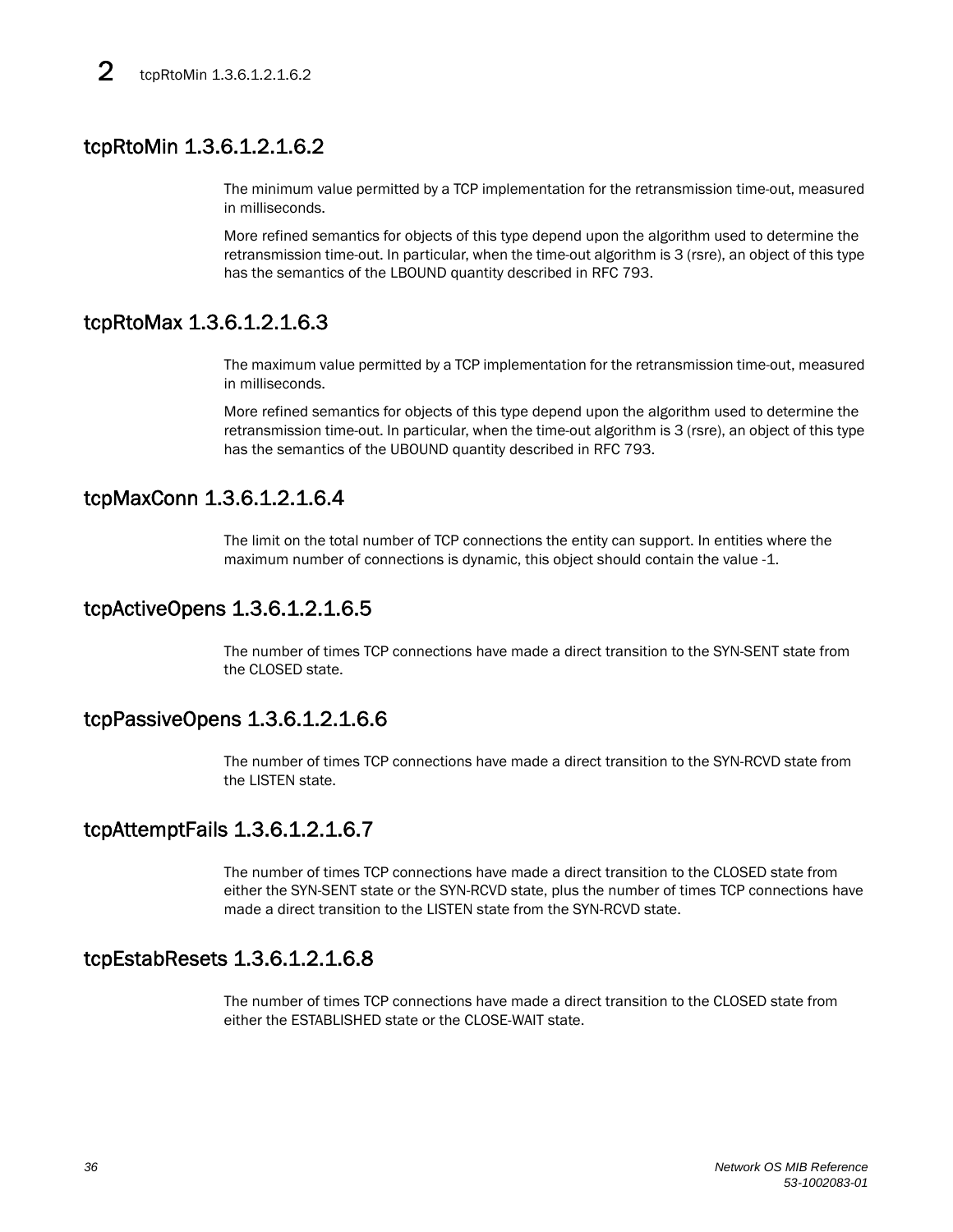# tcpCurrEstab 1.3.6.1.2.1.6.9

The number of TCP connections for which the current state is either ESTABLISHED or CLOSE-WAIT.

### tcpInSegs 1.3.6.1.2.1.6.10

The total number of segments received, including those received in error. This count includes segments received on currently established connections.

# tcpOutSegs 1.3.6.1.2.1.6.11

The total number of segments sent, including those on current connections but excluding those containing only retransmitted octets.

## tcpRetransSegs 1.3.6.1.2.1.6.12

The total number of segments retransmitted; that is, the number of TCP segments transmitted containing one or more previously transmitted octets.

### TCP connection table

The TCP connection table contains information about this entity's existing TCP connections.

### tcpConnTable 1.3.6.1.2.1.6.13

A table containing TCP connection-specific information.

### tcpConnEntry 1.3.6.1.2.1.6.13.1

Information about a particular current TCP connection. An object of this type is transient, in that it ceases to exist when (or soon after) the connection makes the transition to the CLOSED state.

Index tcpConnLocalAddress, tcpConnLocalPort, tcpConnRemAddress, tcpConnRemPort

## tcpConnState 1.3.6.1.2.1.6.13.1.1

The state of this TCP connection.

The only value that might be set by a management station is deleteTCB (12). Accordingly, it is appropriate for an agent to return a badValue response if a management station attempts to set this object to any other value.

If a management station sets this object to the value delete12 (TCB), then this has the effect of deleting the TCB (as defined in RFC 793) of the corresponding connection on the managed node, resulting in immediate termination of the connection.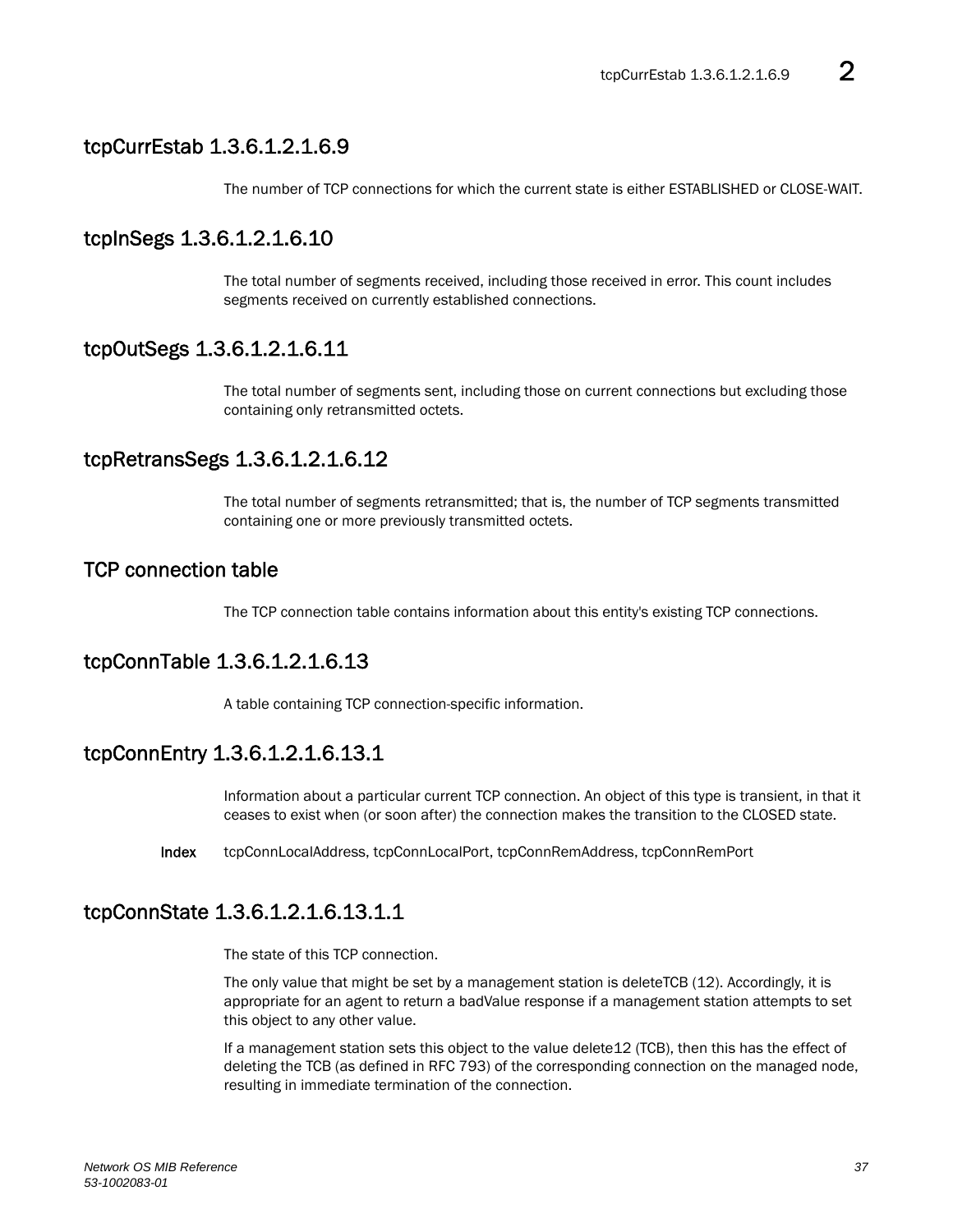As an implementation-specific option, a RST segment might be sent from the managed node to the other TCP endpoint (note, however, that RST segments are not sent reliably).

#### Values Possible values are:

- closed
- listen
- synSent (3)
- synReceived (4)
- established (5)
- $\bullet$  finWait1 $(6)$
- finWait2 (7)
- closeWait (8)
- lastAck (9)
- closing (10)
- timeWait (11)
- deleteTCB (12)

## tcpConnLocalAddress 1.3.6.1.2.1.6.13.1.2

The local IP address for this TCP connection. In the case of a connection in the listen state that is willing to accept connections for any IP interface associated with the node, the value 0.0.0.0 is used.

# tcpConnLocalPort 1.3.6.1.2.1.6.13.1.3

The local port number for this TCP connection.

### tcpConnRemAddress 1.3.6.1.2.1.6.13.1.4

The remote IP address for this TCP connection.

### tcpConnRemPort 1.3.6.1.2.1.6.13.1.5

The remote port number for this TCP connection.

### tcpInErrs 1.3.6.1.2.1.6.14

The total number of segments received in error (for example, bad TCP checksums).

# tcpOutRsts 1.3.6.1.2.1.6.15

The number of TCP segments sent containing the RST flag.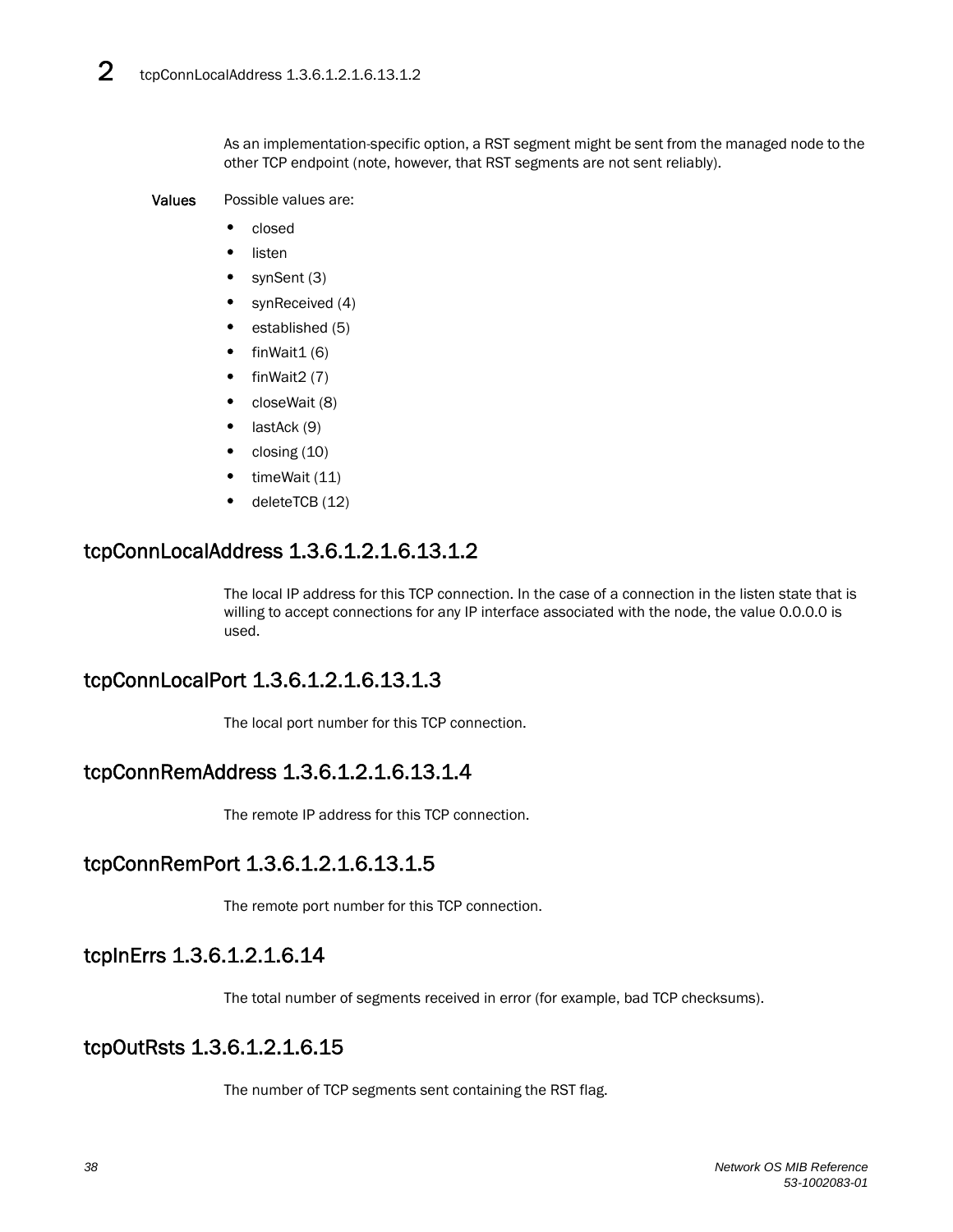# UDP group

Implementation of the UDP group is mandatory for all systems that implement the UDP.

# udpInDatagrams 1.3.6.1.2.1.7.1

The total number of UDP datagrams delivered to UDP users.

## udpNoPorts 1.3.6.1.2.1.7.2

The total number of received UDP datagrams for which there was no application at the destination port.

### udpInErrors 1.3.6.1.2.1.7.3

The number of received UDP datagrams that could not be delivered for reasons other than the lack of an application at the destination port.

# udpOutDatagrams 1.3.6.1.2.1.7.4

The total number of UDP datagrams sent from this entity.

## udpTable 1.3.6.1.2.1.7.5

The UDP listener table contains information about this entity's UDP end-points on which a local application is currently accepting datagrams.

### udpEntry 1.3.6.1.2.1.7.5.1

Information about a particular current UDP listener.

Index udpLocalAddress, udpLocalPort

## udpLocalAddress 1.3.6.1.2.1.7.5.1.1

The local IP address for this UDP listener. In the case of a UDP listener that is willing to accept datagrams for any IP interface associated with the node, the value 0.0.0.0 is used.

# udpLocalPort 1.3.6.1.2.1.7.5.1.2

The local port number for this UDP listener.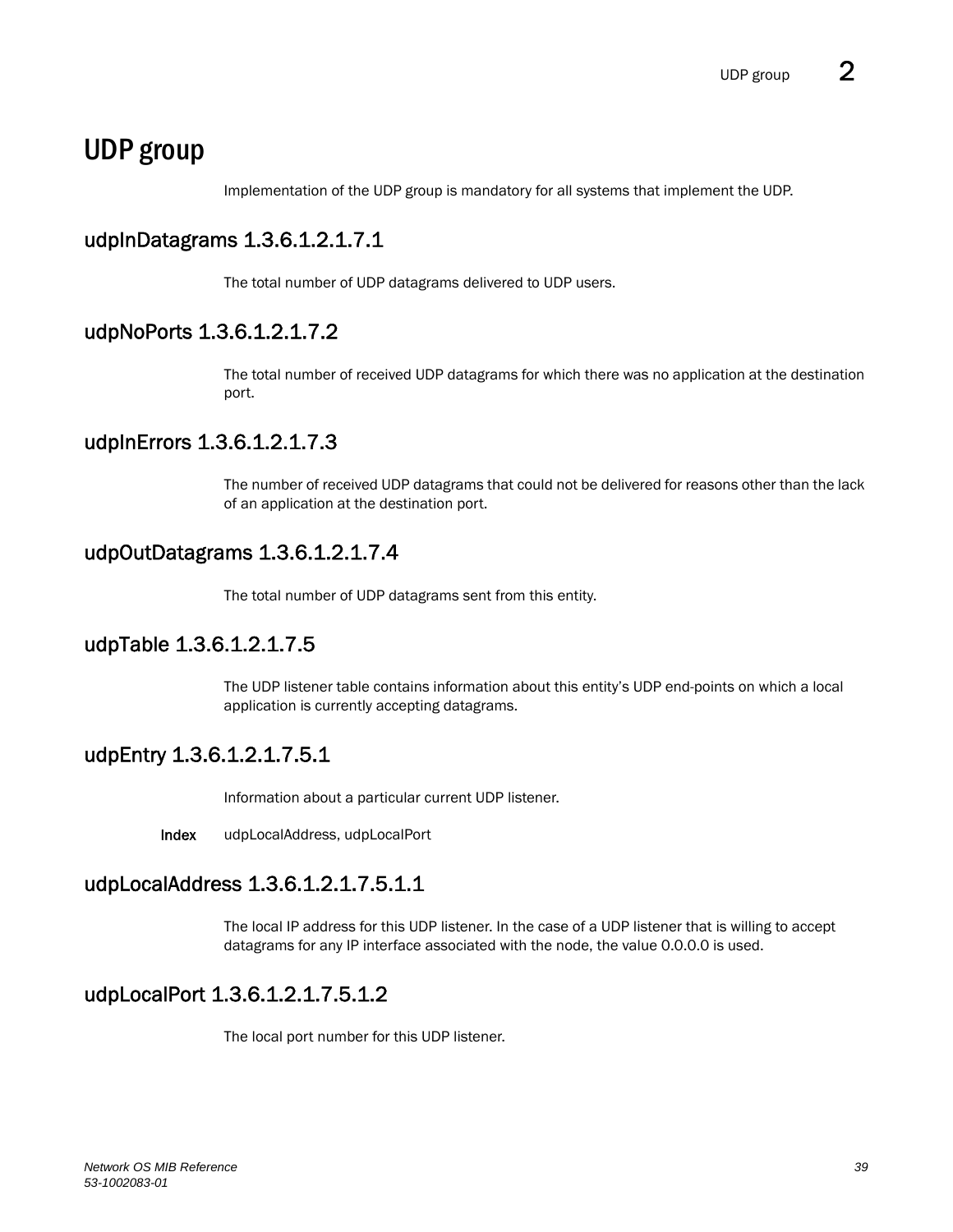# EGP group

Brocade does not support the EGP group. This section is not applicable. Refer to the RFC1213 for complete information regarding the EGP group.

# Transmission group

Brocade does not support the Transmission group. This section is not applicable. Refer to the RFC1213 for complete information regarding the Transmission group.

# SNMP group

Implementation of the SNMP group is mandatory for all systems that support an SNMP protocol entity. Some of the objects defined next are zero-valued in those SNMP implementations that are optimized to support only those functions specific to either a management agent or a management station. All of the objects that follow refer to an SNMP entity, and there might be several SNMP entities residing on a managed node (for example, if the node is acting as a management station).

# snmpInPkts 1.3.6.1.2.1.11.1

The total number of messages delivered to the SNMP entity from the transport service.

# snmpOutPkts 1.3.6.1.2.1.11.2

The total number of SNMP messages that were passed from the SNMP protocol entity to the transport service.

# snmpInBadVersions 1.3.6.1.2.1.11.3

The total number of SNMP messages that were delivered to the SNMP protocol entity and were for an unsupported SNMP version.

# snmpInBadCommunityNames 1.3.6.1.2.1.11.4

The total number of SNMP messages delivered to the SNMP protocol entity that used a SNMP community name not known to said entity.

### snmpInBadCommunityUses 1.3.6.1.2.1.11.5

The total number of SNMP messages delivered to the SNMP protocol entity that represented an SNMP operation that was not allowed by the SNMP community named in the message.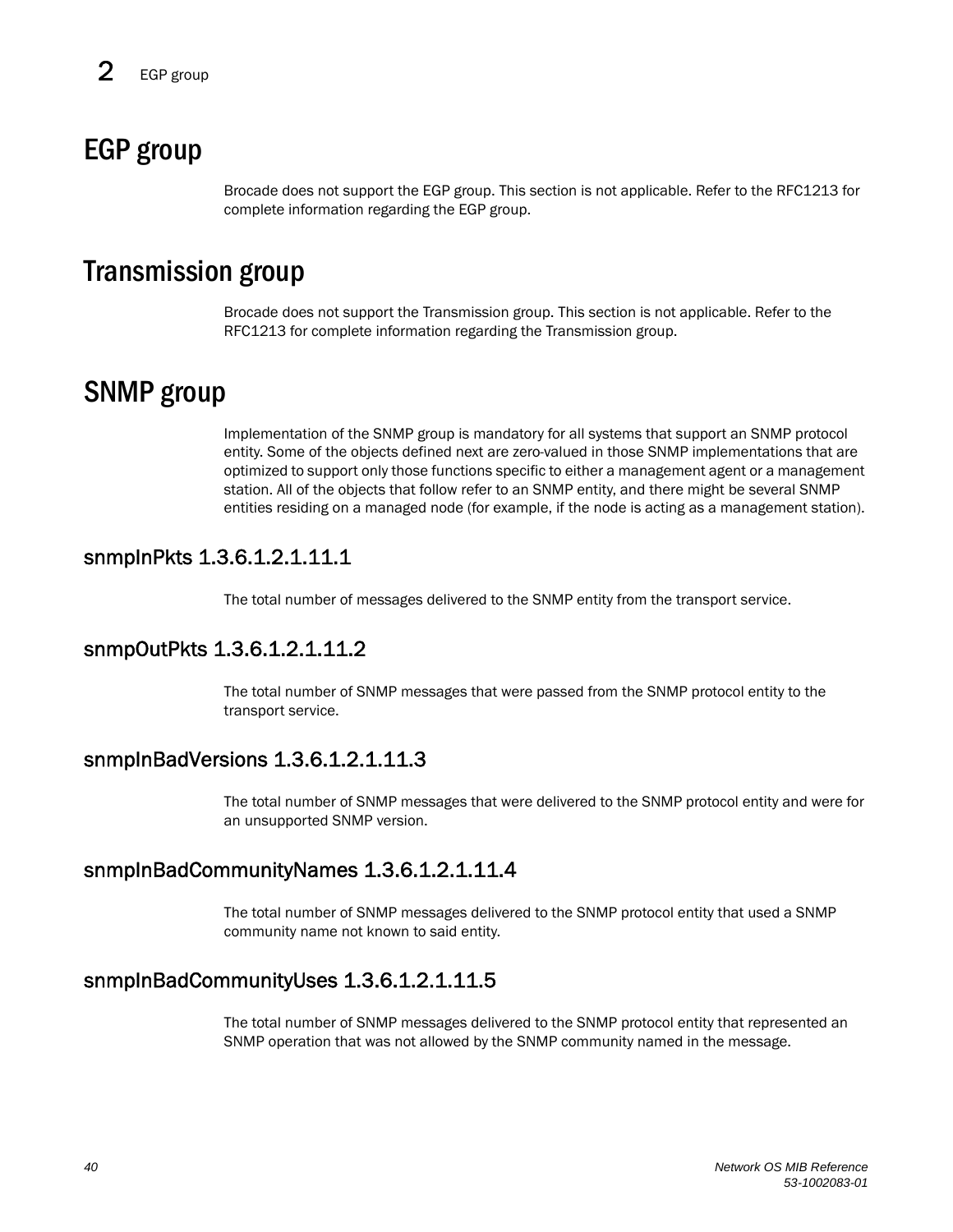# snmpInASNParseErrs 1.3.6.1.2.1.11.6

The total number of ASN.1 or BER errors encountered by the SNMP protocol entity when decoding received SNMP messages.

```
NOTE
```
1.3.6.1.2.1.11.7 is not supported.

## snmpInTooBigs 1.3.6.1.2.1.11.8

The total number of SNMP PDUs that were delivered to the SNMP protocol entity and for which the value of the error-status field is "tooBig."

### snmpInNoSuchNames 1.3.6.1.2.1.11.9

The total number of SNMP PDUs that were delivered to the SNMP protocol entity and for which the value of the error-status field is "noSuchName."

## snmpInBadValues 1.3.6.1.2.1.11.10

The total number of SNMP PDUs that were delivered to the SNMP protocol entity and for which the value of the error-status field is "badValue."

### snmpInReadOnlys 1.3.6.1.2.1.11.11

The total number valid SNMP PDUs that were delivered to the SNMP protocol entity and for which the value of the error-status field is "read-only."

It is a protocol error to generate an SNMP PDU that contains the value "read-only" in the error-status field; as such, this object is provided as a means of detecting incorrect implementations of the SNMP.

### snmpInGenErrs 1.3.6.1.2.1.11.12

The total number of SNMP PDUs that were delivered to the SNMP protocol entity and for which the value of the error-status field is "genErr."

### snmpInTotalReqVars 1.3.6.1.2.1.11.13

The total number of MIB objects that have been retrieved successfully by the SNMP protocol entity as the result of receiving valid SNMP Get-Request and Get-Next PDUs.

# snmpInTotalSetVars 1.3.6.1.2.1.11.14

The total number of MIB objects that have been altered successfully by the SNMP protocol entity as the result of receiving valid SNMP Set-Request PDUs.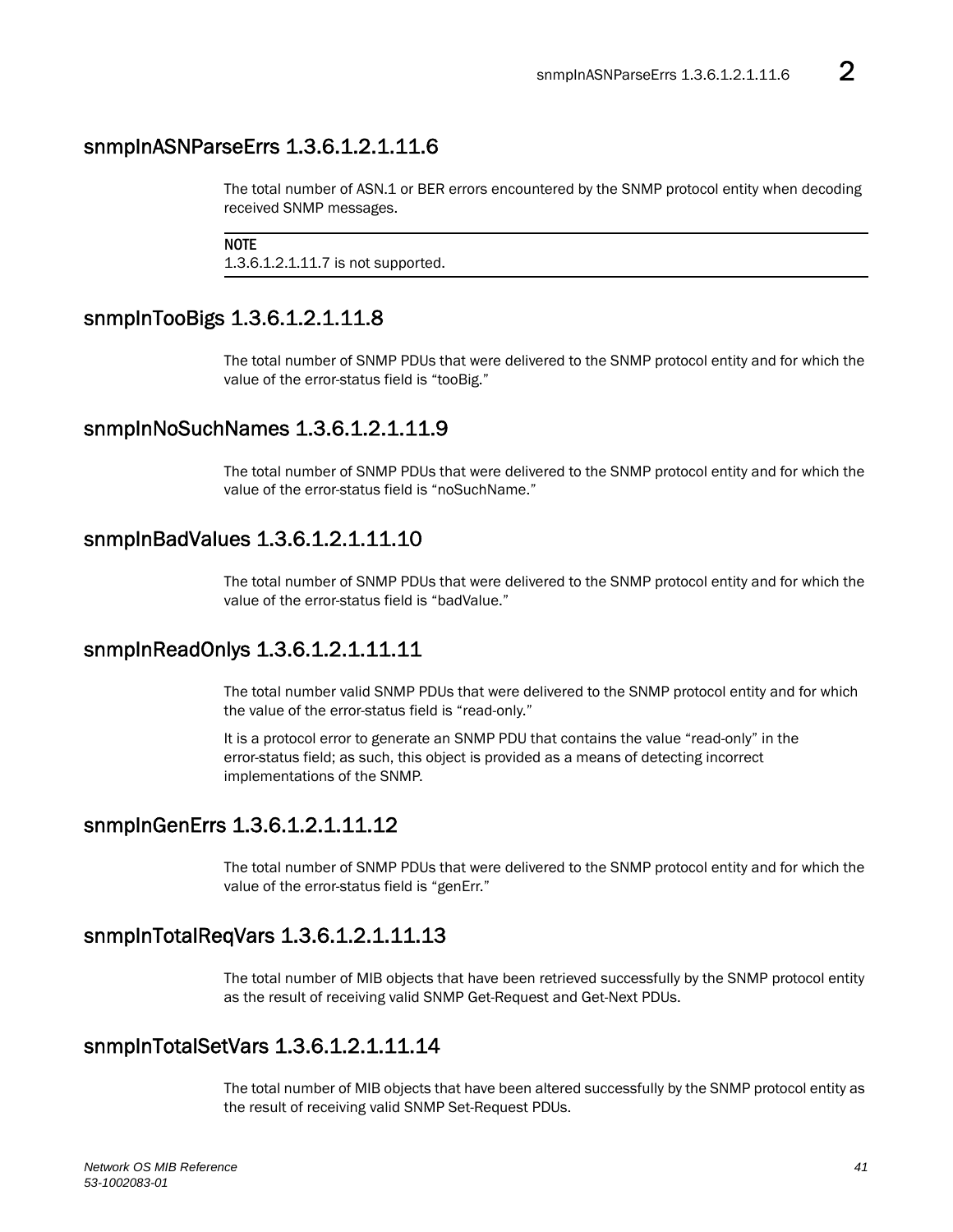

## snmpInGetRequests 1.3.6.1.2.1.11.15

#### Status Mandatory

The total number of SNMP Get-Request PDUs that have been accepted and processed by the SNMP protocol entity.

### snmpInGetNexts 1.3.6.1.2.1.11.16

The total number of SNMP Get-Next PDUs that have been accepted and processed by the SNMP protocol entity.

### snmpInSetRequests 1.3.6.1.2.1.11.17

The total number of SNMP Set-Request PDUs that have been accepted and processed by the SNMP protocol entity.

### snmpInGetResponses 1.3.6.1.2.1.11.18

The total number of SNMP Get-Response PDUs that have been accepted and processed by the SNMP protocol entity.

### snmpInTraps 1.3.6.1.2.1.11.19

The total number of SNMP Trap PDUs that have been accepted and processed by the SNMP protocol entity.

### snmpOutTooBigs 1.3.6.1.2.1.11.20

The total number of SNMP PDUs that were generated by the SNMP protocol entity and for which the value of the error-status field is too large.

### snmpOutNoSuchNames 1.3.6.1.2.1.11.21

The total number of SNMP PDUs that were generated by the SNMP protocol entity and for which the value of the error-status field is "noSuchName."

### snmpOutBadValues 1.3.6.1.2.1.11.22

The total number of SNMP PDUs that were generated by the SNMP protocol entity and for which the value of the error-status field is "badValue."

**NOTE** 1.3.6.1.2.1.11.23 is not supported.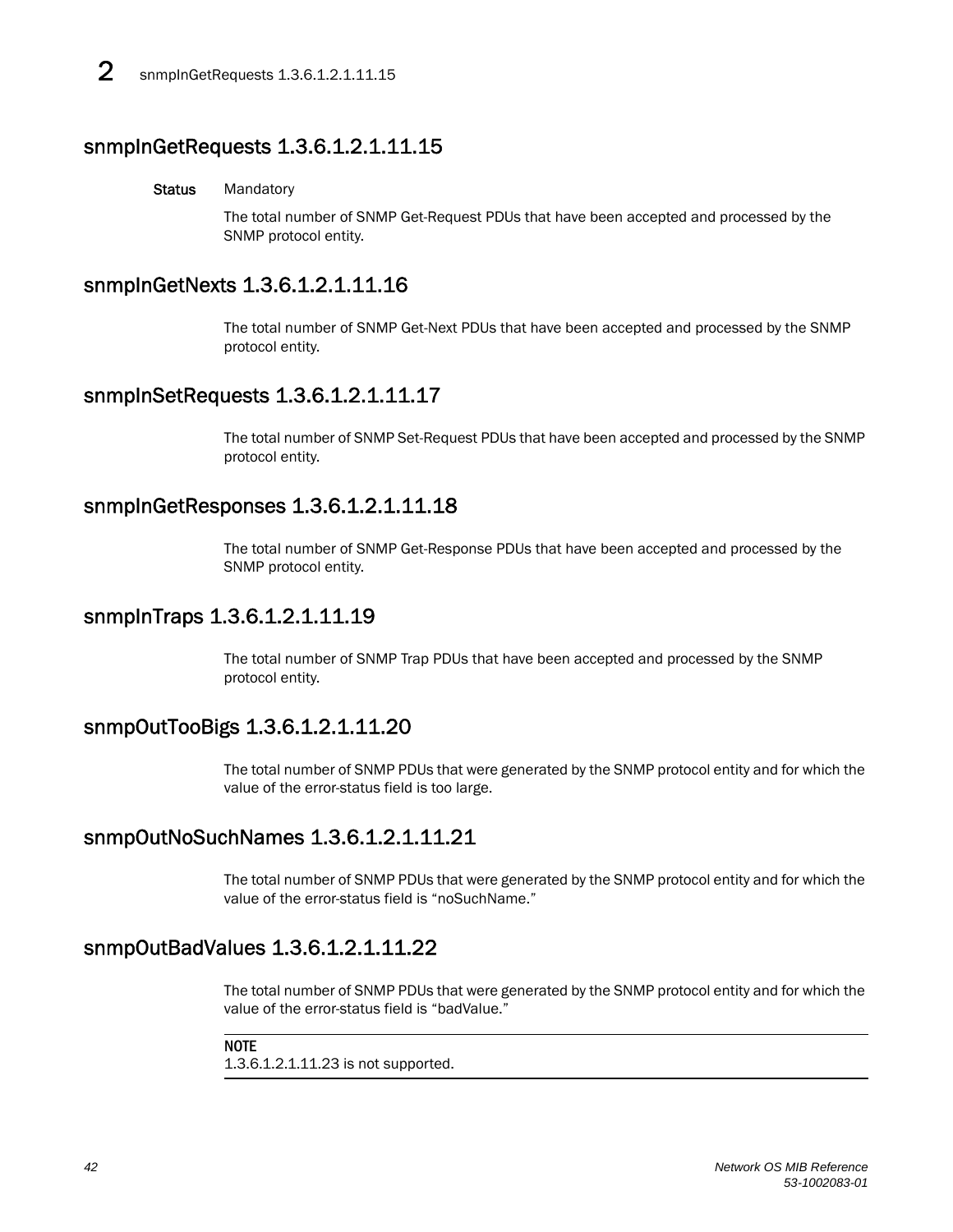# snmpOutGenErrs 1.3.6.1.2.1.11.24

The total number of SNMP PDUs that were generated by the SNMP protocol entity and for which the value of the error-status field is "genErr."

### snmpOutGetRequests 1.3.6.1.2.1.11.25

The total number of SNMP Get-Request PDUs that have been generated by the SNMP protocol entity.

### snmpOutGetNexts 1.3.6.1.2.1.11.26

The total number of SNMP Get-Next PDUs that have been generated by the SNMP protocol entity.

### snmpOutSetRequests 1.3.6.1.2.1.11.27

The total number of SNMP Set-Request PDUs that have been generated by the SNMP protocol entity.

### snmpOutGetResponses 1.3.6.1.2.1.11.28

The total number of SNMP Get-Response PDUs that have been generated by the SNMP protocol entity.

### snmpOutTraps 1.3.6.1.2.1.11.29

The total number of SNMP Trap PDUs that have been generated by the SNMP protocol entity.

### snmpEnableAuthenTraps 1.3.6.1.2.1.11.30

Indicates whether the SNMP agent process is permitted to generate authentication-failure traps. The value of this object overrides any configuration information; as such, it provides a means whereby all authentication-failure traps might be disabled.

#### Values Possible values are:

- $\bullet$  enabled  $(1)$
- disabled (2)

This object is stored in nonvolatile memory so that it remains constant between reinitializations of the switch.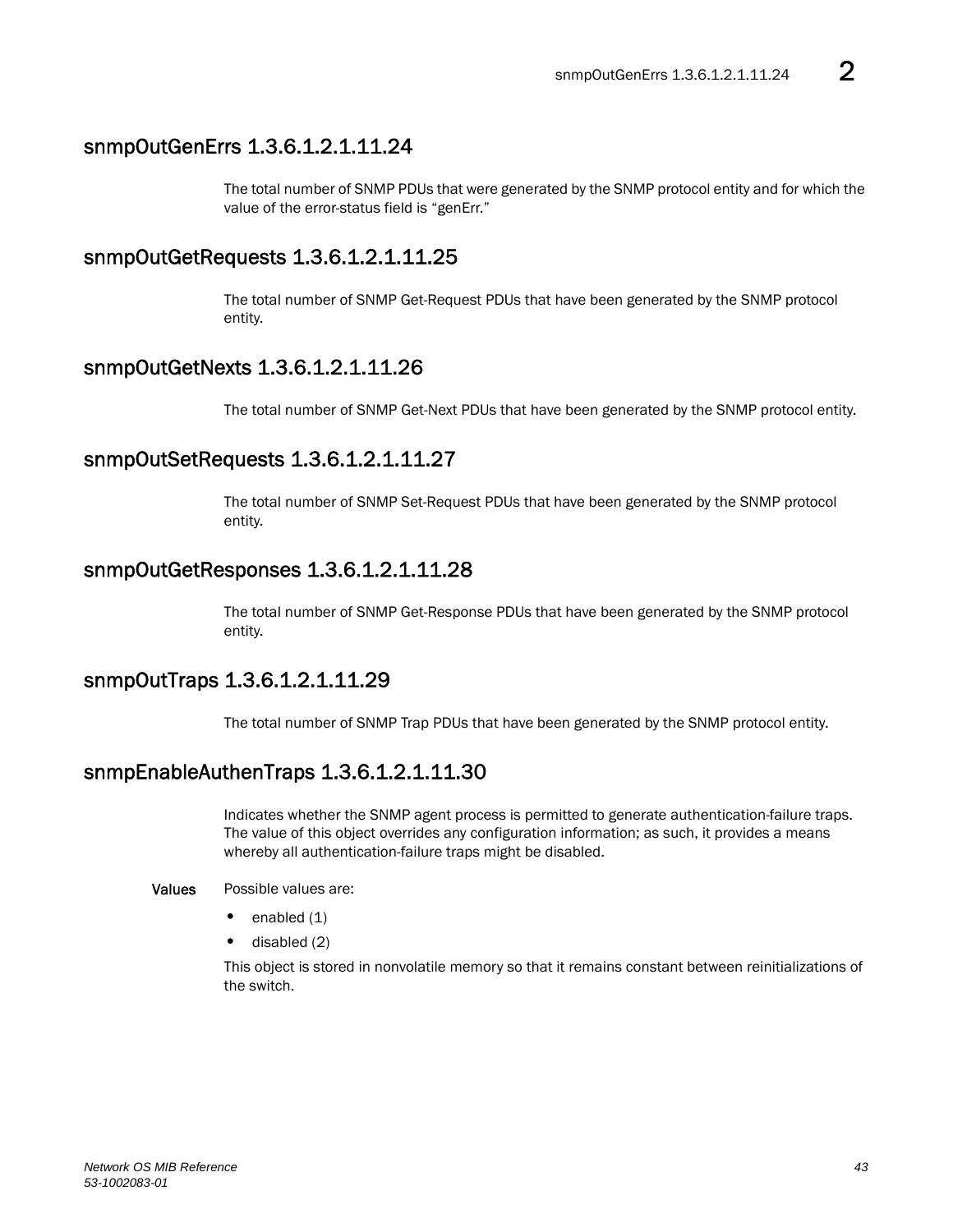# snmpSilentDrops 1.3.6.1.2.1.11.31

The total number of Confirmed Class PDUs (such as GetRequest-PDUs, GetNextRequest-PDUs, GetBulkRequest-PDUs, SetRequest-PDUs, and InformRequest-PDUs) delivered to the SNMP entity and which were silently dropped because the size of a reply containing an alternate Response Class PDU (such as a Response-PDU) with an empty variable-bindings field was greater than either a local constraint or the maximum message size associated with the originator of the request.

## snmpProxyDrops 1.3.6.1.2.1.11.32

The total number of Confirmed Class PDUs (such as GetRequest-PDUs, GetNextRequest-PDUs, GetBulkRequest-PDUs, SetRequest-PDUs, and InformRequest-PDUs) delivered to the SNMP entity and which were silently dropped because the transmission of the (possibly translated) message to a proxy target failed in a manner (other than a time-out) such that no Response Class PDU (such as a Response-PDU) could be returned.

# RMON group

Remote network monitoring devices, often called monitors or probes, are instruments that exist for the purpose of managing a network. This MIB defines objects for managing remote network monitoring devices.

The groups supported under this are, statistics, alarm, event, and logTable.

# rmonEventsV2 1.3.6.1.2.1.16.0

Definition point for RMON notifications.

# risingAlarm 1.3.6.1.2.1.16.0.1

- Objects 1. alarmIndex
	- 2. alarmVariable
	- 3. alarmSampleType
	- 4. alarmValue
	- 5. alarmRisingThreshold

The SNMP trap that is generated when an alarm entry crosses its rising threshold and generates an event that is configured for sending SNMP traps.

# fallingAlarm 1.3.6.1.2.1.16.0.2

- Objects 1. alarmIndex
	- 2. alarmVariable
	- 3. alarmSampleType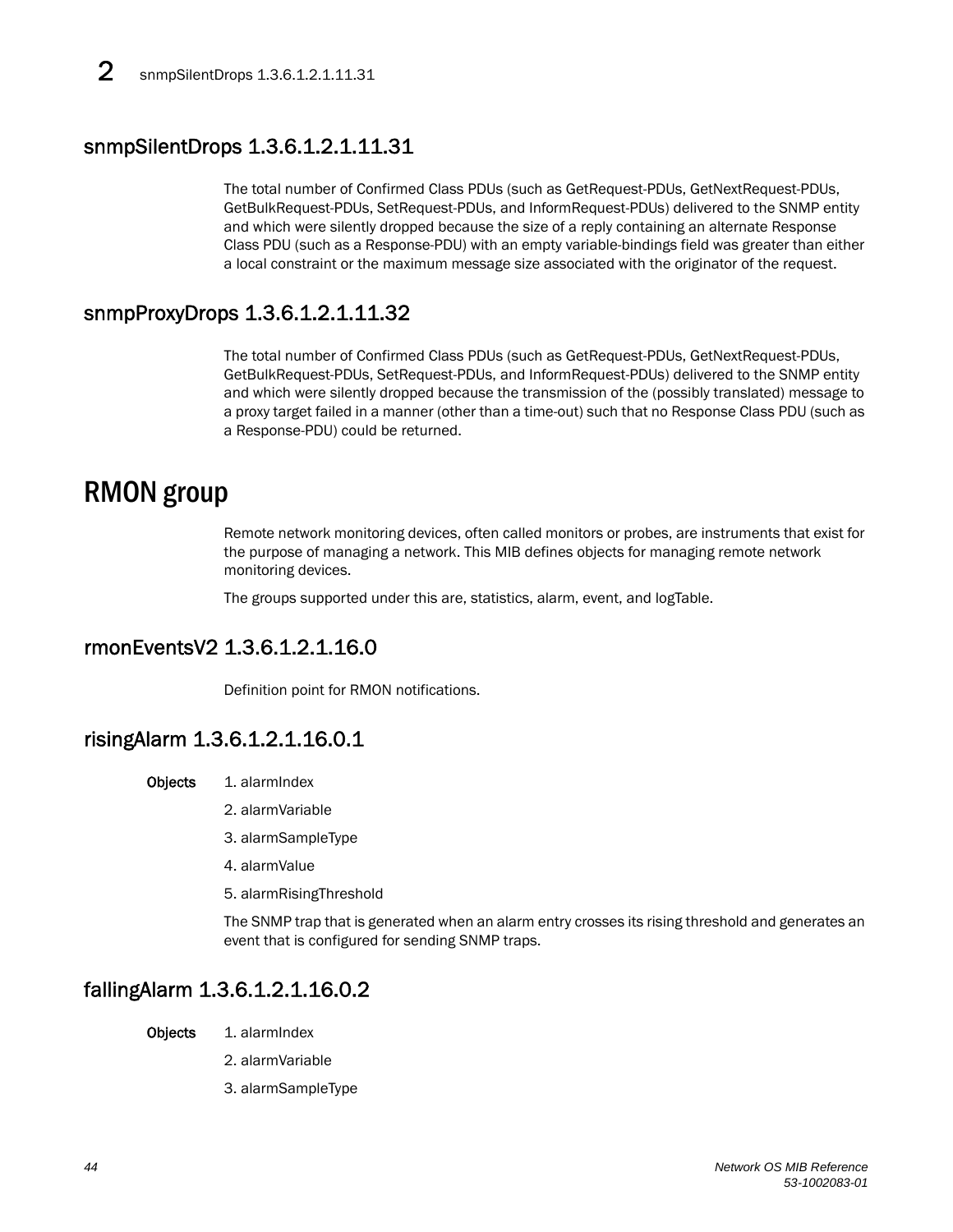4. alarmValue

5. alarmFallingThreshold

The SNMP trap that is generated when an alarm entry crosses its falling threshold and generates an event that is configured for sending SNMP traps.

### statistics 1.3.6.1.2.1.16.1

A collection of statistics kept for a particular Ethernet interface.

Set command Statistics are enabled on an Ethernet interface using the rmon collection stats <stats-index> command.

### etherStatsTable 1.3.6.1.2.1.16.1.1

A list of Ethernet statistics entries.

# etherStatsEntry 1.3.6.1.2.1.16.1.1.1

A collection of statistics kept for a particular Ethernet interface.

## etherStatsIndex 1.3.6.1.2.1.16.1.1.1.1

The value of this object uniquely identifies this etherStats entry.

# etherStatsDataSource 1.3.6.1.2.1.16.1.1.1.2

This object identifies the source of the data that this etherStats entry is configured to analyze. This source can be any Ethernet interface on this device. To identify a particular interface, this object will identify the instance of the ifIndex object, defined in RFC 1213 and RFC 1573 [4,6], for the desired interface.

### etherStatsDropEvents 1.3.6.1.2.1.16.1.1.1.3

The total number of events in which packets were dropped by the probe due to lack of resources.

#### **NOTE**

This number is not necessarily the number of packets dropped; it is just the number of times this condition has been detected.

# etherStatsOctets 1.3.6.1.2.1.16.1.1.1.4

The total number of octets of data (including those in bad packets) received on the network (excluding framing bits but including FCS octets). This object can be used as a reasonable estimate of Ethernet utilization.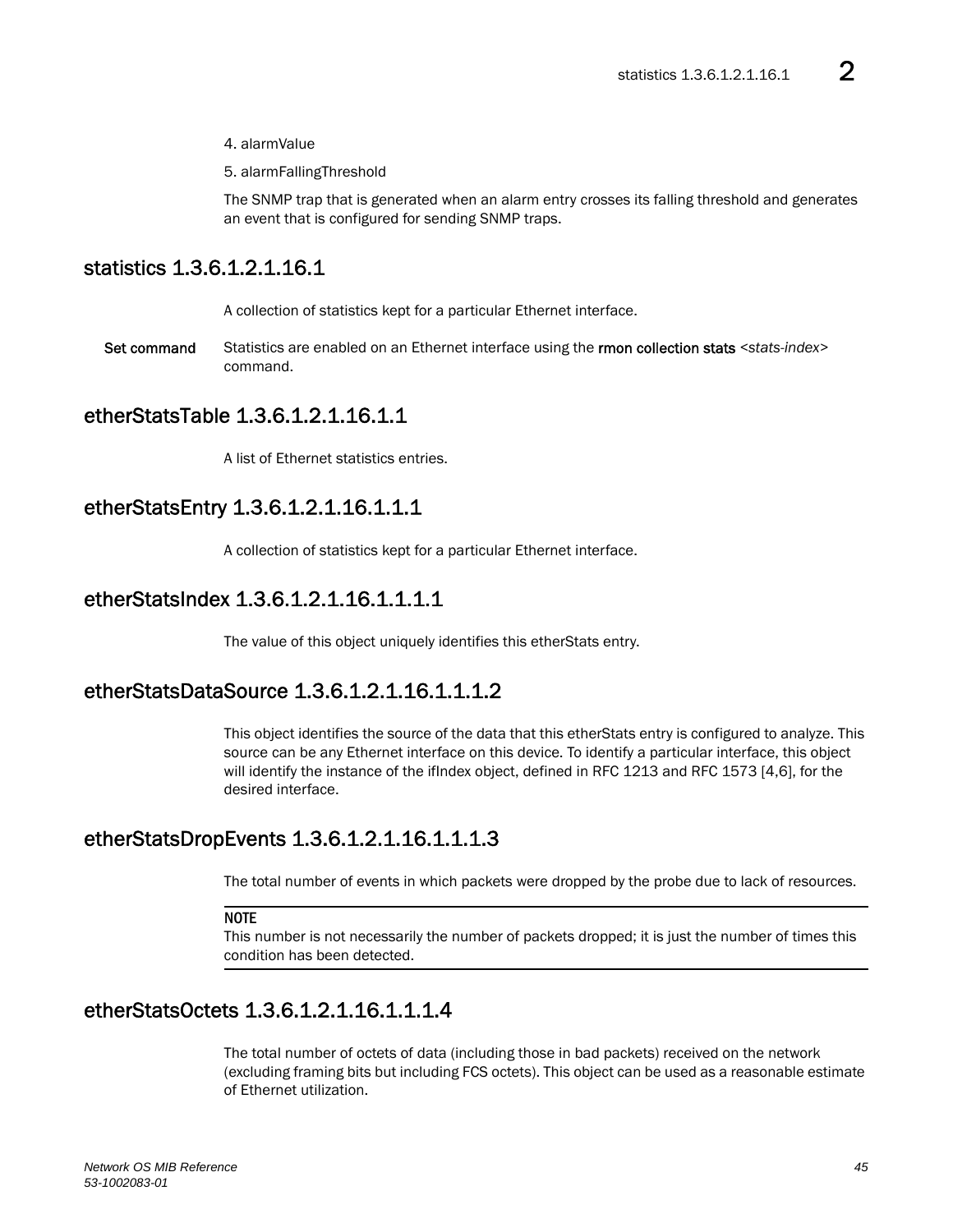# etherStatsPkts 1.3.6.1.2.1.16.1.1.1.5

The total number of packets (including bad packets, broadcast packets, and multicast packets) received.

## etherStatsBroadcastPkts 1.3.6.1.2.1.16.1.1.1.6

The total number of good packets received that were directed to the broadcast address.

```
NOTE
This does not include multicast packets.
```
## etherStatsMulticastPkts 1.3.6.1.2.1.16.1.1.1.7

The total number of good packets received that were directed to a multicast address.

```
NOTE
```
This number does not include packets directed to the broadcast address.

# etherStatsCRCAlignErrors 1.3.6.1.2.1.16.1.1.1.8

The total number of packets received that had a length (excluding framing bits, but including FCS octets) between 64 and 1518 octets, inclusive, but had one of the following errors:

- FCS error: A bad Frame Check Sequence (FCS) with an integral number of octets.
- Alignment error: A bad FCS with a non-integral number of octets.

# etherStatsUndersizePkts 1.3.6.1.2.1.16.1.1.1.9

The total number of packets received that were less than 64 octets long (excluding framing bits, but including FCS octets) and were otherwise well formed.

### etherStatsOversizePkts 1.3.6.1.2.1.16.1.1.1.10

The total number of packets received that were longer than 1518 octets (excluding framing bits, but including FCS octets) and were otherwise well formed.

# etherStatsFragments 1.3.6.1.2.1.16.1.1.1.11

The total number of packets received that were less than 64 octets in length (excluding framing bits but including FCS octets) and had one of the following errors:

- FCS error: A bad FCS with an integral number of octets.
- Alignment error: A bad FCS with a non-integral number of octets.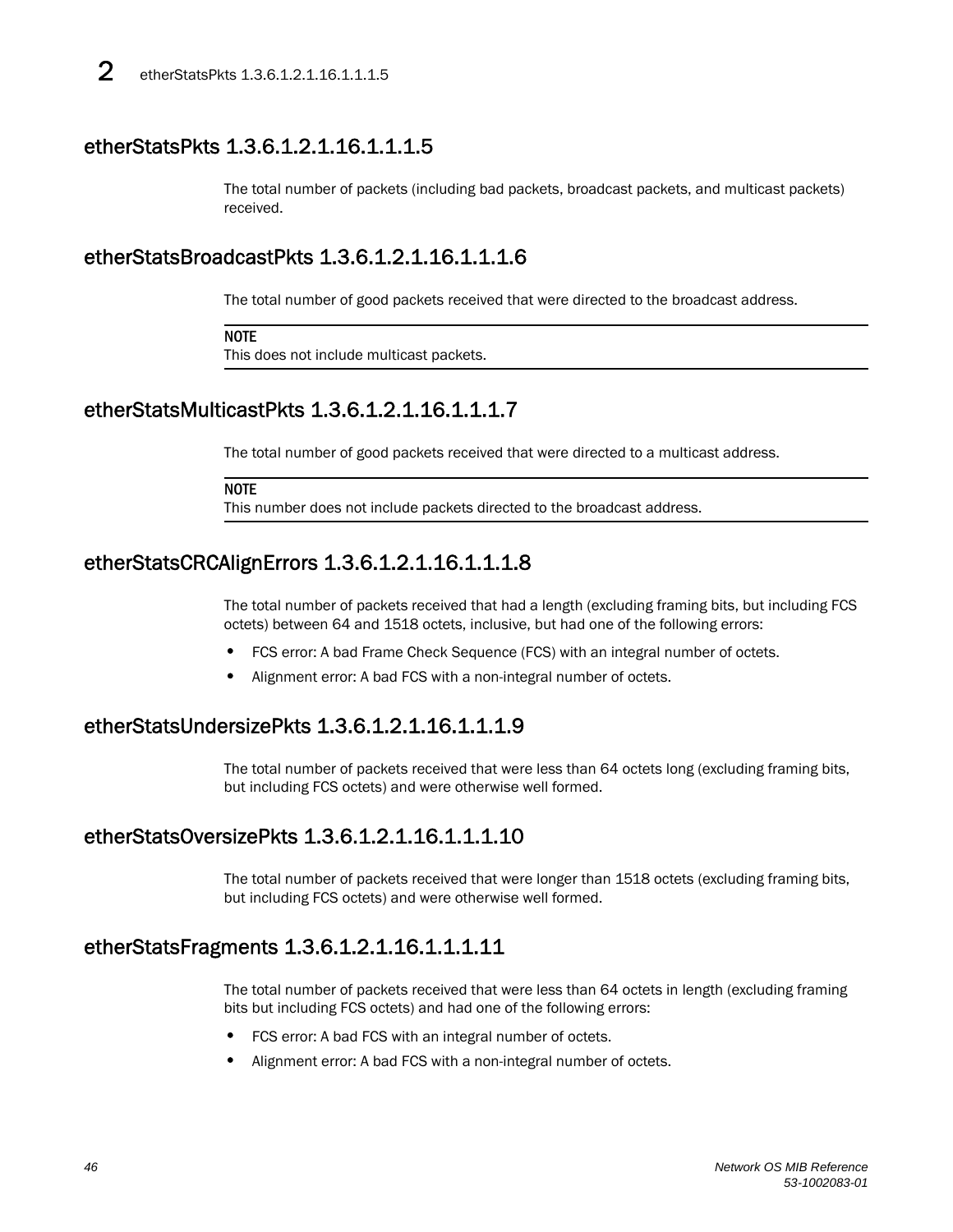#### **NOTE**

It is entirely normal for etherStatsFragments to increment. This is because it counts both runts (normal occurrences due to collisions) and noise hits.

### etherStatsJabbers 1.3.6.1.2.1.16.1.1.1.12

The total number of packets received that were longer than 1518 octets (excluding framing bits, but including FCS octets), and had one of the following errors:

- FCS error: A bad FCS with an integral number of octets.
- Alignment error: A bad FCS with a non-integral number of octets.

### etherStatsCollisions 1.3.6.1.2.1.16.1.1.1.13

The best estimate of the total number of collisions on this Ethernet segment. The value returned will depend on the location of the RMON probe.

## etherStatsPkts64Octets 1.3.6.1.2.1.16.1.1.1.14

The total number of packets (including bad packets) received that were 64 octets in length (excluding framing bits but including FCS octets).

### etherStatsPkts65to127Octets 1.3.6.1.2.1.16.1.1.1.15

The total number of packets (including bad packets) received that were between 65 and 127 octets in length inclusive (excluding framing bits but including FCS octets).

### etherStatsPkts128to255Octets 1.3.6.1.2.1.16.1.1.1.16

The total number of packets (including bad packets) received that were between 128 and 255 octets in length inclusive (excluding framing bits but including FCS octets).

### etherStatsPkts256to511Octets 1.3.6.1.2.1.16.1.1.1.17

The total number of packets (including bad packets) received that were between 256 and 511 octets in length inclusive (excluding framing bits but including FCS octets).

### etherStatsPkts512to1023Octets 1.3.6.1.2.1.16.1.1.1.18

The total number of packets (including bad packets) received that were between 512 and 1023 octets in length inclusive (excluding framing bits but including FCS octets).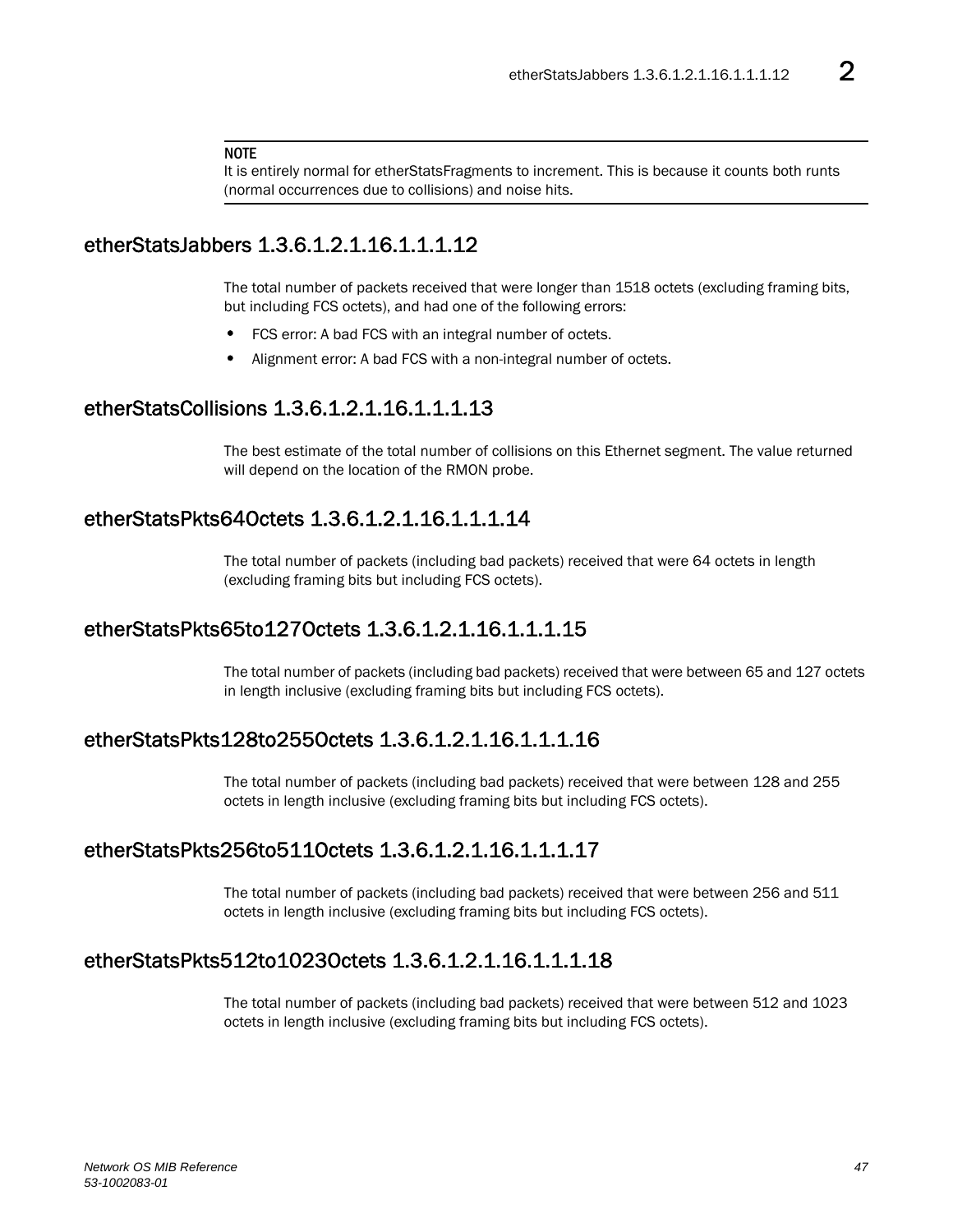# etherStatsPkts1024to1518Octets 1.3.6.1.2.1.16.1.1.1.19

The total number of packets (including bad packets) received that were between 1024 and 1518 octets in length inclusive (excluding framing bits but including FCS octets).

# etherStatsOwner 1.3.6.1.2.1.16.1.1.1.20

The entity that configured this entry and is therefore using the resources assigned to it.

## etherStatsStatus 1.3.6.1.2.1.16.1.1.1.21

The status of this etherStats entry.

## history 1.3.6.1.2.1.16.2

A list of parameters that set up a periodic sampling of statistics.

Set command Use the rmon collection history <index> command to collect Ethernet group statistics on an interface.

# historyControlTable 1.3.6.1.2.1.16.2.1

A list of history control entries.

# historyControlEntry 1.3.6.1.2.1.16.2.1.1

A list of parameters that set up a periodic sampling of statistics.

### historyControlIndex 1.3.6.1.2.1.16.2.1.1.1

An index that uniquely identifies an entry in the historyControl table. Each such entry defines a set of samples at a particular interval for an interface on the device.

# historyControlDataSource 1.3.6.1.2.1.16.2.1.1.2

This object identifies the source of the data for which historical data was collected and placed in a media-specific table on behalf of this historyControlEntry. This source can be any interface on this device.

# historyControlBucketsRequested 1.3.6.1.2.1.16.2.1.1.3

The requested number of discrete time intervals over which data is to be saved in the part of the media-specific table associated with this historyControlEntry.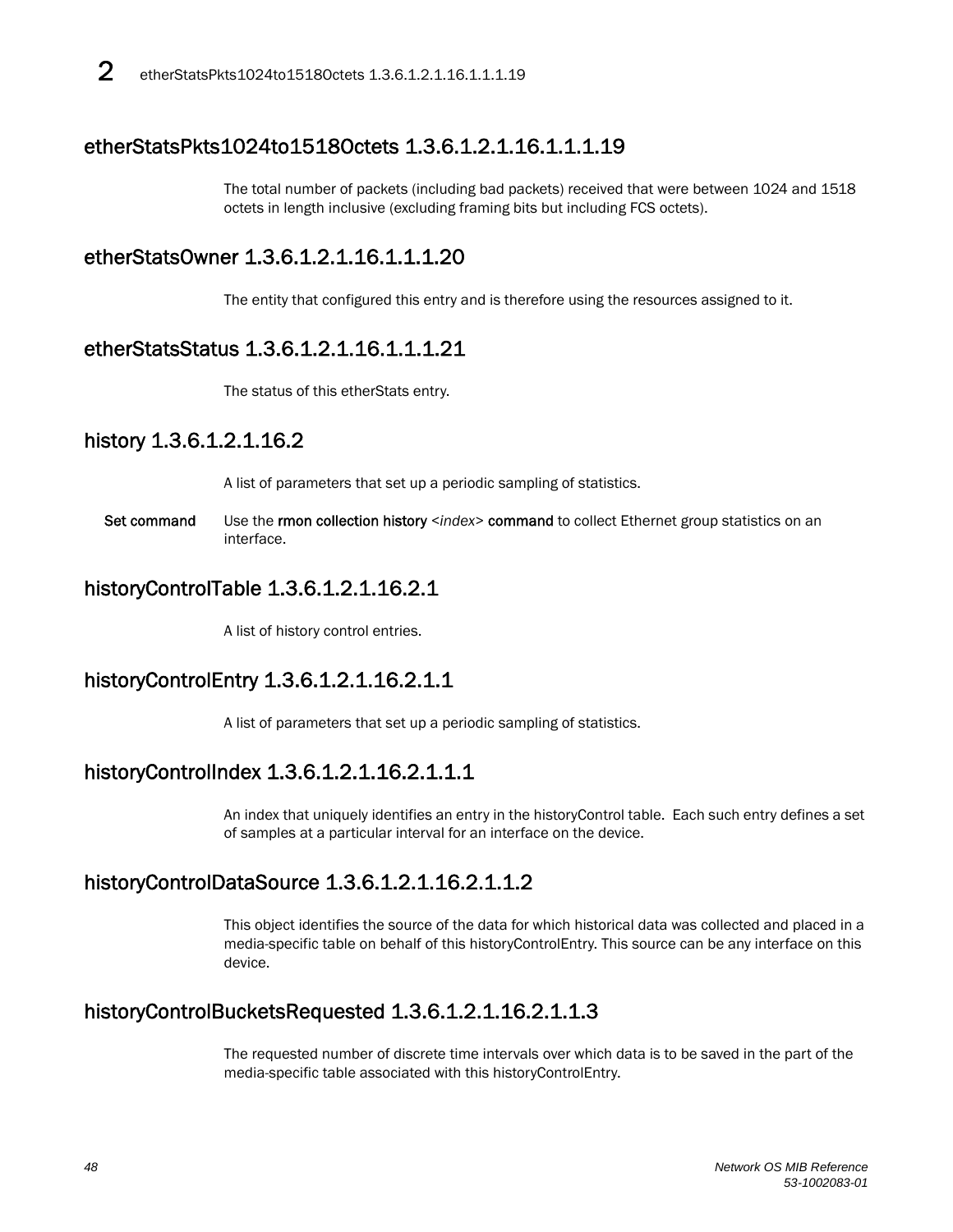# historyControlBucketsGranted 1.3.6.1.2.1.16.2.1.1.4

The number of discrete sampling intervals over which data is to be saved in the part of the media-specific table associated with this historyControlEntry.

### historyControlInterval 1.3.6.1.2.1.16.2.1.1.5

The interval in seconds over which the data is sampled for each bucket in the part of the media-specific table associated with this historyControlEntry. This interval can be set to any number of seconds between 1 and 3600 (1 hour). The default value is 1800.

# historyControlOwner 1.3.6.1.2.1.16.2.1.1.6

The entity that configured this entry and is therefore using the resources assigned to it.

### historyControlStatus 1.3.6.1.2.1.16.2.1.1.7

The status of this historyControl entry.

### etherHistoryTable 1.3.6.1.2.1.16.2.2

A list of Ethernet history entries.

### etherHistoryEntry 1.3.6.1.2.1.16.2.2.1

An historical sample of Ethernet statistics on a particular Ethernet interface.

### etherHistoryIndex 1.3.6.1.2.1.16.2.2.1.1

The history of which this entry is a part. The history identified by a particular value of this index is the same history as identified by the same value of historyControlIndex.

### etherHistorySampleIndex 1.3.6.1.2.1.16.2.2.1.2

An index that uniquely identifies the particular sample this entry represents among all samples associated with the same historyControlEntry. This index starts at 1 and increases by one as each new sample is taken.

### etherHistoryIntervalStart 1.3.6.1.2.1.16.2.2.1.3

The value of sysUpTime at the start of the interval over which this sample was measured.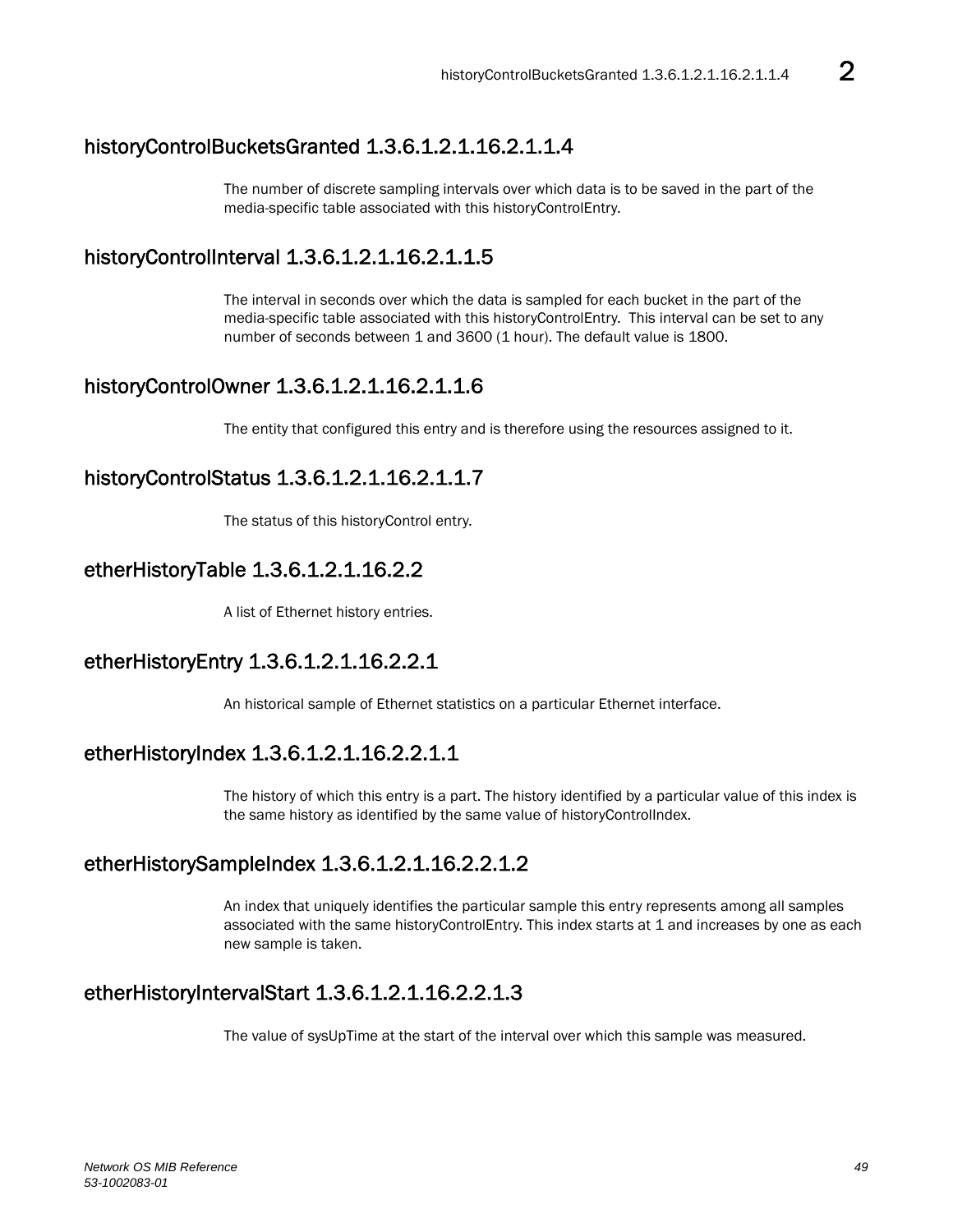# etherHistoryDropEvents 1.3.6.1.2.1.16.2.2.1.4

The total number of events in which packets were dropped by the probe due to lack of resources during this sampling interval.

#### NOTE

This number is not necessarily the number of packets dropped, it is just the number of times this condition has been detected.

### etherHistoryOctets 1.3.6.1.2.1.16.2.2.1.5

The total number of octets of data (including those in bad packets) received on the network (excluding framing bits but including FCS octets).

### etherHistoryPkts 1.3.6.1.2.1.16.2.2.1.6

The number of packets (including bad packets) received during this sampling interval.

### etherHistoryBroadcastPkts 1.3.6.1.2.1.16.2.2.1.7

The number of good packets received during this sampling interval that were directed to the broadcast address.

### etherHistoryMulticastPkts 1.3.6.1.2.1.16.2.2.1.8

The number of good packets received during this sampling interval that were directed to a multicast address.

#### NOTE

This number does not include packets addressed to the broadcast address

### etherHistoryCRCAlignErrors 1.3.6.1.2.1.16.2.2.1.9

The number of packets received during this sampling interval that had a length (excluding framing bits but including FCS octets) between 64 and 1518 octets, inclusive, but had either a bad Frame Check Sequence (FCS) with an integral number of octets (FCS Error) or a bad FCS with a non-integral number of octets (Alignment Error).

### etherHistoryUndersizePkts 1.3.6.1.2.1.16.2.2.1.10

The number of packets received during this sampling interval that were less than 64 octets long (excluding framing bits but including FCS octets) and were otherwise well formed.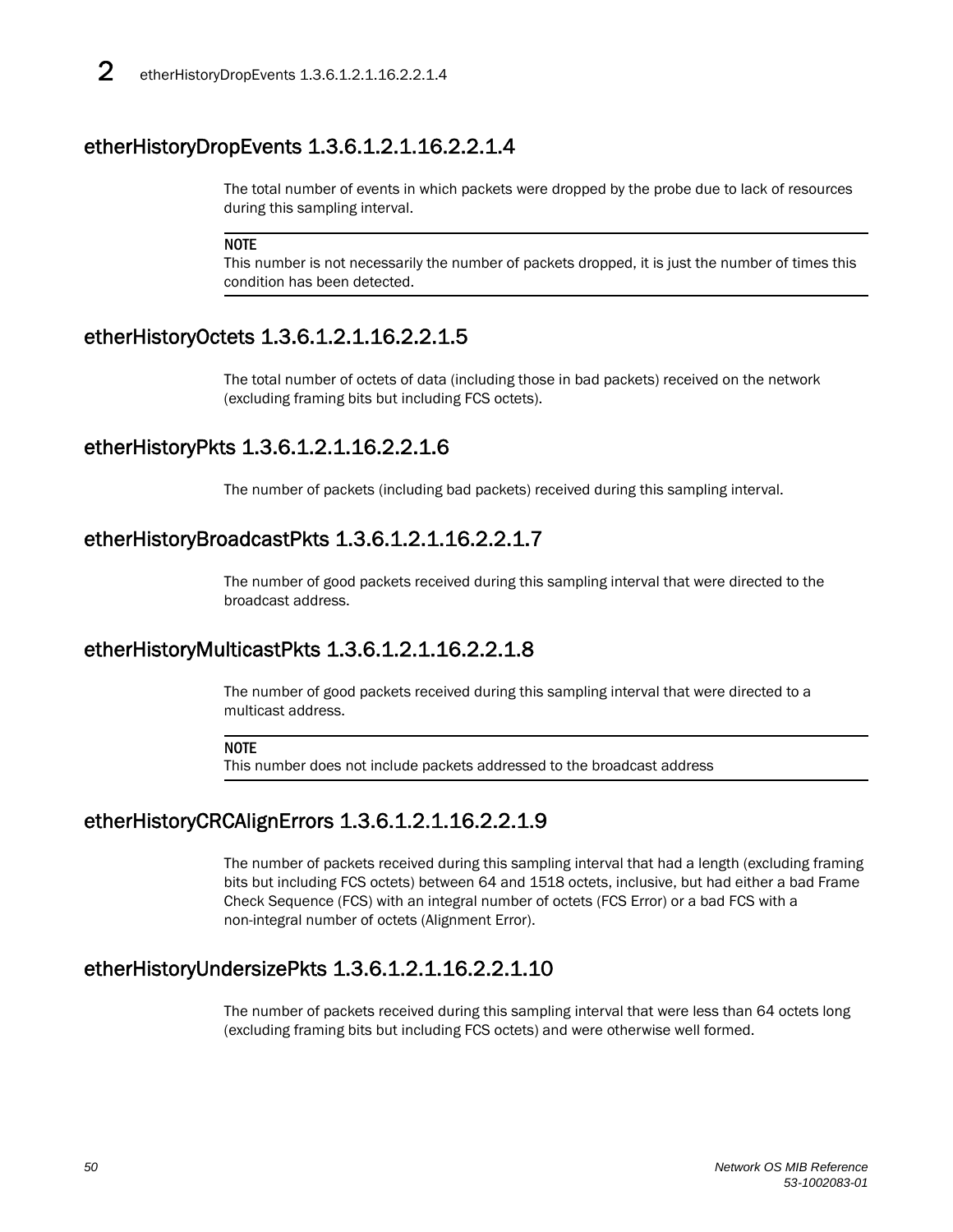# etherHistoryOversizePkts 1.3.6.1.2.1.16.2.2.1.11

The number of packets received during this sampling interval that were longer than 1518 octets (excluding framing bits but including FCS octets) but were otherwise well formed.

# etherHistoryFragments 1.3.6.1.2.1.16.2.2.1.12

The total number of packets received during this sampling interval that were less than 64 octets in length (excluding framing bits but including FCS octets), and had either a bad Frame Check Sequence (FCS) with an integral number of octets (FCS Error) or a bad FCS with a non-integral number of octets (Alignment Error).

# etherHistoryJabbers 1.3.6.1.2.1.16.2.2.1.13

The number of packets received during this sampling interval that were longer than 1518 octets (excluding framing bits but including FCS octets), and had either a bad Frame Check Sequence (FCS) with an integral number of octets (FCS Error) or a bad FCS with a non-integral number of octets (Alignment Error).

# etherHistoryCollisions 1.3.6.1.2.1.16.2.2.1.14

The best estimate of the total number of collisions on this Ethernet segment during this sampling interval.

# etherHistoryUtilization 1.3.6.1.2.1.16.2.2.1.15

The best estimate of the mean physical layer network utilization on this interface during this sampling interval, in hundredths of a percent.

### alarm 1.3.6.1.2.1.16.3

A list of alarm entries. A list of parameters that set up a periodic checking for alarm conditions.

Set command An alarm is created using the rmon alarm <alarm-id> command.

### alarmTable 1.3.6.1.2.1.16.3.1

A list of alarm entries.

# alarmEntry 1.3.6.1.2.1.16.3.1.1

A list of parameters that set up a periodic checking for alarm conditions.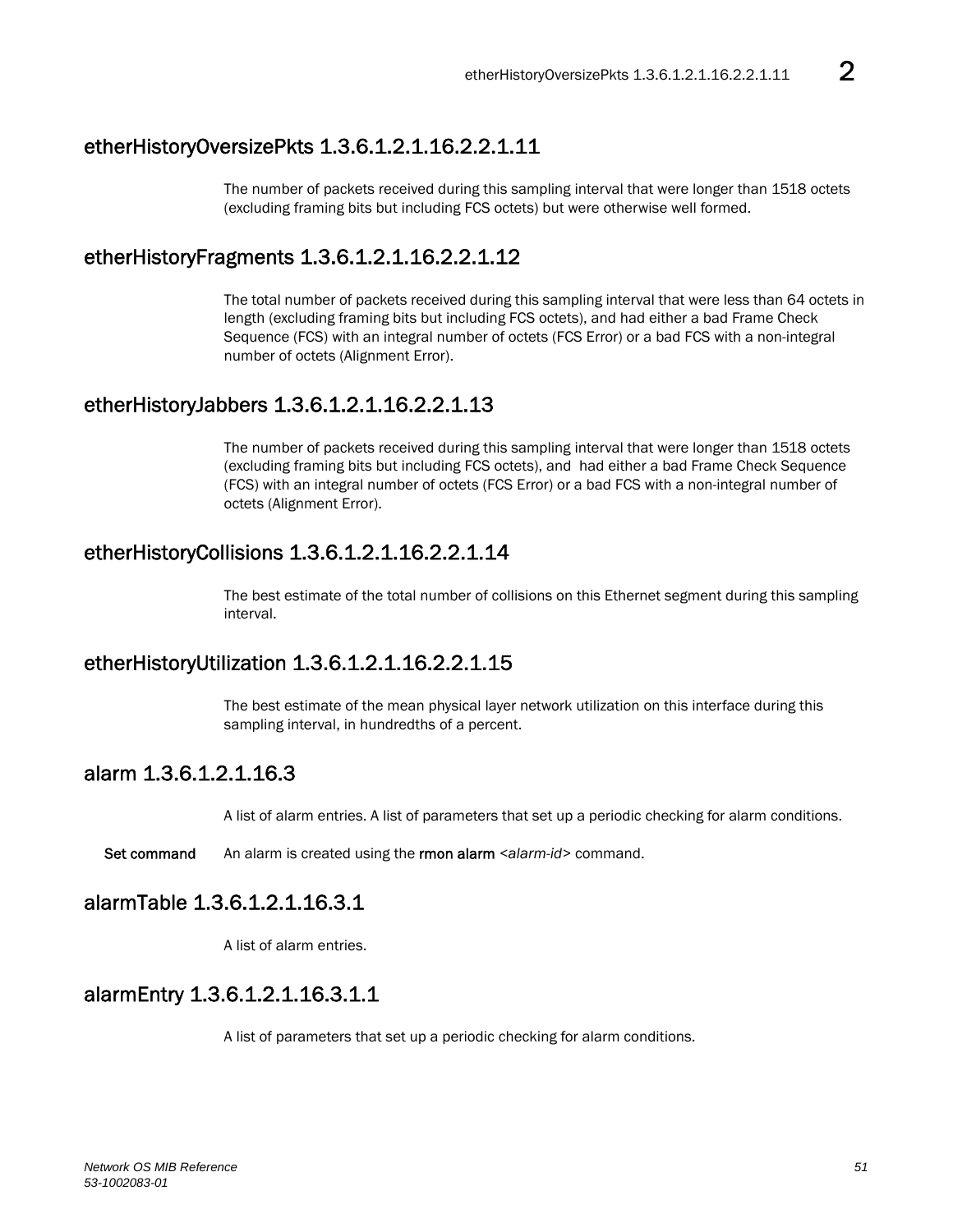# alarmIndex 1.3.6.1.2.1.16.3.1.1.1

An index that uniquely identifies an entry in the alarm table. Each such entry defines a diagnostic sample at a particular interval for an object on the device.

## alarmInterval 1.3.6.1.2.1.16.3.1.1.2

The interval in seconds over which the data is sampled and compared with the rising and falling thresholds.

# alarmVariable 1.3.6.1.2.1.16.3.1.1.3

The object identifier of the particular variable to be sampled.

# alarmSampleType 1.3.6.1.2.1.16.3.1.1.4

The method of sampling the selected variable and calculating the value to be compared against the thresholds.

If the value of this object is absoluteValue(1), the value of the selected variable will be compared directly with the thresholds at the end of the sampling interval. If the value of this object is deltaValue(2), the value of the selected variable at the last sample will be subtracted from the current value, and the difference compared with the thresholds. This object may not be modified if the associated alarmStatus object is equal to valid(1).

# alarmValue 1.3.6.1.2.1.16.3.1.1.5

The value of the statistic during the last sampling period.

# alarmStartupAlarm 1.3.6.1.2.1.16.3.1.1.6

The alarm that may be sent when this entry is first set to valid.

# alarmRisingThreshold 1.3.6.1.2.1.16.3.1.1.7

A threshold for the sampled statistic. When the current sampled value is greater than or equal to this threshold and the value at the last sampling interval was less than this threshold, a single event will be generated.

After a rising event is generated, another such event will not be generated until the sampled value falls below this threshold and reaches the alarmFallingThreshold.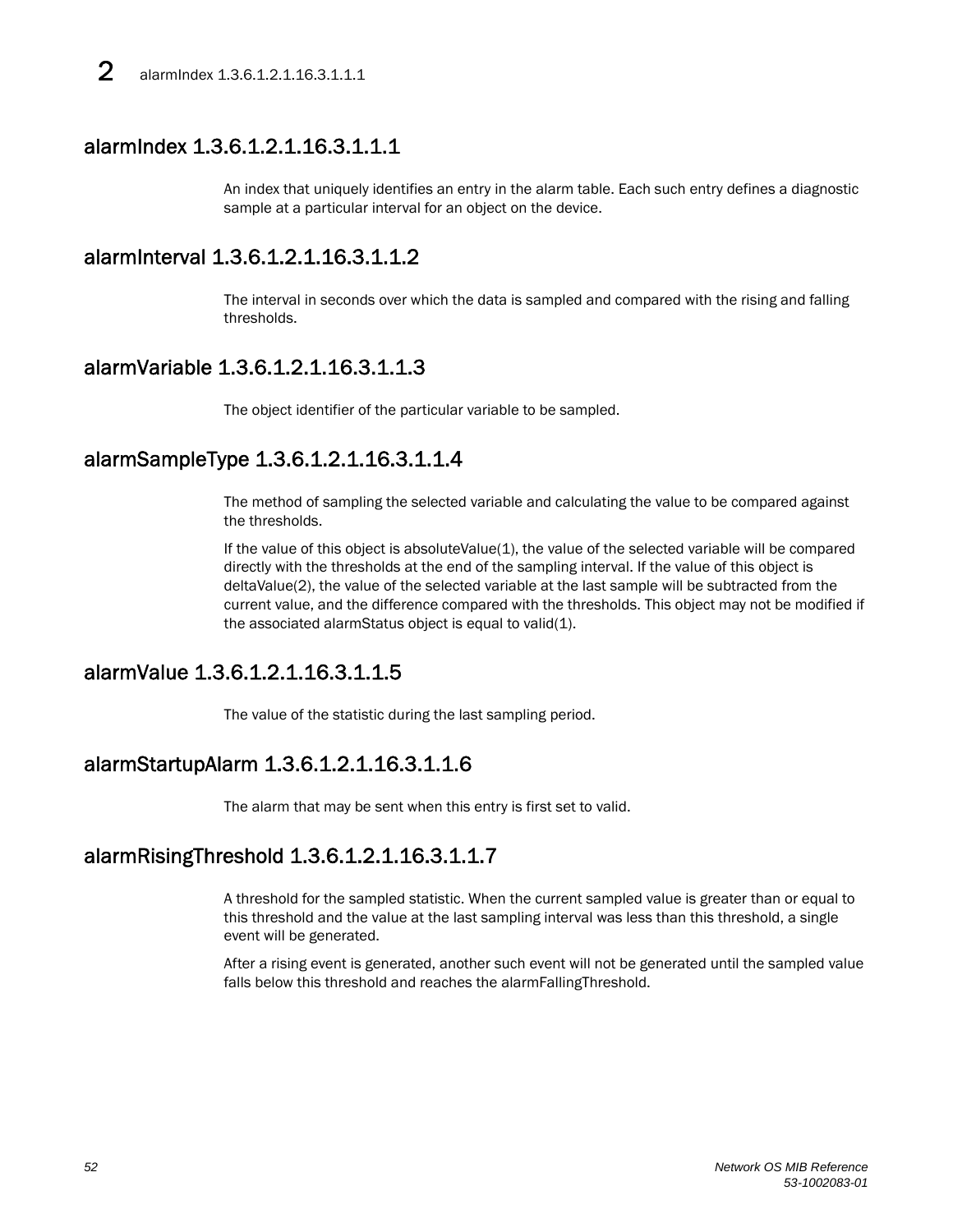# alarmFallingThreshold 1.3.6.1.2.1.16.3.1.1.8

A threshold for the sampled statistic. When the current sampled value is less than or equal to this threshold, and the value at the last sampling interval was greater than this threshold, a single event will be generated. After a falling event is generated, another such event will not be generated until the sampled value rises above this threshold and reaches the alarmRisingThreshold.

# alarmRisingEventIndex 1.3.6.1.2.1.16.3.1.1.9

The index of the eventEntry that is used when a rising threshold is crossed.

# alarmFallingEventIndex 1.3.6.1.2.1.16.3.1.1.10

The index of the eventEntry that is used when a falling threshold is crossed.

## alarmOwner 1.3.6.1.2.1.16.3.1.1.11

The entity that configured this entry and is therefore using the resources assigned to it.

## alarmStatus 1.3.6.1.2.1.16.3.1.1.12

The status of this alarm entry.

### event 1.3.6.1.2.1.16.9

A set of parameters that describe an event to be generated when certain conditions are met.

Set command An event is created using the rmon event *<event-id>* command.

# eventTable 1.3.6.1.2.1.16.9.1

A list of events to be generated.

# eventEntry 1.3.6.1.2.1.16.9.1.1

A set of parameters that describe an event to be generated when certain conditions are met.

### eventIndex 1.3.6.1.2.1.16.9.1.1.1

An index that uniquely identifies an entry in the event table. Each such entry defines one event that is to be generated when the appropriate conditions occur.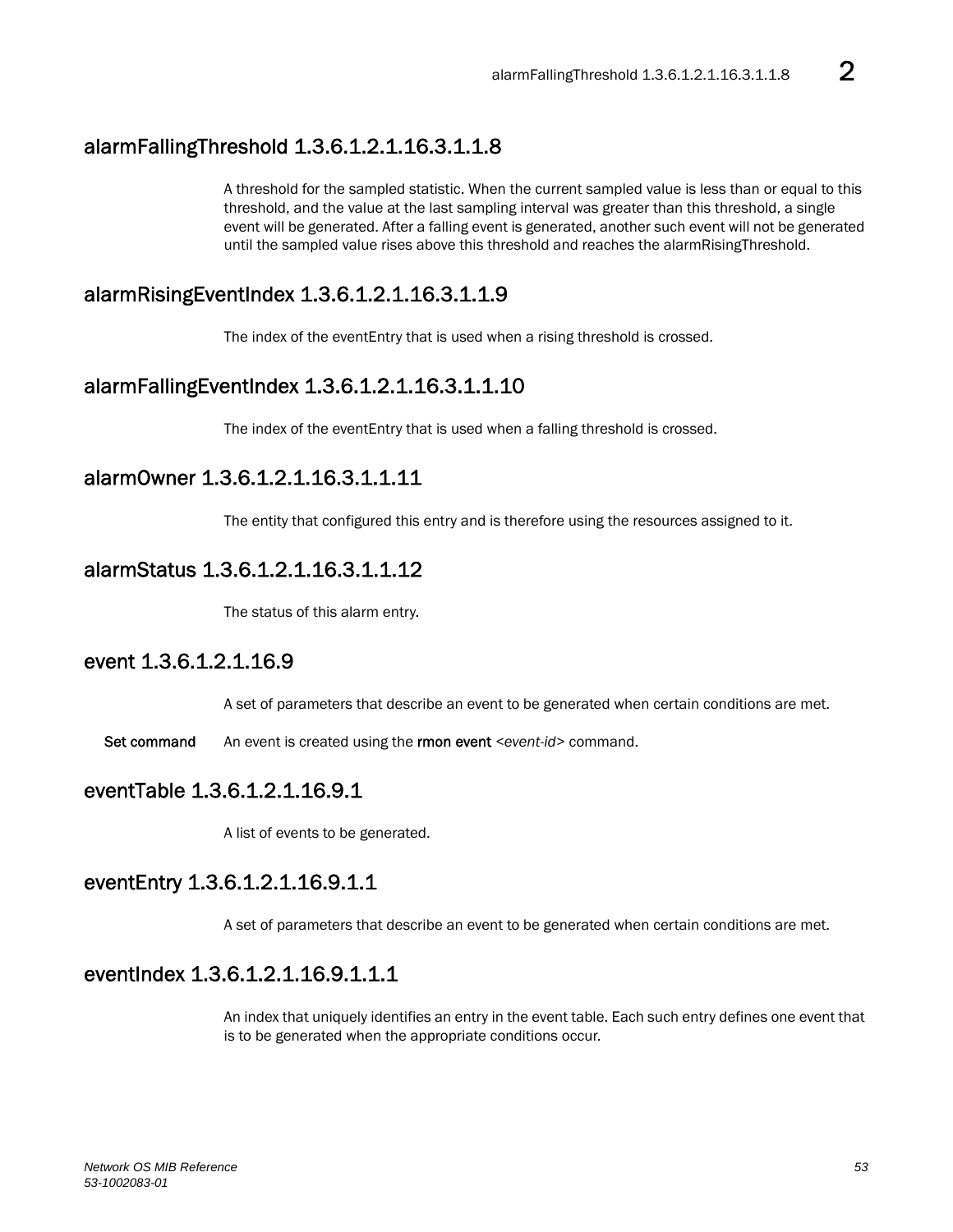# eventDescription 1.3.6.1.2.1.16.9.1.1.2

A comment describing this event entry.

# eventType 1.3.6.1.2.1.16.9.1.1.3

The type of notification that the probe will make about this event.

In the case of a log, an entry is made in the log table for each event. In the case of snmp-trap, an SNMP trap is sent to one or more management stations.

## eventCommunity 1.3.6.1.2.1.16.9.1.1.4

If an SNMP trap is to be sent, it will be sent to the SNMP community specified by this octet string.

### eventLastTimeSent 1.3.6.1.2.1.16.9.1.1.5

The value of sysUpTime at the time this event entry last generated an event. If this entry has not generated any events, this value will be zero.

# eventOwner 1.3.6.1.2.1.16.9.1.1.6

The entity that configured this entry and is therefore using the resources assigned to it. If this object contains a string starting with 'monitor' and has associated entries in the log table, all connected management stations should retrieve those log entries, as they may have significance to all management stations connected to this device.

### eventStatus 1.3.6.1.2.1.16.9.1.1.7

The status of this event entry. If this object is not equal to valid (1), all associated log entries will be deleted by the agent.

### logTable 1.3.6.1.2.1.16.9.2

A set of data describing an event that has been logged.

# logEntry 1.3.6.1.2.1.16.9.2.1

A set of data describing an event that has been logged.

# logEventIndex 1.3.6.1.2.1.16.9.2.1.1

The event entry that generated this log entry. The log identified by a particular value of this index is associated with the same eventEntry as identified by the same value of eventIndex.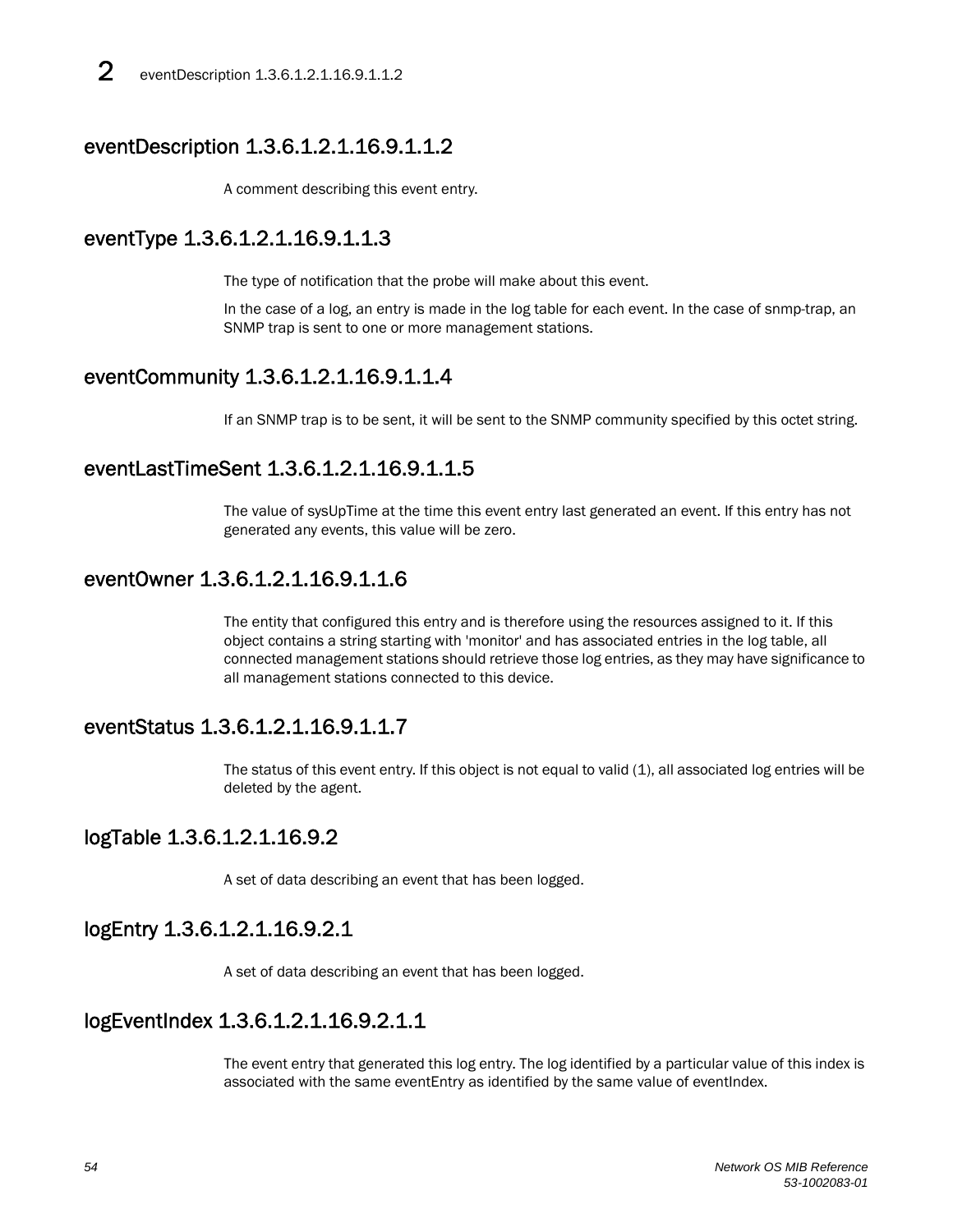# logIndex 1.3.6.1.2.1.16.9.2.1.2

An index that uniquely identifies an entry in the log table amongst those generated by the same eventEntries.

## logTime 1.3.6.1.2.1.16.9.2.1.3

The value of sysUpTime when this log entry was created.

# logDescription 1.3.6.1.2.1.16.9.2.1.4

An implementation-dependent description of the event that activated this log entry.

# ifMIB group

The ifMIB group is implemented to support FCIP tunnels. There are entries in the ifXTable for each WAN interface (GbE port), each FC port, and each FCIP tunnel (transport interface). The ifXtable is used to support 64 bit FC statistics counters.

## ifXTable 1.3.6.1.2.1.31.1.1

A list of interface entries. The number of entries is given by the value of ifNumber. This table contains additional objects for the interface table.

# ifXentry 1.3.6.1.2.1.31.1.1.1

An entry in the ifXtable containing additional management information applicable to a particular interface.

# ifName 1.3.6.1.2.1.31.1.1.1.1

The textual name of the interface. The value of this object should be the name of the interface as assigned by the local device and should be suitable for use in commands entered at the devices console. This might be a text name, such as `le0 or a simple port number, such as `1, depending on the interface naming syntax of the device. If several entries in the iftable together represent a single interface as named by the device, then each will have the same value of ifName. Note that for an agent which responds to SNMP queries concerning an interface on some other (proxied) device, then the value of ifName for such an interface is the proxied devices local name for it. If there is no local name, or this object is otherwise not applicable, then this object contains a zero-length string.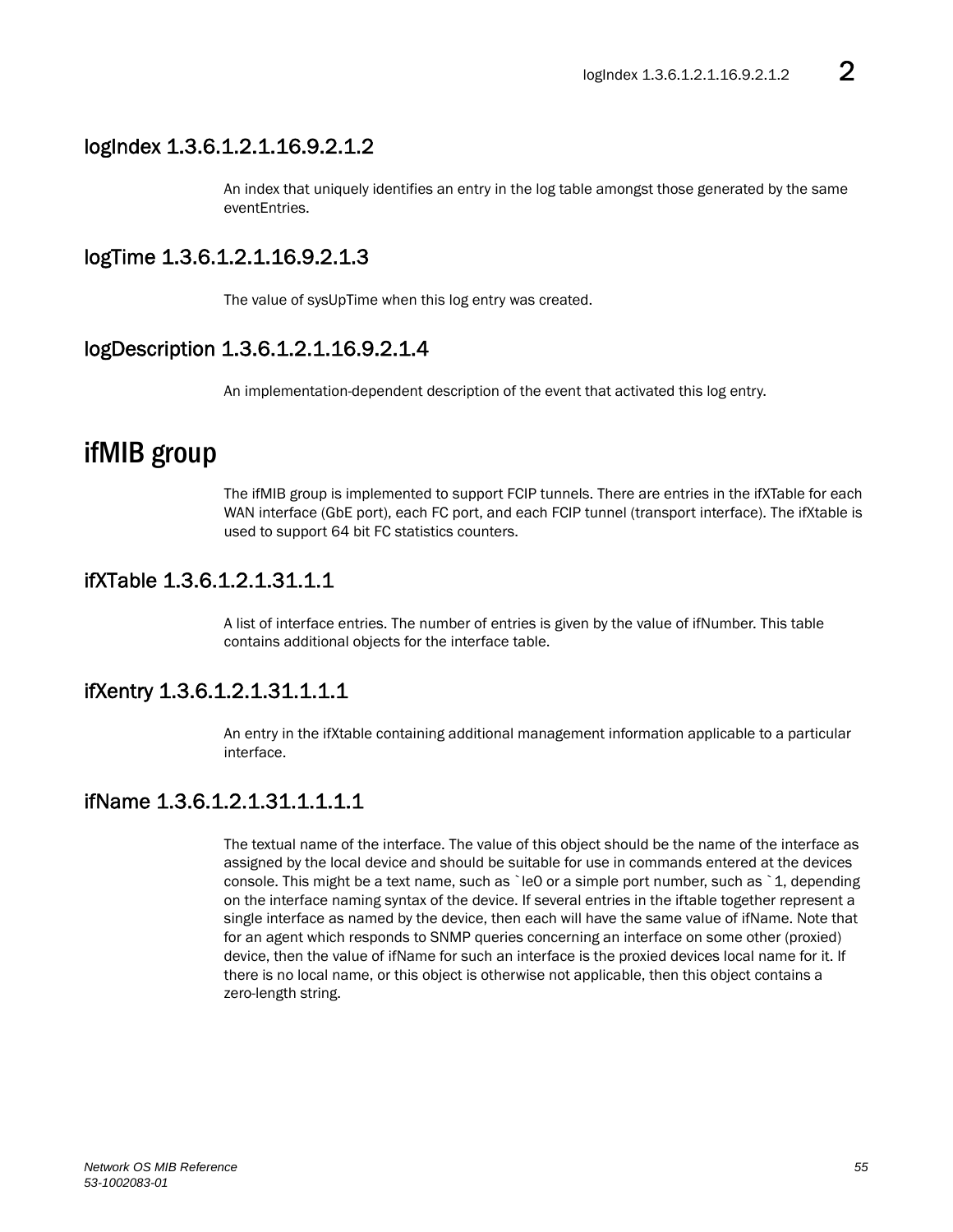# ifInMulticastPkts 1.3.6.1.2.1.31.1.1.1.2

The number of packets, delivered by this sub-layer to a higher (sub-)layer, which were addressed to a multicast address at this sub-layer. For a MAC layer protocol, this includes both Group and Functional addresses. Discontinuities in the value of this counter can occur at re-initialization of the management system, and at other times as indicated by the value of ifCounterDiscontinuityTime.

Not supported.

## ifInBroadcastPkts 1.3.6.1.2.1.31.1.1.1.3

The number of packets, delivered by this sub-layer to a higher (sub-)layer, which were addressed to a broadcast address at this sub-layer. Discontinuities in the value of this counter can occur at re-initialization of the management system, and at other times as indicated by the value of ifCounterDiscontinuityTime.

Not supported.

### ifOutMulticastPkts 1.3.6.1.2.1.31.1.1.1.4

The total number of packets that higher-level protocols requested be transmitted, and which were addressed to a multicast address at this sub-layer, including those that were discarded or not sent. For a MAC layer protocol, this includes both Group and Functional addresses. Discontinuities in the value of this counter can occur at re-initialization of the management system, and at other times as indicated by the value of ifCounterDiscontinuityTime.

Not supported.

### ifOutBroadcastPkts 1.3.6.1.2.1.31.1.1.1.5

The total number of packets that higher-level protocols requested be transmitted, and which were addressed to a Broadcast address at this sub-layer, including those that were discarded or not sent. For a MAC layer protocol, this includes both Group and Functional addresses. Discontinuities in the value of this counter can occur at re-initialization of the management system, and at other times as indicated by the value of ifCounterDiscontinuityTime

Not supported.

# ifHCInOctets 1.3.6.1.2.1.31.1.1.1.6

The total number of octets received on the interface, including framing characters. This object is a 64-bit version of ifInOctets. Discontinuities in the value of this counter can occur at re-initialization of the management system, and at other times as indicated by the value of ifCounterDiscontinuityTime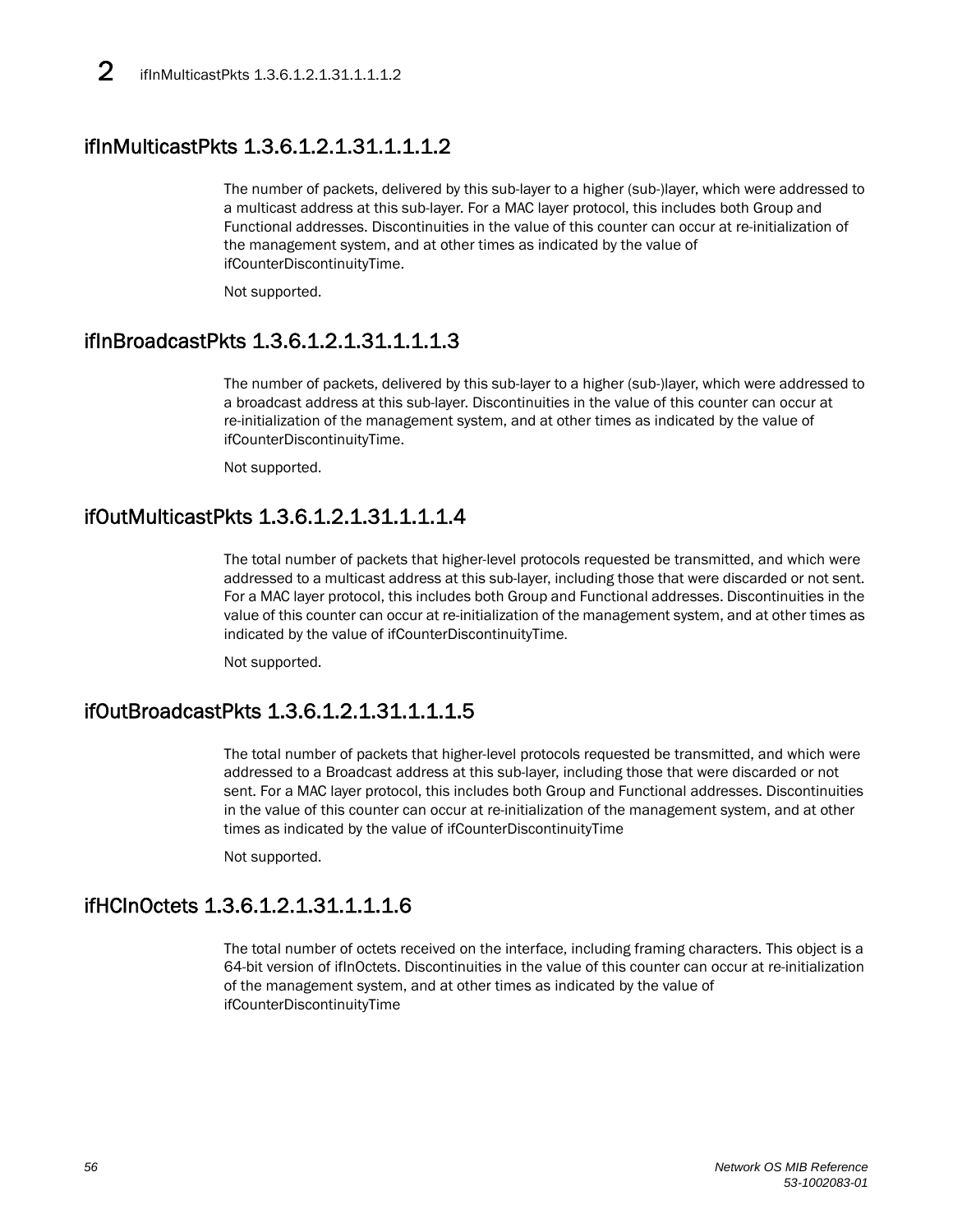# ifHCInUcastPkts 1.3.6.1.2.1.31.1.1.1.7

The number of packets, delivered by this sub-layer to a higher (sub-)layer, which were not addressed to a multicast or broadcast address at this sub-layer. This object is a 64-bit version of ifInUcastPkts. Discontinuities in the value of this counter can occur at re-initialization of the management system, and at other times as indicated by the value of ifCounterDiscontinuityTime.

# ifHCInMulticastPkts 1.3.6.1.2.1.31.1.1.1.8

The number of packets, delivered by this sub-layer to a higher (sub-)layer, which were addressed to a multicast address at this sub-layer. For a MAC layer protocol, this includes both Group and Functional addresses. This object is a 64-bit version of ifInMulticastPkts. Discontinuities in the value of this counter can occur at re-initialization of the management system, and at other times as indicated by the value of ifCounterDiscontinuityTime.

Not supported.

## ifHCInBroadcastPkts 1.3.6.1.2.1.31.1.1.1.9

The number of packets, delivered by this sub-layer to a higher (sub-)layer, which were addressed to a broadcast address at this sub-layer. This object is a 64-bit version of ifInBroadcastPkts. Discontinuities in the value of this counter can occur at re-initialization of the management system, and at other times as indicated by the value of ifCounterDiscontinuityTime

Not supported.

### ifHCOutOctets 1.3.6.1.2.1.31.1.1.1.10

The total number of octets transmitted out of the interface, including framing characters. This object is a 64-bit version of ifOutOctets. Discontinuities in the value of this counter can occur at re-initialization of the management system, and at other times as indicated by the value of ifCounterDiscontinuityTime.

### ifHCOutUcastPkts 1.3.6.1.2.1.31.1.1.1.11

The total number of packets that higher-level protocols requested be transmitted, and which were not addressed to a multicast or broadcast address at this sub-layer, including those that were discarded or not sent. This object is a 64-bit version of ifOutUcastPkts. Discontinuities in the value of this counter can occur at re-initialization of the management system, and at other times as indicated by the value of ifCounterDiscontinuityTime.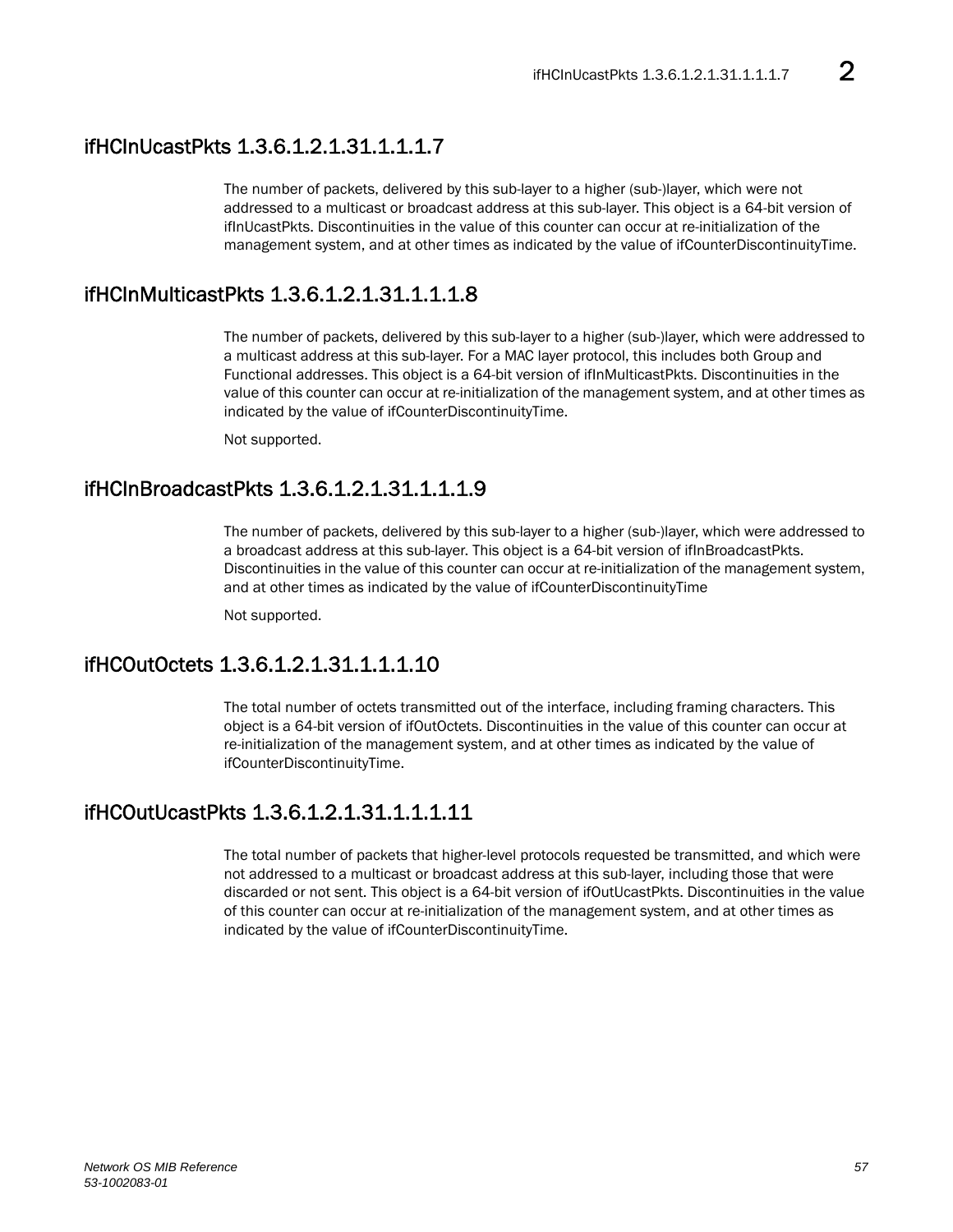# ifHCOutMulticastPkts 1.3.6.1.2.1.31.1.1.1.12

The total number of packets that higher-level protocols requested be transmitted, and which were addressed to a multicast address at this sub-layer, including those that were discarded or not sent. For a MAC layer protocol, this includes both Group and Functional addresses. This object is a 64-bit version of ifOutMulticastPkts. Discontinuities in the value of this counter can occur at re-initialization of the management system, and at other times as indicated by the value of ifCounterDiscontinuityTime

Not supported.

### ifHCOutBroadcastPkts 1.3.6.1.2.1.31.1.1.1.13

The total number of packets that higher-level protocols requested be transmitted, and which were addressed to a broadcast address at this sub-layer, including those that were discarded or not sent. This object is a 64-bit version of ifOutBroadcastPkts. Discontinuities in the value of this counter can occur at re-initialization of the management system, and at other times as indicated by the value of ifCounterDiscontinuityTime.

Not supported.

## ifLinkUpDownTrapEnable 1.3.6.1.2.1.31.1.1.1.14

Indicates whether linkUp or linkDown traps should be generated for this interface. By default, this object should have the value enabled (1) for interfaces which do not operate on any other interface (as defined in the ifStackTable), and disabled (2) otherwise.

### ifHighSpeed 1.3.6.1.2.1.31.1.1.1.15

An estimate of the current operational speed of the interface in millions of bits per second. A unit of 1000 equals 1,000,000 bps. For 1 Gbps, the value is 1000, for 2 Gbps, the value is 2000, and so on.

### ifPromiscuousMode 1.3.6.1.2.1.31.1.1.1.16

This object has a value of false $(2)$  if this interface only accepts packets or frames that are addressed to this station. This object has a value of true(1) when the station accepts all packets or frames transmitted on the media. The value true(1) is only legal on certain types of media. If legal, setting this object to a value of true(1) may require the interface to be reset before becoming effective. The value of ifPromiscuousMode does not affect the reception of broadcast and multicast packets or frames by the interface.

Hard-coded to false.

### ifConnectorPresent 1.3.6.1.2.1.31.1.1.1.17

Set to true when media is connected, otherwise false. For virtual FC ports, it is always false.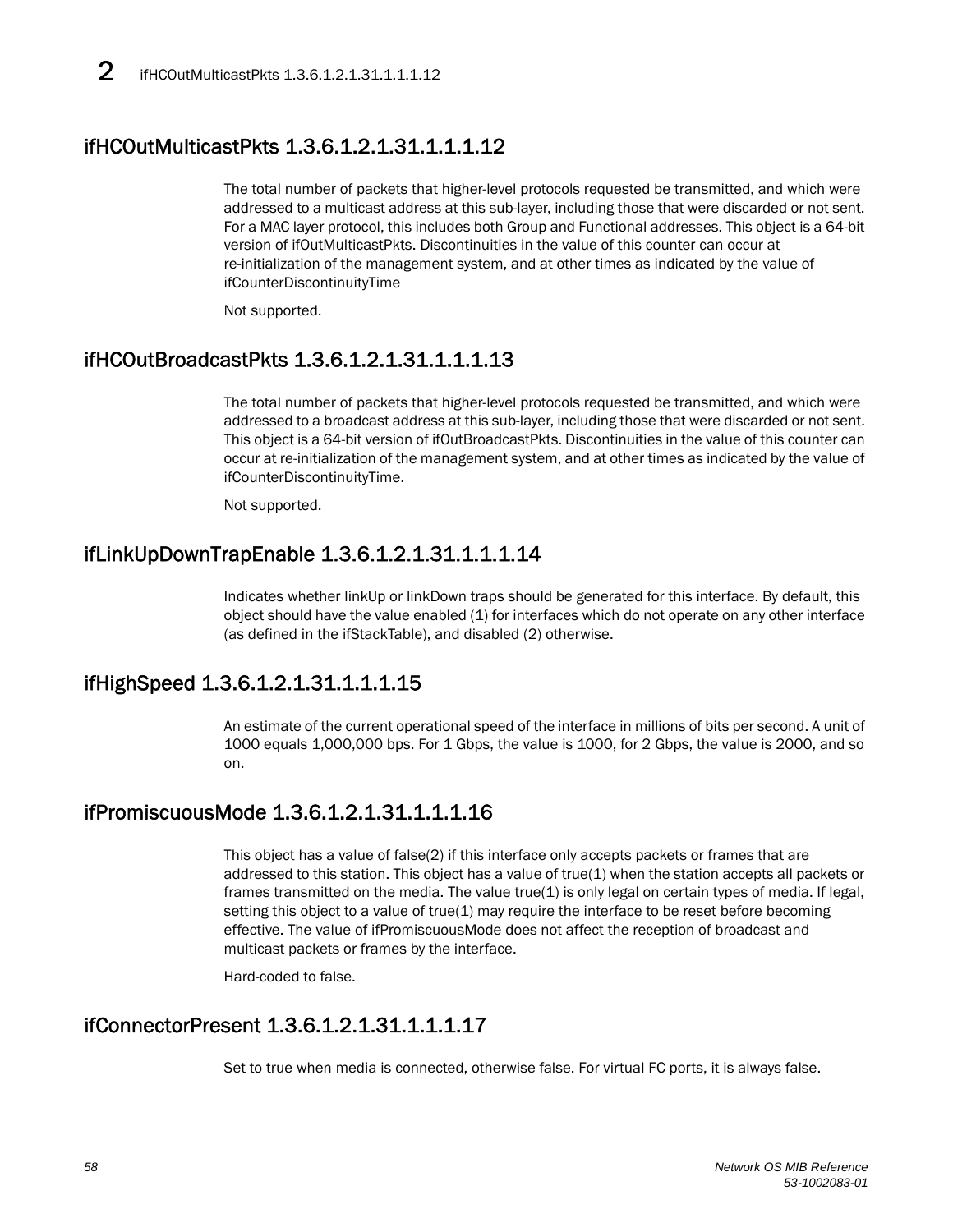# ifAlias 1.3.6.1.2.1.31.1.1.1.18

This object is an alias name for the interface as specified by a network manager, and provides a non-volatile handle for the interface. On the first instantiation of an interface, the value of ifAlias associated with that interface is the zero-length string. As and when a value is written into an instance of ifAlias through a network management set operation, then the agent must retain the supplied value in the ifAlias instance associated with the same interface for as long as that interface remains instantiated, including across all re-initializations or reboots of the network management system, including those which result in a change of the interfaces ifIndex value. An example of the value which a network manager might store in this object for a WAN interface is the (Telcos) circuit number or identifier of the interface. Some agents may support write-access only for interfaces having particular values of iftype. An agent which supports write access to this object is required to keep the value in non-volatile storage, but it may limit the length of new values depending on how much storage is already occupied by the current values for other interfaces.

Not supported.

### ifCounterDiscontinuityTime 1.3.6.1.2.1.31.1.1.1.19

The value of sysUpTime on the most recent occasion at which any one or more of this interfaces counters suffered a discontinuity. The relevant counters are the specific instances associated with this interface of any Counter32 or Counter64 object contained in the iftable or ifXTable. If no such discontinuities have occurred since the last re-initialization of the local management subsystem, then this object contains a zero value.

Not supported.

# Generic traps

# coldStart 1.3.6.1.6.3.1.1.5.1

A coldStart trap signifies that the sending protocol entity is reinitializing itself such that the agent's configuration or the protocol entity implementation may be altered.

This trap is generated for the following switch events:

- reboot
- fastboot

# Warmstart 1.3.6.1.6.3.1.1.5.2

This trap is not supported for Network OS v2.0.0.

# linkDown 1.3.6.1.6.3.1.1.5.3

A linkDown trap signifies that the sending protocol entity recognizes a failure in one of the communication links represented in the agent's configuration.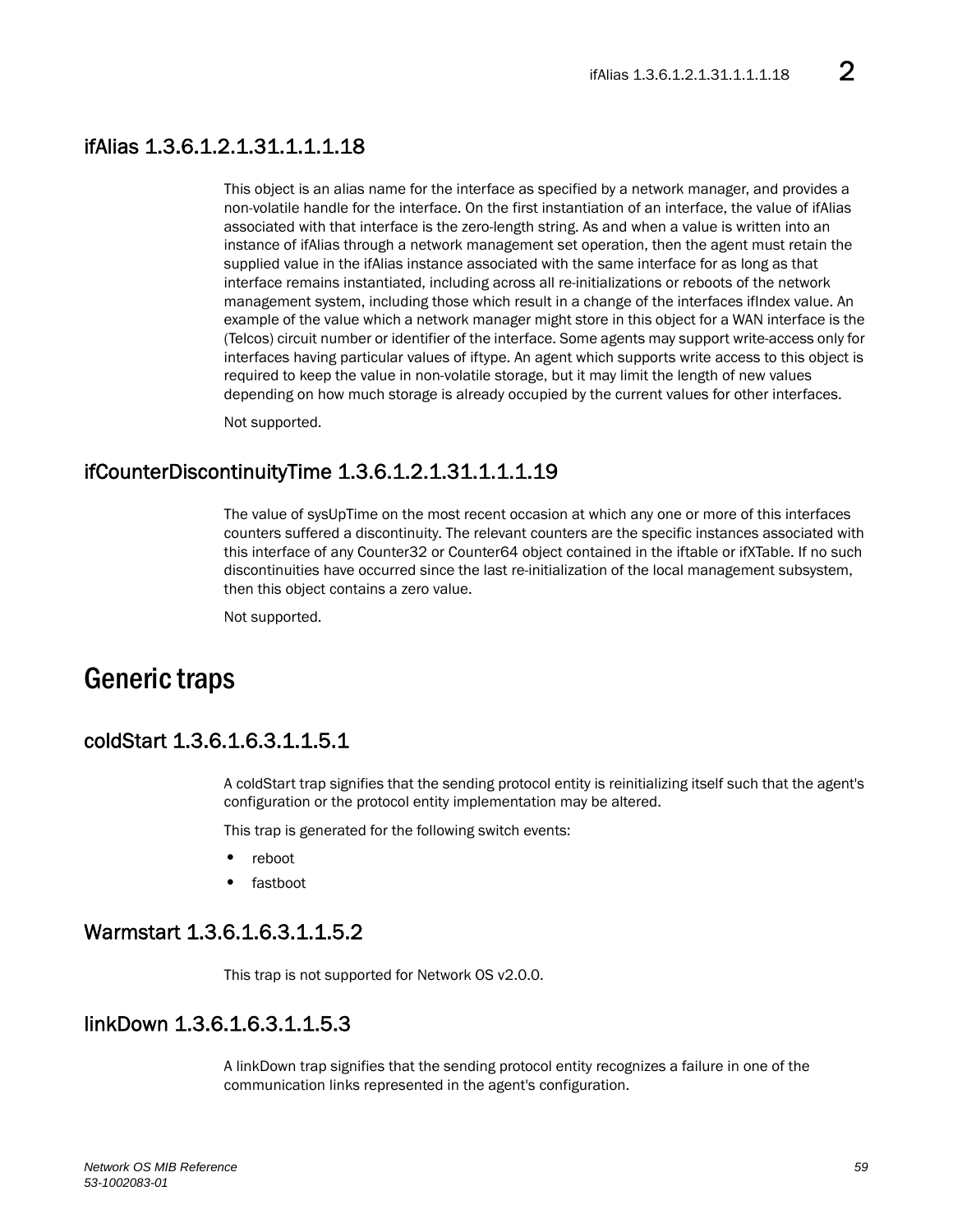# linkup 1.3.6.1.6.3.1.1.5.4

A linkUp trap signifies that the sending protocol entity recognizes that one of the communication links represented in the agent's configuration has come up.

# Entity MIB

Entity MIB is the module for representing multiple logical entities supported by a single SNMP agent.

# Definitions for Entity MIB

[Table 3](#page-71-0) lists the objects or definitions that are imported into the Entity MIB and the modules from which they are imported.

| …⊌⊾∟<br>oppoco importou mto the Entry mile |                           |  |
|--------------------------------------------|---------------------------|--|
| <b>Object</b>                              | Imported from this module |  |
| MODULE-IDENTITY                            | SNMP <sub>v2-SMI</sub>    |  |
| OBJECT-TYPE                                |                           |  |
| NOTIFICATION-TYPE                          |                           |  |
| $min-2$                                    |                           |  |
| TDomain                                    | SNMP <sub>v2-TC</sub>     |  |
| <b>TAddress</b>                            |                           |  |
| <b>TEXTUAL-CONVENTION</b>                  |                           |  |
| AutonomousType                             |                           |  |
| RowPointer                                 |                           |  |
| TimeStamp                                  |                           |  |
| <b>TruthValue</b>                          |                           |  |
| MODULE-COMPLIANCE                          | SNMP <sub>v2</sub> -CONF  |  |
| OBJECT-GROUP                               |                           |  |
| NOTIFICATION-GROUP                         |                           |  |
| SnmpAdminString                            | SNMP-FRAMEWORK-MIB        |  |

#### <span id="page-71-0"></span>TABLE 3 Objects imported into the Entity MIB

# Textual conventions for Entity MIB

# PhysicalIndex

Arbitrary value that uniquely identifies the physical entity. Value should be a small positive integer; index values for different physical entities are not necessarily contiguous.

**Syntax** Integer (1... 2147483647)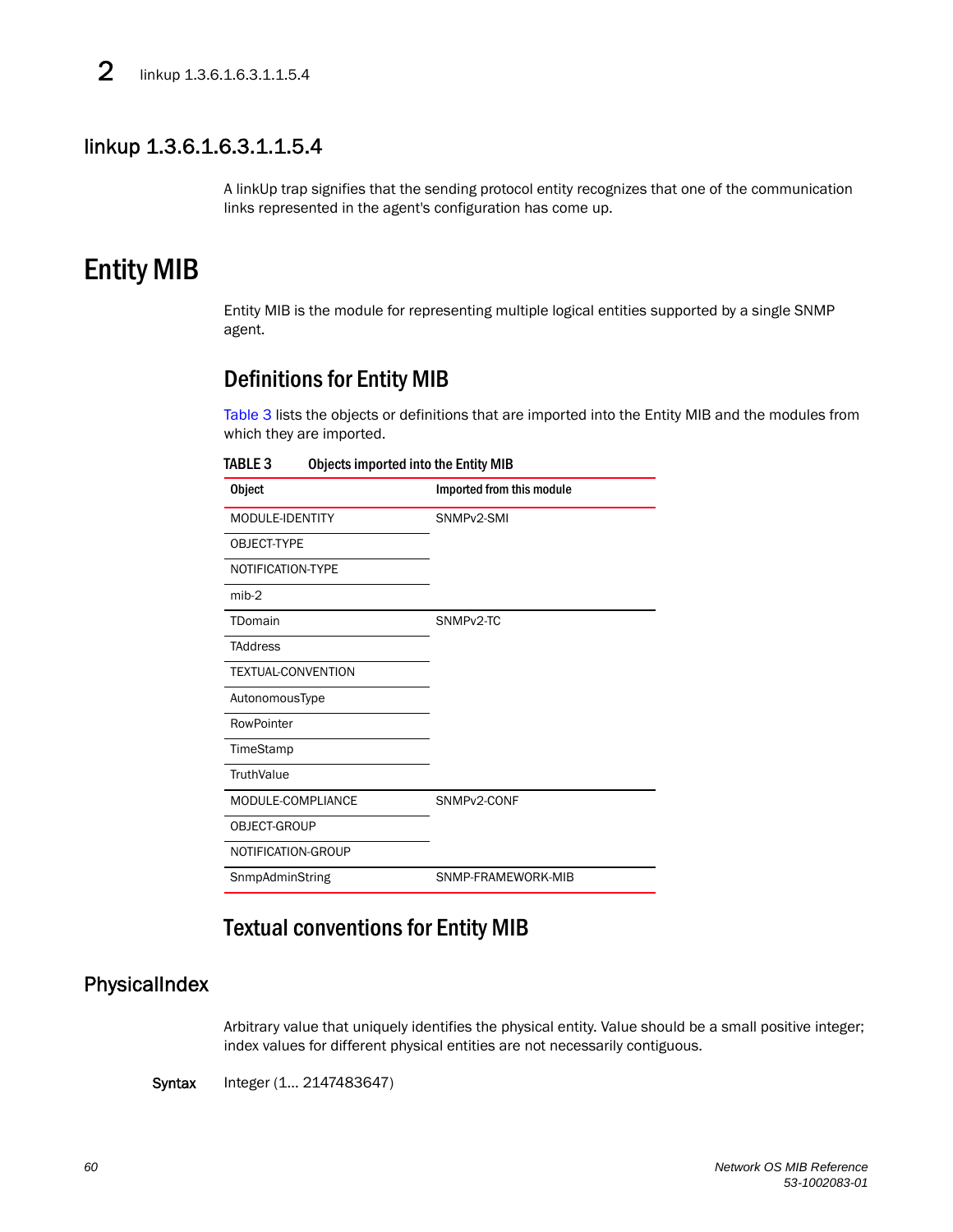### PhysicalClass

An enumerated value that provides an indication of the general hardware type of a particular physical entity. There are no restrictions as to the number of entPhysicalEntries of each entPhysicalClass, which must be instantiated by an agent.

#### Syntax Integer

[Table 4](#page-72-0) lists the possible values for PhysicalClass.

| IABLE 4<br>POSSIDIE VAIUES TOT PHYSICAIUMSS |                                                                                                                                                                                                                                                                                                                                                                                                                                                                                                                                  |  |  |  |
|---------------------------------------------|----------------------------------------------------------------------------------------------------------------------------------------------------------------------------------------------------------------------------------------------------------------------------------------------------------------------------------------------------------------------------------------------------------------------------------------------------------------------------------------------------------------------------------|--|--|--|
| <b>Values</b>                               | <b>Description</b>                                                                                                                                                                                                                                                                                                                                                                                                                                                                                                               |  |  |  |
| other $(1)$                                 | The physical entity class is known but does not match any of the supported values.                                                                                                                                                                                                                                                                                                                                                                                                                                               |  |  |  |
| unknown (2)                                 | The physical entity class is unknown to the agent.                                                                                                                                                                                                                                                                                                                                                                                                                                                                               |  |  |  |
| chassis (3)                                 | The physical entity class is an overall container for networking equipment. Any class of<br>physical entity except a stack can be contained within a chassis, and a chassis might be<br>contained only within a stack.                                                                                                                                                                                                                                                                                                           |  |  |  |
| backplane (4)                               | The physical entity class is a device for aggregating and forwarding networking traffic, such<br>as a shared backplane in a modular Ethernet switch. Note that an agent might model a<br>backplane as a single physical entity, which is actually implemented as multiple discrete<br>physical components (within a chassis or stack).                                                                                                                                                                                           |  |  |  |
| container (5)                               | The physical entity class is capable of containing one ore more removable physical entities,<br>possibly of different types (such as a chassis slot or daughter-card holder). For example, each<br>(empty or full) slot in a chassis is modeled as a container. Note that all removable physical<br>entities should be modeled within a container entity, such as field-replaceable modules, fans,<br>or power supplies. Note that all known containers, including empty containers, should be<br>modeled by the agent.          |  |  |  |
| powerSupply (6)                             | The physical entity class is a power-supplying component.                                                                                                                                                                                                                                                                                                                                                                                                                                                                        |  |  |  |
| fan $(7)$                                   | The physical entity class is a fan or other heat-reduction component.                                                                                                                                                                                                                                                                                                                                                                                                                                                            |  |  |  |
| sensor (8)                                  | The physical entity class is a sensor, such as a temperature sensor within a router chassis.                                                                                                                                                                                                                                                                                                                                                                                                                                     |  |  |  |
| module (9)                                  | The physical entity class is a self-contained subsystem (such as a plug-in card or<br>daughter-card). If it is removable, then it should be modeled within a container entity;<br>otherwise, it should be modeled directly within another physical entity (for example, a chassis<br>or another module).                                                                                                                                                                                                                         |  |  |  |
| port (10)                                   | The physical entity class is a networking port, capable of receiving or transmitting networking<br>traffic.                                                                                                                                                                                                                                                                                                                                                                                                                      |  |  |  |
| stack $(11)$                                | The physical entity class is a super-container (possibly virtual), intended to group together<br>multiple chassis entities (such as a stack of multiple chassis entities). A stack might be<br>realized by a virtual cable or a real interconnect cable attached to multiple chassis, or it can<br>comprise multiple interconnect cables. A stack should not be modeled within any other<br>physical entities, but a stack might be contained within another stack. Only chassis entities<br>should be contained within a stack. |  |  |  |

<span id="page-72-0"></span>TABLE 4 Possible values for PhysicalClass

# SnmpEngineIdOrNone

A specially formatted SnmpEngineID string for use with the Entity MIB.

If an instance of an object with syntax SnmpEngineIdOrNone has a non-zero length, then the object encoding and semantics are defined by the SnmpEngineID textual convention (Refer to RFC 2571 [RFC2571]).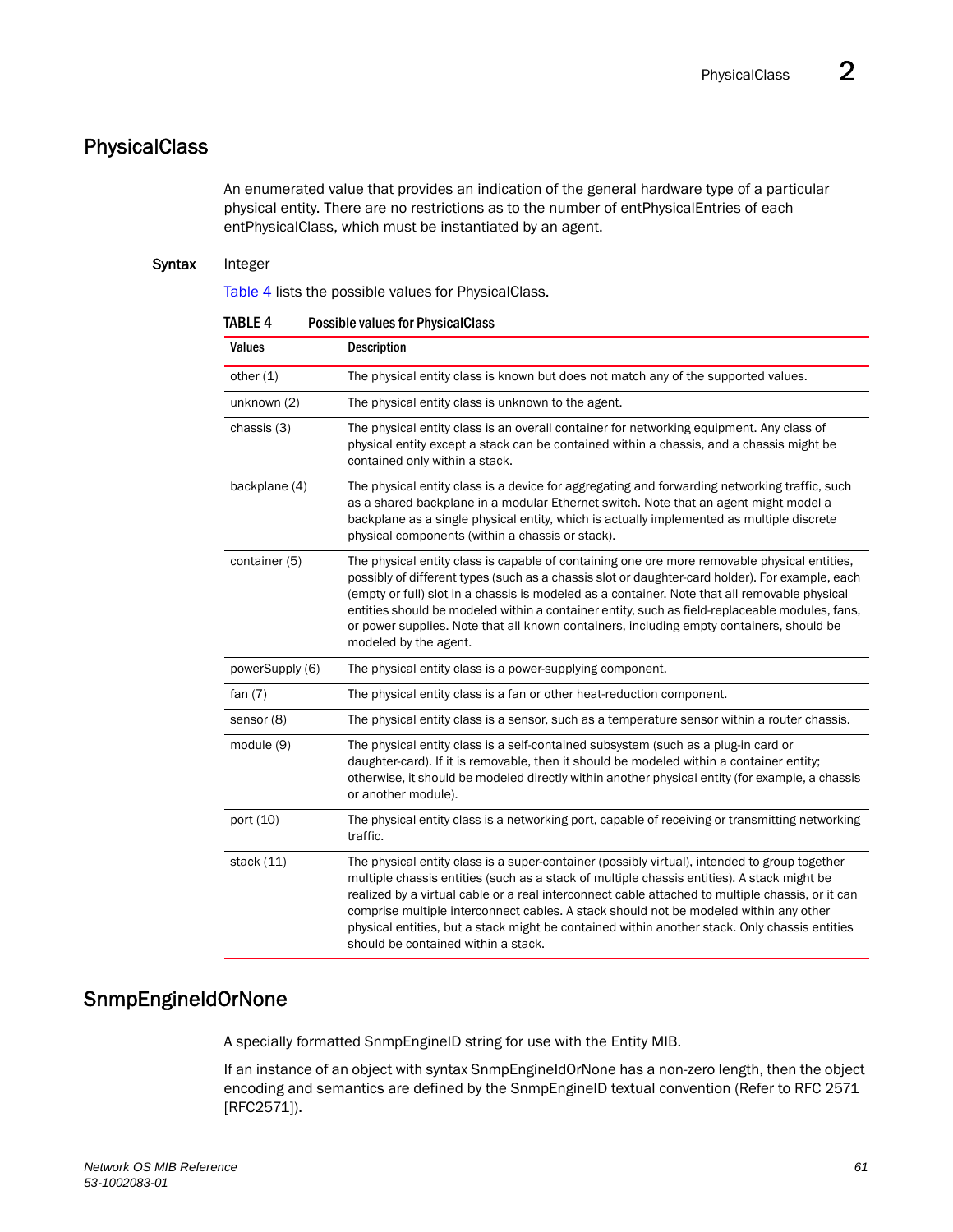If an instance of an object with syntax SnmpEngineIdOrNone contains a zero-length string, then no appropriate SnmpEngineID is associated with the logical entity (that is, SNMPv3 not supported).

If the WWN cannot be taken, the snmpEngineID takes the IP address + port number along with the private enterprise number and algorithm type used. An example of this type of snmpEngineID would be 00.00.06.34.00.00.00.A1.0A.20.93.CA (hex)

Syntax OCTET STRING (SIZE(0..32)) Empty string or SnmpEngineID

# Entity MIB objects

The Entity MIB objects are divided into the following groups:

| $\mathcal{L}$ in the contract of the contract of the contract of the contract of the contract of the contract of the contract of the contract of the contract of the contract of the contract of the contract of the contract of t |  |
|------------------------------------------------------------------------------------------------------------------------------------------------------------------------------------------------------------------------------------|--|

The following sections list the MIBs in each group.

# <span id="page-73-0"></span>Physical Entity group

# entPhysicalTable 1.3.6.1.2.1.47.1.1.1

[Table 5](#page-73-1) contains one row per physical entity [\(Figure 25\)](#page-74-0). The table always contains at least one row for an "overall" physical entity.

The "overall" physical entry for Brocade is the chassis, and in Network OS v2.0.0 it is marked as a FRU.

#### <span id="page-73-1"></span>TABLE 5 entPhysicalTable entries for Brocade switches

| <b>Platform</b>     | <b>Blades</b> | Fans     | Power supply | <b>WWN card</b> |
|---------------------|---------------|----------|--------------|-----------------|
| Brocade VDX 6720-24 | Standalone    | $2$ FRUs | 2 PS         | 1 WWN unit      |
| Brocade VDX 6720-60 | Standalone    | 3 FRUS   | 2 PS         | 1 WWN unit      |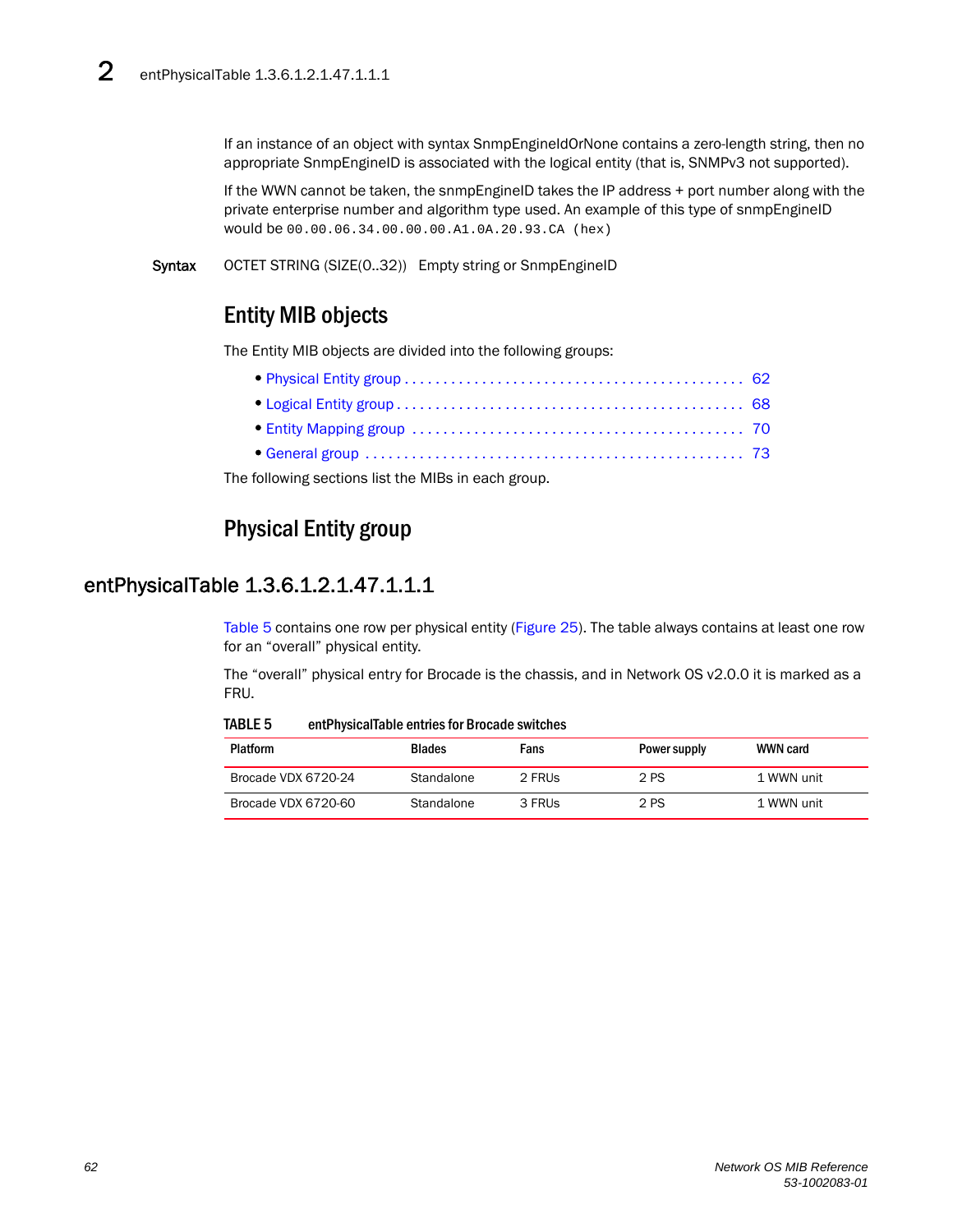

<span id="page-74-0"></span>FIGURE 25 entPhysicalTable containment hierarchy (entPhysicalContainsTable)

# entPhysicalEntry 1.3.6.1.2.1.47.1.1.1.1

Information about a particular physical entity.

Each entry provides objects (entPhysicalDescr, entPhysicalVendorType, and entPhysicalClass) to help an NMS identify and characterize the entry, and objects (entPhysicalContainedIn and entPhysicalParentRelPos) to help an NMS relate the particular entry to other entries in this table.

Index 1: entPhysicalIndex

# entPhysicalIndex 1.3.6.1.2.1.47.1.1.1.1.1

The index for this entry. This object is not accessible.

### entPhysicalDescr 1.3.6.1.2.1.47.1.1.1.1.2

A textual description of the physical entity (physical name of the entity, such as chassis, blade, port, and so on). This object should contain a string that identifies the entity manufacturer's name and should be set to a distinct value for each version or model of the physical entity.

The name provides the entity type and number (for example, slot 1, power supply, and so on). The description gives the textual description of the type of the entry (for example, power supply, module, and so on).

# entPhysicalVendorType 1.3.6.1.2.1.47.1.1.1.1.3

An indication of the vendor-specific hardware type of the physical entity. Note that this is different from the definition of MIB-II sysObjectID.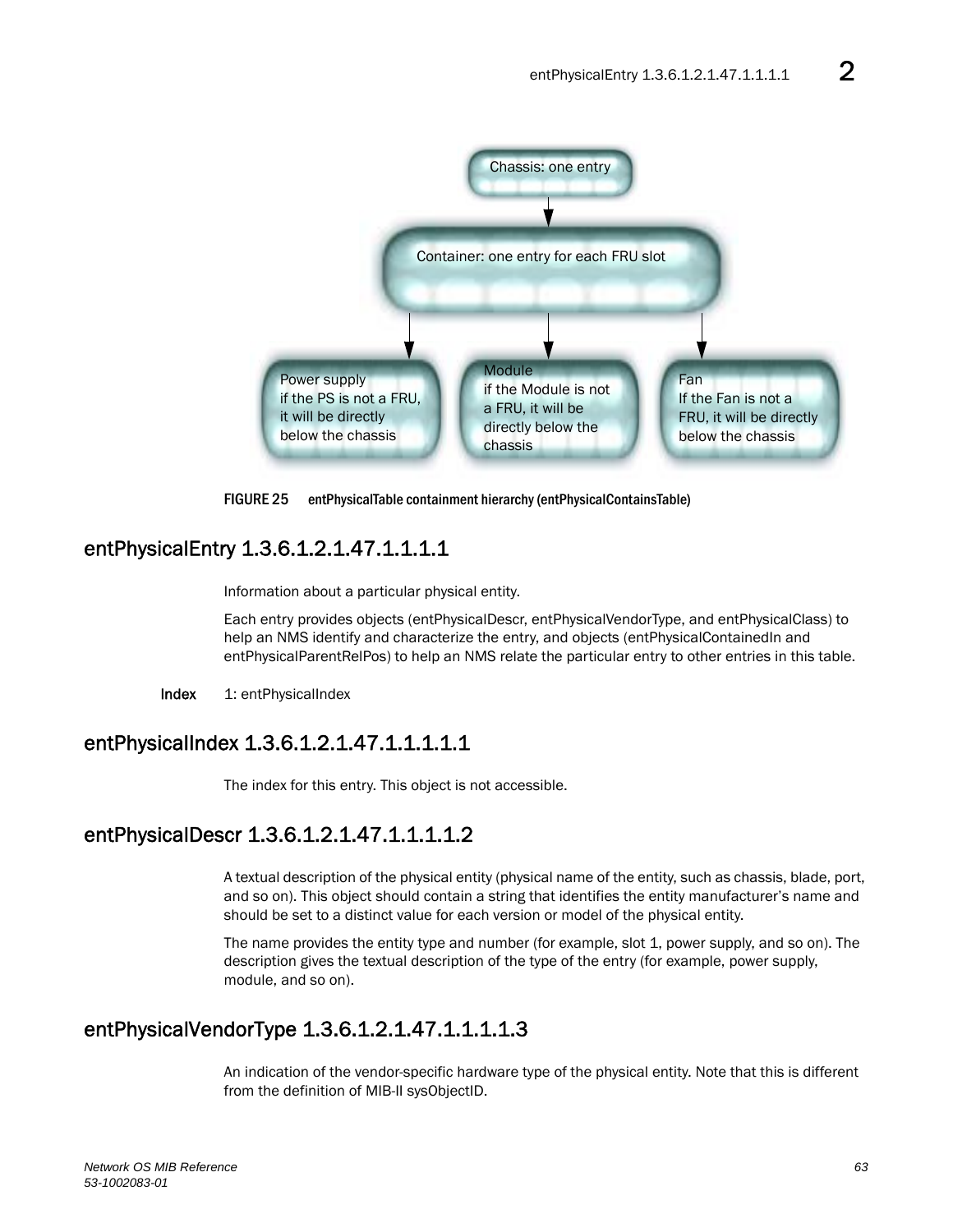An agent should set this object to an enterprise-specific registration identifier value, indicating the specific equipment type in detail. The associated instance of entPhysicalClass indicates the general type of hardware device.

If no vendor-specific registration identifier exists for this physical entity, or if the value is unknown by this agent, then the value {0, 0} is returned.

Returns Currently, NULL OID {0, 0} is returned.

### entPhysicalContainedIn 1.3.6.1.2.1.47.1.1.1.1.4

The value of entPhysicalIndex for the physical entity that "contains" this physical entity. A value of 0 indicates this physical entity is not contained in any other physical entity. Note that the set of containment relationships define a strict hierarchy; that is, recursion is not allowed.

In the event a physical entity is contained by more than one physical entity (for example, double-wide modules), this object should identify the containing entity with the lowest value of entPhysicalIndex.

Value 0 for chassis entry. All containers have ContainedIn set to 1. All FRUs are contained in their respective slot container entries.

### entPhysicalClass 1.3.6.1.2.1.47.1.1.1.1.5

An indication of the general hardware type of the physical entity.

An agent should set this object to the standard enumeration value that most accurately indicates the general class of the physical entity, or the primary class if there is more than one.

If no appropriate standard registration identifier exists for this physical entity, then the value other (1) is returned. If the value is unknown by this agent, then the value unknown (2) is returned.

### entPhysicalParentRelPos 1.3.6.1.2.1.47.1.1.1.1.6

An indication of the relative position of this child component among all its *sibling* components. Sibling components are defined as entPhysicalEntries that share the same instance values of each of the entPhysicalContainedIn and entPhysicalClass objects.

For chassis entry, this value is -1; for containers, it is the sequential number of the container from the first one; for all FRUs, it is always 1.

An NMS can use this object to identify the relative ordering for all sibling components of a particular parent (identified by the entPhysicalContainedIn instance in each sibling entry).

This value should match any external labeling of the physical component if possible. For example, for a container (such as a card slot) labeled slot #3, entPhysicalParentRelPos should have the value 3. Note that the entPhysicalEntry for the module plugged into slot 3 should have an entPhysicalParentRelPos value of 1.

If the physical position of this component does not match any external numbering or clearly visible ordering, then user documentation or other external reference material should be used to determine the parent-relative position. If this is not possible, then the agent should assign a consistent (but possibly arbitrary) ordering to a given set of sibling components, perhaps based on internal representation of the components.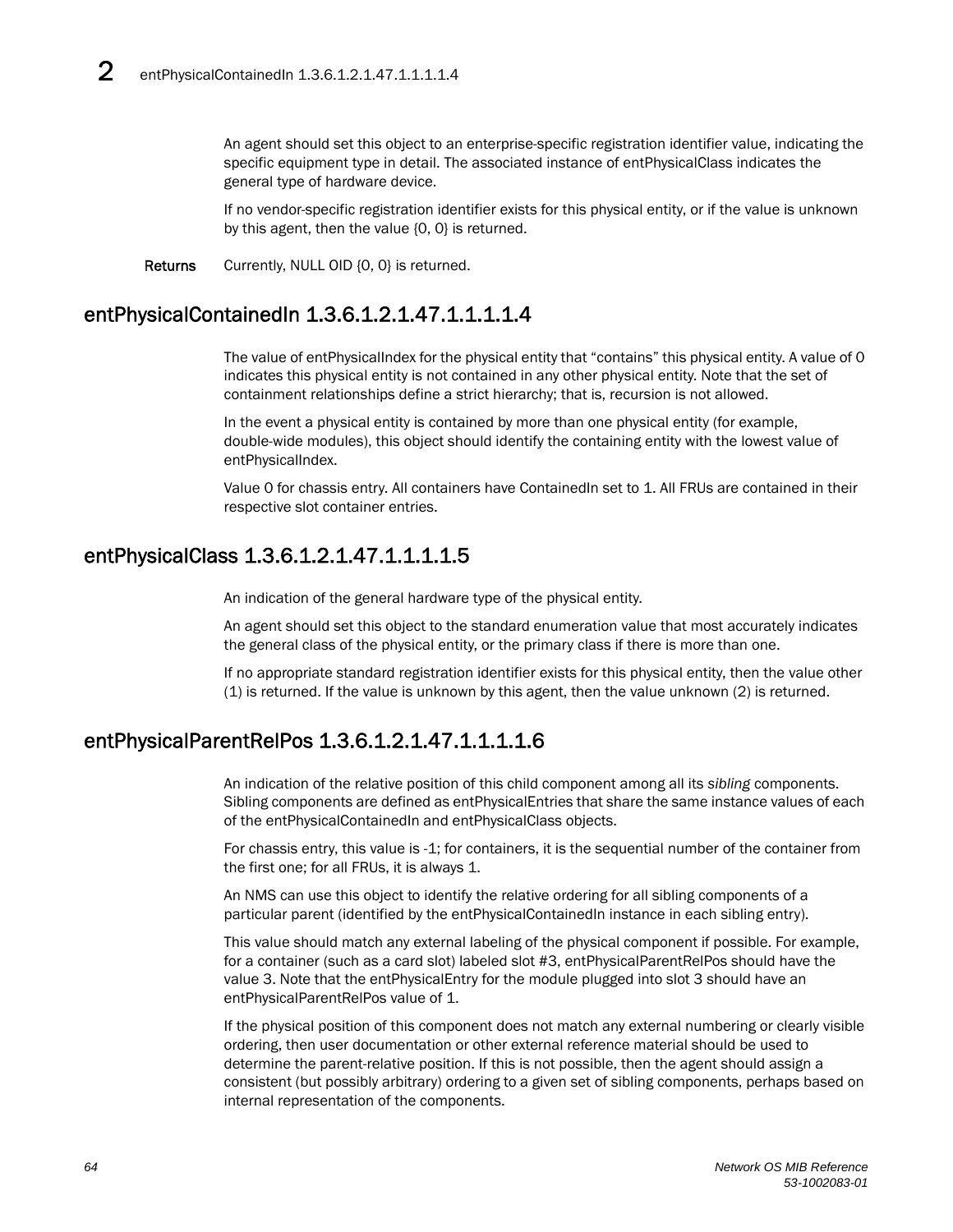If the agent cannot determine the parent-relative position for some reason, or if the associated value of entPhysicalContainedIn is 0, then the value -1 is returned; otherwise, a non-negative integer is returned, indicating the parent-relative position of this physical entity.

Parent-relative ordering normally starts from 1 and continues to *n*, where *n* represents the highest-positioned child entity. However, if the physical entities (for example, slots) are labeled from a starting position of zero, then the first sibling should be associated with an entPhysicalParentRelPos value of 0. Note that this ordering might be sparse or dense, depending on agent implementation.

The actual values returned are not globally meaningful, as each parent component might use different numbering algorithms. The ordering is meaningful only among siblings of the same parent component.

The agent should retain parent-relative position values across reboots, either through algorithmic assignment or use of nonvolatile storage.

### entPhysicalName 1.3.6.1.2.1.47.1.1.1.1.7

The textual name of the physical entity (physical name of the entity such as chassis, blade, port, and so on). The value of this object should be the name of the component as assigned by the local device and should be suitable for use in commands entered at the device's "console." This might be a text name, such as "console," or a simple component number (for example, port or module number) such as 1, depending on the physical component naming syntax of the device.

If there is no local name, or this object is otherwise not applicable, then this object contains a zero-length string.

Note that the value of entPhysicalName for two physical entities is the same in the event that the console interface does not distinguish between them (for example, slot-1 and the card in slot-1).

The name provides the type of the entry and its number (for example, slot 1, power supply, and so on). The description gives the textual description of the type of the entry (for example, power supply, module, and so on)

### entPhysicalHardwareRev 1.3.6.1.2.1.47.1.1.1.1.8

The vendor-specific hardware revision string for the physical entity. The preferred value is the hardware revision identifier actually printed on the component itself (if present).

Note that if revision information is stored internally in a nonprintable (for example, binary) format, then the agent must convert such information to a printable format, in an implementation-specific manner.

If no specific hardware revision string is associated with the physical component, or if this information is unknown to the agent, then this object will contain a zero-length string.

Set to an empty string.

#### entPhysicalFirmwareRev 1.3.6.1.2.1.47.1.1.1.1.9

The vendor-specific firmware revision string for the physical entity.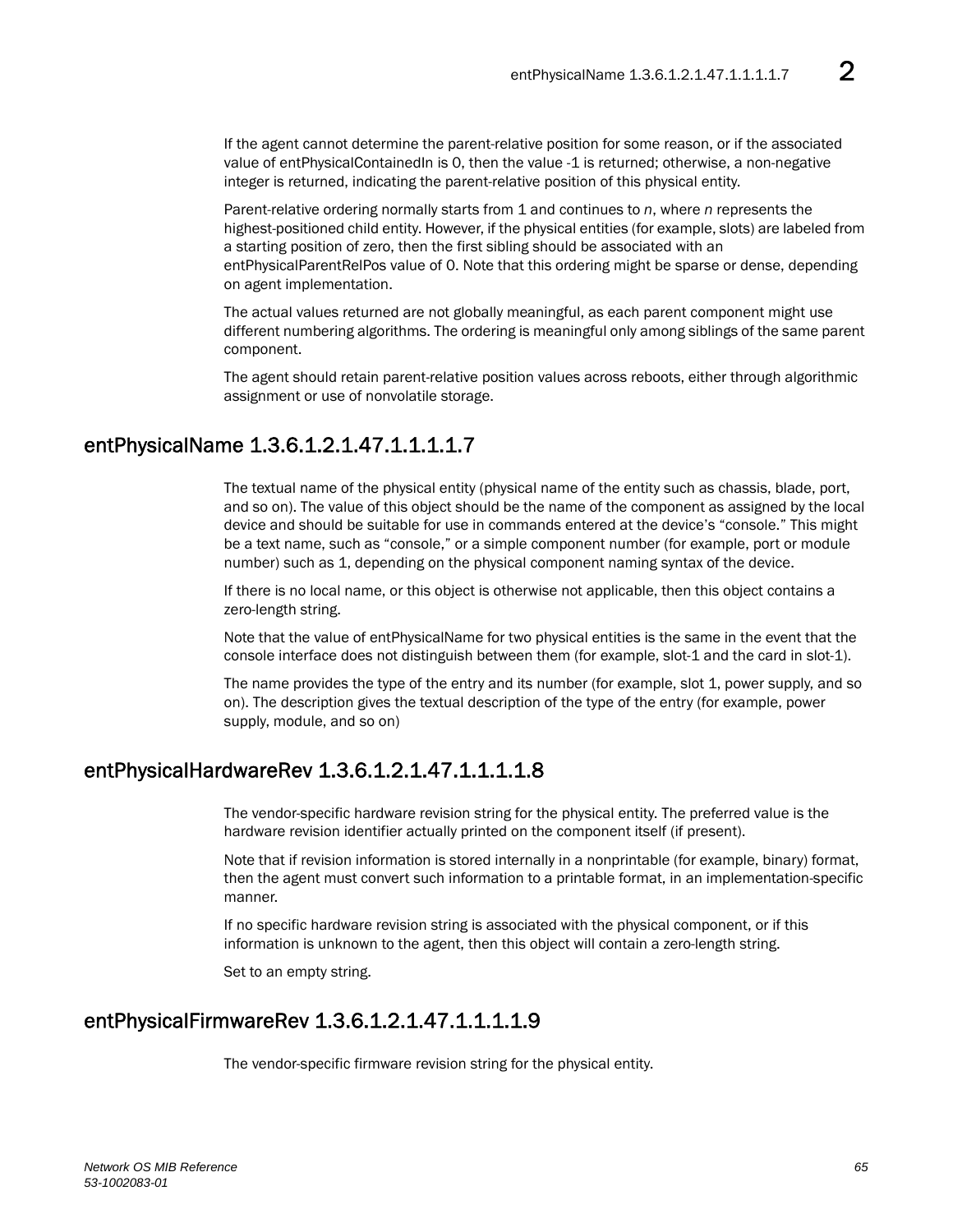Note that if revision information is stored internally in a nonprintable (for example, binary) format, then the agent must convert such information to a printable format, in an implementation-specific manner.

If no specific firmware programs are associated with the physical component, or if this information is unknown to the agent, then this object will contain a zero-length string.

Set to an empty string.

# entPhysicalSoftwareRev 1.3.6.1.2.1.47.1.1.1.1.10

The vendor-specific software revision string for the physical entity.

Note that if revision information is stored internally in a nonprintable (for example, binary) format, then the agent must convert such information to a printable format, in an implementation-specific manner.

If no specific software programs are associated with the physical component, or if this information is unknown to the agent, then this object will contain a zero-length string.

Set to empty string.

# entPhysicalSerialNum 1.3.6.1.2.1.47.1.1.1.1.11

The vendor-specific serial number string for the physical entity. The preferred value is the serial number actually printed on the component (if present).

On the first instantiation of a physical entity, the value of entPhysicalSerialNum associated with that entity is set to the correct vendor-assigned serial number, if this information is available to the agent. If a serial number is unknown or nonexistent, the entPhysicalSerialNum is set to a zero-length string instead.

Note that implementations that can correctly identify the serial numbers of all installed physical entities do not need to provide write access to the entPhysicalSerialNum object. Agents that cannot provide nonvolatile storage for the entPhysicalSerialNum strings are not required to implement write access for this object.

Not every physical component has a serial number or even needs one. Physical entities for which the associated value of the entPhysicalIsFRU object is equal to "false(2)" (for example, the repeater ports within a repeater module), do not need their own unique serial number. An agent does not have to provide write access for such entities and might return a zero-length string.

If write access is implemented for an instance of entPhysicalSerialNum and a value is written into the instance, the agent must retain the supplied value in the entPhysicalSerialNum instance associated with the same physical entity for as long as that entity remains instantiated. This includes instantiations across all reinitializations/reboots of the network management system, including those that result in a change of the physical entity's entPhysicalIndex value.

Set to serial number and part number (if available), respectively.

# entPhysicalMfgName 1.3.6.1.2.1.47.1.1.1.1.12

The name of the manufacturer of this physical component. The preferred value is the name actually printed on the component (if present).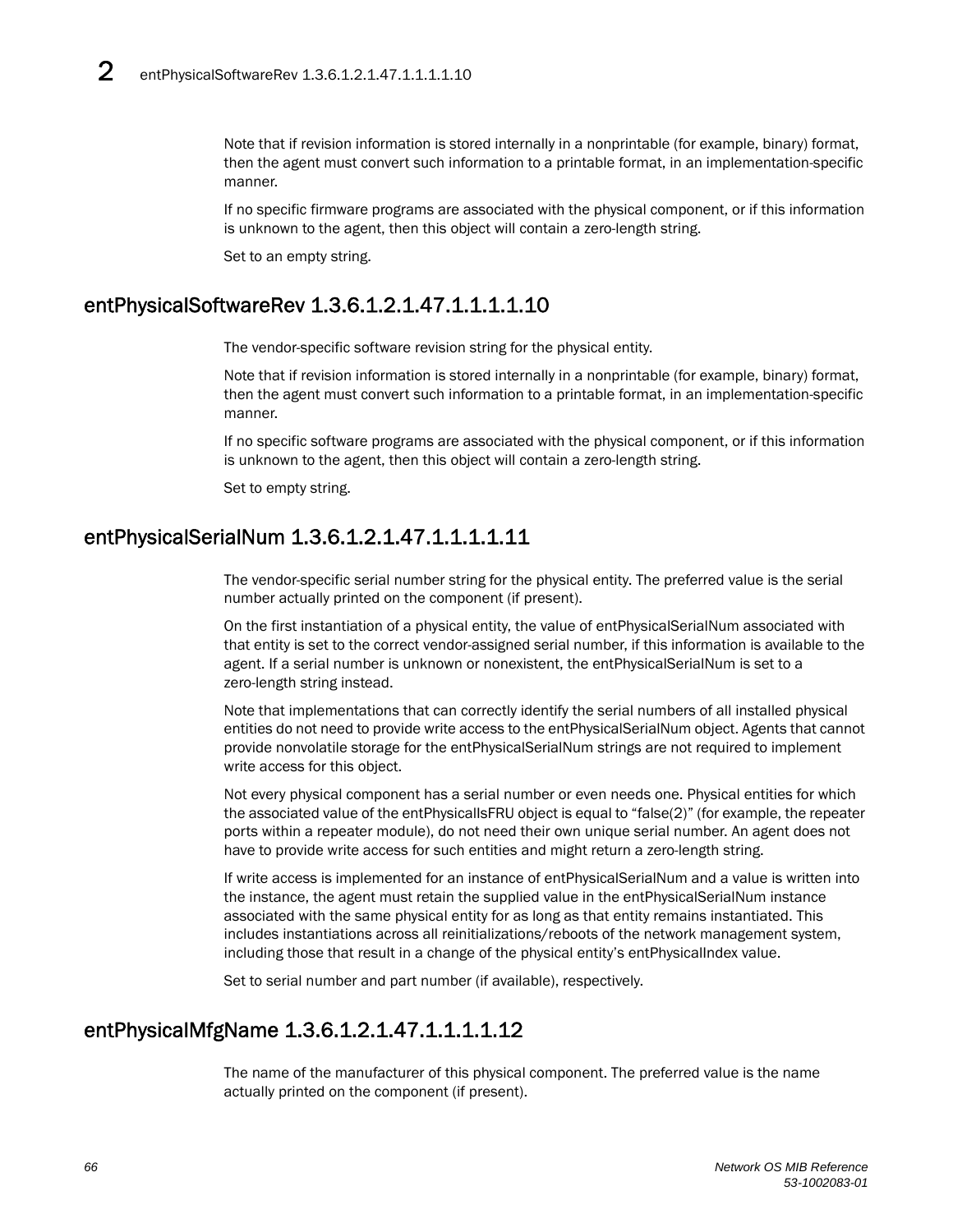Note that comparisons between instances of the entPhysicalModelName, entPhysicalFirmwareRev, entPhysicalSoftwareRev, and the entPhysicalSerialNum objects are meaningful only amongst entPhysicalEntries with the same value of entPhysicalMfgName.

If the manufacturer name string associated with the physical component is unknown to the agent, then this object contains a zero-length string.

Set to empty string.

### entPhysicalModelName 1.3.6.1.2.1.47.1.1.1.1.13

The vendor-specific model name associated with this physical component. The preferred value is the customer-visible part number, which might be printed on the component.

If the model name string associated with the physical component is unknown to the agent, then this object contains a zero-length string.

Set to serial number and part number (if available) respectively.

# entPhysicalAlias 1.3.6.1.2.1.47.1.1.1.1.14

This object is an alias name for the physical entity as specified by a network manager; it provides a nonvolatile handle for the physical entity.

On the first instantiation of a physical entity, the value of entPhysicalAlias associated with that entity is set to the zero-length string. However, the agent might set the value to a locally unique default value instead of a zero-length string.

If write access is implemented for an instance of entPhysicalAlias and a value is written into the instance, the agent must retain the supplied value in the entPhysicalAlias instance associated with the same physical entity for as long as that entity remains instantiated. This includes instantiations across all reinitializations/reboots of the network management system, including those that result in a change of the physical entity's entPhysicalIndex value.

Set to empty string.

# entPhysicalAssetID 1.3.6.1.2.1.47.1.1.1.1.15

This object is a user-assigned asset tracking identifier for the physical entity as specified by a network manager; it provides nonvolatile storage of this information.

On the first instantiation of a physical entity, the value of entPhysicalAssetID associated with that entity is set to the zero-length string.

Not every physical component has an asset tracking identifier or even need one. Physical entities for which the associated value of the entPhysicalIsFRU object is equal to "false (2)" (for example, the repeater ports within a repeater module) do not need their own unique asset tracking identifier. An agent does not have to provide write access for such entities and might instead return a zero-length string.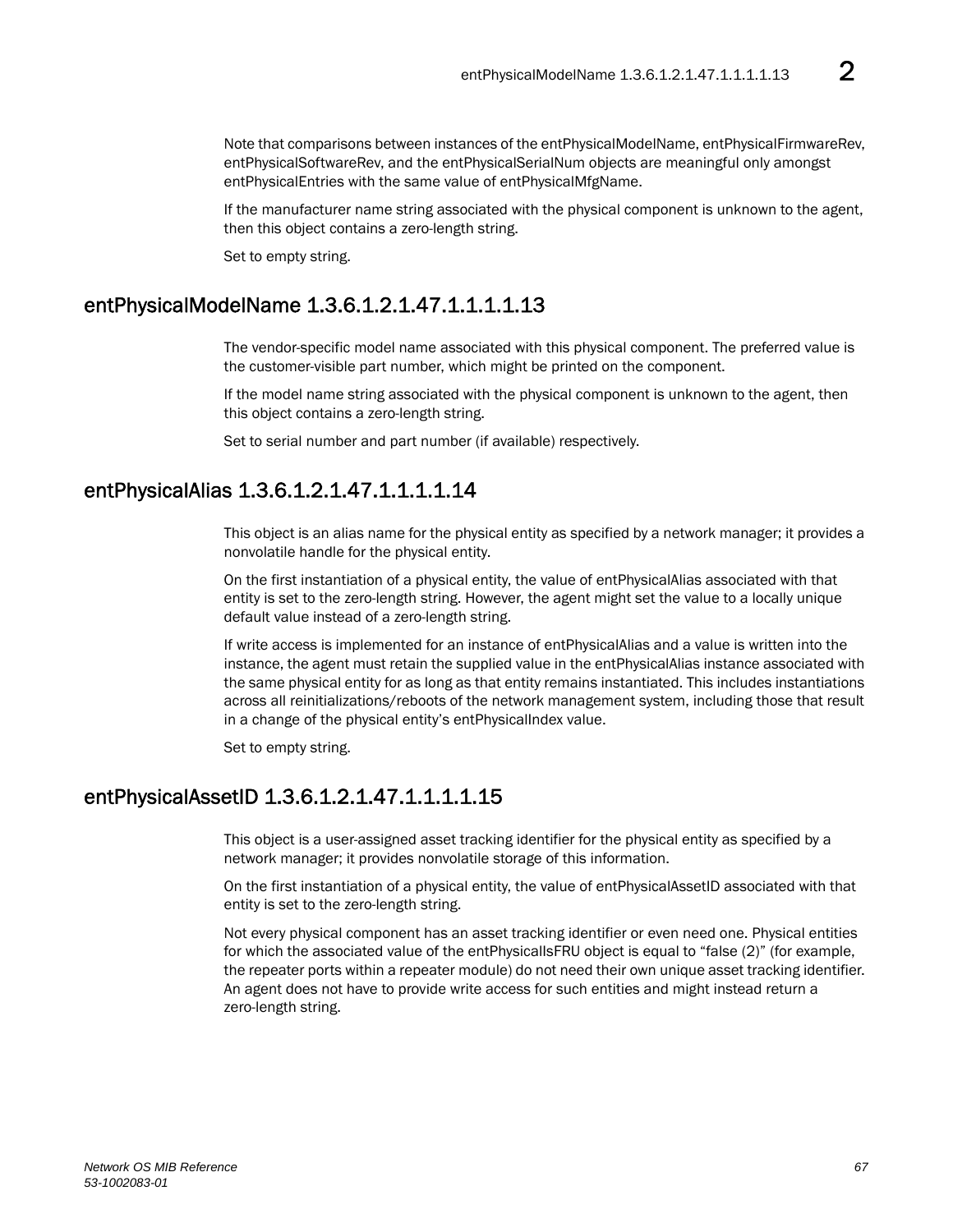If write access is implemented for an instance of entPhysicalAssetID and a value is written into the instance, the agent must retain the supplied value in the entPhysicalAssetID instance associated with the same physical entity for as long as that entity remains instantiated. This includes instantiations across all re-initializations/reboots of the network management system, including those that result in a change of the physical entity's entPhysicalIndex value.

If no asset tracking information is associated with the physical component, then this object contains a zero-length string.

Set to empty string.

### entPhysicalIsFRU 1.3.6.1.2.1.47.1.1.1.1.16

The entPhysicalIsFRU object indicates whether this physical entity is considered a field replaceable unit by the vendor. If this object contains the value "true (1)," then this entPhysicalEntry identifies a field replaceable unit. For all entPhysicalEntries representing components that are permanently contained within a field replaceable unit, the value "false (2)" should be returned for this object.

Set to True (1) for FRU entries (port blades, CPs, sensors, power supplies, and fans; False (2) for container and chassis type entries.

# <span id="page-79-0"></span>Logical Entity group

Not supported.

### entLogicalTable 1.3.6.1.2.1.47.1.2.1

This table contains one row per logical entity. For agents that implement more than one naming scope, at least one entry must exist. Agents that instantiate all MIB objects within a single naming scope are not required to implement this table.

### entLogicalEntry 1.3.6.1.2.1.47.1.2.1.1

Information about a particular logical entity. Entities might be managed by this agent or other SNMP agents in the same chassis.

Index entLogicalIndex

#### entLogicalIndex 1.3.6.1.2.1.47.1.2.1.1.1

The value of this object uniquely identifies the logical entity. The value should be a small positive integer; index values for different logical entities are not necessarily contiguous.

#### entLogicalDescr 1.3.6.1.2.1.47.1.2.1.1.2

A textual description of the logical entity. This object should contain a string that identifies the manufacturer's name for the logical entity and should be set to a distinct value for each version of the logical entity.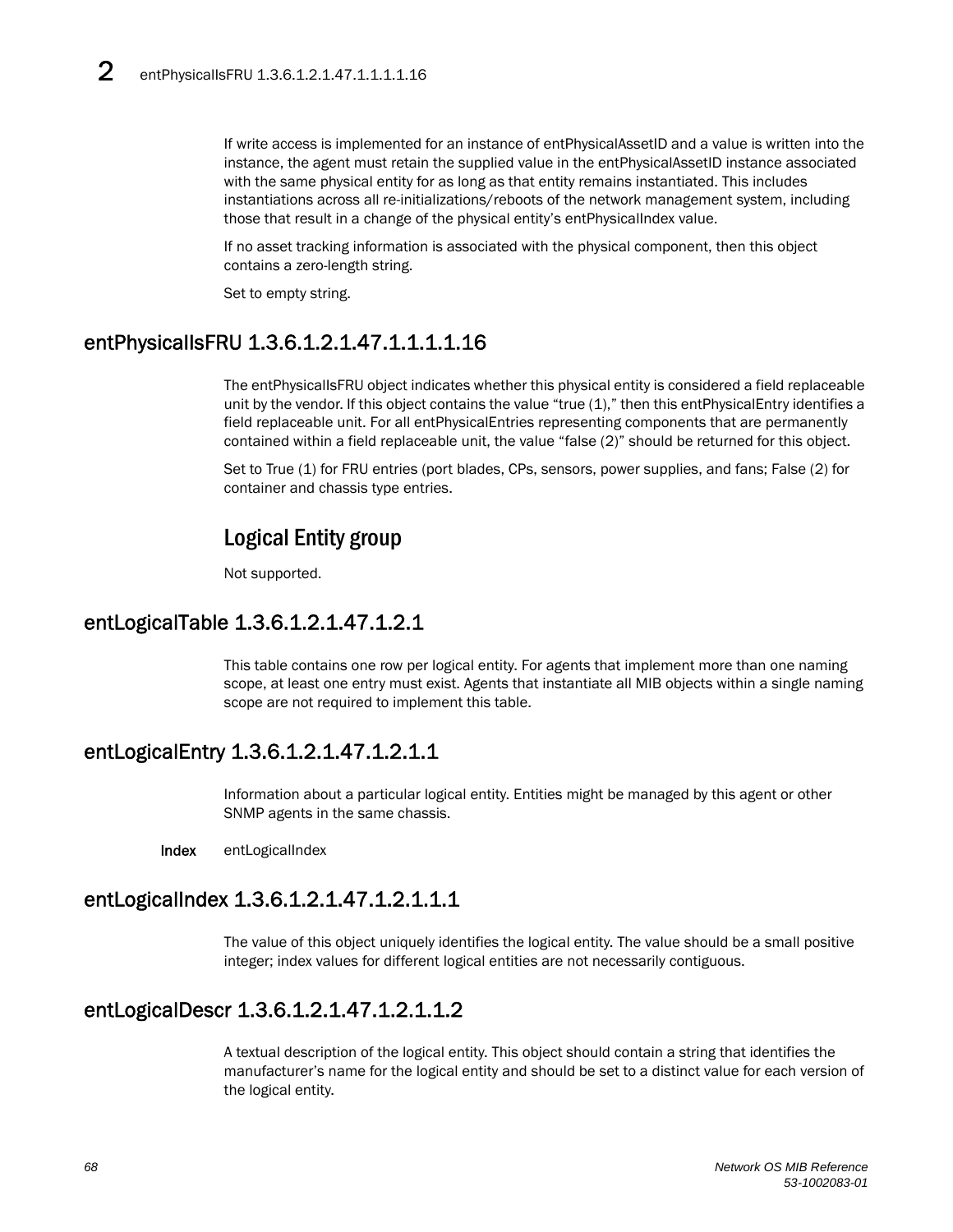# entLogicalType 1.3.6.1.2.1.47.1.2.1.1.3

 An indication of the type of logical entity. This is typically the Object Identifier name of the node in the SMI's naming hierarchy that represents the major MIB module, or the majority of the MIB modules, supported by the logical entity.

- A logical entity of a regular host/router -> mib-2
- A logical entity of a 802.1d bridge -> dot1dBridge
- A logical entity of a 802.3 repeater -> snmpDot3RptrMgmt

If an appropriate node in the SMI's naming hierarchy cannot be identified, the value mib-2 should be used.

### entLogicalCommunity 1.3.6.1.2.1.47.1.2.1.1.4

An SNMPv1 or SNMPv2C community string, which can be used to access detailed management information for this logical entity. The agent should allow read access with this community string (to an appropriate subset of all managed objects) and might also return a community string based on the privileges of the request used to read this object.

Note that an agent might return a community string with read-only privileges, even if this object is accessed with a read-write community string. However, the agent must take care not to return a community string that allows more privileges than the community string used to access this object.

A compliant SNMP agent might want to conserve naming scopes by representing multiple logical entities in a single default naming scope. This is possible when the logical entities represented by the same value of entLogicalCommunity have no object instances in common. For example, "bridge1" and "repeater1" might be part of the main naming scope, but at least one additional community string is needed to represent "bridge2" and "repeater2."

Logical entities "bridge1" and "repeater1" would be represented by sysOREntries associated with the default naming scope.

For agents not accessible through SNMPvl or SNMPv2C, the value of this object is the empty string. This object might also contain an empty string if a community string has not yet been assigned by the agent, or no community string with suitable access rights can be returned for a particular SNMP request.

Note that this object is deprecated. Agents that implement SNMPv3 access should use the entLogicalContextEngineID and entLogicalContextName objects to identify the context associated with each logical entity. SNMPv3 agents might return a zero-length string for this object or might continue to return a community string (for example, tri-lingual agent support).

#### entLogicalTAddress 1.3.6.1.2.1.47.1.2.1.1.5

The transport service address by which the logical entity receives network management traffic, formatted according to the corresponding value of entLogicalTDomain.

For snmpUDPDomain, a TAddress is 6 octets long, the initial 4 octets containing the IP-address in network-byte order and the last 2 containing the UDP port in network-byte order. Refer to *Transport Mappings for Version 2 of the Simple Network Management Protocol* (RFC1906) for further information on snmpUDPDomain.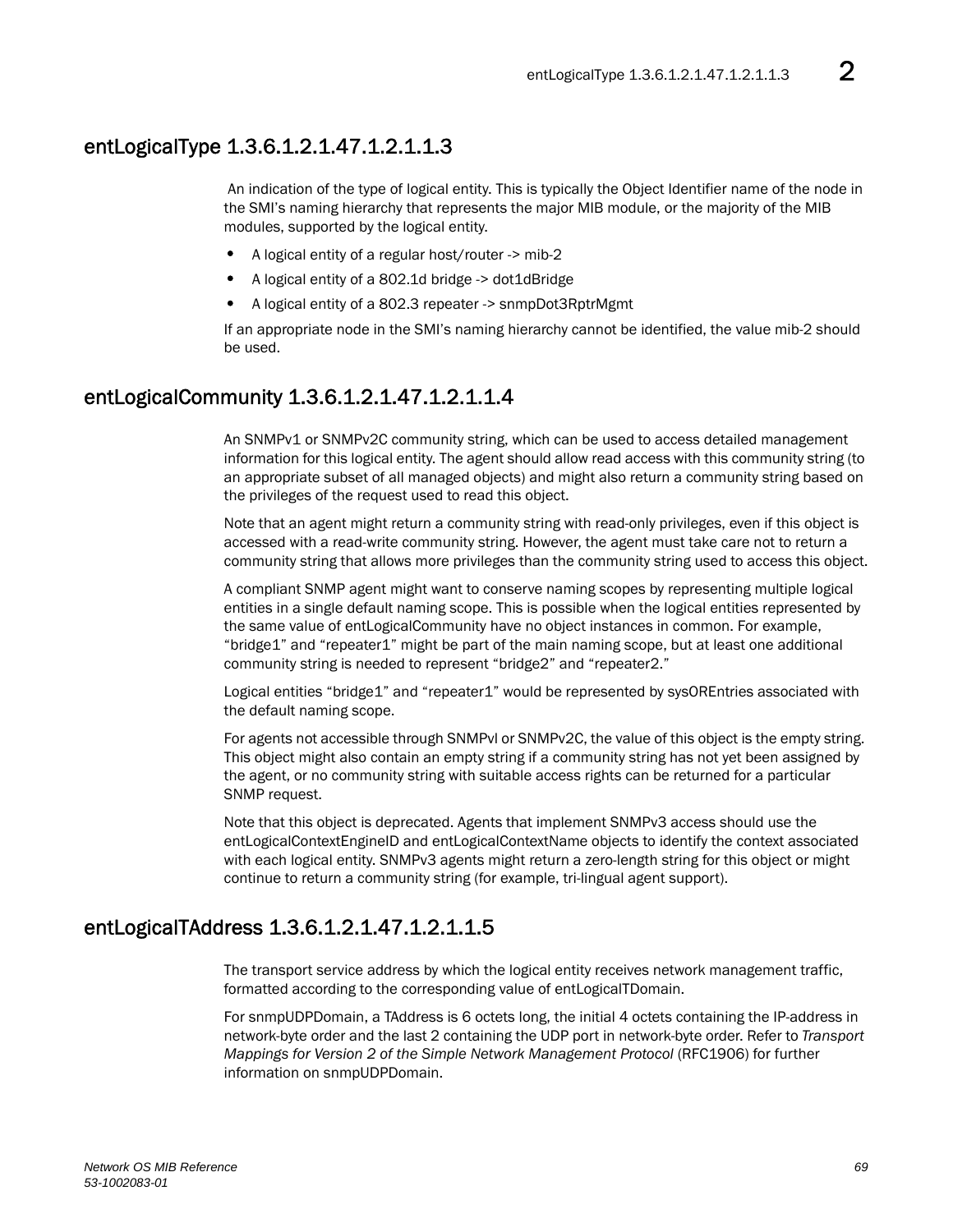# entLogicalTDomain 1.3.6.1.2.1.47.1.2.1.1.6

Indicates the kind of transport service by which the logical entity receives network management traffic. Possible values for this object are currently found in the *Transport Mappings for SNMPv2* document (RFC1906).

### entLogicalContextEngineID 1.3.6.1.2.1.47.1.2.1.1.7

The authoritative contextEngineID that can be used to send an SNMP message concerning information held by this logical entity to the address specified by the associated entLogicalTAddress/entLogicalTDomain pair.

This object, together with the associated entLogicalContextName object, defines the context associated with a particular logical entity; it allows access to SNMP engines identified by a contextEngineId and contextName pair.

If no value has been configured by the agent, a zero-length string is returned, or the agent might choose not to instantiate this object at all.

### entLogicalContextName 1.3.6.1.2.1.47.1.2.1.1.8

The contextName that can be used to send an SNMP message concerning information held by this logical entity to the address specified by the associated entLogicalTAddress/entLogicalTDomain pair.

This object, together with the associated entLogicalContextEngineID object, defines the context associated with a particular logical entity and allows access to SNMP engines identified by a contextEngineId and contextName pair.

If no value has been configured by the agent, a zero-length string is returned, or the agent might choose not to instantiate this object at all.

# <span id="page-81-0"></span>Entity Mapping group

### entLPMappingTable 1.3.6.1.2.1.47.1.3.1

This table contains zero or more rows of logical entity to physical equipment associations. For each logical entity known by this agent, there are zero or more mappings to the physical resources used to realize that logical entity.

An agent should limit the number and nature of entries in this table such that only meaningful and nonredundant information is returned. For example, in a system that contains a single power supply, mappings between logical entities and the power supply are not useful and should not be included.

Also, only the most appropriate physical component that is closest to the root of a particular containment tree should be identified in an entLPMapping entry.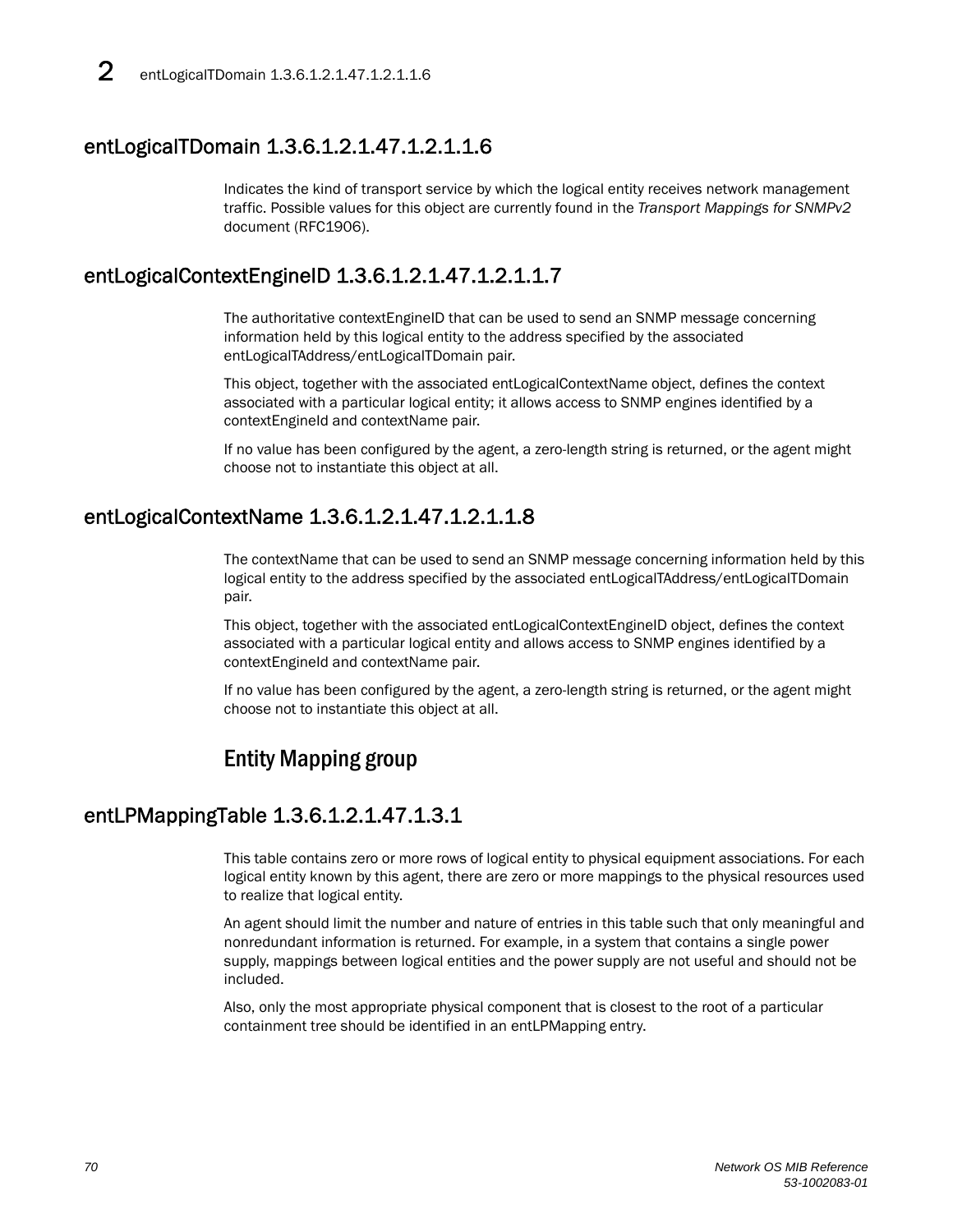Suppose a bridge is realized on a particular module and all ports on that module are ports on this bridge. A mapping between the bridge and the module would be useful, but additional mappings between the bridge and each of the ports on that module would be redundant (since the entPhysicalContainedIn hierarchy can provide the same information). If, however, more than one bridge was utilizing ports on this module, then mappings between each bridge and the ports it used would be appropriate.

Also, in the case of a single backplane repeater, a mapping for the backplane to the single repeater entity is not necessary.

Not supported.

# entLPMappingEntry 1.3.6.1.2.1.47.1.3.1.1

Information about a particular logical entity to physical equipment association. Note that the nature of the association is not specifically identified in this entry. It is expected that sufficient information exists in the MIBs used to manage a particular logical entity to infer how physical component information is utilized.

Not supported.

Index entLogicalIndex entLPPhysicalIndex

# entLPPhysicalIndex 1.3.6.1.2.1.47.1.3.1.1.1

The value of this object identifies the index value of a particular entPhysicalEntry associated with the indicated entLogicalEntity.

Not supported.

### entAliasMappingTable 1.3.6.1.2.1.47.1.3.2

This table contains zero or more rows, representing mappings of logical entity and physical component to external MIB identifiers. Each physical port in the system might be associated with a mapping to an external identifier, which itself is associated with a particular logical entity's naming scope. A wildcard mechanism is provided to indicate that an identifier is associated with more than one logical entity.

Not supported.

# entAliasMappingEntry 1.3.6.1.2.1.47.1.3.2.1

Information about a particular physical equipment, logical entity to external identifier binding. Each logical entity/physical component pair might be associated with one alias mapping. The logical entity index might also be used as a wildcard (Refer to ["entAliasLogicalIndexOrZero](#page-83-0)  [1.3.6.1.2.1.47.1.3.2.1.1" on page 72](#page-83-0) for details.)

Note that only entPhysicalIndex values that represent physical ports (that is, associated entPhysicalClass value is "port (10)") are permitted to exist in this table.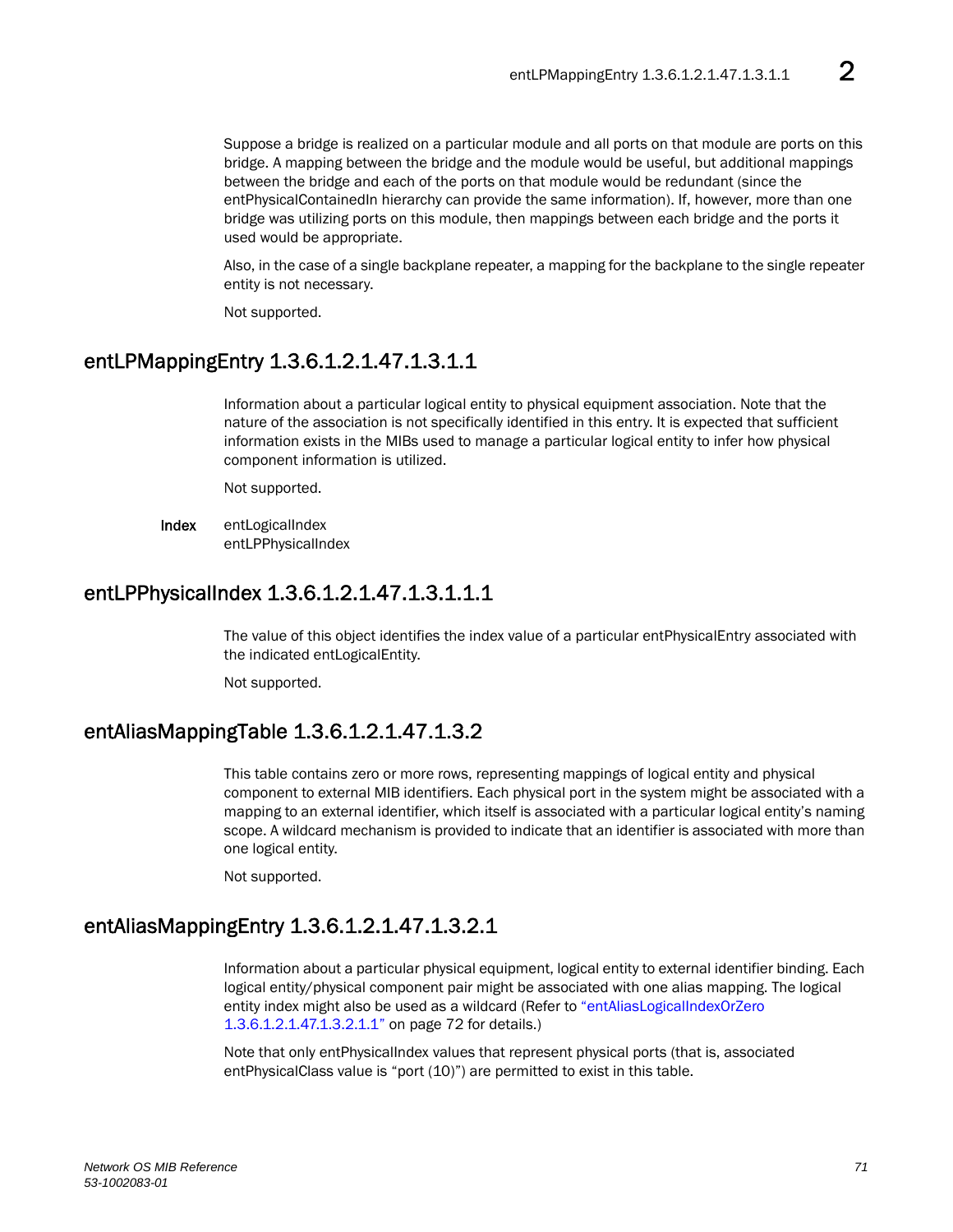Index entPhysicalIndex entAliasLogicalIndexOrZero

Not supported.

### <span id="page-83-0"></span>entAliasLogicalIndexOrZero 1.3.6.1.2.1.47.1.3.2.1.1

The value of this object identifies the logical entity that defines the naming scope for the associated instance of the entAliasMappingIdentifier object.

If this object has a nonzero value, then it identifies the logical entity named by the same value of entLogicalIndex.

If this object has a value of zero, then the mapping between the physical component and the alias identifier for this entAliasMapping entry is associated with all unspecified logical entities. That is, a value of zero (the default mapping) identifies any logical entity that does not have an explicit entry in this table for a particular entPhysicalIndex/entAliasMappingIdentifier pair.

For example, to indicate that a particular interface (such as "physical component 33") is identified by the same value of ifIndex for all logical entities, the following instance might exist:

```
entAliasMappingIdentifier.33.0 = ifIndex.5
```
In the event an entPhysicalEntry is associated differently for some logical entities, additional entAliasMapping entries might exist:

```
 entAliasMappingIdentifier.33.0 = ifIndex.6
 entAliasMappingIdentifier.33.4 = ifIndex.1
 entAliasMappingIdentifier.33.5 = ifIndex.1
 entAliasMappingIdentifier.33.10 = ifIndex.12
```
Note that entries with nonzero entAliasLogicalIndexOrZero index values have precedence over any zero-indexed entry. In this example, all logical entities except 4, 5, and 10 associate physical entity 33 with ifIndex.6.

Not supported.

### entAliasMappingIdentifier 1.3.6.1.2.1.47.1.3.2.1.2

The value of this object identifies a particular conceptual row associated with the indicated entPhysicalIndex and entLogicalIndex pair.

Since only physical ports are modeled in this table, only entries that represent interfaces or ports are allowed. If an ifEntry exists on behalf of a particular physical port, then this object should identify the associated ifEntry. For repeater ports, the appropriate row in the rptrPortGroupTable should be identified instead.

For example, suppose a physical port was represented by entPhysicalEntry.3, entLogicalEntry.15 existed for a repeater, and entLogicalEntry.22 existed for a bridge. Then there might be two related instances of entAliasMappingIdentifier:

```
entAliasMappingIdentifier.3.15 == rptrPortGroupIndex.5.2
entAliasMappingIdentifier.3.22 == ifIndex.17
```
It is possible that other mappings (besides interfaces and repeater ports) might be defined in the future, as required.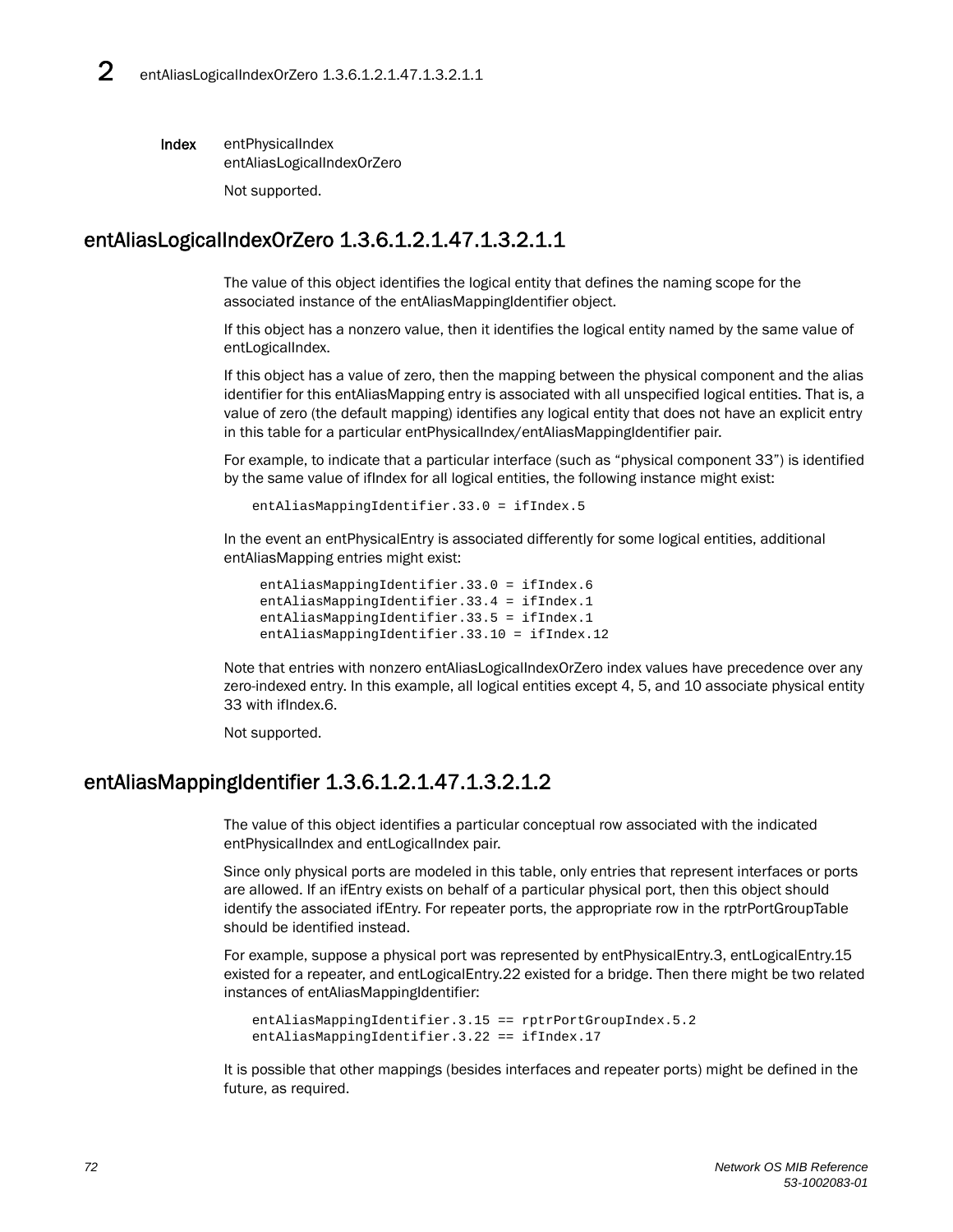Bridge ports are identified by examining the Bridge MIB and appropriate ifEntries associated with each dot1dBasePort and are thus not represented in this table.

Not supported.

# entPhysicalContainsTable 1.3.6.1.2.1.47.1.3.3

A table that exposes the container/containee relationships between physical entities. This table provides all the information found by constructing the virtual containment tree for a given entPhysicalTable, but in a more direct format.

In the event a physical entity is contained by more than one other physical entity (for example, double-wide modules), this table should include these additional mappings, which cannot be represented in the entPhysicalTable virtual containment tree.

Supported.

# entPhysicalContainsEntry 1.3.6.1.2.1.47.1.3.3.1

A single container / containee relationship.

Indexes 1: entPhysicalIndex

2: entPhysicalChildIndex

Not supported.

# entPhysicalChildIndex 1.3.6.1.2.1.47.1.3.3.1.1

The value of entPhysicalIndex for the contained physical entity. Not supported.

# <span id="page-84-0"></span>General group

Not supported.

# entLastChangeTime 1.3.6.1.2.1.47.1.4.1

The value of sysUpTime at the time a conceptual row is created, modified, or deleted in any of the following tables:

- entPhysicalTable
- entLogicalTable
- entLPMappingTable
- entAliasMappingTable
- entPhysicalContainsTable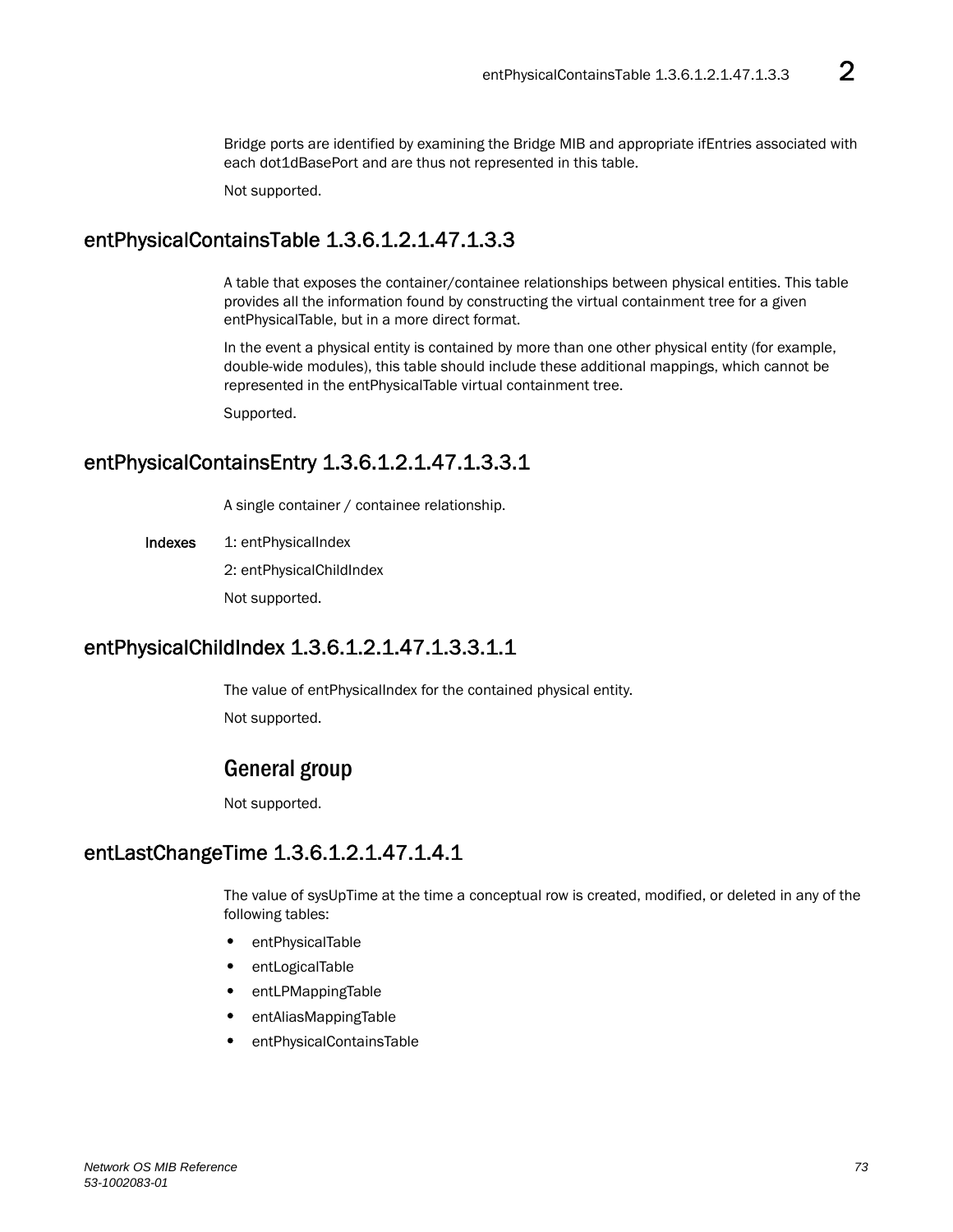# Entity MIB trap

Not supported.

This section lists the entityMIBTrap objects.

# entConfigChange 1.3.6.1.2.1.47.2.0.1

An entConfigChange notification is generated when the value of entLastChangeTime changes. It can be utilized by an NMS to trigger logical/physical entity table maintenance polls.

An agent should not generate more than one entConfigChange notification event in a given time interval (five seconds is the suggested default). A notification event is the transmission of a single trap or inform PDU to a list of notification destinations.

If additional configuration changes occur within the throttling period, then notification events for these changes should be suppressed by the agent until the current throttling period expires. At the end of a throttling period, one notification event should be generated if any configuration changes occurred since the start of the throttling period; in such a case, another throttling period is started right away.

An NMS should periodically check the value of entLastChangeTime to detect any missed entConfigChange notification events, for example, due to throttling or transmission loss.

# Entity MIB Conformance information

This section lists the entityConformance MIBs. [Figure 24 on page 17](#page-28-0) shows the structure of the entityConformance group.

# entityCompliance 1.3.6.1.2.1.47.3.1.1

The compliance statement for SNMP entities that implement version 1 of the Entity MIB.

Status Deprecated

groups

groups

**Mandatory** 1: entityPhysicalGroup

- 2: entityLogicalGroup
	- 3: entityMappingGroup
	- 4: entityGeneralGroup
	- 5: entityNotificationsGroup

### entity2Compliance 1.3.6.1.2.1.47.3.1.2

The compliance statement for SNMP entities that implement version 2 of the Entity MIB.

**Mandatory** 1: entityPhysicalGroup

- 2: entityPhysical2Group
- 3: entityGeneralGroup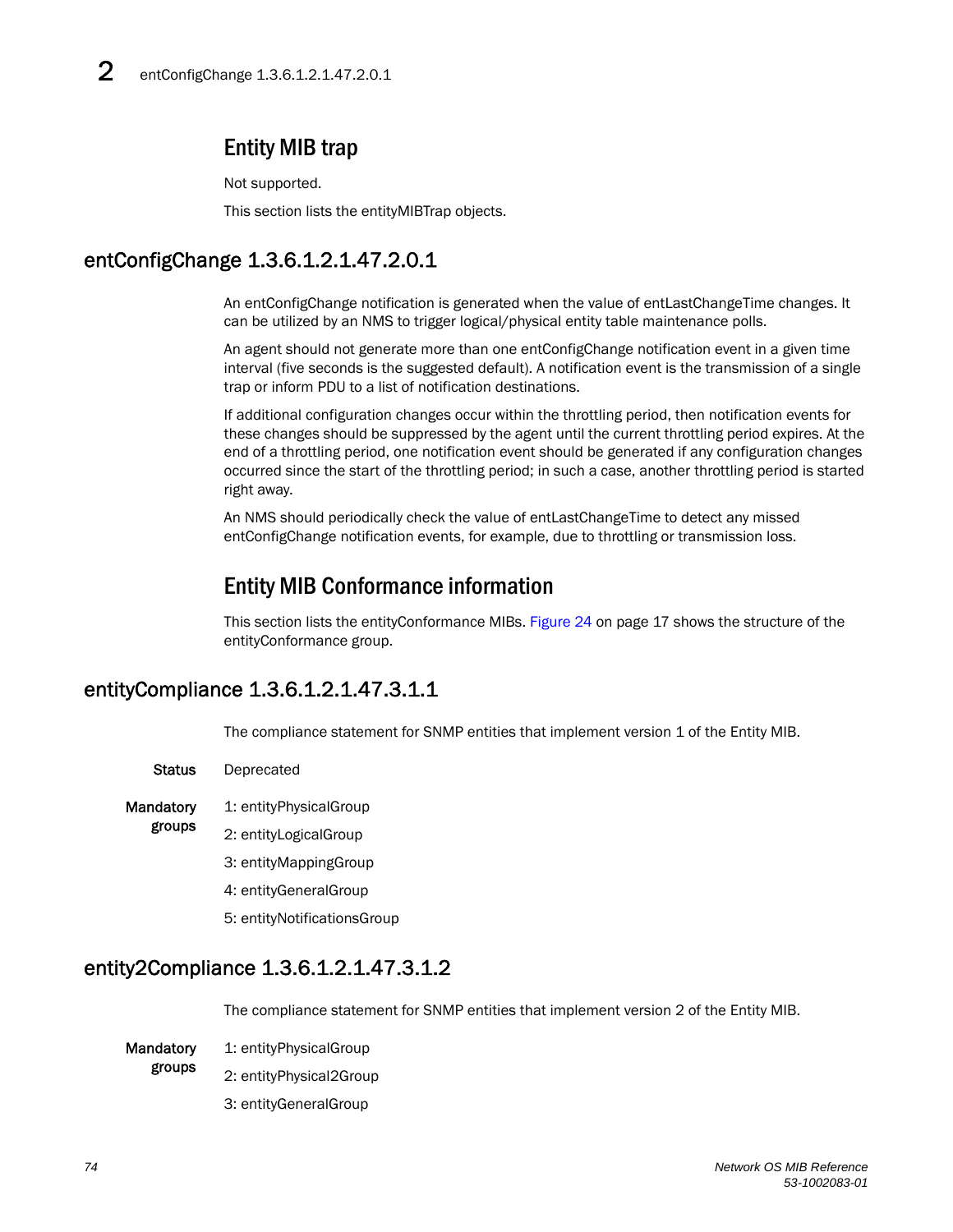4: entityNotificationsGroup

#### Components 1. Type: Group

Group: entityLogical2Group

Description: Implementation of this group is not mandatory for agents which model all MIB object instances within a single naming scope.

2. Type: Group

Group: entityMappingGroup

Description: Implementation of the entPhysicalContainsTable is mandatory for all agents. Implementation of the entLPMappingTable and entAliasMappingTables are not mandatory for agents which model all MIB object instances within a single naming scope. Note that the entAliasMappingTable may be useful for all agents, however implementation of the entityLogicalGroup or entityLogical2Group is required to support this table.

3. Type: Object

Object: entPhysicalSerialNum

Min access: not-accessible

Description: Read and write access is not required for agents which cannot identify serial number information for physical entities, or cannot provide non-volatile storage for NMS-assigned serial numbers. Write access is not required for agents which can identify serial number information for physical entities, but cannot provide non-volatile storage for NMS-assigned serial.

### entityPhysicalGroup 1.3.6.1.2.1.47.3.2.1

The collection of objects used to represent physical system components, for which a single agent provides management information.

- Objects 1: entPhysicalDescr
	- 2: entPhysicalVendorType
	- 3: entPhysicalContainedIn
	- 4: entPhysicalClass
	- 5: entPhysicalParentRelPos
	- 6: entPhysicalName

# entityLogicalGroup 1.3.6.1.2.1.47.3.2.2

The collection of objects used to represent the list of logical entities, for which a single agent provides management information.

- Objects 1: entLogicalDescr
	- 2: entLogicalType
	- 3: entLogicalCommunity
	- 4: entLogicalTAddress
	- 5: entLogicalTDomain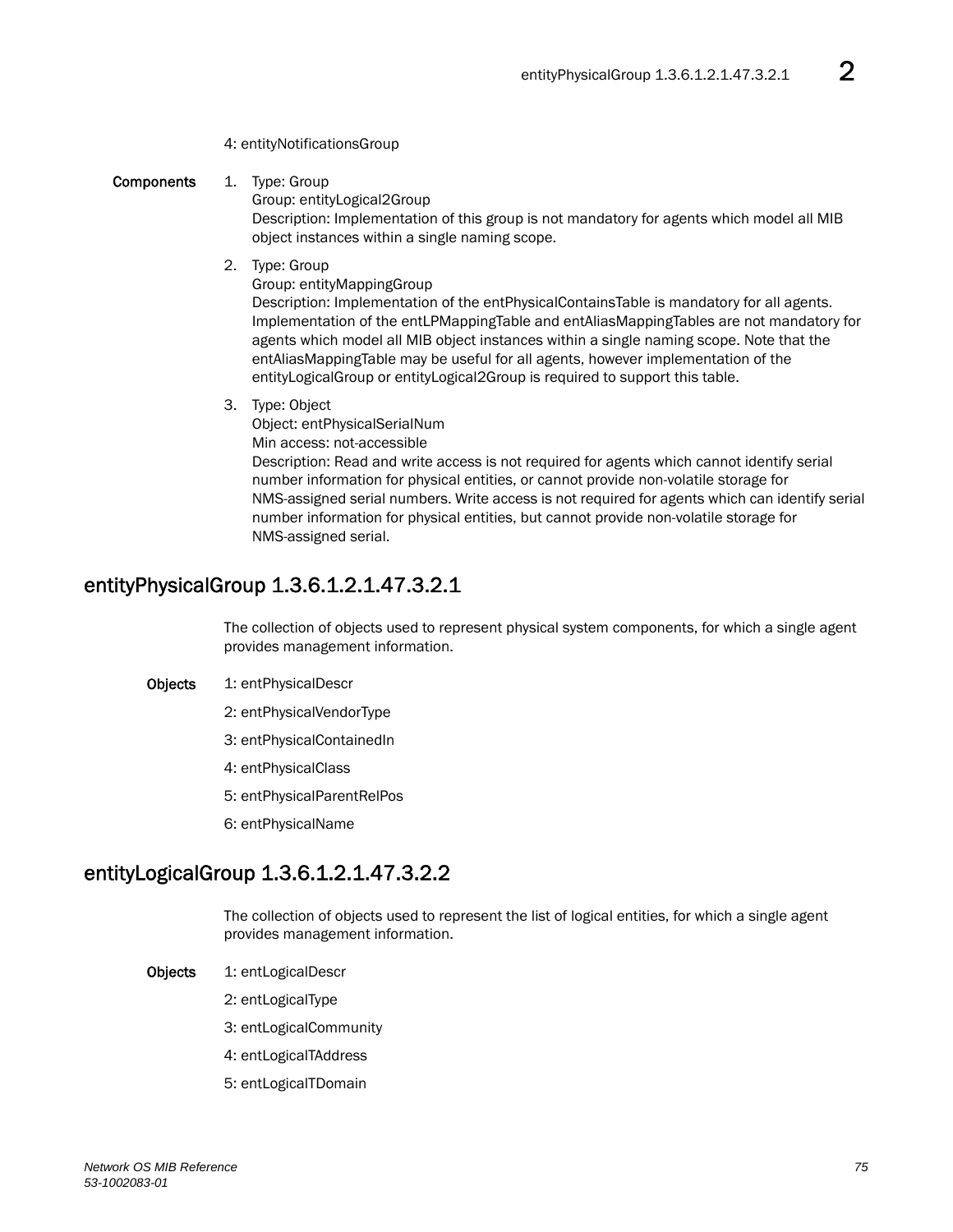Status Deprecated

# entityMappingGroup 1.3.6.1.2.1.47.3.2.3

The collection of objects used to represent the associations between multiple logical entities, physical components, interfaces, and port identifiers, for which a single agent provides management information.

- Objects 1: entLPPhysicalIndex
	- 2: entAliasMappingIdentifier
	- 3: entPhysicalChildIndex

# entityGeneralGroup 1.3.6.1.2.1.47.3.2.4

The collection of objects that are used to represent general entity information for which a single agent provides management information.

Objects 1: entLastChangeTime

### entityNotificationsGroup 1.3.6.1.2.1.47.3.2.5

The collection of notifications used to indicate Entity MIB data consistency and general status information.

Notifications 1: entConfigChange

### entityPhysical2Group 1.3.6.1.2.1.47.3.2.6

The collection of objects used to represent physical system components, for which a single agent provides management information. This group augments the objects contained in the entityPhysicalGroup.

- Objects 1: entPhysicalHardwareRev
	- 2: entPhysicalFirmwareRev
	- 3: entPhysicalSoftwareRev
	- 4: entPhysicalSerialNum
	- 5: entPhysicalMfgName
	- 6: entPhysicalModelName
	- 7: entPhysicalAlias
	- 8: entPhysicalAssetID
	- 9: entPhysicalIsFRU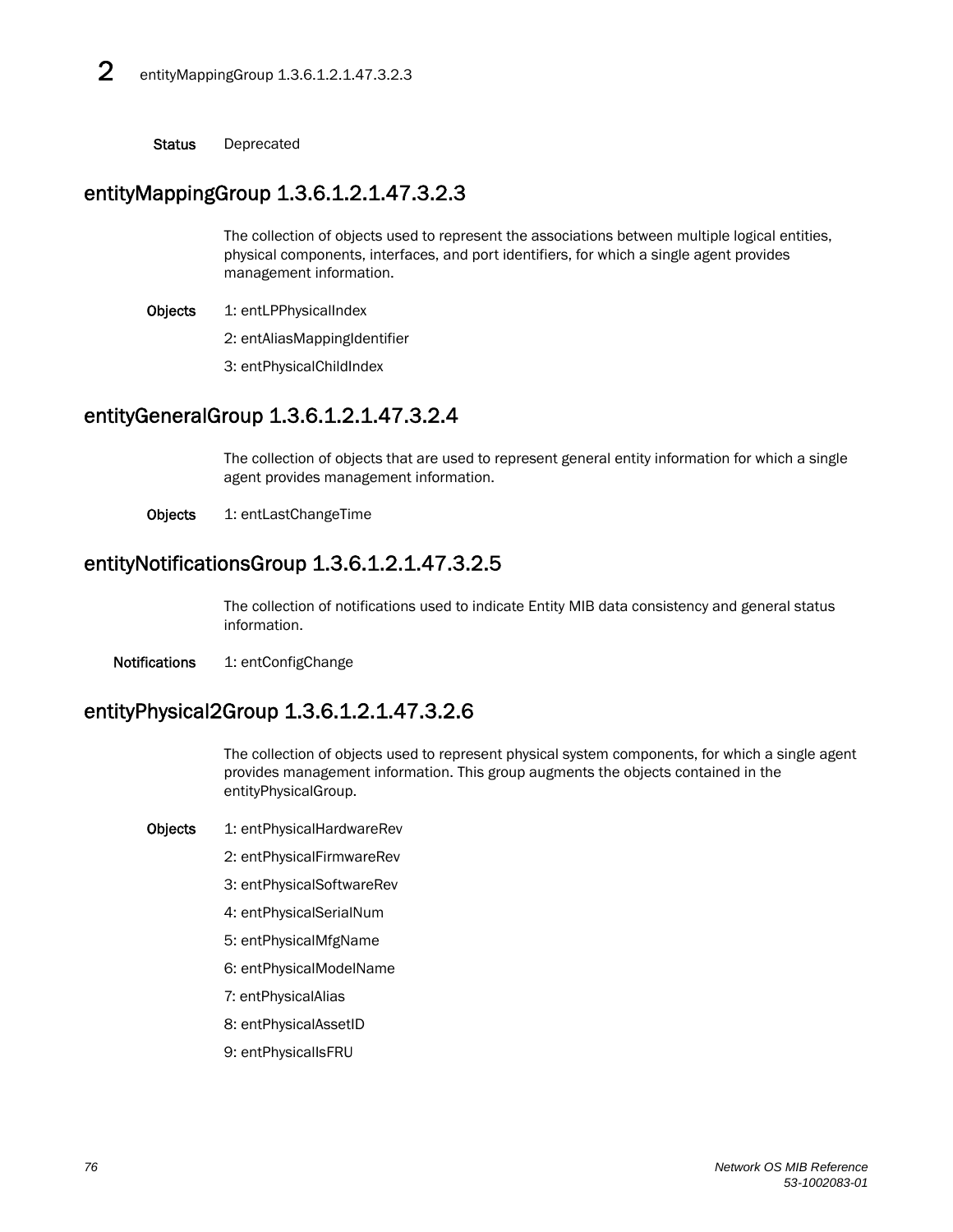# entityLogical2Group 1.3.6.1.2.1.47.3.2.7

The collection of objects used to represent the list of logical entities, for which a single SNMP entity provides management information.

- Objects 1: entLogicalDescr
	- 2: entLogicalType
	- 3: entLogicalTAddress
	- 4: entLogicalTDomain
	- 5: entLogicalContextEngineID
	- 6: entLogicalContextName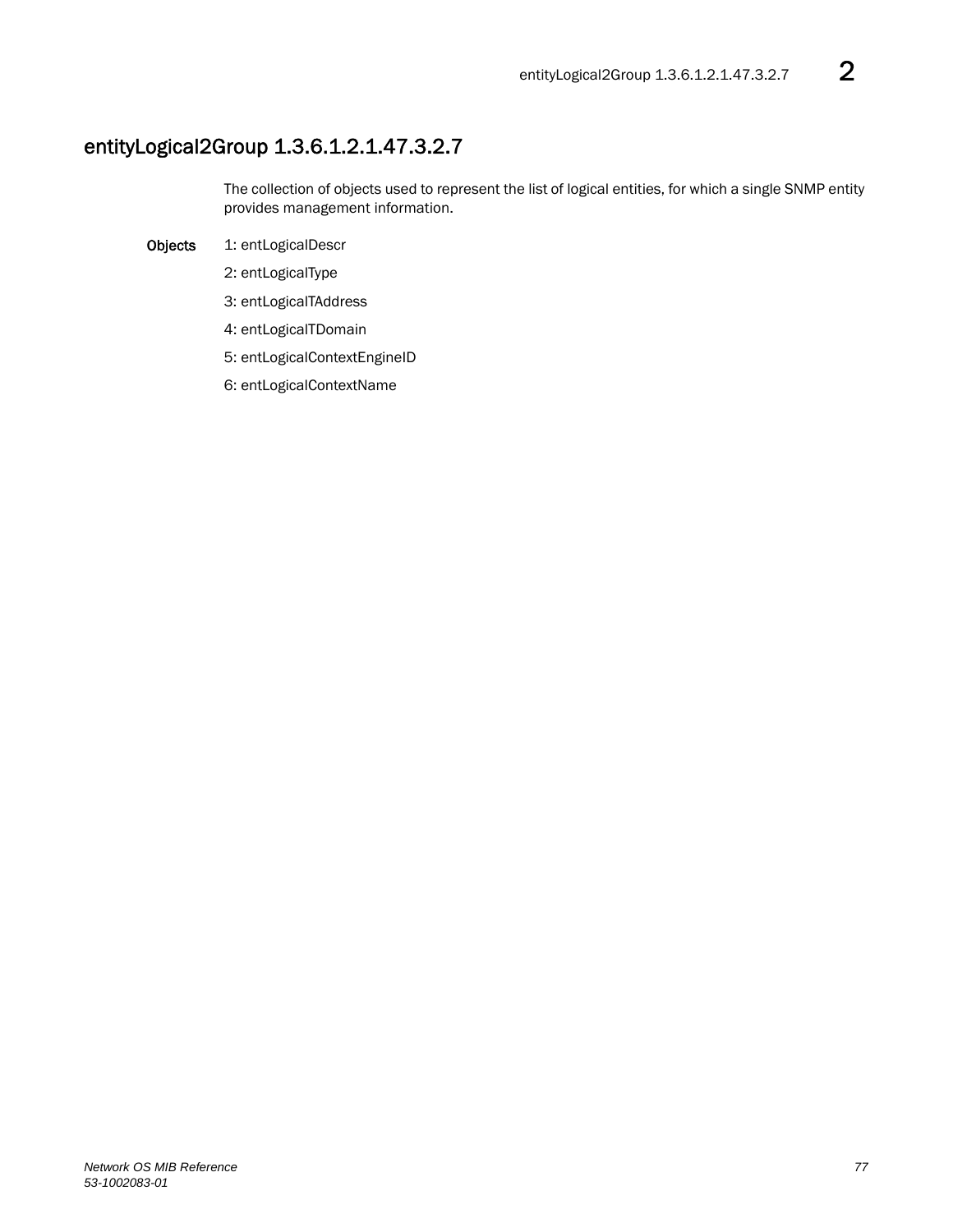entityLogical2Group 1.3.6.1.2.1.47.3.2.7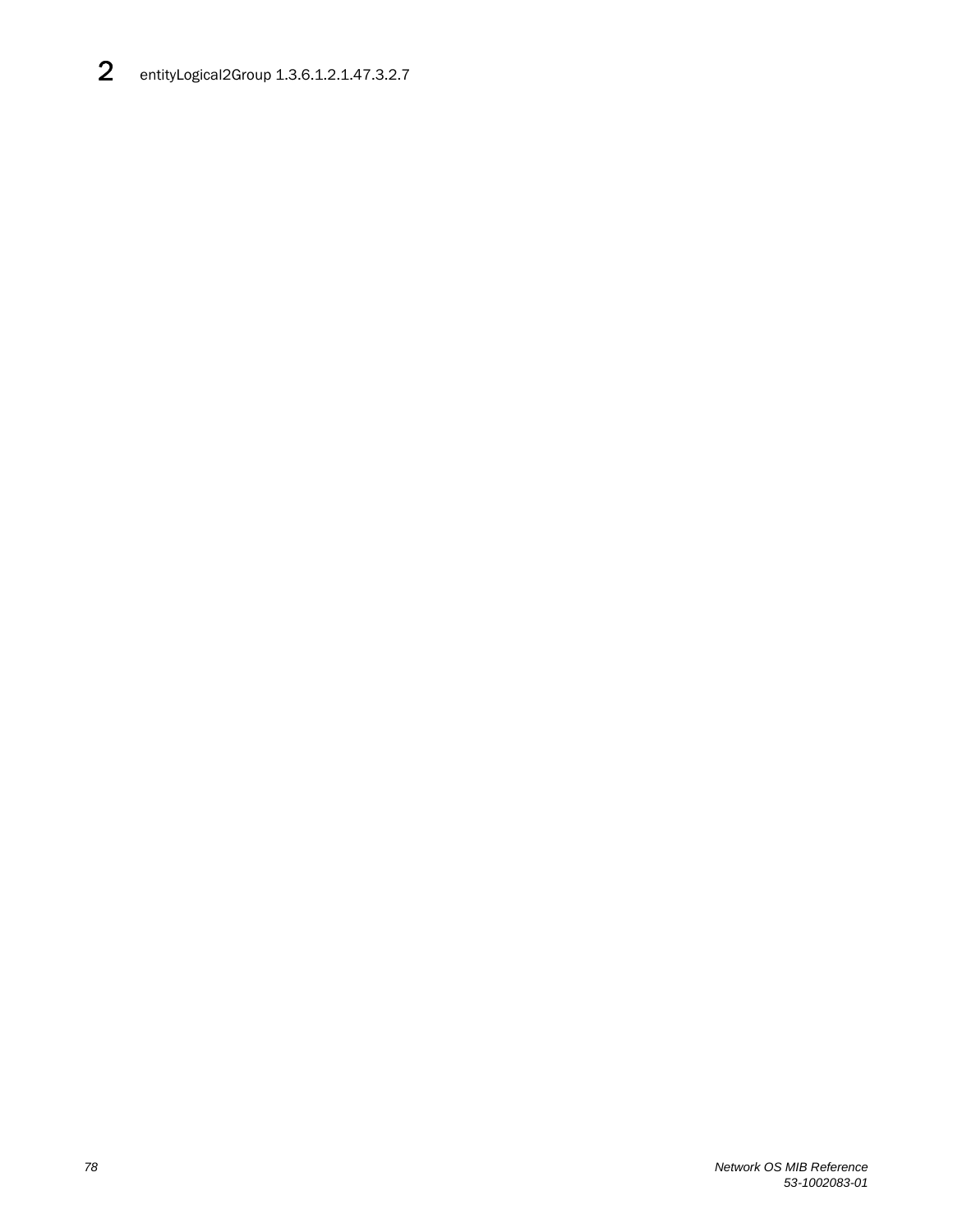### **Chapter**

# USM MIB Objects 3

# In this chapter

# <span id="page-90-0"></span>USM MIB objects overview

The descriptions of the MIB variables in this chapter come directly from the SNMP-USER-BASED-SM-MIB. The notes that follow the descriptions typically pertain to Brocade-specific information as provided by Brocade.

[Figure 26](#page-90-1) and [Figure 27](#page-91-0) depict the organization and structure of the usmMIBObjects MIB.



<span id="page-90-1"></span>FIGURE 26 usmMIBObjects overall tree structure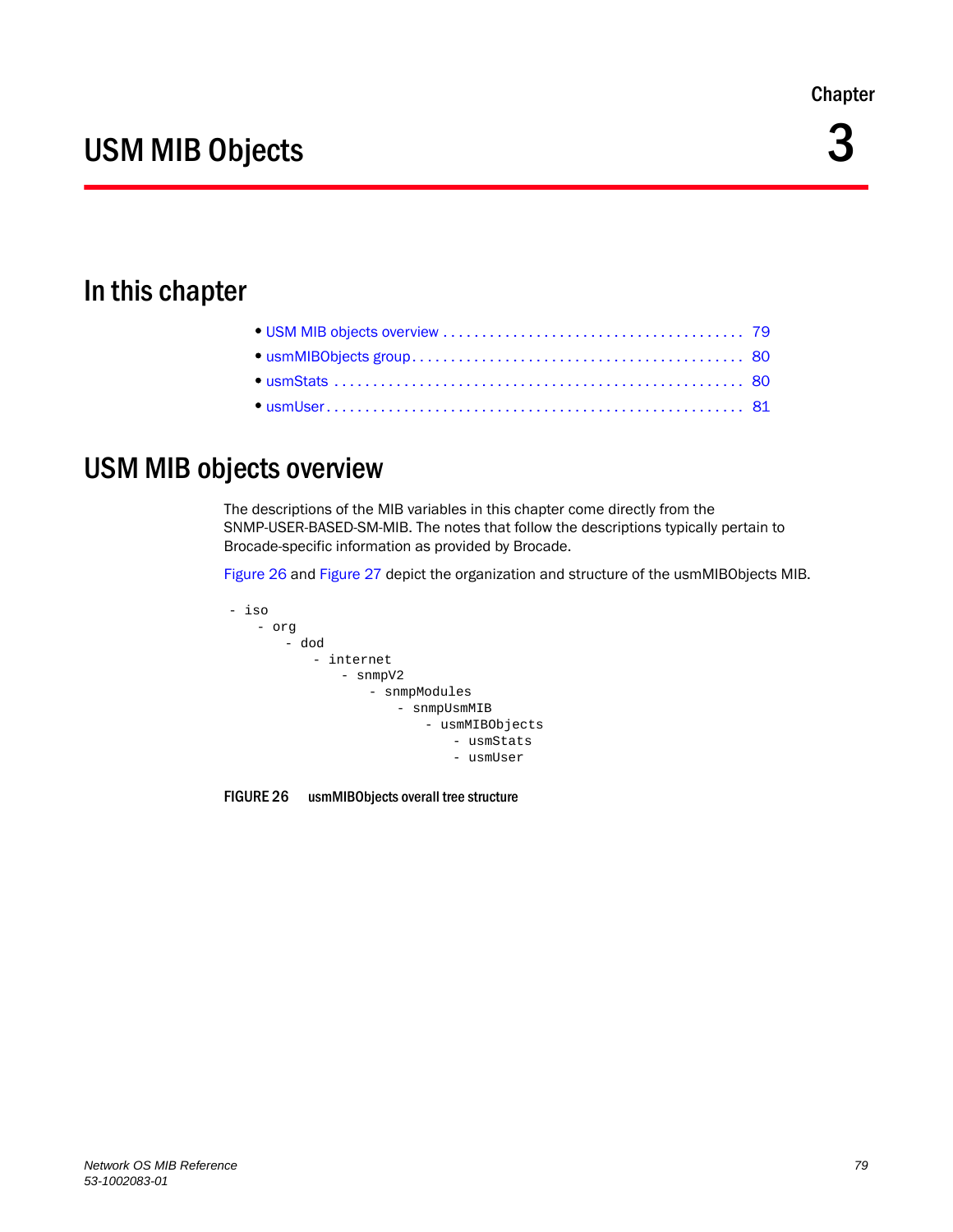```
- usmMIBObjects (1.3.6.1.6.3.15.1)
   - usmStats 1.3.6.1.6.3.15.1.1
       - usmStatsUnsupportedSecLevels 1.3.6.1.6.3.15.1.1.1
       - usmStatsNotInTimeWindows 1.3.6.1.6.3.15.1.1.2
       - usmStatsUnknownUserNames 1.3.6.1.6.3.15.1.1.3
       - usmStatsUnknownEngineIDs 1.3.6.1.6.3.15.1.1.4
       - usmStatsWrongDigests 1.3.6.1.6.3.15.1.1.5
       - usmStatsDecryptionErrors 1.3.6.1.6.3.15.1.1.6
   - usmUser 1.3.6.1.6.3.15.1.2
       - usmUserSpinLock 1.3.6.1.6.3.15.1.2.1
       - usmUserTable 1.3.6.1.6.3.15.1.2.2
          - usmUserEntry 1.3.6.1.6.3.15.1.2.2.1
              - usmUserEngineID 1.3.6.1.6.3.15.1.2.2.1.1
              - usmUserName 1.3.6.1.6.3.15.1.2.2.1.2
              - usmUserSecurityName 1.3.6.1.6.3.15.1.2.2.1.3
              - usmUserCloneFrom 1.3.6.1.6.3.15.1.2.2.1.4
              - usmUserAuthProtocol 1.3.6.1.6.3.15.1.2.2.1.5
              - usmUserAuthKeyChange 1.3.6.1.6.3.15.1.2.2.1.6
              - usmUserOwnAuthKeyChange 1.3.6.1.6.3.15.1.2.2.1.7
              - usmUserPrivProtocol 1.3.6.1.6.3.15.1.2.2.1.8
              - usmUserPrivKeyChange 1.3.6.1.6.3.15.1.2.2.1.9
              - usmUserOwnPrivKeyChange 1.3.6.1.6.3.15.1.2.2.1.10
              - usmUserPublic 1.3.6.1.6.3.15.1.2.2.1.11
              - usmUserStorageType 1.3.6.1.6.3.15.1.2.2.1.12
              - usmUserStatus 1.3.6.1.6.3.15.1.2.2.1.13
```
<span id="page-91-0"></span>

# <span id="page-91-1"></span>usmMIBObjects group

This section describes the MIB objects in the usmMIBObjects group.

# <span id="page-91-2"></span>usmStats

# <span id="page-91-3"></span>usmStatsUnsupportedSecLevels 1.3.6.1.6.3.15.1.1.1

The total number of packets received by the SNMP engine which were dropped because they requested a securityLevel that was unknown to the SNMP engine or otherwise unavailable.

# <span id="page-91-4"></span>usmStatsNotInTimeWindows 1.3.6.1.6.3.15.1.1.2

The total number of packets received by the SNMP engine which were dropped because they appeared outside of the authoritative SNMP engine's window.

# <span id="page-91-5"></span>usmStatsUnknownUserNames 1.3.6.1.6.3.15.1.1.3

The total number of packets received by the SNMP engine which were dropped because they referenced a user that was not known to the SNMP engine.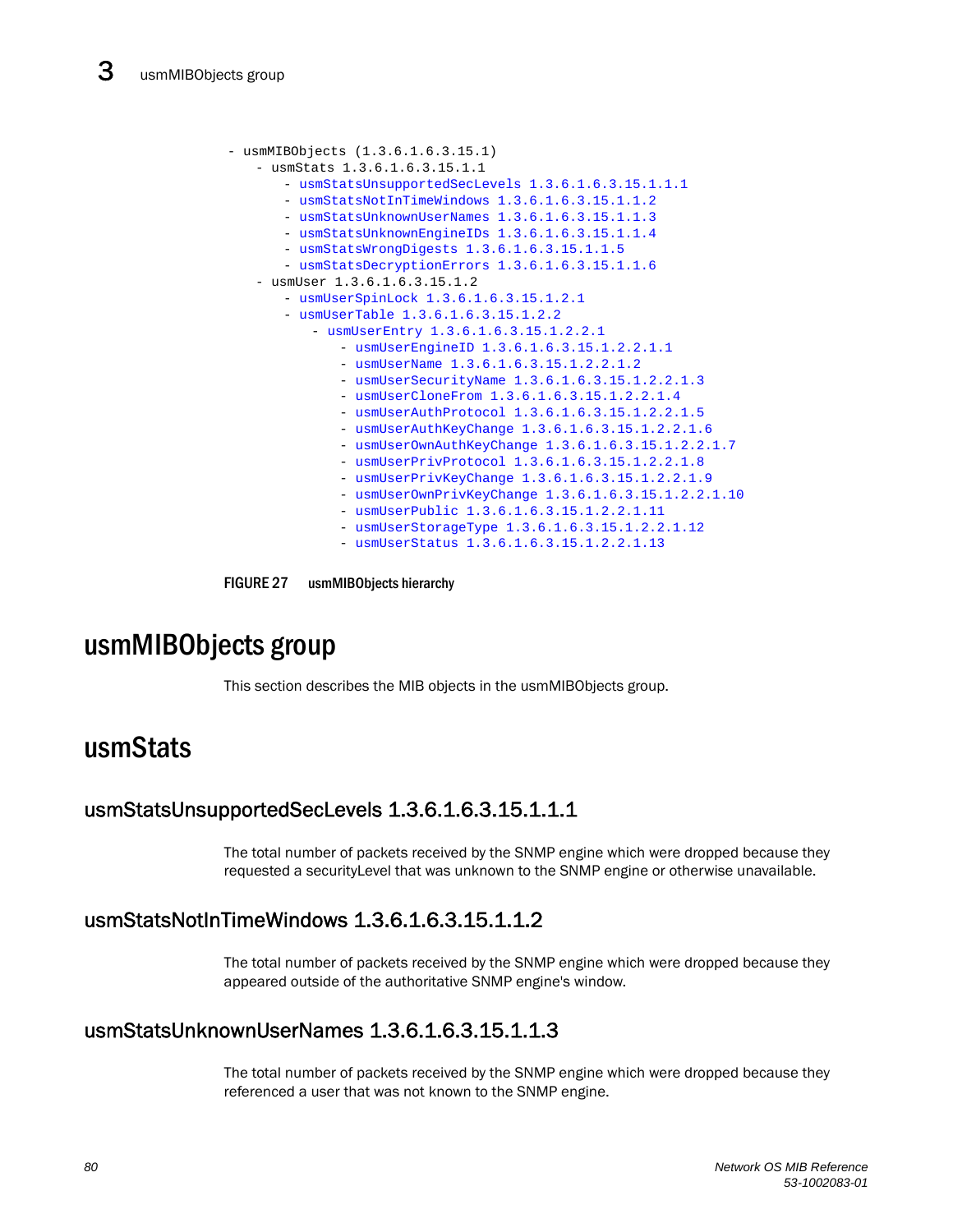# <span id="page-92-1"></span>usmStatsUnknownEngineIDs 1.3.6.1.6.3.15.1.1.4

The total number of packets received by the SNMP engine which were dropped because they referenced an snmpEngineID that was not known to the SNMP engine.

### <span id="page-92-2"></span>usmStatsWrongDigests 1.3.6.1.6.3.15.1.1.5

The total number of packets received by the SNMP engine which were dropped because they did not contain the expected digest value.

# <span id="page-92-3"></span>usmStatsDecryptionErrors 1.3.6.1.6.3.15.1.1.6

The total number of packets received by the SNMP engine which were dropped because they could not be decrypted.

# <span id="page-92-0"></span>usmUser

# <span id="page-92-4"></span>usmUserSpinLock 1.3.6.1.6.3.15.1.2.1

An advisory lock used to allow several cooperating Command Generator Applications to coordinate their use of facilities to alter secrets in the usmUserTable.

# <span id="page-92-5"></span>usmUserTable 1.3.6.1.6.3.15.1.2.2

The table of users configured in the SNMP engine's Local Configuration Datastore (LCD).

### <span id="page-92-6"></span>usmUserEntry 1.3.6.1.6.3.15.1.2.2.1

A user configured in the SNMP engine's Local Configuration Datastore (LCD) for the User-based Security Model.

### <span id="page-92-7"></span>usmUserEngineID 1.3.6.1.6.3.15.1.2.2.1.1

An SNMP engine's administratively-unique identifier.

In a simple agent, this value is always that agent's own snmpEngineID value.

The value can also take the value of the snmpEngineID of a remote SNMP engine with which this user can communicate.

### <span id="page-92-8"></span>usmUserName 1.3.6.1.6.3.15.1.2.2.1.2

A human-readable string representing the name of the user.

This is the (User-based Security) Model dependent security ID.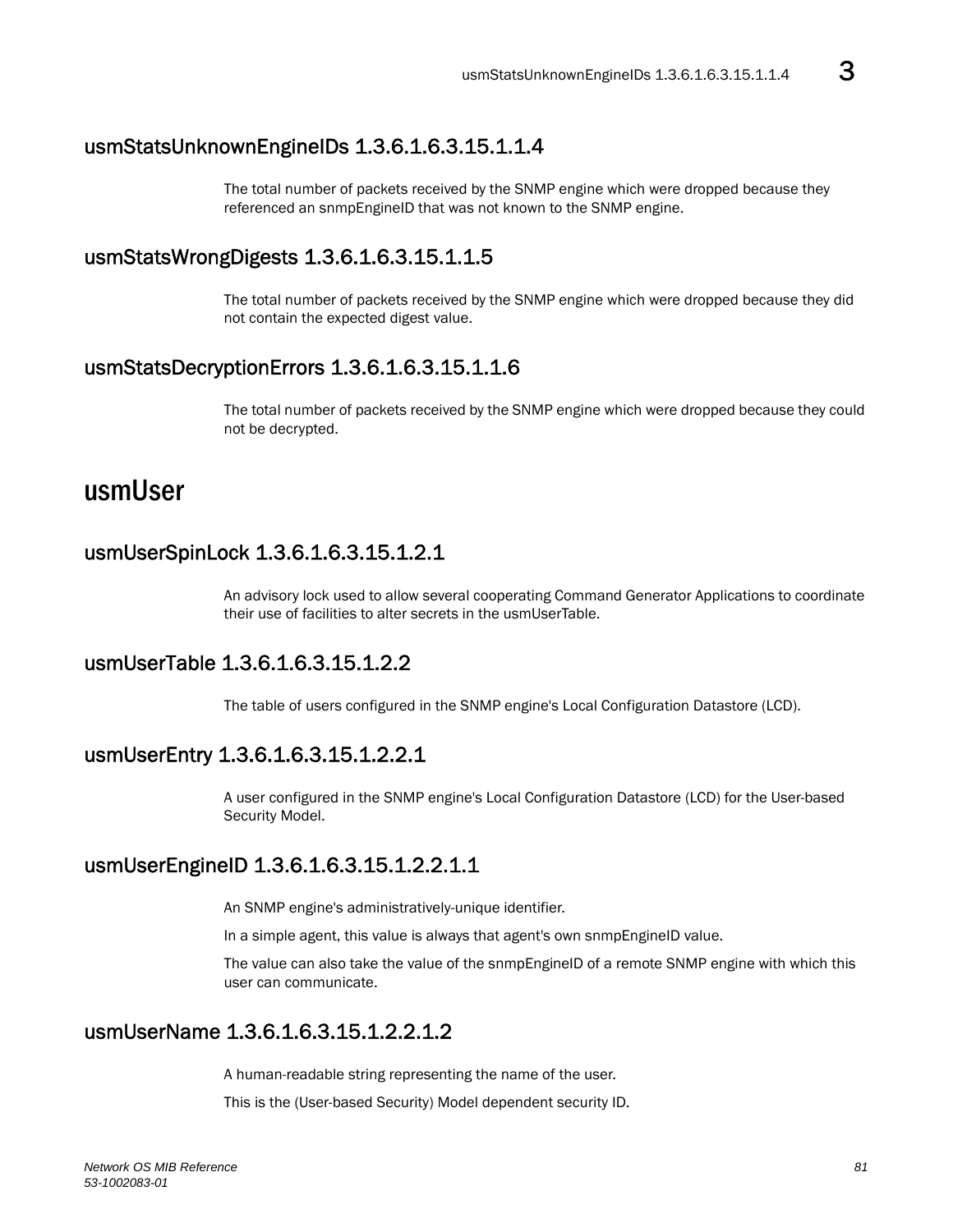# <span id="page-93-0"></span>usmUserSecurityName 1.3.6.1.6.3.15.1.2.2.1.3

A human-readable string representing the user in Security Model independent format.

The default transformation of the User-based Security Model dependent security ID to the securityName and vice versa is the identity function so that the securityName is the same as the userName.

### <span id="page-93-1"></span>usmUserCloneFrom 1.3.6.1.6.3.15.1.2.2.1.4

A pointer to another conceptual row in this usmUserTable. The user in this other conceptual row is called the clone-from user.

### <span id="page-93-2"></span>usmUserAuthProtocol 1.3.6.1.6.3.15.1.2.2.1.5

An indication of whether messages sent on behalf of this user to or from the SNMP engine identified by usmUserEngineID, can be authenticated, and if so, the type of authentication protocol which is used.

### <span id="page-93-3"></span>usmUserAuthKeyChange 1.3.6.1.6.3.15.1.2.2.1.6

An object, which when modified, causes the secret authentication key used for messages sent on behalf of this user to or from the SNMP engine, identified by usmUserEngineID, to be modified through a one-way function.

### <span id="page-93-4"></span>usmUserOwnAuthKeyChange 1.3.6.1.6.3.15.1.2.2.1.7

Behaves exactly as usmUserAuthKeyChange, with one notable difference: For the set operation to succeed, the usmUserName of the operation requester must match the smUserName that indexes the row which is targeted by this operation.

In addition, the USM security model must be used for this operation.

### <span id="page-93-5"></span>usmUserPrivProtocol 1.3.6.1.6.3.15.1.2.2.1.8

An indication of whether messages sent on behalf of this user to or from the SNMP engine identified by usmUserEngineID, can be protected from disclosure, and if so, the type of privacy protocol which is used.

No support for Privacy protocols other than DES in this object.

### <span id="page-93-6"></span>usmUserPrivKeyChange 1.3.6.1.6.3.15.1.2.2.1.9

An object, which when modified, causes the secret encryption key used for messages sent on behalf of this user to or from the SNMP engine identified by usmUserEngineID, to be modified through a one-way function.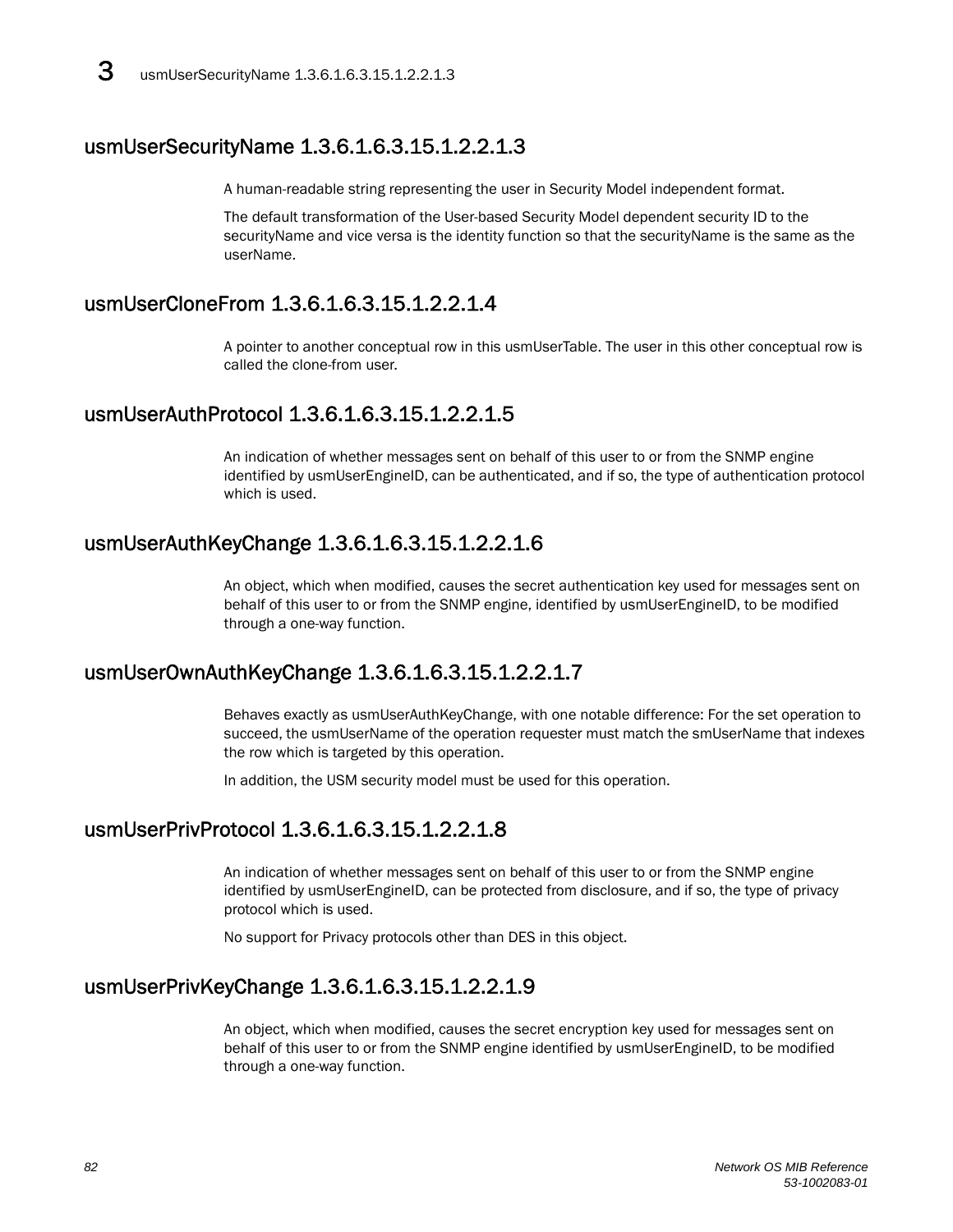# <span id="page-94-0"></span>usmUserOwnPrivKeyChange 1.3.6.1.6.3.15.1.2.2.1.10

Behaves exactly as usmUserPrivKeyChange, with one notable difference: For the Set operation to succeed, the usmUserName of the operation requester must match the usmUserName that indexes the row which is targeted by this operation. In addition, the USM security model must be used for this operation.

# <span id="page-94-1"></span>usmUserPublic 1.3.6.1.6.3.15.1.2.2.1.11

A publicly readable value which can be written as part of the procedure for changing a user's secret authentication or privacy key, and later read to determine whether the change of the secret was effected.

# <span id="page-94-2"></span>usmUserStorageType 1.3.6.1.6.3.15.1.2.2.1.12

The storage type for this conceptual row. Conceptual rows having the value 'permanent' must allow write-access at a minimum to the following:

- usmUserAuthKeyChange, usmUserOwnAuthKeyChange and usmUserPublic for a user who employs authentication, and
- usmUserPrivKeyChange, usmUserOwnPrivKeyChange and usmUserPublic for a user who employs privacy.

# <span id="page-94-3"></span>usmUserStatus 1.3.6.1.6.3.15.1.2.2.1.13

The status of this conceptual row.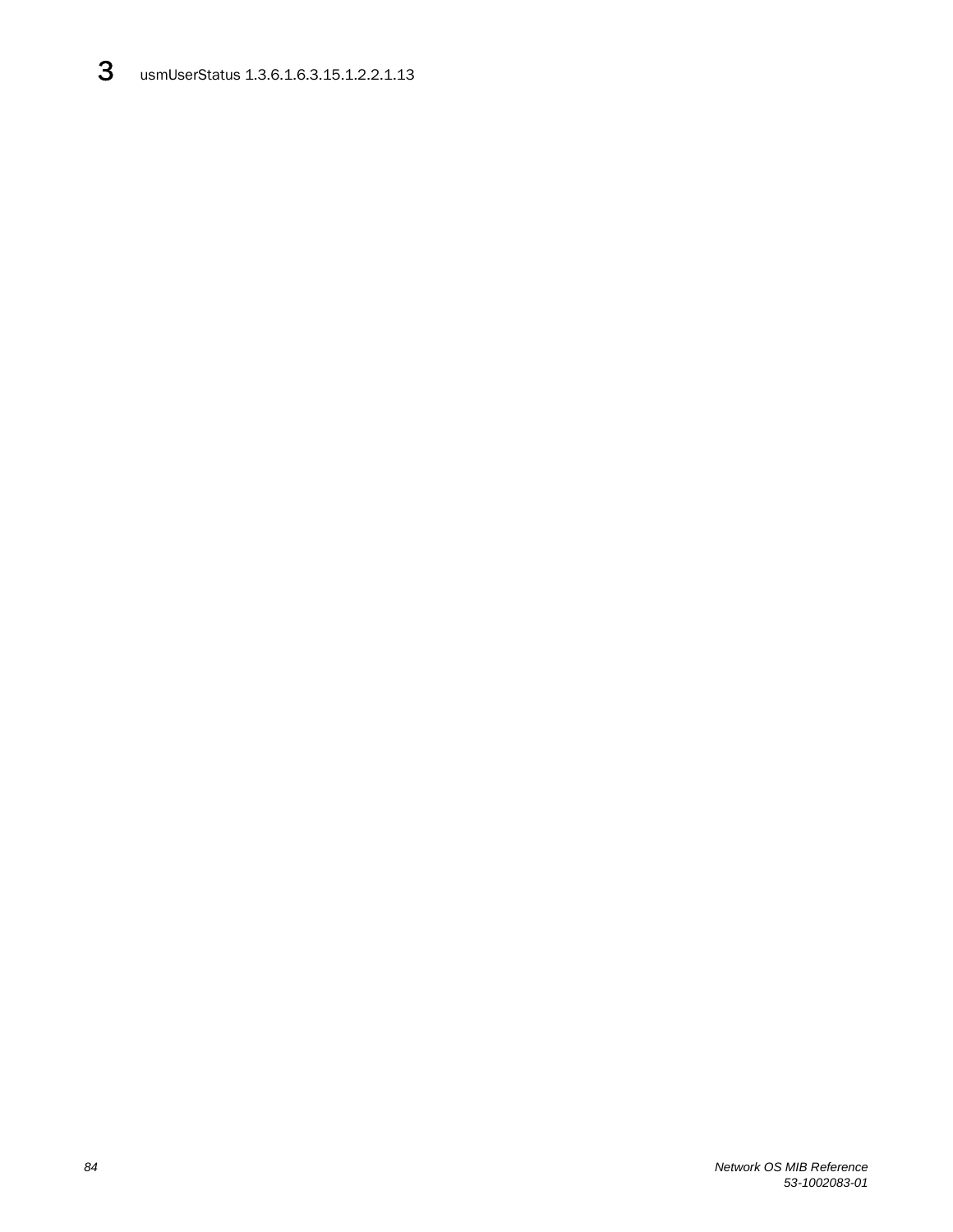# In this chapter

# <span id="page-96-0"></span>IEEE 802.1x PAE MIB objects overview

The descriptions of the MIB variables in this chapter come directly from the IEEE 802.1x PAE MIB. The notes that follow the descriptions typically pertain to Brocade-specific information as provided by Brocade.

[Figure 28](#page-96-1) through [Figure 30](#page-98-7) depict the organization and structure of the IEEE 802.1x PAE MIB.



<span id="page-96-1"></span>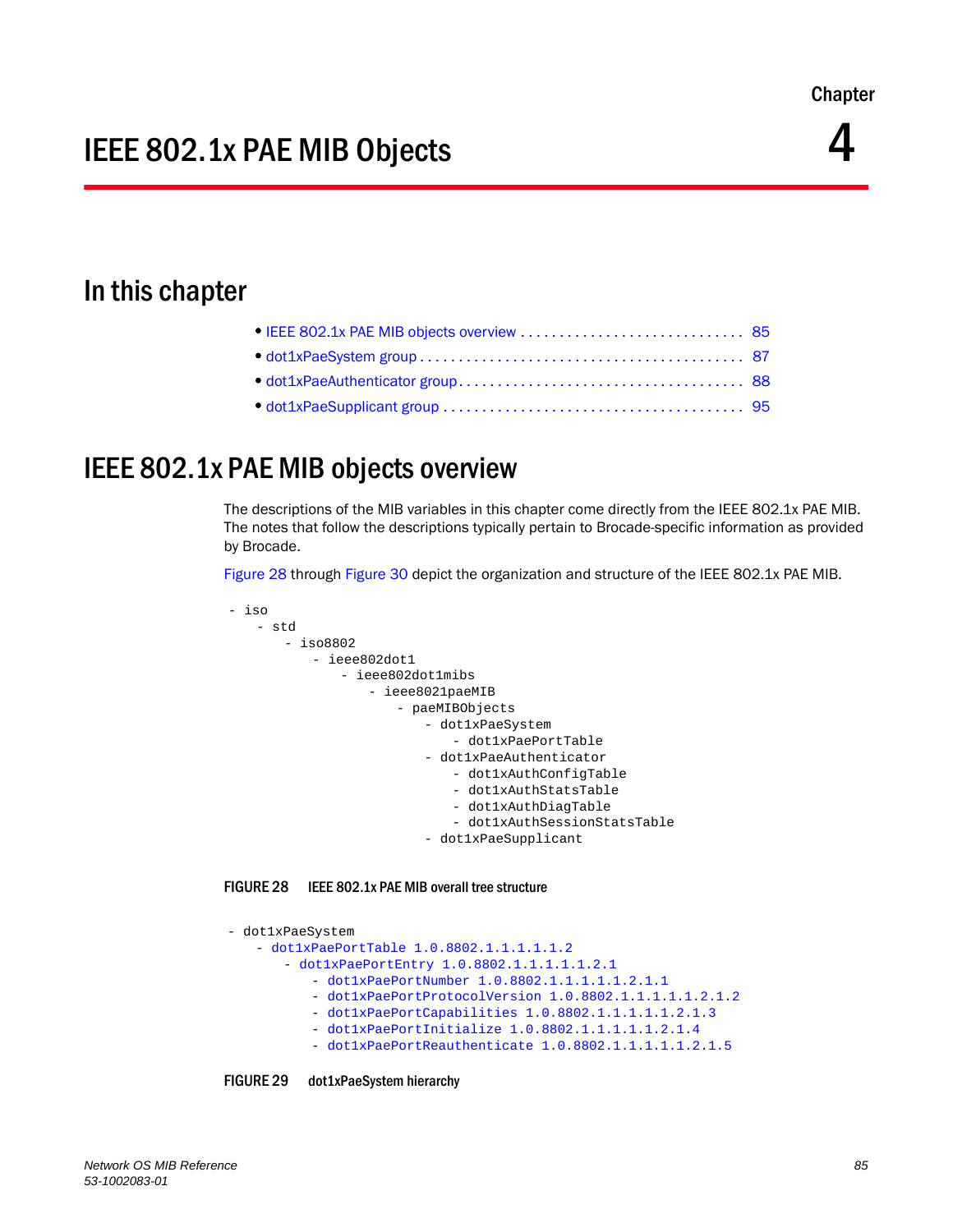- dot1xPaeAuthenticator - [dot1xAuthConfigTable 1.0.8802.1.1.1.1.2.1](#page-99-2) - [dot1xAuthConfigEntry 1.0.8802.1.1.1.1.2.1.1](#page-99-3) - [dot1xAuthPaeState 1.0.8802.1.1.1.1.2.1.1.1](#page-99-4) - [dot1xAuthBackendAuthState 1.0.8802.1.1.1.1.2.1.1.2](#page-99-5) - [dot1xAuthAdminControlledDirections 1.0.8802.1.1.1.1.2.1.1.3](#page-100-0) - [dot1xAuthOperControlledDirections 1.0.8802.1.1.1.1.2.1.1.4](#page-100-1) - [dot1xAuthAuthControlledPortStatus 1.0.8802.1.1.1.1.2.1.1.5](#page-100-2) - [dot1xAuthAuthControlledPortControl 1.0.8802.1.1.1.1.2.1.1.6](#page-100-3) - [dot1xAuthQuietPeriod 1.0.8802.1.1.1.1.2.1.1.7](#page-100-4) - [dot1xAuthTxPeriod 1.0.8802.1.1.1.1.2.1.1.8](#page-100-5) - [dot1xAuthSuppTimeout 1.0.8802.1.1.1.1.2.1.1.9](#page-100-6) - [dot1xAuthServerTimeout 1.0.8802.1.1.1.1.2.1.1.10](#page-100-7) - [dot1xAuthMaxReq 1.0.8802.1.1.1.1.2.1.1.11](#page-101-0) - [dot1xAuthReAuthPeriod 1.0.8802.1.1.1.1.2.1.1.12](#page-101-1) - [dot1xAuthReAuthEnabled 1.0.8802.1.1.1.1.2.1.1.13](#page-101-2) - [dot1xAuthKeyTxEnabled 1.0.8802.1.1.1.1.2.1.1.14](#page-101-3) - [dot1xAuthStatsTable 1.0.8802.1.1.1.1.2.2](#page-101-4) - [dot1xAuthStatsEntry 1.0.8802.1.1.1.1.2.2.1](#page-101-5) - [dot1xAuthEapolFramesRx 1.0.8802.1.1.1.1.2.2.1.1](#page-101-6) - [dot1xAuthEapolFramesTx 1.0.8802.1.1.1.1.2.2.1.2](#page-101-7) - [dot1xAuthEapolStartFramesRx 1.0.8802.1.1.1.1.2.2.1.3](#page-101-8) - [dot1xAuthEapolLogoffFramesRx 1.0.8802.1.1.1.1.2.2.1.4](#page-101-9) - [dot1xAuthEapolRespIdFramesRx 1.0.8802.1.1.1.1.2.2.1.5](#page-102-0) - [dot1xAuthEapolRespFramesRx 1.0.8802.1.1.1.1.2.2.1.6](#page-102-1) - [dot1xAuthEapolReqIdFramesTx 1.0.8802.1.1.1.1.2.2.1.7](#page-102-2) - [dot1xAuthEapolReqFramesTx 1.0.8802.1.1.1.1.2.2.1.8](#page-102-3) - [dot1xAuthInvalidEapolFramesRx 1.0.8802.1.1.1.1.2.2.1.9](#page-102-4) - [dot1xAuthEapLengthErrorFramesRx 1.0.8802.1.1.1.1.2.2.1.10](#page-102-5) - [dot1xAuthLastEapolFrameVersion 1.0.8802.1.1.1.1.2.2.1.11](#page-102-6) - [dot1xAuthLastEapolFrameSource 1.0.8802.1.1.1.1.2.2.1.12](#page-102-7) - [dot1xAuthDiagTable 1.0.8802.1.1.1.1.2.3](#page-102-8) - [dot1xAuthDiagEntry 1.0.8802.1.1.1.1.2.3.1](#page-102-9) - [dot1xAuthEntersConnecting 1.0.8802.1.1.1.1.2.3.1.1](#page-103-0) - [dot1xAuthEapLogoffsWhileConnecting 1.0.8802.1.1.1.1.2.3.1.2](#page-103-1) - [dot1xAuthEntersAuthenticating 1.0.8802.1.1.1.1.2.3.1.3](#page-103-2) - [dot1xAuthAuthSuccessWhileAuthenticating 1.0.8802.1.1.1.1.2.3.1.4](#page-103-3) - [dot1xAuthAuthTimeoutsWhileAuthenticating 1.0.8802.1.1.1.1.2.3.1.5](#page-103-4) - [dot1xAuthAuthFailWhileAuthenticating 1.0.8802.1.1.1.1.2.3.1.6](#page-103-5) - [dot1xAuthAuthReauthsWhileAuthenticating 1.0.8802.1.1.1.1.2.3.1.7](#page-103-6) - [dot1xAuthAuthEapStartsWhileAuthenticating 1.0.8802.1.1.1.1.2.3.1.8](#page-103-7) - [dot1xAuthAuthEapLogoffWhileAuthenticating 1.0.8802.1.1.1.1.2.3.1.9](#page-104-0) - [dot1xAuthAuthReauthsWhileAuthenticated 1.0.8802.1.1.1.1.2.3.1.10](#page-104-1) - [dot1xAuthAuthEapStartsWhileAuthenticated 1.0.8802.1.1.1.1.2.3.1.11](#page-104-2) - [dot1xAuthAuthEapLogoffWhileAuthenticated 1.0.8802.1.1.1.1.2.3.1.12](#page-104-3) - [dot1xAuthBackendResponses 1.0.8802.1.1.1.1.2.3.1.13](#page-104-4) - [dot1xAuthBackendAccessChallenges 1.0.8802.1.1.1.1.2.3.1.14](#page-104-5) - [dot1xAuthBackendOtherRequestsToSupplicant 1.0.8802.1.1.1.1.2.3.1.15](#page-104-6) - [dot1xAuthBackendNonNakResponsesFromSupplicant](#page-105-0)  [1.0.8802.1.1.1.1.2.3.1.16](#page-105-0)

- [dot1xAuthBackendAuthSuccesses 1.0.8802.1.1.1.1.2.3.1.17](#page-105-1)

- [dot1xAuthBackendAuthFails 1.0.8802.1.1.1.1.2.3.1.18](#page-105-2)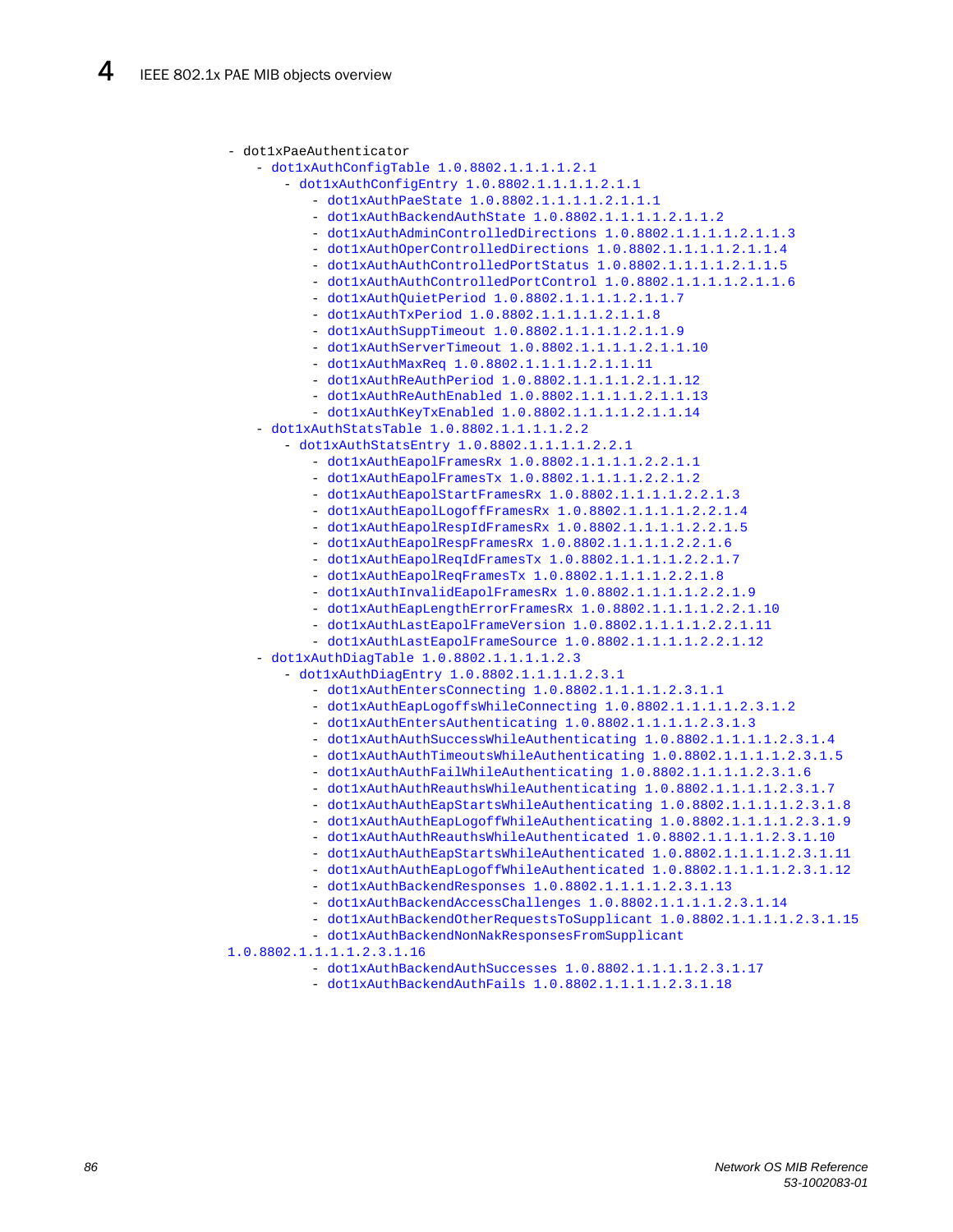- [dot1xAuthSessionStatsTable 1.0.8802.1.1.1.1.2.4](#page-105-3) - [dot1xAuthSessionStatsEntry 1.0.8802.1.1.1.1.2.4.1](#page-105-4) - [dot1xAuthSessionOctetsRx 1.0.8802.1.1.1.1.2.4.1.1](#page-105-5) - [dot1xAuthSessionOctetsTx 1.0.8802.1.1.1.1.2.4.1.2](#page-105-6) - [dot1xAuthSessionFramesRx 1.0.8802.1.1.1.1.2.4.1.3](#page-105-7) - [dot1xAuthSessionFramesTx 1.0.8802.1.1.1.1.2.4.1.4](#page-106-1) - [dot1xAuthSessionId 1.0.8802.1.1.1.1.2.4.1.5](#page-106-2) - [dot1xAuthSessionAuthenticMethod 1.0.8802.1.1.1.1.2.4.1.6](#page-106-3) - [dot1xAuthSessionTime 1.0.8802.1.1.1.1.2.4.1.7](#page-106-4) - [dot1xAuthSessionTerminateCause 1.0.8802.1.1.1.1.2.4.1.8](#page-106-5) - [dot1xAuthSessionUserName 1.0.8802.1.1.1.1.2.4.1.9](#page-106-6)

<span id="page-98-7"></span>FIGURE 30 dot1xPaeAuthenticator hierarchy

# <span id="page-98-0"></span>dot1xPaeSystem group

# <span id="page-98-1"></span>dot1xPaePortTable 1.0.8802.1.1.1.1.1.2

A table of system-level information for each port supported by the Port Access Entity. An entry appears in this table for each port of this system.

### <span id="page-98-2"></span>dot1xPaePortEntry 1.0.8802.1.1.1.1.1.2.1

The Port number, protocol version, and initialization control for a Port.

### <span id="page-98-3"></span>dot1xPaePortNumber 1.0.8802.1.1.1.1.1.2.1.1

The Port number associated with this Port.

#### <span id="page-98-4"></span>dot1xPaePortProtocolVersion 1.0.8802.1.1.1.1.1.2.1.2

The protocol version associated with this Port.

### <span id="page-98-5"></span>dot1xPaePortCapabilities 1.0.8802.1.1.1.1.1.2.1.3

Indicates the PAE functionality that this Port supports and that may be managed through this MIB.

Values dot1xPaePortAuthCapable (0)

dot1xPaePortSuppCapable (1)

### <span id="page-98-6"></span>dot1xPaePortInitialize 1.0.8802.1.1.1.1.1.2.1.4

The initialization control for this Port. Setting this attribute to TRUE causes the Port to be initialized. The attribute value reverts to FALSE once initialization has completed.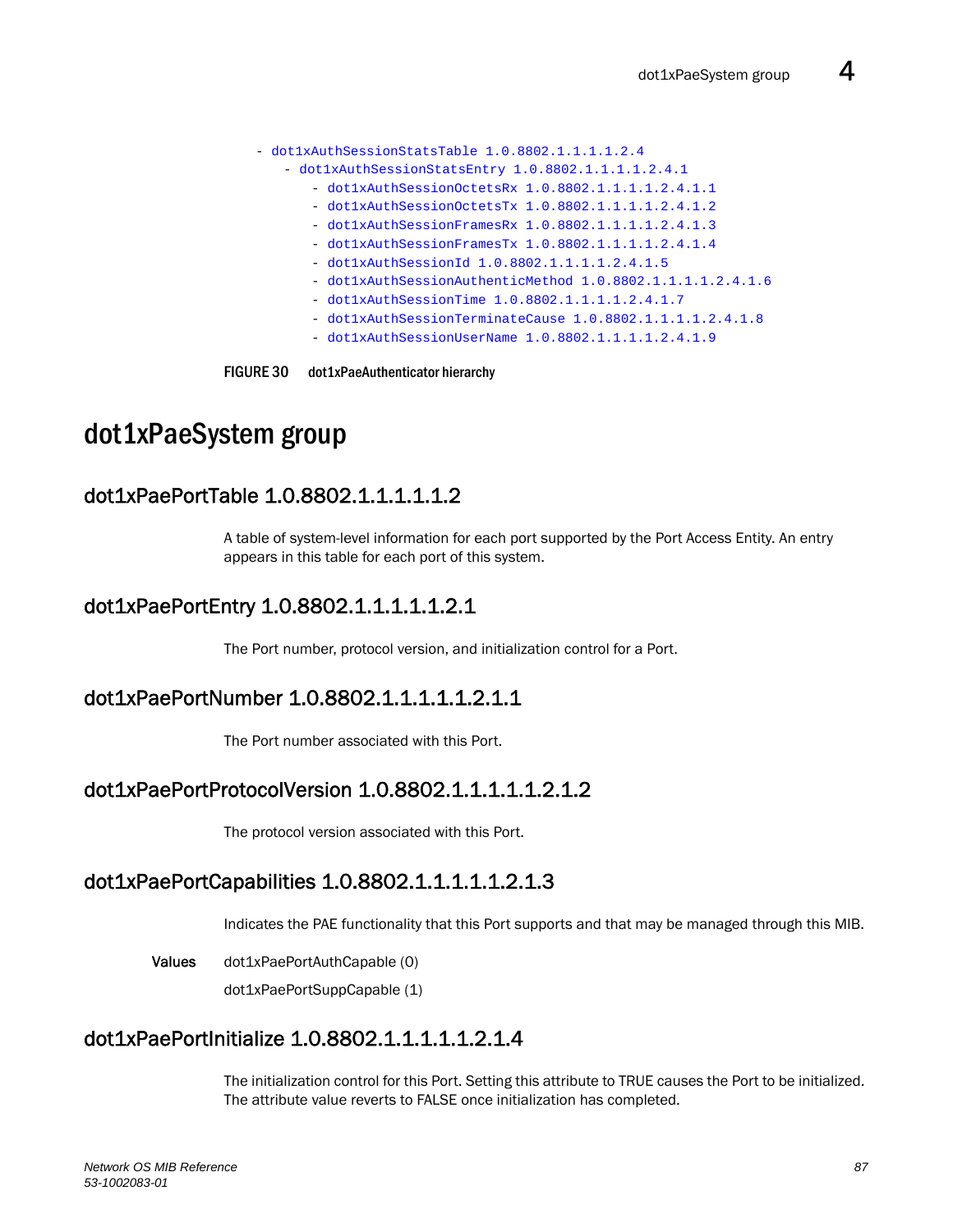# <span id="page-99-1"></span>dot1xPaePortReauthenticate 1.0.8802.1.1.1.1.1.2.1.5

The reauthentication control for this port. Setting this attribute to TRUE causes the Authenticator PAE state machine for the Port to reauthenticate the Supplicant. Setting this attribute to FALSE has no effect. This attribute always returns FALSE when it is read.

# <span id="page-99-0"></span>dot1xPaeAuthenticator group

### <span id="page-99-2"></span>dot1xAuthConfigTable 1.0.8802.1.1.1.1.2.1

A table that contains the configuration objects for the Authenticator PAE associated with each port. An entry appears in this table for each port that may authenticate access to itself.

### <span id="page-99-3"></span>dot1xAuthConfigEntry 1.0.8802.1.1.1.1.2.1.1

The configuration information for an Authenticator PAE.

### <span id="page-99-4"></span>dot1xAuthPaeState 1.0.8802.1.1.1.1.2.1.1.1

The current value of the Authenticator PAE state machine.

Values initialize (1)

disconnected (2) connecting (3) authenticating (4) authenticated (5) aborting (6) held (7) forceAuth (8) forceUnauth (9) restart (10)

# <span id="page-99-5"></span>dot1xAuthBackendAuthState 1.0.8802.1.1.1.1.2.1.1.2

The current state of the Backend Authentication state machine.

Values request (1) response (2) success (3) fail (4)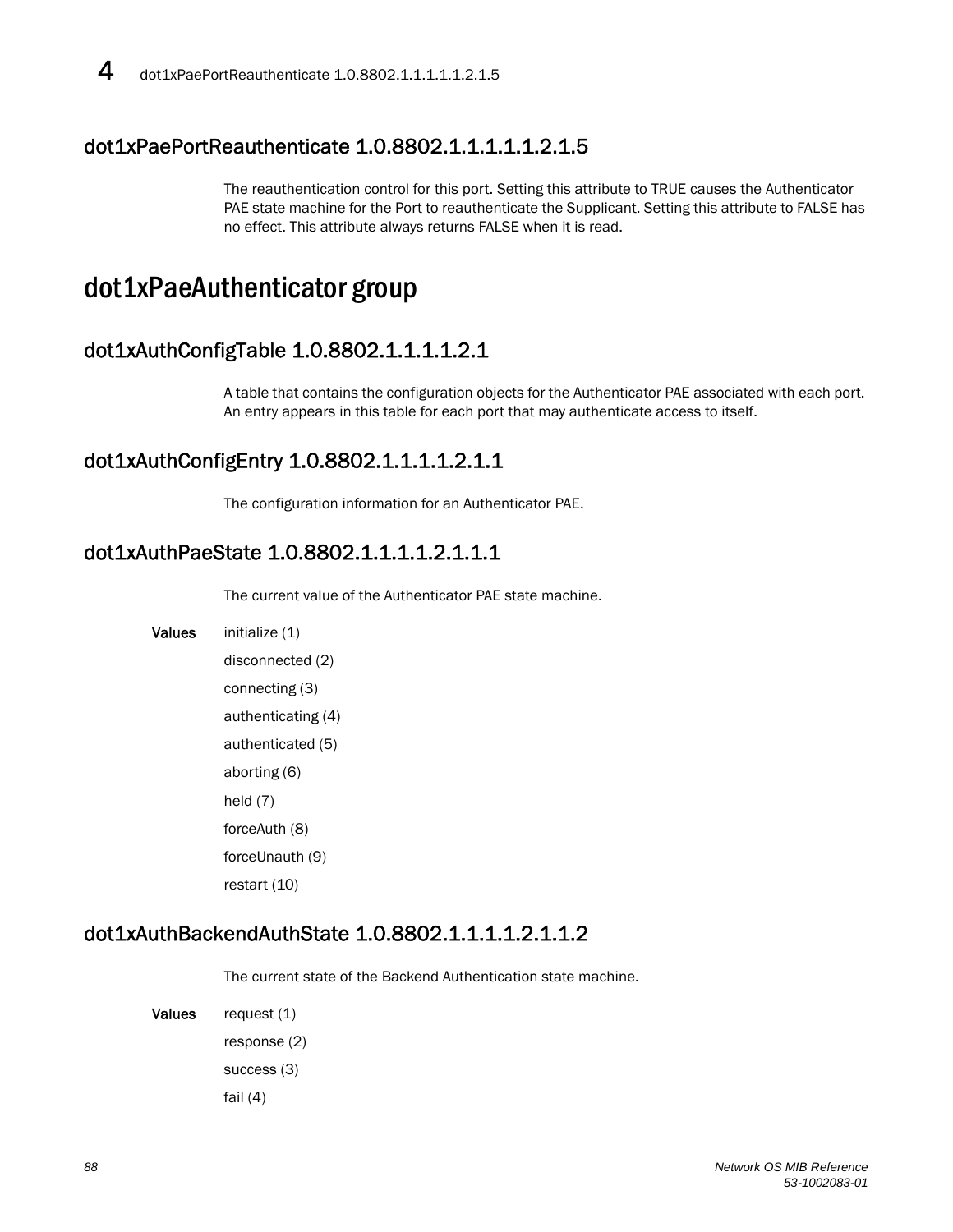timeout (5) idle (6) initialize (7) ignore (8)

# <span id="page-100-0"></span>dot1xAuthAdminControlledDirections 1.0.8802.1.1.1.1.2.1.1.3

The current value of the administrative controlled directions parameter for the Port.

# <span id="page-100-1"></span>dot1xAuthOperControlledDirections 1.0.8802.1.1.1.1.2.1.1.4

The current value of the operational controlled directions parameter for the Port.

# <span id="page-100-2"></span>dot1xAuthAuthControlledPortStatus 1.0.8802.1.1.1.1.2.1.1.5

The current value of the controlled Port status parameter for the Port.

# <span id="page-100-3"></span>dot1xAuthAuthControlledPortControl 1.0.8802.1.1.1.1.2.1.1.6

The current value of the controlled Port control parameter for the Port.

# <span id="page-100-4"></span>dot1xAuthQuietPeriod 1.0.8802.1.1.1.1.2.1.1.7

The value, in seconds, of the quietPeriod constant currently in use by the Authenticator PAE state machine.

# <span id="page-100-5"></span>dot1xAuthTxPeriod 1.0.8802.1.1.1.1.2.1.1.8

The value, in seconds, of the txPeriod constant currently in use by the Authenticator PAE state machine.

# <span id="page-100-6"></span>dot1xAuthSuppTimeout 1.0.8802.1.1.1.1.2.1.1.9

The value, in seconds, of the suppTimeout constant currently in use by the Backend Authentication state machine.

# <span id="page-100-7"></span>dot1xAuthServerTimeout 1.0.8802.1.1.1.1.2.1.1.10

The value, in seconds, of the serverTimeout constant currently in use by the Backend Authentication state machine.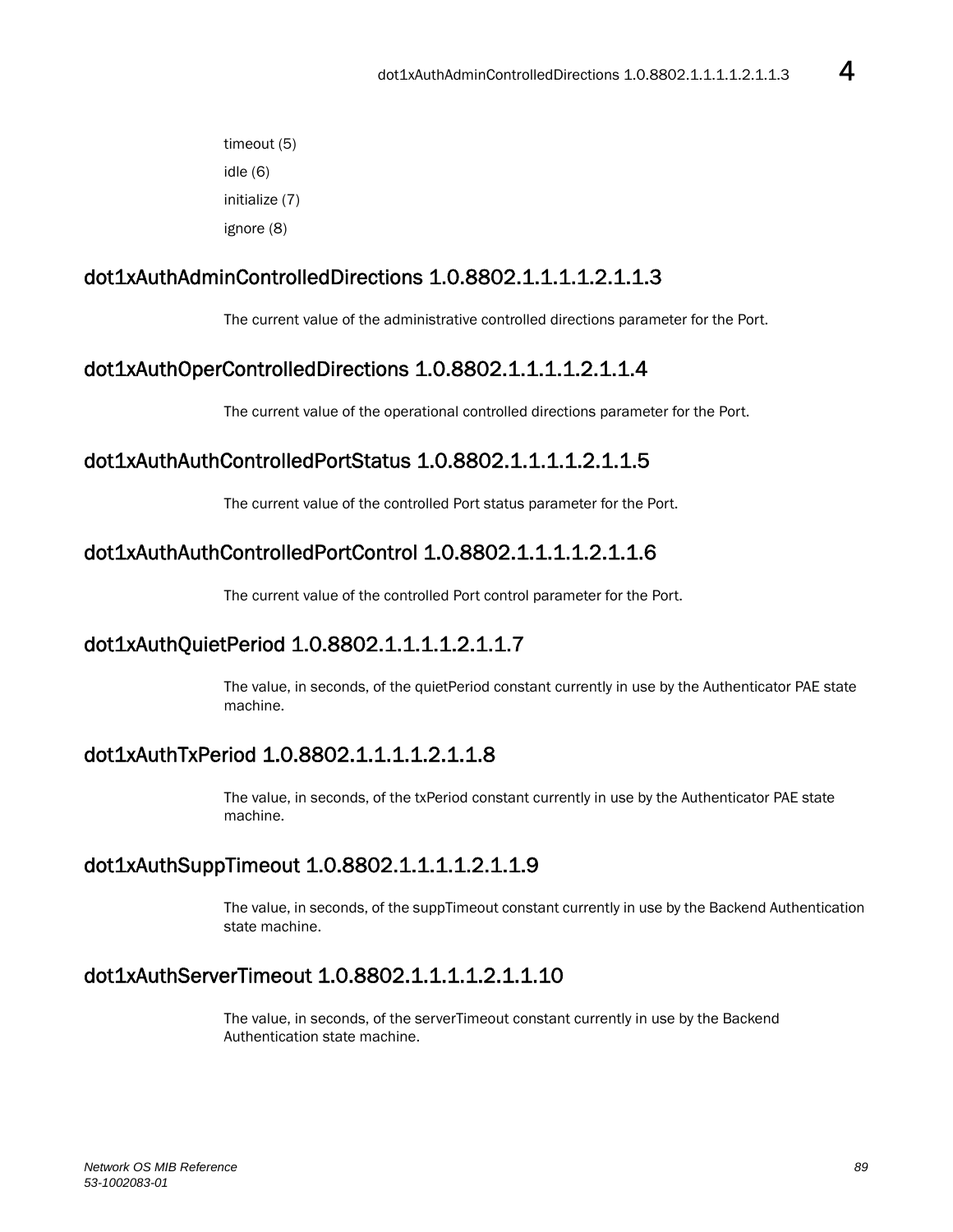# <span id="page-101-0"></span>dot1xAuthMaxReq 1.0.8802.1.1.1.1.2.1.1.11

The value of the maxReq constant currently in use by the Backend Authentication state machine.

# <span id="page-101-1"></span>dot1xAuthReAuthPeriod 1.0.8802.1.1.1.1.2.1.1.12

The value, in seconds, of the reAuthPeriod constant currently in use by the Reauthentication Timer state machine.

# <span id="page-101-2"></span>dot1xAuthReAuthEnabled 1.0.8802.1.1.1.1.2.1.1.13

The enable or disable control used by the Reauthentication Timer state machine (8.5.5.1).

### <span id="page-101-3"></span>dot1xAuthKeyTxEnabled 1.0.8802.1.1.1.1.2.1.1.14

The value of the keyTransmissionEnabled constant currently in use by the Authenticator PAE state machine.

### <span id="page-101-4"></span>dot1xAuthStatsTable 1.0.8802.1.1.1.1.2.2

A table that contains the statistics objects for the Authenticator PAE associated with each Port.

# <span id="page-101-5"></span>dot1xAuthStatsEntry 1.0.8802.1.1.1.1.2.2.1

The statistics information for an Authenticator PAE.

### <span id="page-101-6"></span>dot1xAuthEapolFramesRx 1.0.8802.1.1.1.1.2.2.1.1

The number of valid EAPOL frames of any type that have been received by this Authenticator.

### <span id="page-101-7"></span>dot1xAuthEapolFramesTx 1.0.8802.1.1.1.1.2.2.1.2

The number of EAPOL frames of any type that have been transmitted by this Authenticator.

### <span id="page-101-8"></span>dot1xAuthEapolStartFramesRx 1.0.8802.1.1.1.1.2.2.1.3

The number of EAPOL Start frames that have been received by this Authenticator.

# <span id="page-101-9"></span>dot1xAuthEapolLogoffFramesRx 1.0.8802.1.1.1.1.2.2.1.4

The number of EAPOL Logoff frames that have been received by this Authenticator.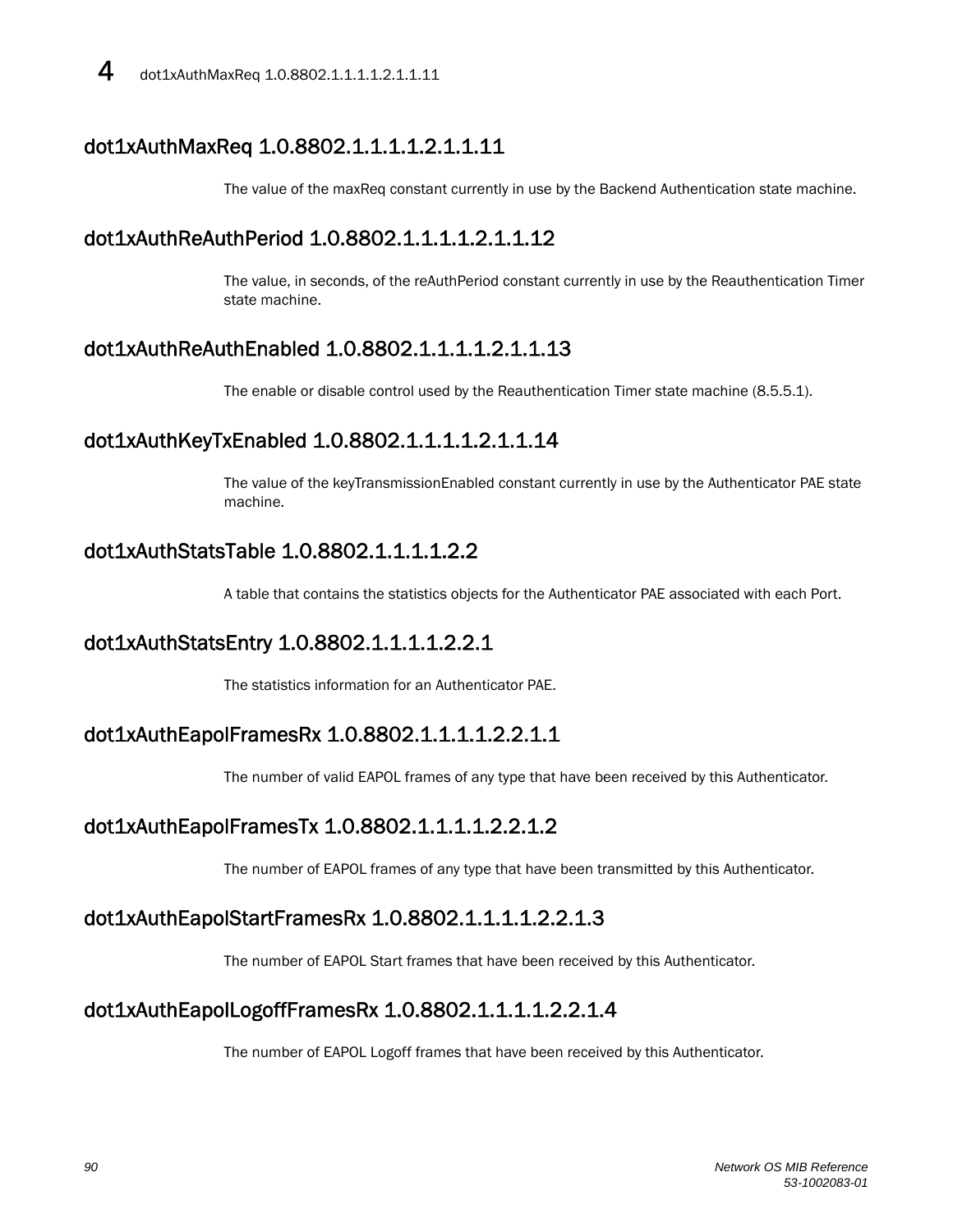# <span id="page-102-0"></span>dot1xAuthEapolRespIdFramesRx 1.0.8802.1.1.1.1.2.2.1.5

The number of EAP Response or ID frames that have been received by this Authenticator.

# <span id="page-102-1"></span>dot1xAuthEapolRespFramesRx 1.0.8802.1.1.1.1.2.2.1.6

The number of valid EAP Response frames (other than Response or ID frames) that have been received by this Authenticator.

# <span id="page-102-2"></span>dot1xAuthEapolReqIdFramesTx 1.0.8802.1.1.1.1.2.2.1.7

The number of EAP Request or ID frames that have been transmitted by this Authenticator.

### <span id="page-102-3"></span>dot1xAuthEapolReqFramesTx 1.0.8802.1.1.1.1.2.2.1.8

The number of EAP Request frames (other than Request or ID frames) that have been transmitted by this Authenticator.

# <span id="page-102-4"></span>dot1xAuthInvalidEapolFramesRx 1.0.8802.1.1.1.1.2.2.1.9

The number of EAPOL frames that have been received by this Authenticator in which the frame type is not recognized.

# <span id="page-102-5"></span>dot1xAuthEapLengthErrorFramesRx 1.0.8802.1.1.1.1.2.2.1.10

The number of EAPOL frames that have been received by this Authenticator in which the Packet Body Length field is invalid.

# <span id="page-102-6"></span>dot1xAuthLastEapolFrameVersion 1.0.8802.1.1.1.1.2.2.1.11

The protocol version number carried in the most recently received EAPOL frame.

# <span id="page-102-7"></span>dot1xAuthLastEapolFrameSource 1.0.8802.1.1.1.1.2.2.1.12

The source MAC address carried in the most recently received EAPOL frame.

# <span id="page-102-8"></span>dot1xAuthDiagTable 1.0.8802.1.1.1.1.2.3

A table that contains the diagnostics objects for the Authenticator PAE associated with each Port. An entry appears in this table for each port that may authenticate access to itself.

# <span id="page-102-9"></span>dot1xAuthDiagEntry 1.0.8802.1.1.1.1.2.3.1

The diagnostics information for an Authenticator PAE.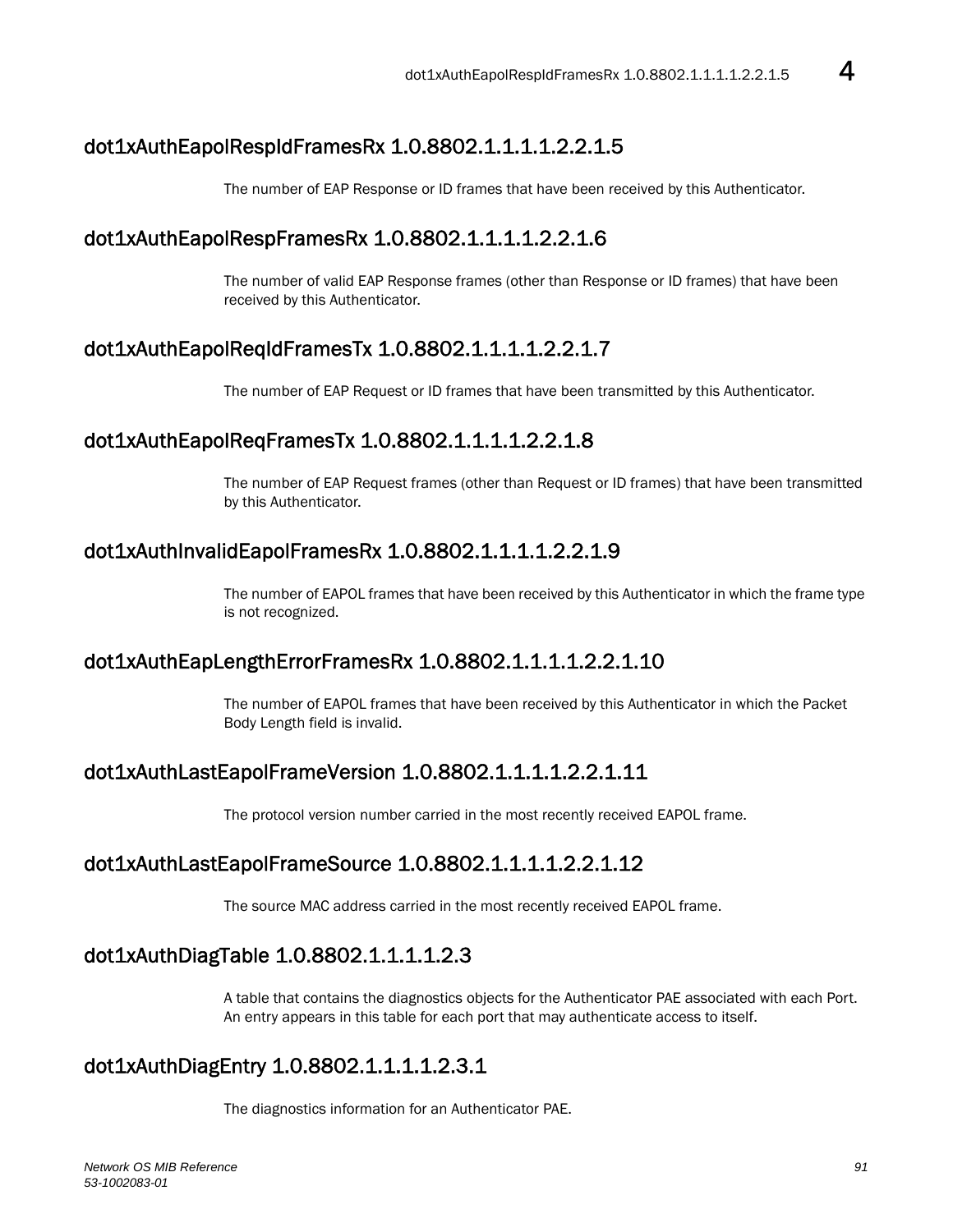# <span id="page-103-0"></span>dot1xAuthEntersConnecting 1.0.8802.1.1.1.1.2.3.1.1

Counts the number of times that the state machine transitions to the CONNECTING state from any other state.

### <span id="page-103-1"></span>dot1xAuthEapLogoffsWhileConnecting 1.0.8802.1.1.1.1.2.3.1.2

Counts the number of times that the state machine transitions from CONNECTING to DISCONNECTED as a result of receiving an EAPOL-Logoff message.

### <span id="page-103-2"></span>dot1xAuthEntersAuthenticating 1.0.8802.1.1.1.1.2.3.1.3

Counts the number of times that the state machine transitions from CONNECTING to AUTHENTICATING, as a result of an EAP-Response or Identity message being received from the Supplicant.

### <span id="page-103-3"></span>dot1xAuthAuthSuccessWhileAuthenticating 1.0.8802.1.1.1.1.2.3.1.4

Counts the number of times that the state machine transitions from AUTHENTICATING to AUTHENTICATED, as a result of the Backend Authentication state machine indicating successful authentication of the Supplicant (authSuccess = TRUE).

# <span id="page-103-4"></span>dot1xAuthAuthTimeoutsWhileAuthenticating 1.0.8802.1.1.1.1.2.3.1.5

Counts the number of times that the state machine transitions from AUTHENTICATING to ABORTING, as a result of the Backend Authentication state machine indicating authentication timeout (authTimeout = TRUE).

# <span id="page-103-5"></span>dot1xAuthAuthFailWhileAuthenticating 1.0.8802.1.1.1.1.2.3.1.6

Counts the number of times that the state machine transitions from AUTHENTICATING to HELD, as a result of the Backend Authentication state machine indicating authentication failure (authFail = TRUE).

### <span id="page-103-6"></span>dot1xAuthAuthReauthsWhileAuthenticating 1.0.8802.1.1.1.1.2.3.1.7

Counts the number of times that the state machine transitions from AUTHENTICATING to ABORTING, as a result of a reauthentication request (reAuthenticate = TRUE).

# <span id="page-103-7"></span>dot1xAuthAuthEapStartsWhileAuthenticating 1.0.8802.1.1.1.1.2.3.1.8

Counts the number of times that the state machine transitions from AUTHENTICATING to ABORTING, as a result of an EAPOL-Start message being received from the Supplicant.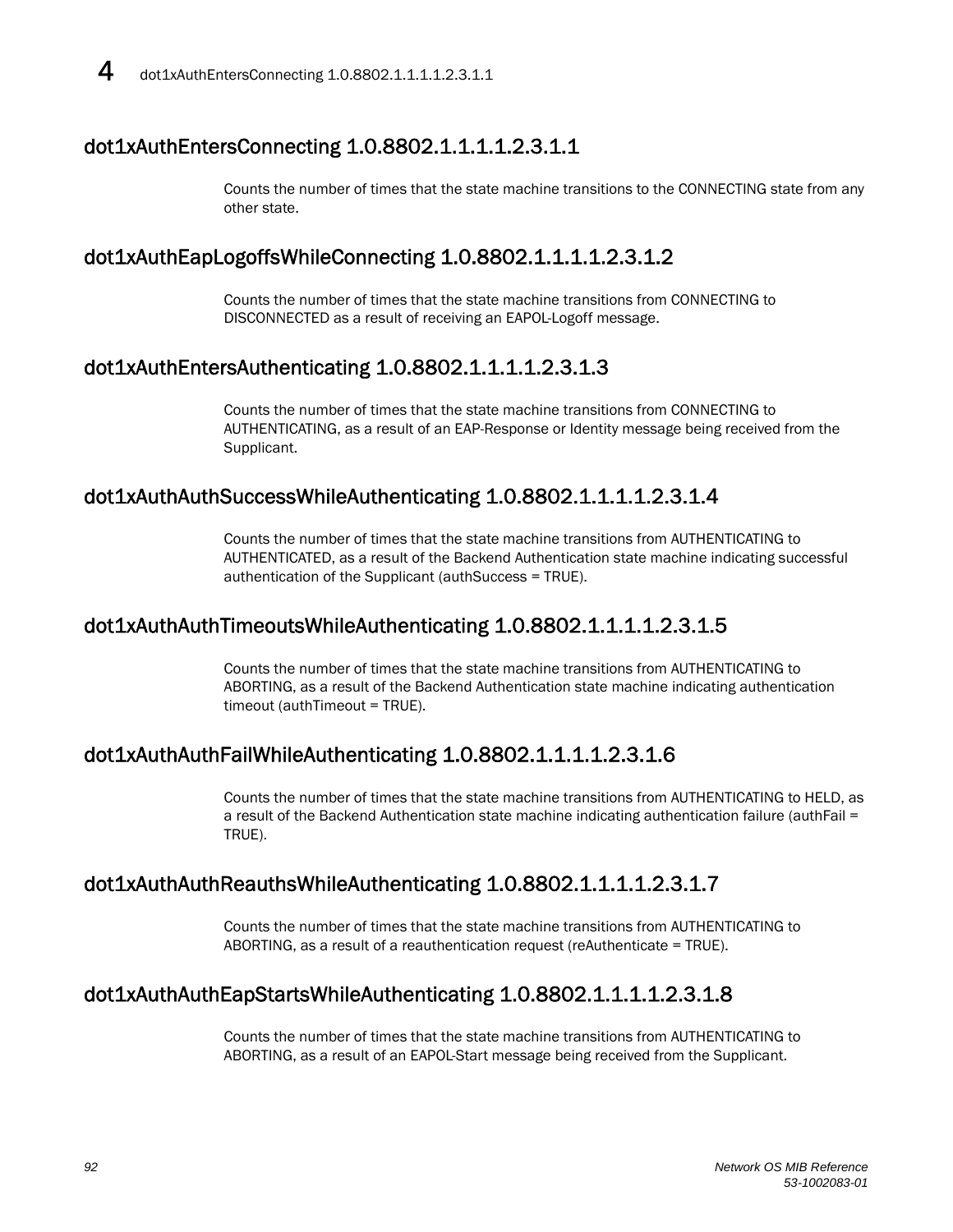# <span id="page-104-0"></span>dot1xAuthAuthEapLogoffWhileAuthenticating 1.0.8802.1.1.1.1.2.3.1.9

Counts the number of times that the state machine transitions from AUTHENTICATING to ABORTING, as a result of an EAPOL-Logoff message being received from the Supplicant.

### <span id="page-104-1"></span>dot1xAuthAuthReauthsWhileAuthenticated 1.0.8802.1.1.1.1.2.3.1.10

Counts the number of times that the state machine transitions from AUTHENTICATED to CONNECTING, as a result of a reauthentication request (reAuthenticate = TRUE).

### <span id="page-104-2"></span>dot1xAuthAuthEapStartsWhileAuthenticated 1.0.8802.1.1.1.1.2.3.1.11

Counts the number of times that the state machine transitions from AUTHENTICATED to CONNECTING, as a result of an EAPOL-Start message being received from the Supplicant.

### <span id="page-104-3"></span>dot1xAuthAuthEapLogoffWhileAuthenticated 1.0.8802.1.1.1.1.2.3.1.12

Counts the number of times that the state machine transitions from AUTHENTICATED to DISCONNECTED, as a result of an EAPOL-Logoff message being received from the Supplicant.

### <span id="page-104-4"></span>dot1xAuthBackendResponses 1.0.8802.1.1.1.1.2.3.1.13

Counts the number of times that the state machine sends an initial Access-Request packet to the Authentication server (for example, executes sendRespToServer on entry to the RESPONSE state). Indicates that the Authenticator attempted communication with the Authentication Server.

#### <span id="page-104-5"></span>dot1xAuthBackendAccessChallenges 1.0.8802.1.1.1.1.2.3.1.14

Counts the number of times that the state machine receives an initial Access-Challenge packet from the Authentication server (for example, aReq becomes TRUE, causing exit from the RESPONSE state). Indicates that the Authentication Server has communication with the Authenticator.

#### <span id="page-104-6"></span>dot1xAuthBackendOtherRequestsToSupplicant 1.0.8802.1.1.1.1.2.3.1.15

Counts the number of times that the state machine sends an EAP-Request packet (other than an Identity, Notification, Failure or Success message) to the Supplicant (for example, executes txReq on entry to the REQUEST state). Indicates that the Authenticator chose an EAP-method.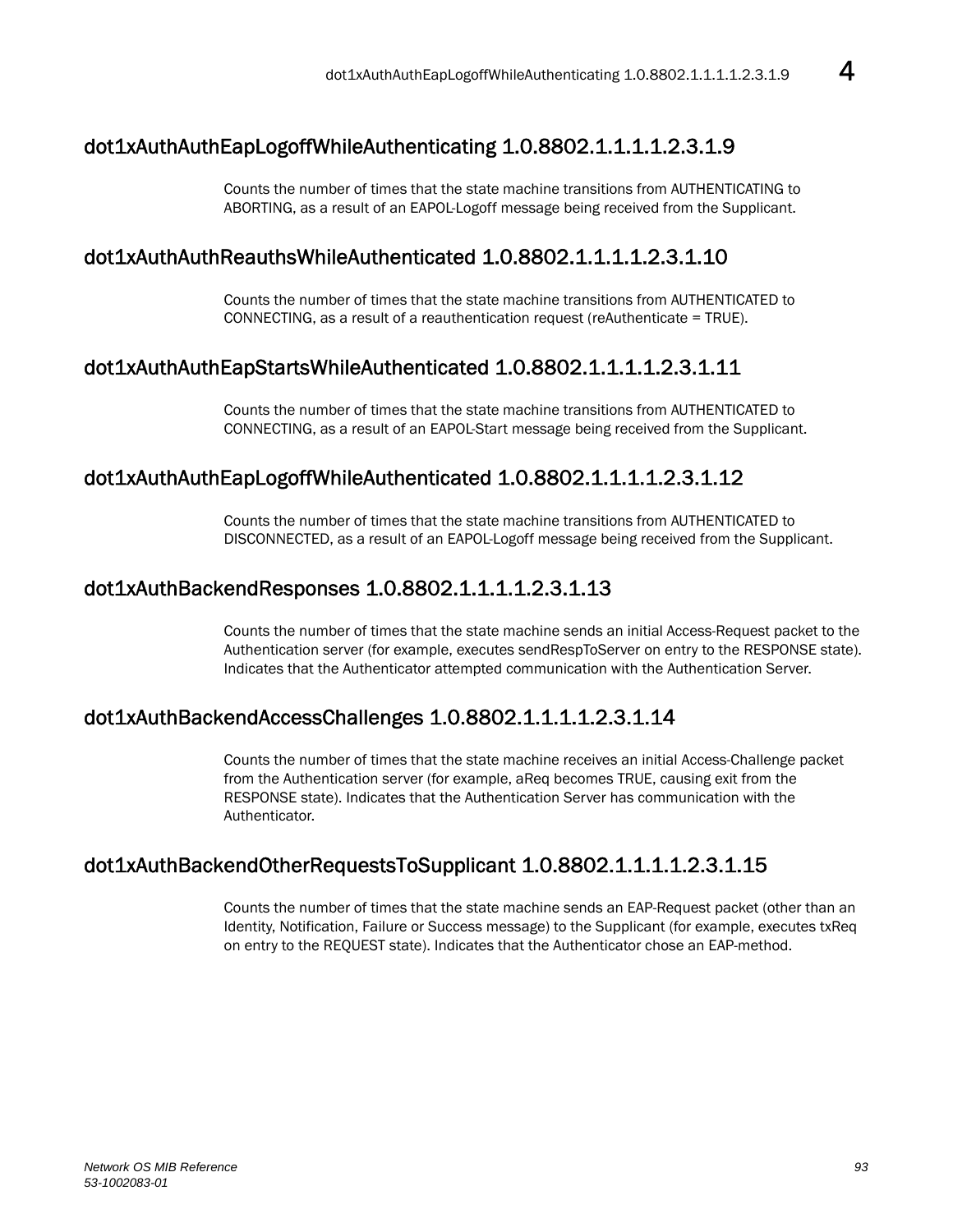### <span id="page-105-0"></span>dot1xAuthBackendNonNakResponsesFromSupplicant 1.0.8802.1.1.1.1.2.3.1.16

Counts the number of times that the state machine receives a response from the Supplicant to an initial EAP-Request, and the response is something other than EAP-NAK (for example, rxResp becomes TRUE, causing the state machine to transition from REQUEST to RESPONSE, and the response is not an EAP-NAK). Indicates that the Supplicant can respond to the Authenticator's chosen EAP-method.

### <span id="page-105-1"></span>dot1xAuthBackendAuthSuccesses 1.0.8802.1.1.1.1.2.3.1.17

Counts the number of times that the state machine receives an EAP-Success message from the Authentication Server (for example, aSuccess becomes TRUE, causing a transition from RESPONSE to SUCCESS). Indicates that the Supplicant has successfully authenticated to the Authentication Server.

### <span id="page-105-2"></span>dot1xAuthBackendAuthFails 1.0.8802.1.1.1.1.2.3.1.18

Counts the number of times that the state machine receives an EAP-Failure message from the Authentication Server (for example, aFail becomes TRUE, causing a transition from RESPONSE to FAIL). Indicates that the Supplicant has not authenticated to the Authentication Server.

# <span id="page-105-3"></span>dot1xAuthSessionStatsTable 1.0.8802.1.1.1.1.2.4

A table that contains the session statistics objects for the Authenticator PAE associated with each Port.

### <span id="page-105-4"></span>dot1xAuthSessionStatsEntry 1.0.8802.1.1.1.1.2.4.1

The session statistics information for an Authenticator PAE. This shows the current values being collected for each session that is still in progress, or the final values for the last valid session on each port where there is no session currently active.

### <span id="page-105-5"></span>dot1xAuthSessionOctetsRx 1.0.8802.1.1.1.1.2.4.1.1

The number of octets received in user data frames on this Port during the session.

# <span id="page-105-6"></span>dot1xAuthSessionOctetsTx 1.0.8802.1.1.1.1.2.4.1.2

The number of octets transmitted in user data frames on this Port during the session.

# <span id="page-105-7"></span>dot1xAuthSessionFramesRx 1.0.8802.1.1.1.1.2.4.1.3

The number of user data frames received on this Port during the session.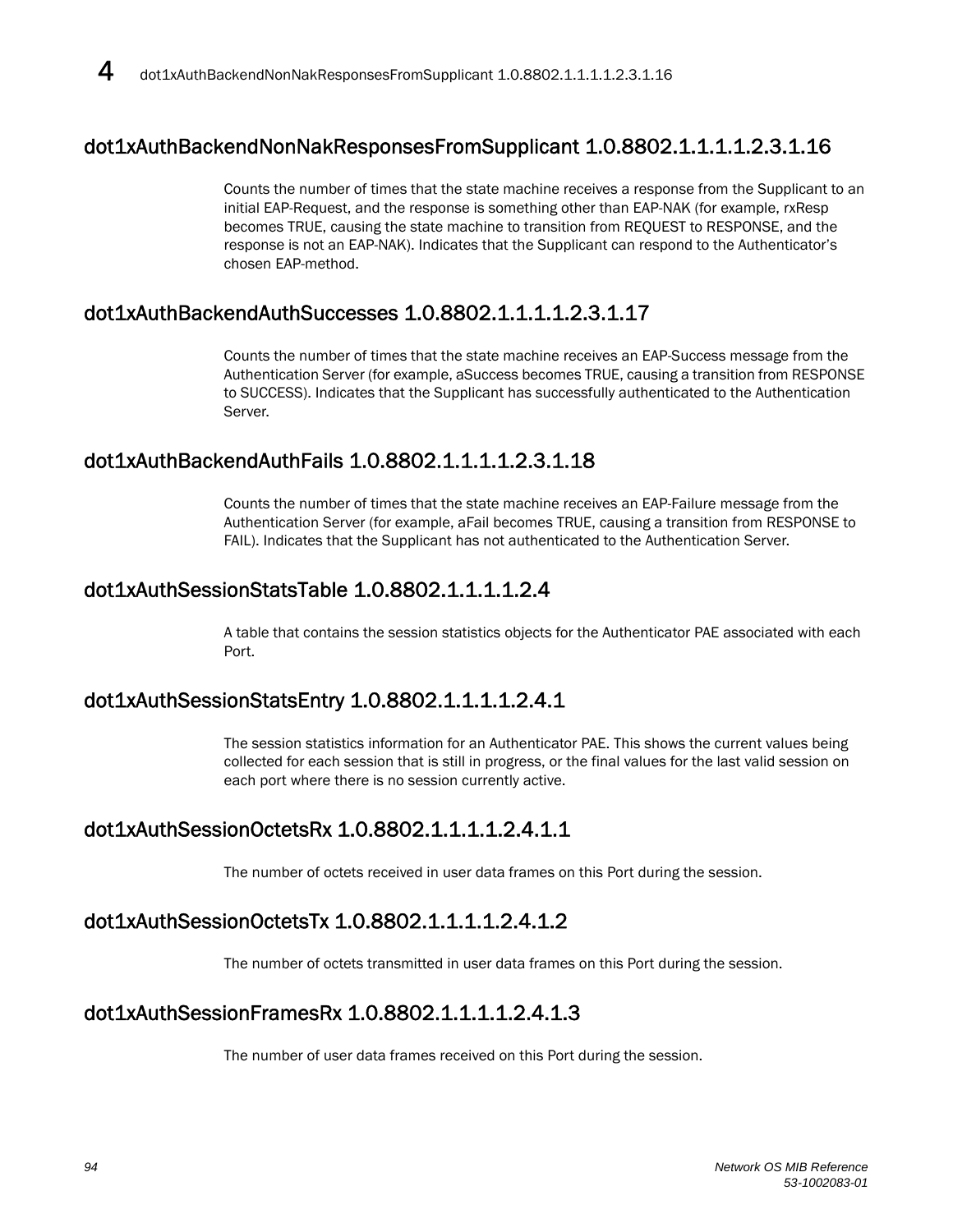# <span id="page-106-1"></span>dot1xAuthSessionFramesTx 1.0.8802.1.1.1.1.2.4.1.4

The number of user data frames transmitted on this Port during the session.

# <span id="page-106-2"></span>dot1xAuthSessionId 1.0.8802.1.1.1.1.2.4.1.5

A unique identifier for the session, in the form of a printable ASCII string of at least three characters.

# <span id="page-106-3"></span>dot1xAuthSessionAuthenticMethod 1.0.8802.1.1.1.1.2.4.1.6

The authentication method used to establish the session.

Values remoteAuthServer(1)

localAuthServer(2)

# <span id="page-106-4"></span>dot1xAuthSessionTime 1.0.8802.1.1.1.1.2.4.1.7

The duration of the session in seconds.

# <span id="page-106-5"></span>dot1xAuthSessionTerminateCause 1.0.8802.1.1.1.1.2.4.1.8

The reason for the session termination.

Values supplicantLogoff (1) portFailure (2) supplicantRestart (3) reauthFailed (4) authControlForceUnauth (5) portReInit (6) portAdminDisabled (7) notTerminatedYet (999)

# <span id="page-106-6"></span>dot1xAuthSessionUserName 1.0.8802.1.1.1.1.2.4.1.9

The User-Name representing the identity of the Supplicant PAE.

# <span id="page-106-0"></span>dot1xPaeSupplicant group

This group is not supported.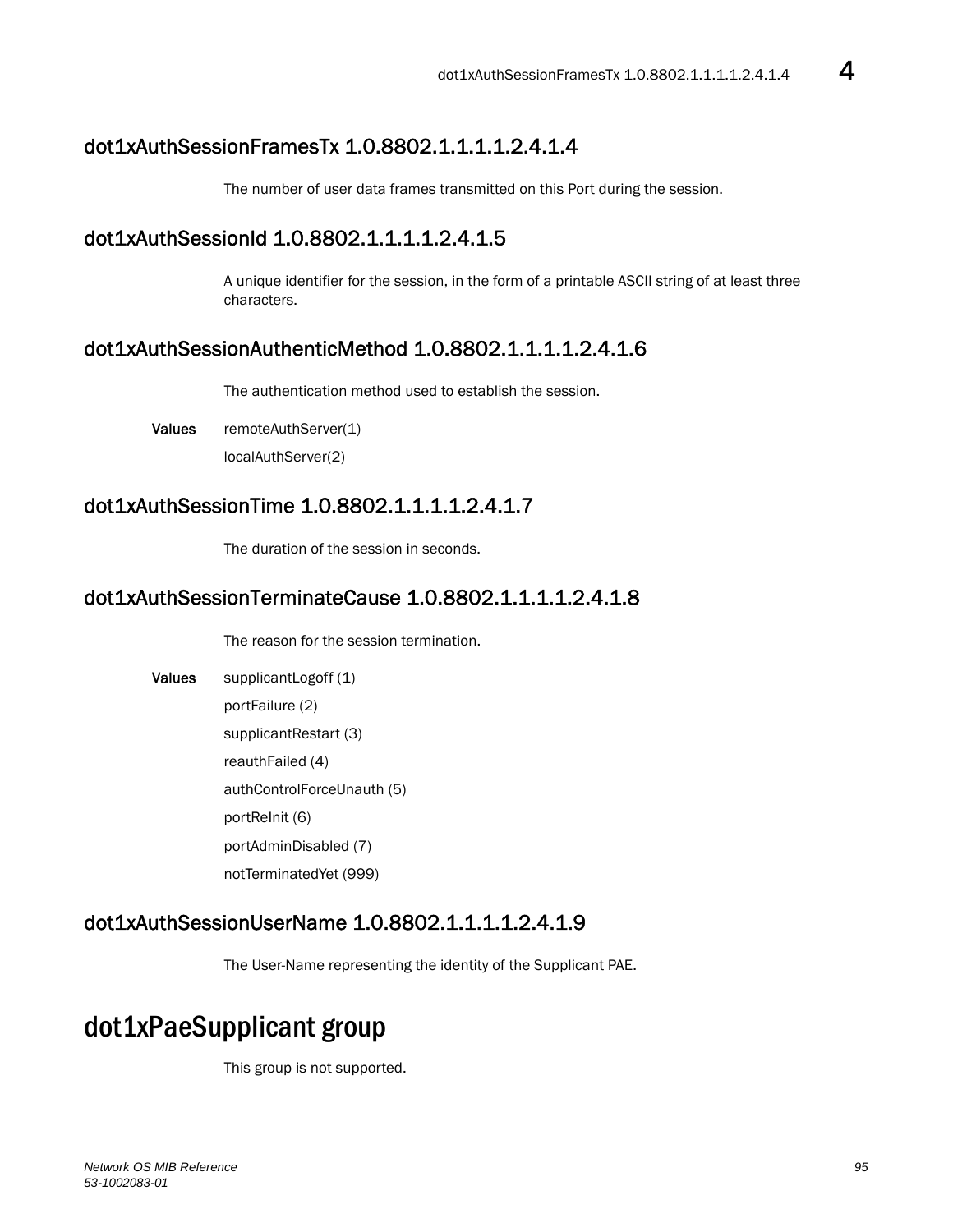# 4 dot1xPaeSupplicant group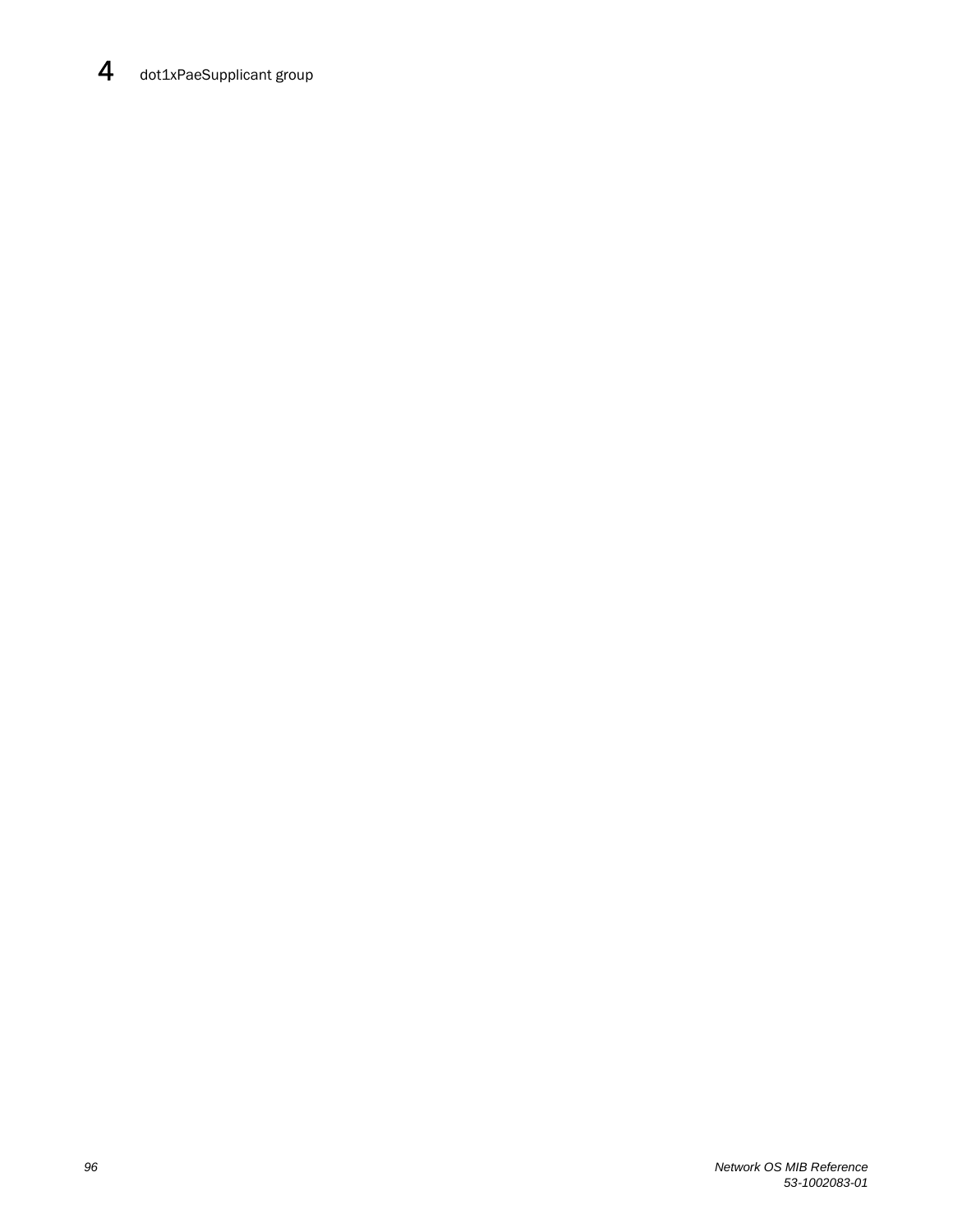### **Chapter**

# LLDP MIB Objects 5

# In this chapter

| 100 |
|-----|
| 102 |
| 105 |
|     |
|     |
| 112 |
| 114 |
|     |
| 118 |
| 120 |
| 120 |
|     |

# <span id="page-108-0"></span>LLDP MIB objects overview

The descriptions of the MIB variables in this chapter come directly from the LLDP MIB. The notes that follow the descriptions typically pertain to Brocade-specific information as provided by Brocade.

[Figure 31](#page-109-0) through [Figure 35](#page-111-0) depict the organization and structure of the LLDP MIB.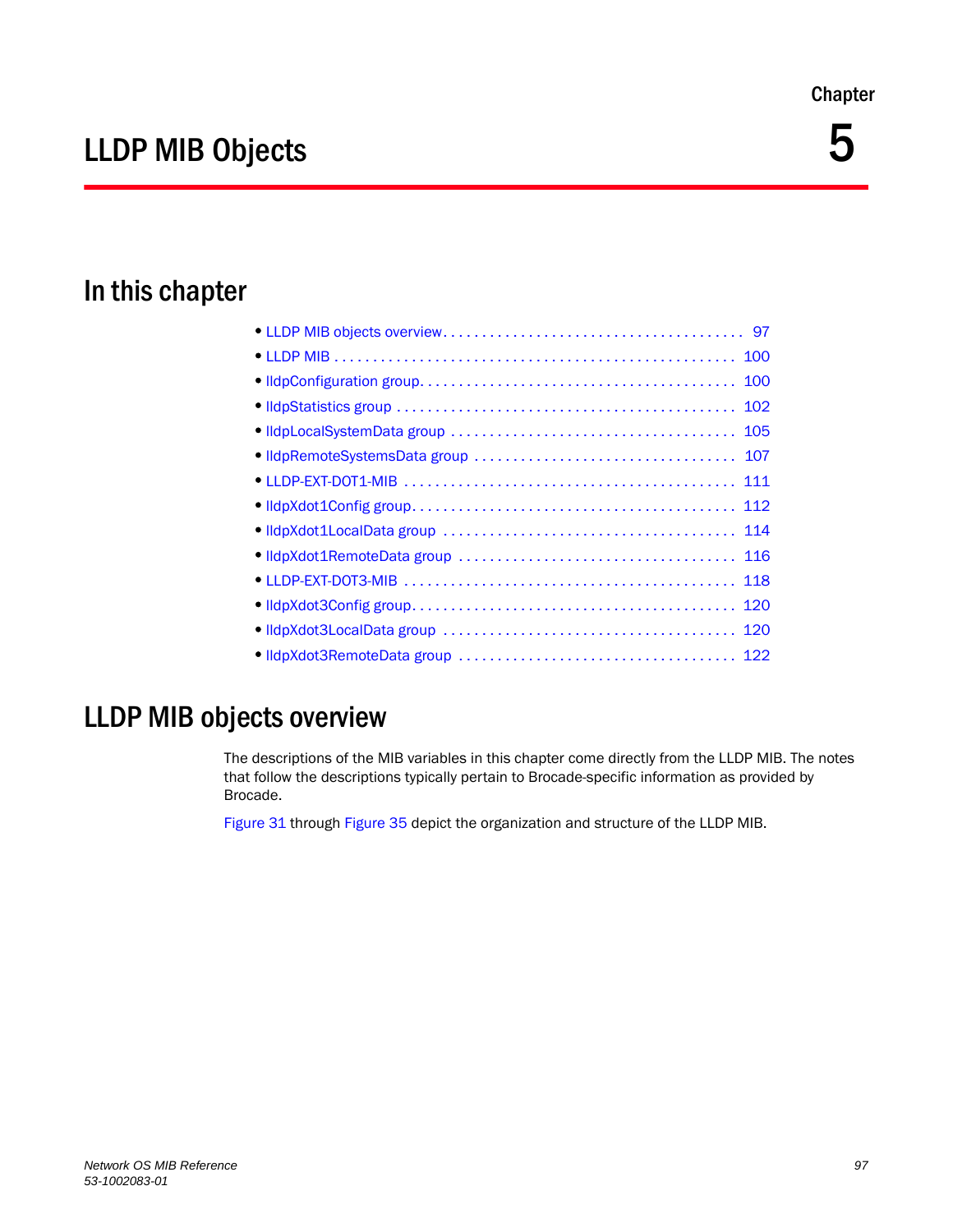```
- iso
   - std
       - iso8802
           - ieee802dot1
              - ieee802dot1mibs
                  - lldpMIB
                      - lldpNotifications
                      - lldpObjects 
                         - lldpConfiguration
                             - lldpMessageTxInterval
                             - lldpMessageTxHoldMultiplier
                             - lldpReinitDelay 
                             - lldpTxDelay 
                             - lldpNotificationInterval 
                             - lldpPortConfigTable
                             - lldpConfigManAddrTable
                         - lldpStatistics
                             - lldpStatsRemTablesLastChangeTime 
                             - lldpStatsRemTablesInserts 
                             - lldpStatsRemTablesDeletes 
                             - lldpStatsRemTablesDrops
                             - lldpStatsRemTablesAgeouts
                             - lldpStatsTxPortTable
                             - lldpStatsRxPortTable
                         - lldpLocalSystemData
                             - lldpLocChassisIdSubtype 
                             - lldpLocChassisId 
                             - lldpLocSysName 
                             - lldpLocSysDesc 
                             - lldpLocSysCapSupported 
                             - lldpLocSysCapEnabled 
                             - lldpLocPortTable
                             - lldpLocManAddrTable
                         - lldpRemoteSystemsData
                             - lldpRemTable
                             - lldpRemManAddrTable
                             - lldpRemUnknownTLVTable
                             - lldpRemOrgDefInfoTable
```
#### <span id="page-109-0"></span>FIGURE 31 LLDP MIB overall tree structure

- lldpConfiguration

```
- lldpMessageTxInterval 1.0.8802.1.1.2.1.1.1
```

```
- lldpMessageTxHoldMultiplier 1.0.8802.1.1.2.1.1.2
```

```
- lldpReinitDelay 1.0.8802.1.1.2.1.1.3
```

```
- lldpTxDelay 1.0.8802.1.1.2.1.1.4
```

```
- lldpNotificationInterval 1.0.8802.1.1.2.1.1.5
```

```
- lldpPortConfigTable 1.0.8802.1.1.2.1.1.6
```

```
- lldpPortConfigEntry 1.0.8802.1.1.2.1.1.6.1
```

```
- lldpPortConfigPortNum 1.0.8802.1.1.2.1.1.6.1.1
```

```
- lldpPortConfigAdminStatus 1.0.8802.1.1.2.1.1.6.1.2
```

```
- lldpPortConfigNotificationEnable 1.0.8802.1.1.2.1.1.6.1.3
```

```
- lldpPortConfigTLVsTxEnable 1.0.8802.1.1.2.1.1.6.1.4
```

```
- lldpConfigManAddrTable 1.0.8802.1.1.2.1.1.7
```
FIGURE 32 lldpConfiguration hierarchy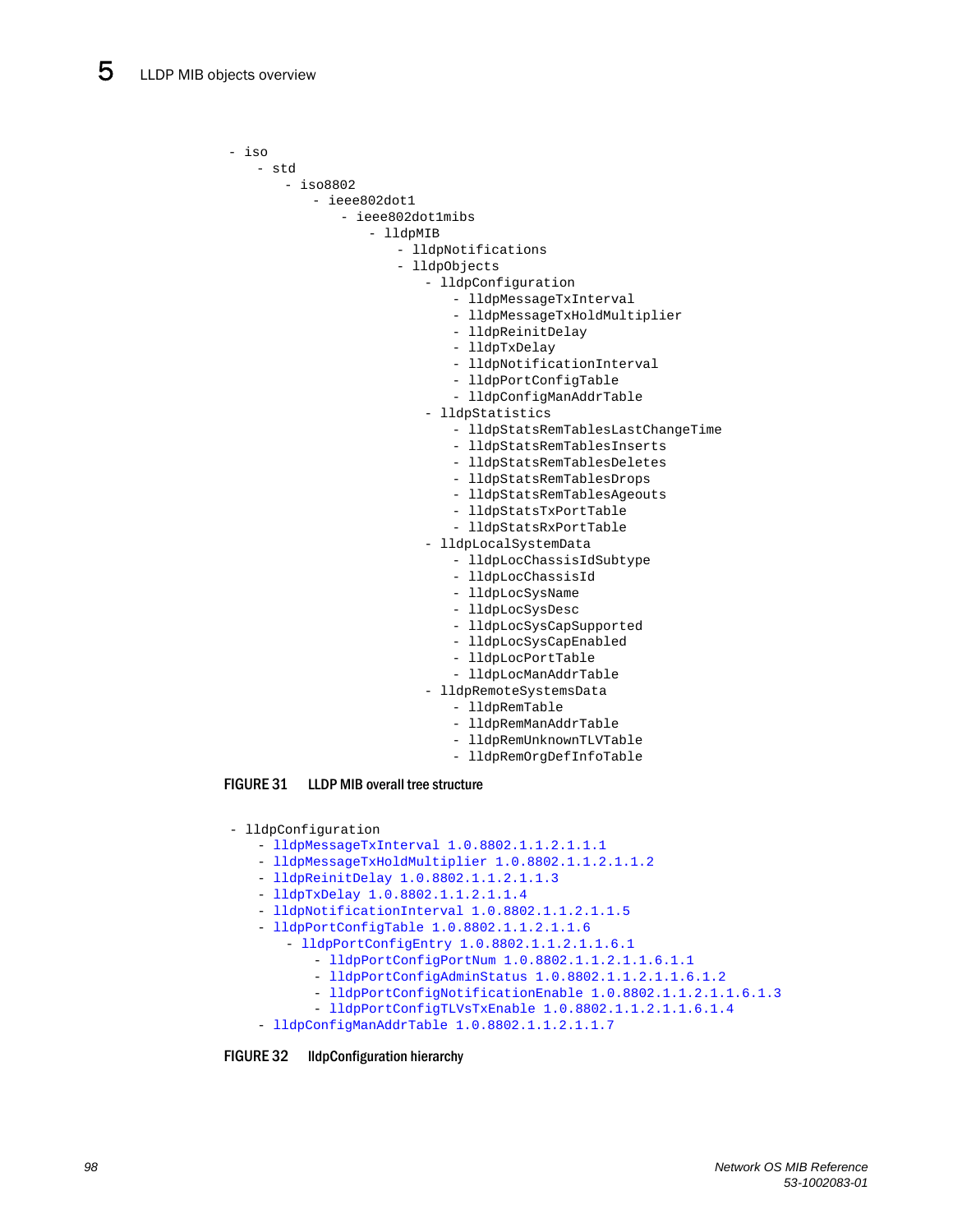- lldpStatistics
	- [lldpStatsRemTablesLastChangeTime 1.0.8802.1.1.2.1.2.1](#page-113-6)
	- [lldpStatsRemTablesInserts 1.0.8802.1.1.2.1.2.2](#page-113-7)
	- [lldpStatsRemTablesDeletes 1.0.8802.1.1.2.1.2.3](#page-113-8)
	- [lldpStatsRemTablesDrops 1.0.8802.1.1.2.1.2.4](#page-114-0)
	- [lldpStatsRemTablesAgeouts 1.0.8802.1.1.2.1.2.5](#page-114-1)
	- [lldpStatsTxPortTable 1.0.8802.1.1.2.1.2.6](#page-114-2)
		- [lldpStatsTxPortEntry 1.0.8802.1.1.2.1.2.6.1](#page-114-3)
			- [lldpStatsTxPortNum 1.0.8802.1.1.2.1.2.6.1.1](#page-114-4)
			- [lldpStatsTxPortFramesTotal 1.0.8802.1.1.2.1.2.6.1.2](#page-114-5)
	- [lldpStatsRxPortTable 1.0.8802.1.1.2.1.2.7](#page-114-6)
		- [lldpStatsRxPortEntry 1.0.8802.1.1.2.1.2.7.1](#page-114-7)
			- [lldpStatsRxPortNum 1.0.8802.1.1.2.1.2.7.1.1](#page-115-0)
			- [lldpStatsRxPortFramesDiscardedTotal 1.0.8802.1.1.2.1.2.7.1.2](#page-115-1)
			- [lldpStatsRxPortFramesErrors 1.0.8802.1.1.2.1.2.7.1.3](#page-115-2)
			- [lldpStatsRxPortFramesTotal 1.0.8802.1.1.2.1.2.7.1.4](#page-115-3)
			- [lldpStatsRxPortTLVsDiscardedTotal 1.0.8802.1.1.2.1.2.7.1.5](#page-115-4)
			- [lldpStatsRxPortTLVsUnrecognizedTotal 1.0.8802.1.1.2.1.2.7.1.6](#page-115-5)
			- [lldpStatsRxPortAgeoutsTotal 1.0.8802.1.1.2.1.2.7.1.7](#page-115-6)

#### FIGURE 33 lldpStatistics hierarchy

- lldpLocalSystemData
	- [lldpLocChassisIdSubtype 1.0.8802.1.1.2.1.3.1](#page-116-1)
	- [lldpLocChassisId 1.0.8802.1.1.2.1.3.2](#page-116-2)
	- [lldpLocSysName 1.0.8802.1.1.2.1.3.3](#page-116-3)
	- [lldpLocSysDesc 1.0.8802.1.1.2.1.3.4](#page-116-4)
	- [lldpLocSysCapSupported 1.0.8802.1.1.2.1.3.5](#page-116-5)
	- [lldpLocSysCapEnabled 1.0.8802.1.1.2.1.3.6](#page-116-6)
	- [lldpLocPortTable 1.0.8802.1.1.2.1.3.7](#page-116-7)
		- [lldpLocPortEntry 1.0.8802.1.1.2.1.3.7.1](#page-116-8)
			- [lldpLocPortNum 1.0.8802.1.1.2.1.3.7.1.1](#page-116-9)
			- [lldpLocPortIdSubtype 1.0.8802.1.1.2.1.3.7.1.2](#page-117-0)
			- [lldpLocPortId 1.0.8802.1.1.2.1.3.7.1.3](#page-117-1)
			- [lldpLocPortDesc 1.0.8802.1.1.2.1.3.7.1.4](#page-117-2)
	- [lldpLocManAddrTable 1.0.8802.1.1.2.1.3.8](#page-117-3)
		- [lldpLocManAddrEntry 1.0.8802.1.1.2.1.3.8.1](#page-117-4)
			- [lldpLocManAddrSubtype 1.0.8802.1.1.2.1.3.8.1.1](#page-117-5)
			- [lldpLocManAddr 1.0.8802.1.1.2.1.3.8.1.2](#page-117-6)
			- [lldpLocManAddrLen 1.0.8802.1.1.2.1.3.8.1.3](#page-117-7)
			- [lldpLocManAddrIfSubtype 1.0.8802.1.1.2.1.3.8.1.4](#page-118-1)
			- [lldpLocManAddrIfId 1.0.8802.1.1.2.1.3.8.1.5](#page-118-2)
			- [lldpLocManAddrOID 1.0.8802.1.1.2.1.3.8.1.6](#page-118-3)

FIGURE 34 IldpLocalSystemData hierarchy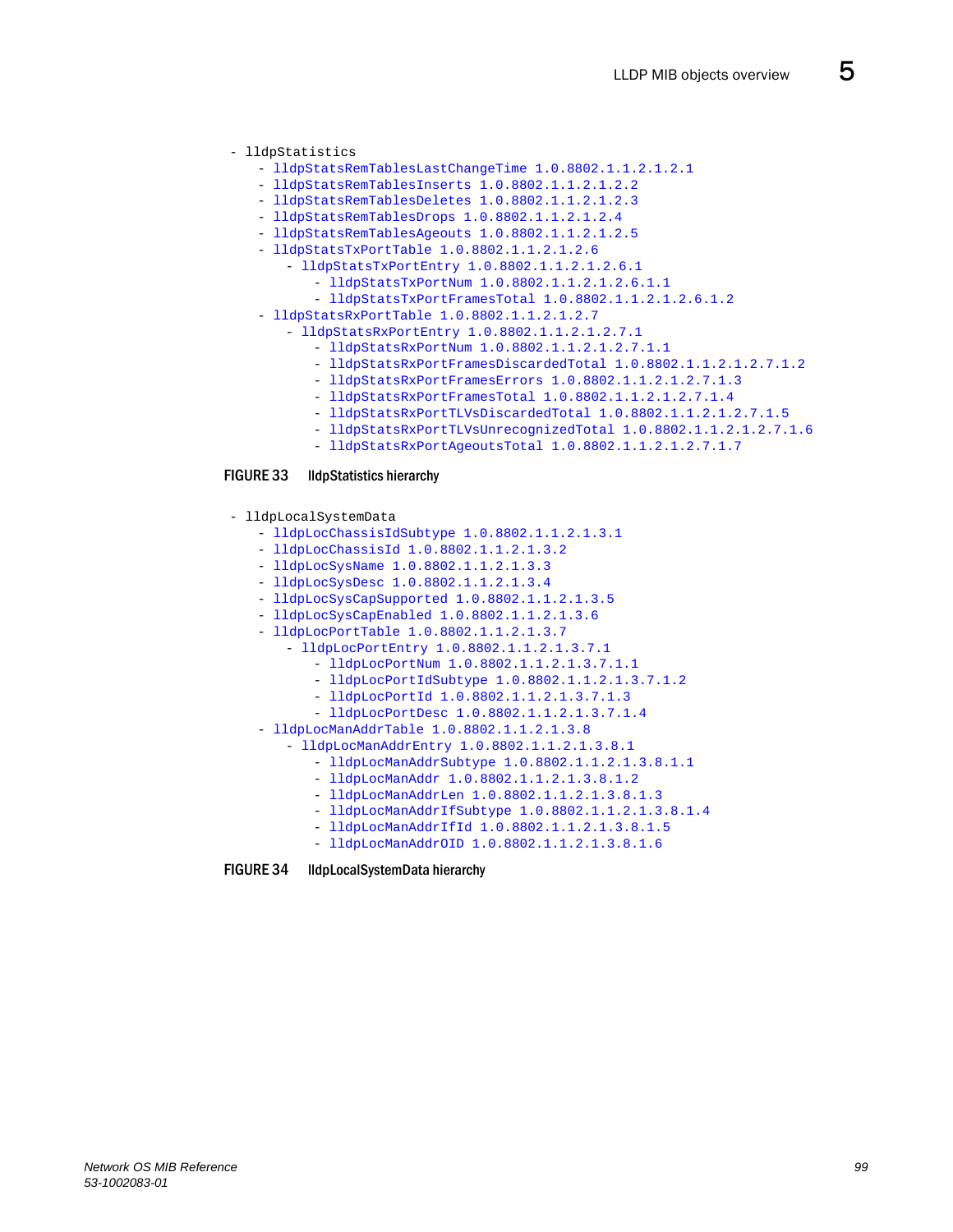```
- lldpRemoteSystemsData
   - lldpRemTable 1.0.8802.1.1.2.1.4.1
       - lldpRemEntry 1.0.8802.1.1.2.1.4.1.1
          - lldpRemTimeMark 1.0.8802.1.1.2.1.4.1.1.1
          - lldpRemLocalPortNum 1.0.8802.1.1.2.1.4.1.1.2
          - lldpRemIndex 1.0.8802.1.1.2.1.4.1.1.3
          - lldpRemChassisIdSubtype 1.0.8802.1.1.2.1.4.1.1.4
          - lldpRemChassisId 1.0.8802.1.1.2.1.4.1.1.5
          - lldpRemPortIdSubtype 1.0.8802.1.1.2.1.4.1.1.6
          - lldpRemPortId 1.0.8802.1.1.2.1.4.1.1.7
          - lldpRemPortDesc 1.0.8802.1.1.2.1.4.1.1.8
          - lldpRemSysName 1.0.8802.1.1.2.1.4.1.1.9
          - lldpRemSysDesc 1.0.8802.1.1.2.1.4.1.1.10
          - lldpRemSysCapSupported 1.0.8802.1.1.2.1.4.1.1.11
          - lldpRemSysCapEnabled 1.0.8802.1.1.2.1.4.1.1.12
   - lldpRemManAddrTable 1.0.8802.1.1.2.1.4.2
       - lldpRemManAddrEntry 1.0.8802.1.1.2.1.4.2.1
          - lldpRemManAddrSubtype 1.0.8802.1.1.2.1.4.2.1.1
          - lldpRemManAddr 1.0.8802.1.1.2.1.4.2.1.2
          - lldpRemManAddrIfSubtype 1.0.8802.1.1.2.1.4.2.1.3
          - lldpRemManAddrIfId 1.0.8802.1.1.2.1.4.2.1.4
          - lldpRemManAddrOID 1.0.8802.1.1.2.1.4.2.1.5
   - lldpRemUnknownTLVTable 1.0.8802.1.1.2.1.4.3
       - lldpRemUnknownTLVEntry 1.0.8802.1.1.2.1.4.3.1
          - lldpRemUnknownTLVType 1.0.8802.1.1.2.1.4.3.1.1
          - lldpRemUnknownTLVInfo 1.0.8802.1.1.2.1.4.3.1.2
   - lldpRemOrgDefInfoTable 1.0.8802.1.1.2.1.4.4
       - lldpRemOrgDefInfoEntry 1.0.8802.1.1.2.1.4.4.1
          - lldpRemOrgDefInfoOUI 1.0.8802.1.1.2.1.4.4.1.1
          - lldpRemOrgDefInfoSubtype 1.0.8802.1.1.2.1.4.4.1.2
          - lldpRemOrgDefInfoIndex 1.0.8802.1.1.2.1.4.4.1.3
          - lldpRemOrgDefInfo 1.0.8802.1.1.2.1.4.4.1.4
```
<span id="page-111-0"></span>FIGURE 35 lldpRemoteSystemsData hierarchy

## <span id="page-111-1"></span>LLDP MIB

The Management Information Base module for LLDP configuration, statistics, local system data and remote systems data components.

#### lldpNotifications 1.0.8802.1.1.2.0

Not supported.

## <span id="page-111-2"></span>lldpConfiguration group

#### <span id="page-111-3"></span>lldpMessageTxInterval 1.0.8802.1.1.2.1.1.1

The interval at which LLDP frames are transmitted on behalf of this LLDP agent. The default value for this object is 30 seconds. The value of this object must be restored from non-volatile storage after a re-initialization of the management system.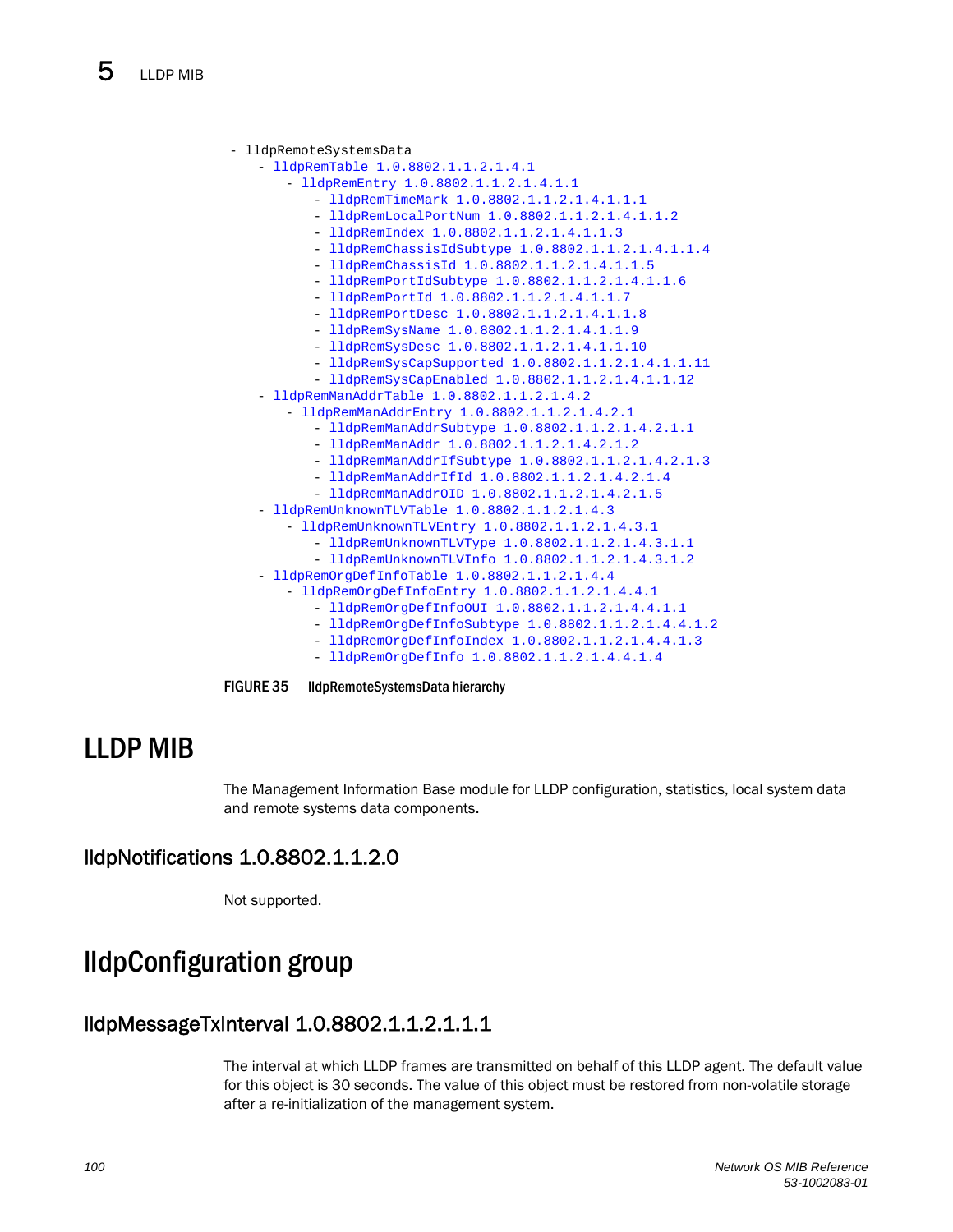#### <span id="page-112-0"></span>lldpMessageTxHoldMultiplier 1.0.8802.1.1.2.1.1.2

The time-t o-live value expressed as a multiple of the lldpMessageTxInterval object.The actual time-to-live value used in LLDP frames, transmitted on behalf of this LLDP agent, can be expressed by the following formula: TTL = min(65535, (lldpMessageTxInterval \* ldpMessageTxHoldMultiplier)) For example, if the value of lldpMessageTxInterval is 30, and the value of lldpMessageTxHoldMultiplier is 4, then the value 120 is encoded in the TTL field in the LLDP header.

The default value for this object is four seconds. The value of this object must be restored from non-volatile storage after a re-initialization of the management system.

#### <span id="page-112-1"></span>lldpReinitDelay 1.0.8802.1.1.2.1.1.3

The lldpReinitDelay indicates the delay (in units of seconds) from when lldpPortConfigAdminStatus object of a particular port becomes 'disabled' until re-initialization will be attempted. The default value for lldpReintDelay object is two seconds. The value of this object must be restored from non-volatile storage after a re-initialization of the management system.

#### <span id="page-112-2"></span>lldpTxDelay 1.0.8802.1.1.2.1.1.4

The lldpTxDelay indicates the delay (in units of seconds) between successive LLDP frame transmissions initiated by value or status changes in the LLDP local systems MIB. The recommended value for the lldpTxDelay is set by the following formula:

1 <= lldpTxDelay <= (0.25 \* lldpMessageTxInterval)

The default value for lldpTxDelay object is two seconds.The value of this object must be restored from non-volatile storage after a re-initialization of the management system.

#### <span id="page-112-3"></span>lldpNotificationInterval 1.0.8802.1.1.2.1.1.5

This object controls the transmission of LLDP notifications.

If notification transmission is enabled for particular ports, the suggested default throttling period is 5 seconds. The value of this object must be restored from non-volatile storage after a re-initialization of the management system.

### <span id="page-112-4"></span>lldpPortConfigTable 1.0.8802.1.1.2.1.1.6

The table that controls LLDP frame transmission on individual ports.

#### <span id="page-112-5"></span>lldpPortConfigEntry 1.0.8802.1.1.2.1.1.6.1

The LLDP configuration information for a particular port. This configuration parameter controls the transmission and the reception of LLDP frames on those ports whose rows are created in this table.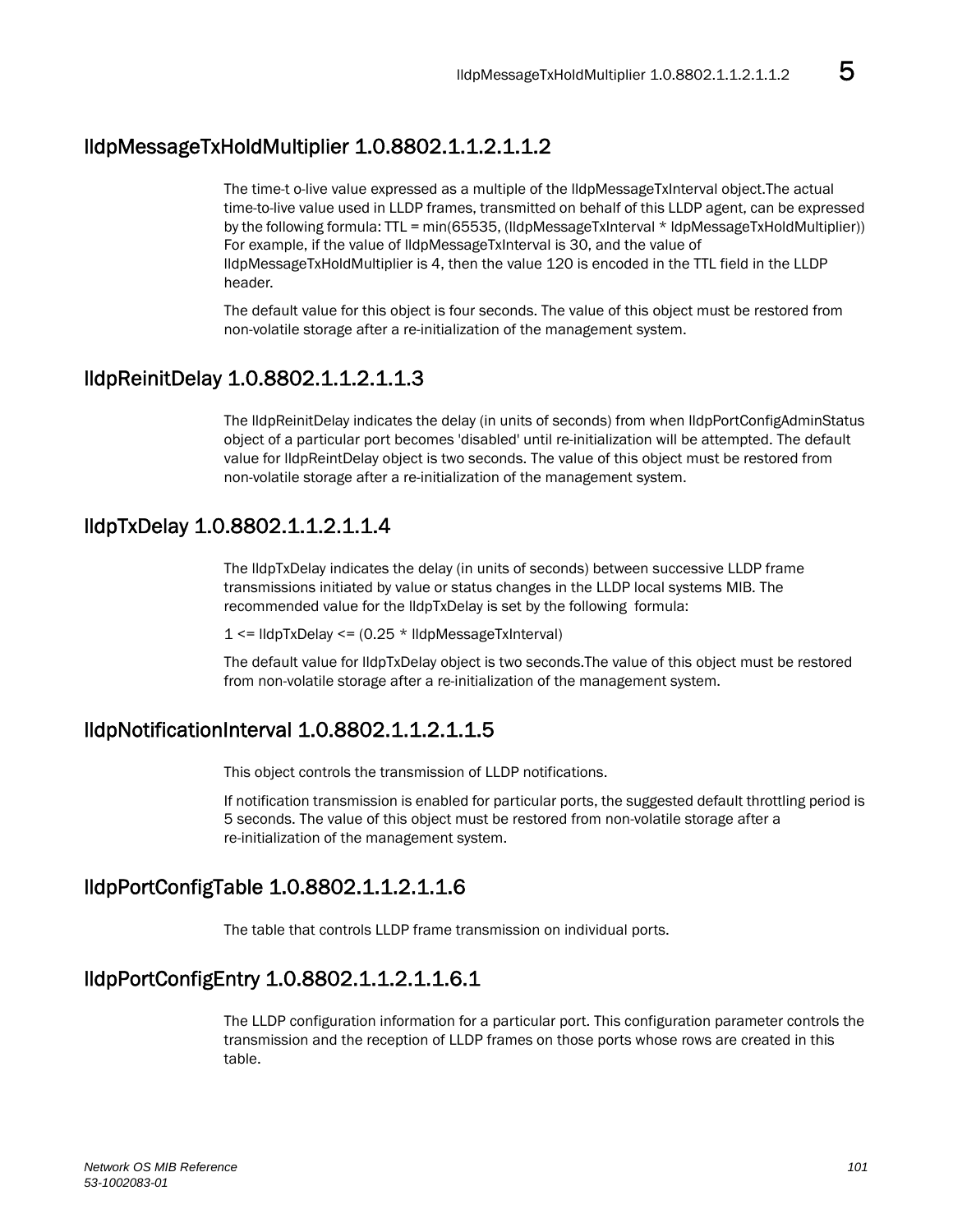

## <span id="page-113-1"></span>lldpPortConfigPortNum 1.0.8802.1.1.2.1.1.6.1.1

The index value used to identify the port component (contained in the local chassis with the LLDP agent) associated with this entry. The value of this object is used as a port index to the lldpPortConfigTable.

#### <span id="page-113-2"></span>lldpPortConfigAdminStatus 1.0.8802.1.1.2.1.1.6.1.2

The administratively desired status of the local LLDP agent.

#### <span id="page-113-3"></span>lldpPortConfigNotificationEnable 1.0.8802.1.1.2.1.1.6.1.3

The lldpPortConfigNotificationEnable controls, on a per port basis, whether or not notifications from the agent are enabled. The value true(1) means that notifications are enabled; the value false(2) means that they are not.

### <span id="page-113-4"></span>lldpPortConfigTLVsTxEnable 1.0.8802.1.1.2.1.1.6.1.4

The lldpPortConfigTLVsTxEnable, defined as a bitmap, includes the basic set of LLDP TLVs whose transmission is allowed on the local LLDP agent by the network management. Each bit in the bitmap corresponds to a TLV type associated with a specific optional TLV.

## <span id="page-113-5"></span>lldpConfigManAddrTable 1.0.8802.1.1.2.1.1.7

Not supported.

## <span id="page-113-0"></span>lldpStatistics group

#### <span id="page-113-6"></span>lldpStatsRemTablesLastChangeTime 1.0.8802.1.1.2.1.2.1

The value of sysUpTime object (defined in IETF RFC 3418) at the time an entry is created, modified, or deleted in the in tables associated with the lldpRemoteSystemsData objects and all LLDP extension objects associated with remote systems.

#### <span id="page-113-7"></span>lldpStatsRemTablesInserts 1.0.8802.1.1.2.1.2.2

The number of times, the complete set of information advertised by a particular MSAP, has been inserted into tables contained in lldpRemoteSystemsData and lldpExtensions objects.

#### <span id="page-113-8"></span>lldpStatsRemTablesDeletes 1.0.8802.1.1.2.1.2.3

The number of tim es, the complete set of information advertised by a particular MSAP, has been deleted from tables contained in lldpRemoteSystemsData and lldpExtensions objects.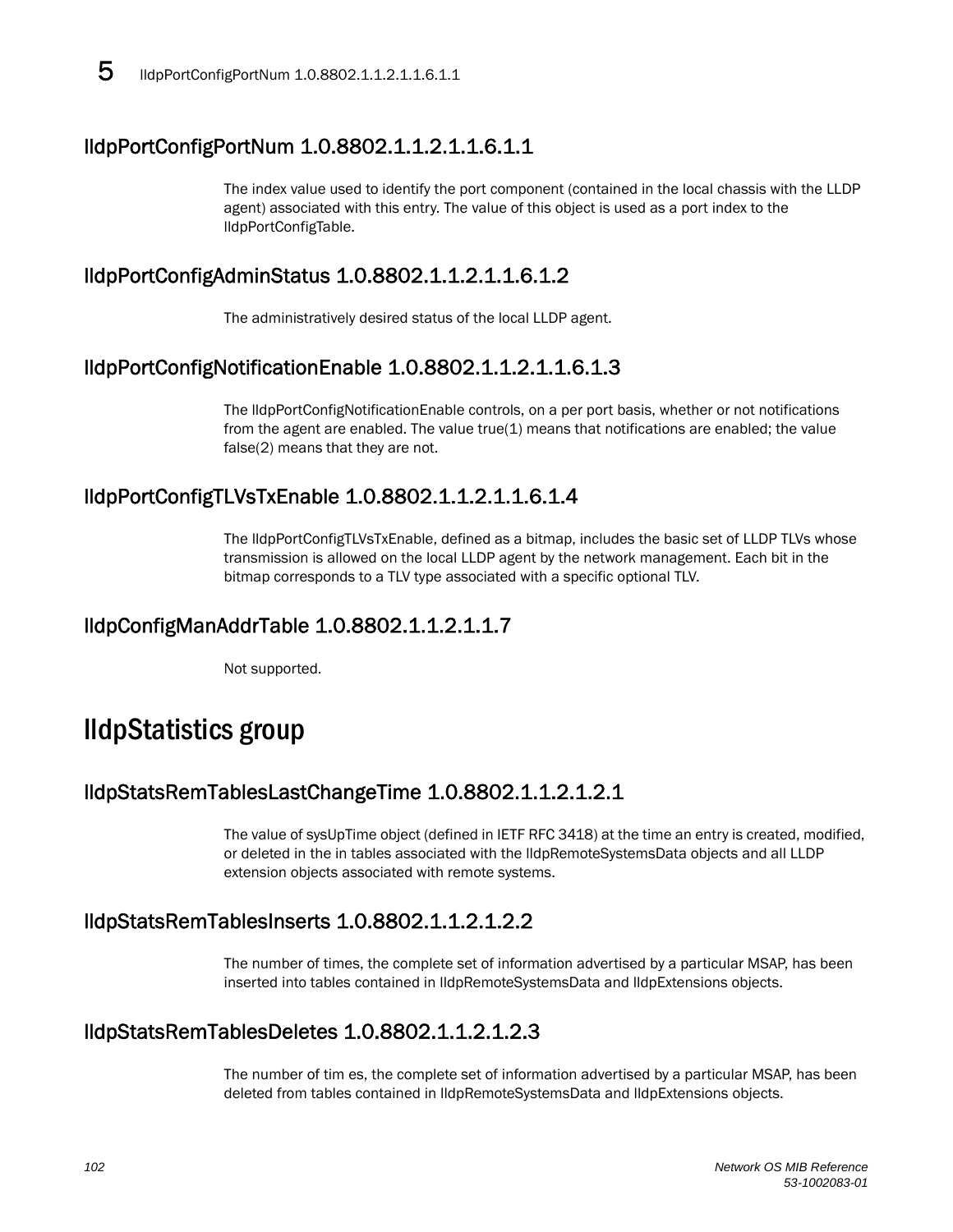### <span id="page-114-0"></span>lldpStatsRemTablesDrops 1.0.8802.1.1.2.1.2.4

The number o f times, the complete set of information advertised by a particular MSAP, could not be entered into tables contained in lldpRemoteSystemsData and lldpExtensions objects because of insufficient resources.

#### <span id="page-114-1"></span>lldpStatsRemTablesAgeouts 1.0.8802.1.1.2.1.2.5

The number of t imes, the complete set of information advertised by a particular MSAP, has been deleted from tables contained in lldpRemoteSystemsData and lldpExtensions objects because the information timeliness interval has expired.

#### <span id="page-114-2"></span>lldpStatsTxPortTable 1.0.8802.1.1.2.1.2.6

A table containing LLDP transmission statistics for individual ports. Entries are not required to exist in this table while the lldpPortConfigEntry object is equal to 'disabled(4)'.

#### <span id="page-114-3"></span>lldpStatsTxPortEntry 1.0.8802.1.1.2.1.2.6.1

The LLDP frame transmission statistics for a particular port. The port must be contained in the same chassis as the LLDP agent.

#### <span id="page-114-4"></span>lldpStatsTxPortNum 1.0.8802.1.1.2.1.2.6.1.1

The index value used to identify the port component (contained in the local chassis with the LLDP agent) associated with this entry. The value of this object is used as a port index to the lldpStatsTable.

#### <span id="page-114-5"></span>lldpStatsTxPortFramesTotal 1.0.8802.1.1.2.1.2.6.1.2

The number of LLDP frames transmitted by this LLDP agent on the indicated port.

#### <span id="page-114-6"></span>lldpStatsRxPortTable 1.0.8802.1.1.2.1.2.7

A table containing LLDP reception statistics for individual ports. Entries are not required to exist in this table while the lldpPortConfigEntry object is equal to 'disabled(4)'.

#### <span id="page-114-7"></span>lldpStatsRxPortEntry 1.0.8802.1.1.2.1.2.7.1

The LLDP frame reception statistics for a particular port. The port must be contained in the same chassis as the LLDP agent.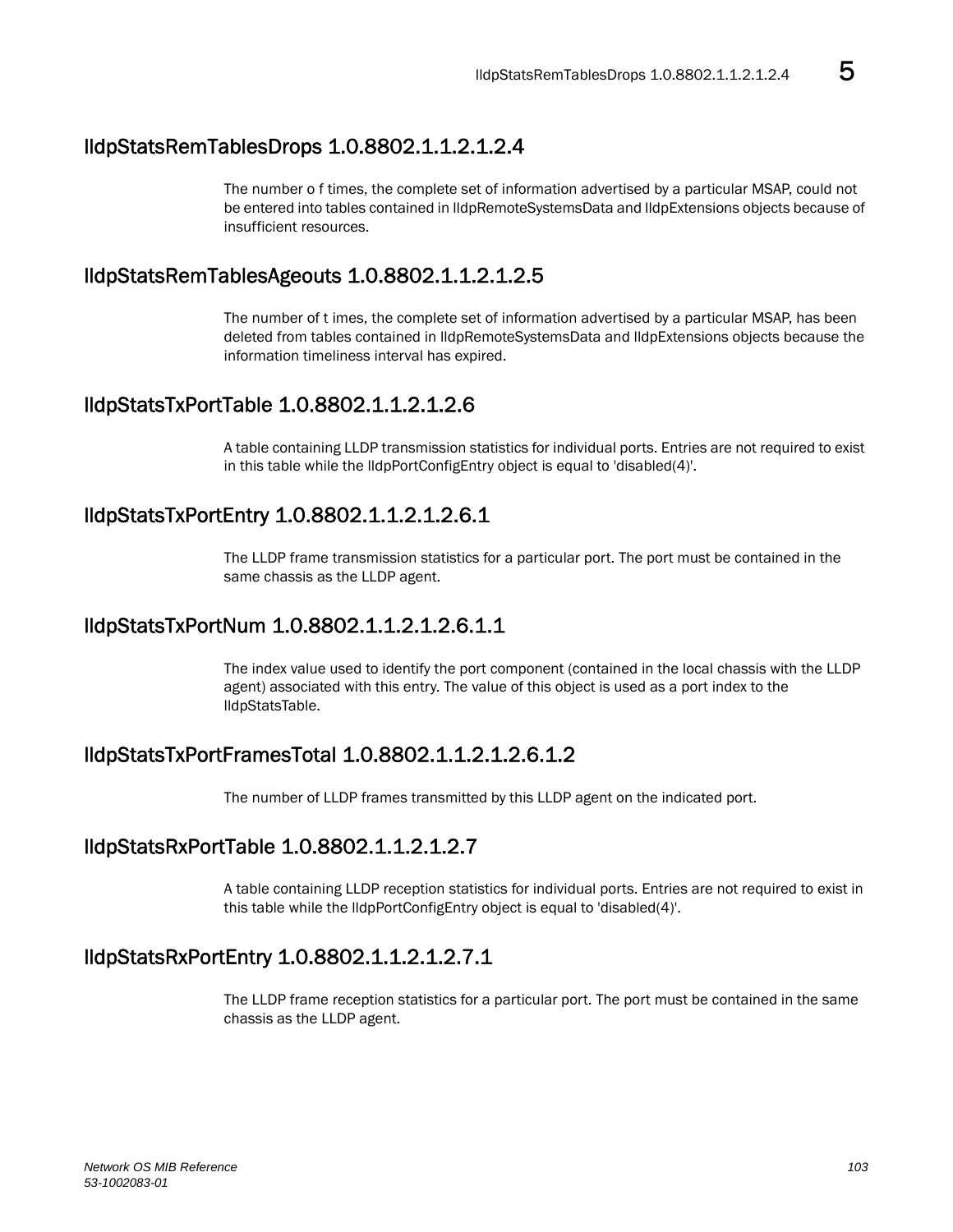

## <span id="page-115-0"></span>lldpStatsRxPortNum 1.0.8802.1.1.2.1.2.7.1.1

The index value used to identify the port component (contained in the local chassis with the LLDP agent) associated with this entry. The value of this object is used as a port index to the lldpStatsTable.

## <span id="page-115-1"></span>lldpStatsRxPortFramesDiscardedTotal 1.0.8802.1.1.2.1.2.7.1.2

The number of LLDP frames received by this LLDP agent on the indicated port, and then discarded for any reason. This counter can provide an indication that LLDP header formatting problems may exist with the local LLDP agent in the sending system or that LLDPDU validation problems may exist with the local LLDP agent in the receiving system.

#### <span id="page-115-2"></span>lldpStatsRxPortFramesErrors 1.0.8802.1.1.2.1.2.7.1.3

The number of invalid LLDP frames received by this LLDP agent on the indicated port, while this LLDP agent is enabled.

#### <span id="page-115-3"></span>lldpStatsRxPortFramesTotal 1.0.8802.1.1.2.1.2.7.1.4

The number of valid LLDP frames received by this LLDP agent on the indicated port, while this LLDP agent is enabled.

#### <span id="page-115-4"></span>lldpStatsRxPortTLVsDiscardedTotal 1.0.8802.1.1.2.1.2.7.1.5

The number of LLDP TLVs discarded for any reason by this LLDP agent on the indicated port.

#### <span id="page-115-5"></span>lldpStatsRxPortTLVsUnrecognizedTotal 1.0.8802.1.1.2.1.2.7.1.6

The number of LLDP TLVs received on the given port that are not recognized by this LLDP agent on the indicated port.

#### <span id="page-115-6"></span>lldpStatsRxPortAgeoutsTotal 1.0.8802.1.1.2.1.2.7.1.7

The counter that represents the number of age-outs that occurred on a given port. An age-out is the number of times the complete set of information advertised by a particular MSAP has been deleted from tables contained in lldpRemoteSystemsData and lldpExtensions objects because the information timeliness interval has expired.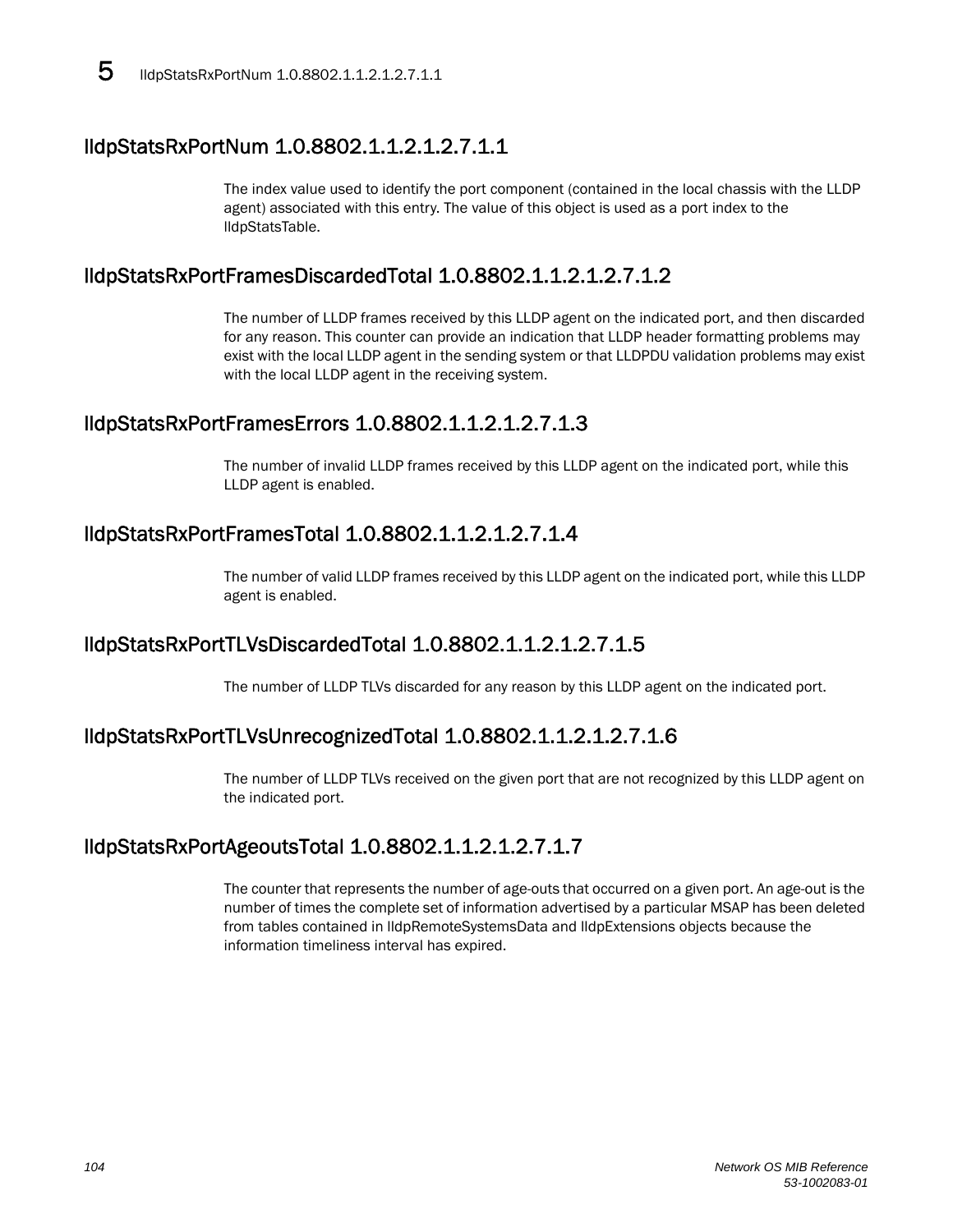## <span id="page-116-0"></span>lldpLocalSystemData group

## <span id="page-116-1"></span>lldpLocChassisIdSubtype 1.0.8802.1.1.2.1.3.1

The type of encoding used to identify the chassis associated with the local system.

## <span id="page-116-2"></span>lldpLocChassisId 1.0.8802.1.1.2.1.3.2

The string value used to id entify the chassis component associated with the local system.

### <span id="page-116-3"></span>lldpLocSysName 1.0.8802.1.1.2.1.3.3

The string value used to identify the system name of the local system. If the local agent supports IETF RFC 3418, lldpLocSysName object should have the same value of sysName object.

#### <span id="page-116-4"></span>lldpLocSysDesc 1.0.8802.1.1.2.1.3.4

The string value used to identify the system description of the local system. If the local agent supports IETF RFC 3418, lldpLocSysDesc object should have the same value of sysDesc object.

## <span id="page-116-5"></span>lldpLocSysCapSupported 1.0.8802.1.1.2.1.3.5

The bitmap value used to identify which system capabilities are supported on the local system.

#### <span id="page-116-6"></span>lldpLocSysCapEnabled 1.0.8802.1.1.2.1.3.6

The bitmap value used to identify which system capabilities are enabled on the local system.

#### <span id="page-116-7"></span>lldpLocPortTable 1.0.8802.1.1.2.1.3.7

This table contains one or more rows per port information associated with the local system known to this agent.

#### <span id="page-116-8"></span>lldpLocPortEntry 1.0.8802.1.1.2.1.3.7.1

The information about a particular port component. Entries may be created and deleted in this table by the agent.

## <span id="page-116-9"></span>lldpLocPortNum 1.0.8802.1.1.2.1.3.7.1.1

The index value used to identify the port component (contained in the local chassis with the LLDP agent) associated with this entry. The value of this object is used as a port index to the lldpLocPortTable.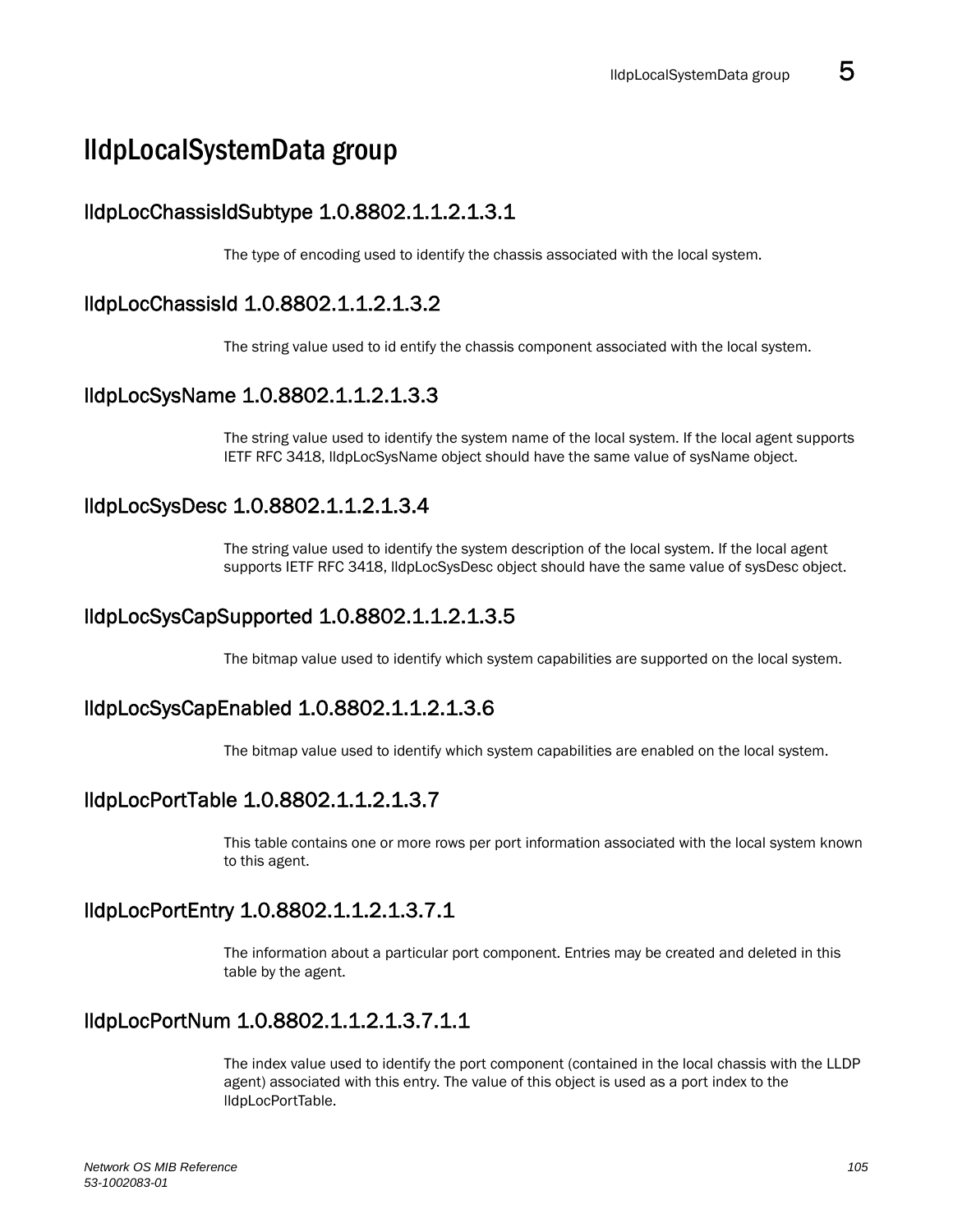

## <span id="page-117-0"></span>lldpLocPortIdSubtype 1.0.8802.1.1.2.1.3.7.1.2

The type of port identifier encoding used in the associated lldpLocPortId object.

#### <span id="page-117-1"></span>lldpLocPortId 1.0.8802.1.1.2.1.3.7.1.3

The string value used to identify the port component associated with a given port in the local system.

#### <span id="page-117-2"></span>lldpLocPortDesc 1.0.8802.1.1.2.1.3.7.1.4

The string value used to identify the 802 LAN station's port description associated with the local system. If the local agent supports IETF RFC 2863, lldpLocPortDesc object should have the same value of ifDescr object.

### <span id="page-117-3"></span>lldpLocManAddrTable 1.0.8802.1.1.2.1.3.8

This table contains management address information on the local system known to this agent.

#### <span id="page-117-4"></span>lldpLocManAddrEntry 1.0.8802.1.1.2.1.3.8.1

The management address information about a particular chassis component. There may be multiple management addresses configured on the system identified by a particular lldpLocChassisId. Each management address should have distinct management address type (lldpLocManAddrSubtype) and management address (lldpLocManAddr.)

#### <span id="page-117-5"></span>lldpLocManAddrSubtype 1.0.8802.1.1.2.1.3.8.1.1

The type of management address identifier encoding used in the associated lldpLocManagmentAdd' object.

#### <span id="page-117-6"></span>lldpLocManAddr 1.0.8802.1.1.2.1.3.8.1.2

The string value used to identify the management address component associated with the local system. The purpose of this address is to contact the management entity.

#### <span id="page-117-7"></span>lldpLocManAddrLen 1.0.8802.1.1.2.1.3.8.1.3

The total length of the management address subtype and the management address fields in LLDPDUs transmitted by the local LLDP agent. The management address length field is needed so that the receiving systems that do not implement SNMP will not be required to implement an iana family numbers or address length equivalency table in order to decode the management address.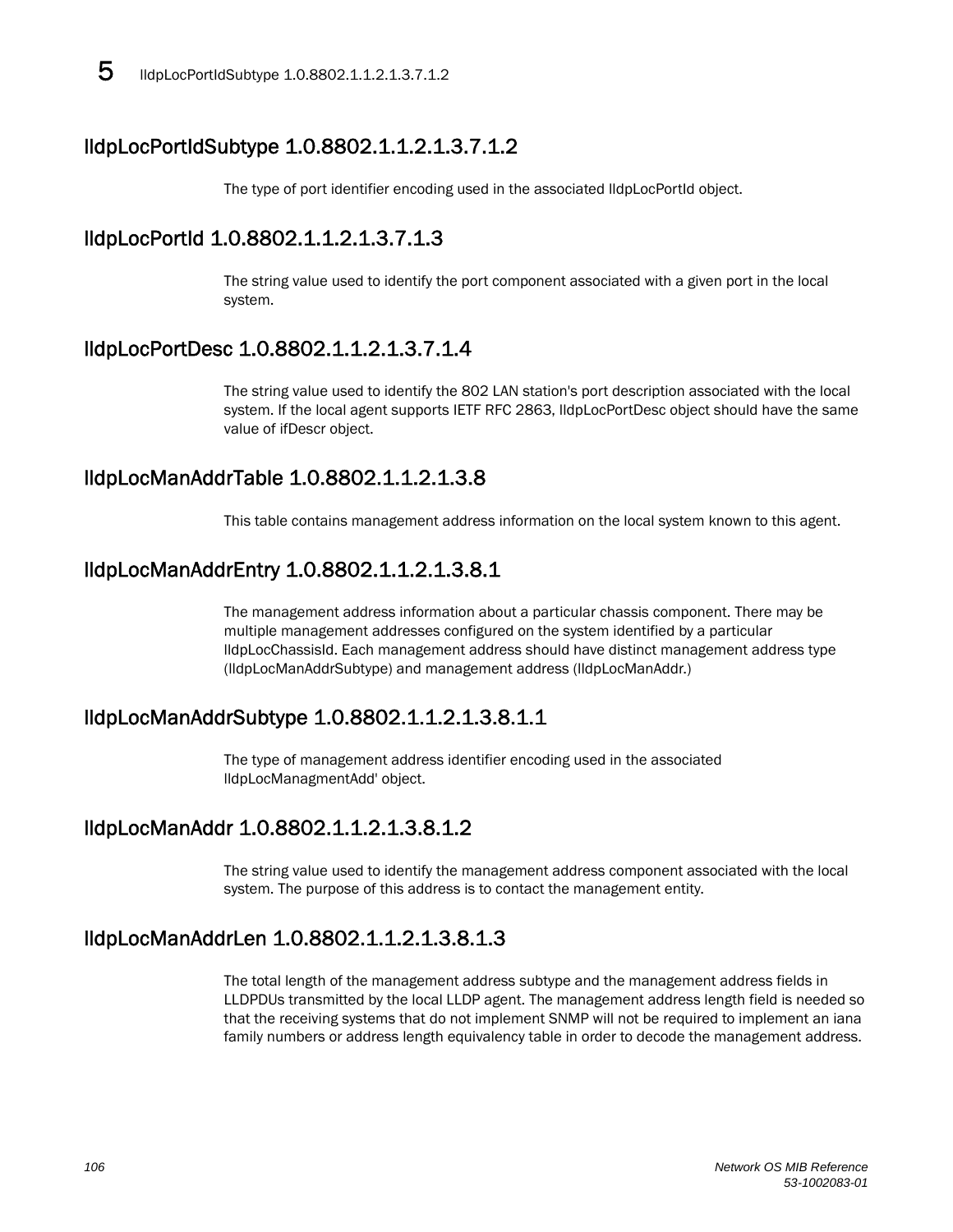### <span id="page-118-1"></span>lldpLocManAddrIfSubtype 1.0.8802.1.1.2.1.3.8.1.4

The enumeration value that identifies the interface numbering method used for defining the interface number, associated with the local system.

#### <span id="page-118-2"></span>lldpLocManAddrIfId 1.0.8802.1.1.2.1.3.8.1.5

The integer value used to identify the interface number regarding the management address component associated with the local system.

#### <span id="page-118-3"></span>lldpLocManAddrOID 1.0.8802.1.1.2.1.3.8.1.6

The OID value used to identify the type of hardware component or protocol entity associated with the management address advertised by the local system agent.

## <span id="page-118-0"></span>lldpRemoteSystemsData group

#### <span id="page-118-4"></span>lldpRemTable 1.0.8802.1.1.2.1.4.1

This table contains one or more rows per physical network connection known to this agent. and keeps a local copy of the information retrieved.

#### <span id="page-118-5"></span>lldpRemEntry 1.0.8802.1.1.2.1.4.1.1

The information about a particular physical network connection. Entries may be created and deleted in this table by the agent, if a physical topology discovery process is active.

#### <span id="page-118-6"></span>lldpRemTimeMark 1.0.8802.1.1.2.1.4.1.1.1

A TimeFilter for this entry.

#### <span id="page-118-7"></span>lldpRemLocalPortNum 1.0.8802.1.1.2.1.4.1.1.2

The index value used to identify the port component (contained in the local chassis with the LLDP agent) associated with this entry. The lldpRemLocalPortNum identifies the port on which the remote system information is received. The value of this object is used as a port index to the lldpRemTable.

#### <span id="page-118-8"></span>lldpRemIndex 1.0.8802.1.1.2.1.4.1.1.3

This object represents an arbitrary local integer value used by this agent to identify a particular connection instance, unique only for the indicated remote system.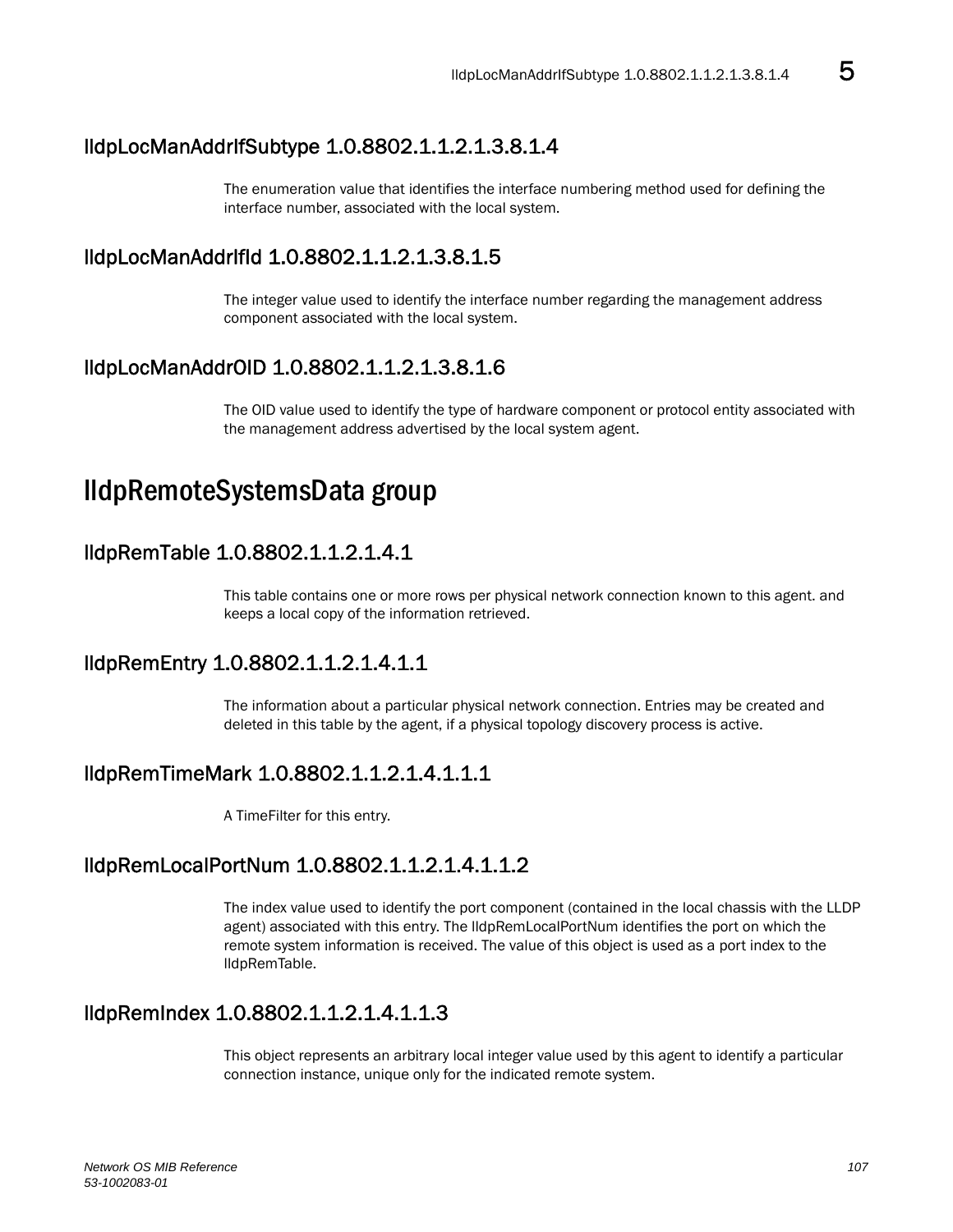

### <span id="page-119-0"></span>lldpRemChassisIdSubtype 1.0.8802.1.1.2.1.4.1.1.4

The type of encoding used to identify the chassis associated with the remote system.

## <span id="page-119-1"></span>lldpRemChassisId 1.0.8802.1.1.2.1.4.1.1.5

The string value used to identify the chassis component associated with the remote system.

## <span id="page-119-2"></span>lldpRemPortIdSubtype 1.0.8802.1.1.2.1.4.1.1.6

The type of port identifier encoding used in the associated lldpRemPortId object.

#### <span id="page-119-3"></span>lldpRemPortId 1.0.8802.1.1.2.1.4.1.1.7

The string value used to identify the port component associated with the remote system.

### <span id="page-119-4"></span>lldpRemPortDesc 1.0.8802.1.1.2.1.4.1.1.8

The string value used to identify the description of the given port associated with the remote system.

#### <span id="page-119-5"></span>lldpRemSysName 1.0.8802.1.1.2.1.4.1.1.9

The string value used to identify the system name of the remote system.

## <span id="page-119-6"></span>lldpRemSysDesc 1.0.8802.1.1.2.1.4.1.1.10

The string value used to identify the system description of the remote system.

## <span id="page-119-7"></span>lldpRemSysCapSupported 1.0.8802.1.1.2.1.4.1.1.11

The bitmap value used to identify which system capabilities are supported on the remote system.

## <span id="page-119-8"></span>lldpRemSysCapEnabled 1.0.8802.1.1.2.1.4.1.1.12

The bitmap value used to identify which system capabilities are enabled on the remote system.

#### <span id="page-119-9"></span>lldpRemManAddrTable 1.0.8802.1.1.2.1.4.2

This table contains one or more rows per management address information on the remote system learned on a particular port contained in the local chassis known to this agent.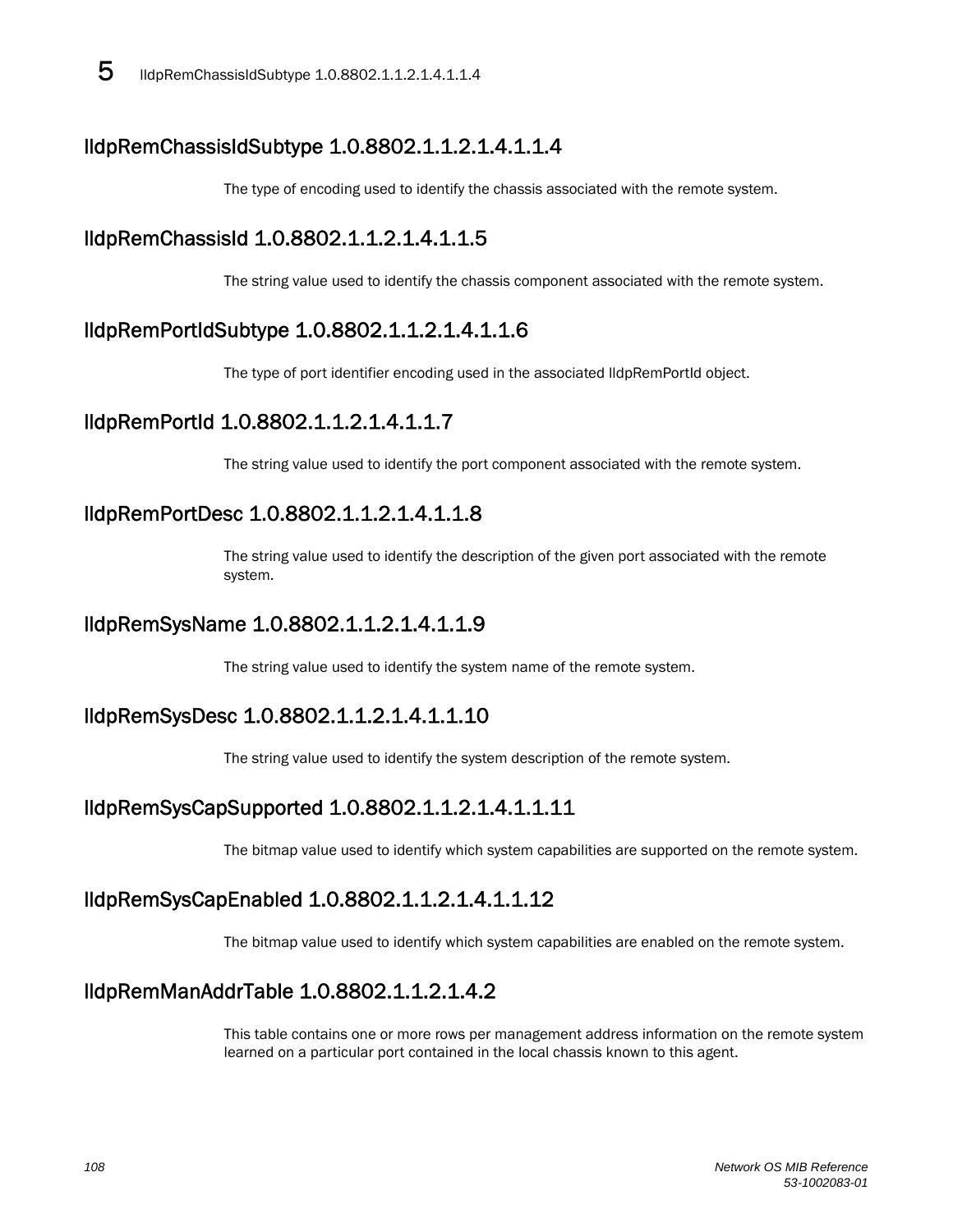#### <span id="page-120-0"></span>lldpRemManAddrEntry 1.0.8802.1.1.2.1.4.2.1

The management address information about a particular chassis component.

### <span id="page-120-1"></span>lldpRemManAddrSubtype 1.0.8802.1.1.2.1.4.2.1.1

The type of management address identifier encoding used in the associated lldpRemManagmentAddr object.

#### <span id="page-120-2"></span>lldpRemManAddr 1.0.8802.1.1.2.1.4.2.1.2

The string value used to identify the management address component associated with the remote system. The purpose of this address is to contact the management entity.

#### <span id="page-120-3"></span>lldpRemManAddrIfSubtype 1.0.8802.1.1.2.1.4.2.1.3

The enumeration value that identifies the interface numbering method used for defining the interface number, associated with the remote system.

#### <span id="page-120-4"></span>lldpRemManAddrIfId 1.0.8802.1.1.2.1.4.2.1.4

The integer value used to identify the interface number regarding the management address component associated with the remote system.

#### <span id="page-120-5"></span>lldpRemManAddrOID 1.0.8802.1.1.2.1.4.2.1.5

The OID value used to identify the type of hardware component or protocol entity associated with the management address advertised by the remote system agent.

#### <span id="page-120-6"></span>lldpRemUnknownTLVTable 1.0.8802.1.1.2.1.4.3

This table contains information about an incoming TLV which is not recognized by the receiving LLDP agent.

#### <span id="page-120-7"></span>lldpRemUnknownTLVEntry 1.0.8802.1.1.2.1.4.3.1

The information about an unrecognized TLV received from a physical network connection. Entries may be created and deleted in this table by the agent, if a physical topology discovery process is active.

#### <span id="page-120-8"></span>lldpRemUnknownTLVType 1.0.8802.1.1.2.1.4.3.1.1

This object represents the value extracted from the type field of the TLV.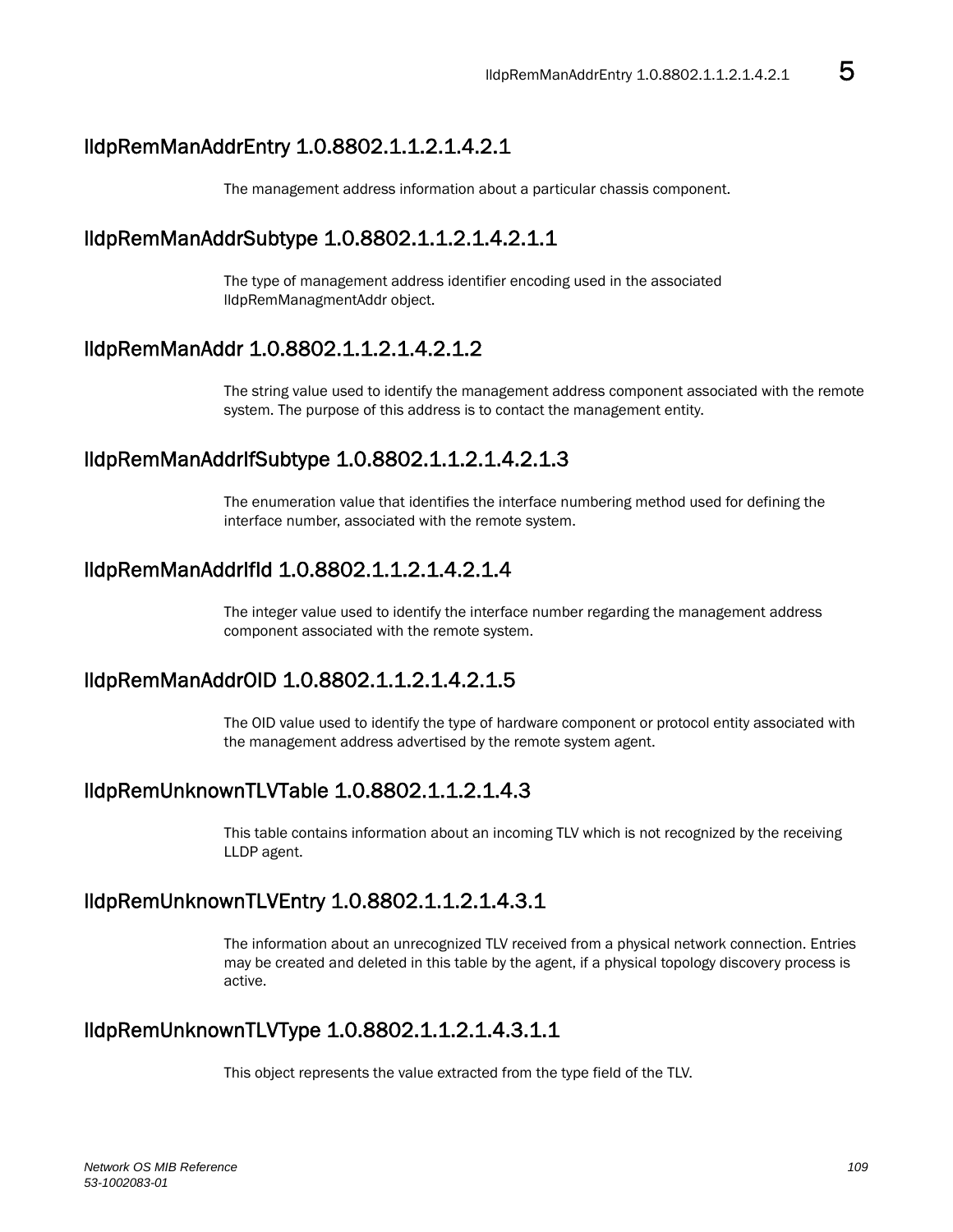

### <span id="page-121-0"></span>lldpRemUnknownTLVInfo 1.0.8802.1.1.2.1.4.3.1.2

This object represents the value extracted from the value field of the TLV.

### <span id="page-121-1"></span>lldpRemOrgDefInfoTable 1.0.8802.1.1.2.1.4.4

This table contains one or more rows per physical network connection which advertises the organizationally defined information.

This table contains one or more rows of organizationally defined information that is not recognized by the local agent.

If the local system is capable of recognizing any organizationally defined information, appropriate extension MIBs from the organization should be used for information retrieval.

#### <span id="page-121-2"></span>lldpRemOrgDefInfoEntry 1.0.8802.1.1.2.1.4.4.1

The information about the unrecognized organizationally defined information advertised by the remote system.

#### <span id="page-121-3"></span>lldpRemOrgDefInfoOUI 1.0.8802.1.1.2.1.4.4.1.1

The Organizationally Unique Identifier (OUI), as defined in IEEE std 802-2001, is a 24 bit (three octets) globally unique assigned number referenced by various standards, of the information received from the remote system.

#### <span id="page-121-4"></span>lldpRemOrgDefInfoSubtype 1.0.8802.1.1.2.1.4.4.1.2

The integer value used to identify the subtype of the organizationally defined information received from the remote system.

#### <span id="page-121-5"></span>lldpRemOrgDefInfoIndex 1.0.8802.1.1.2.1.4.4.1.3

This object represents an arbitrary local integer value used by this agent to identify a particular unrecognized organizationally defined information instance, unique only for the lldpRemOrgDefInfoOUI and lldpRemOrgDefInfoSubtype from the same remote system.

An agent is encouraged to assign monotonically increasing index values to new entries, starting with one, after each reboot. It is considered unlikely that the IldpRemOrgDefInfoIndex will wrap between reboots.

#### <span id="page-121-6"></span>lldpRemOrgDefInfo 1.0.8802.1.1.2.1.4.4.1.4

The string value used to identify the organizationally defined information of the remote system. The encoding for this object should be as defined for SnmpAdminString TC.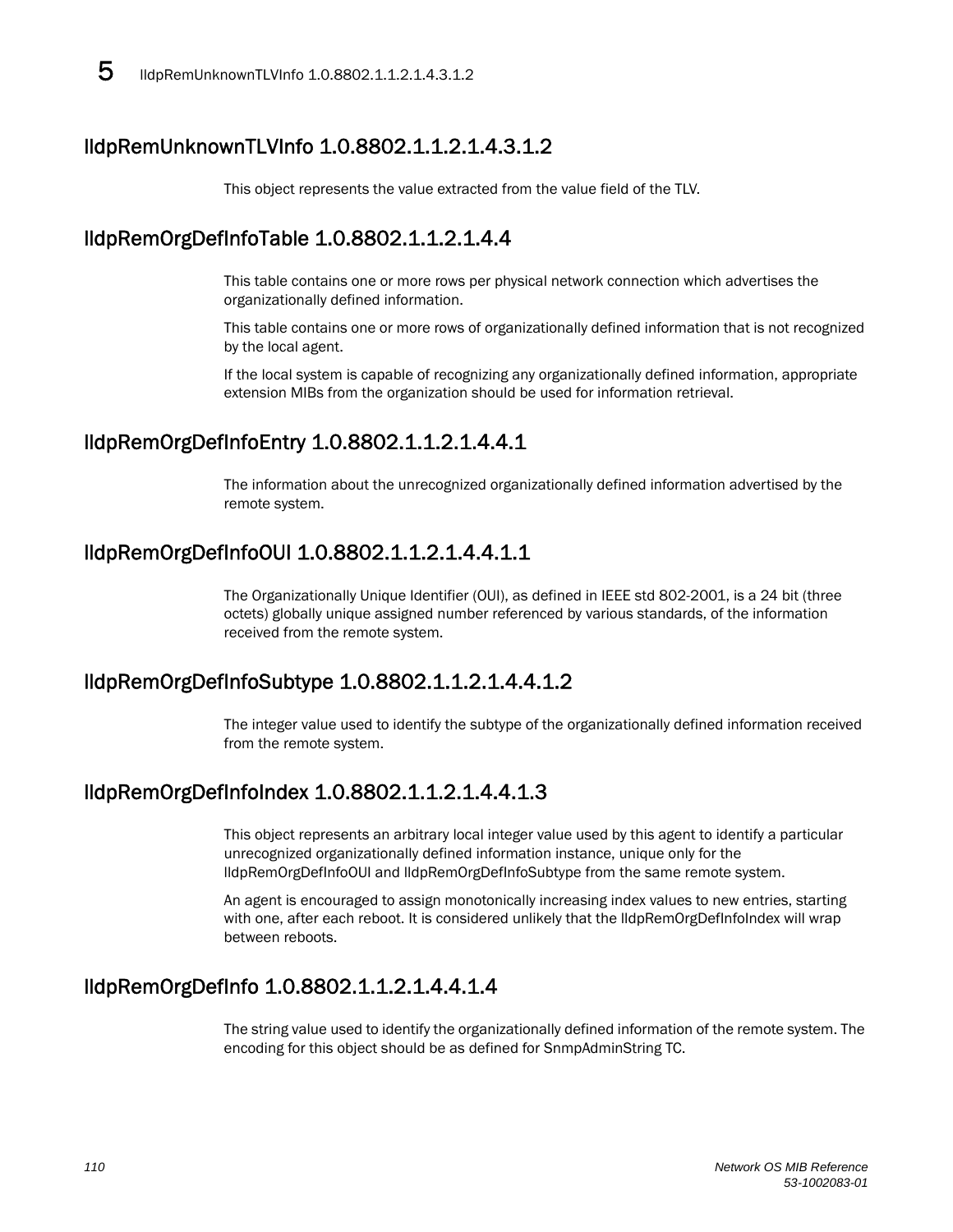## <span id="page-122-0"></span>LLDP-EXT-DOT1-MIB

The LLDP Management Information Base extension module for IEEE 802.1 organizationally defined discovery information.

## LLDP-EXT-DOT1-MIB organization

[Figure 36](#page-122-1) and [Figure 37](#page-123-1) depict the organization and structure of the LLDP-EXT-DOT1-MIB.

```
- iso
   - std
       - iso8802
          - ieee802dot1
              - ieee802dot1mibs
                  - lldpMIB
                     - lldpObjects 
                         - lldpExtensions
                            - lldpXdot1MIB
                                - lldpXdot1Objects
                                    - lldpXdot1Config
                                       - lldpXdot1ConfigPortVlanTable
                                       - lldpXdot1ConfigVlanNameTable
                                       - lldpXdot1ConfigProtoVlanTable
                                        - lldpXdot1ConfigProtocolTable
                                    - lldpXdot1LocalData
                                        - lldpXdot1LocTable
                                        - lldpXdot1LocProtoVlanTable
                                       - lldpXdot1LocVlanNameTable
                                        - lldpXdot1LocProtocolTable
                                    - lldpXdot1RemoteData
                                        - lldpXdot1RemTable
                                       - lldpXdot1RemProtoVlanTable
                                        - lldpXdot1RemVlanNameTable
                                       - lldpXdot1RemProtocolTable
```
<span id="page-122-1"></span>FIGURE 36 LLDP-EXT-DOT1-MIB overall tree structure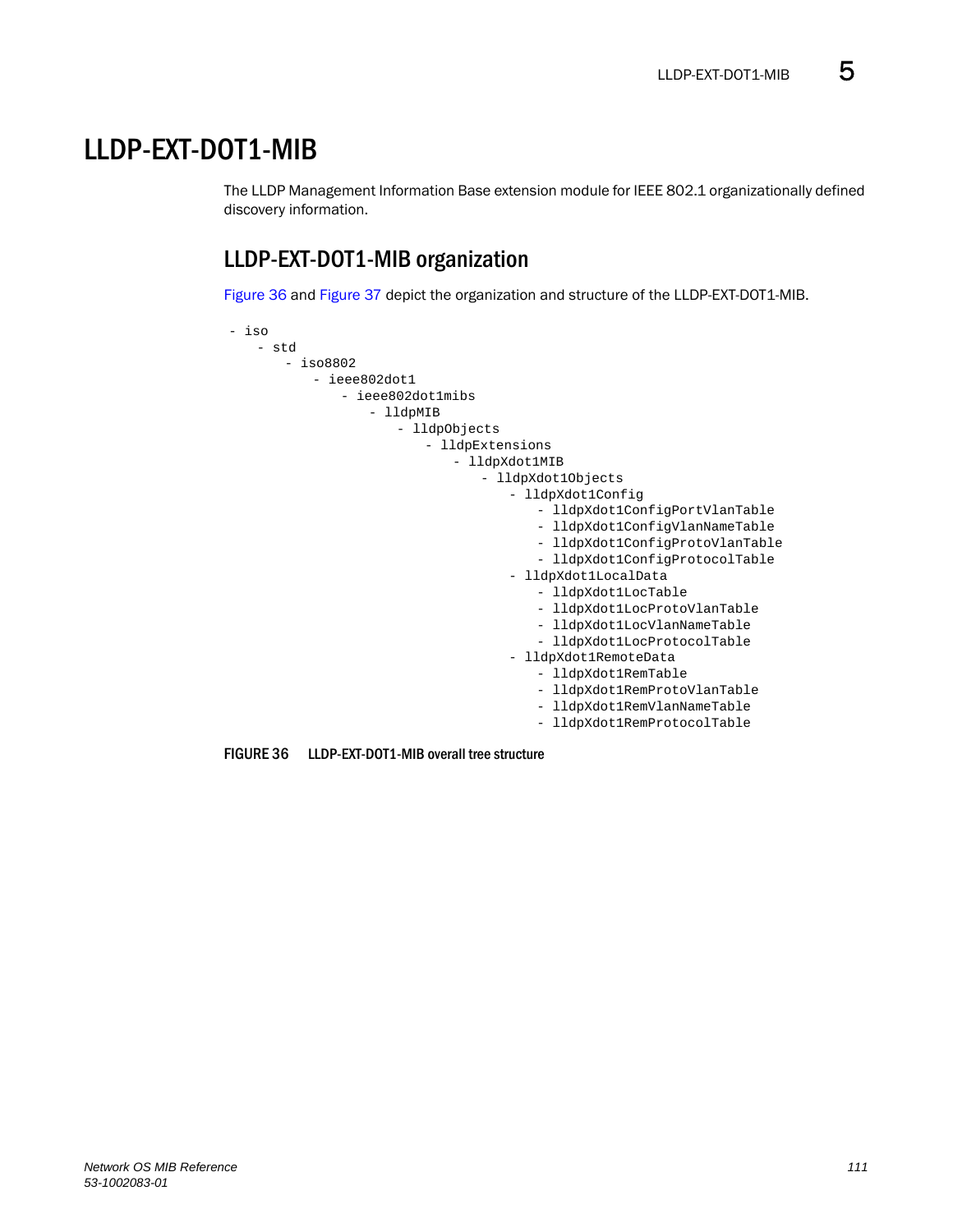```
- lldpXdot1ConfigPortVlanTable 1.0.8802.1.1.2.1.5.32962.1.1.1
   - lldpXdot1ConfigPortVlanEntry 1.0.8802.1.1.2.1.5.32962.1.1.1.1
       - lldpXdot1ConfigPortVlanTxEnable 1.0.8802.1.1.2.1.5.32962.1.1.1.1.1
- lldpXdot1ConfigVlanNameTable 1.0.8802.1.1.2.1.5.32962.1.1.2
   - lldpXdot1ConfigVlanNameEntry 1.0.8802.1.1.2.1.5.32962.1.1.2.1
       - lldpXdot1ConfigVlanNameTxEnable 1.0.8802.1.1.2.1.5.32962.1.1.2.1.1
- lldpXdot1ConfigProtoVlanTable 1.0.8802.1.1.2.1.5.32962.1.1.3
   - lldpXdot1ConfigProtoVlanEntry 1.0.8802.1.1.2.1.5.32962.1.1.3.1
       - lldpXdot1ConfigProtoVlanTxEnable 1.0.8802.1.1.2.1.5.32962.1.1.3.1.1
- lldpXdot1ConfigProtocolTable 1.0.8802.1.1.2.1.5.32962.1.1.4
   - lldpXdot1ConfigProtocolEntry 1.0.8802.1.1.2.1.5.32962.1.1.4.1
       - lldpXdot1ConfigProtocolTxEnable 1.0.8802.1.1.2.1.5.32962.1.1.4.1.1
- lldpXdot1LocTable 1.0.8802.1.1.2.1.5.32962.1.2.1
   - lldpXdot1LocEntry 1.0.8802.1.1.2.1.5.32962.1.2.1.1
       - lldpXdot1LocPortVlanId 1.0.8802.1.1.2.1.5.32962.1.2.1.1.1
- lldpXdot1LocProtoVlanTable 1.0.8802.1.1.2.1.5.32962.1.2.2
   - lldpXdot1LocProtoVlanEntry 1.0.8802.1.1.2.1.5.32962.1.2.2.1
       - lldpXdot1LocProtoVlanId 1.0.8802.1.1.2.1.5.32962.1.2.2.1.1
       - lldpXdot1LocProtoVlanSupported 1.0.8802.1.1.2.1.5.32962.1.2.2.1.2
       - lldpXdot1LocProtoVlanEnabled 1.0.8802.1.1.2.1.5.32962.1.2.2.1.3
- lldpXdot1LocVlanNameTable 1.0.8802.1.1.2.1.5.32962.1.2.3
   - lldpXdot1LocVlanNameEntry 1.0.8802.1.1.2.1.5.32962.1.2.3.1
       - lldpXdot1LocVlanId 1.0.8802.1.1.2.1.5.32962.1.2.3.1.1
       - lldpXdot1LocVlanName 1.0.8802.1.1.2.1.5.32962.1.2.3.1.2
- lldpXdot1LocProtocolTable 1.0.8802.1.1.2.1.5.32962.1.2.4
   - lldpXdot1LocProtocolEntry 1.0.8802.1.1.2.1.5.32962.1.2.4.1
       - lldpXdot1LocProtocolIndex 1.0.8802.1.1.2.1.5.32962.1.2.4.1.1
       - lldpXdot1LocProtocolId 1.0.8802.1.1.2.1.5.32962.1.2.4.1.2
- lldpXdot1RemTable 1.0.8802.1.1.2.1.5.32962.1.3.1
   - lldpXdot1RemEntry 1.0.8802.1.1.2.1.5.32962.1.3.1.1
       - lldpXdot1RemPortVlanId 1.0.8802.1.1.2.1.5.32962.1.3.1.1.1
- lldpXdot1RemProtoVlanTable 1.0.8802.1.1.2.1.5.32962.1.3.2
   - lldpXdot1RemProtoVlanEntry 1.0.8802.1.1.2.1.5.32962.1.3.2.1
       - lldpXdot1RemProtoVlanId 1.0.8802.1.1.2.1.5.32962.1.3.2.1.1
       - lldpXdot1RemProtoVlanSupported 1.0.8802.1.1.2.1.5.32962.1.3.2.1.2
       - lldpXdot1RemProtoVlanEnabled 1.0.8802.1.1.2.1.5.32962.1.3.2.1.3
- lldpXdot1RemVlanNameTable 1.0.8802.1.1.2.1.5.32962.1.3.3
   - lldpXdot1RemVlanNameEntry 1.0.8802.1.1.2.1.5.32962.1.3.3.1
       - lldpXdot1RemVlanId 1.0.8802.1.1.2.1.5.32962.1.3.3.1.1
       - lldpXdot1RemVlanName 1.0.8802.1.1.2.1.5.32962.1.3.3.1.2
- lldpXdot1RemProtocolTable 1.0.8802.1.1.2.1.5.32962.1.3.4
   - lldpXdot1RemProtocolEntry 1.0.8802.1.1.2.1.5.32962.1.3.4.1
       - lldpXdot1RemProtocolIndex 1.0.8802.1.1.2.1.5.32962.1.3.4.1.1
       - lldpXdot1RemProtocolId 1.0.8802.1.1.2.1.5.32962.1.3.4.1.2
```
<span id="page-123-1"></span>

## <span id="page-123-0"></span>lldpXdot1Config group

## <span id="page-123-2"></span>lldpXdot1ConfigPortVlanTable 1.0.8802.1.1.2.1.5.32962.1.1.1

A table that controls selection of LLDP Port VLAN-ID TLVs to be transmitted on individual ports.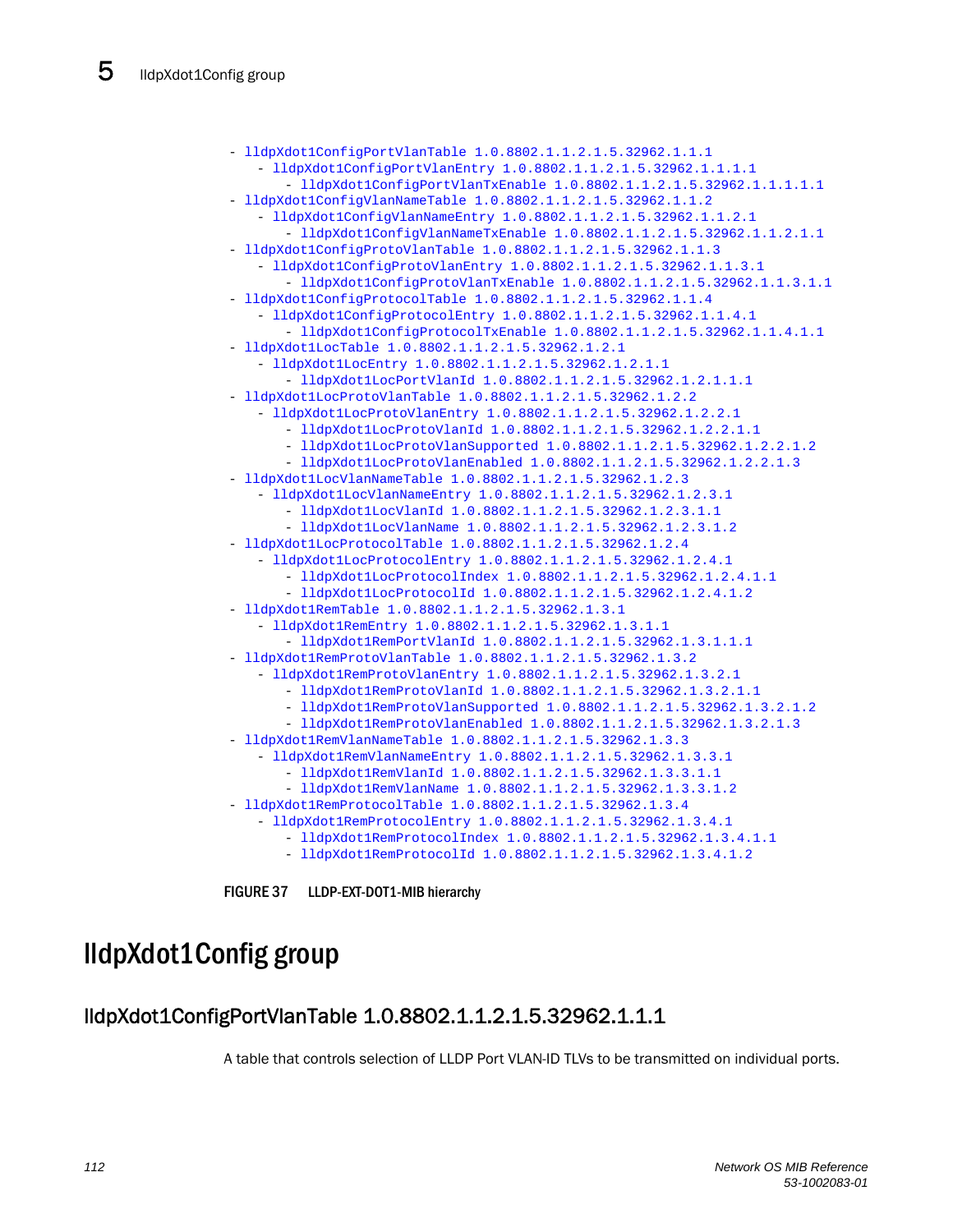## <span id="page-124-0"></span>lldpXdot1ConfigPortVlanEntry 1.0.8802.1.1.2.1.5.32962.1.1.1.1

The LLDP configuration information that controls the transmission of IEEE 802.1 organizationally defined Port VLAN-ID TLV on LLDP transmission capable ports.

#### <span id="page-124-1"></span>lldpXdot1ConfigPortVlanTxEnable 1.0.8802.1.1.2.1.5.32962.1.1.1.1.1

The lldpXdot1ConfigPortVlanTxEnable, which is defined as a truth value and configured by the network management, determines whether the IEEE 802.1 organizationally defined port VLAN TLV transmission is allowed on a given LLDP transmission capable port. The value of this object must be restored from non-volatile storage after a re-initialization of the management system.

#### <span id="page-124-7"></span>lldpXdot1ConfigVlanNameTable 1.0.8802.1.1.2.1.5.32962.1.1.2

The table that controls selection of LLDP VLAN name TLV instances to be transmitted on individual ports.

### <span id="page-124-2"></span>lldpXdot1ConfigVlanNameEntry 1.0.8802.1.1.2.1.5.32962.1.1.2.1

The LLDP configuration information that specifies the set of ports (represented as a PortList) on which the Local System VLAN name instance will be transmitted.

#### <span id="page-124-3"></span>lldpXdot1ConfigVlanNameTxEnable 1.0.8802.1.1.2.1.5.32962.1.1.2.1.1

The boolean value that indicates whether the corresponding Local System VLAN name instance will be transmitted on the port defined by the given IldpXdot1LocVlanNameEntry. The value of this object must be restored from non-volatile storage after a re-initialization of the management system.

#### <span id="page-124-6"></span>lldpXdot1ConfigProtoVlanTable 1.0.8802.1.1.2.1.5.32962.1.1.3

The table that controls selection of LLDP Port and Protocol VLAN ID TLV instances to be transmitted on individual ports.

#### <span id="page-124-4"></span>lldpXdot1ConfigProtoVlanEntry 1.0.8802.1.1.2.1.5.32962.1.1.3.1

The LLDP configuration information that specifies the set of ports (represented as a PortList) on which the Local System Protocol VLAN instance will be transmitted.

## <span id="page-124-5"></span>lldpXdot1ConfigProtoVlanTxEnable 1.0.8802.1.1.2.1.5.32962.1.1.3.1.1

The boolean value that indicates whether the corresponding Local System Port and Protocol VLAN instance will be transmitted on the port defined by the given lldpXdot1LocProtoVlanEntry. The value of this object must be restored from non-volatile storage after a re-initialization of the management system.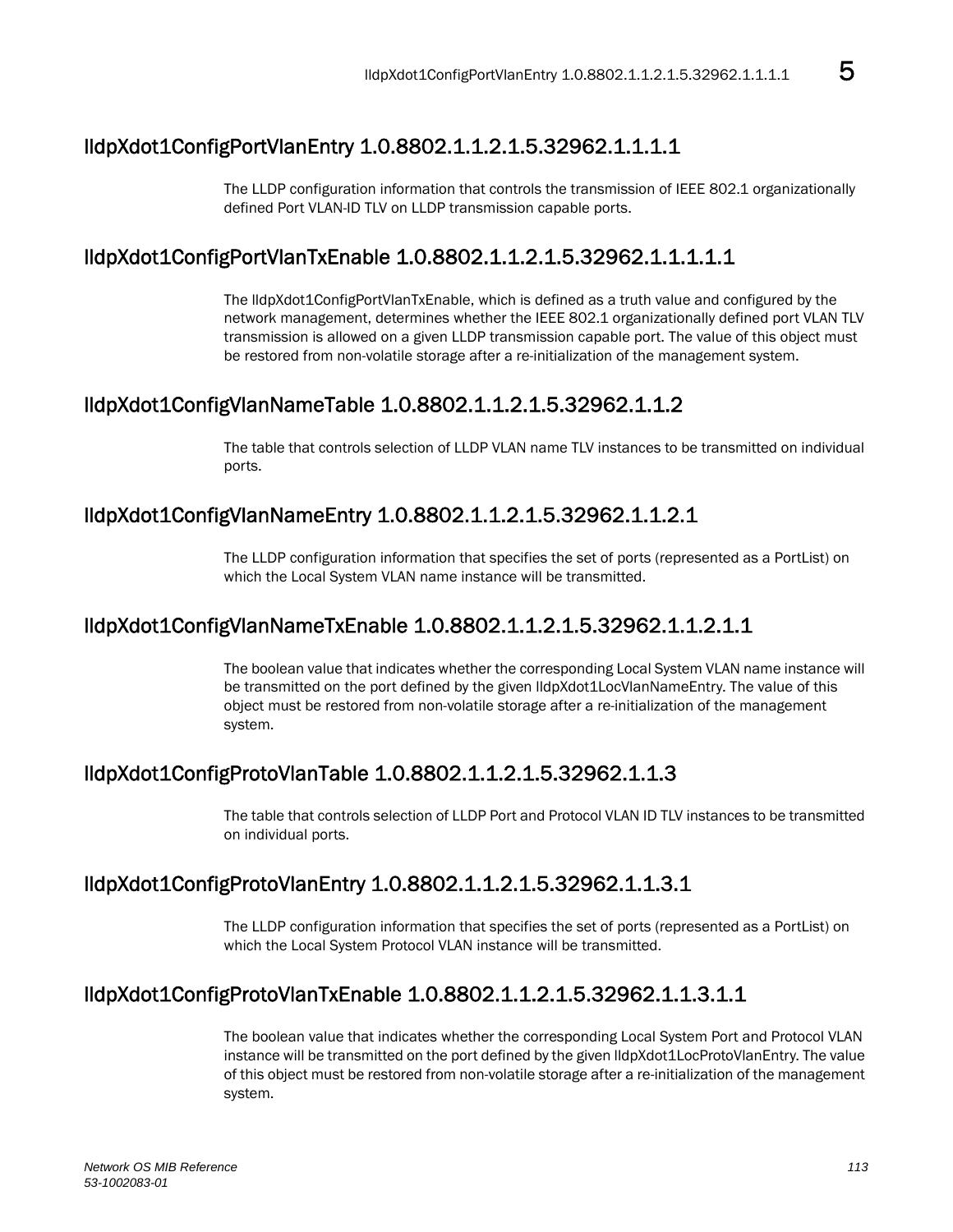

### <span id="page-125-7"></span>lldpXdot1ConfigProtocolTable 1.0.8802.1.1.2.1.5.32962.1.1.4

The table that controls selection of LLDP Protocol TLV instances to be transmitted on individual ports.

#### <span id="page-125-1"></span>lldpXdot1ConfigProtocolEntry 1.0.8802.1.1.2.1.5.32962.1.1.4.1

The LLDP configuration information that specifies the set of ports (represented as a PortList) on which the Local System Protocol instance will be transmitted.

#### <span id="page-125-2"></span>lldpXdot1ConfigProtocolTxEnable 1.0.8802.1.1.2.1.5.32962.1.1.4.1.1

The boolean value that indicates whether the corresponding Local System Protocol Identity instance will be transmitted on the port defined by the given lldpXdot1LocProtocolEntry. The value of this object must be restored from non-volatile storage after a re-initialization of the management system.

## <span id="page-125-0"></span>lldpXdot1LocalData group

#### <span id="page-125-6"></span>lldpXdot1LocTable 1.0.8802.1.1.2.1.5.32962.1.2.1

This table contains one row per port for IEEE 802.1 organizationally defined LLDP extension on the local system known to this agent.

#### <span id="page-125-3"></span>lldpXdot1LocEntry 1.0.8802.1.1.2.1.5.32962.1.2.1.1

The information about IEEE 802.1 organizationally defined LLDP extension.

#### <span id="page-125-4"></span>lldpXdot1LocPortVlanId 1.0.8802.1.1.2.1.5.32962.1.2.1.1.1

The integer value used to identify the port's VLAN identifier associated with the local system. A value of zero shall be used if the system either does not know the PVID or does not support port-based VLAN operation. This object displays zero although the TE interfaces are associated with VLANS.

#### <span id="page-125-5"></span>lldpXdot1LocProtoVlanTable 1.0.8802.1.1.2.1.5.32962.1.2.2

This table contains one or more rows per Port and Protocol VLAN information about the local system.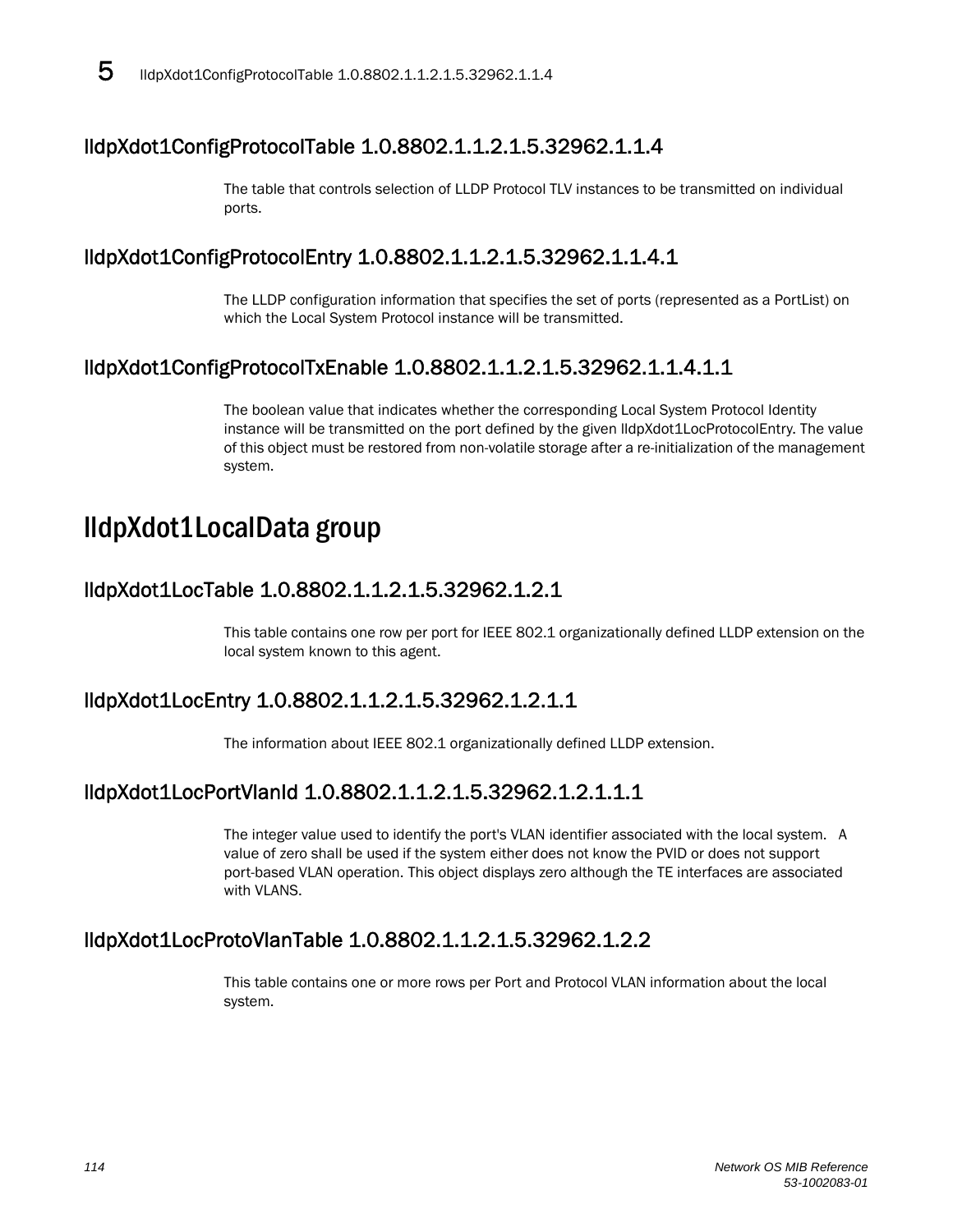### <span id="page-126-0"></span>lldpXdot1LocProtoVlanEntry 1.0.8802.1.1.2.1.5.32962.1.2.2.1

The port and protocol VLAN ID Information about a particular port component. There may be multiple port and protocol VLANs, identified by a particular lldpXdot1LocProtoVlanId, configured on the given port.

#### <span id="page-126-1"></span>lldpXdot1LocProtoVlanId 1.0.8802.1.1.2.1.5.32962.1.2.2.1.1

The integer value used to identify the port and protocol VLANs associated with the given port associated with the local system. A value of zero shall be used if the system either does not know the protocol VLAN ID (PPVID) or does not support port and protocol VLAN operation.

#### <span id="page-126-2"></span>lldpXdot1LocProtoVlanSupported 1.0.8802.1.1.2.1.5.32962.1.2.2.1.2

The truth value used to indicate whether the given port (associated with the local system) supports port and protocol VLANs.

#### <span id="page-126-3"></span>lldpXdot1LocProtoVlanEnabled 1.0.8802.1.1.2.1.5.32962.1.2.2.1.3

The truth value used to indicate whether the port and protocol VLANs are enabled on the given port associated with the local system.

If *fcoeport* is configured then that interface supports protocol-based VLAN and lldpXdot1LocProtoVlanEnabled should return true (1). This is the local property of the interface and it does not depend on whether dot1-tlv is being advertised or not.

#### <span id="page-126-7"></span>lldpXdot1LocVlanNameTable 1.0.8802.1.1.2.1.5.32962.1.2.3

This table contains one or more rows per IEEE 802.1Q VLAN name information on the local system known to this agent.

#### <span id="page-126-4"></span>lldpXdot1LocVlanNameEntry 1.0.8802.1.1.2.1.5.32962.1.2.3.1

The VLAN name Information about a particular port component. There may be multiple VLANs, identified by a particular lldpXdot1LocVlanId, configured on the given port.

#### <span id="page-126-5"></span>lldpXdot1LocVlanId 1.0.8802.1.1.2.1.5.32962.1.2.3.1.1

The integer value used to identify the IEEE 802.1Q VLAN IDs with which the given port is compatible.

#### <span id="page-126-6"></span>lldpXdot1LocVlanName 1.0.8802.1.1.2.1.5.32962.1.2.3.1.2

The string value used to identify VLAN name identified by the VLAN ID associated with the given port on the local system.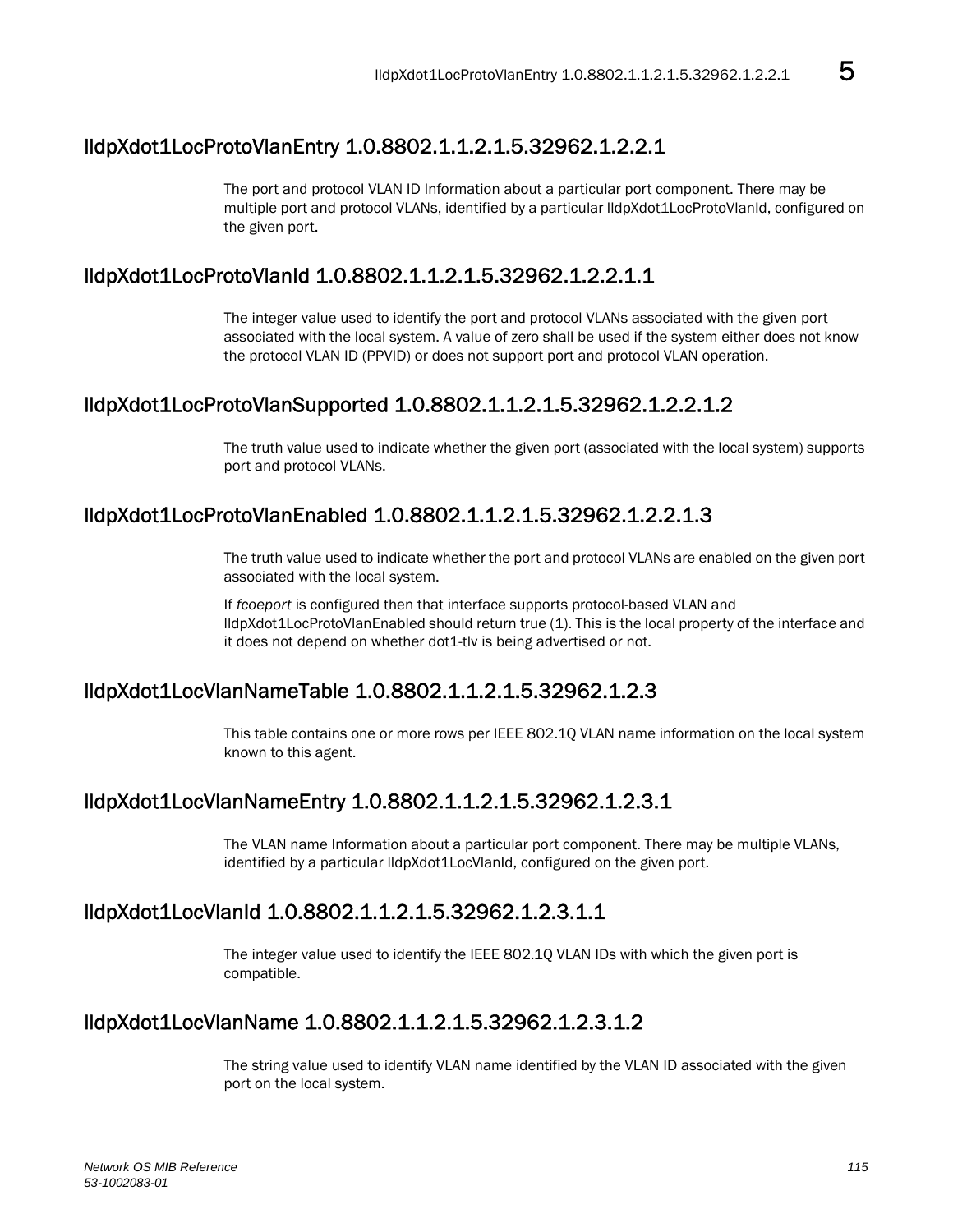

#### <span id="page-127-8"></span>lldpXdot1LocProtocolTable 1.0.8802.1.1.2.1.5.32962.1.2.4

This table contains one or more rows per protocol identity information on the local system known to this agent.

#### <span id="page-127-1"></span>lldpXdot1LocProtocolEntry 1.0.8802.1.1.2.1.5.32962.1.2.4.1

The information about particular protocols that are accessible through the given port component.

#### <span id="page-127-2"></span>lldpXdot1LocProtocolIndex 1.0.8802.1.1.2.1.5.32962.1.2.4.1.1

This object represents an arbitrary local integer value used by this agent to identify a particular protocol identity.

#### <span id="page-127-3"></span>lldpXdot1LocProtocolId 1.0.8802.1.1.2.1.5.32962.1.2.4.1.2

The octet string value used to identify the protocols associated with the given port of the local system.

## <span id="page-127-0"></span>lldpXdot1RemoteData group

#### <span id="page-127-7"></span>lldpXdot1RemTable 1.0.8802.1.1.2.1.5.32962.1.3.1

This table contains one or more rows per physical network connection known to this agent.

#### <span id="page-127-4"></span>lldpXdot1RemEntry 1.0.8802.1.1.2.1.5.32962.1.3.1.1

The information about a particular port component.

#### <span id="page-127-5"></span>lldpXdot1RemPortVlanId 1.0.8802.1.1.2.1.5.32962.1.3.1.1.1

The integer value used to identify the port's VLAN identifier associated with the remote system. if the remote system either does not know the PVID or does not support port-based VLAN operation, the value of IldpXdot1RemPortVlanId should be zero.

#### <span id="page-127-6"></span>lldpXdot1RemProtoVlanTable 1.0.8802.1.1.2.1.5.32962.1.3.2

This table contains one or more rows per Port and Protocol VLAN information about the remote system, received on the given port.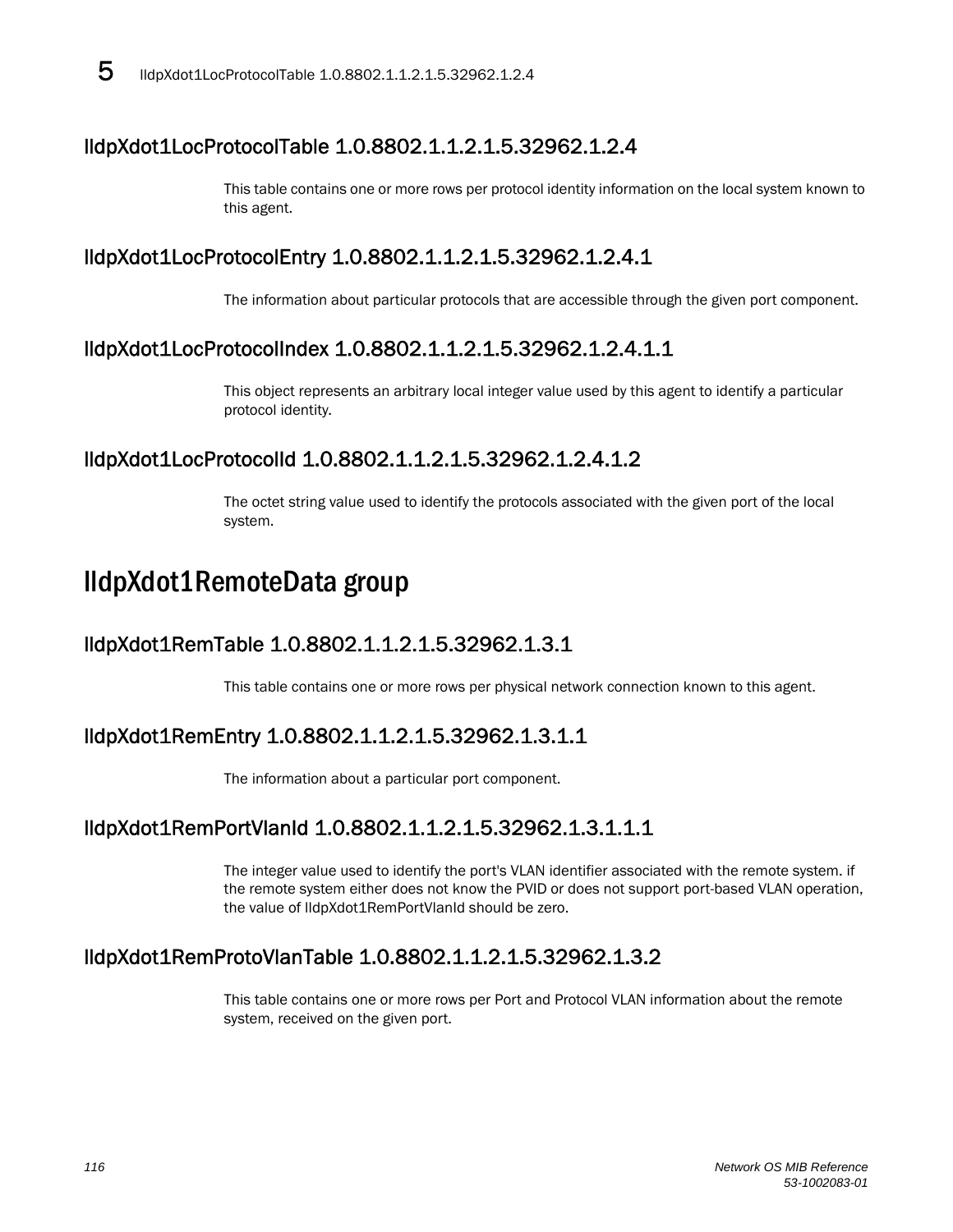## <span id="page-128-0"></span>lldpXdot1RemProtoVlanEntry 1.0.8802.1.1.2.1.5.32962.1.3.2.1

The port and protocol VLAN name Information about a particular port component.

### <span id="page-128-1"></span>lldpXdot1RemProtoVlanId 1.0.8802.1.1.2.1.5.32962.1.3.2.1.1

The integer value used to identify the port and protocol VLANs associated with the given port associated with the remote system.

If port and protocol VLANs are not supported on the given port associated with the remote system, or if the port is not enabled with any port and protocol VLAN, the value of lldpXdot1RemProtoVlanId should be zero.

#### <span id="page-128-2"></span>lldpXdot1RemProtoVlanSupported 1.0.8802.1.1.2.1.5.32962.1.3.2.1.2

The truth value used to indicate whether the given port (associated with the remote system) is capable of supporting port and protocol VLANs.

#### <span id="page-128-3"></span>lldpXdot1RemProtoVlanEnabled 1.0.8802.1.1.2.1.5.32962.1.3.2.1.3

The truth value used to indicate whether the port and protocol VLANs are enabled on the given port associated with the remote system.

#### <span id="page-128-7"></span>lldpXdot1RemVlanNameTable 1.0.8802.1.1.2.1.5.32962.1.3.3

This table contains one or more rows per IEEE 802.1Q VLAN name information about the remote system, received on the given port.

#### <span id="page-128-4"></span>lldpXdot1RemVlanNameEntry 1.0.8802.1.1.2.1.5.32962.1.3.3.1

The VLAN name Information about a particular port component.

#### <span id="page-128-5"></span>lldpXdot1RemVlanId 1.0.8802.1.1.2.1.5.32962.1.3.3.1.1

The integer value used to identify the IEEE 802.1Q VLAN IDs with which the given port of the remote system is compatible.

#### <span id="page-128-6"></span>lldpXdot1RemVlanName 1.0.8802.1.1.2.1.5.32962.1.3.3.1.2

The string value used to identify VLAN name identified by the VLAN ID associated with the remote system.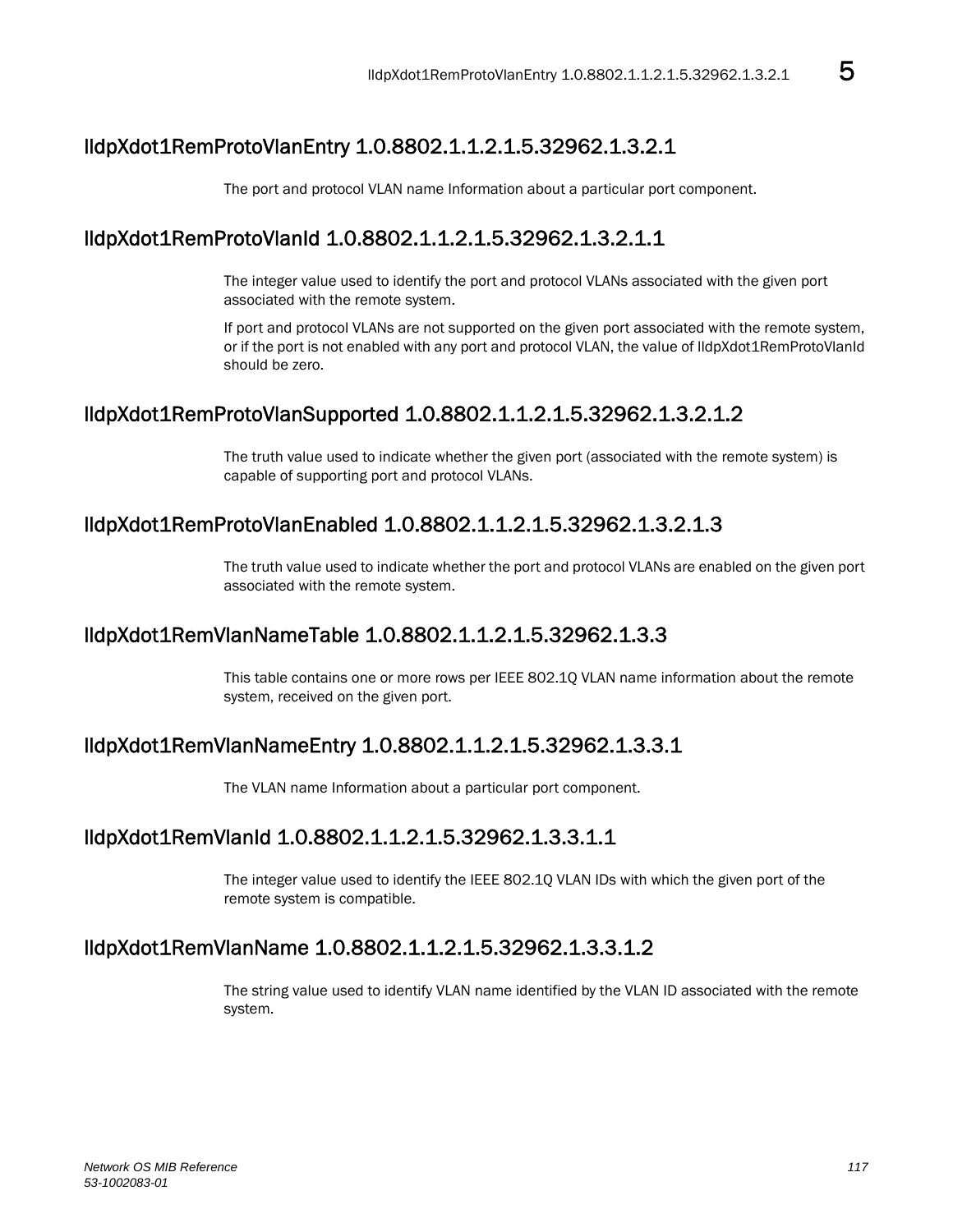

#### <span id="page-129-4"></span>lldpXdot1RemProtocolTable 1.0.8802.1.1.2.1.5.32962.1.3.4

This table contains one or more rows per protocol information about the remote system, received on the given port.

#### <span id="page-129-1"></span>lldpXdot1RemProtocolEntry 1.0.8802.1.1.2.1.5.32962.1.3.4.1

The protocol information about a particular port component.

#### <span id="page-129-2"></span>lldpXdot1RemProtocolIndex 1.0.8802.1.1.2.1.5.32962.1.3.4.1.1

This object represents an arbitrary local integer value used by this agent to identify a particular protocol identity.

#### <span id="page-129-3"></span>lldpXdot1RemProtocolId 1.0.8802.1.1.2.1.5.32962.1.3.4.1.2

The octet string value used to identify the protocols associated with the given port of remote system.

## <span id="page-129-0"></span>LLDP-EXT-DOT3-MIB

The LLDP Management Information Base extension module for IEEE 802.3 organizationally defined discovery information.

## LLDP-EXT-DOT3-MIB organization

[Figure 38](#page-130-0) and [Figure 39](#page-130-1) depict the organization and structure of the LLDP-EXT-DOT3-MIB.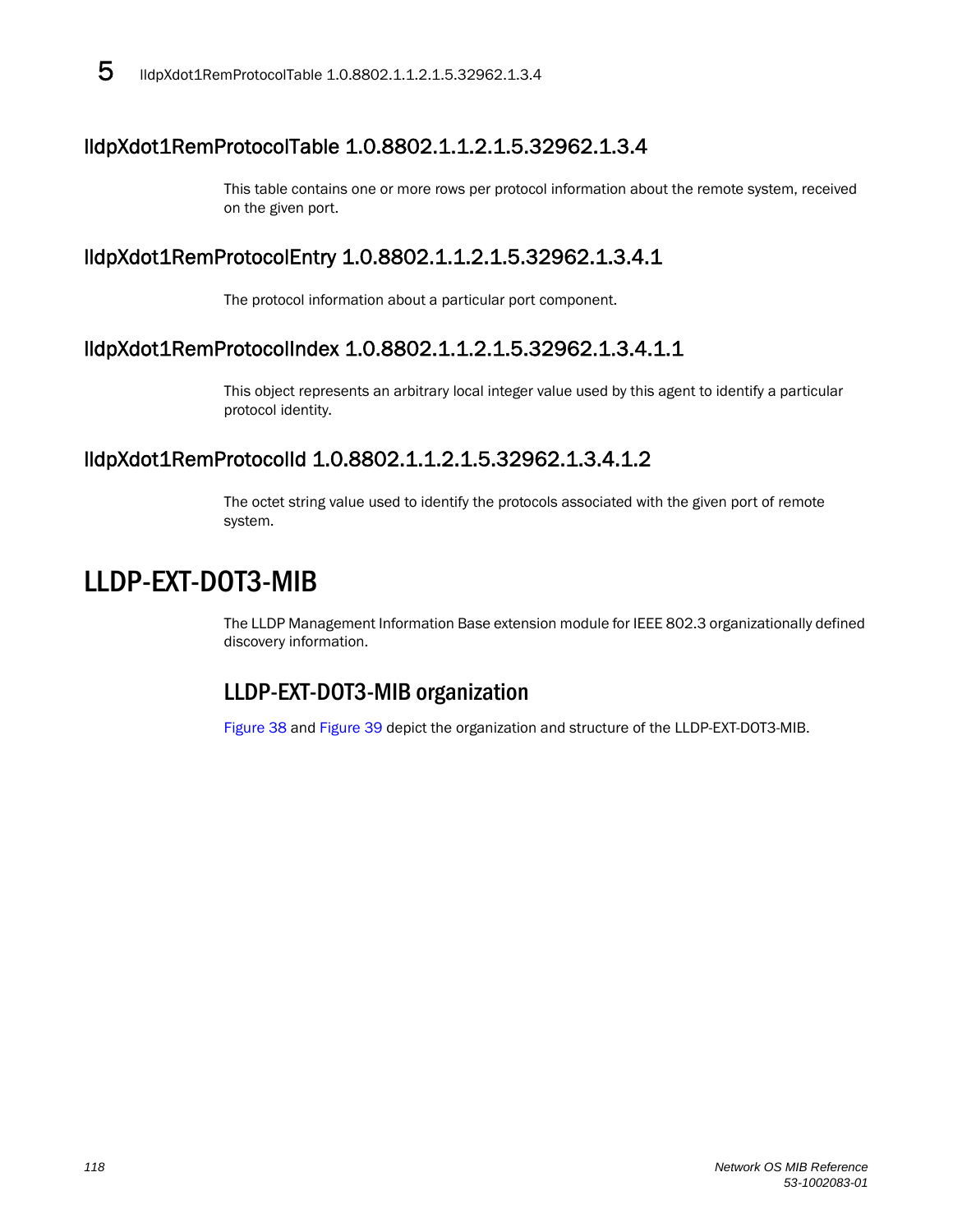```
- iso
   - std
       - iso8802
           - ieee802dot1
              - ieee802dot1mibs
                  - lldpMIB
                      - lldpObjects 
                         - lldpExtensions
                             - lldpXdot3MIB
                                 - lldpXdot3Objects
                                    - lldpXdot3Config
                                        - lldpXdot3PortConfigTable
                                    - lldpXdot3LocalData
                                        - lldpXdot3LocPortTable
                                        - lldpXdot3LocPowerTable
                                        - lldpXdot3LocLinkAggTable
                                        - lldpXdot3LocMaxFrameSizeTable
                                    - lldpXdot3RemoteData
                                        - lldpXdot3RemPortTable
                                        - lldpXdot3RemLinkAggTable
                                        - lldpXdot3RemMaxFrameSizeTable
```
#### <span id="page-130-0"></span>FIGURE 38 LLDP-EXT-DOT3-MIB overall tree structure

```
- lldpXdot3PortConfigTable 1.0.8802.1.1.2.1.5.4623.1.1.1
   - lldpXdot3PortConfigEntry 1.0.8802.1.1.2.1.5.4623.1.1.1.1
       - lldpXdot3PortConfigTLVsTxEnable 1.0.8802.1.1.2.1.5.4623.1.1.1.1.1
- lldpXdot3LocPortTable 1.0.8802.1.1.2.1.5.4623.1.2.1
   - lldpXdot3LocPortEntry 1.0.8802.1.1.2.1.5.4623.1.2.1.1
       - lldpXdot3LocPortAutoNegSupported 1.0.8802.1.1.2.1.5.4623.1.2.1.1.1
       - lldpXdot3LocPortAutoNegEnabled 1.0.8802.1.1.2.1.5.4623.1.2.1.1.2
       - lldpXdot3LocPortAutoNegAdvertisedCap 1.0.8802.1.1.2.1.5.4623.1.2.1.1.3
       - lldpXdot3LocPortOperMauType 1.0.8802.1.1.2.1.5.4623.1.2.1.1.4
- lldpXdot3LocLinkAggTable 1.0.8802.1.1.2.1.5.4623.1.2.3
   - lldpXdot3LocLinkAggEntry 1.0.8802.1.1.2.1.5.4623.1.2.3.1
       - lldpXdot3LocLinkAggStatus 1.0.8802.1.1.2.1.5.4623.1.2.3.1.1
       - lldpXdot3LocLinkAggPortId 1.0.8802.1.1.2.1.5.4623.1.2.3.1.2
- lldpXdot3LocMaxFrameSizeTable 1.0.8802.1.1.2.1.5.4623.1.2.4
   - lldpXdot3LocMaxFrameSizeEntry 1.0.8802.1.1.2.1.5.4623.1.2.4.1
       - lldpXdot3LocMaxFrameSize 1.0.8802.1.1.2.1.5.4623.1.2.4.1.1
- lldpXdot3RemPortTable 1.0.8802.1.1.2.1.5.4623.1.3.1
   - lldpXdot3RemPortEntry 1.0.8802.1.1.2.1.5.4623.1.3.1.1
       - lldpXdot3RemPortAutoNegSupported 1.0.8802.1.1.2.1.5.4623.1.3.1.1.1
       - lldpXdot3RemPortAutoNegEnabled 1.0.8802.1.1.2.1.5.4623.1.3.1.1.2
       - lldpXdot3RemPortAutoNegAdvertisedCap 1.0.8802.1.1.2.1.5.4623.1.3.1.1.3
       - lldpXdot3RemPortOperMauType 1.0.8802.1.1.2.1.5.4623.1.3.1.1.4
- lldpXdot3RemLinkAggTable 1.0.8802.1.1.2.1.5.4623.1.3.3
   - lldpXdot3RemLinkAggEntry 1.0.8802.1.1.2.1.5.4623.1.3.3.1
       - lldpXdot3RemLinkAggStatus 1.0.8802.1.1.2.1.5.4623.1.3.3.1.1
       - lldpXdot3RemLinkAggPortId 1.0.8802.1.1.2.1.5.4623.1.3.3.1.2
- lldpXdot3RemMaxFrameSizeTable 1.0.8802.1.1.2.1.5.4623.1.3.4
   - lldpXdot3RemMaxFrameSizeEntry 1.0.8802.1.1.2.1.5.4623.1.3.4.1
```
- [lldpXdot3RemMaxFrameSize 1.0.8802.1.1.2.1.5.4623.1.3.4.1.1](#page-134-5)

```
FIGURE 39 LLDP-EXT-DOT3-MIB hierarchy
```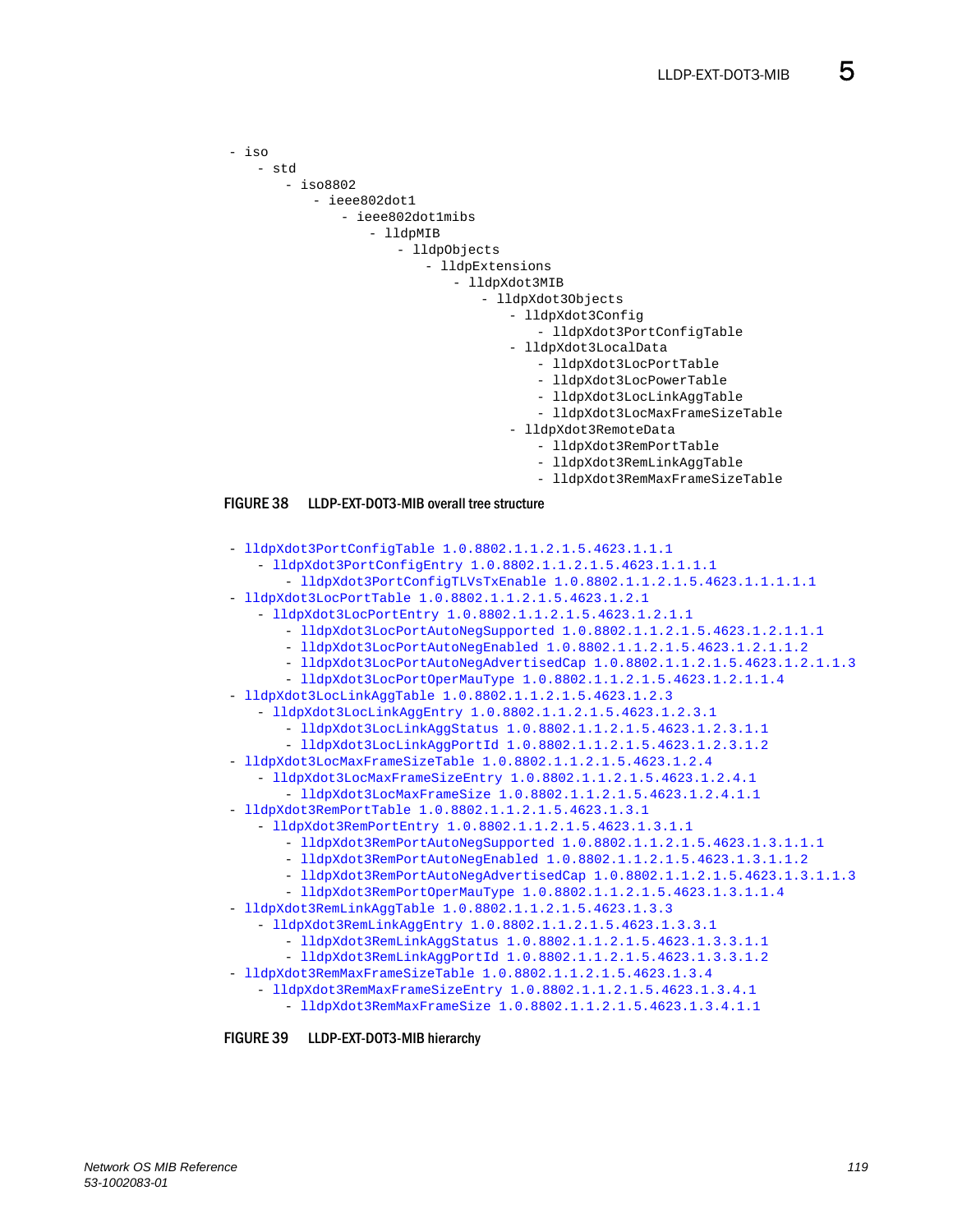# <span id="page-131-0"></span>lldpXdot3Config group

## <span id="page-131-2"></span>lldpXdot3PortConfigTable 1.0.8802.1.1.2.1.5.4623.1.1.1

A table that controls selection of LLDP TLVs to be transmitted on individual ports.

## <span id="page-131-3"></span>lldpXdot3PortConfigEntry 1.0.8802.1.1.2.1.5.4623.1.1.1.1

The LLDP configuration information that controls the transmission of IEEE 802.3 organizationally defined TLVs on LLDP transmission capable ports.

### <span id="page-131-4"></span>lldpXdot3PortConfigTLVsTxEnable 1.0.8802.1.1.2.1.5.4623.1.1.1.1.1

The lldpXdot3PortConfigTLVsTxEnable, defined as a bitmap, includes the IEEE 802.3 organizationally defined set of LLDP TLVs whose transmission is allowed on the local LLDP agent by the network management. Each bit in the bitmap corresponds to an IEEE 802.3 subtype associated with a specific IEEE 802.3 optional TLV.

## <span id="page-131-1"></span>lldpXdot3LocalData group

## <span id="page-131-5"></span>lldpXdot3LocPortTable 1.0.8802.1.1.2.1.5.4623.1.2.1

This table contains one row per port of Ethernet port information (as a part of the LLDP 802.3 organizational extension) on the local system known to this agent.

## <span id="page-131-6"></span>lldpXdot3LocPortEntry 1.0.8802.1.1.2.1.5.4623.1.2.1.1

The information about a particular port component.

#### <span id="page-131-7"></span>lldpXdot3LocPortAutoNegSupported 1.0.8802.1.1.2.1.5.4623.1.2.1.1.1

The truth value used to indicate whether the given port (associated with the local system) supports Auto-negotiation.

## <span id="page-131-8"></span>lldpXdot3LocPortAutoNegEnabled 1.0.8802.1.1.2.1.5.4623.1.2.1.1.2

The truth value used to indicate whether port Auto-negotiation is enabled on the given port associated with the local system.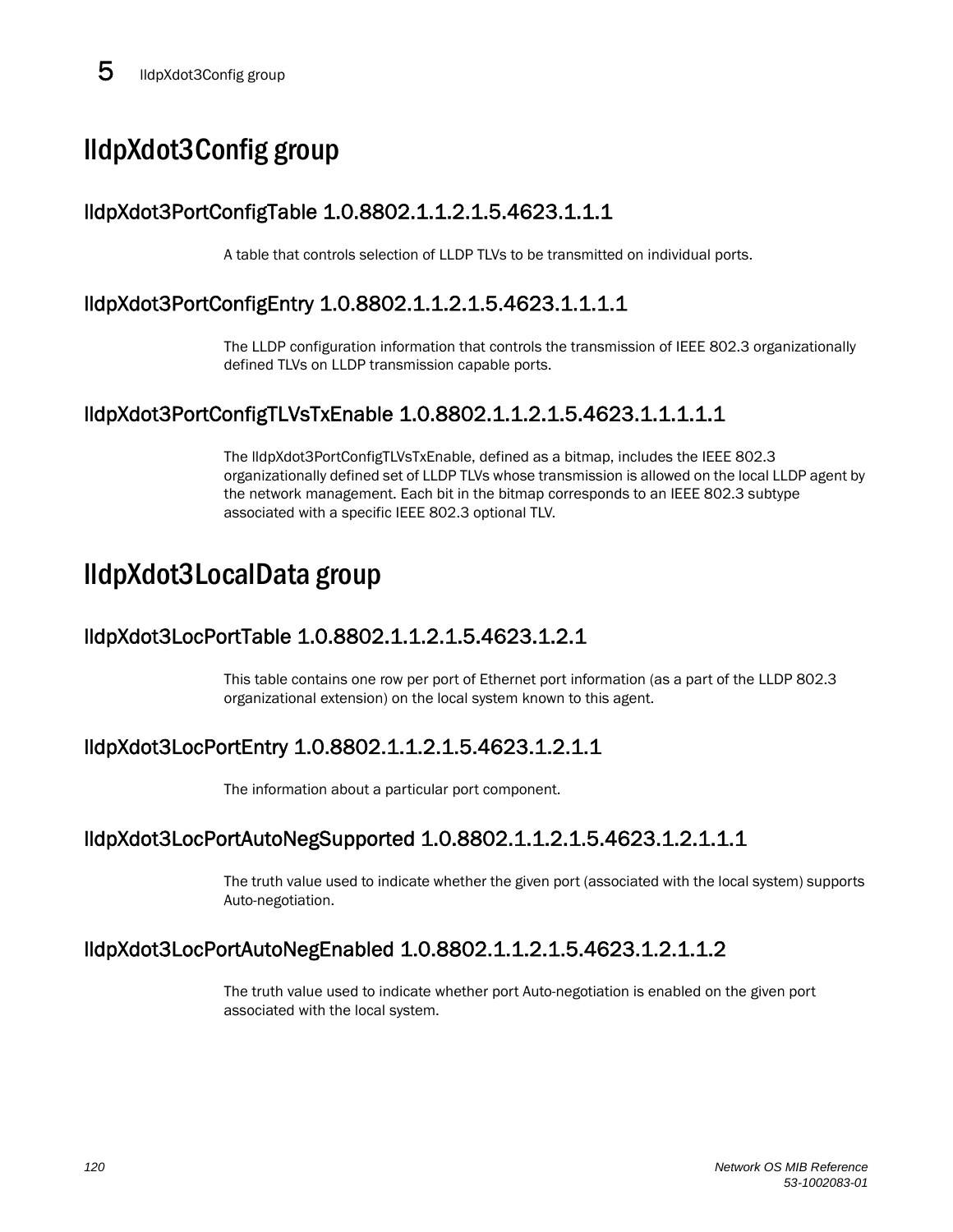### <span id="page-132-0"></span>lldpXdot3LocPortAutoNegAdvertisedCap 1.0.8802.1.1.2.1.5.4623.1.2.1.1.3

This object contains the value (bitmap) of the ifMauAutoNegCapAdvertisedBits object (defined in IETF RFC 3636) which is associated with the given port on the local system.

### <span id="page-132-1"></span>lldpXdot3LocPortOperMauType 1.0.8802.1.1.2.1.5.4623.1.2.1.1.4

An integer value that indicates the operational MAU type of the given port on the local system.

#### lldpXdot3LocPowerTable 1.0.8802.1.1.2.1.5.4623.1.2.2

Not supported.

#### <span id="page-132-2"></span>lldpXdot3LocLinkAggTable 1.0.8802.1.1.2.1.5.4623.1.2.3

This table contains one row per port of link aggregation information (as a part of the LLDP 802.3 organizational extension) on the local system known to this agent.

#### <span id="page-132-3"></span>lldpXdot3LocLinkAggEntry 1.0.8802.1.1.2.1.5.4623.1.2.3.1

The Link aggregation information about a particular port component.

#### <span id="page-132-4"></span>lldpXdot3LocLinkAggStatus 1.0.8802.1.1.2.1.5.4623.1.2.3.1.1

The bitmap value contains the link aggregation capabilities and the current aggregation status of the link.

#### <span id="page-132-5"></span>lldpXdot3LocLinkAggPortId 1.0.8802.1.1.2.1.5.4623.1.2.3.1.2

This object contains the IEEE 802.3 aggregated port identifier, aAggPortID (IEEE 802.3-2002, 30.7.2.1.1), derived from the ifNumber of the ifIndex for the port component in link aggregation.

If the port is not in link aggregation state and if it does not support link aggregation, this value should be set to zero.

#### <span id="page-132-6"></span>lldpXdot3LocMaxFrameSizeTable 1.0.8802.1.1.2.1.5.4623.1.2.4

This table contains one row per port of maximum frame size information (as a part of the LLDP 802.3 organizational extension) on the local system known to this agent.

#### <span id="page-132-7"></span>lldpXdot3LocMaxFrameSizeEntry 1.0.8802.1.1.2.1.5.4623.1.2.4.1

The maximum frame size information about a particular port component.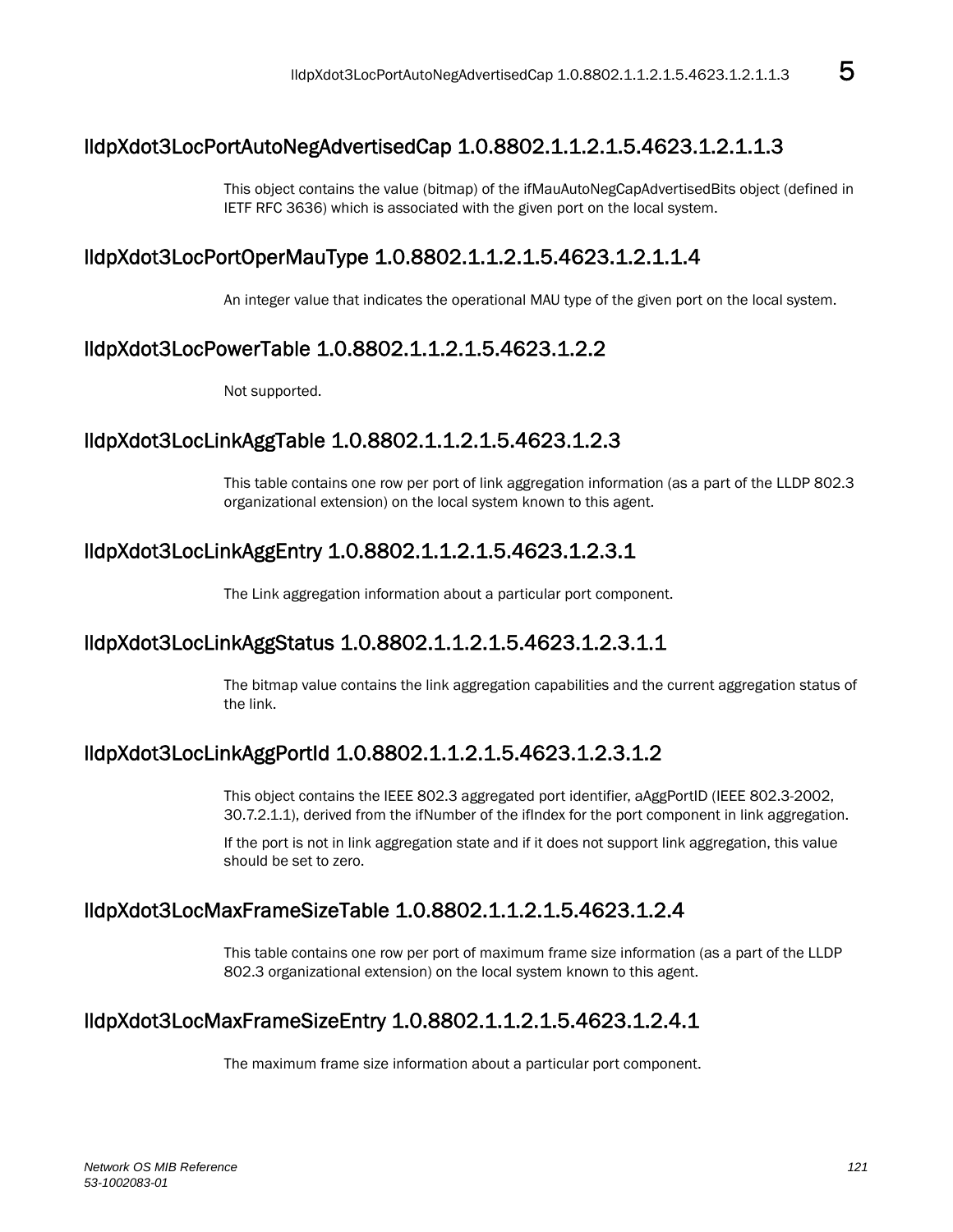

### <span id="page-133-1"></span>lldpXdot3LocMaxFrameSize 1.0.8802.1.1.2.1.5.4623.1.2.4.1.1

An integer value indicating the maximum supported frame size in octets on the given port of the local system.

## <span id="page-133-0"></span>lldpXdot3RemoteData group

#### <span id="page-133-2"></span>lldpXdot3RemPortTable 1.0.8802.1.1.2.1.5.4623.1.3.1

This table contains Ethernet port information (as a part of the LLDP 802.3 organizational extension) of the remote system.

#### <span id="page-133-3"></span>lldpXdot3RemPortEntry 1.0.8802.1.1.2.1.5.4623.1.3.1.1

The information about a particular physical network connection.

#### <span id="page-133-4"></span>lldpXdot3RemPortAutoNegSupported 1.0.8802.1.1.2.1.5.4623.1.3.1.1.1

The truth value used to indicate whether the given port (associated with remote system) supports Auto-negotiation.

#### <span id="page-133-5"></span>lldpXdot3RemPortAutoNegEnabled 1.0.8802.1.1.2.1.5.4623.1.3.1.1.2

The truth value used to indicate whether port Auto-negotiation is enabled on the given port associated with the remote system.

#### <span id="page-133-6"></span>lldpXdot3RemPortAutoNegAdvertisedCap 1.0.8802.1.1.2.1.5.4623.1.3.1.1.3

This object contains the value (bitmap) of the ifMauAutoNegCapAdvertisedBits object (defined in IETF RFC 3636) which is associated with the given port on the remote system.

#### <span id="page-133-7"></span>lldpXdot3RemPortOperMauType 1.0.8802.1.1.2.1.5.4623.1.3.1.1.4

An integer value that indicates the operational MAU type of the sending device.

#### <span id="page-133-8"></span>lldpXdot3RemLinkAggTable 1.0.8802.1.1.2.1.5.4623.1.3.3

This table contains port link aggregation information (as a part of the LLDP 802.3 organizational extension) of the remote system.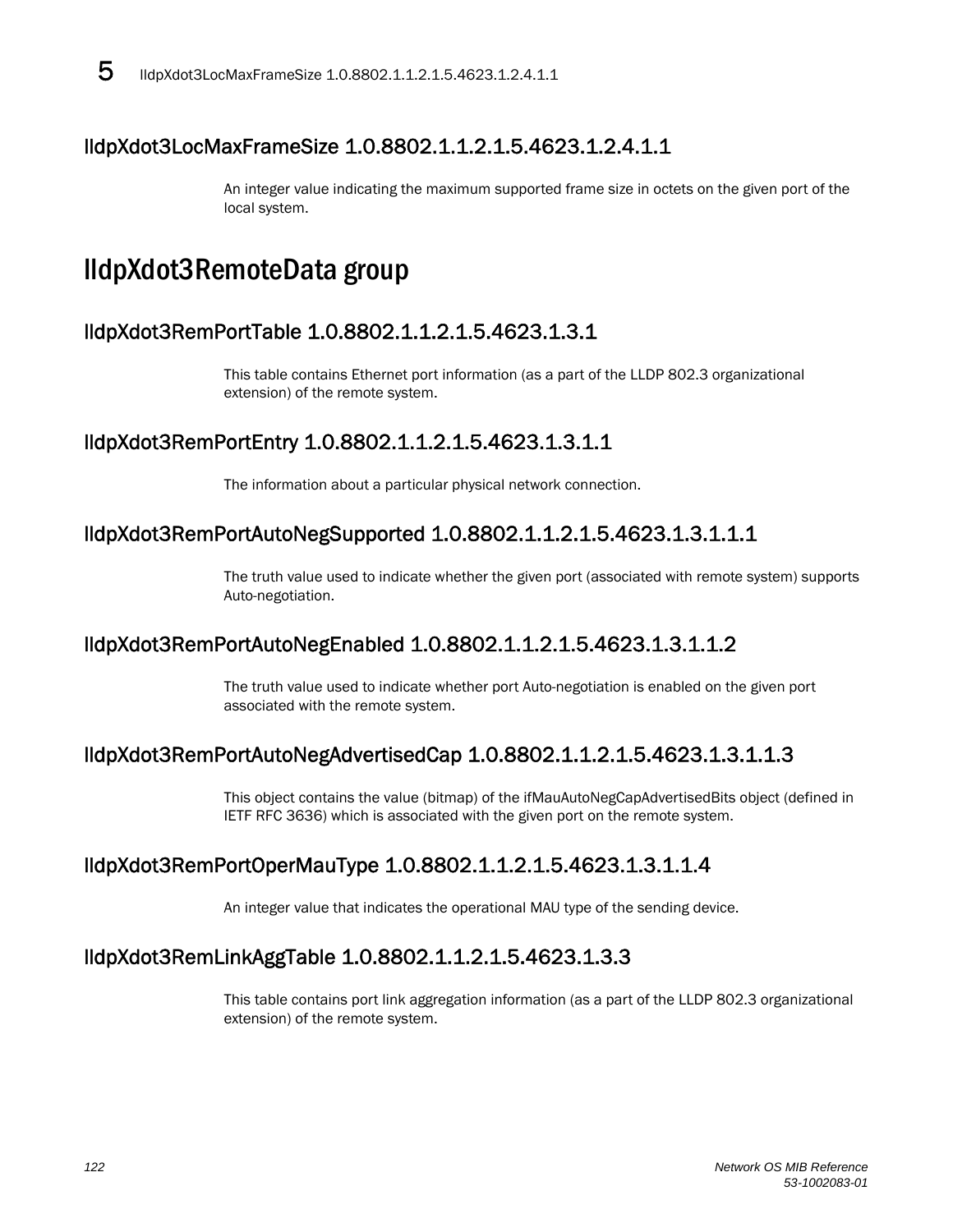## <span id="page-134-0"></span>lldpXdot3RemLinkAggEntry 1.0.8802.1.1.2.1.5.4623.1.3.3.1

The Link Aggregation information about remote system's port component.

## <span id="page-134-1"></span>lldpXdot3RemLinkAggStatus 1.0.8802.1.1.2.1.5.4623.1.3.3.1.1

The bitmap value contains the link aggregation capabilities and the current aggregation status of the link.

### <span id="page-134-2"></span>lldpXdot3RemLinkAggPortId 1.0.8802.1.1.2.1.5.4623.1.3.3.1.2

This object contains the IEEE 802.3 aggregated port identifier, aAggPortID (IEEE 802.3-2002, 30.7.2.1.1), derived from the ifNumber of the ifIndex for the port component associated with the remote system.

If the remote port is not in link aggregation state and if it does not support link aggregation, this value should be zero.

#### <span id="page-134-3"></span>lldpXdot3RemMaxFrameSizeTable 1.0.8802.1.1.2.1.5.4623.1.3.4

This table contains one row per port of maximum frame size information (as a part of the LLDP 802.3 organizational extension) of the remote system.

## <span id="page-134-4"></span>lldpXdot3RemMaxFrameSizeEntry 1.0.8802.1.1.2.1.5.4623.1.3.4.1

The maximum frame size information about a particular port component.

#### <span id="page-134-5"></span>lldpXdot3RemMaxFrameSize 1.0.8802.1.1.2.1.5.4623.1.3.4.1.1

An integer value indicating the maximum supported frame size in octets on the port component associated with the remote system.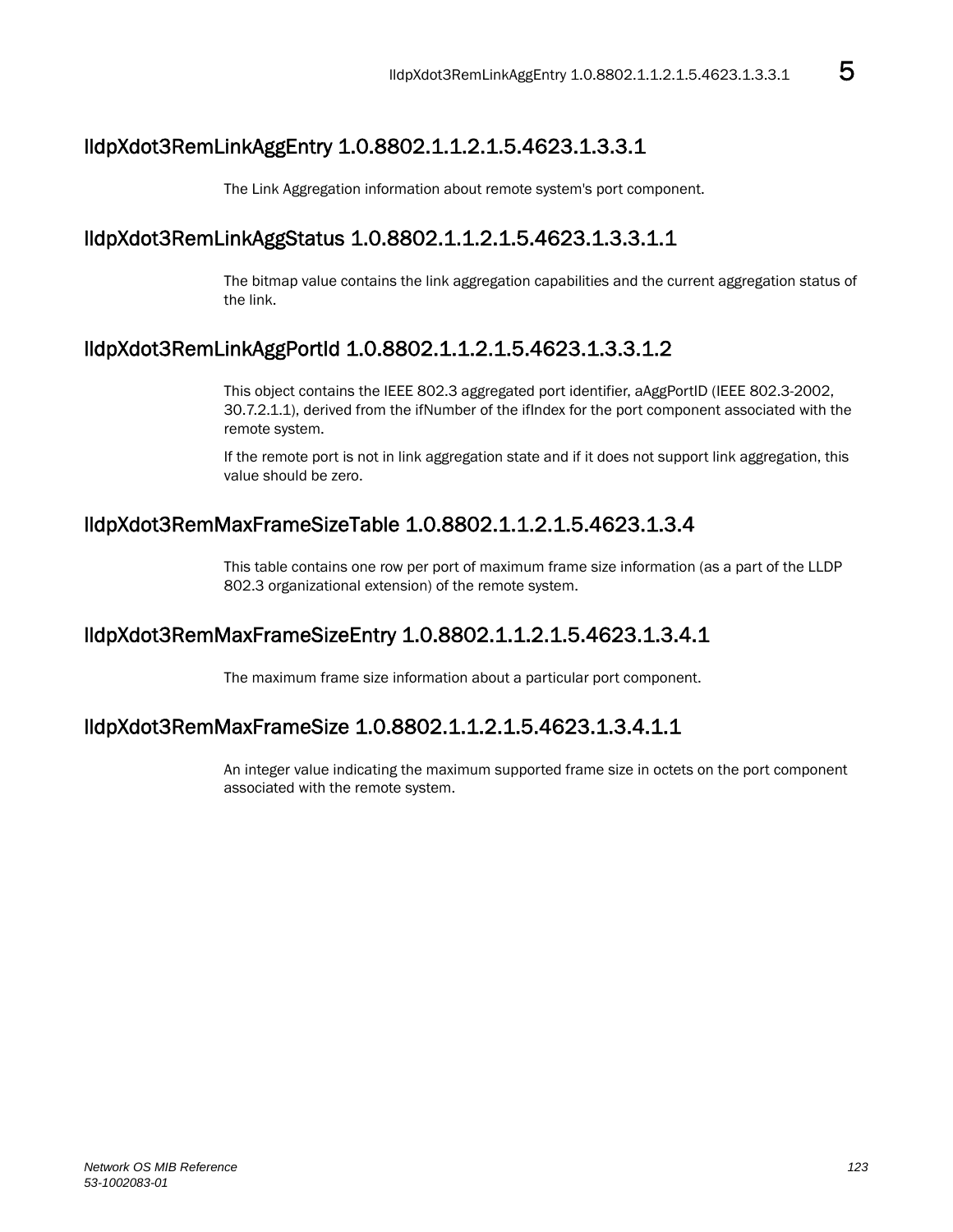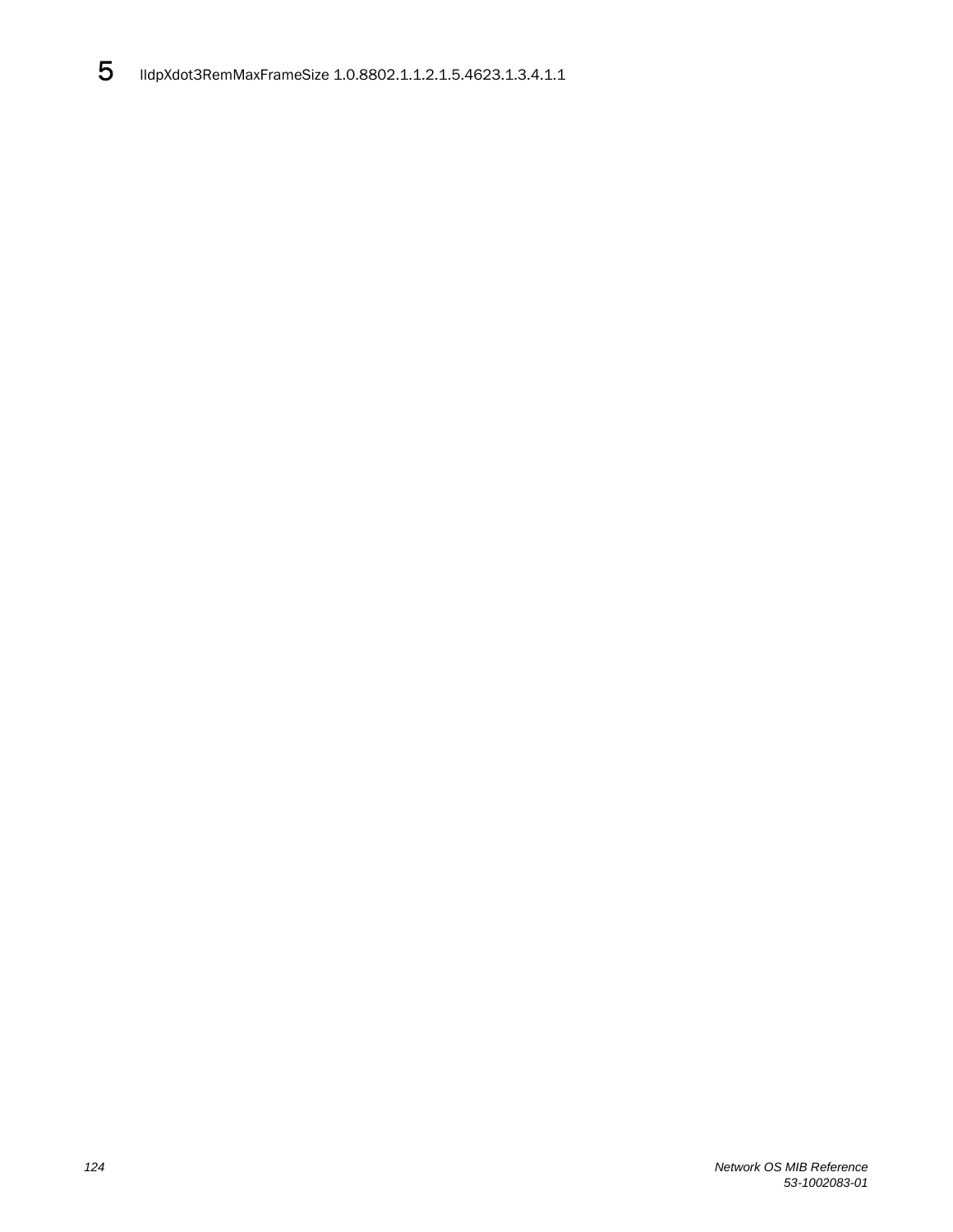Chapter

# IEEE 802.3 LAG MIB Objects  $\qquad \qquad 6$

## In this chapter

## <span id="page-136-0"></span>IEEE 802.3 LAG MIB overview

The descriptions of the MIB variables in this chapter come directly from the IEEE 802.3 LAG MIB. The notes that follow the descriptions typically pertain to Brocade-specific information as provided by Brocade.

[Figure 40](#page-136-1) through [Figure 45](#page-138-1) depict the organization and structure of the IEEE 802.3 LAG MIB.

```
- iso 
   - member-body 
       - us
          - ieee802dot3
              - snmpmibs
                  - lagMIB
                     - lagMIBObjects
                         - dot3adAgg
                             - dot3adAggTable
                             - dot3adAggPortListTable
                         - dot3adAggPort
                             - dot3adAggPortTable
                             - dot3adAggPortStatsTable
                             - dot3adAggPortDebugTable
                         - dot3adTablesLastChanged
```
<span id="page-136-1"></span>FIGURE 40 IEEE 802.3 LAG MIB overall tree structure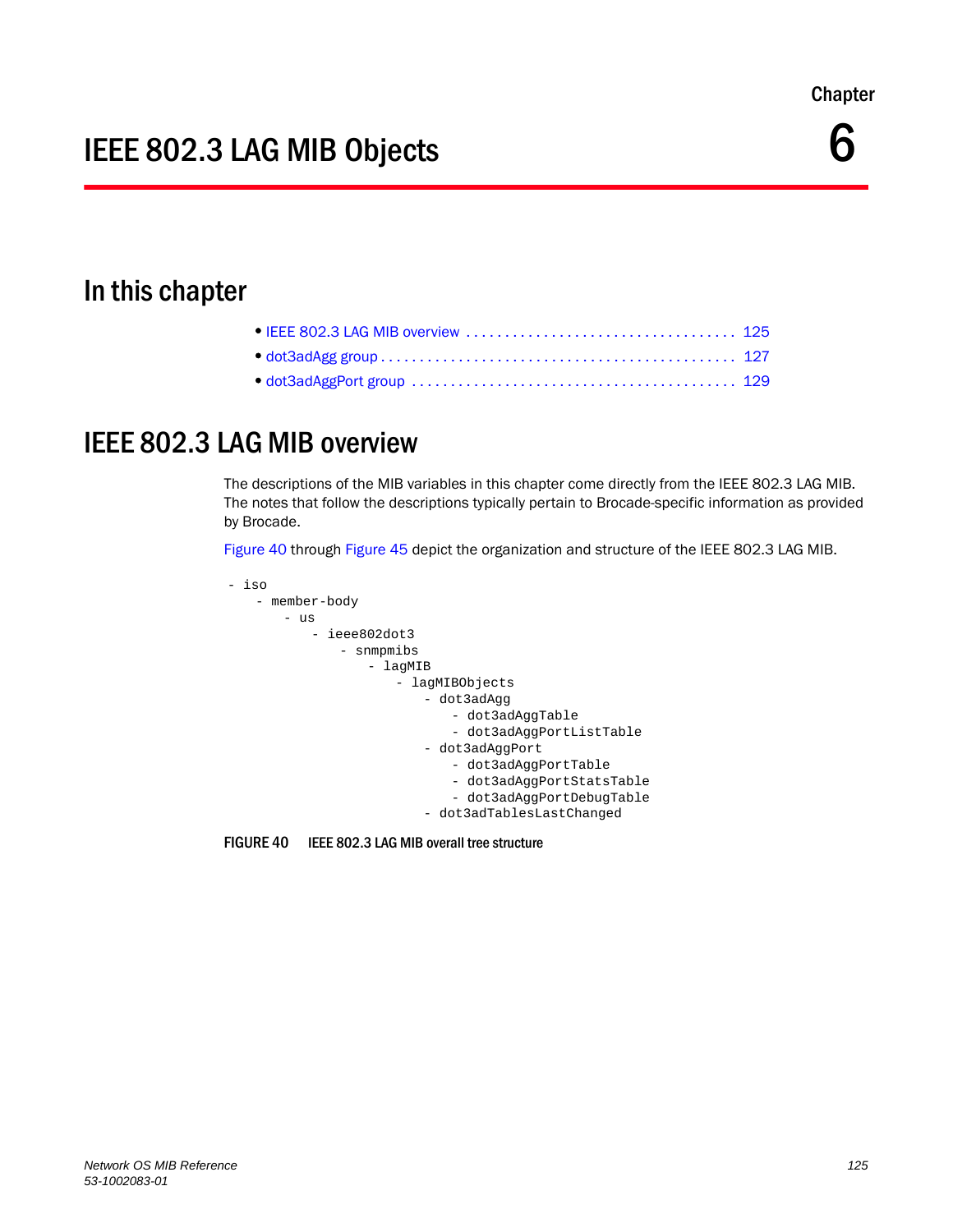```
- dot3adAggTable 1.2.840.10006.300.43.1.1.1
```
- - [dot3adAggEntry 1.2.840.10006.300.43.1.1.1.1](#page-138-3)
	- - [dot3adAggIndex 1.2.840.10006.300.43.1.1.1.1.1](#page-138-4)
	- - [dot3adAggMACAddress 1.2.840.10006.300.43.1.1.1.1.2](#page-139-0)
	- - [dot3adAggActorSystemPriority 1.2.840.10006.300.43.1.1.1.1.3](#page-139-1)
	- - [dot3adAggActorSystemID 1.2.840.10006.300.43.1.1.1.1.4](#page-139-2)
	- - [dot3adAggAggregateOrIndividual 1.2.840.10006.300.43.1.1.1.1.5](#page-139-3)
	- - [dot3adAggActorAdminKey 1.2.840.10006.300.43.1.1.1.1.6](#page-139-4)
	- - [dot3adAggActorOperKey 1.2.840.10006.300.43.1.1.1.1.7](#page-139-5)
	- - [dot3adAggPartnerSystemID 1.2.840.10006.300.43.1.1.1.1.8](#page-139-6)
	- - [dot3adAggPartnerSystemPriority 1.2.840.10006.300.43.1.1.1.1.9](#page-139-7)
	- - [dot3adAggPartnerOperKey 1.2.840.10006.300.43.1.1.1.1.10](#page-140-1)
	- - [dot3adAggCollectorMaxDelay 1.2.840.10006.300.43.1.1.1.1.11](#page-140-2)

#### FIGURE 41 dot3adAggTable hierarchy

```
- dot3adAggPortListTable 1.2.840.10006.300.43.1.1.2
```

```
- dot3adAggPortListEntry 1.2.840.10006.300.43.1.1.2.1
```

```
- dot3adAggPortListPorts 1.2.840.10006.300.43.1.1.2.1.1
```
#### FIGURE 42 dot3adAggPortListTable hierarchy

```
- dot3adAggPortTable 1.2.840.10006.300.43.1.2.1
   - dot3adAggPortEntry 1.2.840.10006.300.43.1.2.1.1
       - dot3adAggPortIndex 1.2.840.10006.300.43.1.2.1.1.1
       - dot3adAggPortActorSystemPriority 1.2.840.10006.300.43.1.2.1.1.2
       - dot3adAggPortActorSystemID 1.2.840.10006.300.43.1.2.1.1.3
       - dot3adAggPortActorAdminKey 1.2.840.10006.300.43.1.2.1.1.4
       - dot3adAggPortActorOperKey 1.2.840.10006.300.43.1.2.1.1.5
       - dot3adAggPortPartnerAdminSystemPriority 1.2.840.10006.300.43.1.2.1.1.6
       - dot3adAggPortPartnerOperSystemPriority 1.2.840.10006.300.43.1.2.1.1.7
       - dot3adAggPortPartnerAdminSystemID 1.2.840.10006.300.43.1.2.1.1.8
       - dot3adAggPortPartnerOperSystemID 1.2.840.10006.300.43.1.2.1.1.9
       - dot3adAggPortPartnerAdminKey 1.2.840.10006.300.43.1.2.1.1.10
       - dot3adAggPortPartnerOperKey 1.2.840.10006.300.43.1.2.1.1.11
       - dot3adAggPortSelectedAggID 1.2.840.10006.300.43.1.2.1.1.12
       - dot3adAggPortAttachedAggID 1.2.840.10006.300.43.1.2.1.1.13
       - dot3adAggPortActorPort 1.2.840.10006.300.43.1.2.1.1.14
       - dot3adAggPortActorPortPriority 1.2.840.10006.300.43.1.2.1.1.15
       - dot3adAggPortPartnerAdminPort 1.2.840.10006.300.43.1.2.1.1.16
       - dot3adAggPortPartnerOperPort 1.2.840.10006.300.43.1.2.1.1.17
       - dot3adAggPortPartnerAdminPortPriority 1.2.840.10006.300.43.1.2.1.1.18
       - dot3adAggPortPartnerOperPortPriority 1.2.840.10006.300.43.1.2.1.1.19
       - dot3adAggPortActorAdminState 1.2.840.10006.300.43.1.2.1.1.20
       - dot3adAggPortActorOperState 1.2.840.10006.300.43.1.2.1.1.21
       - dot3adAggPortPartnerAdminState 1.2.840.10006.300.43.1.2.1.1.22
       - dot3adAggPortPartnerOperState 1.2.840.10006.300.43.1.2.1.1.23
       - dot3adAggPortAggregateOrIndividual 1.2.840.10006.300.43.1.2.1.1.24
```
FIGURE 43 dot3adAggPortTable hierarchy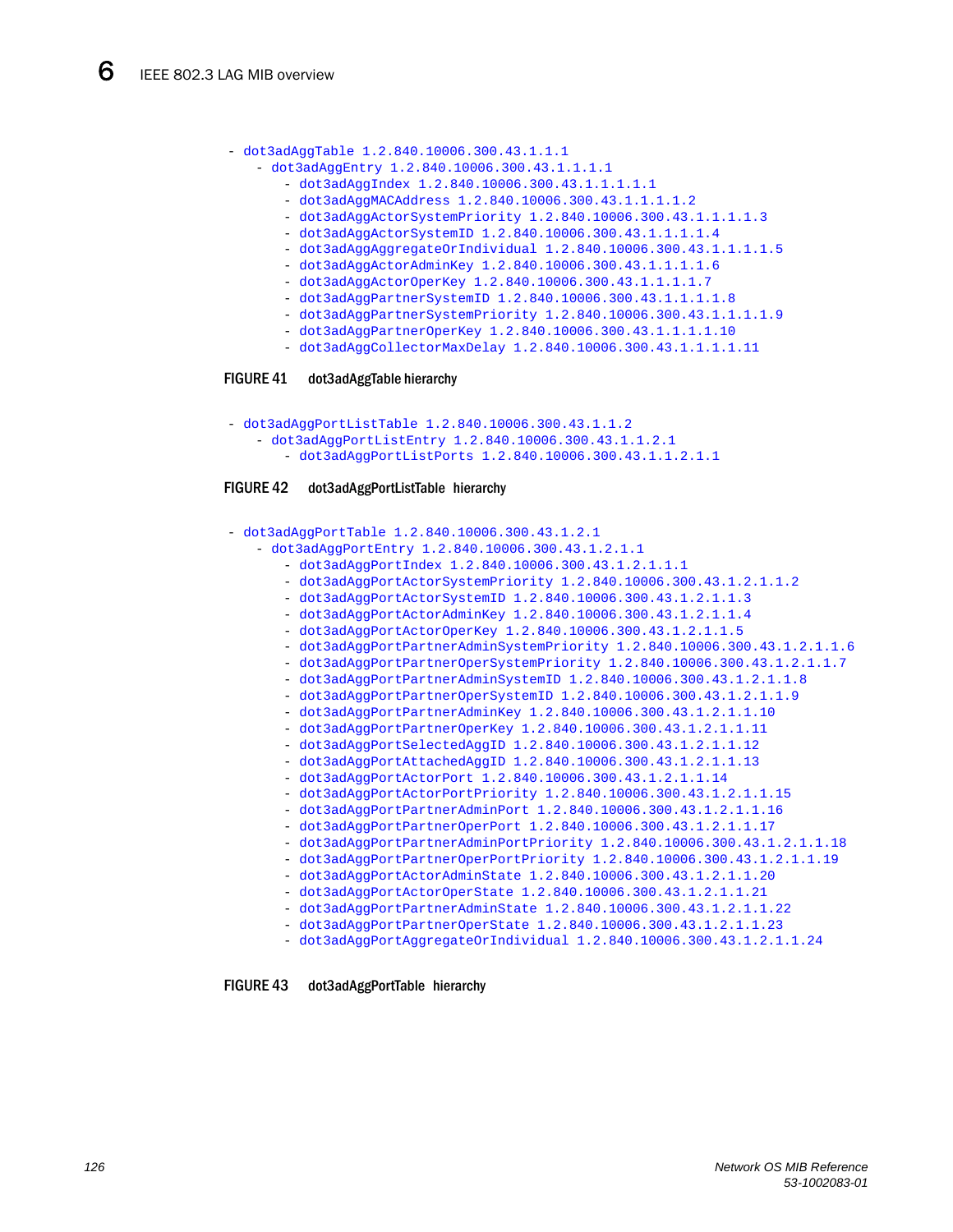```
FIGURE 44 dot3adAggPortStatsTable hierarchy
- dot3adAggPortStatsTable 1.2.840.10006.300.43.1.2.2
   - dot3adAggPortStatsEntry 1.2.840.10006.300.43.1.2.2.1
       - dot3adAggPortStatsLACPDUsRx 1.2.840.10006.300.43.1.2.2.1.1
       - dot3adAggPortStatsMarkerPDUsRx 1.2.840.10006.300.43.1.2.2.1.2
       - dot3adAggPortStatsMarkerResponsePDUsRx 1.2.840.10006.300.43.1.2.2.1.3
       - dot3adAggPortStatsUnknownRx 1.2.840.10006.300.43.1.2.2.1.4
       - dot3adAggPortStatsIllegalRx 1.2.840.10006.300.43.1.2.2.1.5
       - dot3adAggPortStatsLACPDUsTx 1.2.840.10006.300.43.1.2.2.1.6
       - dot3adAggPortStatsMarkerPDUsTx 1.2.840.10006.300.43.1.2.2.1.7
       - dot3adAggPortStatsMarkerResponsePDUsTx 1.2.840.10006.300.43.1.2.2.1.8
- dot3adAggPortDebugTable 1.2.840.10006.300.43.1.2.3
    - dot3adAggPortDebugEntry 1.2.840.10006.300.43.1.2.3.1
       - dot3adAggPortDebugRxState 1.2.840.10006.300.43.1.2.3.1.1
       - dot3adAggPortDebugLastRxTime 1.2.840.10006.300.43.1.2.3.1.2
       - dot3adAggPortDebugMuxState 1.2.840.10006.300.43.1.2.3.1.3
       - dot3adAggPortDebugMuxReason 1.2.840.10006.300.43.1.2.3.1.4
       - dot3adAggPortDebugActorChurnState 1.2.840.10006.300.43.1.2.3.1.5
       - dot3adAggPortDebugPartnerChurnState 1.2.840.10006.300.43.1.2.3.1.6
       - dot3adAggPortDebugActorChurnCount 1.2.840.10006.300.43.1.2.3.1.7
       - dot3adAggPortDebugPartnerChurnCount 1.2.840.10006.300.43.1.2.3.1.8
       - dot3adAggPortDebugActorSyncTransitionCount 
1.2.840.10006.300.43.1.2.3.1.9
       - dot3adAggPortDebugPartnerSyncTransitionCount 
1.2.840.10006.300.43.1.2.3.1.10
       - dot3adAggPortDebugActorChangeCount 1.2.840.10006.300.43.1.2.3.1.11
       - dot3adAggPortDebugPartnerChangeCount 1.2.840.10006.300.43.1.2.3.1.12
```
<span id="page-138-1"></span>FIGURE 45 dot3adAggPortDebugTable hierarchy

## <span id="page-138-0"></span>dot3adAgg group

## <span id="page-138-2"></span>dot3adAggTable 1.2.840.10006.300.43.1.1.1

A table that contains information about every Aggregator that is associated with this System.

#### <span id="page-138-3"></span>dot3adAggEntry 1.2.840.10006.300.43.1.1.1.1

A list of the Aggregator parameters. This is indexed by the ifIndex of the Aggregator.

### <span id="page-138-4"></span>dot3adAggIndex 1.2.840.10006.300.43.1.1.1.1.1

The unique identifier allocated to this Aggregator by the local System. This attribute identifies an Aggregator instance among the subordinate managed objects of the containing object. This value is read-only.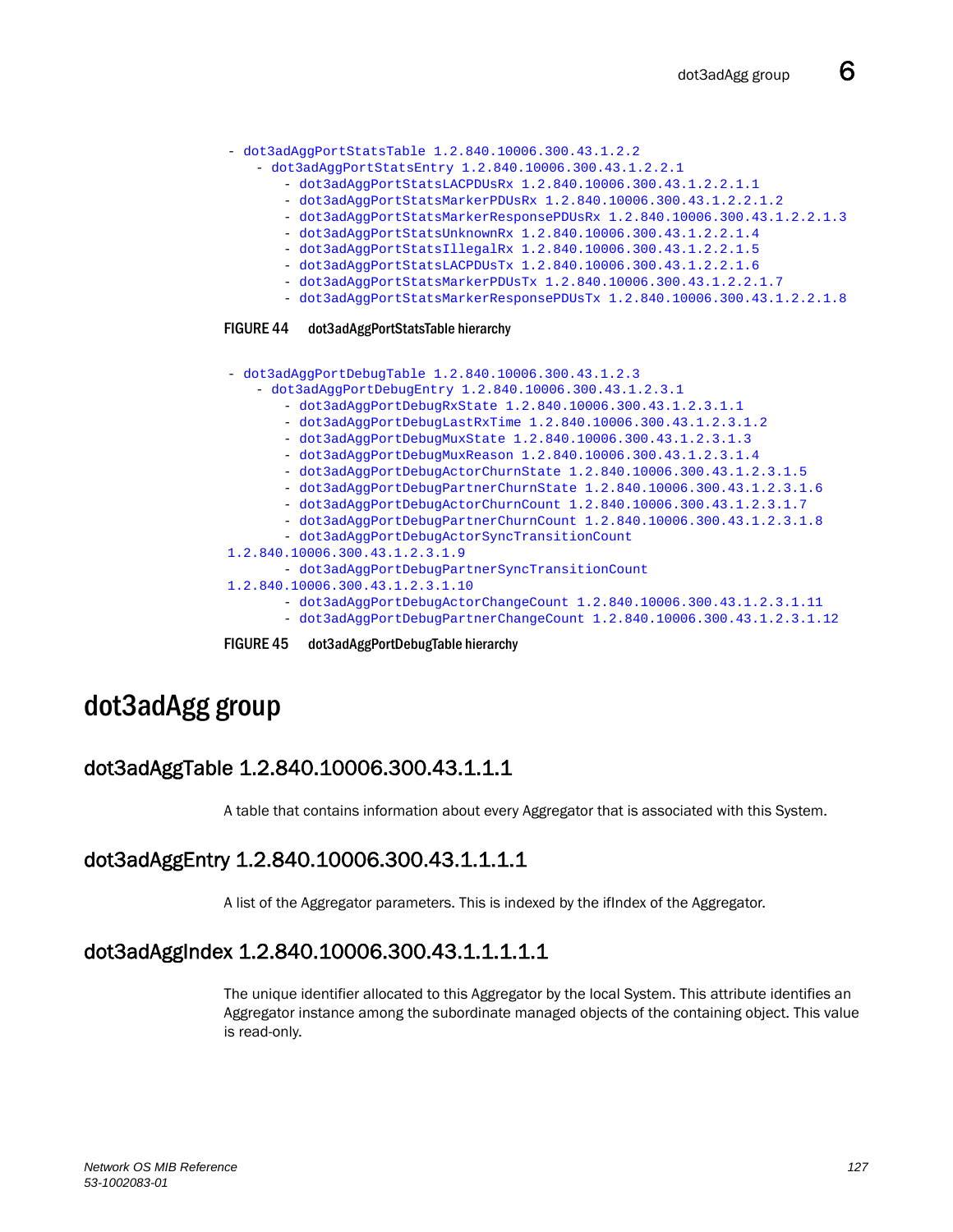

#### <span id="page-139-0"></span>dot3adAggMACAddress 1.2.840.10006.300.43.1.1.1.1.2

A 6-octet read-only value carrying the individual MAC address assigned to the Aggregator. The show debug port-channel all command returns the aggregator MAC address.

### <span id="page-139-1"></span>dot3adAggActorSystemPriority 1.2.840.10006.300.43.1.1.1.1.3

A 2-octet read-write value indicating the priority value associated with the Actor's System ID.

## <span id="page-139-2"></span>dot3adAggActorSystemID 1.2.840.10006.300.43.1.1.1.1.4

A 6-octet read-write MAC address value used as a unique identifier for the System that contains this Aggregator.

#### <span id="page-139-3"></span>dot3adAggAggregateOrIndividual 1.2.840.10006.300.43.1.1.1.1.5

A read-only Boolean value indicating whether the Aggregator represents an Aggregate (TRUE) or an Individual link (FALSE).

#### <span id="page-139-4"></span>dot3adAggActorAdminKey 1.2.840.10006.300.43.1.1.1.1.6

The current administrative value of the Key for the Aggregator.

#### <span id="page-139-5"></span>dot3adAggActorOperKey 1.2.840.10006.300.43.1.1.1.1.7

The current operational value of the Key for the Aggregator.

#### <span id="page-139-6"></span>dot3adAggPartnerSystemID 1.2.840.10006.300.43.1.1.1.1.8

A 6-octet read-only MAC address value consisting of the unique identifier for the current protocol Partner of this Aggregator. A value of zero indicates that there is no known Partner. If the aggregation is manually configured, this System ID value will be a value assigned by the local System.

#### <span id="page-139-7"></span>dot3adAggPartnerSystemPriority 1.2.840.10006.300.43.1.1.1.1.9

A 2-octet read-only value that indicates the priority value associated with the Partner's System ID. If the aggregation is manually configured, this System Priority value will be a value assigned by the local System.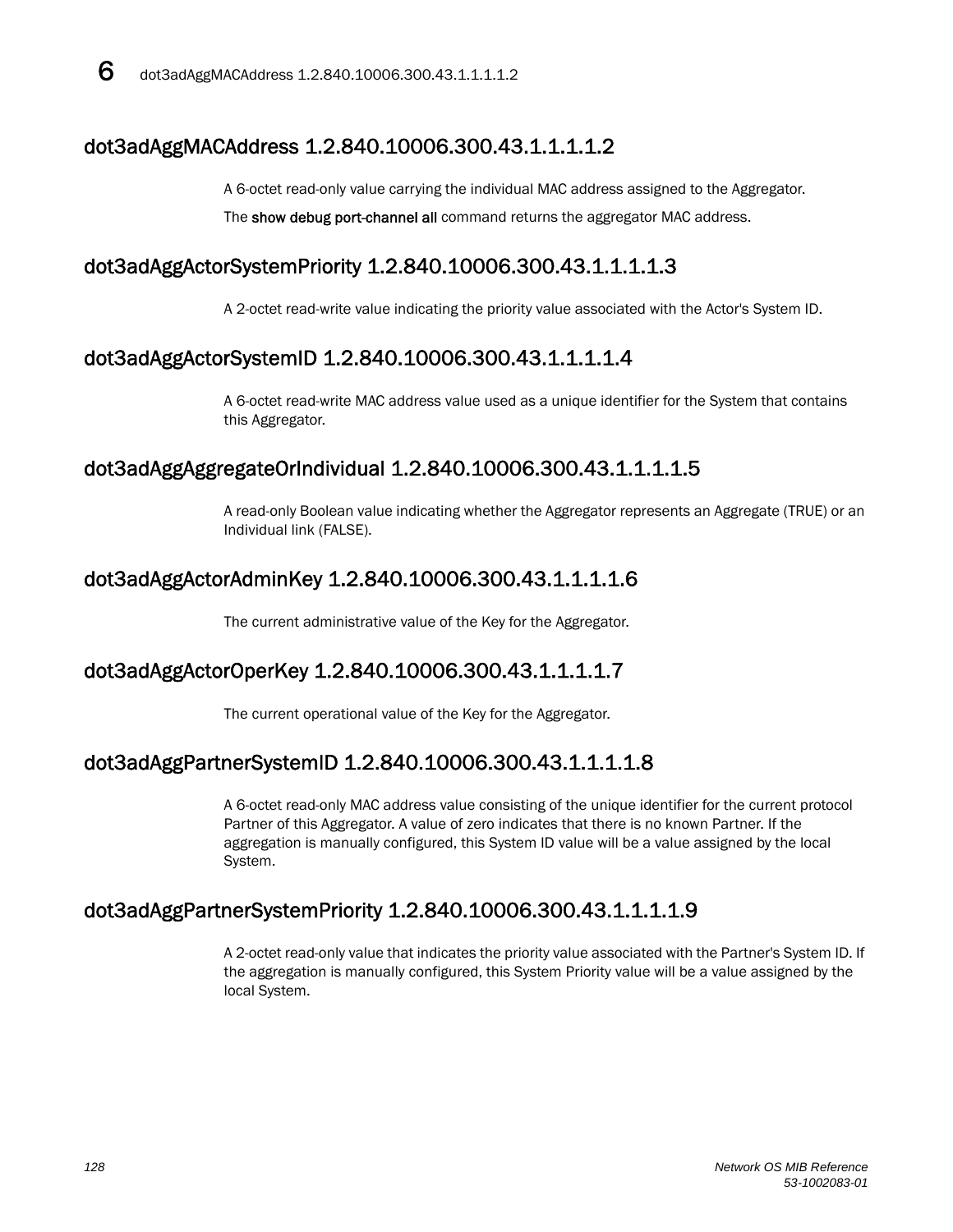## <span id="page-140-1"></span>dot3adAggPartnerOperKey 1.2.840.10006.300.43.1.1.1.1.10

The current operational value of the Key for the Aggregator's current protocol Partner. This is a 16-bit, read-only value. If the aggregation is manually configured, this Key value will be a value assigned by the local System.

#### <span id="page-140-2"></span>dot3adAggCollectorMaxDelay 1.2.840.10006.300.43.1.1.1.1.11

The value of this 16-bit read-write attribute defines the maximum delay, in tens of microseconds, that may be imposed by the Frame Collector between receiving a frame from an Aggregator Parser, and either delivering the frame to its MAC Client or discarding the frame.

### <span id="page-140-3"></span>dot3adAggPortListTable 1.2.840.10006.300.43.1.1.2

A table that contains a list of all the ports associated with each Aggregator.

#### <span id="page-140-4"></span>dot3adAggPortListEntry 1.2.840.10006.300.43.1.1.2.1

A list of the ports associated with a given Aggregator.

## <span id="page-140-5"></span>dot3adAggPortListPorts 1.2.840.10006.300.43.1.1.2.1.1

The complete set of ports currently associated with this Aggregator. Each bit set in this list represents an Actor Port member of this Link Aggregation.

## <span id="page-140-0"></span>dot3adAggPort group

#### <span id="page-140-6"></span>dot3adAggPortTable 1.2.840.10006.300.43.1.2.1

A table that contains Link Aggregation Control configuration information about every Aggregation Port associated with the device. A row appears in this table for each physical port.

#### <span id="page-140-7"></span>dot3adAggPortEntry 1.2.840.10006.300.43.1.2.1.1

A list of Link Aggregation Control configuration parameters for each Aggregation Port on the device.

## <span id="page-140-8"></span>dot3adAggPortIndex 1.2.840.10006.300.43.1.2.1.1.1

The ifIndex of the port.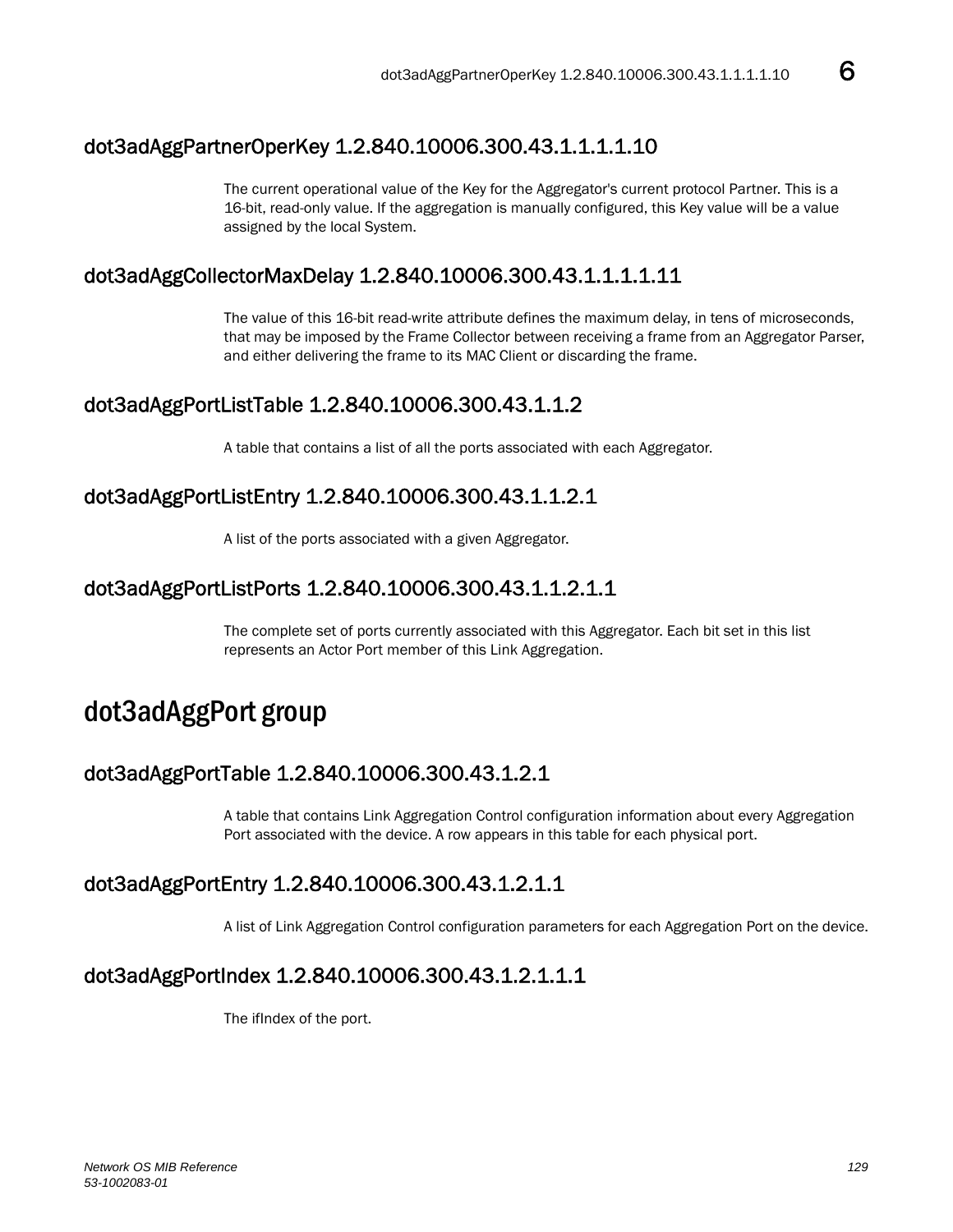### <span id="page-141-0"></span>dot3adAggPortActorSystemPriority 1.2.840.10006.300.43.1.2.1.1.2

A 2-octet read-write value used to define the priority value associated with the Actor's System ID.

## <span id="page-141-1"></span>dot3adAggPortActorSystemID 1.2.840.10006.300.43.1.2.1.1.3

A 6-octet read-only MAC address value that defines the value of the System ID for the System that contains this Aggregation Port.

#### <span id="page-141-2"></span>dot3adAggPortActorAdminKey 1.2.840.10006.300.43.1.2.1.1.4

The current administrative value of the Key for the Aggregation Port. This is a 16-bit, read-write value. The meaning of particular Key values is of local significance.

#### <span id="page-141-3"></span>dot3adAggPortActorOperKey 1.2.840.10006.300.43.1.2.1.1.5

The current operational value of the Key for the Aggregation Port. This is a 16-bit, read-only value. The meaning of particular Key values is of local significance.

#### <span id="page-141-4"></span>dot3adAggPortPartnerAdminSystemPriority 1.2.840.10006.300.43.1.2.1.1.6

A 2-octet read-write value used to define the administrative value of priority associated with the Partner's System ID. The assigned value is used, along with the value of aAggPortPartnerAdminSystemID, aAggPortPartnerAdminKey, aAggPortPartnerAdminPort, and aAggPortPartnerAdminPortPriority, in order to achieve manually configured aggregation.

#### <span id="page-141-5"></span>dot3adAggPortPartnerOperSystemPriority 1.2.840.10006.300.43.1.2.1.1.7

A 2-octet read-only value indicating the operational value of priority associated with the Partner's System ID. The value of this attribute may contain the manually configured value carried in aAggPortPartnerAdminSystemPriority if there is no protocol Partner.

## <span id="page-141-6"></span>dot3adAggPortPartnerAdminSystemID 1.2.840.10006.300.43.1.2.1.1.8

A 6-octet read-write MACAddress value representing the administrative value of the Aggregation Port's protocol Partner's System ID. The assigned value is used, along with the value of aAggPortPartnerAdminSystemPriority, aAggPortPartnerAdminKey, aAggPortPartnerAdminPort, and aAggPortPartnerAdminPortPriority, in order to achieve manually configured aggregation.

## <span id="page-141-7"></span>dot3adAggPortPartnerOperSystemID 1.2.840.10006.300.43.1.2.1.1.9

A 6-octet read-only MACAddress value representing the current value of the Aggregation Port's protocol Partner's System ID. A value of zero indicates that there is no known protocol Partner. The value of this attribute may contain the manually configured value carried in aAggPortPartnerAdminSystemID if there is no protocol Partner.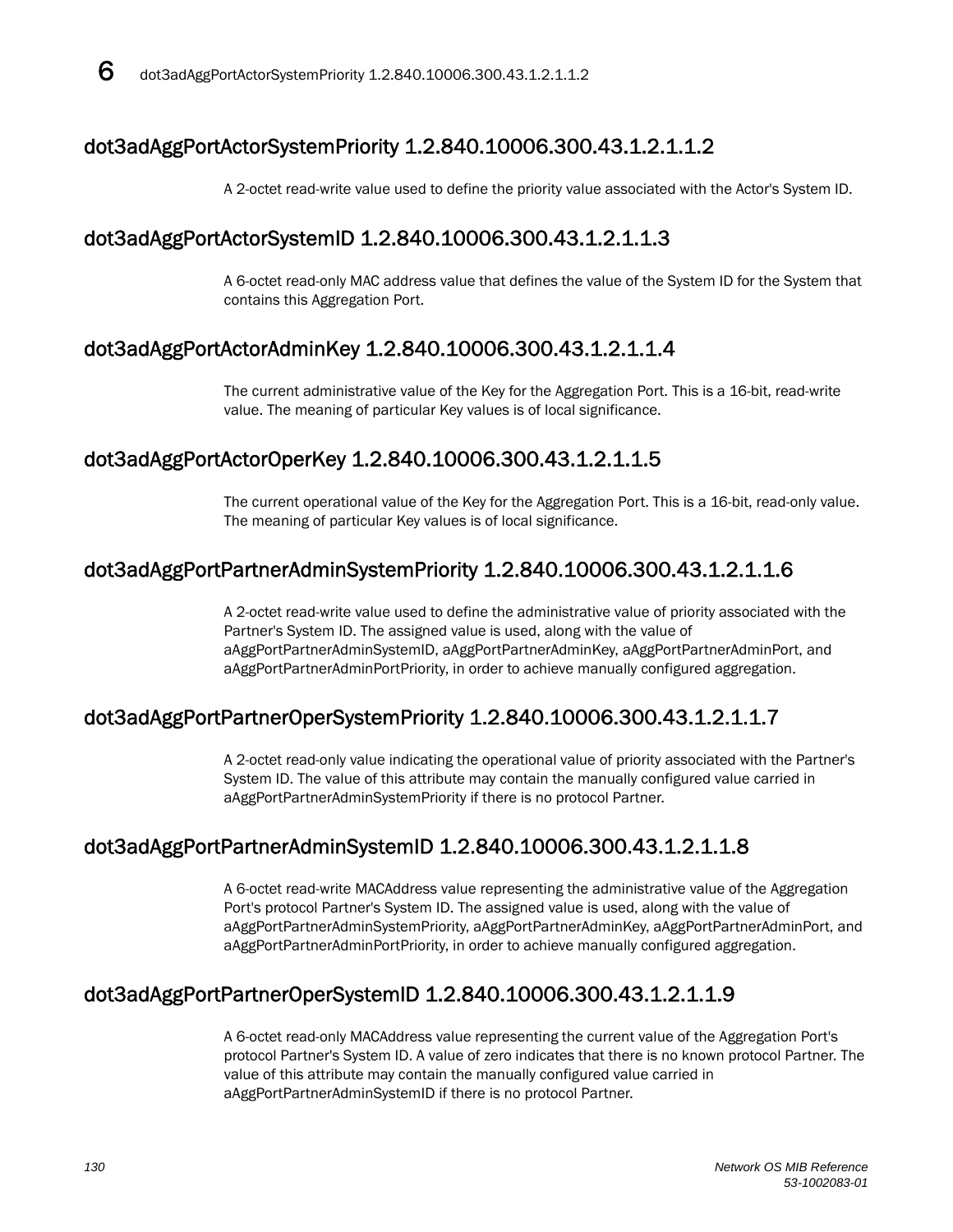### <span id="page-142-0"></span>dot3adAggPortPartnerAdminKey 1.2.840.10006.300.43.1.2.1.1.10

The current administrative value of the Key for the protocol Partner. This is a 16-bit, read-write value. The assigned value is used, along with the value of aAggPortPartnerAdminSystemPriority, aAggPortPartnerAdminSystemID, aAggPortPartnerAdminPort, and aAggPortPartnerAdminPortPriority, in order to achieve manually configured aggregation.

#### <span id="page-142-1"></span>dot3adAggPortPartnerOperKey 1.2.840.10006.300.43.1.2.1.1.11

The current operational value of the Key for the protocol Partner. The value of this attribute may contain the manually configured value carried in aAggPortPartnerAdminKey if there is no protocol Partner. This is a 16-bit, read-only value.

#### <span id="page-142-2"></span>dot3adAggPortSelectedAggID 1.2.840.10006.300.43.1.2.1.1.12

The identifier value of the Aggregator that this Aggregation Port has currently selected. Zero indicates that the Aggregation Port has not selected an Aggregator, either because it is in the process of detaching from an Aggregator or because there is no suitable Aggregator available for it to select. This value is read-only.

#### <span id="page-142-3"></span>dot3adAggPortAttachedAggID 1.2.840.10006.300.43.1.2.1.1.13

The identifier value of the Aggregator that this Aggregation Port is currently attached to. Zero indicates that the Aggregation Port is not currently attached to an Aggregator. This value is read-only.

#### <span id="page-142-4"></span>dot3adAggPortActorPort 1.2.840.10006.300.43.1.2.1.1.14

The port number locally assigned to the Aggregation Port. The port number is communicated in LACPDUs as the Actor\_Port. This value is read-only.

#### <span id="page-142-5"></span>dot3adAggPortActorPortPriority 1.2.840.10006.300.43.1.2.1.1.15

The priority value assigned to this Aggregation Port. This 16-bit value is read-write.

#### <span id="page-142-6"></span>dot3adAggPortPartnerAdminPort 1.2.840.10006.300.43.1.2.1.1.16

The current administrative value of the port number for the protocol Partner. This is a 16-bit, read-write value. The assigned value is used, along with the value of aAggPortPartnerAdminSystemPriority, aAggPortPartnerAdminSystemID, aAggPortPartnerAdminKey, and aAggPortPartnerAdminPortPriority, in order to achieve manually configured aggregation.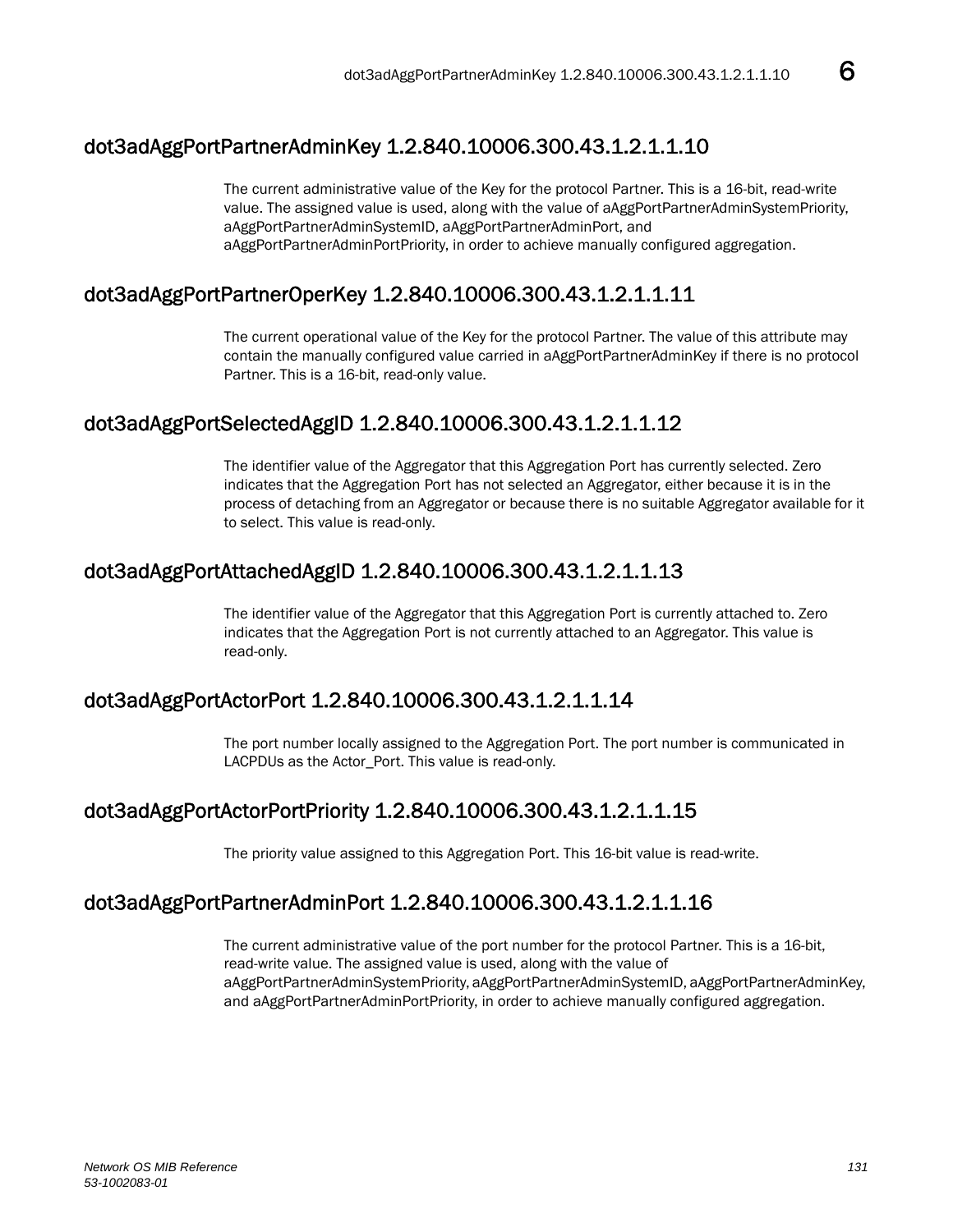## <span id="page-143-0"></span>dot3adAggPortPartnerOperPort 1.2.840.10006.300.43.1.2.1.1.17

The operational port number assigned to this Aggregation Port by the Aggregation Port's protocol Partner. The value of this attribute may contain the manually configured value carried in aAggPortPartnerAdminPort if there is no protocol Partner. This 16-bit value is read-only.

### <span id="page-143-1"></span>dot3adAggPortPartnerAdminPortPriority 1.2.840.10006.300.43.1.2.1.1.18

The current administrative value of the port priority for the protocol Partner. This is a 16-bit, read-write value. The assigned value is used, along with the value of aAggPortPartnerAdminSystemPriority, aAggPortPartnerAdminSystemID, aAggPortPartnerAdminKey, and aAggPortPartnerAdminPort, in order to achieve manually configured aggregation.

#### <span id="page-143-2"></span>dot3adAggPortPartnerOperPortPriority 1.2.840.10006.300.43.1.2.1.1.19

The priority value assigned to this Aggregation Port by the Partner. The value of this attribute may contain the manually configured value carried in aAggPortPartnerAdminPortPriority if there is no protocol Partner. This 16-bit value is read-only.

#### <span id="page-143-3"></span>dot3adAggPortActorAdminState 1.2.840.10006.300.43.1.2.1.1.20

A string of 8 bits, corresponding to the administrative values of Actor\_State (43.4.2) as transmitted by the Actor in LACPDUs. This attribute value is read-only.

#### <span id="page-143-4"></span>dot3adAggPortActorOperState 1.2.840.10006.300.43.1.2.1.1.21

A string of 8 bits, corresponding to the current operational values of Actor State as transmitted by the Actor in LACPDUs. This attribute value is read-only.

#### <span id="page-143-5"></span>dot3adAggPortPartnerAdminState 1.2.840.10006.300.43.1.2.1.1.22

A string of 8 bits, corresponding to the current administrative value of Actor\_State for the protocol Partner. This attribute value is read-write.

#### <span id="page-143-6"></span>dot3adAggPortPartnerOperState 1.2.840.10006.300.43.1.2.1.1.23

A string of 8 bits, corresponding to the current values of Actor\_State in the most recently received LACPDU transmitted by the protocol Partner. This attribute value is read-only.

#### <span id="page-143-7"></span>dot3adAggPortAggregateOrIndividual 1.2.840.10006.300.43.1.2.1.1.24

A read-only Boolean value indicating whether the Aggregation Port is able to Aggregate (TRUE) or is only able to operate as an Individual link (FALSE).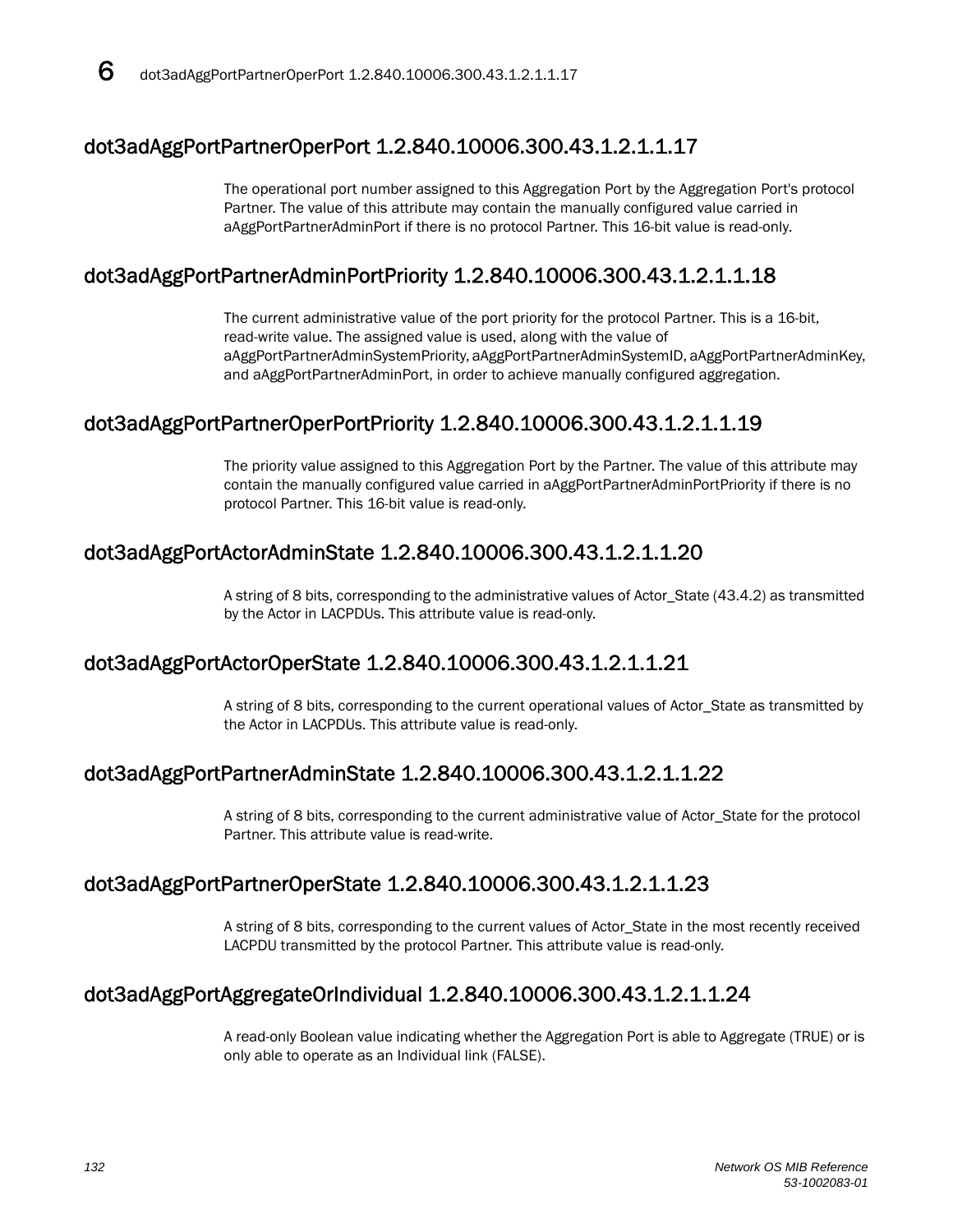#### dot3adAggPortStatsTable 1.2.840.10006.300.43.1.2.2

A table that contains Link Aggregation information about every port that is associated with this device. A row appears in this table for each physical port.

#### dot3adAggPortStatsEntry 1.2.840.10006.300.43.1.2.2.1

A list of Link Aggregation Control Protocol statistics for each port on this device.

#### dot3adAggPortStatsLACPDUsRx 1.2.840.10006.300.43.1.2.2.1.1

The number of valid LACPDUs received on this Aggregation Port. This value is read-only.

#### dot3adAggPortStatsMarkerPDUsRx 1.2.840.10006.300.43.1.2.2.1.2

The number of valid Marker PDUs received on this Aggregation Port. This value is read-only.

#### dot3adAggPortStatsMarkerResponsePDUsRx 1.2.840.10006.300.43.1.2.2.1.3

The number of valid Marker Response PDUs received on this Aggregation Port. This value is read-only.

#### dot3adAggPortStatsUnknownRx 1.2.840.10006.300.43.1.2.2.1.4

The number of frames received that either carry the Slow Protocols Ethernet Type value (43B.4), but contain an unknown PDU, or addressed to the Slow Protocols group MAC Address (43B.4), but do not carry the Slow Protocols Ethernet Type. This value is read-only.

#### dot3adAggPortStatsIllegalRx 1.2.840.10006.300.43.1.2.2.1.5

The number of frames received that carry the Slow Protocols Ethernet Type value (43B.4), but contain a badly formed PDU or an illegal value of Protocol Subtype (43B.4). This value is read-only.

#### dot3adAggPortStatsLACPDUsTx 1.2.840.10006.300.43.1.2.2.1.6

The number of LACPDUs transmitted on this Aggregation Port. This value is read-only.

#### dot3adAggPortStatsMarkerPDUsTx 1.2.840.10006.300.43.1.2.2.1.7

The number of Marker PDUs transmitted on this Aggregation Port. This value is read-only.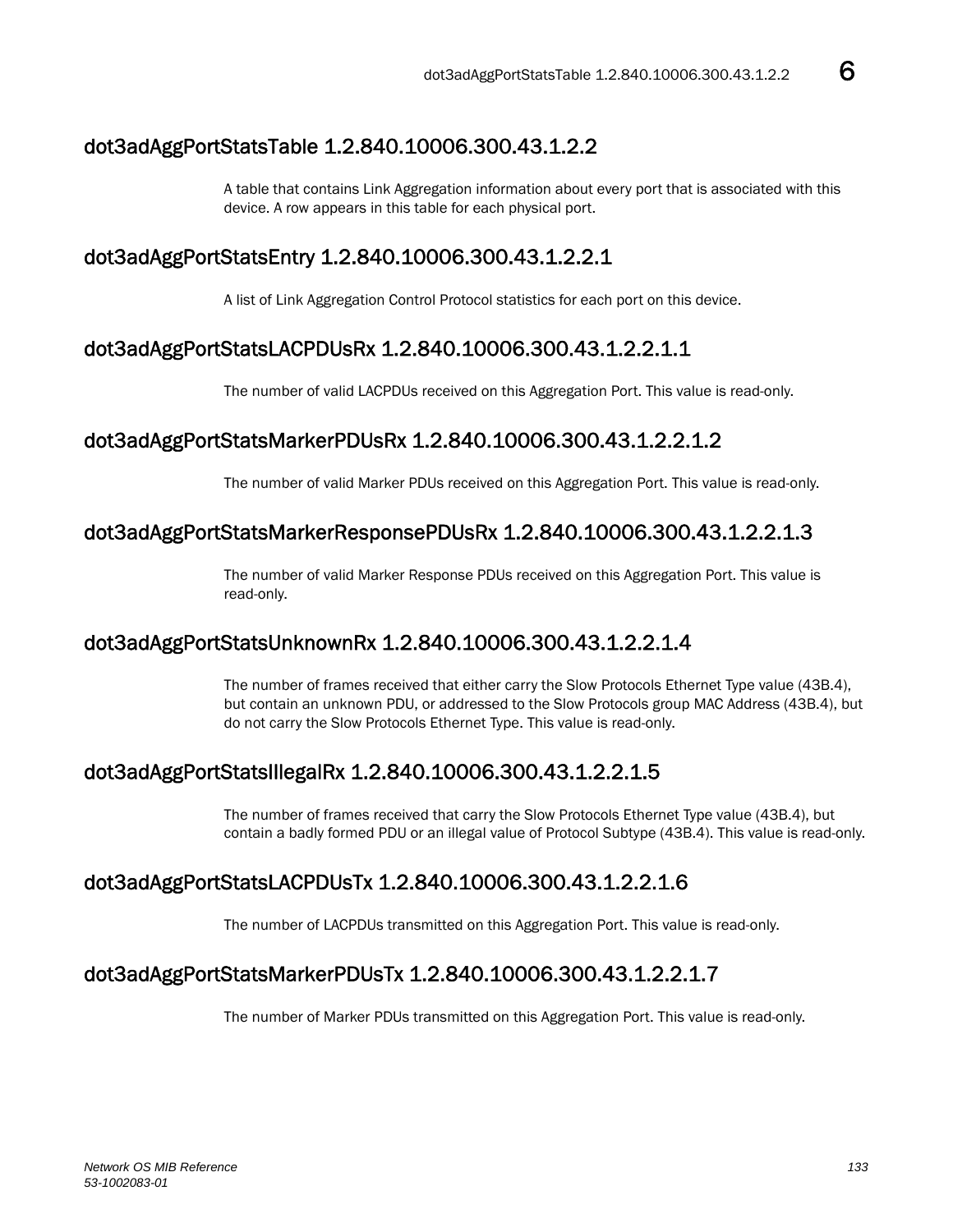#### dot3adAggPortStatsMarkerResponsePDUsTx 1.2.840.10006.300.43.1.2.2.1.8

The number of Marker Re sponse PDUs transmitted on this Aggregation Port. This value is read-only.

#### dot3adAggPortDebugTable 1.2.840.10006.300.43.1.2.3

A table that contains Link Aggregation debug information about every port that is associated with this device. A row appears in this table for each physical port.

#### dot3adAggPortDebugEntry 1.2.840.10006.300.43.1.2.3.1

A list of the debug parameters for a port.

#### dot3adAggPortDebugRxState 1.2.840.10006.300.43.1.2.3.1.1

This object represents the receive state machine for the Aggregation Port. This value is read-only.

- Values current (1)
	- expired (2)
	- defaulted (3)
	- $\bullet$  initialize (4)
	- lacpDisabled (5)
	- portDisabled (6)

#### dot3adAggPortDebugLastRxTime 1.2.840.10006.300.43.1.2.3.1.2

The value of aTimeSinceSystemReset (F.2.1) when the last LACPDU was received by this Aggregation Port. This value is read-only.

#### dot3adAggPortDebugMuxState 1.2.840.10006.300.43.1.2.3.1.3

This object represents the Mux state machine for the Aggregation Port. This value is read-only.

- Values detached (1)
	- waiting (2)
	- attached (3)
	- $\bullet$  collecting (4)
	- distributing (5)
	- collectingDistributing (6)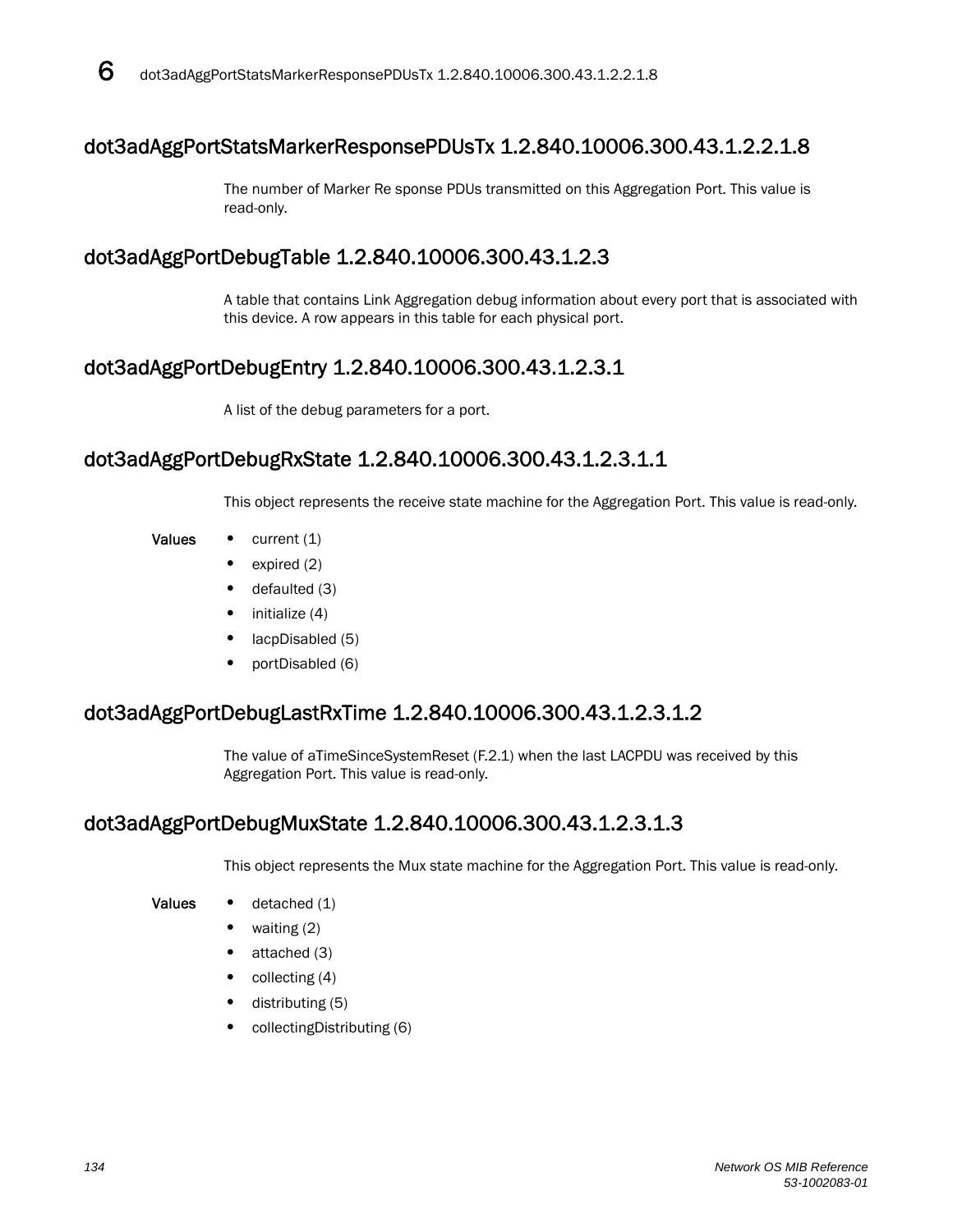#### dot3adAggPortDebugMuxReason 1.2.840.10006.300.43.1.2.3.1.4

A human-readable text string indicating the reason for the most recent change of Mux machine state. This value is read-only.

#### dot3adAggPortDebugActorChurnState 1.2.840.10006.300.43.1.2.3.1.5

The state of the Actor Churn detection machine (43.4.17) for the Aggregation Port. This value is read-only.

- Values noChurn indicates that the state machine is in either the NO\_ACTOR\_CHURN or the ACTOR CHURN MONITOR state
	- churn indicates that the state machine is in the ACTOR\_CHURN state.

#### dot3adAggPortDebugPartnerChurnState 1.2.840.10006.300.43.1.2.3.1.6

The state of the Partner Churn detec tion machine (43.4.17) for the Aggregation Port. This value is read-only.

- Values noChurn indicates that the state machine is in either the NO\_PARTNER\_CHURN or the PARTNER\_CHURN\_MONITOR state
	- churn indicates that the state machine is in the PARTNER\_CHURN state.

#### dot3adAggPortDebugActorChurnCount 1.2.840.10006.300.43.1.2.3.1.7

The count of the number of times the Actor Churn state machine has entered the ACTOR\_CHURN state. This value is read-only.

#### dot3adAggPortDebugPartnerChurnCount 1.2.840.10006.300.43.1.2.3.1.8

The count of the number of times the Partner Churn state machine has entered the PARTNER\_CHURN state. This value is read-only.

#### dot3adAggPortDebugActorSyncTransitionCount 1.2.840.10006.300.43.1.2.3.1.9

The count of the number of times the Actor's Mux state machine (43.4.15) has entered the IN\_SYNC state. This value is read-only.

#### dot3adAggPortDebugPartnerSyncTransitionCount 1.2.840.10006.300.43.1.2.3.1.10

The count of the number of times the Partner's Mux state machine (43.4.15) has entered the IN SYNC state. This value is read-only.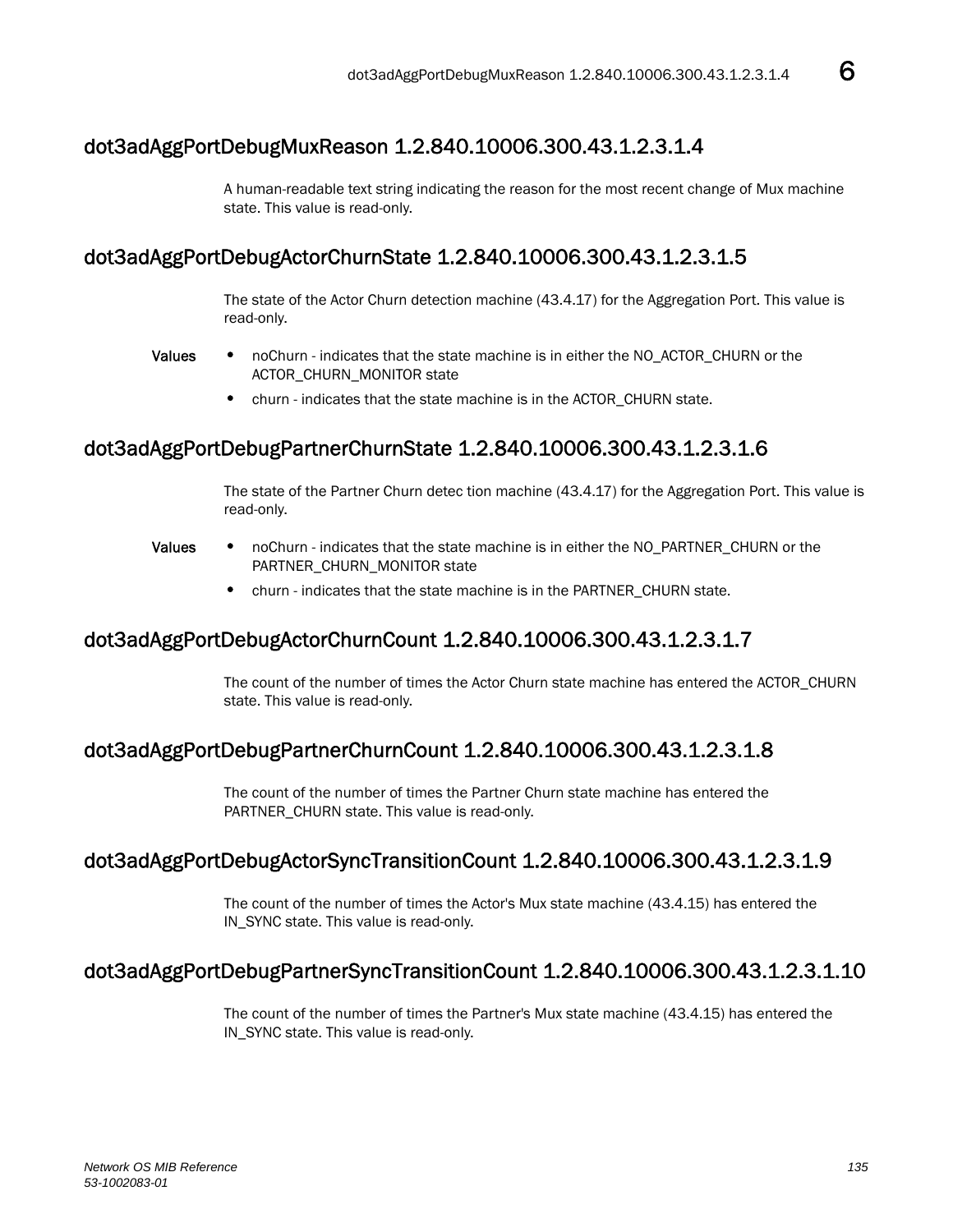#### dot3adAggPortDebugActorChangeCount 1.2.840.10006.300.43.1.2.3.1.11

The count of the number of times the Actor's perception of the LAG ID for this Aggregation Port has changed. This value is read-only.

#### dot3adAggPortDebugPartnerChangeCount 1.2.840.10006.300.43.1.2.3.1.12

The count of the number of times the Partner's perception of the LAG ID (see 43.3.6.1) for this Aggregation Port has changed. This value is read-only.

#### dot3adTablesLastChanged 1.2.840.10006.300.43.1.3

This object indicates the ti me of the most recent change to the dot3adAggTable, dot3adAggPortListTable, or dot3adAggPortTable.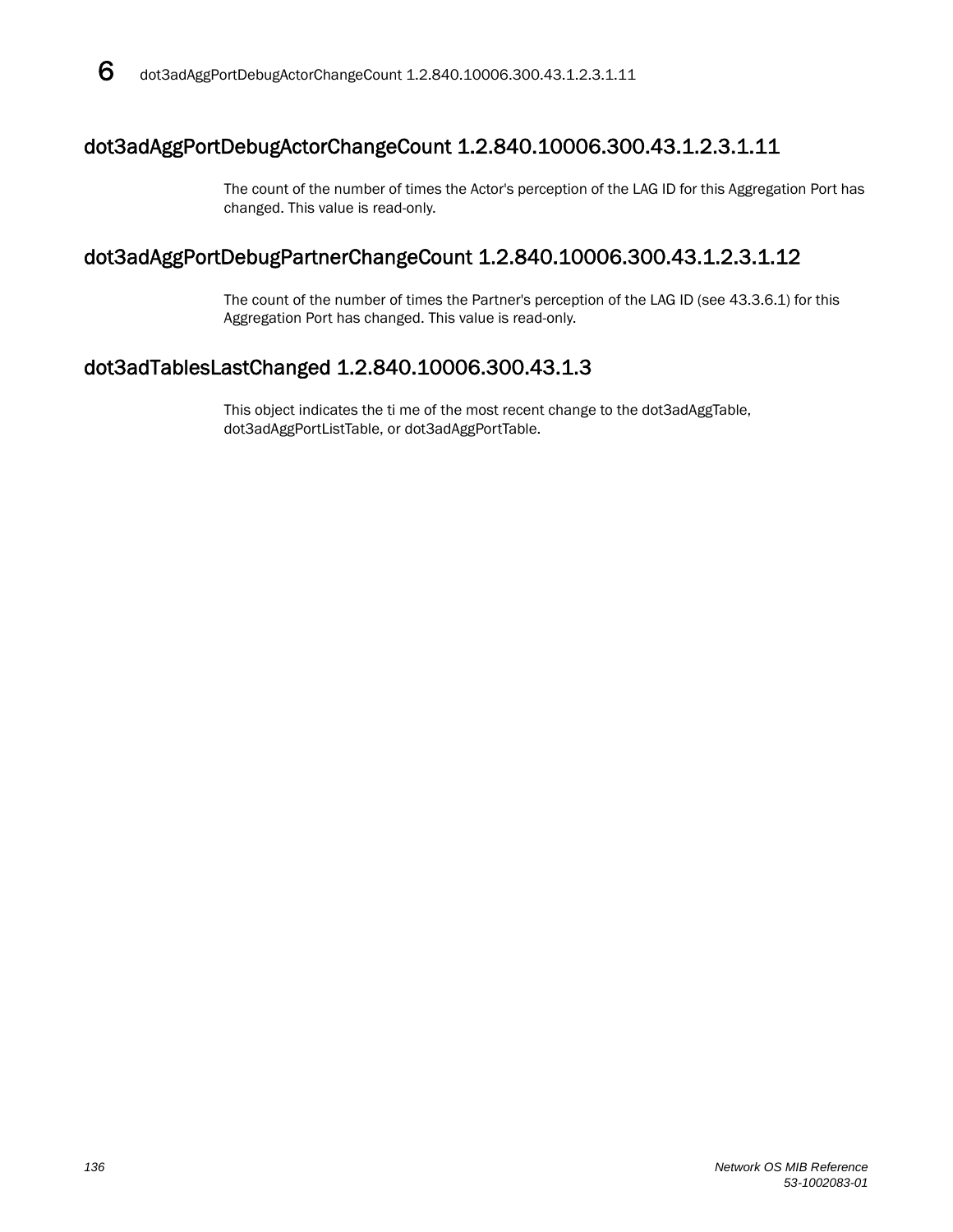#### **Chapter**

# Bridge-MIB Objects 7

## In this chapter

| 142 |
|-----|
| 142 |
| 146 |
| 148 |
| 149 |
| 149 |
| 150 |
| 150 |
| 151 |
| 154 |
|     |
|     |

## <span id="page-148-0"></span>Bridge-MIB overview

The descriptions of the MIB variables in this chapter come directly from the MIB-II itself. The notes that follow the descriptions typically pertain to Brocade-specific information as provided by Brocade.

[Figure 46](#page-149-0) through [Figure 50](#page-152-0) depict the organization and structure of the Bridge-MIB.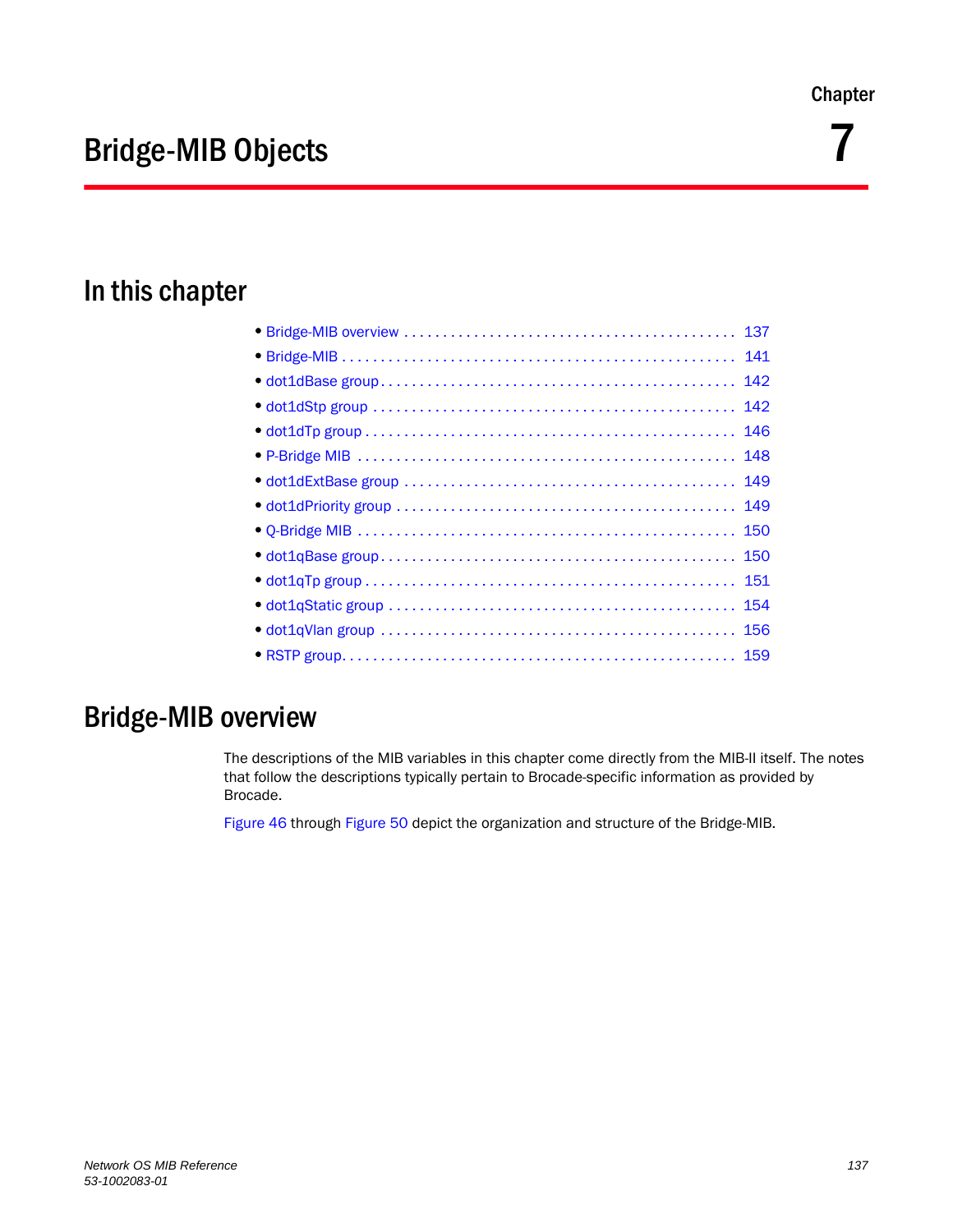```
- iso
   - org
       - dod
           - internet
              - directory
                  - mgmt
                      - mib-2
                         - dot1dBridge
                             - dot1dNotifications
                             - dot1dBase
                             - dot1dStp
                             - dot1dTp
                             - pBridgeMIB
                             - qBridgeMIB
                          - rstp
```
<span id="page-149-0"></span>

```
- dot1dBridge 1.3.6.1.2.1.17
   - dot1dNotifications 1.3.6.1.2.1.17.0
   - dot1dBase group
       - dot1dBaseBridgeAddress 1.3.6.1.2.1.17.1.1
       - dot1dBaseNumPorts 1.3.6.1.2.1.17.1.2
       - dot1dBaseType 1.3.6.1.2.1.17.1.3
   - dot1dStp group
       - dot1dStpProtocolSpecification 1.3.6.1.2.1.17.2.1
       - dot1dStpPriority 1.3.6.1.2.1.17.2.2
       - dot1dStpTimeSinceTopologyChange 1.3.6.1.2.1.17.2.3
       - dot1dStpTopChanges 1.3.6.1.2.1.17.2.4
       - dot1dStpDesignatedRoot 1.3.6.1.2.1.17.2.5
       - dot1dStpRootCost 1.3.6.1.2.1.17.2.6
       - dot1dStpRootPort 1.3.6.1.2.1.17.2.7
       - dot1dStpMaxAge 1.3.6.1.2.1.17.2.8
       - dot1dStpHelloTime 1.3.6.1.2.1.17.2.9
       - dot1dStpHoldTime 1.3.6.1.2.1.17.2.10
       - dot1dStpForwardDelay 1.3.6.1.2.1.17.2.11
       - dot1dStpBridgeMaxAge 1.3.6.1.2.1.17.2.12
       - dot1dStpBridgeHelloTime 1.3.6.1.2.1.17.2.13
       - dot1dStpBridgeForwardDelay 1.3.6.1.2.1.17.2.14
```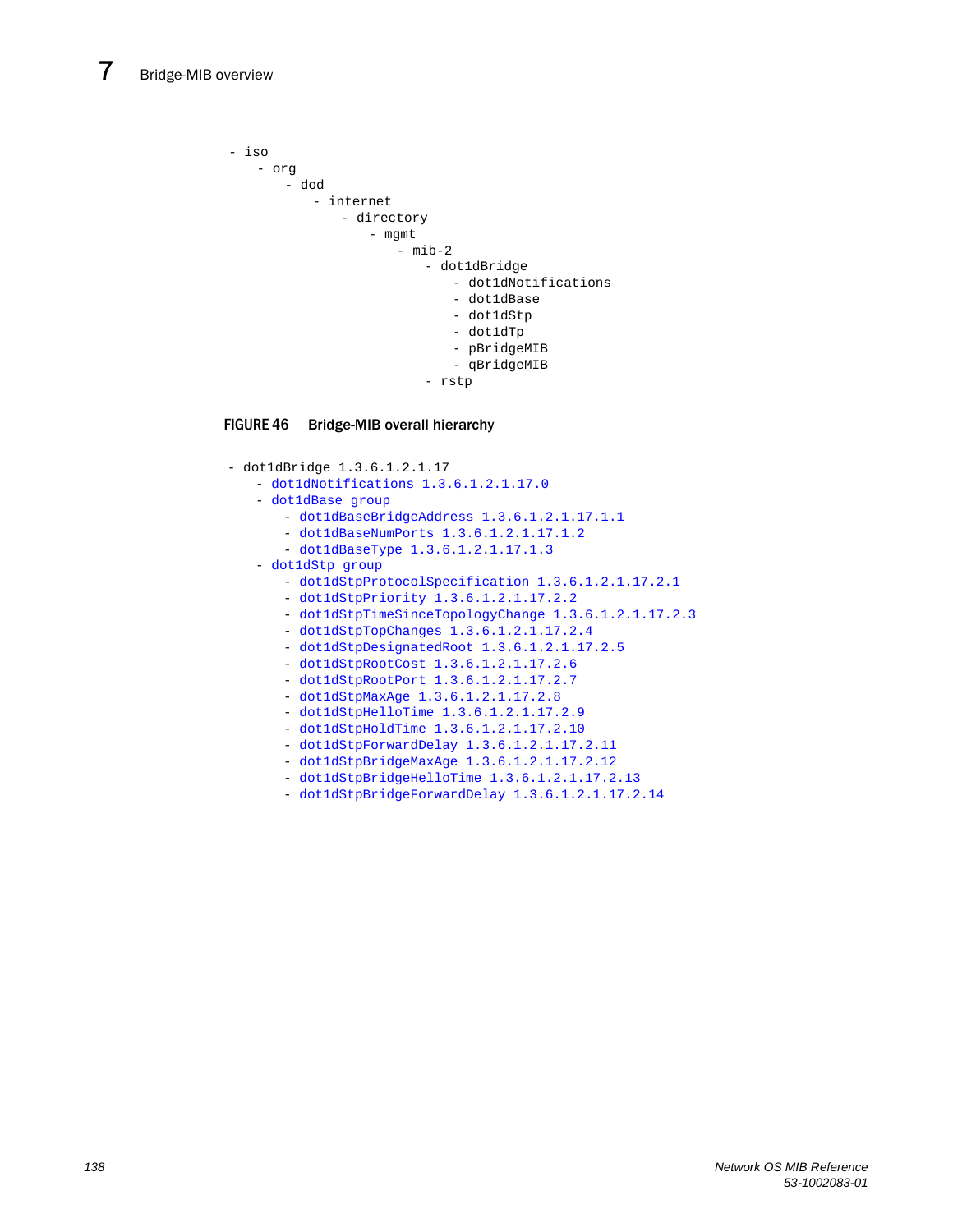```
FIGURE 47 Bridge-MIB hierarchy
       - dot1dStpPortTable 1.3.6.1.2.1.17.2.15
           - dot1dStpPortEntry 1.3.6.1.2.1.17.2.15.1
              - dot1dStpPort 1.3.6.1.2.1.17.2.15.1.1
              - dot1dStpPortPriority 1.3.6.1.2.1.17.2.15.1.2
              - dot1dStpPortState 1.3.6.1.2.1.17.2.15.1.3
              - dot1dStpPortEnable 1.3.6.1.2.1.17.2.15.1.4
              - dot1dStpPortPathCost 1.3.6.1.2.1.17.2.15.1.5
              - dot1dStpPortDesignatedRoot 1.3.6.1.2.1.17.2.15.1.6
              - dot1dStpPortDesignatedCost 1.3.6.1.2.1.17.2.15.1.7
              - dot1dStpPortDesignatedBridge 1.3.6.1.2.1.17.2.15.1.8
              - dot1dStpPortDesignatedPort 1.3.6.1.2.1.17.2.15.1.9
              - dot1dStpPortForwardTransitions 1.3.6.1.2.1.17.2.15.1.10
              - dot1dStpPortPathCost32 1.3.6.1.2.1.17.2.15.1.11
    - dot1dTp 
       - dot1dTpFdbTable 1.3.6.1.2.1.17.4.3
           - dot1dTpFdbEntry 1.3.6.1.2.1.17.4.3.1
              - dot1dTpFdbAddress 1.3.6.1.2.1.17.4.3.1.1
              - dot1dTpFdbPort 1.3.6.1.2.1.17.4.3.1.2
              - dot1dTpFdbStatus 1.3.6.1.2.1.17.4.3.1.3
       - dot1dTpPortTable 1.3.6.1.2.1.17.4.4
           - dot1dTpPortEntry 1.3.6.1.2.1.17.4.4.1
              - dot1dTpPort 1.3.6.1.2.1.17.4.4.1.1
              - dot1dTpPortMaxInfo 1.3.6.1.2.1.17.4.4.1.2
              - dot1dTpPortInFrames 1.3.6.1.2.1.17.4.4.1.3
              - dot1dTpPortOutFrames 1.3.6.1.2.1.17.4.4.1.4
               - dot1dTpPortInDiscards 1.3.6.1.2.1.17.4.4.1.5
- dot1dBridge 1.3.6.1.2.1.17
    - dot1dTp
       - dot1dTpPortOverflowTable 1.3.6.1.2.1.17.4.6
           - dot1dTpPortOverflowEntry 1.3.6.1.2.1.17.4.6.1
              - dot1dTpPortInOverflowFrames 1.3.6.1.2.1.17.4.6.1.1
              - dot1dTpPortOutOverflowFrames 1.3.6.1.2.1.17.4.6.1.2
              - dot1dTpPortInOverflowDiscards 1.3.6.1.2.1.17.4.6.1.3
    - pBridgeMIB
       - pBridgeMIBObjects
           - dot1dExtBase 
              - dot1dDeviceCapabilities 1.3.6.1.2.1.17.6.1.1.1
              - dot1dTrafficClassesEnabled 1.3.6.1.2.1.17.6.1.1.2
              - dot1dGmrpStatus 1.3.6.1.2.1.17.6.1.1.3
              - dot1dPortCapabilitiesTable 1.3.6.1.2.1.17.6.1.1.4
                  - dot1dPortCapabilitiesEntry 1.3.6.1.2.1.17.6.1.1.4.1
                      - dot1dPortCapabilities 1.3.6.1.2.1.17.6.1.1.4.1.1
           - dot1dPriority
              - dot1dPortPriorityTable 1.3.6.1.2.1.17.6.1.2.1
                  - dot1dPortPriorityEntry 1.3.6.1.2.1.17.6.1.2.1.1
                      - dot1dPortDefaultUserPriority 1.3.6.1.2.1.17.6.1.2.1.1.1
                      - dot1dPortNumTrafficClasses 1.3.6.1.2.1.17.6.1.2.1.1.2
```
FIGURE 48 P-Bridge MIB hierarchy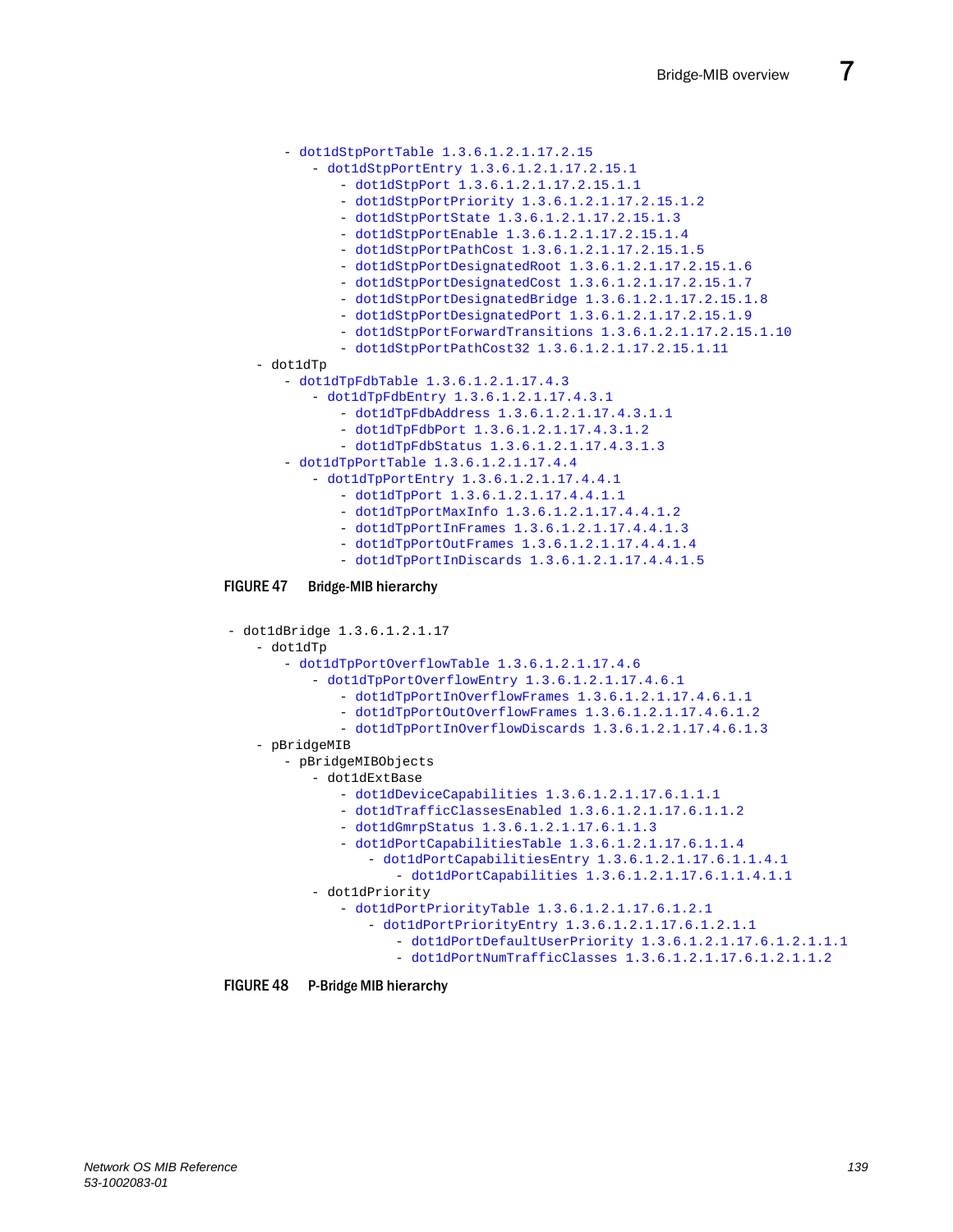```
- dot1dBridge 1.3.6.1.2.1.17
   - qBridgeMIB
       - qBridgeMIBObjects
          - dot1qBase
              - dot1qVlanVersionNumber 1.3.6.1.2.1.17.7.1.1.1
              - dot1qMaxVlanId 1.3.6.1.2.1.17.7.1.1.2
              - dot1qMaxSupportedVlans 1.3.6.1.2.1.17.7.1.1.3
              - dot1qNumVlans 1.3.6.1.2.1.17.7.1.1.4
              - dot1qGvrpStatus 1.3.6.1.2.1.17.7.1.1.5
          - dot1qTp
                  - dot1qFdbTable 1.3.6.1.2.1.17.7.1.2.1
                     - dot1qFdbEntry 1.3.6.1.2.1.17.7.1.2.1.1
                         - dot1qFdbId 1.3.6.1.2.1.17.7.1.2.1.1.1
                         - dot1qFdbDynamicCount 1.3.6.1.2.1.17.7.1.2.1.2
                 - dot1qTpFdbTable 1.3.6.1.2.1.17.7.1.2.2
                     - dot1qTpFdbEntry 1.3.6.1.2.1.17.7.1.2.2.1
                         - dot1qTpFdbAddress 1.3.6.1.2.1.17.7.1.2.2.1.1
                         - dot1qTpFdbPort 1.3.6.1.2.1.17.7.1.2.2.1.2
                         - dot1qTpFdbStatus 1.3.6.1.2.1.17.7.1.2.2.1.3
                 - dot1qTpGroupTable 1.3.6.1.2.1.17.7.1.2.3
                     - dot1qTpGroupEntry 1.3.6.1.2.1.17.7.1.2.3.1
                         - dot1qTpGroupAddress 1.3.6.1.2.1.17.7.1.2.3.1.1
                         - dot1qTpGroupEgressPorts 1.3.6.1.2.1.17.7.1.2.3.1.2
                         - dot1qTpGroupLearnt 1.3.6.1.2.1.17.7.1.2.3.1.3
                 - dot1qForwardAllTable 1.3.6.1.2.1.17.7.1.2.4
                     - dot1qForwardAllEntry 1.3.6.1.2.1.17.7.1.2.4.1
                         - dot1qForwardAllPorts 1.3.6.1.2.1.17.7.1.2.4.1.1
                         - dot1qForwardAllStaticPorts 1.3.6.1.2.1.17.7.1.2.4.1.2
                         - dot1qForwardAllForbiddenPorts 1.3.6.1.2.1.17.7.1.2.4.1.3
                 - dot1qForwardUnregisteredTable 1.3.6.1.2.1.17.7.1.2.5
                     - dot1qForwardUnregisteredEntry 1.3.6.1.2.1.17.7.1.2.5.1
                         - dot1qForwardUnregisteredPorts 1.3.6.1.2.1.17.7.1.2.5.1.1
                         - dot1qForwardUnregisteredStaticPorts 1.3.6.1.2.1.17.7.1.2.5.1.2
                         - dot1qForwardUnregisteredForbiddenPorts 1.3.6.1.2.1.17.7.1.2.5.1.3
          - dot1qStatic
                  - dot1qStaticUnicastTable 1.3.6.1.2.1.17.7.1.3.1
                     - dot1qStaticUnicastEntry 1.3.6.1.2.1.17.7.1.3.1.1
                         - dot1qStaticUnicastAddress 1.3.6.1.2.1.17.7.1.3.1.1.1
                         - dot1qStaticUnicastReceivePort 1.3.6.1.2.1.17.7.1.3.1.1.2
                         - dot1qStaticUnicastAllowedToGoTo 1.3.6.1.2.1.17.7.1.3.1.1.3
                         - dot1qStaticUnicastStatus 1.3.6.1.2.1.17.7.1.3.1.1.4
                 - dot1qStaticMulticastTable 1.3.6.1.2.1.17.7.1.3.2
                     - dot1qStaticMulticastEntry 1.3.6.1.2.1.17.7.1.3.2.1
                         - dot1qStaticMulticastAddress 1.3.6.1.2.1.17.7.1.3.2.1.1
                         - dot1qStaticMulticastReceivePort 1.3.6.1.2.1.17.7.1.3.2.1.2
                         - dot1qStaticMulticastStaticEgressPorts 1.3.6.1.2.1.17.7.1.3.2.1.3
                         - dot1qStaticMulticastForbiddenEgressPorts 1.3.6.1.2.1.17.7.1.3.2.1.4
```

```
- dot1qStaticMulticastStatus 1.3.6.1.2.1.17.7.1.3.2.1.5
```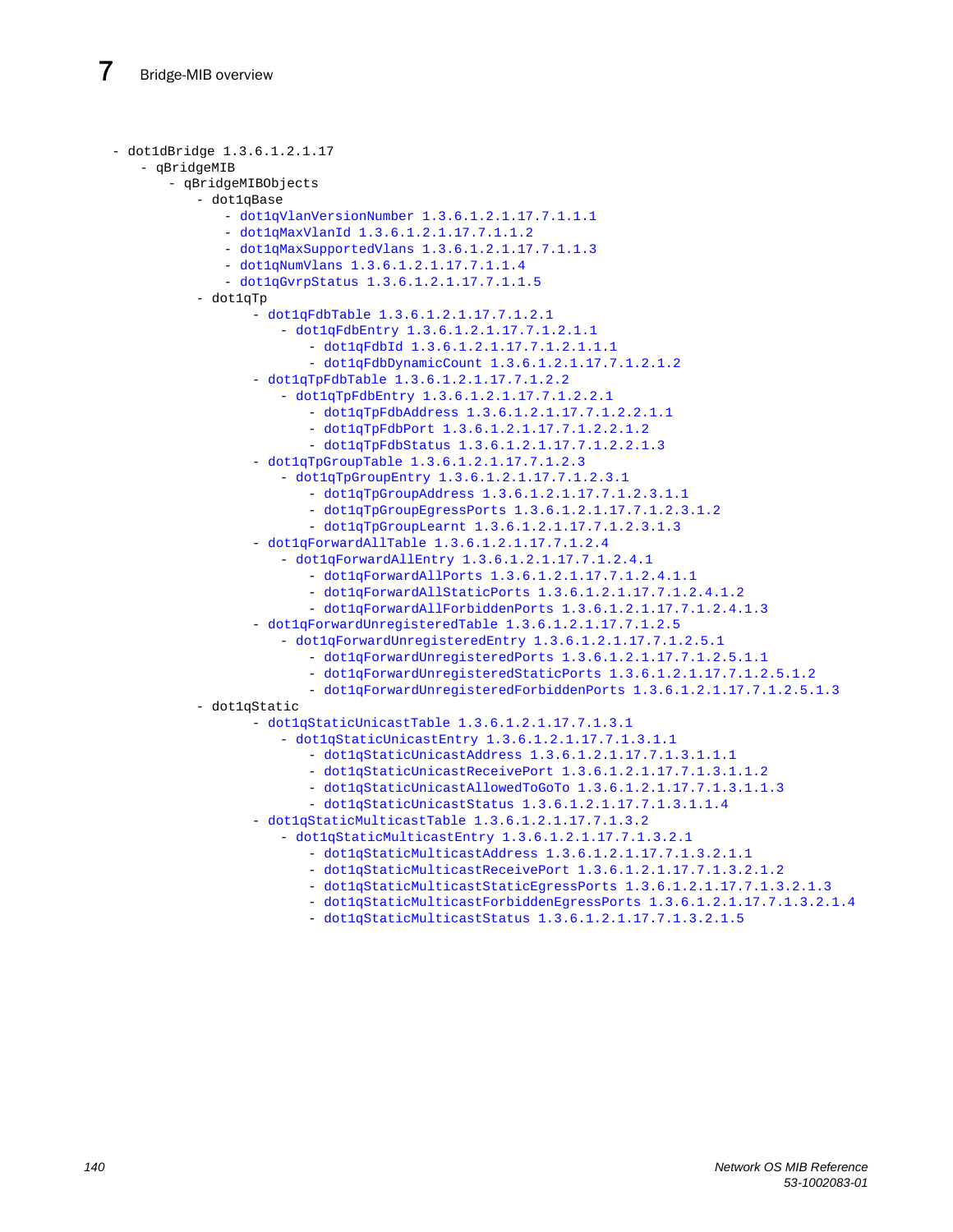

- - [dot1dStpPortAdminEdgePort 1.3.6.1.2.1.17.2.19.1.2](#page-171-0)
- - [dot1dStpPortOperEdgePort 1.3.6.1.2.1.17.2.19.1.3](#page-171-1)
- - [dot1dStpPortAdminPointToPoint 1.3.6.1.2.1.17.2.19.1.4](#page-171-2)
- - [dot1dStpPortOperPointToPoint 1.3.6.1.2.1.17.2.19.1.5](#page-171-3)
- - [dot1dStpPortAdminPathCost 1.3.6.1.2.1.17.2.19.1.6](#page-171-4)

<span id="page-152-0"></span>FIGURE 50 RSTP hierarchy

### <span id="page-152-1"></span>Bridge-MIB

The Bridge MIB module for managing devices that support IEEE 802.1D.

#### <span id="page-152-2"></span>dot1dNotifications 1.3.6.1.2.1.17.0

Notifications for the Spanning Tree Protocol.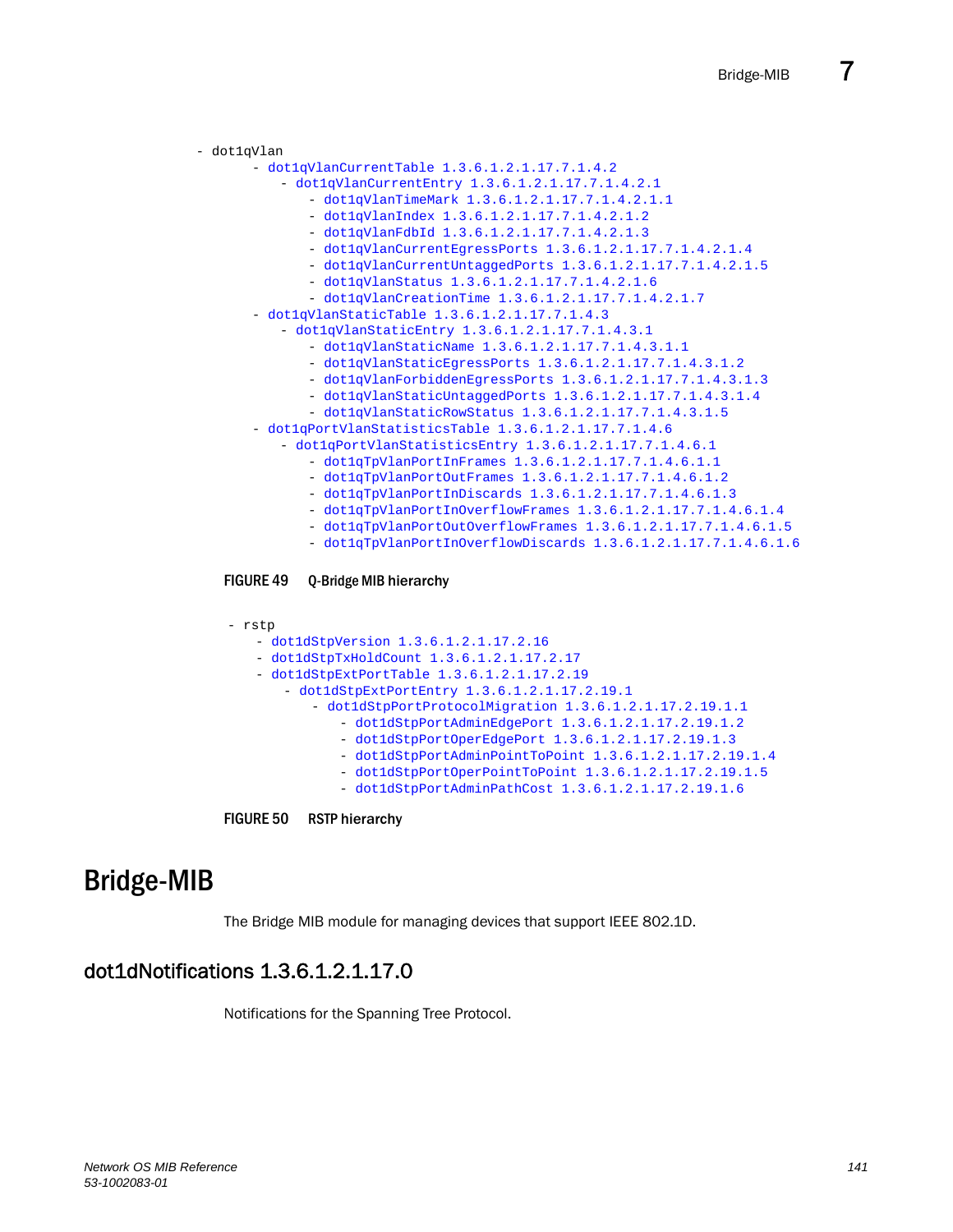#### newRoot 1.3.6.1.2.1.17.0.1

This notification indicates that the sending agent is the new root of the Spanning Tree. It is sent by a bridge soon after its election as the new root.

#### topologyChange 1.3.6.1.2.1.17.0.2

This notification is sent by a bridge when any of its configured ports transits from Learning state to Forwarding state or from the Forwarding state to the Blocking state. It is not sent if a newRoot notification is sent for the same transition.

### <span id="page-153-0"></span>dot1dBase group

This contains the objects that are applicable to all types of bridges (support only for default VLAN).

#### <span id="page-153-2"></span>dot1dBaseBridgeAddress 1.3.6.1.2.1.17.1.1

The MAC address used by this bridge when it must be referred in a unique fashion. It is recommended that this be the numerically smallest MAC address of all ports that belong to this bridge.

#### <span id="page-153-3"></span>dot1dBaseNumPorts 1.3.6.1.2.1.17.1.2

The number of ports controlled by this bridging entity.

#### <span id="page-153-4"></span>dot1dBaseType 1.3.6.1.2.1.17.1.3

This object indicates what type of bridging this bridge can perform. If a bridge is actually performing a certain type of bridging, this is indicated by the entries in the port table for the given type.

#### Values • unknown (1)

- 
- transparent-only (2)
- sourceroute-only (3)
- $str(4)$

### <span id="page-153-1"></span>dot1dStp group

This contains objects that denote the bridge's state with respect to the Spanning Tree Protocol.

#### <span id="page-153-5"></span>dot1dStpProtocolSpecification 1.3.6.1.2.1.17.2.1

An indication of what version of the Spanning Tree Protocol is being run.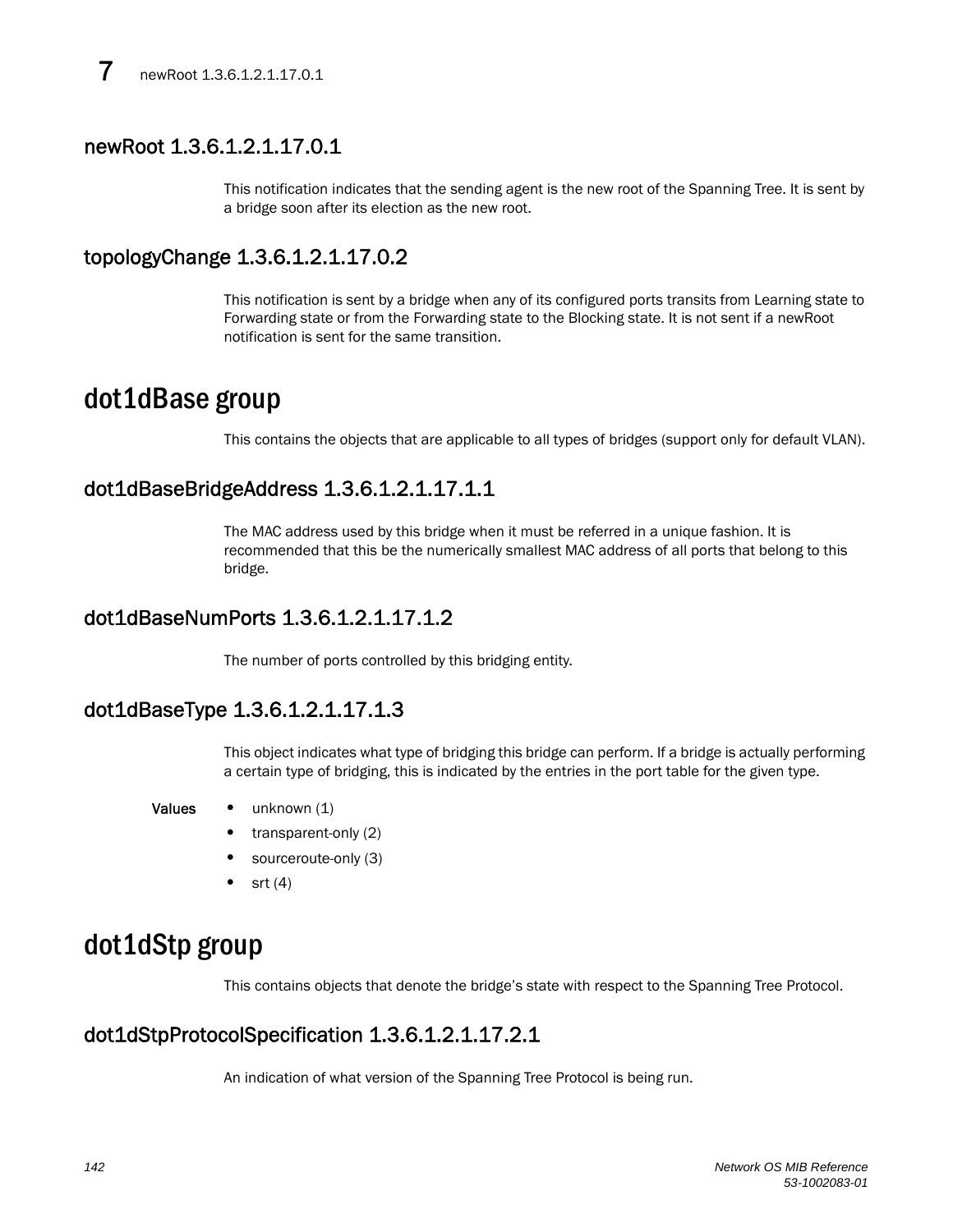- Values unknown (1)
	- $\bullet$  decLb100 $(2)$
	- ieee8021d (3)

#### <span id="page-154-0"></span>dot1dStpPriority 1.3.6.1.2.1.17.2.2

The value of the write-able portion of the Bridge ID (that is, the first two octets of the (8 octet long) Bridge ID). The other (last) 6 octets of the Bridge ID are given by the value of dot1dBaseBridgeAddress.

On bridges supporting IEEE 802.1t or IEEE 802.1w, permissible values are 0-61440, in steps of 4096.

#### <span id="page-154-1"></span>dot1dStpTimeSinceTopologyChange 1.3.6.1.2.1.17.2.3

The time (in hundredths of a second) since the last time a topology change was detected by the bridge entity. For RSTP, this reports the time since the tcWhile timer for any port on this Bridge was nonzero.

#### <span id="page-154-2"></span>dot1dStpTopChanges 1.3.6.1.2.1.17.2.4

The total number of topology changes detected by this bridge since the management entity was last reset or initialized.

#### <span id="page-154-3"></span>dot1dStpDesignatedRoot 1.3.6.1.2.1.17.2.5

The bridge identifier of the root of the spanning tree, as determined by the Spanning Tree Protocol, as executed by this node. This value is used as the Root Identifier parameter in all Configuration Bridge PDUs originated by this node.

#### <span id="page-154-4"></span>dot1dStpRootCost 1.3.6.1.2.1.17.2.6

The cost of the path to the root as seen from this bridge.

#### <span id="page-154-5"></span>dot1dStpRootPort 1.3.6.1.2.1.17.2.7

The port number of the port that offers the lowest cost path from this bridge to the root bridge.

#### <span id="page-154-6"></span>dot1dStpMaxAge 1.3.6.1.2.1.17.2.8

The maximum age of Spanning Tree Protocol information learned from the network on any port before it is discarded, in units of hundredths of a second. This is the actual value that this bridge is currently using.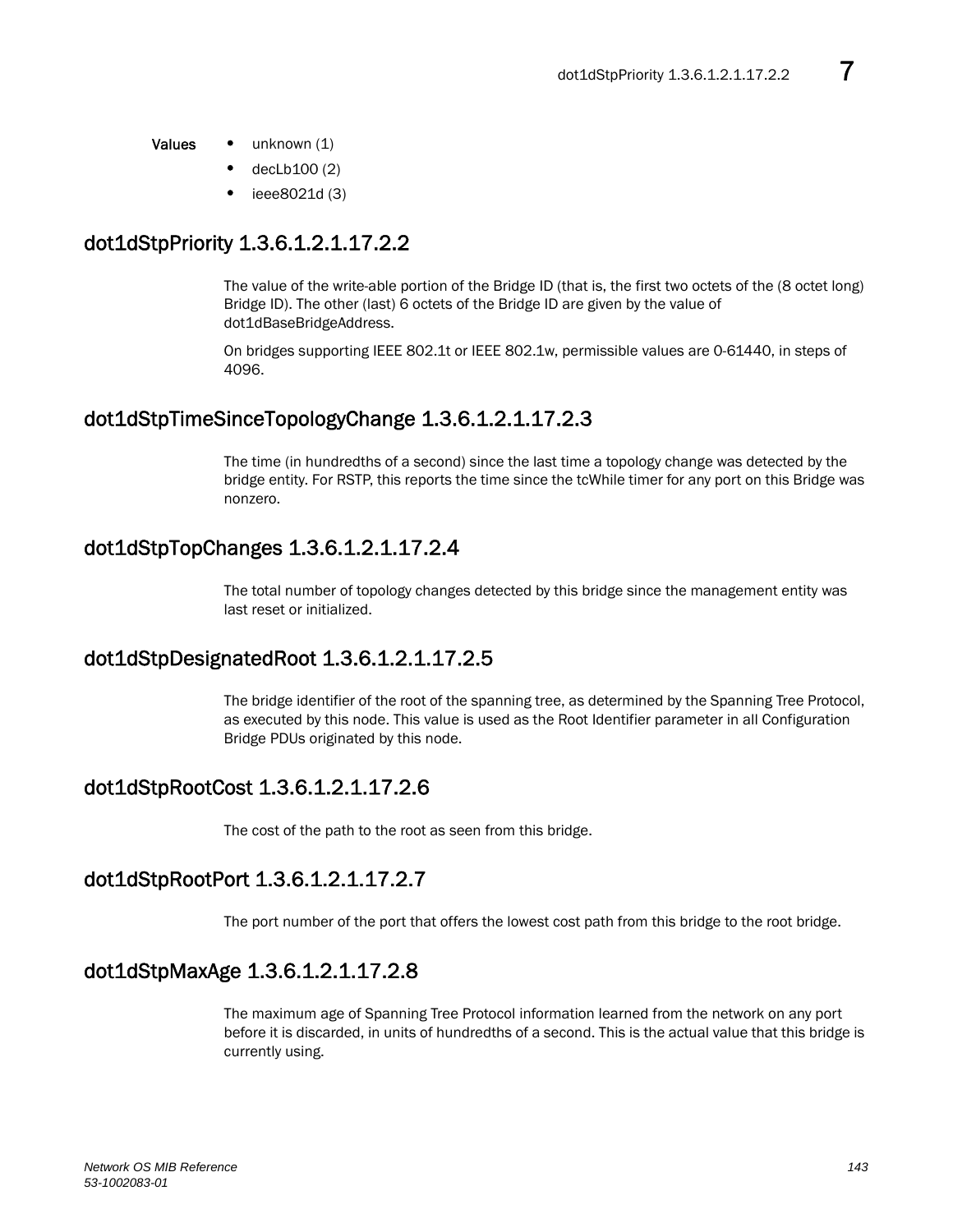#### <span id="page-155-0"></span>dot1dStpHelloTime 1.3.6.1.2.1.17.2.9

The amount of time between the transmission of configuration bridge PDUs by this node on any port when it is the root of the spanning tree, or trying to become so, in units of hundredths of a second. This is the actual value that this bridge is currently using.

#### <span id="page-155-1"></span>dot1dStpHoldTime 1.3.6.1.2.1.17.2.10

This time value determines the interval length during which no more than two configuration bridge PDUs shall be transmitted by this node, in units of hundredths of a second.

#### <span id="page-155-2"></span>dot1dStpForwardDelay 1.3.6.1.2.1.17.2.11

This time value, measured in units of hundredths of a second, controls how fast a port changes its spanning state when moving towards the Forwarding state. The value determines how long the port stays in each of the Listening and Learning states, which precede the Forwarding state. This value is also used when a topology change has been detected and is underway, to age all dynamic entries in the Forwarding database.

#### <span id="page-155-3"></span>dot1dStpBridgeMaxAge 1.3.6.1.2.1.17.2.12

The value that all bridges use for MaxAge when this bridge is acting as the root. 802.1D-1998 specifies that the range for this parameter is related to the value of dot1dStpBridgeHelloTime. The granularity of this timer is specified by 802.1D-1998 to be 1 second. An agent may return a badValue error if a set is attempted to a value that is not a whole number of seconds.

#### <span id="page-155-4"></span>dot1dStpBridgeHelloTime 1.3.6.1.2.1.17.2.13

The value that all bridges use for HelloTime when this bridge is acting as the root. The granularity of this timer is specified by 802.1D-1998 to be 1 second. An agent may return a badValue error if a set is attempted to a value that is not a whole number of seconds.

#### <span id="page-155-5"></span>dot1dStpBridgeForwardDelay 1.3.6.1.2.1.17.2.14

The value that all bridges use for ForwardDelay when this bridge is acting as the root. 802.1D-1998 specifies that the range for this parameter is related to the value of ot1dStpBridgeMaxAge. The granularity of this timer is specified by 802.1D-1998 to be 1 second. An agent may return a badValue error if a set is attempted to a value that is not a whole number of seconds.

#### <span id="page-155-6"></span>dot1dStpPortTable 1.3.6.1.2.1.17.2.15

A table that contains port-specific information for the Spanning Tree Protocol.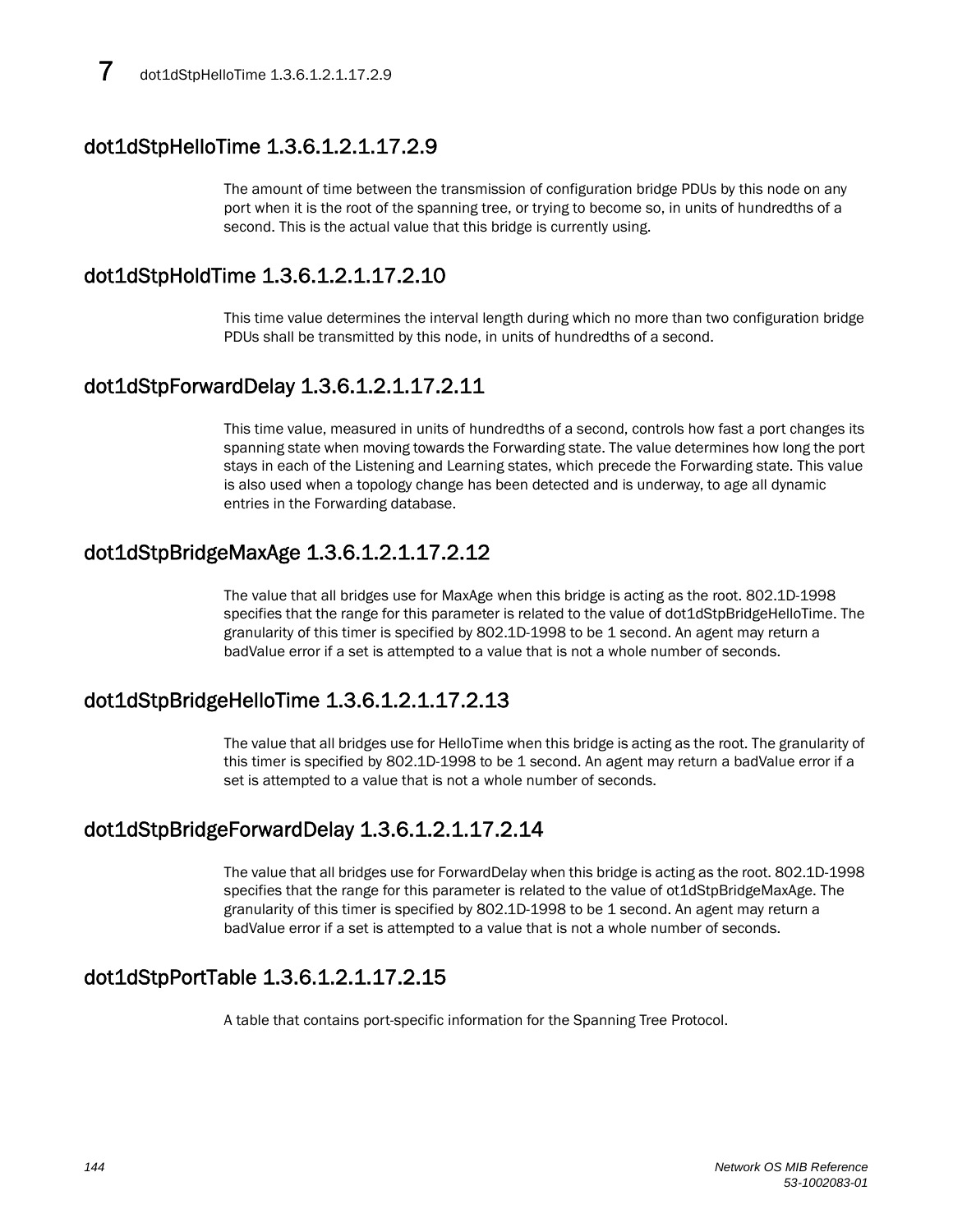#### <span id="page-156-0"></span>dot1dStpPortEntry 1.3.6.1.2.1.17.2.15.1

A list of information maintained by every port about the Spanning Tree Protocol state for that port.

#### <span id="page-156-1"></span>dot1dStpPort 1.3.6.1.2.1.17.2.15.1.1

The port number of the port for which this entry contains Spanning Tree Protocol management information.

#### <span id="page-156-2"></span>dot1dStpPortPriority 1.3.6.1.2.1.17.2.15.1.2

The value of the priority field that is contained in the first (in network byte order) octet of the (2 octet long) Port ID. The other octet of the Port ID is given by the value of dot1dStpPort.

On bridges supporting IEEE 802.1t or IEEE 802.1w, permissible values are 0-240, in steps of 16.

#### <span id="page-156-3"></span>dot1dStpPortState 1.3.6.1.2.1.17.2.15.1.3

The port's current state, as defined by application of the Spanning Tree Protocol. This state controls what action a port takes on reception of a frame.

- Values  $\bullet$  disabled (1)
	- blocking (2)
	- listening (3)
	- learning  $(4)$
	- forwarding (5)
	- broken (6)

#### <span id="page-156-4"></span>dot1dStpPortEnable 1.3.6.1.2.1.17.2.15.1.4

The enabled or disabled status of the port.

- Values  $\bullet$  enabled (1)
	- disabled (2)

#### <span id="page-156-5"></span>dot1dStpPortPathCost 1.3.6.1.2.1.17.2.15.1.5

The contribution of this port to the path cost of paths towards the spanning tree root which include this port. 802.1D-1998 recommends that the default value of this parameter be in inverse proportion to the speed of the attached LAN.

#### <span id="page-156-6"></span>dot1dStpPortDesignatedRoot 1.3.6.1.2.1.17.2.15.1.6

The unique Bridge Identifier of the bridge recorded as the Root in the Configuration Bridge BPDUs transmitted by the Designated Bridge for the segment to which the port is attached.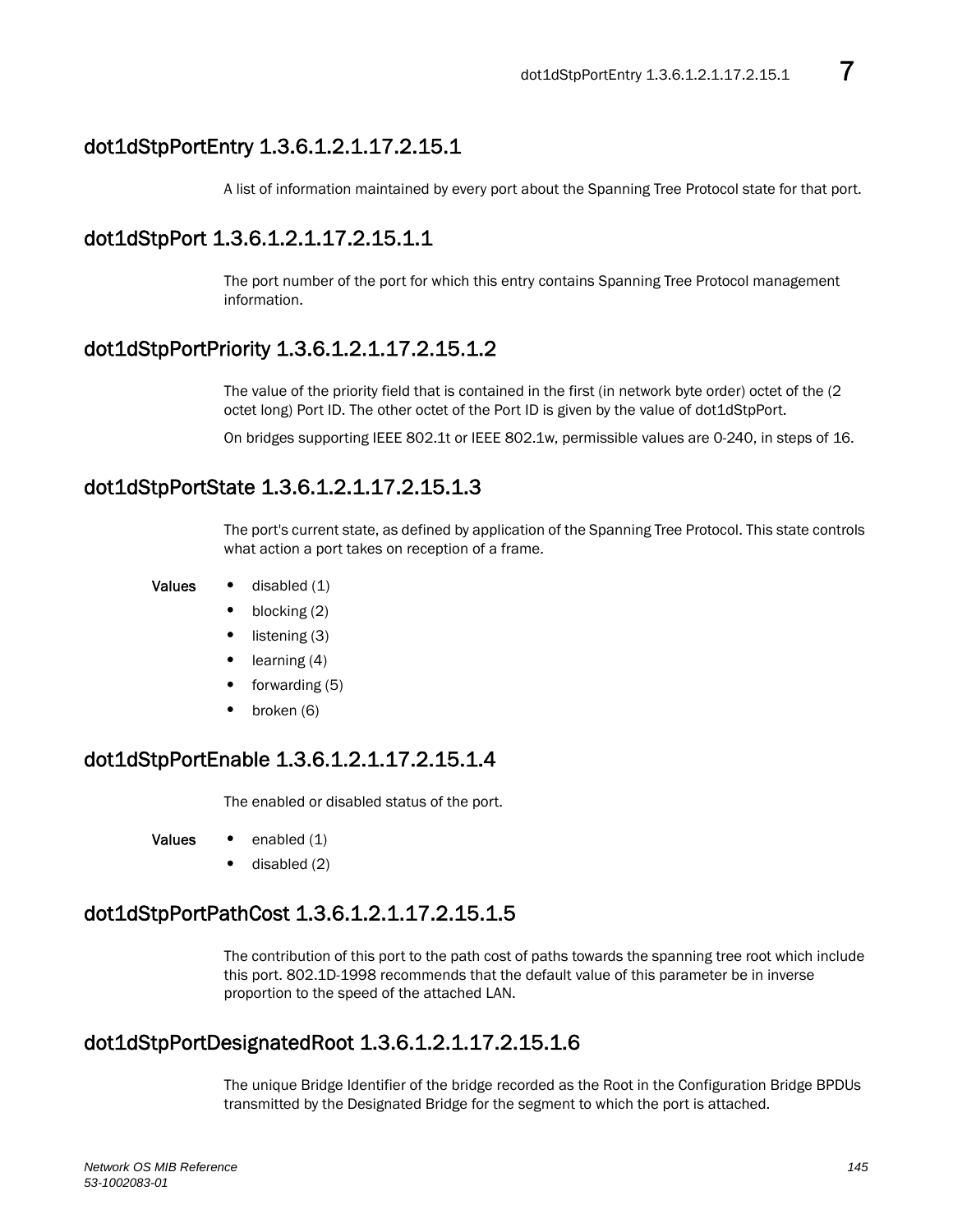#### <span id="page-157-1"></span>dot1dStpPortDesignatedCost 1.3.6.1.2.1.17.2.15.1.7

The path cost of the Designated Port of the segment connected to this port. This value is compared to the Root Path Cost field in received bridge PDUs.

#### <span id="page-157-2"></span>dot1dStpPortDesignatedBridge 1.3.6.1.2.1.17.2.15.1.8

The Bridge Identifier of the bridge that this port considers to be the Designated Bridge for this port's segment.

#### <span id="page-157-3"></span>dot1dStpPortDesignatedPort 1.3.6.1.2.1.17.2.15.1.9

The Port Identifier of the port on the Designated Bridge for this port's segment.

#### <span id="page-157-4"></span>dot1dStpPortForwardTransitions 1.3.6.1.2.1.17.2.15.1.10

The number of times this port has transitioned from the Learning state to the Forwarding state.

#### <span id="page-157-5"></span>dot1dStpPortPathCost32 1.3.6.1.2.1.17.2.15.1.11

The contribution of this port to the path cost of paths towards the spanning tree root which include this port. 802.1D-1998 recommends that the default value of this parameter be in inverse proportion to the speed of the attached LAN. This object replaces dot1dStpPortPathCost to support IEEE 802.1t.

### <span id="page-157-0"></span>dot1dTp group

#### <span id="page-157-6"></span>dot1dTpFdbTable 1.3.6.1.2.1.17.4.3

A table that contains information about unicast entries for which the bridge has forwarding and filtering information. This information is used by the transparent bridging function in determining how to propagate a received frame.

#### <span id="page-157-7"></span>dot1dTpFdbEntry 1.3.6.1.2.1.17.4.3.1

Information about a specific unicast MAC address for which the bridge has some forwarding and filtering information.

#### <span id="page-157-8"></span>dot1dTpFdbAddress 1.3.6.1.2.1.17.4.3.1.1

A unicast MAC address for which the bridge has forwarding or filtering information.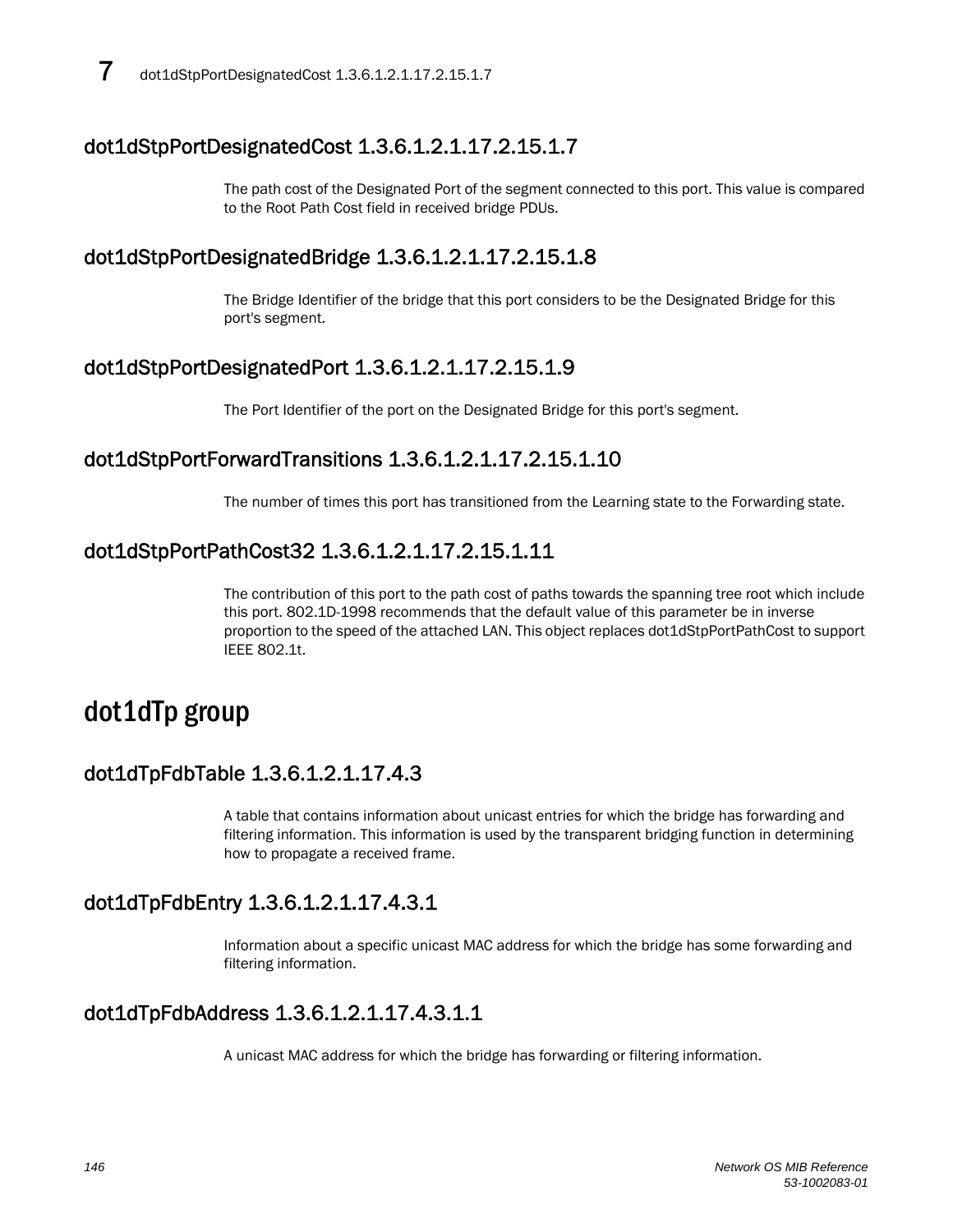### <span id="page-158-0"></span>dot1dTpFdbPort 1.3.6.1.2.1.17.4.3.1.2

The port number of the port on which a frame having a source address equal to the value of the corresponding instance of dot1dTpFdbAddress has been seen. A value of 0 indicates that the port number has not been learned, but that the bridge does have some forwarding or filtering information about this address.

#### <span id="page-158-1"></span>dot1dTpFdbStatus 1.3.6.1.2.1.17.4.3.1.3

The status of this entry.

#### <span id="page-158-2"></span>dot1dTpPortTable 1.3.6.1.2.1.17.4.4

A table that contains information about every port that is associated with this transparent bridge.

#### <span id="page-158-3"></span>dot1dTpPortEntry 1.3.6.1.2.1.17.4.4.1

A list of information for each port of a transparent bridge.

#### <span id="page-158-4"></span>dot1dTpPort 1.3.6.1.2.1.17.4.4.1.1

The port number of the port for which this entry contains Transparent bridging management information.

#### <span id="page-158-5"></span>dot1dTpPortMaxInfo 1.3.6.1.2.1.17.4.4.1.2

The maximum size of the INFO (non-MAC) field that this port will receive or transmit.

#### <span id="page-158-6"></span>dot1dTpPortInFrames 1.3.6.1.2.1.17.4.4.1.3

The number of frames that have been received by this port from its segment.

#### NOTE

A frame received on the interface corresponding to this port is only counted by this object if and only if it is for a protocol being processed by the local bridging function, including the bridge management frames.

#### <span id="page-158-7"></span>dot1dTpPortOutFrames 1.3.6.1.2.1.17.4.4.1.4

The number of frames that have been transmitted by this port to its segment.

#### **NOTE**

A frame transmitted on the interface corresponding to this port is only counted by this object if and only if it is for a protocol being processed by the local bridging function, including the bridge management frames.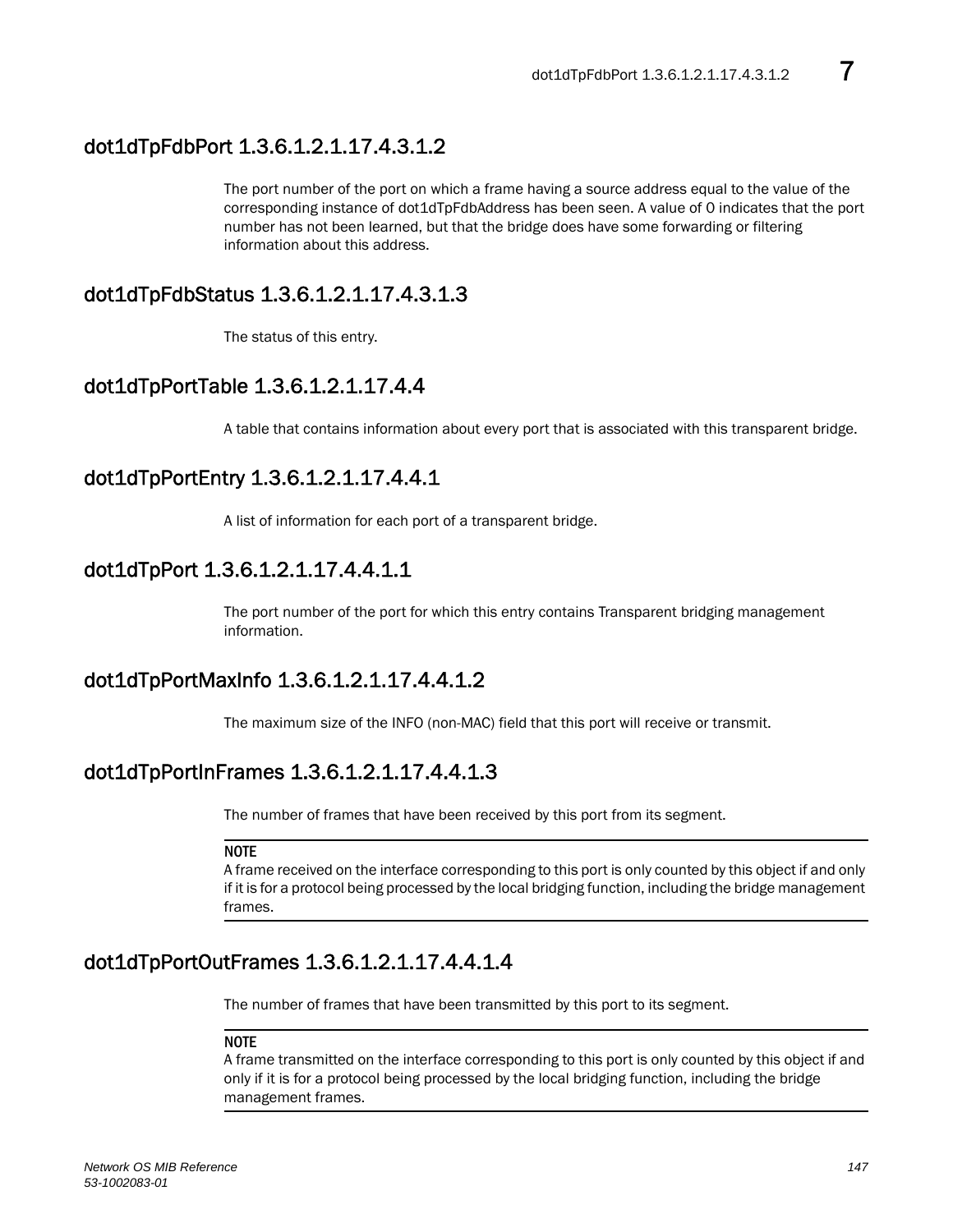### <span id="page-159-1"></span>dot1dTpPortInDiscards 1.3.6.1.2.1.17.4.4.1.5

The count of received valid frames that were discarded (that is, filtered) by the forwarding process.

### <span id="page-159-0"></span>P-Bridge MIB

The Bridge MIB Extension module for managing Priority and Multicast Filtering, defined by IEEE 802.1D-1998, including Restricted Group Registration defined by IEEE 802.1t-2001.

The following tables are not supported:

- dot1dTpHCPortTable
- dot1dUserPriorityRegenTable
- dot1dTrafficClassTable
- dot1dPortOutboundAccessPriorityTable
- dot1dPortGarpTable
- dot1dPortGmrpTable

#### <span id="page-159-2"></span>dot1dTpPortOverflowTable 1.3.6.1.2.1.17.4.6

A table that contains the most-significant bits of statistics counters for ports that are associated with this transparent bridge that are on high-capacity interfaces, as defined in the conformance clauses for this table.

#### <span id="page-159-3"></span>dot1dTpPortOverflowEntry 1.3.6.1.2.1.17.4.6.1

The most significant bits of statistics counters for a high-capacity interface of a transparent bridge. Each object is associated with a corresponding object in dot1dTpPortTable that indicates the least significant bits of the counter.

#### <span id="page-159-4"></span>dot1dTpPortInOverflowFrames 1.3.6.1.2.1.17.4.6.1.1

The number of times the associated dot1dTpPortInFrames counter has overflowed.

#### <span id="page-159-5"></span>dot1dTpPortOutOverflowFrames 1.3.6.1.2.1.17.4.6.1.2

The number of times the associated dot1dTpPortOutFrames counter has overflowed.

#### <span id="page-159-6"></span>dot1dTpPortInOverflowDiscards 1.3.6.1.2.1.17.4.6.1.3

The number of times the associated dot1dTpPortInDiscards counter has overflowed.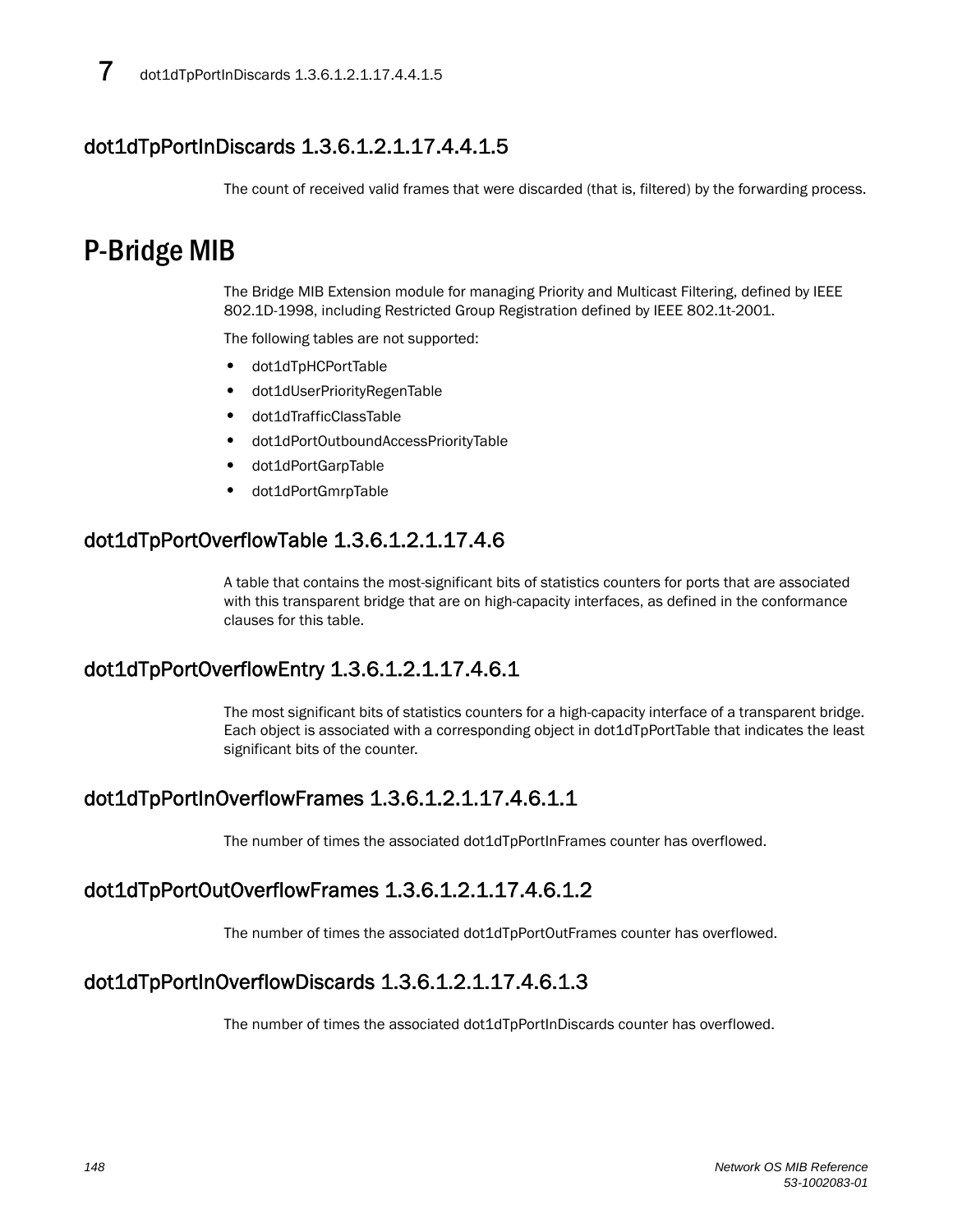## <span id="page-160-0"></span>dot1dExtBase group

#### <span id="page-160-2"></span>dot1dDeviceCapabilities 1.3.6.1.2.1.17.6.1.1.1

Indicates the optional parts of IEEE 802.1D and 802.1Q that are implemented by the device and are manageable through this MIB. The capabilities that are allowed on a per-port basis are indicated in dot1dPortCapabilities.

#### <span id="page-160-3"></span>dot1dTrafficClassesEnabled 1.3.6.1.2.1.17.6.1.1.2

The value true(1) indicates that traffic classes are enabled on this bridge. When false(2), the bridge operates with a single priority level for all traffic. The value of this object must be retained across re-initializations of the management system.

#### <span id="page-160-4"></span>dot1dGmrpStatus 1.3.6.1.2.1.17.6.1.1.3

The administrative status requested by management for GMRP.

The value enabled(1) indicates that GMRP should be enabled on the device, in all VLANs, and on all ports for which it has not been specifically disabled.

When disabled(2), GMRP is disabled in all VLANs, on all ports, and all GMRP packets will be forwarded transparently.

#### <span id="page-160-5"></span>dot1dPortCapabilitiesTable 1.3.6.1.2.1.17.6.1.1.4

A table that contains capabilities information about every port that is associated with this bridge.

#### <span id="page-160-6"></span>dot1dPortCapabilitiesEntry 1.3.6.1.2.1.17.6.1.1.4.1

A set of capabilities information about this port indexed by dot1dBasePort.

#### <span id="page-160-7"></span>dot1dPortCapabilities 1.3.6.1.2.1.17.6.1.1.4.1.1

Indicates the parts of IEEE 802.1D and 802.1Q that are optional on a per-port basis, that are implemented by the device, and that are manageable through this MIB.

## <span id="page-160-1"></span>dot1dPriority group

### <span id="page-160-8"></span>dot1dPortPriorityTable 1.3.6.1.2.1.17.6.1.2.1

A table that contains information about every port that is associated with this transparent bridge.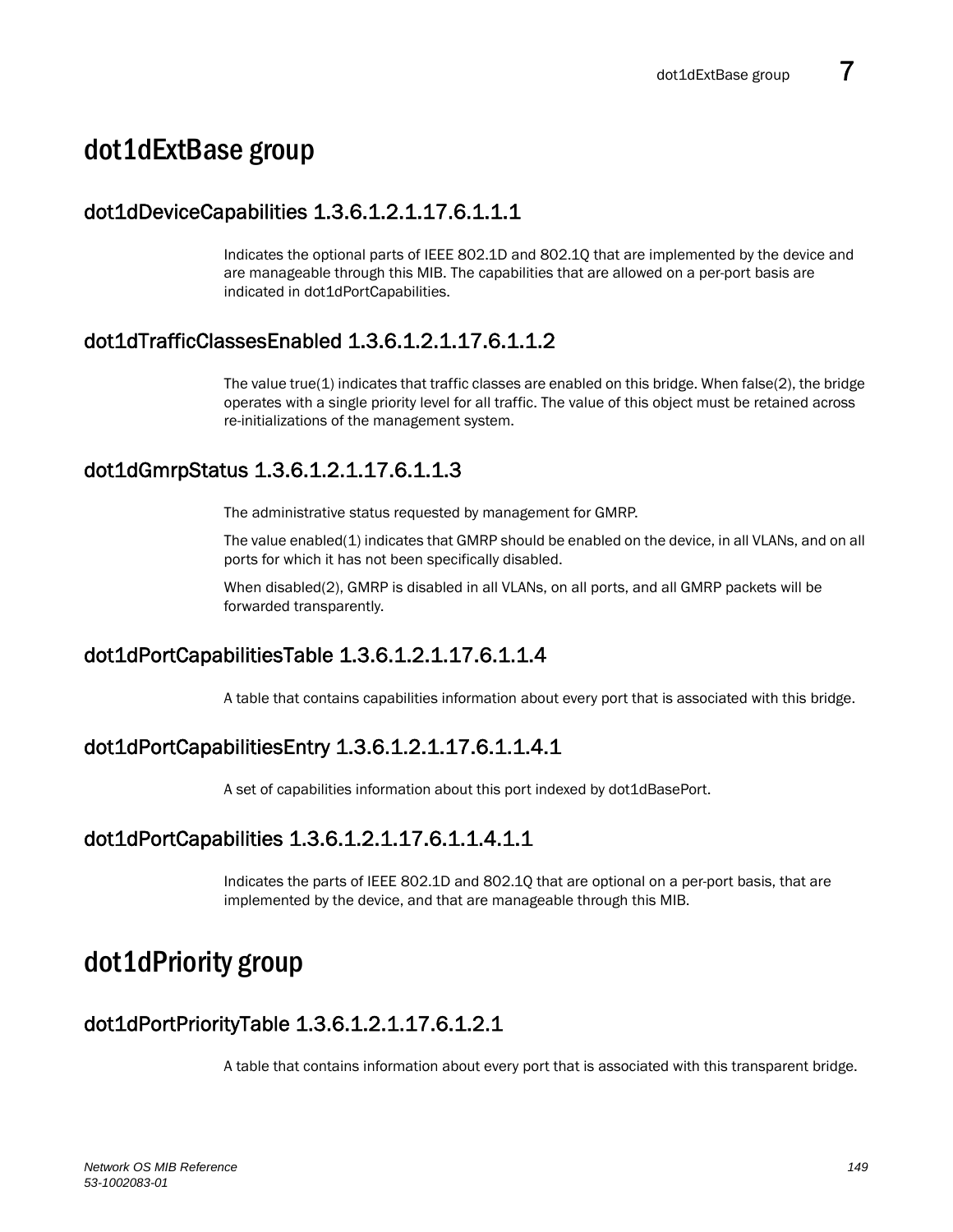### <span id="page-161-2"></span>dot1dPortPriorityEntry 1.3.6.1.2.1.17.6.1.2.1.1

A list of default user priorities for each port of a transparent bridge. This is indexed by dot1dBasePort.

#### <span id="page-161-3"></span>dot1dPortDefaultUserPriority 1.3.6.1.2.1.17.6.1.2.1.1.1

The default ingress user priority for this port. This only has effect on media, such as Ethernet, that do not support native user priority.

#### <span id="page-161-4"></span>dot1dPortNumTrafficClasses 1.3.6.1.2.1.17.6.1.2.1.1.2

The number of egress traffic classes supported on this port. This object may optionally be read-only.

### <span id="page-161-0"></span>Q-Bridge MIB

The VLAN Bridge MIB module for managing Virtual Bridged Local Area Networks, as defined by IEEE 802.1Q-2003, including Restricted VLAN Registration defined by IEEE 802.1u-2001 and VLAN Classification defined by IEEE 802.1v-2001.

The following tables are not supported:

- dot1qPortVlanTable
- dot1qPortVlanHCStatisticsTable
- dot1qLearningConstraintsTable
- dot1vProtocolGroupTable
- dot1vProtocolPortTable

### <span id="page-161-1"></span>dot1qBase group

#### <span id="page-161-5"></span>dot1qVlanVersionNumber 1.3.6.1.2.1.17.7.1.1.1

The version number of IEEE 802.1Q that the device supports.

#### <span id="page-161-6"></span>dot1qMaxVlanId 1.3.6.1.2.1.17.7.1.1.2

The maximum IEEE 802.1Q VLAN-ID that the device supports.

#### <span id="page-161-7"></span>dot1qMaxSupportedVlans 1.3.6.1.2.1.17.7.1.1.3

The maximum number of IEEE 802.1Q VLANs that the device supports.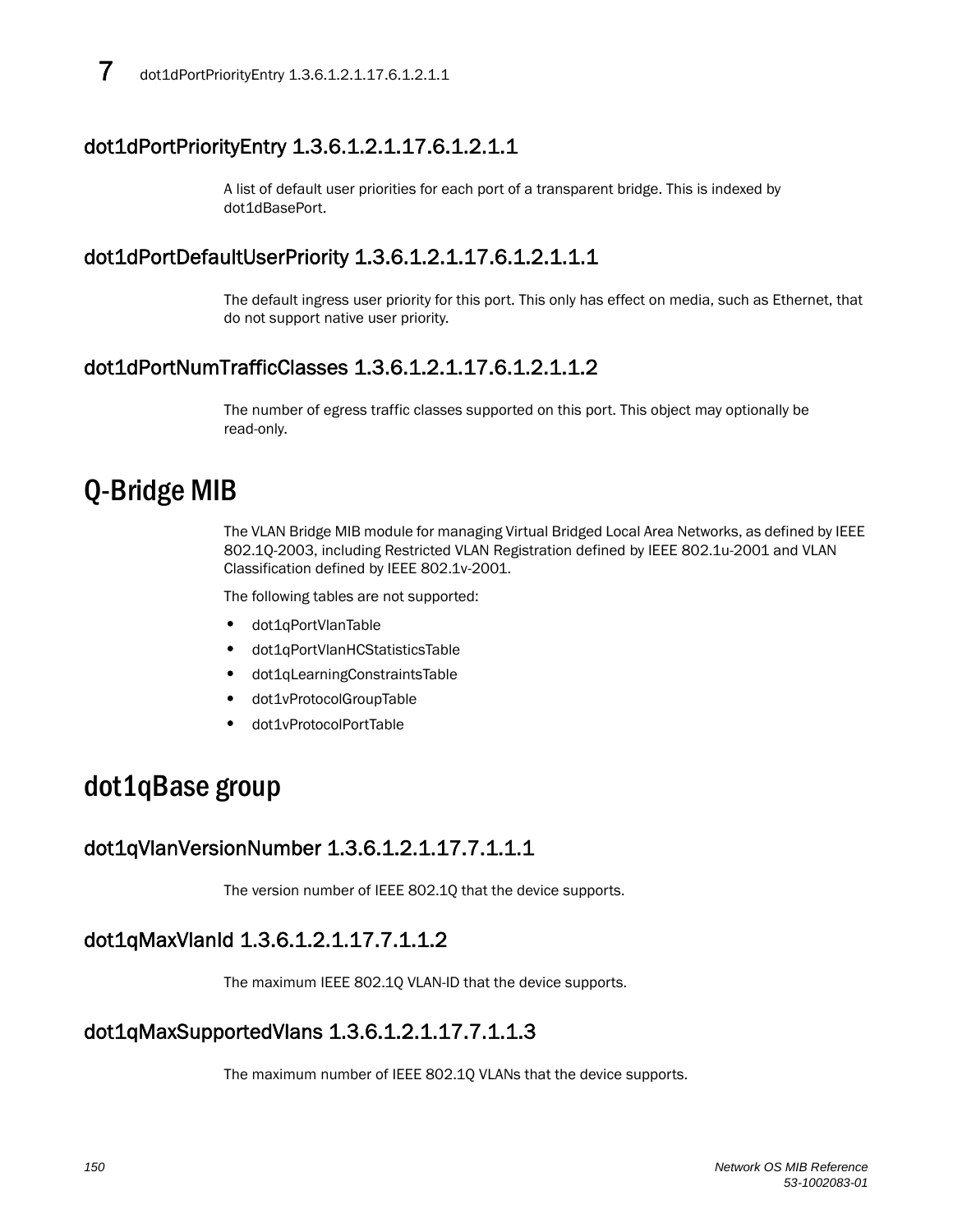### <span id="page-162-1"></span>dot1qNumVlans 1.3.6.1.2.1.17.7.1.1.4

The current number of IEEE 802.1Q VLANs that are configured in the device.

### <span id="page-162-2"></span>dot1qGvrpStatus 1.3.6.1.2.1.17.7.1.1.5

The administrative status requested by management for GVRP.

The value enabled(1) indicates that GVRP should be enabled on the device, on all ports for which it has not been specifically disabled.

When disabled(2), GVRP is disabled on all ports, and all GVRP packets will be forwarded transparently.

### <span id="page-162-0"></span>dot1qTp group

#### <span id="page-162-3"></span>dot1qFdbTable 1.3.6.1.2.1.17.7.1.2.1

A table that contains configuration and control information for each Filtering Database currently operating on the device. Entries in this table appear automatically when VLANs are assigned FDB IDs in the dot1qVlanCurrentTable.

#### <span id="page-162-4"></span>dot1qFdbEntry 1.3.6.1.2.1.17.7.1.2.1.1

Information about a specific Filtering Database.

#### <span id="page-162-5"></span>dot1qFdbId 1.3.6.1.2.1.17.7.1.2.1.1.1

The identity of this Filtering Database.

#### <span id="page-162-6"></span>dot1qFdbDynamicCount 1.3.6.1.2.1.17.7.1.2.1.2

The current number of dynamic entries in this Filtering Database.

#### <span id="page-162-7"></span>dot1qTpFdbTable 1.3.6.1.2.1.17.7.1.2.2

A table that contains information about unicast entries for which the device has forwarding or filtering information. This information is used by the transparent bridging function in determining how to propagate a received frame.

#### <span id="page-162-8"></span>dot1qTpFdbEntry 1.3.6.1.2.1.17.7.1.2.2.1

Information about a specific unicast MAC address for which the device has some forwarding or filtering information.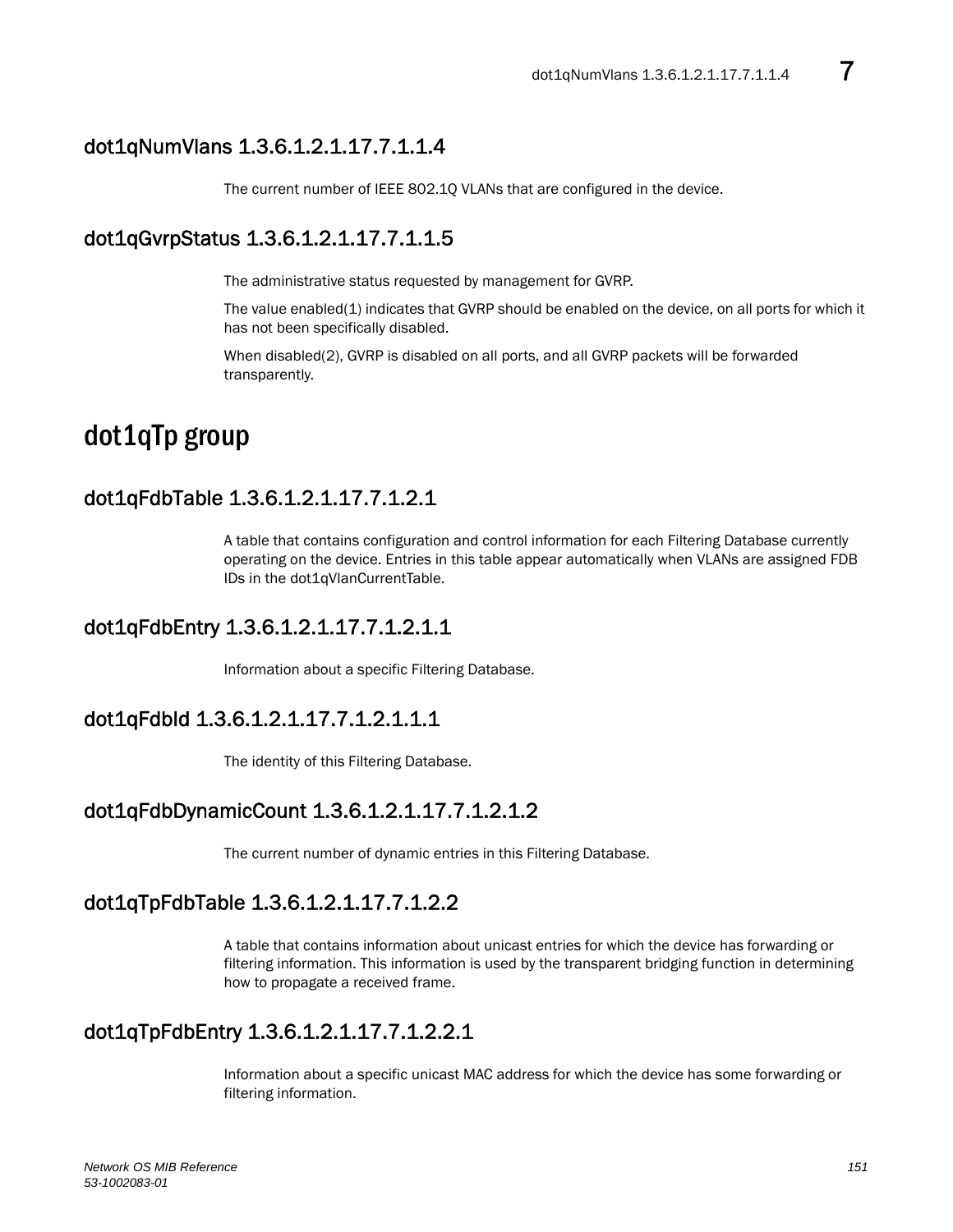### <span id="page-163-0"></span>dot1qTpFdbAddress 1.3.6.1.2.1.17.7.1.2.2.1.1

A unicast MAC address for which the device has forwarding or filtering information.

#### <span id="page-163-1"></span>dot1qTpFdbPort 1.3.6.1.2.1.17.7.1.2.2.1.2

The port number of the port on which a frame having a source address equal to the value of the corresponding instance of dot1qTpFdbAddress has been seen. A value of 0 indicates that the port number has not been learned but that the device does have some forwarding or filtering information about this address (for example, in the dot1qStaticUnicastTable).

#### <span id="page-163-2"></span>dot1qTpFdbStatus 1.3.6.1.2.1.17.7.1.2.2.1.3

The status of this entry.

- Values  $\bullet$  other (1)
	- $\bullet$  invalid (2)
	- learned (3)
	- self  $(4)$
	- mgmt (5)

#### <span id="page-163-3"></span>dot1qTpGroupTable 1.3.6.1.2.1.17.7.1.2.3

A table containing filtering information for VLANs configured into the bridge by (local or network) management, or learned dynamically, specifying the set of ports to which frames received on a VLAN for this FDB and containing a specific Group destination address are allowed to be forwarded.

#### <span id="page-163-4"></span>dot1qTpGroupEntry 1.3.6.1.2.1.17.7.1.2.3.1

Filtering information configured into the bridge by management, or learned dynamically, specifying the set of ports to which frames received on a VLAN and containing a specific Group destination address are allowed to be forwarded. The subset of these ports learned dynamically is also provided.

#### <span id="page-163-5"></span>dot1qTpGroupAddress 1.3.6.1.2.1.17.7.1.2.3.1.1

The destination Group MAC address in a frame to which this entry's filtering information applies.

#### <span id="page-163-6"></span>dot1qTpGroupEgressPorts 1.3.6.1.2.1.17.7.1.2.3.1.2

The complete set of ports, in this VLAN, to which frames destined for this Group MAC address are currently being explicitly forwarded. This does not include ports for which this address is only implicitly forwarded, in the dot1qForwardAllPorts list.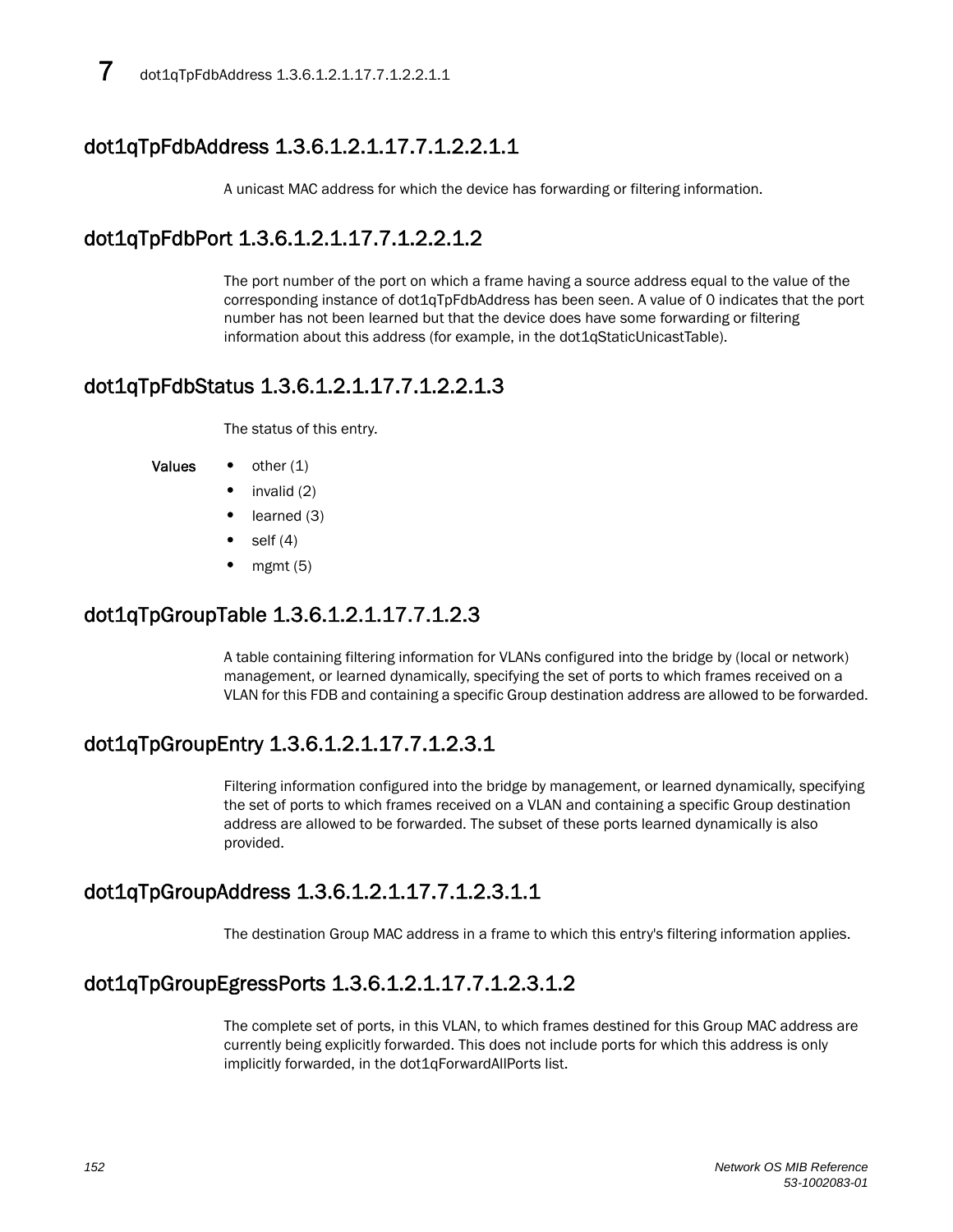### <span id="page-164-0"></span>dot1qTpGroupLearnt 1.3.6.1.2.1.17.7.1.2.3.1.3

The subset of ports in dot1qTpGroupEgressPorts that were learned by GMRP or some other dynamic mechanism, in this Filtering database.

#### <span id="page-164-1"></span>dot1qForwardAllTable 1.3.6.1.2.1.17.7.1.2.4

A table containing forwarding information for each VLAN, specifying the set of ports to which forwarding of all multicasts applies, configured statically by management or dynamically by GMRP. An entry appears in this table for all VLANs that are currently instantiated.

#### <span id="page-164-2"></span>dot1qForwardAllEntry 1.3.6.1.2.1.17.7.1.2.4.1

Forwarding information for a VLAN, specifying the set of ports to which all multicasts should be forwarded, configured statically by management or dynamically by GMRP.

#### <span id="page-164-3"></span>dot1qForwardAllPorts 1.3.6.1.2.1.17.7.1.2.4.1.1

The complete set of ports in this VLAN to which all multicast group-addressed frames are to be forwarded. This includes ports for which this need has been determined dynamically by GMRP, or configured statically by management.

#### <span id="page-164-4"></span>dot1qForwardAllStaticPorts 1.3.6.1.2.1.17.7.1.2.4.1.2

The set of ports configured by management in this VLAN to which all multicast group-addressed frames are to be forwarded.

#### <span id="page-164-5"></span>dot1qForwardAllForbiddenPorts 1.3.6.1.2.1.17.7.1.2.4.1.3

The set of ports configured by management in this VLAN for which the Service Requirement attribute Forward All Multicast Groups may not be dynamically registered by GMRP.

#### <span id="page-164-6"></span>dot1qForwardUnregisteredTable 1.3.6.1.2.1.17.7.1.2.5

A table containing forwarding information for each VLAN, specifying the set of ports to which forwarding of multicast group-addressed frames for which no more specific forwarding information applies.

#### <span id="page-164-7"></span>dot1qForwardUnregisteredEntry 1.3.6.1.2.1.17.7.1.2.5.1

Forwarding information for a VLAN, specifying the set of ports to which all multicasts for which there is no more specific forwarding information shall be forwarded.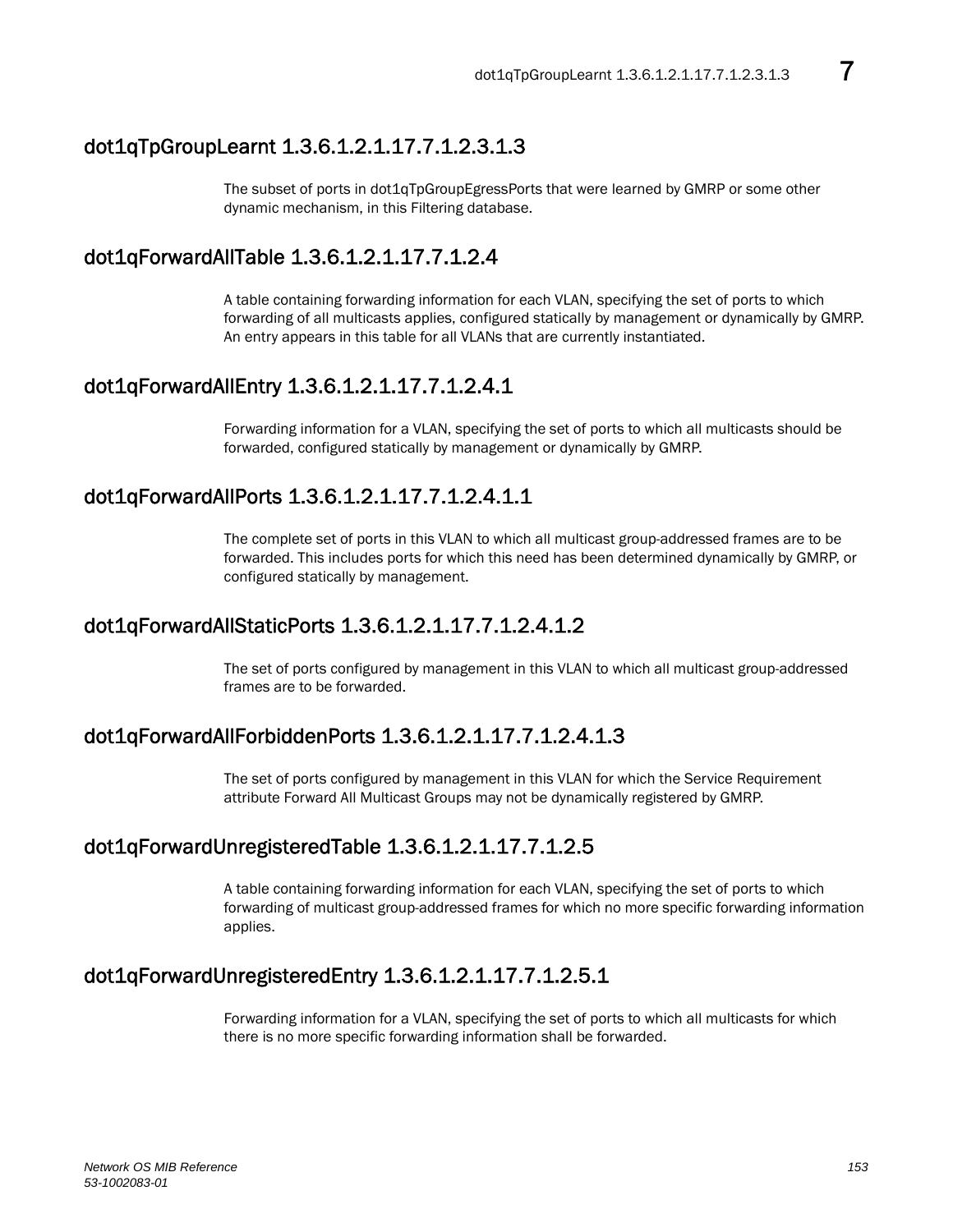#### <span id="page-165-1"></span>dot1qForwardUnregisteredPorts 1.3.6.1.2.1.17.7.1.2.5.1.1

The complete set of ports in this VLAN to which multicast group-addressed frames for which there is no more specific forwarding information will be forwarded.

#### <span id="page-165-2"></span>dot1qForwardUnregisteredStaticPorts 1.3.6.1.2.1.17.7.1.2.5.1.2

The set of ports configured by management, in this VLAN, to which multicast group-addressed frames for which there is no more specific forwarding information are to be forwarded.

#### <span id="page-165-3"></span>dot1qForwardUnregisteredForbiddenPorts 1.3.6.1.2.1.17.7.1.2.5.1.3

The set of ports configured by management in this VLAN for which the Service Requirement attribute Forward Unregistered Multicast Groups may not be dynamically registered by GMRP.

## <span id="page-165-0"></span>dot1qStatic group

#### <span id="page-165-4"></span>dot1qStaticUnicastTable 1.3.6.1.2.1.17.7.1.3.1

A table containing filtering information for unicast MAC addresses for each Filtering Database, configured into the device by (local or network) management specifying the set of ports to which frames received from specific ports and containing specific unicast destination addresses are allowed to be forwarded.

#### <span id="page-165-5"></span>dot1qStaticUnicastEntry 1.3.6.1.2.1.17.7.1.3.1.1

Filtering information configured into the device by (local or network) management specifying the set of ports to which frames received from a specific port and containing a specific unicast destination address are allowed to be forwarded.

#### <span id="page-165-6"></span>dot1qStaticUnicastAddress 1.3.6.1.2.1.17.7.1.3.1.1.1

The destination MAC address in a frame to which this entry's filtering information applies. This object must take the value of a unicast address.

#### <span id="page-165-7"></span>dot1qStaticUnicastReceivePort 1.3.6.1.2.1.17.7.1.3.1.1.2

The port number of the port from which a frame must be received in order for this entry's filtering information to apply. A value of zero indicates that this entry applies on all ports of the device for which there is no other applicable entry.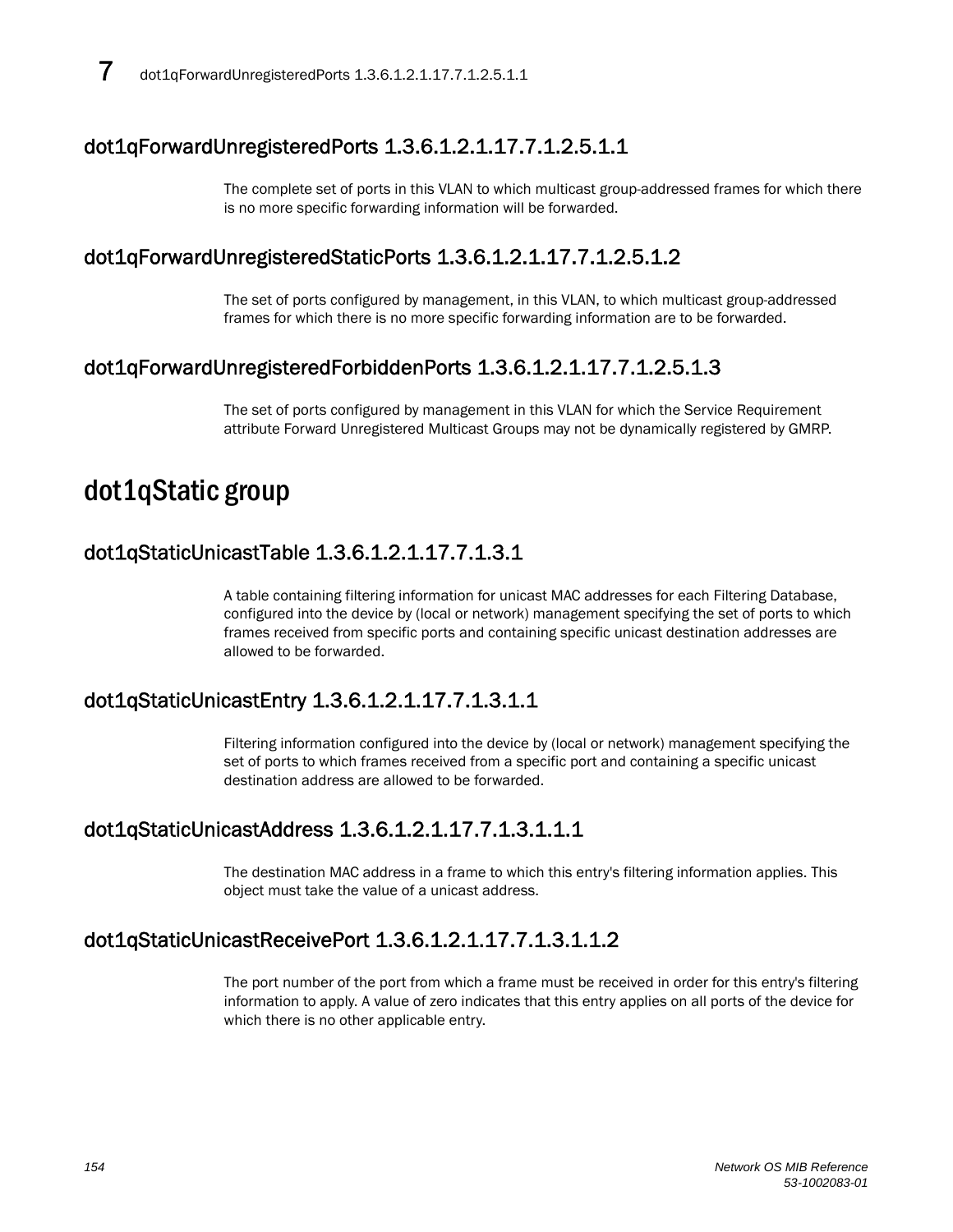#### <span id="page-166-0"></span>dot1qStaticUnicastAllowedToGoTo 1.3.6.1.2.1.17.7.1.3.1.1.3

The set of ports for which a frame with a specific unicast address will be flooded in the event that it has not been learned. It also specifies the set of ports on which a specific unicast address may be dynamically learned.

#### <span id="page-166-1"></span>dot1qStaticUnicastStatus 1.3.6.1.2.1.17.7.1.3.1.1.4

This object indicates the status of this entry.

- **Values**  $\bullet$  other (1)
	- invalid (2)
	- permanent (3)
	- deleteOnReset (4)
	- deleteOnTimeout (5)

#### <span id="page-166-2"></span>dot1qStaticMulticastTable 1.3.6.1.2.1.17.7.1.3.2

A table containing filtering information for multicast and broadcast MAC addresses for each VLAN, configured into the device by (local or network) management specifying the set of ports to which frames received from specific ports and containing specific multicast and broadcast destination addresses are allowed to be forwarded. A value of zero in this table (as the port number from which frames with a specific destination address are received) is used to specify all ports for which there is no specific entry in this table for that particular destination address. Entries are valid for multicast and broadcast addresses only.

#### <span id="page-166-3"></span>dot1qStaticMulticastEntry 1.3.6.1.2.1.17.7.1.3.2.1

Filtering information configured into the device by (local or network) management specifying the set of ports to which frames received from this specific port for this VLAN and containing this multicast or broadcast destination address are allowed to be forwarded.

#### <span id="page-166-4"></span>dot1qStaticMulticastAddress 1.3.6.1.2.1.17.7.1.3.2.1.1

The destination MAC address in a frame to which this entry's filtering information applies. This object must take the value of a multicast or broadcast address.

#### <span id="page-166-5"></span>dot1qStaticMulticastReceivePort 1.3.6.1.2.1.17.7.1.3.2.1.2

This object represents either the value 0 or the port number of the port from which a frame must be received in order for this entry's filtering information to apply. A value of zero indicates that this entry applies on all ports of the device for which there is no other applicable entry.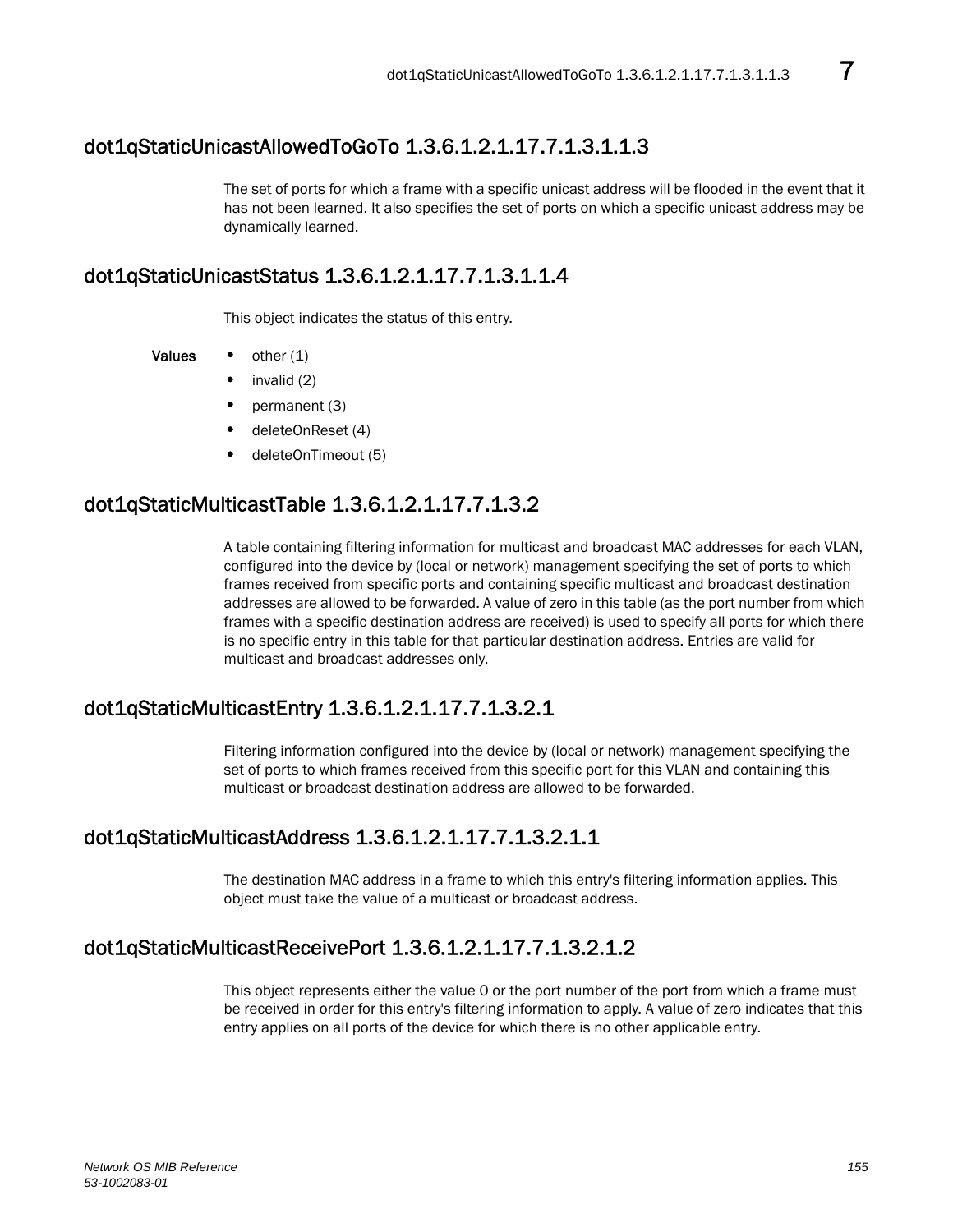### <span id="page-167-1"></span>dot1qStaticMulticastStaticEgressPorts 1.3.6.1.2.1.17.7.1.3.2.1.3

The set of port s to which frames received from a specific port and destined for a specific multicast or broadcast MAC address must be forwarded, regardless of any dynamic information, for example, from GMRP.

#### <span id="page-167-2"></span>dot1qStaticMulticastForbiddenEgressPorts 1.3.6.1.2.1.17.7.1.3.2.1.4

The set of ports to which frames received from a specific port and destined for a specific multicast or broadcast MAC address must not be forwarded, regardless of any dynamic information, for example, from GMRP.

#### <span id="page-167-3"></span>dot1qStaticMulticastStatus 1.3.6.1.2.1.17.7.1.3.2.1.5

This object indicates the status of this entry.

- **Values**  $\bullet$  other (1)
	- $\bullet$  invalid (2)
	- permanent (3)
	- deleteOnReset (4)
	- deleteOnTimeout (5)

### <span id="page-167-0"></span>dot1qVlan group

#### <span id="page-167-4"></span>dot1qVlanCurrentTable 1.3.6.1.2.1.17.7.1.4.2

A table containing current configuration information for each VLAN currently configured into the device by (local or network) management, or dynamically created as a result of GVRP requests received.

#### <span id="page-167-5"></span>dot1qVlanCurrentEntry 1.3.6.1.2.1.17.7.1.4.2.1

Information for a VLAN configured into the device by (local or network) management, or dynamically created as a result of GVRP requests received.

#### <span id="page-167-6"></span>dot1qVlanTimeMark 1.3.6.1.2.1.17.7.1.4.2.1.1

A time filter for this entry.

#### <span id="page-167-7"></span>dot1qVlanIndex 1.3.6.1.2.1.17.7.1.4.2.1.2

The VLAN ID or other identifier referring to this VLAN.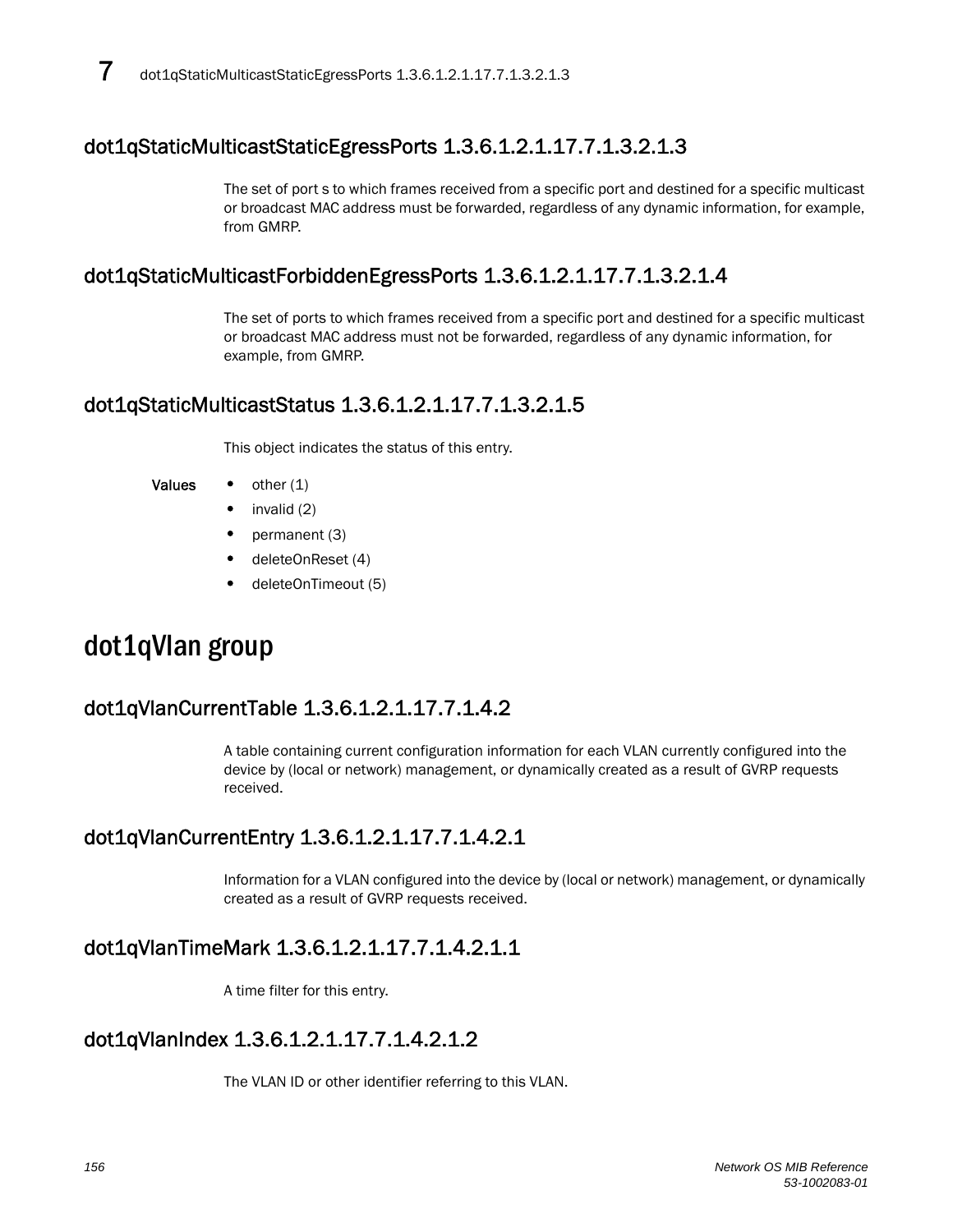#### <span id="page-168-0"></span>dot1qVlanFdbId 1.3.6.1.2.1.17.7.1.4.2.1.3

The filtering database used by this VLAN.This is one of the dot1qFdbId values in the dot1qFdbTable. This value is allocated automatically by the device whenever the VLAN is created: either dynamically by GVRP, or by management, in dot1qVlanStaticTable.

#### <span id="page-168-1"></span>dot1qVlanCurrentEgressPorts 1.3.6.1.2.1.17.7.1.4.2.1.4

The set of ports that are transmitting traffic for this VLAN as either tagged or untagged frames.

#### <span id="page-168-2"></span>dot1qVlanCurrentUntaggedPorts 1.3.6.1.2.1.17.7.1.4.2.1.5

The set of ports that are transmitting traffic for this VLAN as untagged frames.

#### <span id="page-168-3"></span>dot1qVlanStatus 1.3.6.1.2.1.17.7.1.4.2.1.6

This object indicates the status of this entry.

- Values  $\bullet$  other (1)
	- permanent (2)
	- dynamicGvrp (3)

#### <span id="page-168-4"></span>dot1qVlanCreationTime 1.3.6.1.2.1.17.7.1.4.2.1.7

The value of sysUpTime when this VLAN was created.

#### <span id="page-168-5"></span>dot1qVlanStaticTable 1.3.6.1.2.1.17.7.1.4.3

A table containing static configuration information for each VLAN configured into the device by (local or network) management. All entries are permanent and will be restored after the device is reset.

#### <span id="page-168-6"></span>dot1qVlanStaticEntry 1.3.6.1.2.1.17.7.1.4.3.1

Static information for a VLAN configured into the device by (local or network) management.

#### <span id="page-168-7"></span>dot1qVlanStaticName 1.3.6.1.2.1.17.7.1.4.3.1.1

An administratively assigned string, which may be used to identify the VLAN.

#### <span id="page-168-8"></span>dot1qVlanStaticEgressPorts 1.3.6.1.2.1.17.7.1.4.3.1.2

The set of ports that are permanently assigned to the egress list for this VLAN by management.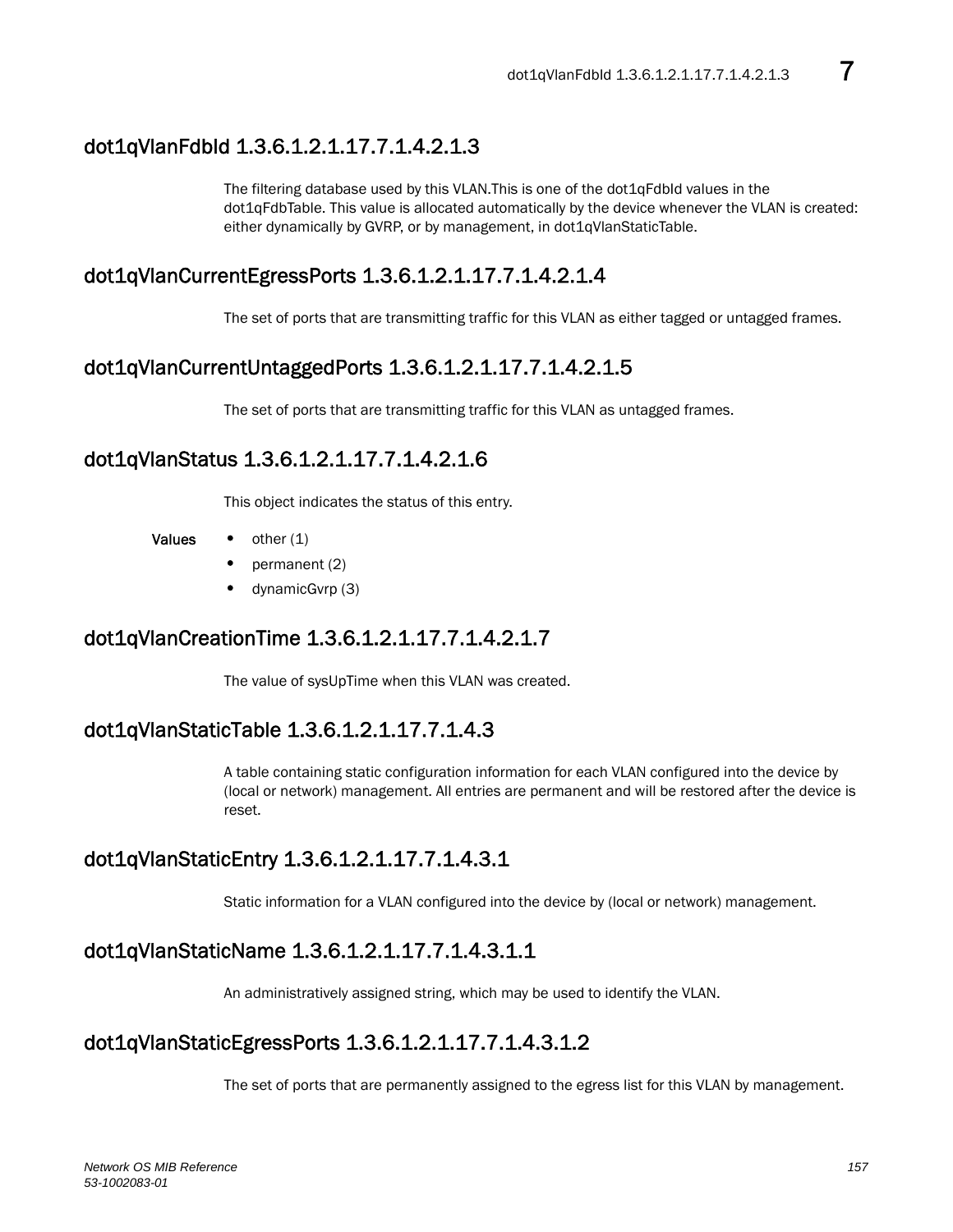#### <span id="page-169-0"></span>dot1qVlanForbiddenEgressPorts 1.3.6.1.2.1.17.7.1.4.3.1.3

The set of ports that are prohibited by management from being included in the egress list for this VLAN.

#### <span id="page-169-1"></span>dot1qVlanStaticUntaggedPorts 1.3.6.1.2.1.17.7.1.4.3.1.4

The set of ports that should transmit egress packets for this VLAN as untagged.

#### <span id="page-169-2"></span>dot1qVlanStaticRowStatus 1.3.6.1.2.1.17.7.1.4.3.1.5

This object indicates the status of this entry.

#### <span id="page-169-3"></span>dot1qPortVlanStatisticsTable 1.3.6.1.2.1.17.7.1.4.6

The table containing per-port, per-VLAN statistics for the traffic received.

#### <span id="page-169-4"></span>dot1qPortVlanStatisticsEntry 1.3.6.1.2.1.17.7.1.4.6.1

The traffic statistics for a VLAN on an interface.

#### <span id="page-169-5"></span>dot1qTpVlanPortInFrames 1.3.6.1.2.1.17.7.1.4.6.1.1

The number of valid frames received by this port from its segment that were classified as belonging to this VLAN.

#### NOTE

A frame received on this port is counted by this object only if it is for a protocol being processed by the local forwarding process for this VLAN.

This object includes the bridge management frames received from other devices that are classified as belonging to this VLAN (for example, GMRP, but not GVRP or STP).

#### <span id="page-169-6"></span>dot1qTpVlanPortOutFrames 1.3.6.1.2.1.17.7.1.4.6.1.2

The number of valid frames transmitted by this port to its segment from the local forwarding process for this VLAN. This includes the bridge management frames originated by this device that are classified as belonging to this VLAN (for example, GMRP, but not GVRP or STP).

#### <span id="page-169-7"></span>dot1qTpVlanPortInDiscards 1.3.6.1.2.1.17.7.1.4.6.1.3

The number of valid frames received by this port from its segment that were classified as belonging to this VLAN and that were discarded due to VLAN-related reasons. Specifically, the IEEE 802.1Q counters for Discard Inbound and Discard on Ingress filtering.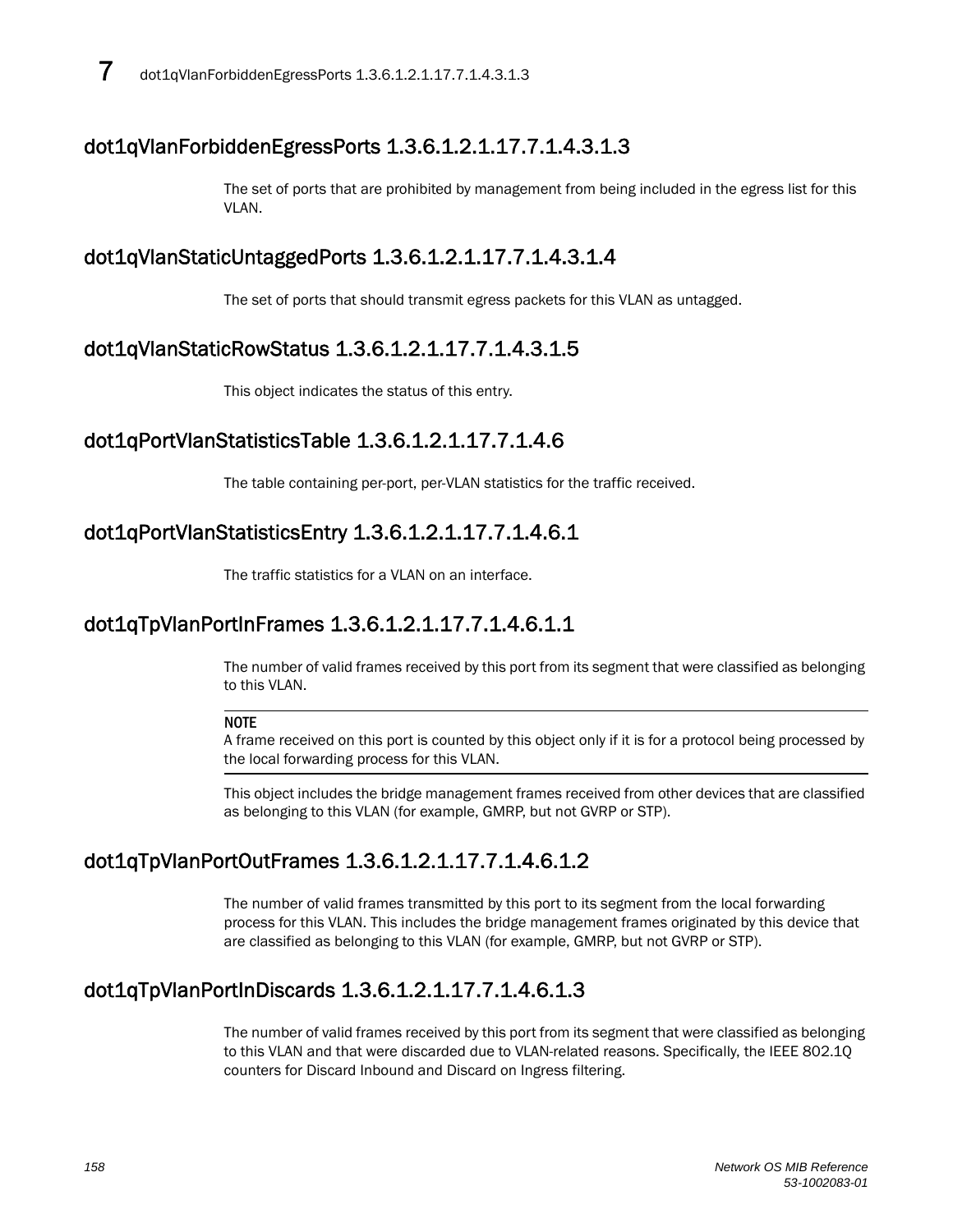#### <span id="page-170-1"></span>dot1qTpVlanPortInOverflowFrames 1.3.6.1.2.1.17.7.1.4.6.1.4

The number of times the associated dot1qTpVlanPortInFrames counter has overflowed.

### <span id="page-170-2"></span>dot1qTpVlanPortOutOverflowFrames 1.3.6.1.2.1.17.7.1.4.6.1.5

The number of times the associated dot1qTpVlanPortOutFrames counter has overflowed.

#### <span id="page-170-3"></span>dot1qTpVlanPortInOverflowDiscards 1.3.6.1.2.1.17.7.1.4.6.1.6

The number of times the associated dot1qTpVlanPortInDiscards counter has overflowed.

### <span id="page-170-0"></span>RSTP group

The Bridge MIB Extension module for managing devices that support the Rapid Spanning Tree Protocol defined by IEEE 802.1w.

#### <span id="page-170-4"></span>dot1dStpVersion 1.3.6.1.2.1.17.2.16

The version of Spanning Tree Protocol that the bridge is currently running.

- 
- Values stpCompatible (0) Indicates the Spanning Tree Protocol specified in IEEE 802.1D-1998.
	- rstp (2) Indicates the Rapid Spanning Tree Protocol specified in IEEE 802.1w and clause 17 of 802.1D-2004.

#### <span id="page-170-5"></span>dot1dStpTxHoldCount 1.3.6.1.2.1.17.2.17

The value used by the port transmit state machine to limit the maximum transmission rate. The value of this object must be retained across reinitializations of the management system.

#### <span id="page-170-6"></span>dot1dStpExtPortTable 1.3.6.1.2.1.17.2.19

A table that contains port-specific Rapid Spanning Tree information.

#### <span id="page-170-7"></span>dot1dStpExtPortEntry 1.3.6.1.2.1.17.2.19.1

A list of Rapid Spanning Tree information maintained by each port.

#### <span id="page-170-8"></span>dot1dStpPortProtocolMigration 1.3.6.1.2.1.17.2.19.1.1

When operating in RSTP (version 2) mode, writing true(1) to this object forces this port to transmit RSTP BPDUs. Any other operation on this object has no effect and it always returns false(2) when read.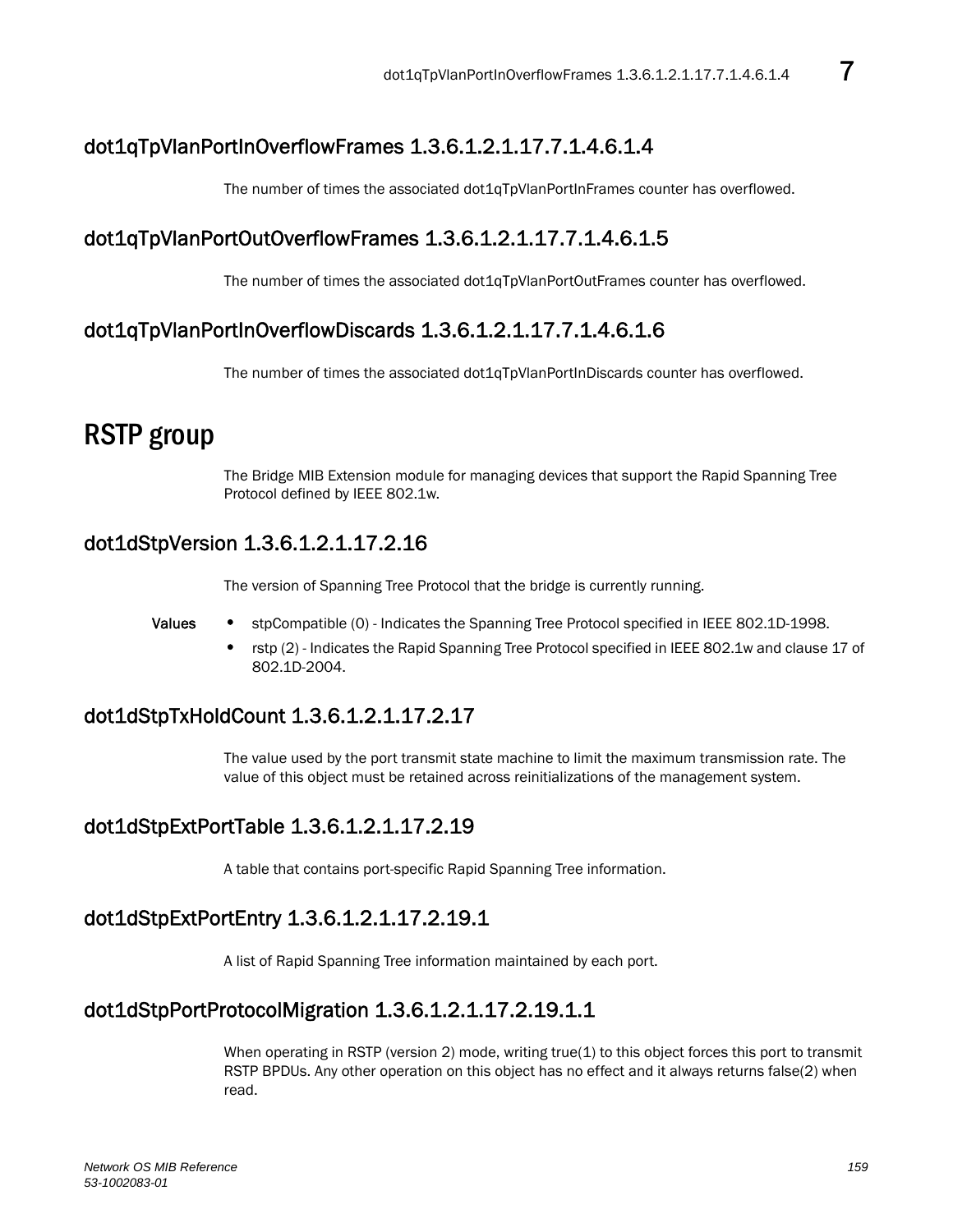#### <span id="page-171-0"></span>dot1dStpPortAdminEdgePort 1.3.6.1.2.1.17.2.19.1.2

The administrative value of the Edge Port parameter. A value of true(1) indicates that this port should be assumed as an edge-port, and a value of false(2) indicates that this port should be assumed as a non-edge-port.

#### <span id="page-171-1"></span>dot1dStpPortOperEdgePort 1.3.6.1.2.1.17.2.19.1.3

The operational value of the Edge Port parameter. The object is initialized to the value of the corresponding instance of dot1dStpPortAdminEdgePort. When the corresponding instance of dot1dStpPortAdminEdgePort is set, this object will be changed as well. This object will also be changed to false on reception of a BPDU.

#### <span id="page-171-2"></span>dot1dStpPortAdminPointToPoint 1.3.6.1.2.1.17.2.19.1.4

The administrative point-to-point status of the LAN segment attached to this port, using the enumeration values of the IEEE 802.1w clause. A value of forceTrue(0) indicates that this port should always be treated as if it is connected to a point-to-point link. A value of forceFalse(1) indicates that this port should be treated as having a shared media connection. A value of auto(2) indicates that this port is considered to have a point-to-point link if it is an Aggregator and all of its members are aggregatable, or if the MAC entity is configured for full duplex operation, either through auto-negotiation or by management means. Manipulating this object changes the underlying adminPortToPortMAC. The value of this object MUST be retained across reinitializations of the management system.

#### <span id="page-171-3"></span>dot1dStpPortOperPointToPoint 1.3.6.1.2.1.17.2.19.1.5

The operational point-to-point status of the LAN segment attached to this port.

#### <span id="page-171-4"></span>dot1dStpPortAdminPathCost 1.3.6.1.2.1.17.2.19.1.6

The administratively assigned value for the contribution of this port to the path cost of paths toward the spanning tree root.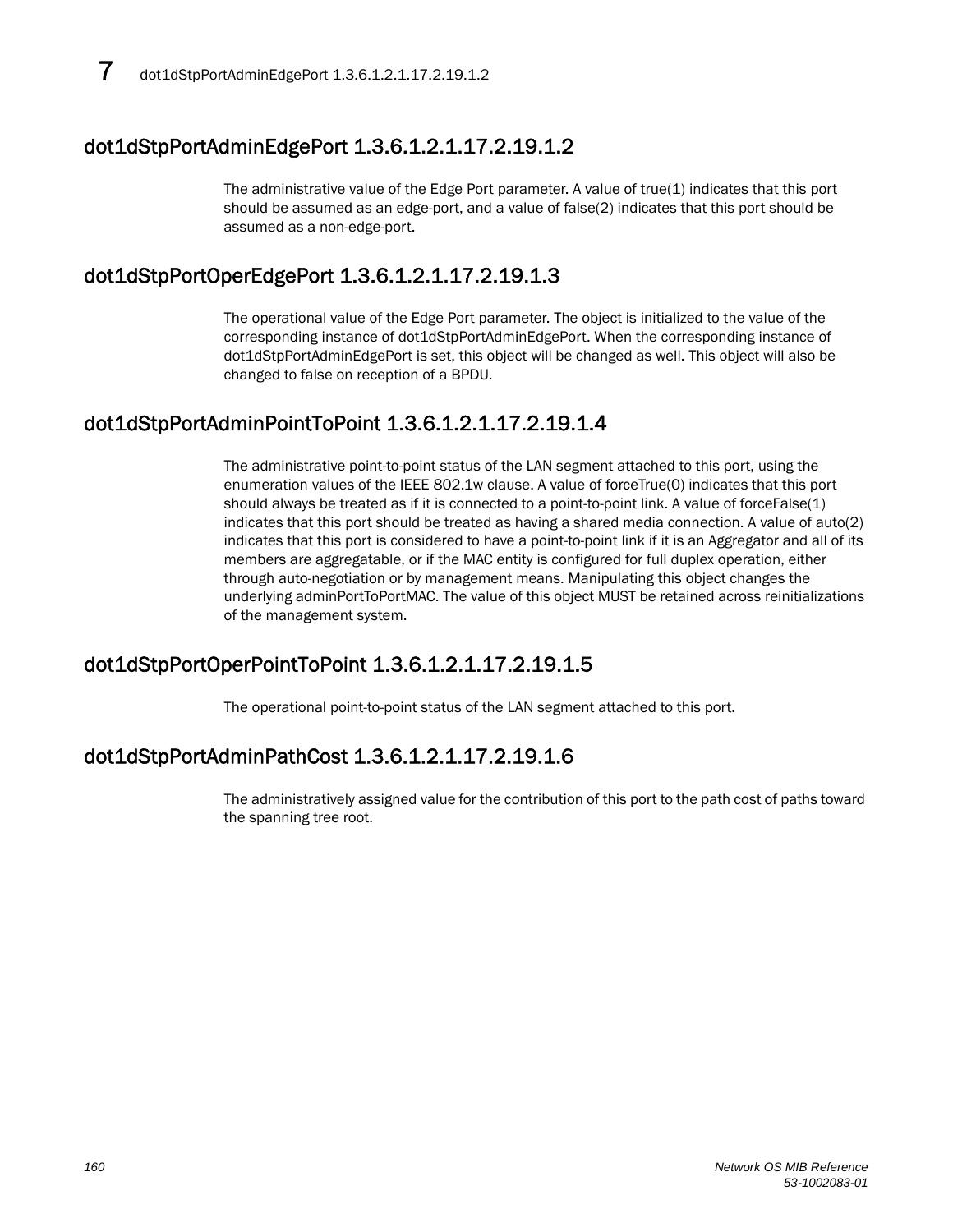#### **Chapter**

## In this chapter

### <span id="page-172-0"></span>sFlow MIB objects overview

The descriptions of the MIB variables in this chapter come directly from the sFlow MIB. The notes that follow the descriptions typically pertain to Brocade-specific information as provided by Brocade.

[Figure 51](#page-172-2) and [Figure 52](#page-172-1) depict the organization and structure of the sFlow MIB.

```
FIGURE 51 sFlow MIB overall tree structure
- iso
    - org
       - dod
           - internet
               - private
                  - enterprises
                      - enterprisesx4300
                         - sFlowMIB
                             - sFlowAgent
                                 - sFlowTable
- sFlowAgent
   - sFlowVersion 1.3.6.1.4.1.4300.1.1.1
   - sFlowAgentAddressType 1.3.6.1.4.1.4300.1.1.2
   - sFlowAgentAddress 1.3.6.1.4.1.4300.1.1.3
    - sFlowTable 1.3.6.1.4.1.4300.1.1.4
       - sFlowEntry 1.3.6.1.4.1.4300.1.1.4.1
           - sFlowDataSource 1.3.6.1.4.1.4300.1.1.4.1.1
           - sFlowOwner 1.3.6.1.4.1.4300.1.1.4.1.2
           - sFlowTimeout 1.3.6.1.4.1.4300.1.1.4.1.3
           - sFlowPacketSamplingRate 1.3.6.1.4.1.4300.1.1.4.1.4
           - sFlowCounterSamplingInterval 1.3.6.1.4.1.4300.1.1.4.1.5
           - sFlowMaximumHeaderSize 1.3.6.1.4.1.4300.1.1.4.1.6
           - sFlowMaximumDatagramSize 1.3.6.1.4.1.4300.1.1.4.1.7
           - sFlowCollectorAddressType 1.3.6.1.4.1.4300.1.1.4.1.8
           - sFlowCollectorAddress 1.3.6.1.4.1.4300.1.1.4.1.9
           - sFlowCollectorPort 1.3.6.1.4.1.4300.1.1.4.1.10
           - sFlowDatagramVersion 1.3.6.1.4.1.4300.1.1.4.1.11
```
<span id="page-172-1"></span>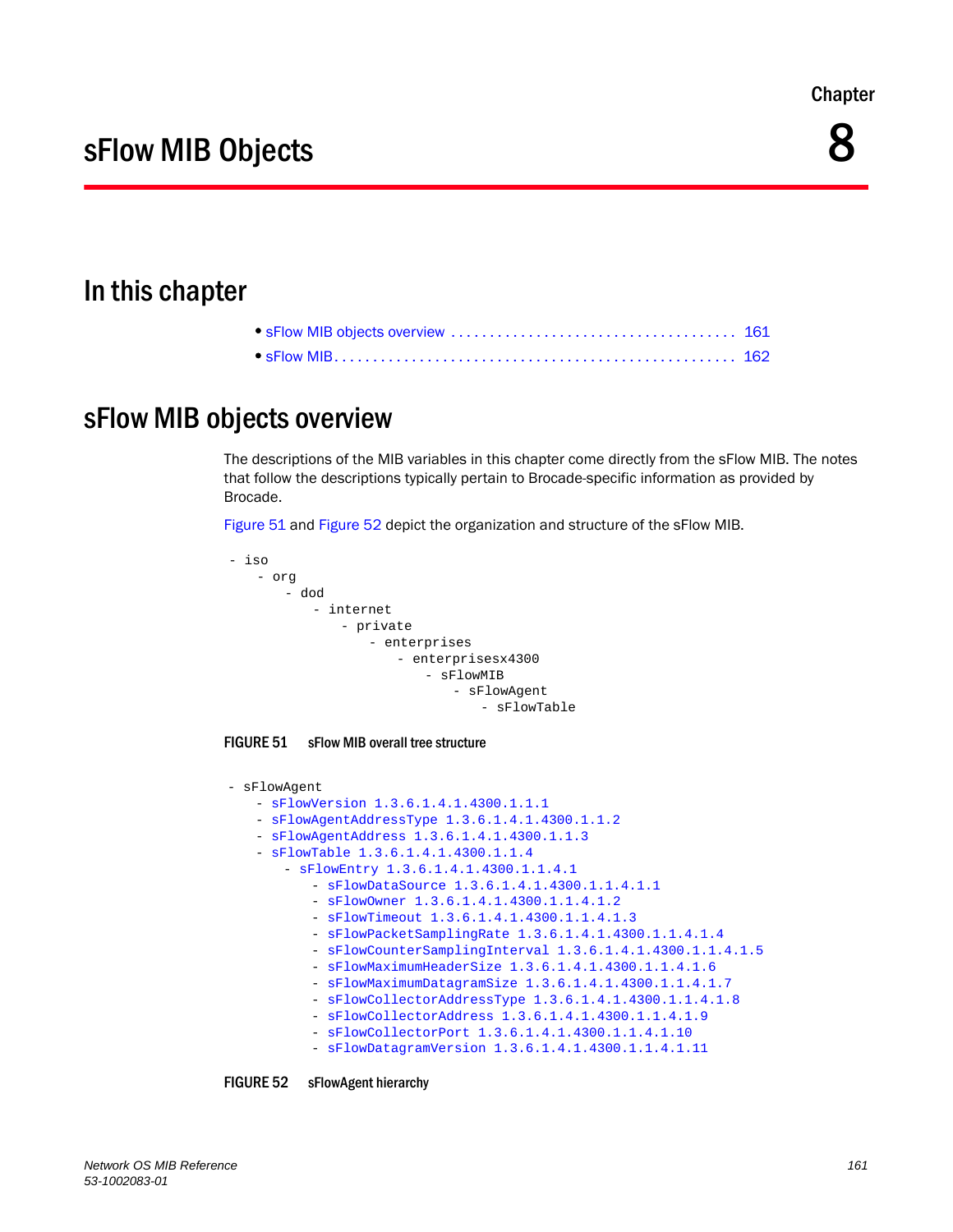## <span id="page-173-9"></span>sFlow MIB

The MIB module for managing the generation and transportation of sFlow data records.

### <span id="page-173-1"></span>sFlowVersion 1.3.6.1.4.1.4300.1.1.1

Uniquely identifies the version and implementation of this MIB.

### <span id="page-173-0"></span>sFlowAgentAddressType 1.3.6.1.4.1.4300.1.1.2

The address type of the address associated with this agent. Only IPv4 and IPv6 address types are supported.

#### <span id="page-173-2"></span>sFlowAgentAddress 1.3.6.1.4.1.4300.1.1.3

The IP address associated with this agent.

### <span id="page-173-3"></span>sFlowTable 1.3.6.1.4.1.4300.1.1.4

A table of the sFlow samplers within a device.

#### <span id="page-173-4"></span>sFlowEntry 1.3.6.1.4.1.4300.1.1.4.1

The attributes of an sFlow sampler.

#### <span id="page-173-5"></span>sFlowDataSource 1.3.6.1.4.1.4300.1.1.4.1.1

Identifies the source of the data for the sFlow sampler.

#### <span id="page-173-6"></span>sFlowOwner 1.3.6.1.4.1.4300.1.1.4.1.2

The entity making use of this sFlow sampler.

#### <span id="page-173-7"></span>sFlowTimeout 1.3.6.1.4.1.4300.1.1.4.1.3

The time (in seconds) remaining before the sampler is released and stops sampling.

#### <span id="page-173-8"></span>sFlowPacketSamplingRate 1.3.6.1.4.1.4300.1.1.4.1.4

The statistical sampling rate for packet sampling from this source.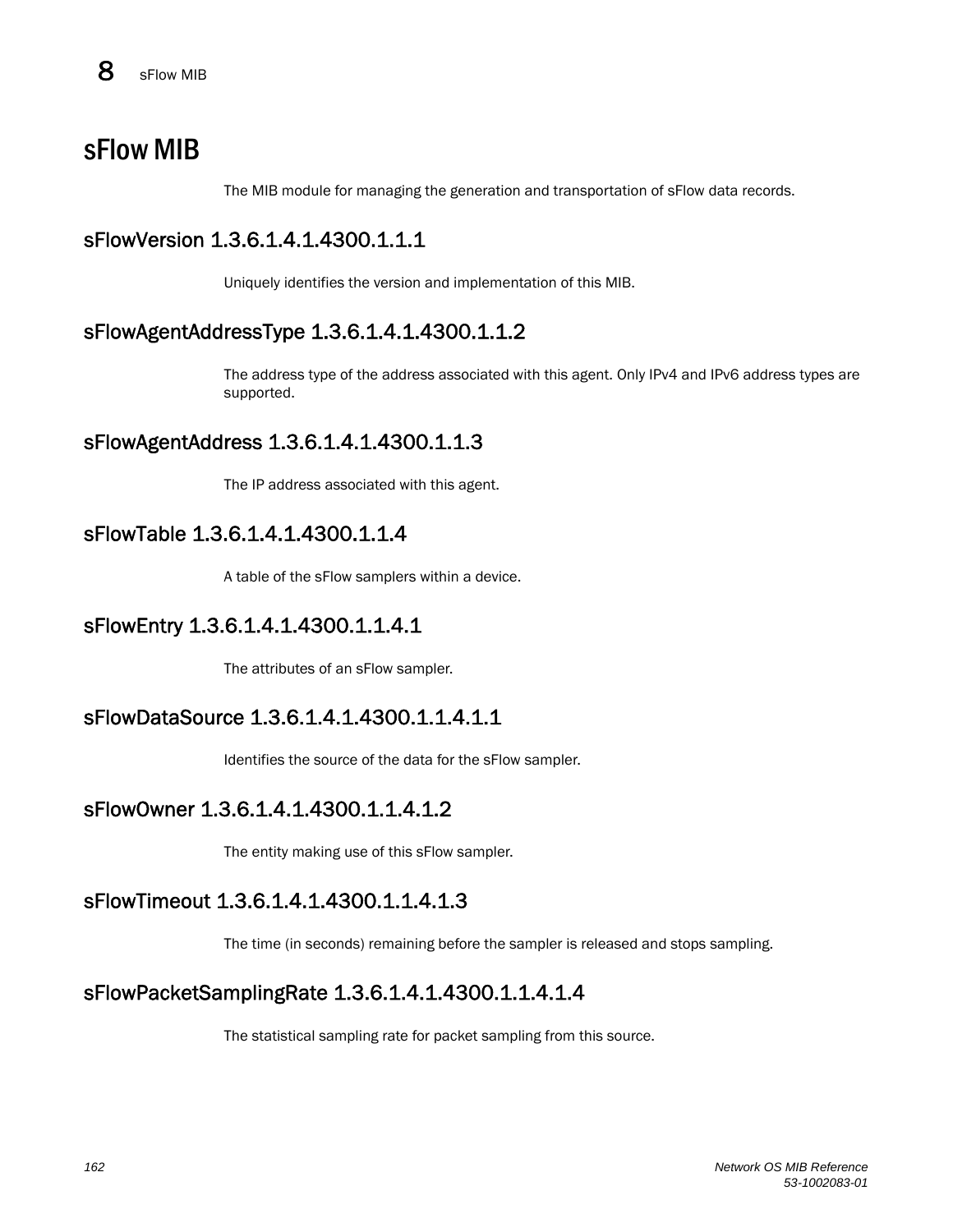#### <span id="page-174-0"></span>sFlowCounterSamplingInterval 1.3.6.1.4.1.4300.1.1.4.1.5

The maximum number of seconds between successive samples of the counters associated with this data source. A sampling interval of 0 disables counter sampling.

#### <span id="page-174-1"></span>sFlowMaximumHeaderSize 1.3.6.1.4.1.4300.1.1.4.1.6

The maximum number of bytes that should be copied from a sampled packet. The agent may have internal maximum and minimum permissible sizes. If an attempt is made to set this value outside the permissible range, then the agent should adjust the value to the closest permissible value.

#### <span id="page-174-2"></span>sFlowMaximumDatagramSize 1.3.6.1.4.1.4300.1.1.4.1.7

The maximum number of data bytes that can be sent in a single sample datagram. The manager should set this value to avoid fragmentation of the sFlow datagrams.

#### <span id="page-174-3"></span>sFlowCollectorAddressType 1.3.6.1.4.1.4300.1.1.4.1.8

The type of sFlow Collector Address.

#### <span id="page-174-4"></span>sFlowCollectorAddress 1.3.6.1.4.1.4300.1.1.4.1.9

The IP address of the sFlow collector. If the address is set to 0.0.0.0, all sampling is disabled.

#### <span id="page-174-5"></span>sFlowCollectorPort 1.3.6.1.4.1.4300.1.1.4.1.10

The destination port for sFlow datagrams.

#### <span id="page-174-6"></span>sFlowDatagramVersion 1.3.6.1.4.1.4300.1.1.4.1.11

The version of the sFlow datagrams that should be sent.

When set to a value not supported by the agent, the agent should adjust the value to the highest supported value less than the requested value, or return an error if no such value exists.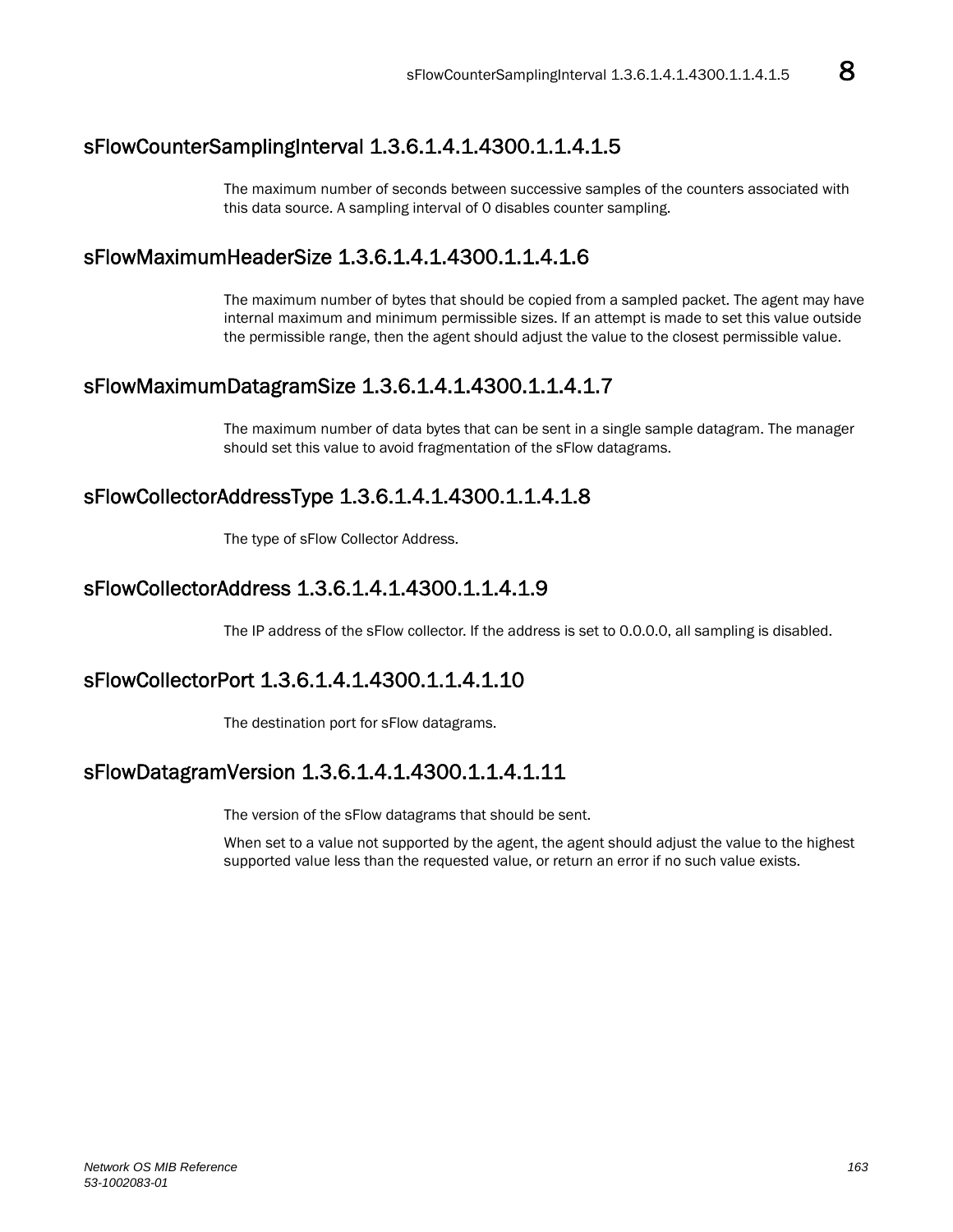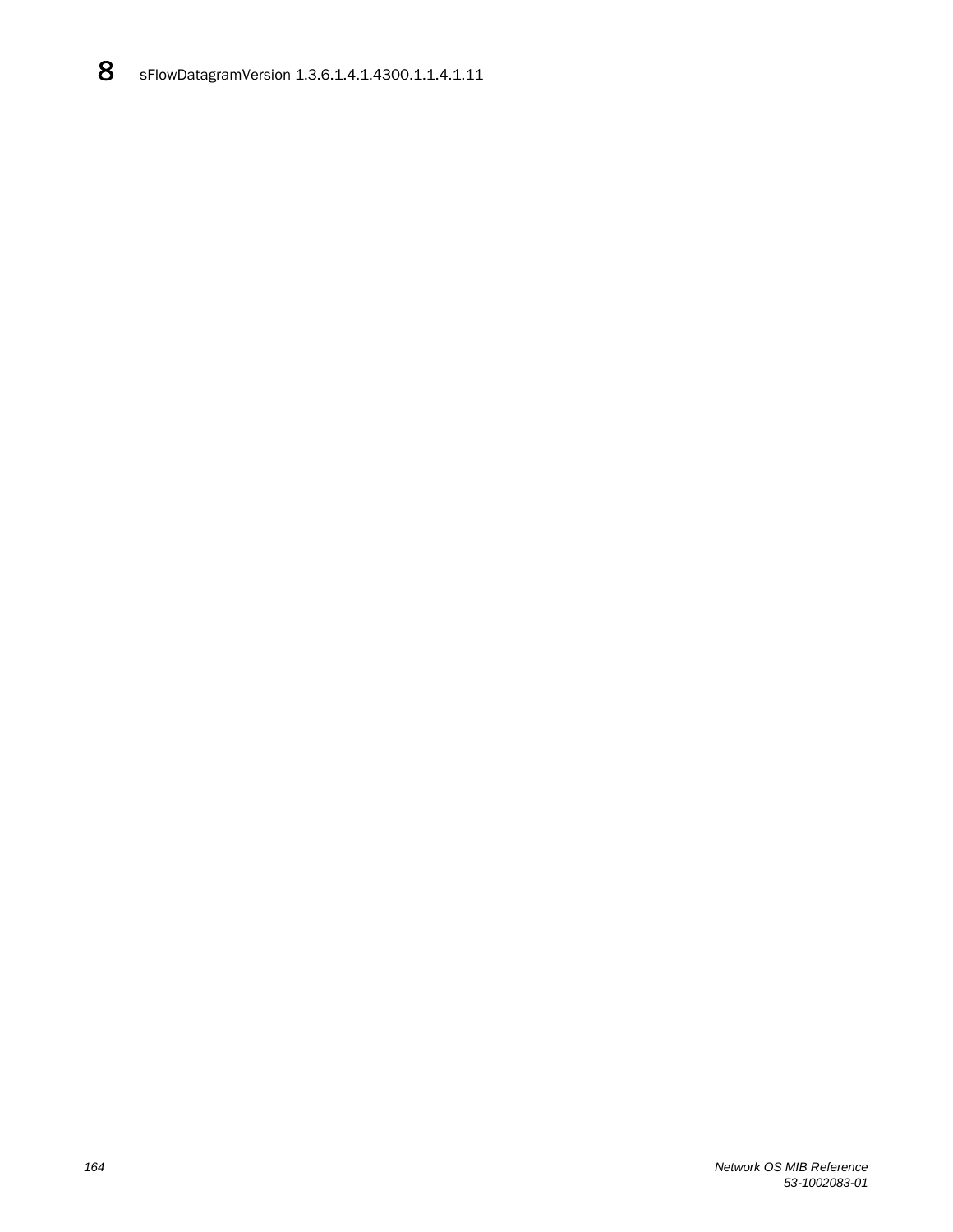# MIB OIDs and their Matching Object Names  $A$

This appendix provides a listing of the MIB object names and the corresponding MIB Object ID (OID) associated with each.

### MIB OIDs

[Table 6](#page-176-0) allows you to identify a MIB object name according to its related OID.

<span id="page-176-0"></span>

| TABLE 6 |  | MIB object name/OID matrix |  |  |
|---------|--|----------------------------|--|--|
|---------|--|----------------------------|--|--|

| MIB object name                    | <b>OID</b>               | Page no. |
|------------------------------------|--------------------------|----------|
| iso                                | $\mathbf{1}$             | page 8   |
| std                                | 1.0                      | page 85  |
| iso8802                            | 1.0.8802                 | page 85  |
| ieee802dot1                        | 1.0.8802.1               | page 85  |
| ieee802dot1mibs                    | 1.0.8802.1.1             | page 85  |
| ieee8021paeMIB                     | 1.0.8802.1.1.1           | page 85  |
| paeMIBObjects                      | 1.0.8802.1.1.1.1         | page 85  |
| dot1xPaeSystem                     | 1.0.8802.1.1.1.1.1       | page 85  |
| dot1xPaePortTable                  | 1.0.8802.1.1.1.1.1.2     | page 87  |
| dot1xPaePortEntry                  | 1.0.8802.1.1.1.1.1.2.1   | page 87  |
| dot1xPaePortNumber                 | 1.0.8802.1.1.1.1.1.2.1.1 | page 87  |
| dot1xPaePortProtocolVersion        | 1.0.8802.1.1.1.1.1.2.1.2 | page 87  |
| dot1xPaePortCapabilities           | 1.0.8802.1.1.1.1.1.2.1.3 | page 87  |
| dot1xPaePortInitialize             | 1.0.8802.1.1.1.1.1.2.1.4 | page 87  |
| dot1xPaePortReauthenticate         | 1.0.8802.1.1.1.1.1.2.1.5 | page 88  |
| dot1xPaeAuthenticator              | 1.0.8802.1.1.1.1.2       | page 85  |
| dot1xAuthConfigTable               | 1.0.8802.1.1.1.1.2.1     | page 88  |
| dot1xAuthConfigEntry               | 1.0.8802.1.1.1.1.2.1.1   | page 88  |
| dot1xAuthPaeState                  | 1.0.8802.1.1.1.1.2.1.1.1 | page 88  |
| dot1xAuthBackendAuthState          | 1.0.8802.1.1.1.1.2.1.1.2 | page 88  |
| dot1xAuthAdminControlledDirections | 1.0.8802.1.1.1.1.2.1.1.3 | page 89  |
| dot1xAuthOperControlledDirections  | 1.0.8802.1.1.1.1.2.1.1.4 | page 89  |
| dot1xAuthAuthControlledPortStatus  | 1.0.8802.1.1.1.1.2.1.1.5 | page 89  |
| dot1xAuthAuthControlledPortControl | 1.0.8802.1.1.1.1.2.1.1.6 | page 89  |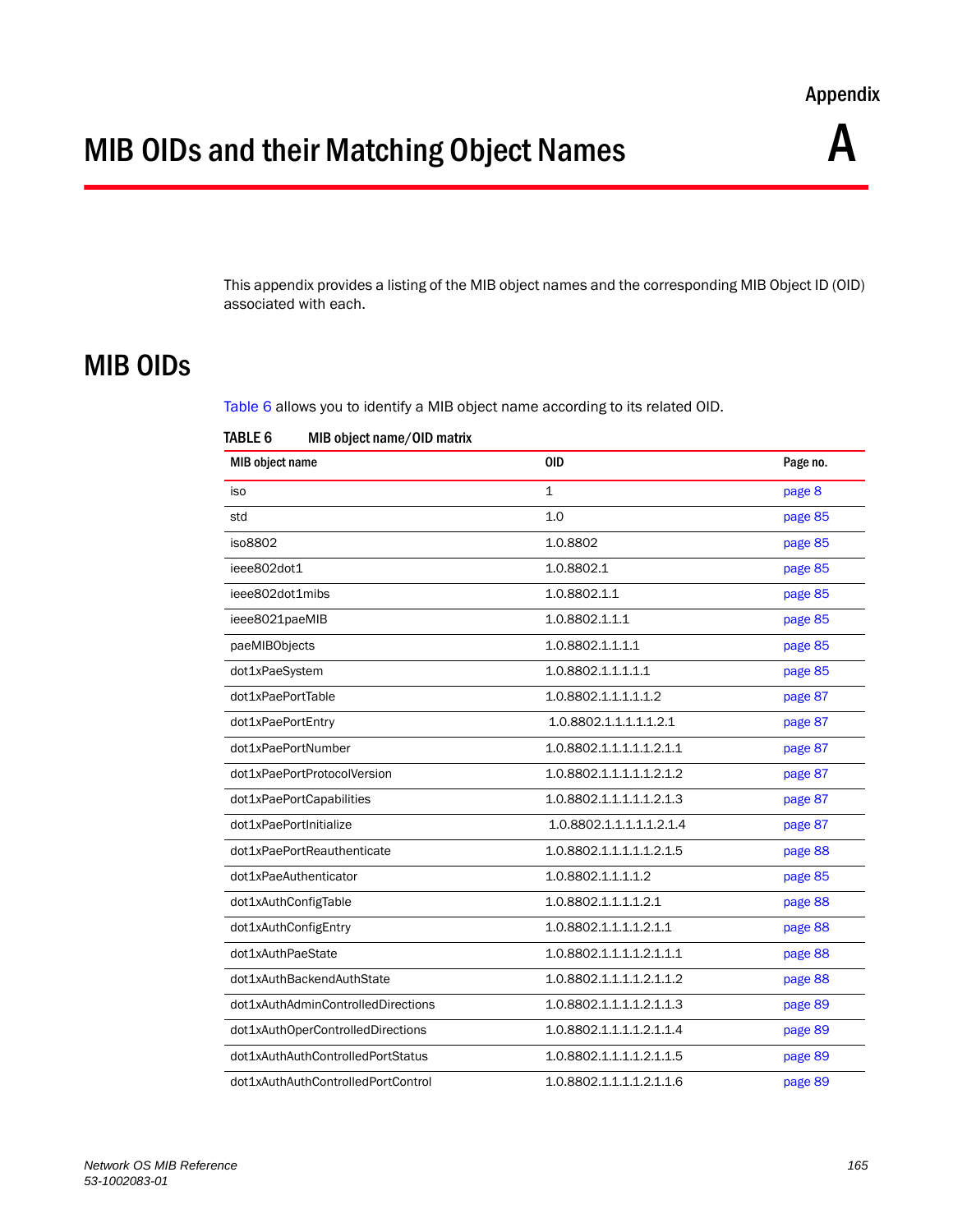| MIB object name                           | 0ID                       | Page no. |
|-------------------------------------------|---------------------------|----------|
| dot1xAuthQuietPeriod                      | 1.0.8802.1.1.1.1.2.1.1.7  | page 89  |
| dot1xAuthTxPeriod                         | 1.0.8802.1.1.1.1.2.1.1.8  | page 89  |
| dot1xAuthSuppTimeout                      | 1.0.8802.1.1.1.1.2.1.1.9  | page 89  |
| dot1xAuthServerTimeout                    | 1.0.8802.1.1.1.1.2.1.1.10 | page 89  |
| dot1xAuthMaxReq                           | 1.0.8802.1.1.1.1.2.1.1.11 | page 90  |
| dot1xAuthReAuthPeriod                     | 1.0.8802.1.1.1.1.2.1.1.12 | page 90  |
| dot1xAuthReAuthEnabled                    | 1.0.8802.1.1.1.1.2.1.1.13 | page 90  |
| dot1xAuthKeyTxEnabled                     | 1.0.8802.1.1.1.1.2.1.1.14 | page 90  |
| dot1xAuthStatsTable                       | 1.0.8802.1.1.1.1.2.2      | page 90  |
| dot1xAuthStatsEntry                       | 1.0.8802.1.1.1.1.2.2.1    | page 90  |
| dot1xAuthEapolFramesRx                    | 1.0.8802.1.1.1.1.2.2.1.1  | page 90  |
| dot1xAuthEapolFramesTx                    | 1.0.8802.1.1.1.1.2.2.1.2  | page 90  |
| dot1xAuthEapolStartFramesRx               | 1.0.8802.1.1.1.1.2.2.1.3  | page 90  |
| dot1xAuthEapolLogoffFramesRx              | 1.0.8802.1.1.1.1.2.2.1.4  | page 90  |
| dot1xAuthEapolRespIdFramesRx              | 1.0.8802.1.1.1.1.2.2.1.5  | page 91  |
| dot1xAuthEapolRespFramesRx                | 1.0.8802.1.1.1.1.2.2.1.6  | page 91  |
| dot1xAuthEapolReqIdFramesTx               | 1.0.8802.1.1.1.1.2.2.1.7  | page 91  |
| dot1xAuthEapolReqFramesTx                 | 1.0.8802.1.1.1.1.2.2.1.8  | page 91  |
| dot1xAuthInvalidEapolFramesRx             | 1.0.8802.1.1.1.1.2.2.1.9  | page 91  |
| dot1xAuthEapLengthErrorFramesRx           | 1.0.8802.1.1.1.1.2.2.1.10 | page 91  |
| dot1xAuthLastEapolFrameVersion            | 1.0.8802.1.1.1.1.2.2.1.11 | page 91  |
| dot1xAuthLastEapolFrameSource             | 1.0.8802.1.1.1.1.2.2.1.12 | page 91  |
| dot1xAuthDiagTable                        | 1.0.8802.1.1.1.1.2.3      | page 91  |
| dot1xAuthDiagEntry                        | 1.0.8802.1.1.1.1.2.3.1    | page 91  |
| dot1xAuthEntersConnecting                 | 1.0.8802.1.1.1.1.2.3.1.1  | page 92  |
| dot1xAuthEapLogoffsWhileConnecting        | 1.0.8802.1.1.1.1.2.3.1.2  | page 92  |
| dot1xAuthEntersAuthenticating             | 1.0.8802.1.1.1.1.2.3.1.3  | page 92  |
| dot1xAuthAuthSuccessWhileAuthenticating   | 1.0.8802.1.1.1.1.2.3.1.4  | page 92  |
| dot1xAuthAuthTimeoutsWhileAuthenticating  | 1.0.8802.1.1.1.1.2.3.1.5  | page 92  |
| dot1xAuthAuthFailWhileAuthenticating      | 1.0.8802.1.1.1.1.2.3.1.6  | page 92  |
| dot1xAuthAuthReauthsWhileAuthenticating   | 1.0.8802.1.1.1.1.2.3.1.7  | page 92  |
| dot1xAuthAuthEapStartsWhileAuthenticating | 1.0.8802.1.1.1.1.2.3.1.8  | page 92  |
| dot1xAuthAuthEapLogoffWhileAuthenticating | 1.0.8802.1.1.1.1.2.3.1.9  | page 93  |
| dot1xAuthAuthReauthsWhileAuthenticated    | 1.0.8802.1.1.1.1.2.3.1.10 | page 93  |
| dot1xAuthAuthEapStartsWhileAuthenticated  | 1.0.8802.1.1.1.1.2.3.1.11 | page 93  |
| dot1xAuthAuthEapLogoffWhileAuthenticated  | 1.0.8802.1.1.1.1.2.3.1.12 | page 93  |

TABLE 6 MIB object name/OID matrix (Continued)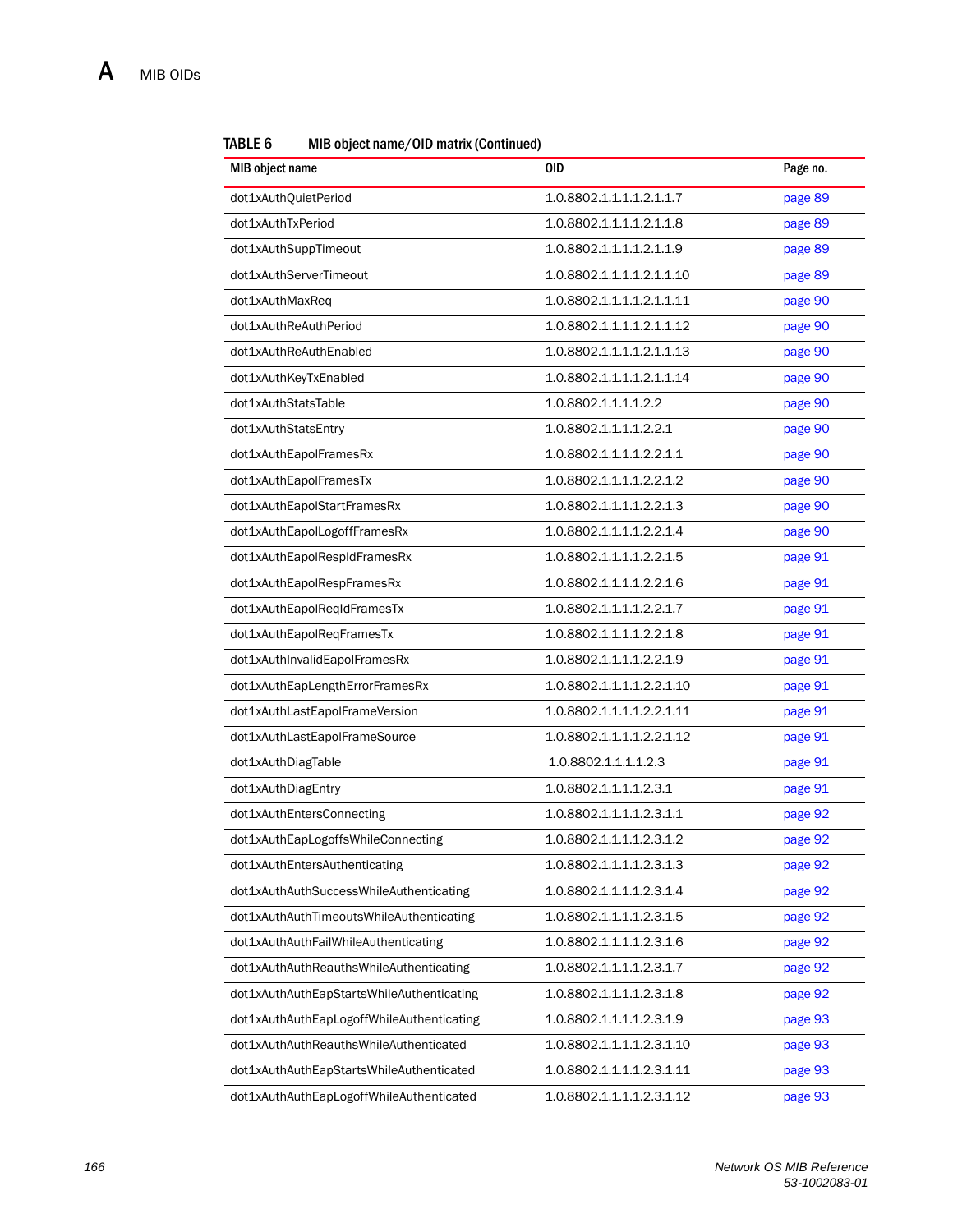### TABLE 6 MIB object name/OID matrix (Continued)

| MIB object name                               | 0ID                          | Page no. |
|-----------------------------------------------|------------------------------|----------|
| dot1xAuthBackendResponses                     | 1.0.8802.1.1.1.1.2.3.1.13    | page 93  |
| dot1xAuthBackendAccessChallenges              | 1.0.8802.1.1.1.1.2.3.1.14    | page 93  |
| dot1xAuthBackendOtherRequestsToSupplicant     | 1.0.8802.1.1.1.1.2.3.1.15    | page 93  |
| dot1xAuthBackendNonNakResponsesFromSupplicant | 1.0.8802.1.1.1.1.2.3.1.16    | page 94  |
| dot1xAuthBackendAuthSuccesses                 | 1.0.8802.1.1.1.1.2.3.1.17    | page 94  |
| dot1xAuthBackendAuthFails                     | 1.0.8802.1.1.1.1.2.3.1.18    | page 94  |
| dot1xAuthSessionStatsTable                    | 1.0.8802.1.1.1.1.2.4         | page 94  |
| dot1xAuthSessionStatsEntry                    | 1.0.8802.1.1.1.1.2.4.1       | page 94  |
| dot1xAuthSessionOctetsRx                      | 1.0.8802.1.1.1.1.2.4.1.1     | page 94  |
| dot1xAuthSessionOctetsTx                      | 1.0.8802.1.1.1.1.2.4.1.2     | page 94  |
| dot1xAuthSessionFramesRx                      | 1.0.8802.1.1.1.1.2.4.1.3     | page 94  |
| dot1xAuthSessionFramesTx                      | 1.0.8802.1.1.1.1.2.4.1.4     | page 95  |
| dot1xAuthSessionId                            | 1.0.8802.1.1.1.1.2.4.1.5     | page 95  |
| dot1xAuthSessionAuthenticMethod               | 1.0.8802.1.1.1.1.2.4.1.6     | page 95  |
| dot1xAuthSessionTime                          | 1.0.8802.1.1.1.1.2.4.1.7     | page 95  |
| dot1xAuthSessionTerminateCause                | 1.0.8802.1.1.1.1.2.4.1.8     | page 95  |
| dot1xAuthSessionUserName                      | 1.0.8802.1.1.1.1.2.4.1.9     | page 95  |
| <b>IIdpMIB</b>                                | 1.0.8802.1.1.2               | page 98  |
| IldpNotifications                             | 1.0.8802.1.1.2.0             | page 98  |
| <b>IldpObjects</b>                            | 1.0.8802.1.1.2.1             | page 98  |
| IldpConfiguration                             | 1.0.8802.1.1.2.1.1           | page 98  |
| IldpLocalSystemData                           | 1.0.8802.1.1.2.1.3           | page 98  |
| <b>IldpRemoteSystemsData</b>                  | 1.0.8802.1.1.2.1.4           | page 98  |
| IldpExtensions                                | 1.0.8802.1.1.2.1.5           | page 111 |
| lldpXdot1MIB                                  | 1.0.8802.1.1.2.1.5.32962     | page 111 |
| IldpXdot10bjects                              | 1.0.8802.1.1.2.1.5.32962.1   | page 111 |
| IldpXdot1Config                               | 1.0.8802.1.1.2.1.5.32962.1.1 | page 111 |
| lldpXdot1LocalData                            | 1.0.8802.1.1.2.1.5.32962.1.2 | page 111 |
| lldpXdot1RemoteData                           | 1.0.8802.1.1.2.1.5.32962.1.3 | page 111 |
| lldpXdot3MIB                                  | 1.0.8802.1.1.2.1.5.4623      | page 119 |
| IldpXdot30bjects                              | 1.0.8802.1.1.2.1.5.4623.1    | page 119 |
| IldpXdot3Config                               | 1.0.8802.1.1.2.1.5.4623.1.1  | page 119 |
| IldpXdot3LocalData                            | 1.0.8802.1.1.2.1.5.4623.1.2  | page 119 |
| lldpXdot3RemoteData                           | 1.0.8802.1.1.2.1.5.4623.1.3  | page 119 |
| <b>IldpMessageTxInterval</b>                  | 1.0.8802.1.1.2.1.1.1         | page 100 |
| lldpMessageTxHoldMultiplier                   | 1.0.8802.1.1.2.1.1.2         | page 101 |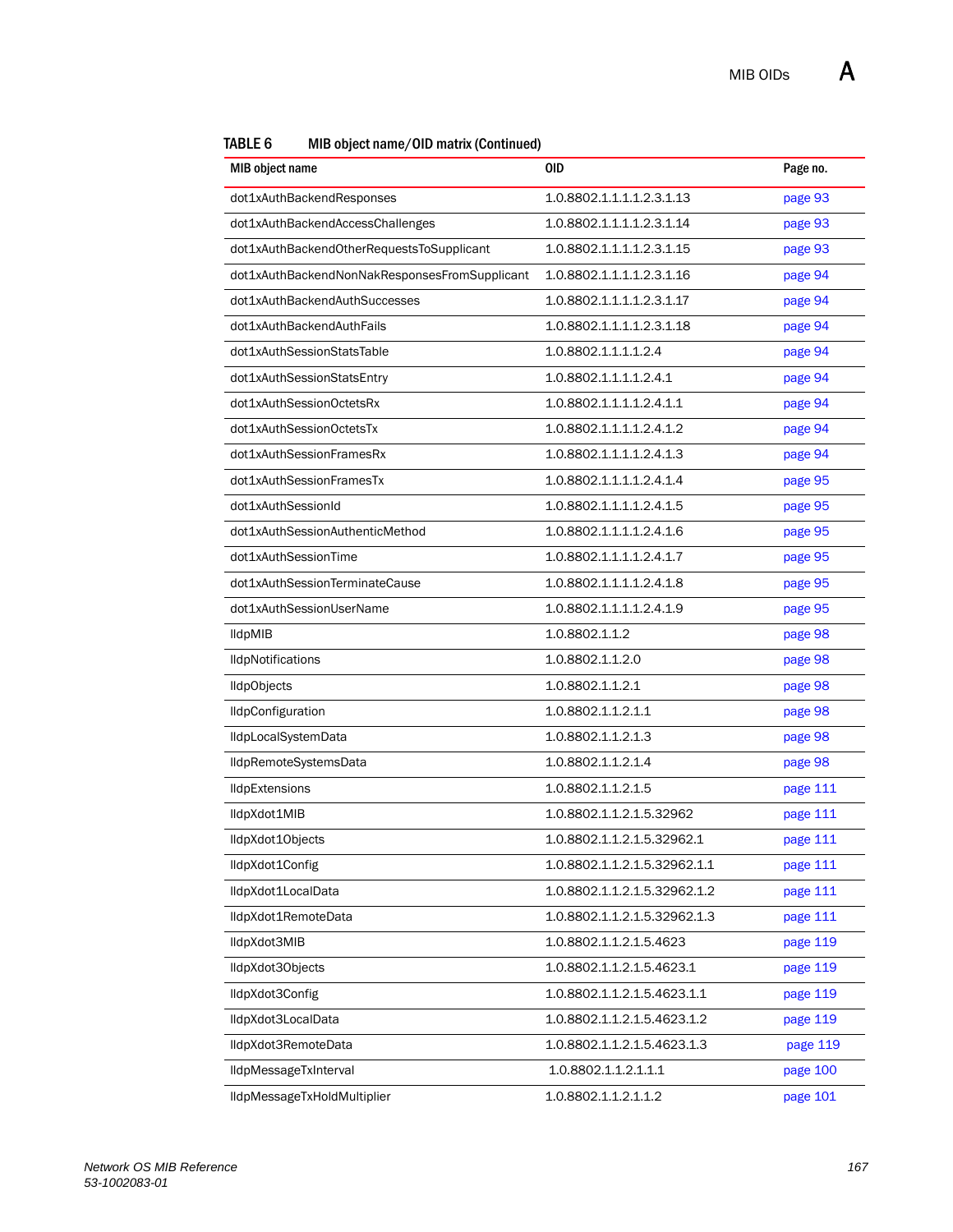| MIB object name                      | 0ID                      | Page no. |
|--------------------------------------|--------------------------|----------|
| <b>IldpReinitDelay</b>               | 1.0.8802.1.1.2.1.1.3     | page 101 |
| <b>IldpTxDelay</b>                   | 1.0.8802.1.1.2.1.1.4     | page 101 |
| IldpNotificationInterval             | 1.0.8802.1.1.2.1.1.5     | page 101 |
| <b>IldpPortConfigTable</b>           | 1.0.8802.1.1.2.1.1.6     | page 101 |
| <b>IldpPortConfigEntry</b>           | 1.0.8802.1.1.2.1.1.6.1   | page 101 |
| lldpPortConfigPortNum                | 1.0.8802.1.1.2.1.1.6.1.1 | page 102 |
| <b>IldpPortConfigAdminStatus</b>     | 1.0.8802.1.1.2.1.1.6.1.2 | page 102 |
| IldpPortConfigNotificationEnable     | 1.0.8802.1.1.2.1.1.6.1.3 | page 102 |
| <b>IldpPortConfigTLVsTxEnable</b>    | 1.0.8802.1.1.2.1.1.6.1.4 | page 102 |
| <b>IldpConfigManAddrTable</b>        | 1.0.8802.1.1.2.1.1.7     | page 102 |
| <b>IldpStatistics</b>                | 1.0.8802.1.1.2.1.2       | page 98  |
| IldpStatsRemTablesLastChangeTime     | 1.0.8802.1.1.2.1.2.1     | page 102 |
| <b>IldpStatsRemTablesInserts</b>     | 1.0.8802.1.1.2.1.2.2     | page 102 |
| <b>IldpStatsRemTablesDeletes</b>     | 1.0.8802.1.1.2.1.2.3     | page 102 |
| <b>IldpStatsRemTablesDrops</b>       | 1.0.8802.1.1.2.1.2.4     | page 103 |
| <b>IldpStatsRemTablesAgeouts</b>     | 1.0.8802.1.1.2.1.2.5     | page 103 |
| <b>IldpStatsTxPortTable</b>          | 1.0.8802.1.1.2.1.1.6     | page 103 |
| <b>IIdpStatsTxPortEntry</b>          | 1.0.8802.1.1.2.1.1.6.1   | page 103 |
| <b>IIdpStatsTxPortNum</b>            | 1.0.8802.1.1.2.1.1.6.1.1 | page 103 |
| IldpStatsTxPortFramesTotal           | 1.0.8802.1.1.2.1.1.6.1.2 | page 103 |
| <b>IldpStatsRxPortTable</b>          | 1.0.8802.1.1.2.1.2.7     | page 103 |
| <b>IldpStatsRxPortEntry</b>          | 1.0.8802.1.1.2.1.2.7.1   | page 103 |
| <b>IldpStatsRxPortNum</b>            | 1.0.8802.1.1.2.1.2.7.1.1 | page 104 |
| IldpStatsRxPortFramesDiscardedTotal  | 1.0.8802.1.1.2.1.2.7.1.2 | page 104 |
| <b>IldpStatsRxPortFramesErrors</b>   | 1.0.8802.1.1.2.1.2.7.1.3 | page 104 |
| IldpStatsRxPortFramesTotal           | 1.0.8802.1.1.2.1.2.7.1.4 | page 104 |
| IldpStatsRxPortTLVsDiscardedTotal    | 1.0.8802.1.1.2.1.2.7.1.5 | page 104 |
| IldpStatsRxPortTLVsUnrecognizedTotal | 1.0.8802.1.1.2.1.2.7.1.6 | page 104 |
| IldpStatsRxPortAgeoutsTotal          | 1.0.8802.1.1.2.1.2.7.1.7 | page 104 |
| <b>IldpLocChassisIdSubtype</b>       | 1.0.8802.1.1.2.1.3.1     | page 105 |
| <b>IldpLocChassisId</b>              | 1.0.8802.1.1.2.1.3.2     | page 105 |
| <b>IldpLocSysName</b>                | 1.0.8802.1.1.2.1.3.3     | page 105 |
| <b>IldpLocSysDesc</b>                | 1.0.8802.1.1.2.1.3.4     | page 105 |
| lldpLocSysCapSupported               | 1.0.8802.1.1.2.1.3.5     | page 105 |
| <b>IldpLocSysCapEnabled</b>          | 1.0.8802.1.1.2.1.3.6     | page 105 |
| <b>IldpLocPortTable</b>              | 1.0.8802.1.1.2.1.3.7     | page 105 |

TABLE 6 MIB object name/OID matrix (Continued)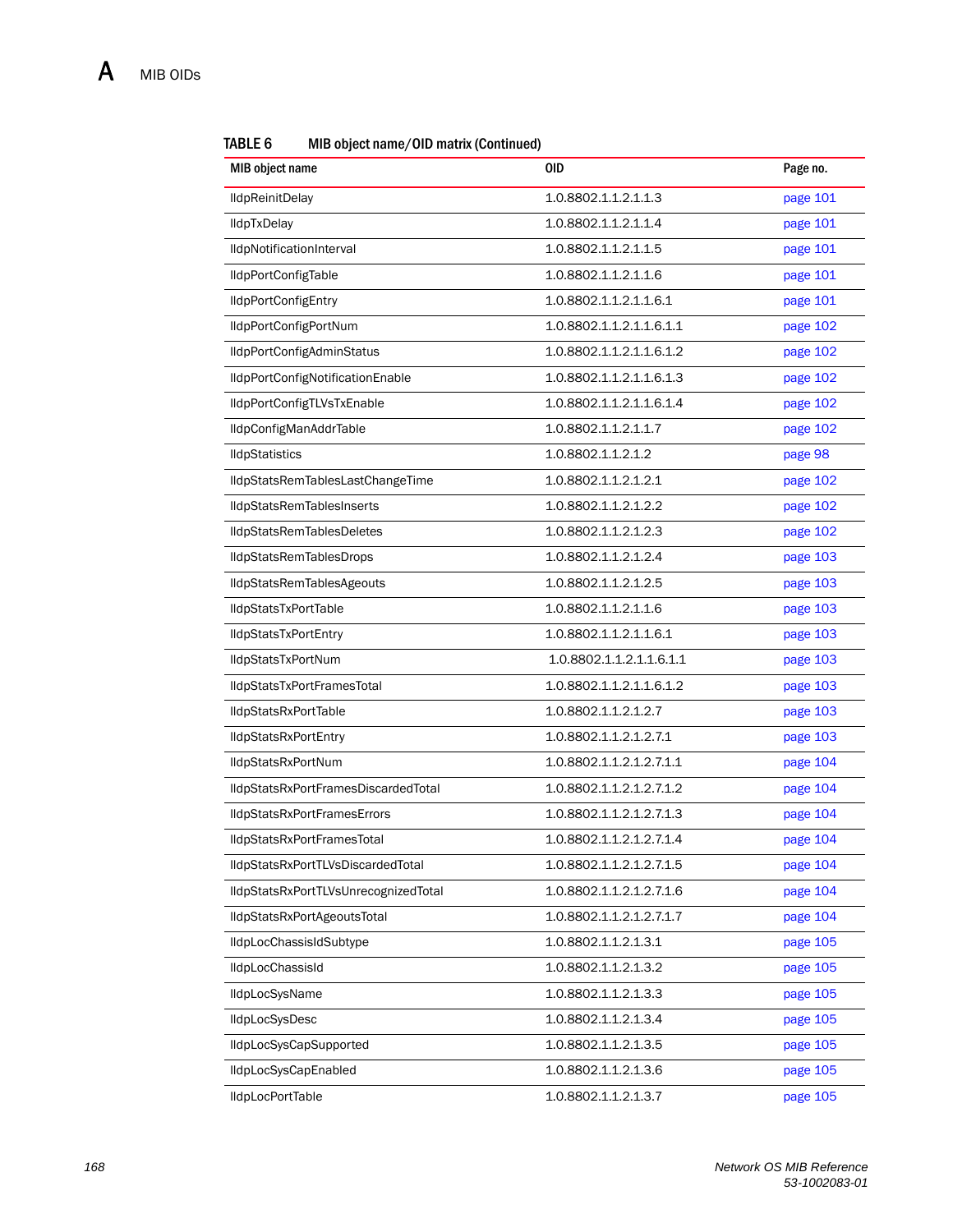TABLE 6 MIB object name/OID matrix (Continued)

| MIB object name               | 0ID                       | Page no. |
|-------------------------------|---------------------------|----------|
| <b>IldpLocPortEntry</b>       | 1.0.8802.1.1.2.1.3.7.1    | page 105 |
| <b>IldpLocPortNum</b>         | 1.0.8802.1.1.2.1.3.7.1.1  | page 105 |
| lldpLocPortIdSubtype          | 1.0.8802.1.1.2.1.3.7.1.2  | page 106 |
| <b>IldpLocPortId</b>          | 1.0.8802.1.1.2.1.3.7.1.3  | page 106 |
| <b>IldpLocPortDesc</b>        | 1.0.8802.1.1.2.1.3.7.1.4  | page 106 |
| <b>IldpLocManAddrTable</b>    | 1.0.8802.1.1.2.1.3.8      | page 106 |
| <b>IldpLocManAddrEntry</b>    | 1.0.8802.1.1.2.1.3.8.1    | page 106 |
| <b>IldpLocManAddrSubtype</b>  | 1.0.8802.1.1.2.1.3.8.1.1  | page 106 |
| <b>IldpLocManAddr</b>         | 1.0.8802.1.1.2.1.3.8.1.2  | page 106 |
| <b>IldpLocManAddrLen</b>      | 1.0.8802.1.1.2.1.3.8.1.3  | page 106 |
| lldpLocManAddrlfSubtype       | 1.0.8802.1.1.2.1.3.8.1.4  | page 107 |
| <b>IldpLocManAddrIfId</b>     | 1.0.8802.1.1.2.1.3.8.1.5  | page 107 |
| lldpLocManAddrOID             | 1.0.8802.1.1.2.1.3.8.1.6  | page 107 |
| <b>IldpRemTable</b>           | 1.0.8802.1.1.2.1.4.1      | page 107 |
| <b>IldpRemEntry</b>           | 1.0.8802.1.1.2.1.4.1.1    | page 107 |
| <b>IldpRemTimeMark</b>        | 1.0.8802.1.1.2.1.4.1.1.1  | page 107 |
| lldpRemLocalPortNum           | 1.0.8802.1.1.2.1.4.1.1.2  | page 107 |
| <b>IldpRemIndex</b>           | 1.0.8802.1.1.2.1.4.1.1.3  | page 107 |
| IldpRemChassisIdSubtype       | 1.0.8802.1.1.2.1.4.1.1.4  | page 108 |
| <b>IldpRemChassisId</b>       | 1.0.8802.1.1.2.1.4.1.1.5  | page 108 |
| <b>IldpRemPortIdSubtype</b>   | 1.0.8802.1.1.2.1.4.1.1.6  | page 108 |
| <b>IldpRemPortId</b>          | 1.0.8802.1.1.2.1.4.1.1.7  | page 108 |
| <b>IldpRemPortDesc</b>        | 1.0.8802.1.1.2.1.4.1.1.8  | page 108 |
| <b>IldpRemSysName</b>         | 1.0.8802.1.1.2.1.4.1.1.9  | page 108 |
| <b>IldpRemSysDesc</b>         | 1.0.8802.1.1.2.1.4.1.1.10 | page 108 |
| lldpRemSysCapSupported        | 1.0.8802.1.1.2.1.4.1.1.11 | page 108 |
| <b>IldpRemSysCapEnabled</b>   | 1.0.8802.1.1.2.1.4.1.1.12 | page 108 |
| <b>IldpRemManAddrTable</b>    | 1.0.8802.1.1.2.1.4.2      | page 108 |
| <b>IldpRemManAddrEntry</b>    | 1.0.8802.1.1.2.1.4.2.1    | page 109 |
| <b>IldpRemManAddrSubtype</b>  | 1.0.8802.1.1.2.1.4.2.1.1  | page 109 |
| <b>IldpRemManAddr</b>         | 1.0.8802.1.1.2.1.4.2.1.2  | page 109 |
| lldpRemManAddrlfSubtype       | 1.0.8802.1.1.2.1.4.2.1.3  | page 109 |
| <b>IldpRemManAddrIfId</b>     | 1.0.8802.1.1.2.1.4.2.1.4  | page 109 |
| lldpRemManAddrOID             | 1.0.8802.1.1.2.1.4.2.1.5  | page 109 |
| <b>IldpRemUnknownTLVTable</b> | 1.0.8802.1.1.2.1.4.3      | page 109 |
| IldpRemUnknownTLVEntry        | 1.0.8802.1.1.2.1.4.3.1    | page 109 |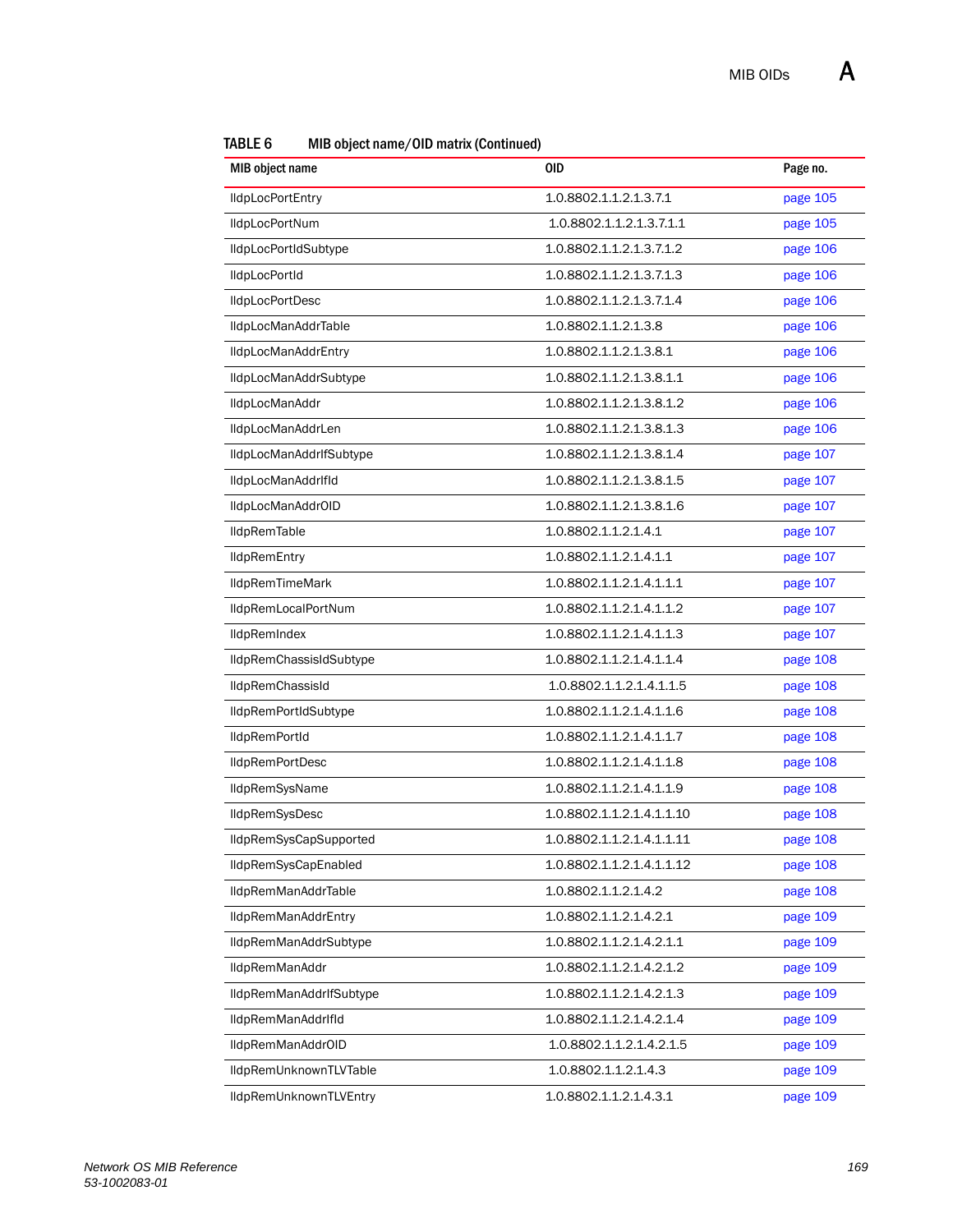| MIB object name                  | <b>OID</b>                         | Page no. |
|----------------------------------|------------------------------------|----------|
| IldpRemUnknownTLVType            | 1.0.8802.1.1.2.1.4.3.1.1           | page 109 |
| <b>IldpRemUnknownTLVInfo</b>     | 1.0.8802.1.1.2.1.4.3.1.2           | page 110 |
| lldpRemOrgDefInfoTable           | 1.0.8802.1.1.2.1.4.4               | page 110 |
| lldpRemOrgDefInfoEntry           | 1.0.8802.1.1.2.1.4.4.1             | page 110 |
| lldpRemOrgDefInfoOUI             | 1.0.8802.1.1.2.1.4.4.1.1           | page 110 |
| lldpRemOrgDefInfoSubtype         | 1.0.8802.1.1.2.1.4.4.1.2           | page 110 |
| lldpRemOrgDefInfoIndex           | 1.0.8802.1.1.2.1.4.4.1.3           | page 110 |
| lldpRemOrgDefInfo                | 1.0.8802.1.1.2.1.4.4.1.4           | page 110 |
| lldpXdot1ConfigPortVlanTable     | 1.0.8802.1.1.2.1.5.32962.1.1.1     | page 112 |
| lldpXdot1ConfigPortVlanEntry     | 1.0.8802.1.1.2.1.5.32962.1.1.1.1   | page 113 |
| lldpXdot1ConfigPortVlanTxEnable  | 1.0.8802.1.1.2.1.5.32962.1.1.1.1.1 | page 113 |
| lldpXdot1ConfigVlanNameTable     | 1.0.8802.1.1.2.1.5.32962.1.1.2     | page 113 |
| lldpXdot1ConfigVlanNameEntry     | 1.0.8802.1.1.2.1.5.32962.1.1.2.1   | page 113 |
| lldpXdot1ConfigVlanNameTxEnable  | 1.0.8802.1.1.2.1.5.32962.1.1.2.1.1 | page 113 |
| lldpXdot1ConfigProtoVlanTable    | 1.0.8802.1.1.2.1.5.32962.1.1.3     | page 113 |
| lldpXdot1ConfigProtoVlanEntry    | 1.0.8802.1.1.2.1.5.32962.1.1.3.1   | page 113 |
| lldpXdot1ConfigProtoVlanTxEnable | 1.0.8802.1.1.2.1.5.32962.1.1.3.1.1 | page 113 |
| lldpXdot1ConfigProtocolTable     | 1.0.8802.1.1.2.1.5.32962.1.1.4     | page 114 |
| lldpXdot1ConfigProtocolEntry     | 1.0.8802.1.1.2.1.5.32962.1.1.4.1   | page 114 |
| lldpXdot1ConfigProtocolTxEnable  | 1.0.8802.1.1.2.1.5.32962.1.1.4.1.1 | page 114 |
| lldpXdot1LocTable                | 1.0.8802.1.1.2.1.5.32962.1.2.1     | page 114 |
| lldpXdot1LocEntry                | 1.0.8802.1.1.2.1.5.32962.1.2.1.1   | page 114 |
| lldpXdot1LocPortVlanId           | 1.0.8802.1.1.2.1.5.32962.1.2.1.1.1 | page 114 |
| lldpXdot1LocProtoVlanTable       | 1.0.8802.1.1.2.1.5.32962.1.2.2     | page 114 |
| lldpXdot1LocProtoVlanEntry       | 1.0.8802.1.1.2.1.5.32962.1.2.2.1   | page 115 |
| lldpXdot1LocProtoVlanId          | 1.0.8802.1.1.2.1.5.32962.1.2.2.1.1 | page 115 |
| lldpXdot1LocProtoVlanSupported   | 1.0.8802.1.1.2.1.5.32962.1.2.2.1.2 | page 115 |
| lldpXdot1LocProtoVlanEnabled     | 1.0.8802.1.1.2.1.5.32962.1.2.2.1.3 | page 115 |
| lldpXdot1LocVlanNameTable        | 1.0.8802.1.1.2.1.5.32962.1.2.3     | page 115 |
| lldpXdot1LocVlanNameEntry        | 1.0.8802.1.1.2.1.5.32962.1.2.3.1   | page 115 |
| lldpXdot1LocVlanId               | 1.0.8802.1.1.2.1.5.32962.1.2.3.1.1 | page 115 |
| lldpXdot1LocVlanName             | 1.0.8802.1.1.2.1.5.32962.1.2.3.1.2 | page 115 |
| lldpXdot1LocProtocolTable        | 1.0.8802.1.1.2.1.5.32962.1.2.4     | page 116 |
| lldpXdot1LocProtocolEntry        | 1.0.8802.1.1.2.1.5.32962.1.2.4.1   | page 116 |
| lldpXdot1LocProtocolIndex        | 1.0.8802.1.1.2.1.5.32962.1.2.4.1.1 | page 116 |
| lldpXdot1LocProtocolld           | 1.0.8802.1.1.2.1.5.32962.1.2.4.1.2 | page 116 |

TABLE 6 MIB object name/OID matrix (Continued)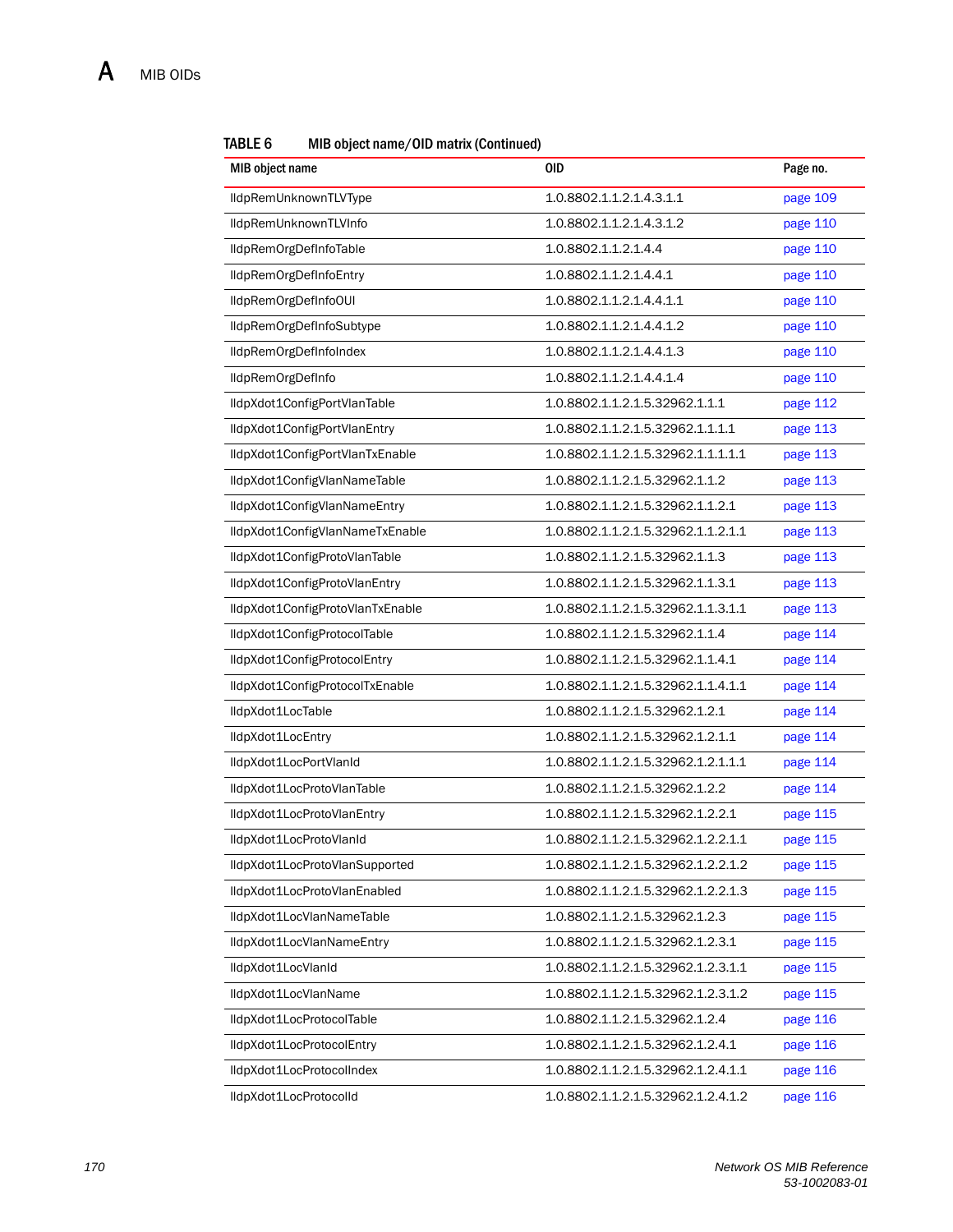| TABLE 6 | MIB object name/OID matrix (Continued) |
|---------|----------------------------------------|
|         |                                        |

| <b>MIB object name</b>               | 0ID                                | Page no. |
|--------------------------------------|------------------------------------|----------|
| lldpXdot1RemTable                    | 1.0.8802.1.1.2.1.5.32962.1.3.1     | page 116 |
| lldpXdot1RemEntry                    | 1.0.8802.1.1.2.1.5.32962.1.3.1.1   | page 116 |
| lldpXdot1RemPortVlanId               | 1.0.8802.1.1.2.1.5.32962.1.3.1.1.1 | page 116 |
| lldpXdot1RemProtoVlanTable           | 1.0.8802.1.1.2.1.5.32962.1.3.2     | page 116 |
| lldpXdot1RemProtoVlanEntry           | 1.0.8802.1.1.2.1.5.32962.1.3.2.1   | page 117 |
| lldpXdot1RemProtoVlanId              | 1.0.8802.1.1.2.1.5.32962.1.3.2.1.1 | page 117 |
| lldpXdot1RemProtoVlanSupported       | 1.0.8802.1.1.2.1.5.32962.1.3.2.1.2 | page 117 |
| lldpXdot1RemProtoVlanEnabled         | 1.0.8802.1.1.2.1.5.32962.1.3.2.1.3 | page 117 |
| lldpXdot1RemVlanNameTable            | 1.0.8802.1.1.2.1.5.32962.1.3.3     | page 117 |
| lldpXdot1RemVlanNameEntry            | 1.0.8802.1.1.2.1.5.32962.1.3.3.1   | page 117 |
| lldpXdot1RemVlanId                   | 1.0.8802.1.1.2.1.5.32962.1.3.3.1.1 | page 117 |
| lldpXdot1RemVlanName                 | 1.0.8802.1.1.2.1.5.32962.1.3.3.1.2 | page 117 |
| lldpXdot1RemProtocolTable            | 1.0.8802.1.1.2.1.5.32962.1.3.4     | page 118 |
| lldpXdot1RemProtocolEntry            | 1.0.8802.1.1.2.1.5.32962.1.3.4.1   | page 118 |
| lldpXdot1RemProtocolIndex            | 1.0.8802.1.1.2.1.5.32962.1.3.4.1.1 | page 118 |
| lldpXdot1RemProtocolld               | 1.0.8802.1.1.2.1.5.32962.1.3.4.1.2 | page 118 |
| lldpXdot3PortConfigTable             | 1.0.8802.1.1.2.1.5.4623.1.1.1      | page 120 |
| lldpXdot3PortConfigEntry             | 1.0.8802.1.1.2.1.5.4623.1.1.1.1    | page 120 |
| lldpXdot3PortConfigTLVsTxEnable      | 1.0.8802.1.1.2.1.5.4623.1.1.1.1.1  | page 120 |
| lldpXdot3LocPortTable                | 1.0.8802.1.1.2.1.5.4623.1.2.1      | page 120 |
| lldpXdot3LocPortEntry                | 1.0.8802.1.1.2.1.5.4623.1.2.1.1    | page 120 |
| lldpXdot3LocPortAutoNegSupported     | 1.0.8802.1.1.2.1.5.4623.1.2.1.1.1  | page 120 |
| lldpXdot3LocPortAutoNegEnabled       | 1.0.8802.1.1.2.1.5.4623.1.2.1.1.2  | page 120 |
| lldpXdot3LocPortAutoNegAdvertisedCap | 1.0.8802.1.1.2.1.5.4623.1.2.1.1.3  | page 121 |
| lldpXdot3LocPortOperMauType          | 1.0.8802.1.1.2.1.5.4623.1.2.1.1.4  | page 121 |
| lldpXdot3LocPowerTable               | 1.0.8802.1.1.2.1.5.4623.1.2.2      | page 121 |
| lldpXdot3LocLinkAggTable             | 1.0.8802.1.1.2.1.5.4623.1.2.3      | page 121 |
| lldpXdot3LocLinkAggEntry             | 1.0.8802.1.1.2.1.5.4623.1.2.3.1    | page 121 |
| IldpXdot3LocLinkAggStatus            | 1.0.8802.1.1.2.1.5.4623.1.2.3.1.1  | page 121 |
| lldpXdot3LocLinkAggPortId            | 1.0.8802.1.1.2.1.5.4623.1.2.3.1.2  | page 121 |
| IldpXdot3LocMaxFrameSizeTable        | 1.0.8802.1.1.2.1.5.4623.1.2.4      | page 121 |
| IldpXdot3LocMaxFrameSizeEntry        | 1.0.8802.1.1.2.1.5.4623.1.2.4.1    | page 121 |
| lldpXdot3LocMaxFrameSize             | 1.0.8802.1.1.2.1.5.4623.1.2.4.1.1  | page 122 |
| lldpXdot3RemPortTable                | 1.0.8802.1.1.2.1.5.4623.1.3.1      | page 122 |
| lldpXdot3RemPortEntry                | 1.0.8802.1.1.2.1.5.4623.1.3.1.1    | page 122 |
| lldpXdot3RemPortAutoNegSupported     | 1.0.8802.1.1.2.1.5.4623.1.3.1.1.1  | page 122 |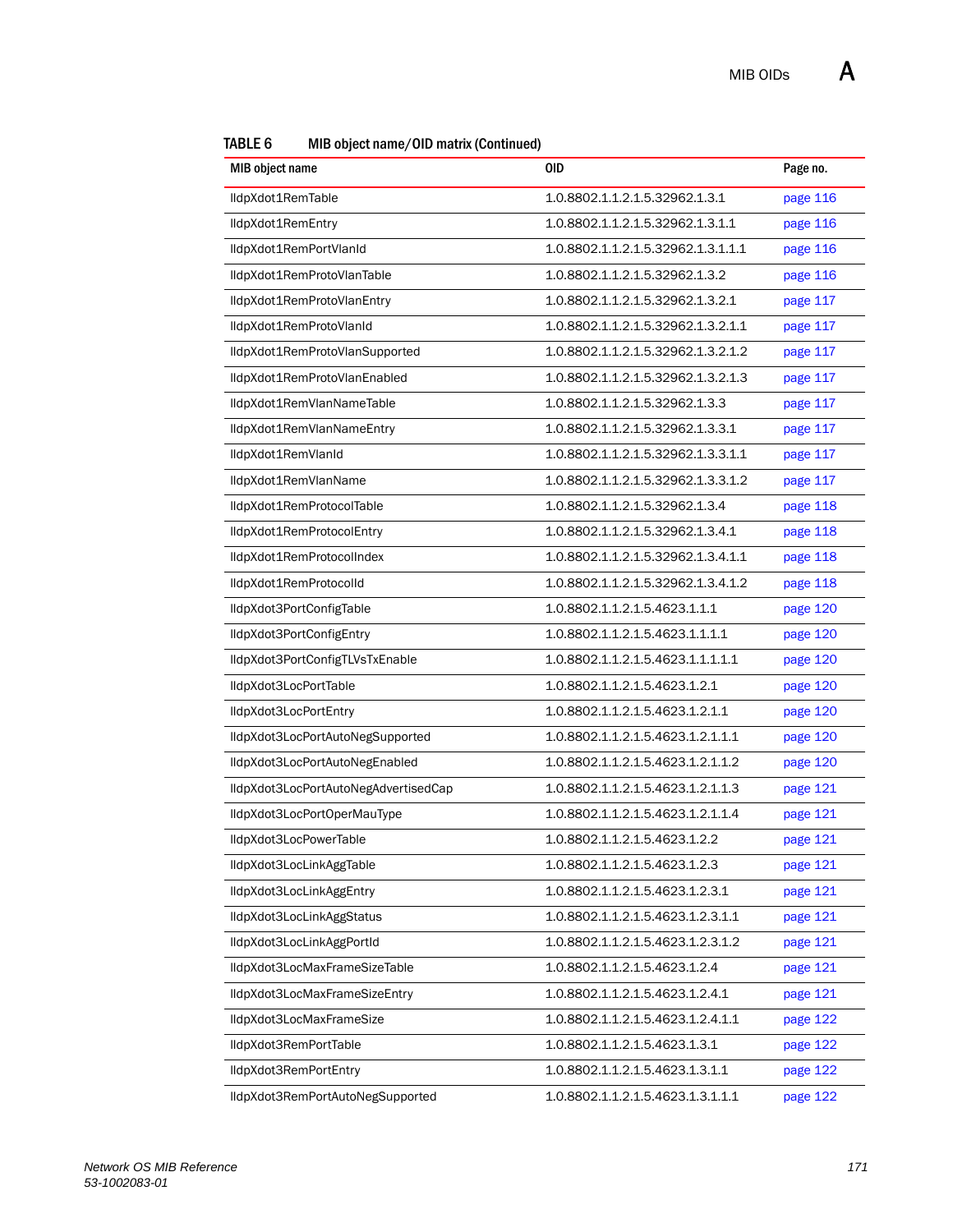| <b>MIB object name</b>               | 0ID                               | Page no. |
|--------------------------------------|-----------------------------------|----------|
| lldpXdot3RemPortAutoNegEnabled       | 1.0.8802.1.1.2.1.5.4623.1.3.1.1.2 | page 122 |
| IldpXdot3RemPortAutoNegAdvertisedCap | 1.0.8802.1.1.2.1.5.4623.1.3.1.1.3 | page 122 |
| lldpXdot3RemPortOperMauType          | 1.0.8802.1.1.2.1.5.4623.1.3.1.1.4 | page 122 |
| lldpXdot3RemLinkAggTable             | 1.0.8802.1.1.2.1.5.4623.1.3.3     | page 122 |
| IldpXdot3RemLinkAggEntry             | 1.0.8802.1.1.2.1.5.4623.1.3.3.1   | page 123 |
| IldpXdot3RemLinkAggStatus            | 1.0.8802.1.1.2.1.5.4623.1.3.3.1.1 | page 123 |
| lldpXdot3RemLinkAggPortId            | 1.0.8802.1.1.2.1.5.4623.1.3.3.1.2 | page 123 |
| IldpXdot3RemMaxFrameSizeTable        | 1.0.8802.1.1.2.1.5.4623.1.3.4     | page 123 |
| IldpXdot3RemMaxFrameSizeEntry        | 1.0.8802.1.1.2.1.5.4623.1.3.4.1   | page 123 |
| IldpXdot3RemMaxFrameSize             | 1.0.8802.1.1.2.1.5.4623.1.3.4.1.1 | page 123 |
| member-body                          | 1.2                               | page 125 |
| <b>us</b>                            | 1.2.840                           | page 125 |
| ieee802dot3                          | 1.2.840.1006                      | page 125 |
| snmpmibs                             | 1.2.840.1006.300                  | page 125 |
| lagMIB                               | 1.2.840.1006.300.43               | page 125 |
| lagMIBObjects                        | 1.2.840.1006.300.43.1             | page 125 |
| dot3adAgg                            | 1.2.840.1006.300.43.1.1           | page 125 |
| dot3adAggTable                       | 1.2.840.1006.300.43.1.1.1         | page 127 |
| dot3adAggEntry                       | 1.2.840.10006.300.43.1.1.1.1      | page 127 |
| dot3adAggIndex                       | 1.2.840.10006.300.43.1.1.1.1.1    | page 127 |
| dot3adAggMACAddress                  | 1.2.840.10006.300.43.1.1.1.1.2    | page 128 |
| dot3adAggActorSystemPriority         | 1.2.840.10006.300.43.1.1.1.1.3    | page 128 |
| dot3adAggActorSystemID               | 1.2.840.10006.300.43.1.1.1.1.4    | page 128 |
| dot3adAggAggregateOrIndividual       | 1.2.840.10006.300.43.1.1.1.1.5    | page 128 |
| dot3adAggActorAdminKey               | 1.2.840.10006.300.43.1.1.1.1.6    | page 128 |
| dot3adAggActorOperKey                | 1.2.840.10006.300.43.1.1.1.1.7    | page 128 |
| dot3adAggPartnerSystemID             | 1.2.840.10006.300.43.1.1.1.1.8    | page 128 |
| dot3adAggPartnerSystemPriority       | 1.2.840.10006.300.43.1.1.1.1.9    | page 128 |
| dot3adAggPartnerOperKey              | 1.2.840.10006.300.43.1.1.1.1.10   | page 129 |
| dot3adAggCollectorMaxDelay           | 1.2.840.10006.300.43.1.1.1.1.11   | page 129 |
| dot3adAggPortListTable               | 1.2.840.10006.300.43.1.1.2        | page 129 |
| dot3adAggPortListEntry               | 1.2.840.10006.300.43.1.1.2.1      | page 129 |
| dot3adAggPortListPorts               | 1.2.840.10006.300.43.1.1.2.1.1    | page 129 |
| dot3adAggPort                        | 1.2.840.1006.300.43.1.2           | page 125 |
| dot3adAggPortTable                   | 1.2.840.10006.300.43.1.2.1        | page 129 |
| dot3adAggPortEntry                   | 1.2.840.10006.300.43.1.2.1.1      | page 129 |

TABLE 6 MIB object name/OID matrix (Continued)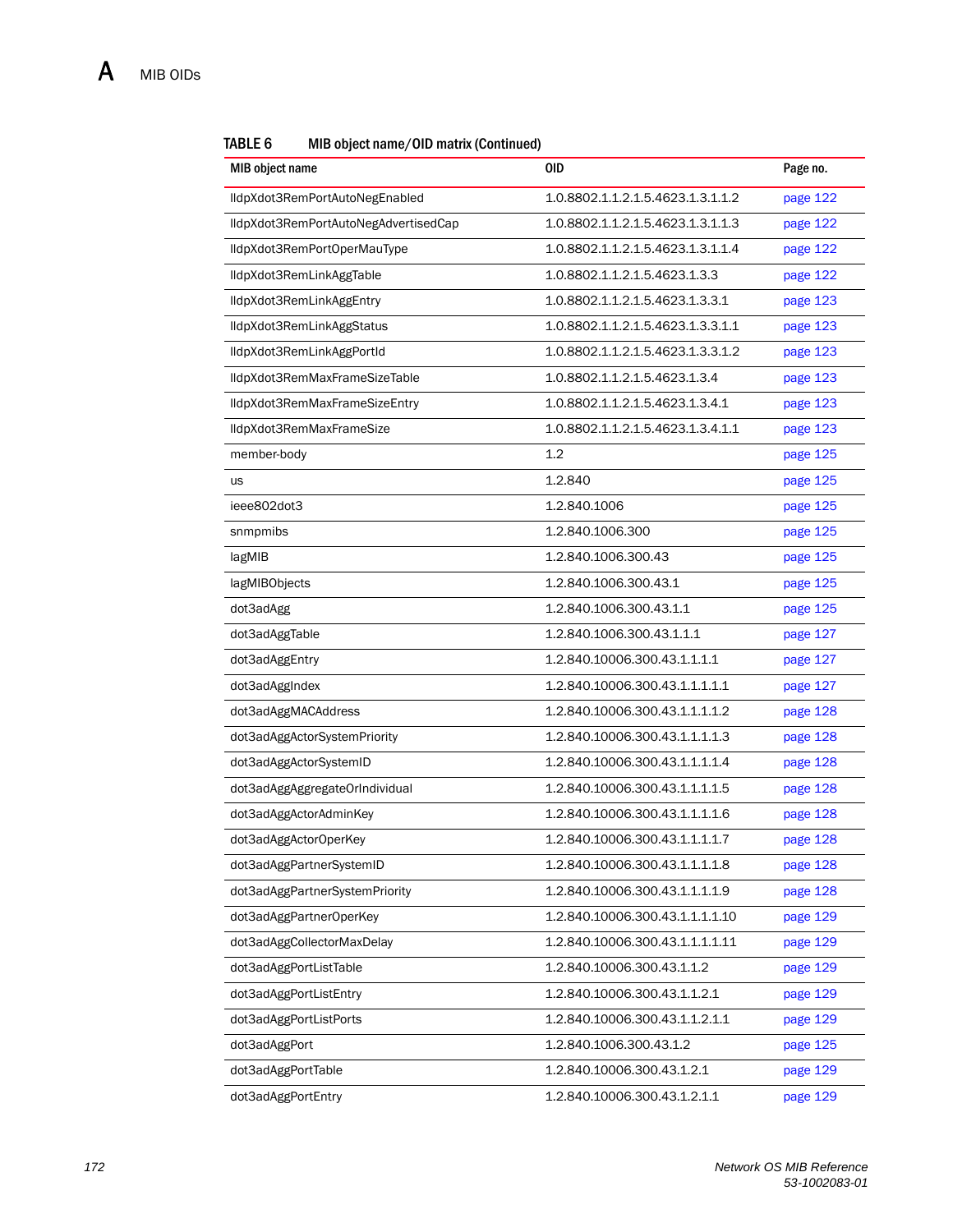| <b>MIB object name</b>                  | <b>OID</b>                      | Page no. |
|-----------------------------------------|---------------------------------|----------|
| dot3adAggPortIndex                      | 1.2.840.10006.300.43.1.2.1.1.1  | page 129 |
| dot3adAggPortActorSystemPriority        | 1.2.840.10006.300.43.1.2.1.1.2  | page 130 |
| dot3adAggPortActorSystemID              | 1.2.840.10006.300.43.1.2.1.1.3  | page 130 |
|                                         | 1.2.840.10006.300.43.1.2.1.1.4  |          |
| dot3adAggPortActorAdminKey              |                                 | page 130 |
| dot3adAggPortActorOperKey               | 1.2.840.10006.300.43.1.2.1.1.5  | page 130 |
| dot3adAggPortPartnerAdminSystemPriority | 1.2.840.10006.300.43.1.2.1.1.6  | page 130 |
| dot3adAggPortPartnerOperSystemPriority  | 1.2.840.10006.300.43.1.2.1.1.7  | page 130 |
| dot3adAggPortPartnerAdminSystemID       | 1.2.840.10006.300.43.1.2.1.1.8  | page 130 |
| dot3adAggPortPartnerOperSystemID        | 1.2.840.10006.300.43.1.2.1.1.9  | page 130 |
| dot3adAggPortPartnerAdminKey            | 1.2.840.10006.300.43.1.2.1.1.10 | page 131 |
| dot3adAggPortPartnerOperKey             | 1.2.840.10006.300.43.1.2.1.1.11 | page 131 |
| dot3adAggPortSelectedAggID              | 1.2.840.10006.300.43.1.2.1.1.12 | page 131 |
| dot3adAggPortAttachedAggID              | 1.2.840.10006.300.43.1.2.1.1.13 | page 131 |
| dot3adAggPortActorPort                  | 1.2.840.10006.300.43.1.2.1.1.14 | page 131 |
| dot3adAggPortActorPortPriority          | 1.2.840.10006.300.43.1.2.1.1.15 | page 131 |
| dot3adAggPortPartnerAdminPort           | 1.2.840.10006.300.43.1.2.1.1.16 | page 131 |
| dot3adAggPortPartnerOperPort            | 1.2.840.10006.300.43.1.2.1.1.17 | page 132 |
| dot3adAggPortPartnerAdminPortPriority   | 1.2.840.10006.300.43.1.2.1.1.18 | page 132 |
| dot3adAggPortPartnerOperPortPriority    | 1.2.840.10006.300.43.1.2.1.1.19 | page 132 |
| dot3adAggPortActorAdminState            | 1.2.840.10006.300.43.1.2.1.1.20 | page 132 |
| dot3adAggPortActorOperState             | 1.2.840.10006.300.43.1.2.1.1.21 | page 132 |
| dot3adAggPortPartnerAdminState          | 1.2.840.10006.300.43.1.2.1.1.22 | page 132 |
| dot3adAggPortPartnerOperState           | 1.2.840.10006.300.43.1.2.1.1.23 | page 132 |
| dot3adAggPortAggregateOrIndividual      | 1.2.840.10006.300.43.1.2.1.1.24 | page 132 |
| dot3adAggPortStatsTable                 | 1.2.840.10006.300.43.1.2.2      | page 133 |
| dot3adAggPortStatsEntry                 | 1.2.840.10006.300.43.1.2.2.1    | page 133 |
| dot3adAggPortStatsLACPDUsRx             | 1.2.840.10006.300.43.1.2.2.1.1  | page 133 |
| dot3adAggPortStatsMarkerPDUsRx          | 1.2.840.10006.300.43.1.2.2.1.2  | page 133 |
| dot3adAggPortStatsMarkerResponsePDUsRx  | 1.2.840.10006.300.43.1.2.2.1.3  | page 133 |
| dot3adAggPortStatsUnknownRx             | 1.2.840.10006.300.43.1.2.2.1.4  | page 133 |
| dot3adAggPortStatsIllegalRx             | 1.2.840.10006.300.43.1.2.2.1.5  | page 133 |
| dot3adAggPortStatsLACPDUsTx             | 1.2.840.10006.300.43.1.2.2.1.6  | page 133 |
| dot3adAggPortStatsMarkerPDUsTx          | 1.2.840.10006.300.43.1.2.2.1.7  | page 133 |
| dot3adAggPortStatsMarkerResponsePDUsTx  | 1.2.840.10006.300.43.1.2.2.1.8  | page 134 |
| dot3adAggPortDebugTable                 | 1.2.840.10006.300.43.1.2.3      | page 134 |
| dot3adAggPortDebugEntry                 | 1.2.840.10006.300.43.1.2.3.1    | page 134 |

| TABLE 6 | MIB object name/OID matrix (Continued) |  |  |  |
|---------|----------------------------------------|--|--|--|
|---------|----------------------------------------|--|--|--|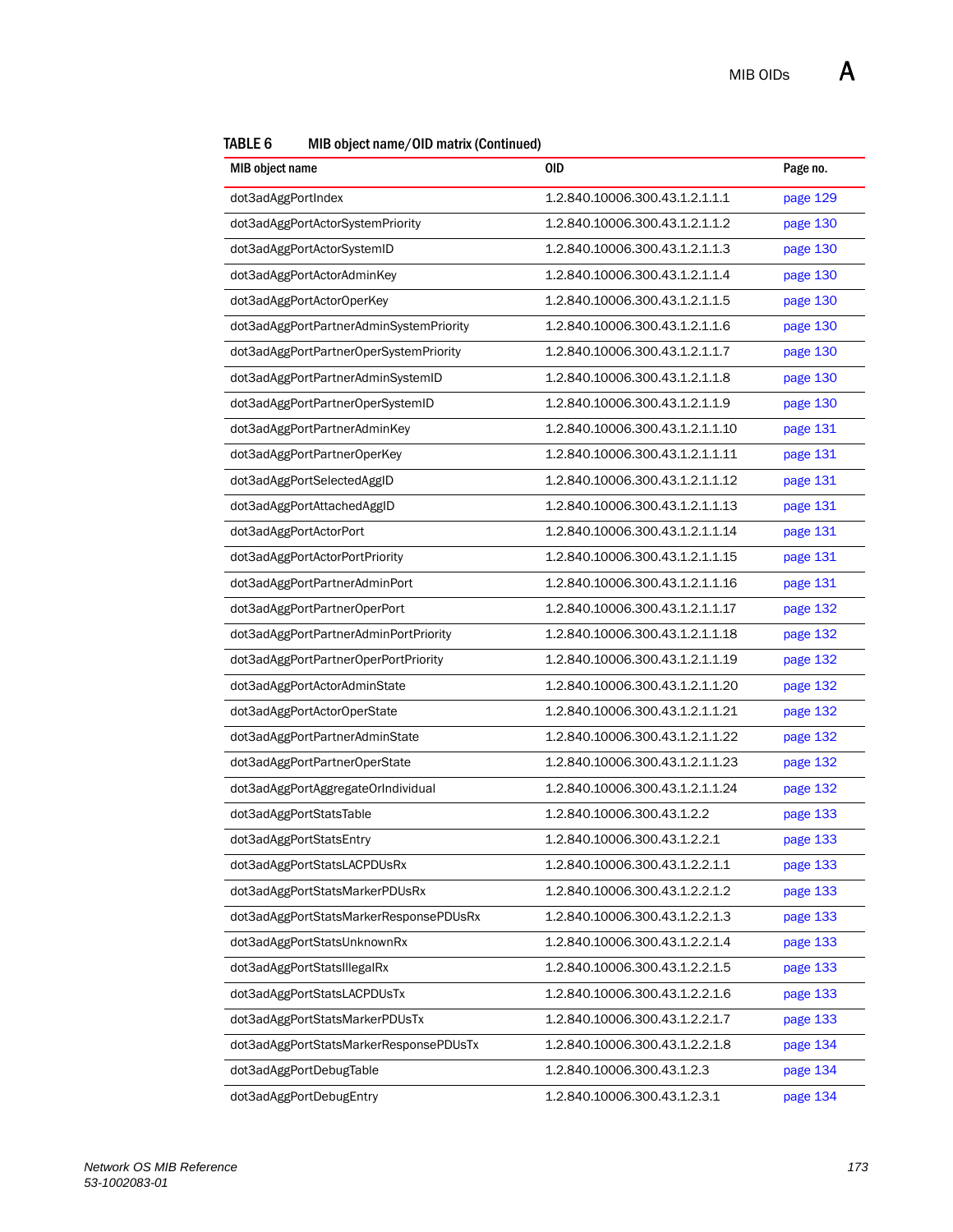| MIB object name                              | <b>OID</b>                      | Page no. |
|----------------------------------------------|---------------------------------|----------|
| dot3adAggPortDebugRxState                    | 1.2.840.10006.300.43.1.2.3.1.1  | page 134 |
| dot3adAggPortDebugLastRxTime                 | 1.2.840.10006.300.43.1.2.3.1.2  | page 134 |
| dot3adAggPortDebugMuxState                   | 1.2.840.10006.300.43.1.2.3.1.3  | page 134 |
| dot3adAggPortDebugMuxReason                  | 1.2.840.10006.300.43.1.2.3.1.4  | page 135 |
| dot3adAggPortDebugActorChurnState            | 1.2.840.10006.300.43.1.2.3.1.5  | page 135 |
| dot3adAggPortDebugPartnerChurnState          | 1.2.840.10006.300.43.1.2.3.1.6  | page 135 |
| dot3adAggPortDebugActorChurnCount            | 1.2.840.10006.300.43.1.2.3.1.7  | page 135 |
| dot3adAggPortDebugPartnerChurnCount          | 1.2.840.10006.300.43.1.2.3.1.8  | page 135 |
| dot3adAggPortDebugActorSyncTransitionCount   | 1.2.840.10006.300.43.1.2.3.1.9  | page 135 |
| dot3adAggPortDebugPartnerSyncTransitionCount | 1.2.840.10006.300.43.1.2.3.1.10 | page 135 |
| dot3adAggPortDebugActorChangeCount           | 1.2.840.10006.300.43.1.2.3.1.11 | page 136 |
| dot3adAggPortDebugPartnerChangeCount         | 1.2.840.10006.300.43.1.2.3.1.12 | page 136 |
| dot3adTablesLastChanged                      | 1.2.840.10006.300.43.1.3        | page 136 |
| org                                          | 1.3                             | page 8   |
| dod                                          | 1.3.6                           | page 8   |
| internet                                     | 1.3.6.1                         | page 8   |
| directory                                    | 1.3.6.1.1                       | page 8   |
| mgmt                                         | 1.3.6.1.2                       | page 8   |
| $mib-2$                                      | 1.3.6.1.2.1                     | page 8   |
| system                                       | 1.3.6.1.2.1.1                   | page 8   |
| sysDescr                                     | 1.3.6.1.2.1.1.1                 | page 18  |
| sysObjectID                                  | 1.3.6.1.2.1.1.2                 | page 18  |
| sysUpTime                                    | 1.3.6.1.2.1.1.3                 | page 18  |
| sysContact                                   | 1.3.6.1.2.1.1.4                 | page 18  |
| sysName                                      | 1.3.6.1.2.1.1.5                 | page 19  |
| sysLocation                                  | 1.3.6.1.2.1.1.6                 | page 19  |
| sysServices                                  | 1.3.6.1.2.1.1.7                 | page 19  |
| interfaces                                   | 1.3.6.1.2.1.2                   | page 8   |
| ifNumber                                     | 1.3.6.1.2.1.2.1                 | page 20  |
| ifTable                                      | 1.3.6.1.2.1.2.2                 | page 20  |
| ifEntry                                      | 1.3.6.1.2.1.2.2.1               | page 20  |
| ifIndex                                      | 1.3.6.1.2.1.2.2.1.1             | page 20  |
| ifDescr                                      | 1.3.6.1.2.1.2.2.1.2             | page 20  |
| ifType                                       | 1.3.6.1.2.1.2.2.1.3             | page 21  |
| ifMtu                                        | 1.3.6.1.2.1.2.2.1.4             | page 21  |
| ifSpeed                                      | 1.3.6.1.2.1.2.2.1.5             | page 21  |

TABLE 6 MIB object name/OID matrix (Continued)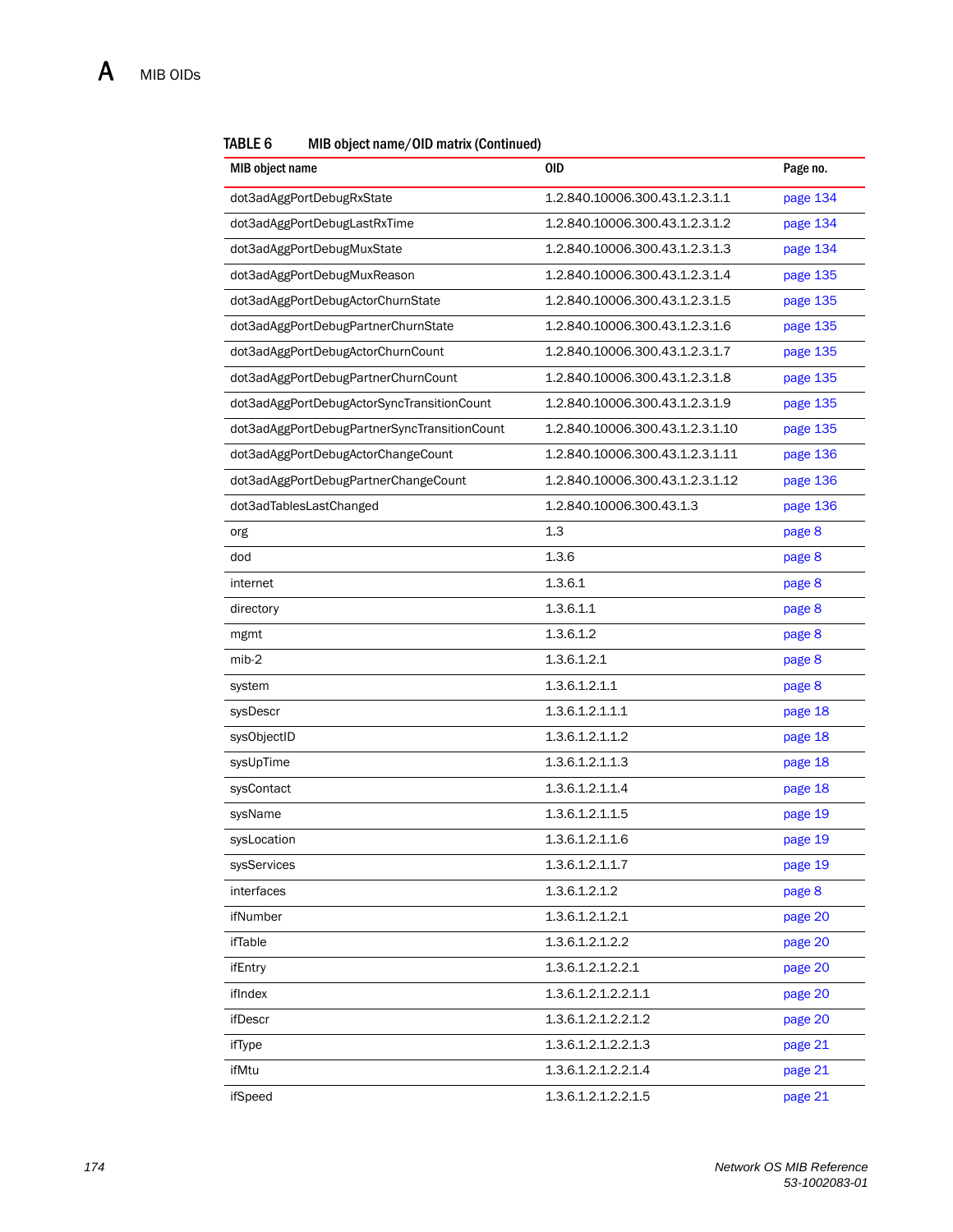TABLE 6 MIB object name/OID matrix (Continued)

| MIB object name        | 0ID                  | Page no. |
|------------------------|----------------------|----------|
| ifPhysAddress          | 1.3.6.1.2.1.2.2.1.6  | page 21  |
| ifAdminStatus          | 1.3.6.1.2.1.2.2.1.7  | page 22  |
| <i>ifOperStatus</i>    | 1.3.6.1.2.1.2.2.1.8  | page 22  |
| ifLastChange           | 1.3.6.1.2.1.2.2.1.9  | page 22  |
| <i>if</i> InOctets     | 1.3.6.1.2.1.2.2.1.10 | page 23  |
| <i>ifInUcastPkts</i>   | 1.3.6.1.2.1.2.2.1.11 | page 23  |
| <i>ifInNUcastPkts</i>  | 1.3.6.1.2.1.2.2.1.12 | page 23  |
| ifInDiscards           | 1.3.6.1.2.1.2.2.1.13 | page 23  |
| ifInErrors             | 1.3.6.1.2.1.2.2.1.14 | page 23  |
| ifInUnknownProtos      | 1.3.6.1.2.1.2.2.1.15 | page 23  |
| ifOutOctets            | 1.3.6.1.2.1.2.2.1.16 | page 23  |
| <i>ifOutUcastPkts</i>  | 1.3.6.1.2.1.2.2.1.17 | page 23  |
| <i>ifOutNUcastPkts</i> | 1.3.6.1.2.1.2.2.1.18 | page 24  |
| <i>ifOutDiscards</i>   | 1.3.6.1.2.1.2.2.1.19 | page 24  |
| <b>ifOutErrors</b>     | 1.3.6.1.2.1.2.2.1.20 | page 24  |
| ifOutQLen              | 1.3.6.1.2.1.2.2.1.21 | page 24  |
| ifSpecific             | 1.3.6.1.2.1.2.2.1.22 | page 24  |
| at                     | 1.3.6.1.2.1.3        | page 8   |
| atTable                | 1.3.6.1.2.1.3.1      | page 25  |
| atEntry                | 1.3.6.1.2.1.3.1.1    | page 25  |
| atlflndex              | 1.3.6.1.2.1.3.1.1.1  | page 25  |
| atPhysAddress          | 1.3.6.1.2.1.3.1.1.2  | page 25  |
| atNetAddress           | 1.3.6.1.2.1.3.1.1.3  | page 25  |
| ip                     | 1.3.6.1.2.1.4        | page 8   |
| ipForwarding           | 1.3.6.1.2.1.4.1      | page 25  |
| ipDefaultTTL           | 1.3.6.1.2.1.4.2      | page 26  |
| ipInReceives           | 1.3.6.1.2.1.4.3      | page 26  |
| ipInHdrErrors          | 1.3.6.1.2.1.4.4      | page 26  |
| ipInAddrErrors         | 1.3.6.1.2.1.4.5      | page 26  |
| ipForwDatagrams        | 1.3.6.1.2.1.4.6      | page 26  |
| ipInUnknownProtos      | 1.3.6.1.2.1.4.7      | page 26  |
| ipInDiscards           | 1.3.6.1.2.1.4.8      | page 26  |
| ipInDelivers           | 1.3.6.1.2.1.4.9      | page 26  |
| ipOutRequests          | 1.3.6.1.2.1.4.10     | page 27  |
| ipOutDiscards          | 1.3.6.1.2.1.4.11     | page 27  |
| ipOutNoRoutes          | 1.3.6.1.2.1.4.12     | page 27  |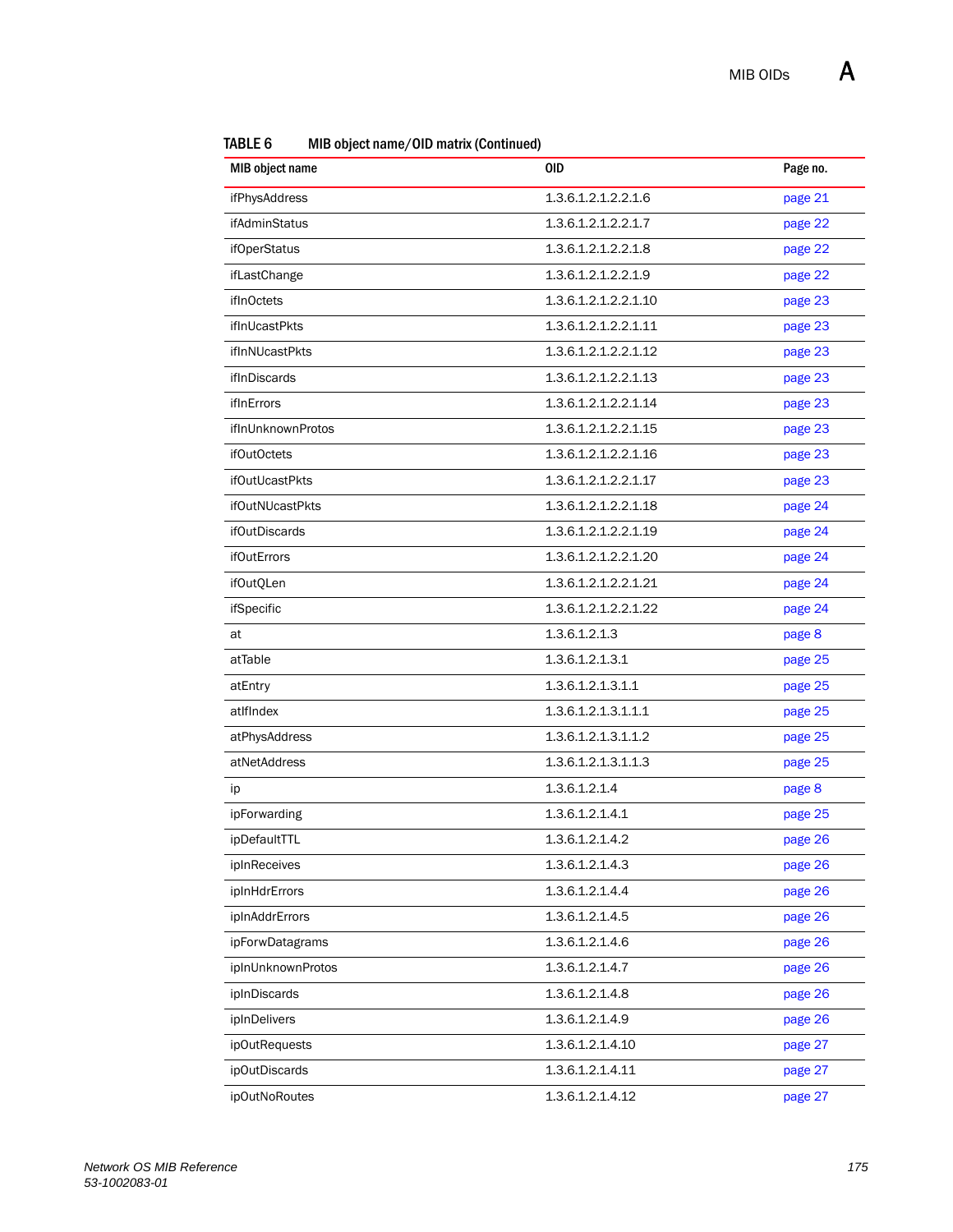| MIB object name         | <b>OID</b>            | Page no. |
|-------------------------|-----------------------|----------|
| ipReasmTimeout          | 1.3.6.1.2.1.4.13      | page 27  |
| ipReasmRegds            | 1.3.6.1.2.1.4.14      | page 27  |
| ipReasmOKs              | 1.3.6.1.2.1.4.15      | page 27  |
| ipReasmFails            | 1.3.6.1.2.1.4.16      | page 27  |
| ipFragOKs               | 1.3.6.1.2.1.4.17      | page 28  |
| ipFragFails             | 1.3.6.1.2.1.4.18      | page 28  |
| ipFragCreates           | 1.3.6.1.2.1.4.19      | page 28  |
| ipAddrTable             | 1.3.6.1.2.1.4.20      | page 28  |
| ipAddrEntry             | 1.3.6.1.2.1.4.20.1    | page 28  |
| ipAdEntAddr             | 1.3.6.1.2.1.4.20.1.1  | page 28  |
| ipAdEntIfIndex          | 1.3.6.1.2.1.4.20.1.2  | page 28  |
| ipAdEntNetMask          | 1.3.6.1.2.1.4.20.1.3  | page 28  |
| ipAdEntBcastAddr        | 1.3.6.1.2.1.4.20.1.4  | page 29  |
| ipAdEntReasmMaxSize     | 1.3.6.1.2.1.4.20.1.5  | page 29  |
| ipRouteTable            | 1.3.6.1.2.1.4.21      | page 29  |
| ipRouteEntry            | 1.3.6.1.2.1.4.21.1    | page 29  |
| <i>ipRouteDest</i>      | 1.3.6.1.2.1.4.21.1.1  | page 29  |
| ipRoutelfIndex          | 1.3.6.1.2.1.4.21.1.2  | page 29  |
| ipRouteMetric1          | 1.3.6.1.2.1.4.21.1.3  | page 29  |
| ipRouteMetric2          | 1.3.6.1.2.1.4.21.1.4  | page 30  |
| ipRouteMetric3          | 1.3.6.1.2.1.4.21.1.5  | page 30  |
| ipRouteMetric4          | 1.3.6.1.2.1.4.21.1.6  | page 30  |
| ipRouteNextHop          | 1.3.6.1.2.1.4.21.1.7  | page 30  |
| ipRouteType             | 1.3.6.1.2.1.4.21.1.8  | page 30  |
| ipRouteProto            | 1.3.6.1.2.1.4.21.1.9  | page 30  |
| ipRouteAge              | 1.3.6.1.2.1.4.21.1.10 | page 31  |
| ipRouteMask             | 1.3.6.1.2.1.4.21.1.11 | page 31  |
| ipRouteMetric5          | 1.3.6.1.2.1.4.21.1.12 | page 31  |
| ipRouteInfo             | 1.3.6.1.2.1.4.21.1.13 | page 31  |
| ipNetToMediaTable       | 1.3.6.1.2.1.4.22      | page 31  |
| ipNetToMediaEntry       | 1.3.6.1.2.1.4.22.1    | page 32  |
| ipNetToMedialfIndex     | 1.3.6.1.2.1.4.22.1.1  | page 32  |
| ipNetToMediaPhysAddress | 1.3.6.1.2.1.4.22.1.2  | page 32  |
| ipNetToMediaNetAddress  | 1.3.6.1.2.1.4.22.1.3  | page 32  |
| ipNetToMediaType        | 1.3.6.1.2.1.4.22.1.4  | page 32  |
| ipRoutingDiscards       | 1.3.6.1.2.1.4.23      | page 32  |

TABLE 6 MIB object name/OID matrix (Continued)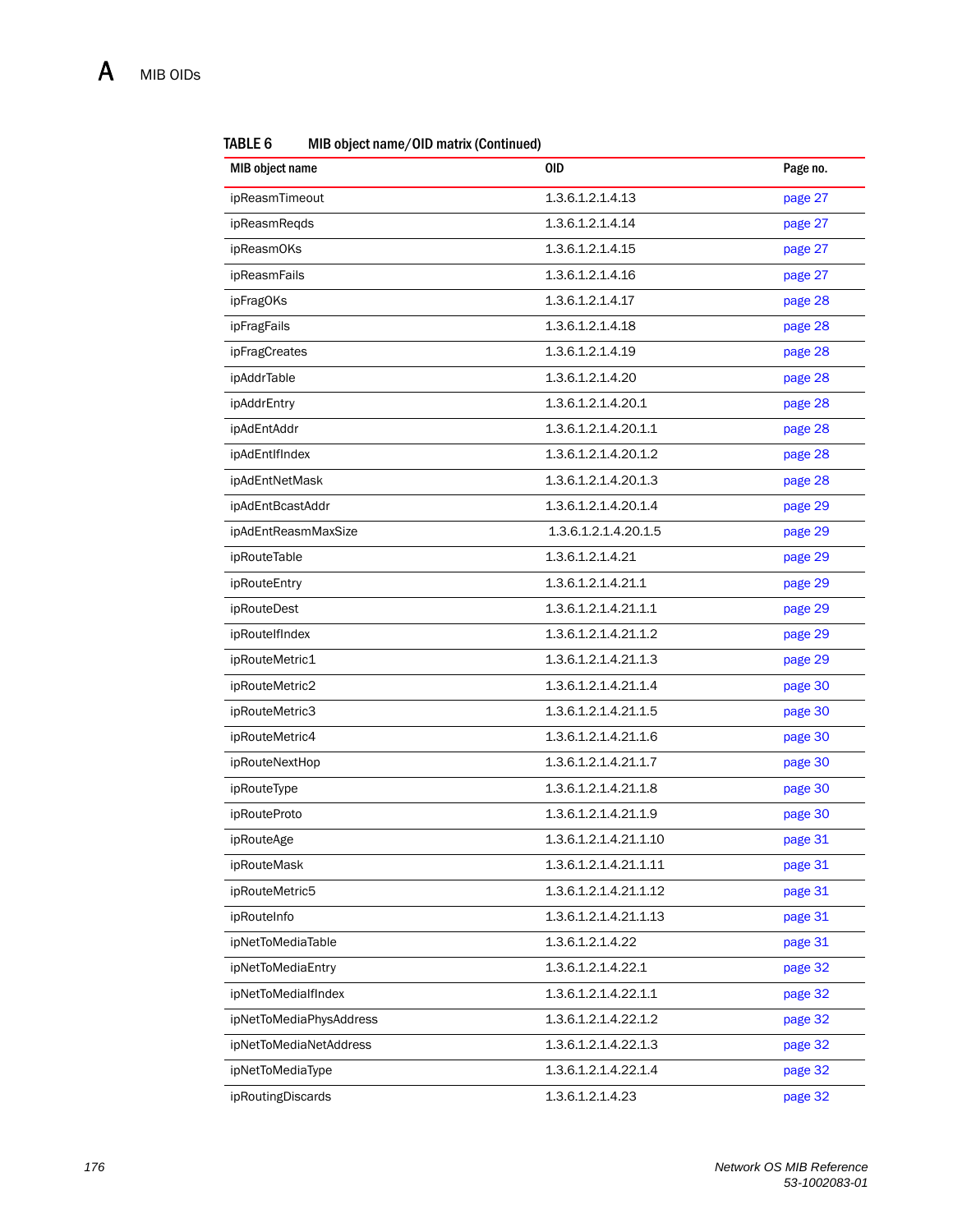#### TABLE 6 MIB object name/OID matrix (Continued)

| <b>MIB object name</b> | 0ID              | Page no. |
|------------------------|------------------|----------|
| icmp                   | 1.3.6.1.2.1.5    | page 8   |
| icmplnMsgs             | 1.3.6.1.2.1.5.1  | page 33  |
| icmplnErrors           | 1.3.6.1.2.1.5.2  | page 33  |
| icmpInDestUnreachs     | 1.3.6.1.2.1.5.3  | page 33  |
| icmpInTimeExcds        | 1.3.6.1.2.1.5.4  | page 33  |
| icmplnParmProbs        | 1.3.6.1.2.1.5.5  | page 33  |
| icmpInSrcQuenchs       | 1.3.6.1.2.1.5.6  | page 33  |
| icmpInRedirects        | 1.3.6.1.2.1.5.7  | page 33  |
| icmplnEchos            | 1.3.6.1.2.1.5.8  | page 33  |
| icmpInEchoReps         | 1.3.6.1.2.1.5.9  | page 33  |
| icmplnTimestamps       | 1.3.6.1.2.1.5.10 | page 33  |
| icmplnTimestampReps    | 1.3.6.1.2.1.5.11 | page 34  |
| <i>icmplnAddrMasks</i> | 1.3.6.1.2.1.5.12 | page 34  |
| icmplnAddrMaskReps     | 1.3.6.1.2.1.5.13 | page 34  |
| icmp0utMsgs            | 1.3.6.1.2.1.5.14 | page 34  |
| icmpOutErrors          | 1.3.6.1.2.1.5.15 | page 34  |
| icmpOutDestUnreachs    | 1.3.6.1.2.1.5.16 | page 34  |
| icmpOutTimeExcds       | 1.3.6.1.2.1.5.17 | page 34  |
| icmpOutParmProbs       | 1.3.6.1.2.1.5.18 | page 34  |
| icmpOutSrcQuenchs      | 1.3.6.1.2.1.5.19 | page 34  |
| icmpOutRedirects       | 1.3.6.1.2.1.5.20 | page 35  |
| icmpOutEchos           | 1.3.6.1.2.1.5.21 | page 35  |
| icmpOutEchoReps        | 1.3.6.1.2.1.5.22 | page 35  |
| icmpOutTimestamps      | 1.3.6.1.2.1.5.23 | page 35  |
| icmpOutTimestampReps   | 1.3.6.1.2.1.5.24 | page 35  |
| icmpOutAddrMasks       | 1.3.6.1.2.1.5.25 | page 35  |
| icmpOutAddrMaskReps    | 1.3.6.1.2.1.5.26 | page 35  |
| tcp                    | 1.3.6.1.2.1.6    | page 8   |
| tcpRtoAlgorithm        | 1.3.6.1.2.1.6.1  | page 35  |
| tcpRtoMin              | 1.3.6.1.2.1.6.2  | page 36  |
| tcpRtoMax              | 1.3.6.1.2.1.6.3  | page 36  |
| tcpMaxConn             | 1.3.6.1.2.1.6.4  | page 36  |
| tcpActiveOpens         | 1.3.6.1.2.1.6.5  | page 36  |
| tcpPassiveOpens        | 1.3.6.1.2.1.6.6  | page 36  |
| tcpAttemptFails        | 1.3.6.1.2.1.6.7  | page 36  |
| tcpEstabResets         | 1.3.6.1.2.1.6.8  | page 36  |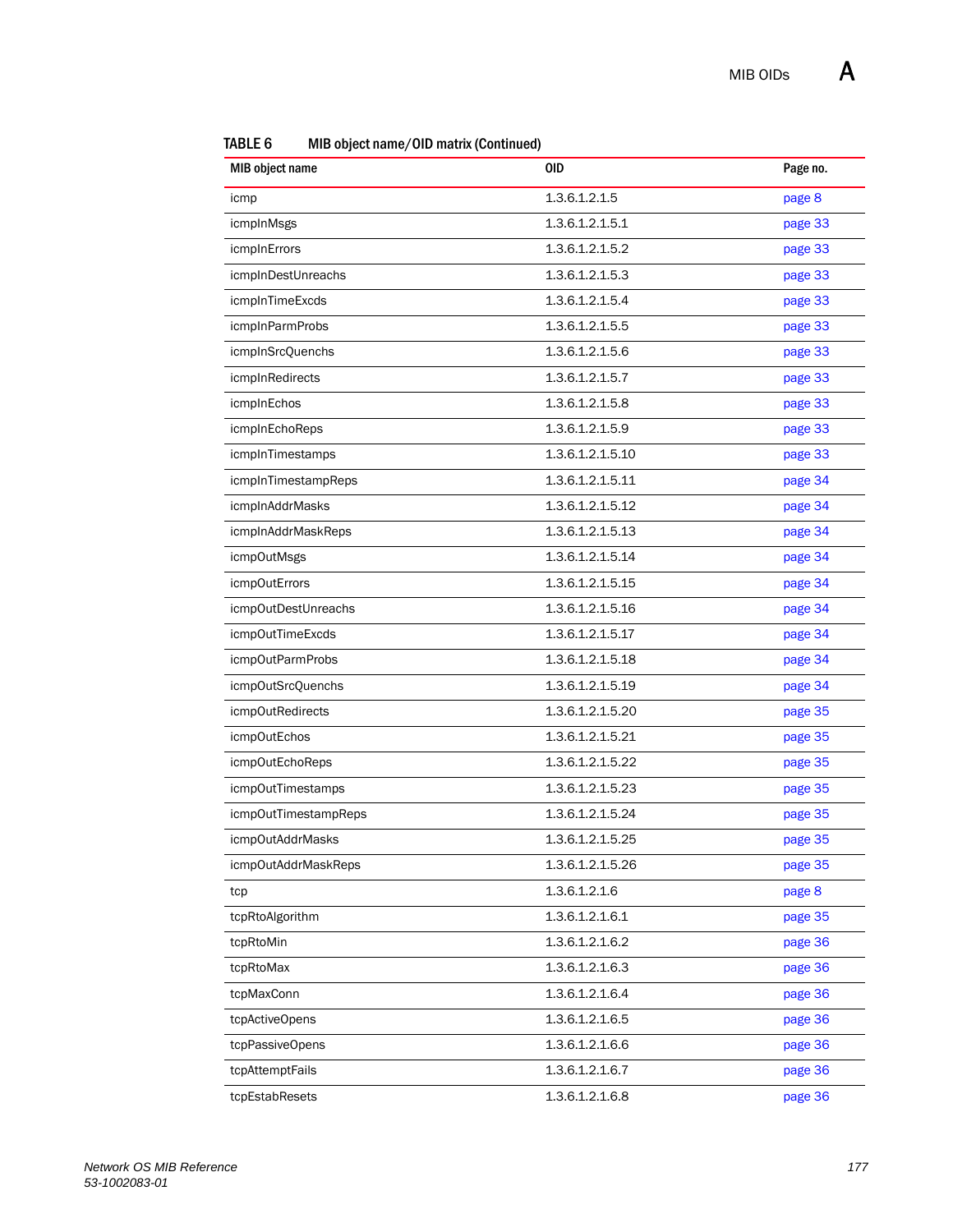| MIB object name         | 0ID                  | Page no. |
|-------------------------|----------------------|----------|
| tcpCurrEstab            | 1.3.6.1.2.1.6.9      | page 37  |
| tcpInSegs               | 1.3.6.1.2.1.6.10     | page 37  |
| tcpOutSegs              | 1.3.6.1.2.1.6.11     | page 37  |
| tcpRetransSegs          | 1.3.6.1.2.1.6.12     | page 37  |
| tcpConnTable            | 1.3.6.1.2.1.6.13     | page 37  |
| tcpConnEntry            | 1.3.6.1.2.1.6.13.1   | page 37  |
| tcpConnState            | 1.3.6.1.2.1.6.13.1.1 | page 37  |
| tcpConnLocalAddress     | 1.3.6.1.2.1.6.13.1.2 | page 38  |
| tcpConnLocalPort        | 1.3.6.1.2.1.6.13.1.3 | page 38  |
| tcpConnRemAddress       | 1.3.6.1.2.1.6.13.1.4 | page 38  |
| tcpConnRemPort          | 1.3.6.1.2.1.6.13.1.5 | page 38  |
| tcpInErrs               | 1.3.6.1.2.1.6.14     | page 38  |
| tcpOutRsts              | 1.3.6.1.2.1.6.15     | page 38  |
| udp                     | 1.3.6.1.2.1.7        | page 8   |
| udplnDatagrams          | 1.3.6.1.2.1.7.1      | page 39  |
| udpNoPorts              | 1.3.6.1.2.1.7.2      | page 39  |
| udpInErrors             | 1.3.6.1.2.1.7.3      | page 39  |
| udpOutDatagrams         | 1.3.6.1.2.1.7.4      | page 39  |
| udpTable                | 1.3.6.1.2.1.7.5      | page 39  |
| udpEntry                | 1.3.6.1.2.1.7.5.1    | page 39  |
| udpLocalAddress         | 1.3.6.1.2.1.7.5.1.1  | page 39  |
| udpLocalPort            | 1.3.6.1.2.1.7.5.1.2  | page 39  |
| egp                     | 1.3.6.1.2.1.8        | page 8   |
| transmision             | 1.3.6.1.2.1.10       | page 8   |
| snmp                    | 1.3.6.1.2.1.11       | page 8   |
| snmplnPkts              | 1.3.6.1.2.1.11.1     | page 40  |
| snmpOutPkts             | 1.3.6.1.2.1.11.2     | page 40  |
| snmpInBadVersions       | 1.3.6.1.2.1.11.3     | page 40  |
| snmpInBadCommunityNames | 1.3.6.1.2.1.11.4     | page 40  |
| snmpInBadCommunityUses  | 1.3.6.1.2.1.11.5     | page 40  |
| snmpInASNParseErrs      | 1.3.6.1.2.1.11.6     | page 41  |
| snmpInTooBigs           | 1.3.6.1.2.1.11.8     | page 41  |
| snmpInNoSuchNames       | 1.3.6.1.2.1.11.9     | page 41  |
| snmpInBadValues         | 1.3.6.1.2.1.11.10    | page 41  |
| snmpInReadOnlys         | 1.3.6.1.2.1.11.11    | page 41  |

snmpInGenErrs 1.3.6.1.2.1.11.12 [page 41](#page-52-5)

TABLE 6 MIB object name/OID matrix (Continued)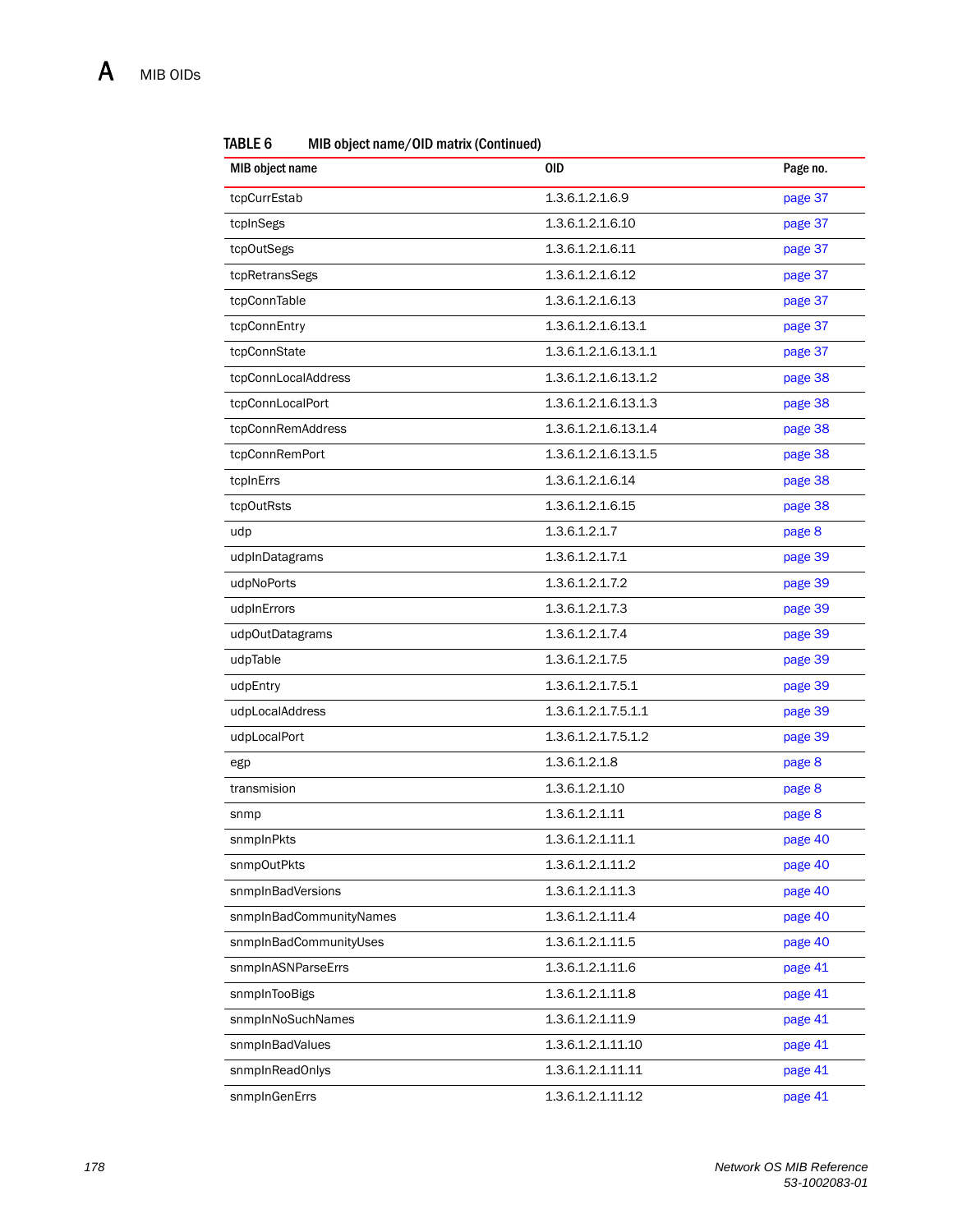| TABLE 6 | MIB object name/OID matrix (Continued) |  |  |
|---------|----------------------------------------|--|--|
|---------|----------------------------------------|--|--|

| MIB object name          | 0ID                     | Page no. |
|--------------------------|-------------------------|----------|
| snmpInTotalReqVars       | 1.3.6.1.2.1.11.13       | page 41  |
| snmpInTotalSetVars       | 1.3.6.1.2.1.11.14       | page 41  |
| snmpInGetRequests        | 1.3.6.1.2.1.11.15       | page 42  |
| snmpInGetNexts           | 1.3.6.1.2.1.11.16       | page 42  |
| snmpInSetRequests        | 1.3.6.1.2.1.11.17       | page 42  |
| snmpInGetResponses       | 1.3.6.1.2.1.11.18       | page 42  |
| snmpInTraps              | 1.3.6.1.2.1.11.19       | page 42  |
| snmpOutTooBigs           | 1.3.6.1.2.1.11.20       | page 42  |
| snmpOutNoSuchNames       | 1.3.6.1.2.1.11.21       | page 42  |
| snmpOutBadValues         | 1.3.6.1.2.1.11.22       | page 42  |
| snmpOutGenErrs           | 1.3.6.1.2.1.11.24       | page 43  |
| snmpOutGetRequests       | 1.3.6.1.2.1.11.25       | page 43  |
| snmpOutGetNexts          | 1.3.6.1.2.1.11.26       | page 43  |
| snmpOutSetRequests       | 1.3.6.1.2.1.11.27       | page 43  |
| snmpOutGetResponses      | 1.3.6.1.2.1.11.28       | page 43  |
| snmpOutTraps             | 1.3.6.1.2.1.11.29       | page 43  |
| snmpEnableAuthenTraps    | 1.3.6.1.2.1.11.30       | page 43  |
| snmpSilentDrops          | 1.3.6.1.2.1.11.31       | page 44  |
| snmpProxyDrops           | 1.3.6.1.2.1.11.32       | page 44  |
| rmon                     | 1.3.6.1.2.1.16          | page 8   |
| rmonEventsV2             | 1.3.6.1.2.1.16.0        | page 44  |
| risingAlarm              | 1.3.6.1.2.1.16.0.1      | page 44  |
| fallingAlarm             | 1.3.6.1.2.1.16.0.2      | page 44  |
| statistics               | 1.3.6.1.2.1.16.1        | page 45  |
| etherStatsTable          | 1.3.6.1.2.1.16.1.1      | page 45  |
| etherStatsEntry          | 1.3.6.1.2.1.16.1.1.1    | page 45  |
| etherStatsIndex          | 1.3.6.1.2.1.16.1.1.1.1  | page 45  |
| etherStatsDataSource     | 1.3.6.1.2.1.16.1.1.1.2  | page 45  |
| etherStatsDropEvents     | 1.3.6.1.2.1.16.1.1.1.3  | page 45  |
| etherStatsOctets         | 1.3.6.1.2.1.16.1.1.1.4  | page 45  |
| etherStatsPkts           | 1.3.6.1.2.1.16.1.1.1.5  | page 46  |
| etherStatsBroadcastPkts  | 1.3.6.1.2.1.16.1.1.1.6  | page 46  |
| etherStatsMulticastPkts  | 1.3.6.1.2.1.16.1.1.1.7  | page 46  |
| etherStatsCRCAlignErrors | 1.3.6.1.2.1.16.1.1.1.8  | page 46  |
| etherStatsUndersizePkts  | 1.3.6.1.2.1.16.1.1.1.9  | page 46  |
| etherStatsOversizePkts   | 1.3.6.1.2.1.16.1.1.1.10 | page 46  |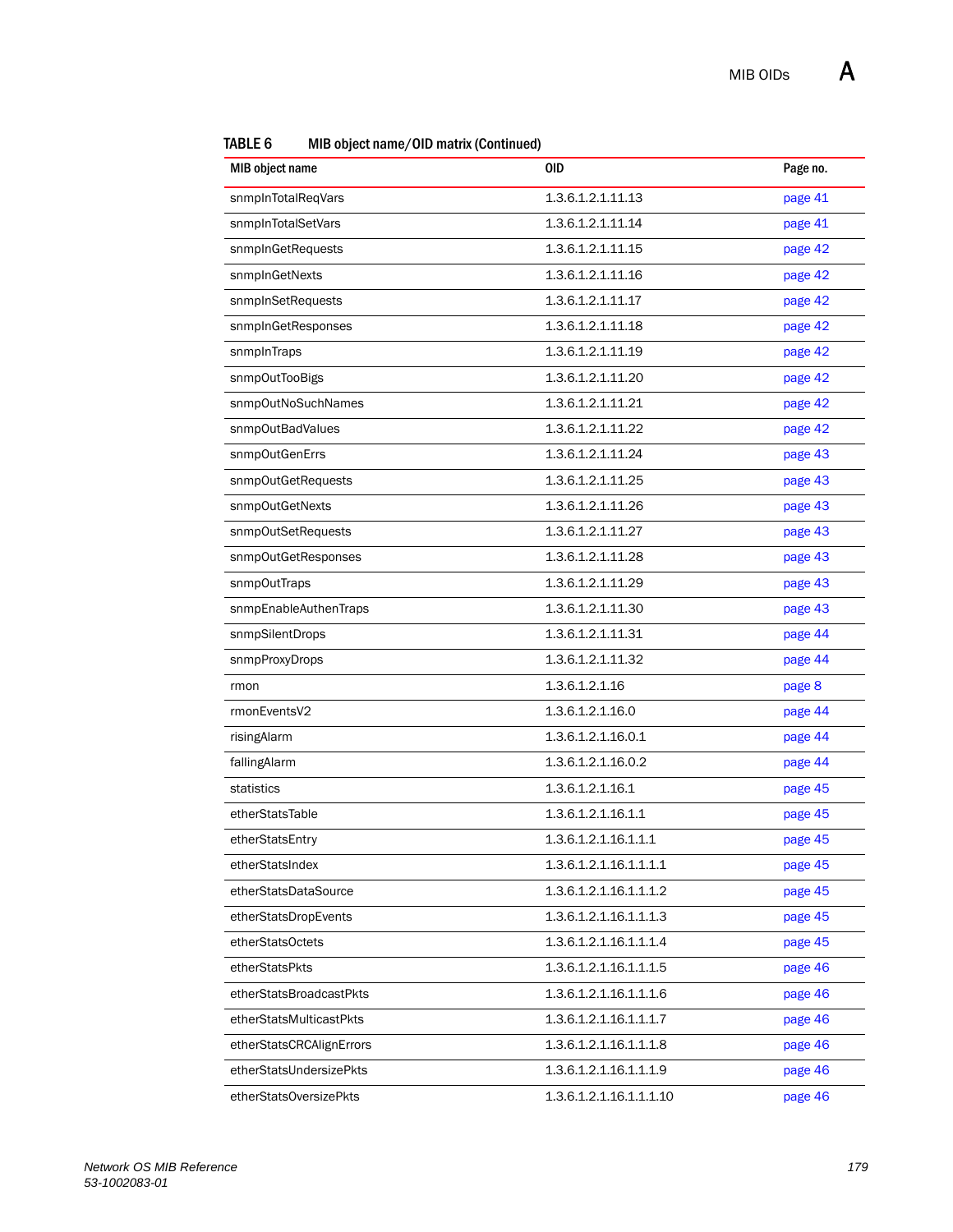| MIB object name                | 0ID                       | Page no. |
|--------------------------------|---------------------------|----------|
| etherStatsFragments            | 1.3.6.1.2.1.16.1.1.1.11   | page 46  |
| etherStatsJabbers              | 1.3.6.1.2.1.16.1.1.1.12   | page 47  |
| etherStatsCollisions           | 1.3.6.1.2.1.16.1.1.1.1.3  | page 47  |
| etherStatsPkts640ctets         | 1.3.6.1.2.1.16.1.1.1.14   | page 47  |
| etherStatsPkts65to1270ctets    | 1.3.6.1.2.1.16.1.1.1.15   | page 47  |
| etherStatsPkts128to2550ctets   | 1.3.6.1.2.1.16.1.1.1.16   | page 47  |
| etherStatsPkts256to5110ctets   | 1.3.6.1.2.1.16.1.1.1.17   | page 47  |
| etherStatsPkts512to10230ctets  | 1.3.6.1.2.1.16.1.1.1.1.18 | page 47  |
| etherStatsPkts1024to15180ctets | 1.3.6.1.2.1.16.1.1.1.19   | page 48  |
| etherStatsOwner                | 1.3.6.1.2.1.16.1.1.1.20   | page 48  |
| etherStatsStatus               | 1.3.6.1.2.1.16.1.1.1.21   | page 48  |
| history                        | 1.3.6.1.2.1.16.2          | page 48  |
| historyControlTable            | 1.3.6.1.2.1.16.2.1        | page 48  |
| historyControlEntry            | 1.3.6.1.2.1.16.2.1.1      | page 48  |
| historyControlIndex            | 1.3.6.1.2.1.16.2.1.1.1    | page 48  |
| historyControlDataSource       | 1.3.6.1.2.1.16.2.1.1.2    | page 48  |
| historyControlBucketsRequested | 1.3.6.1.2.1.16.2.1.1.3    | page 48  |
| historyControlBucketsGranted   | 1.3.6.1.2.1.16.2.1.1.4    | page 49  |
| historyControlInterval         | 1.3.6.1.2.1.16.2.1.1.5    | page 49  |
| historyControlOwner            | 1.3.6.1.2.1.16.2.1.1.6    | page 49  |
| historyControlStatus           | 1.3.6.1.2.1.16.2.1.1.7    | page 49  |
| etherHistoryTable              | 1.3.6.1.2.1.16.2.2        | page 49  |
| etherHistoryEntry              | 1.3.6.1.2.1.16.2.2.1      | page 49  |
| etherHistoryIndex              | 1.3.6.1.2.1.16.2.2.1.1    | page 49  |
| etherHistorySampleIndex        | 1.3.6.1.2.1.16.2.2.1.2    | page 49  |
| etherHistoryIntervalStart      | 1.3.6.1.2.1.16.2.2.1.3    | page 49  |
| etherHistoryDropEvents         | 1.3.6.1.2.1.16.2.2.1.4    | page 50  |
| etherHistoryOctets             | 1.3.6.1.2.1.16.2.2.1.5    | page 50  |
| etherHistoryPkts               | 1.3.6.1.2.1.16.2.2.1.6    | page 50  |
| etherHistoryBroadcastPkts      | 1.3.6.1.2.1.16.2.2.1.7    | page 50  |
| etherHistoryMulticastPkts      | 1.3.6.1.2.1.16.2.2.1.8    | page 50  |
| etherHistoryCRCAlignErrors     | 1.3.6.1.2.1.16.2.2.1.9    | page 50  |
| etherHistoryUndersizePkts      | 1.3.6.1.2.1.16.2.2.1.10   | page 50  |
| etherHistoryOversizePkts       | 1.3.6.1.2.1.16.2.2.1.11   | page 51  |
| etherHistoryFragments          | 1.3.6.1.2.1.16.2.2.1.12   | page 51  |
| etherHistoryJabbers            | 1.3.6.1.2.1.16.2.2.1.13   | page 51  |

TABLE 6 MIB object name/OID matrix (Continued)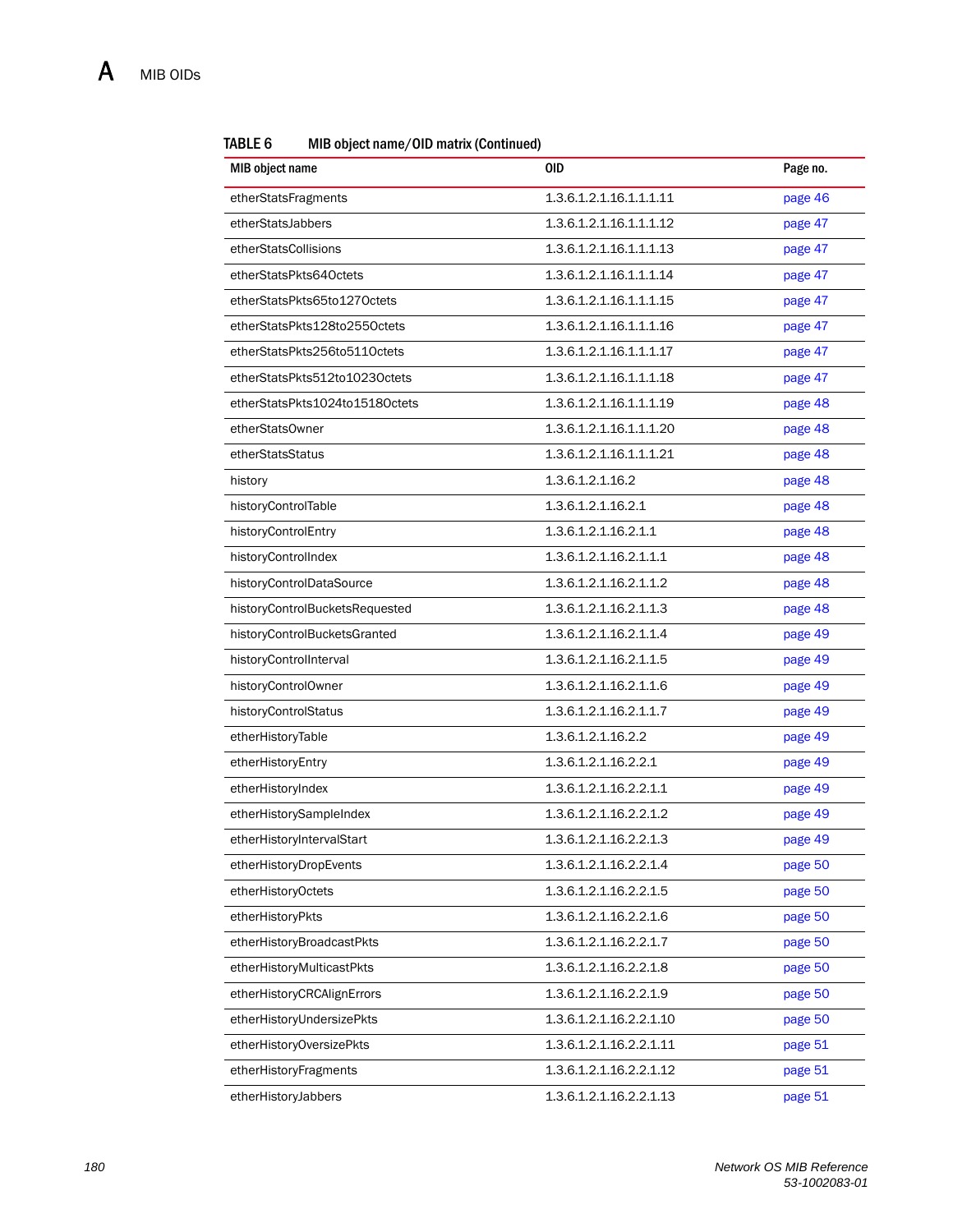#### TABLE 6 MIB object name/OID matrix (Continued)

| MIB object name         | 0ID                     | Page no. |
|-------------------------|-------------------------|----------|
| etherHistoryCollisions  | 1.3.6.1.2.1.16.2.2.1.14 | page 51  |
| etherHistoryUtilization | 1.3.6.1.2.1.16.2.2.1.15 | page 51  |
| alarm                   | 1.3.6.1.2.1.16.3        | page 51  |
| alarmTable              | 1.3.6.1.2.1.16.3.1      | page 51  |
| alarmEntry              | 1.3.6.1.2.1.16.3.1.1    | page 51  |
| alarmIndex              | 1.3.6.1.2.1.16.3.1.1.1  | page 52  |
| alarmInterval           | 1.3.6.1.2.1.16.3.1.1.2  | page 52  |
| alarmVariable           | 1.3.6.1.2.1.16.3.1.1.3  | page 52  |
| alarmSampleType         | 1.3.6.1.2.1.16.3.1.1.4  | page 52  |
| alarmValue              | 1.3.6.1.2.1.16.3.1.1.5  | page 52  |
| alarmStartupAlarm       | 1.3.6.1.2.1.16.3.1.1.6  | page 52  |
| alarmRisingThreshold    | 1.3.6.1.2.1.16.3.1.1.7  | page 52  |
| alarmFallingThreshold   | 1.3.6.1.2.1.16.3.1.1.8  | page 53  |
| alarmRisingEventIndex   | 1.3.6.1.2.1.16.3.1.1.9  | page 53  |
| alarmFallingEventIndex  | 1.3.6.1.2.1.16.3.1.1.10 | page 53  |
| alarmOwner              | 1.3.6.1.2.1.16.3.1.1.11 | page 53  |
| alarmStatus             | 1.3.6.1.2.1.16.3.1.1.12 | page 53  |
| event                   | 1.3.6.1.2.1.16.9        | page 53  |
| eventTable              | 1.3.6.1.2.1.16.9.1      | page 53  |
| eventEntry              | 1.3.6.1.2.1.16.9.1.1    | page 53  |
| eventIndex              | 1.3.6.1.2.1.16.9.1.1.1  | page 53  |
| eventDescription        | 1.3.6.1.2.1.16.9.1.1.2  | page 54  |
| eventType               | 1.3.6.1.2.1.16.9.1.1.3  | page 54  |
| eventCommunity          | 1.3.6.1.2.1.16.9.1.1.4  | page 54  |
| eventLastTimeSent       | 1.3.6.1.2.1.16.9.1.1.5  | page 54  |
| eventOwner              | 1.3.6.1.2.1.16.9.1.1.6  | page 54  |
| eventStatus             | 1.3.6.1.2.1.16.9.1.1.7  | page 54  |
| logTable                | 1.3.6.1.2.1.16.9.2      | page 54  |
| logEntry                | 1.3.6.1.2.1.16.9.2.1    | page 54  |
| logEventIndex           | 1.3.6.1.2.1.16.9.2.1.1  | page 54  |
| logIndex                | 1.3.6.1.2.1.16.9.2.1.2  | page 55  |
| logTime                 | 1.3.6.1.2.1.16.9.2.1.3  | page 55  |
| logDescription          | 1.3.6.1.2.1.16.9.2.1.4  | page 55  |
| dot1dBridge             | 1.3.6.1.2.1.17          | page 138 |
| dot1dNotifications      | 1.3.6.1.2.1.17.0        | page 141 |
| newRoot                 | 1.3.6.1.2.1.17.0.1      | page 142 |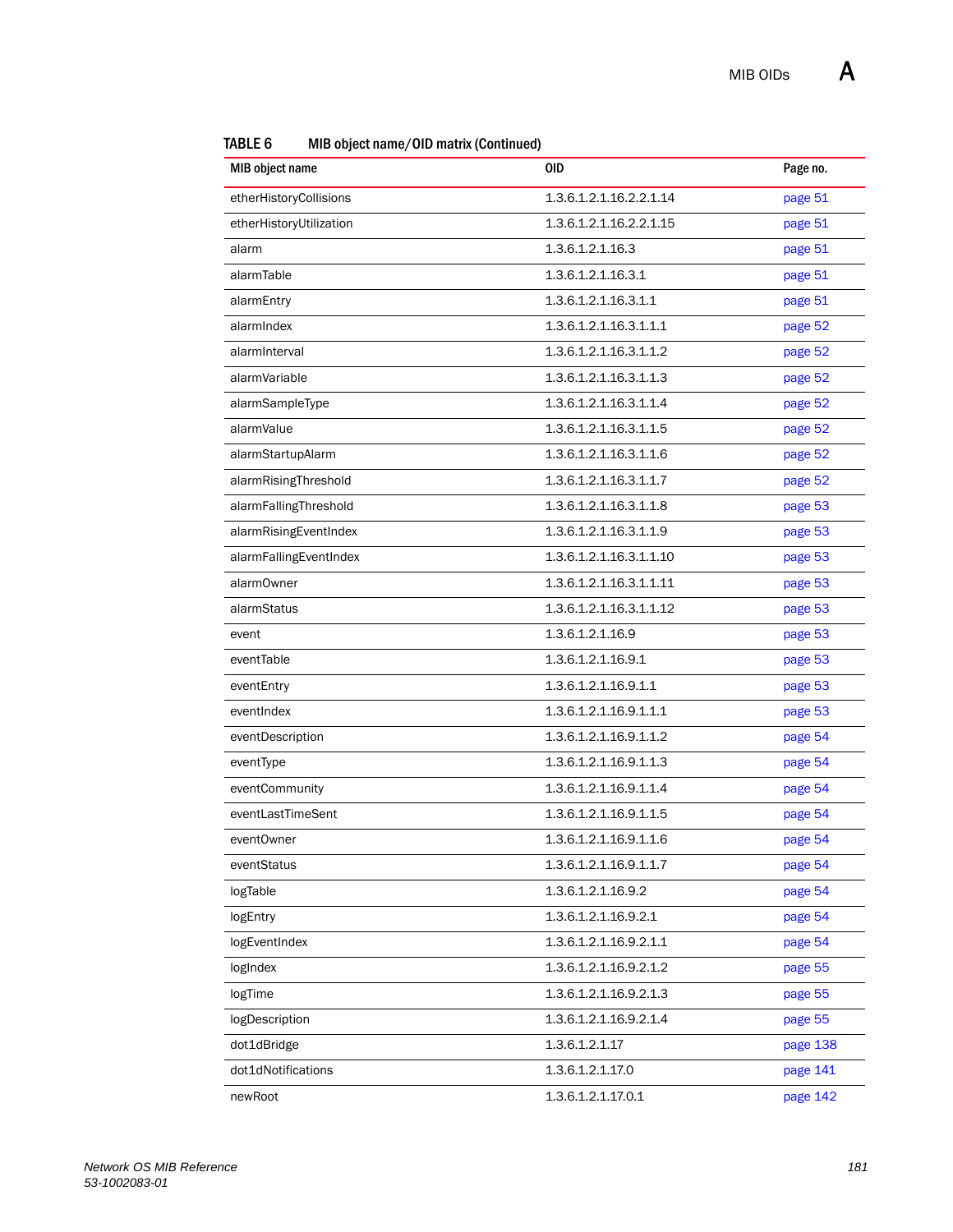| <b>MIB object name</b>          | 0ID                      | Page no. |
|---------------------------------|--------------------------|----------|
| topologyChange                  | 1.3.6.1.2.1.17.0.2       | page 142 |
| dot1dBase                       | 1.3.6.1.2.1.17.1         | page 138 |
| dot1dBaseBridgeAddress          | 1.3.6.1.2.1.17.1.1       | page 142 |
| dot1dBaseNumPorts               | 1.3.6.1.2.1.17.1.2       | page 142 |
| dot1dBaseType                   | 1.3.6.1.2.1.17.1.3       | page 142 |
| dot1dStp                        | 1.3.6.1.2.1.17.2         | page 138 |
| dot1dStpProtocolSpecification   | 1.3.6.1.2.1.17.2.1       | page 142 |
| dot1dStpPriority                | 1.3.6.1.2.1.17.2.2       | page 143 |
| dot1dStpTimeSinceTopologyChange | 1.3.6.1.2.1.17.2.3       | page 143 |
| dot1dStpTopChanges              | 1.3.6.1.2.1.17.2.4       | page 143 |
| dot1dStpDesignatedRoot          | 1.3.6.1.2.1.17.2.5       | page 143 |
| dot1dStpRootCost                | 1.3.6.1.2.1.17.2.6       | page 143 |
| dot1dStpRootPort                | 1.3.6.1.2.1.17.2.7       | page 143 |
| dot1dStpMaxAge                  | 1.3.6.1.2.1.17.2.8       | page 143 |
| dot1dStpHelloTime               | 1.3.6.1.2.1.17.2.9       | page 144 |
| dot1dStpHoldTime                | 1.3.6.1.2.1.17.2.10      | page 144 |
| dot1dStpForwardDelay            | 1.3.6.1.2.1.17.2.11      | page 144 |
| dot1dStpBridgeMaxAge            | 1.3.6.1.2.1.17.2.12      | page 144 |
| dot1dStpBridgeHelloTime         | 1.3.6.1.2.1.17.2.13      | page 144 |
| dot1dStpBridgeForwardDelay      | 1.3.6.1.2.1.17.2.14      | page 144 |
| dot1dStpPortTable               | 1.3.6.1.2.1.17.2.15      | page 144 |
| dot1dStpPortEntry               | 1.3.6.1.2.1.17.2.15.1    | page 145 |
| dot1dStpPort                    | 1.3.6.1.2.1.17.2.15.1.1  | page 145 |
| dot1dStpPortPriority            | 1.3.6.1.2.1.17.2.15.1.2  | page 145 |
| dot1dStpPortState               | 1.3.6.1.2.1.17.2.15.1.3  | page 145 |
| dot1dStpPortEnable              | 1.3.6.1.2.1.17.2.15.1.4  | page 145 |
| dot1dStpPortPathCost            | 1.3.6.1.2.1.17.2.15.1.5  | page 145 |
| dot1dStpPortDesignatedRoot      | 1.3.6.1.2.1.17.2.15.1.6  | page 145 |
| dot1dStpPortDesignatedCost      | 1.3.6.1.2.1.17.2.15.1.7  | page 146 |
| dot1dStpPortDesignatedBridge    | 1.3.6.1.2.1.17.2.15.1.8  | page 146 |
| dot1dStpPortDesignatedPort      | 1.3.6.1.2.1.17.2.15.1.9  | page 146 |
| dot1dStpPortForwardTransitions  | 1.3.6.1.2.1.17.2.15.1.10 | page 146 |
| dot1dStpPortPathCost32          | 1.3.6.1.2.1.17.2.15.1.11 | page 146 |
| dot1dTpFdbTable                 | 1.3.6.1.2.1.17.4.3       | page 146 |
| dot1dTpFdbEntry                 | 1.3.6.1.2.1.17.4.3.1     | page 146 |
| dot1dTpFdbAddress               | 1.3.6.1.2.1.17.4.3.1.1   | page 146 |

TABLE 6 MIB object name/OID matrix (Continued)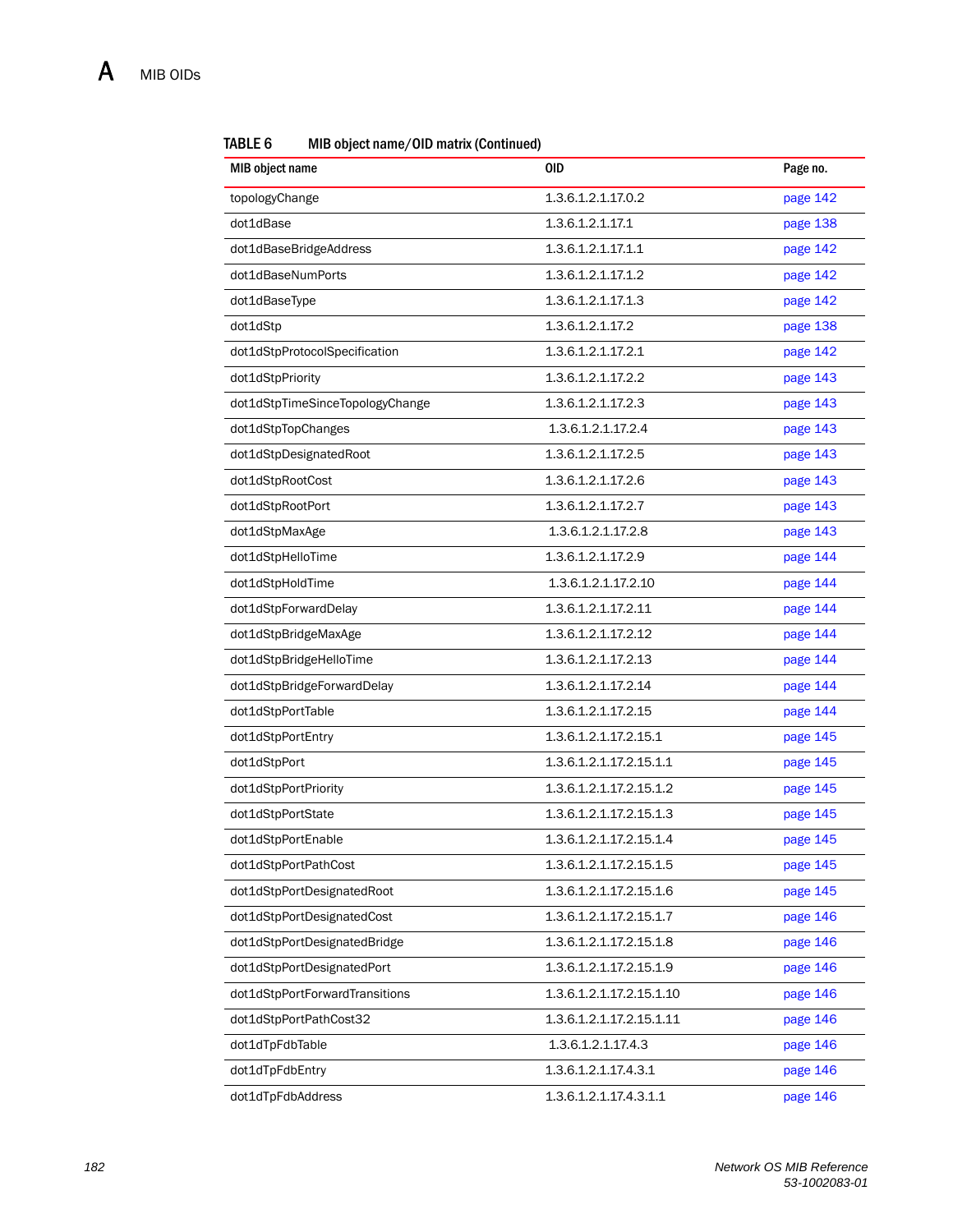TABLE 6 MIB object name/OID matrix (Continued)

| MIB object name               | 0ID                        | Page no. |
|-------------------------------|----------------------------|----------|
| dot1dTpFdbPort                | 1.3.6.1.2.1.17.4.3.1.2     | page 147 |
| dot1dTpFdbStatus              | 1.3.6.1.2.1.17.4.3.1.3     | page 147 |
| dot1dTpPortTable              | 1.3.6.1.2.1.17.4.4         | page 147 |
| dot1dTpPortEntry              | 1.3.6.1.2.1.17.4.4.1       | page 147 |
| dot1dTpPort                   | 1.3.6.1.2.1.17.4.4.1.1     | page 147 |
| dot1dTpPortMaxInfo            | 1.3.6.1.2.1.17.4.4.1.2     | page 147 |
| dot1dTpPortInFrames           | 1.3.6.1.2.1.17.4.4.1.3     | page 147 |
| dot1dTpPortOutFrames          | 1.3.6.1.2.1.17.4.4.1.4     | page 147 |
| dot1dTpPortInDiscards         | 1.3.6.1.2.1.17.4.4.1.5     | page 148 |
| dot1dTpPortOverflowTable      | 1.3.6.1.2.1.17.4.6         | page 148 |
| dot1dTpPortOverflowEntry      | 1.3.6.1.2.1.17.4.6.1       | page 148 |
| dot1dTpPortInOverflowFrames   | 1.3.6.1.2.1.17.4.6.1.1     | page 148 |
| dot1dTpPortOutOverflowFrames  | 1.3.6.1.2.1.17.4.6.1.2     | page 148 |
| dot1dTpPortInOverflowDiscards | 1.3.6.1.2.1.17.4.6.1.3     | page 148 |
| dot1dDeviceCapabilities       | 1.3.6.1.2.1.17.6.1.1.1     | page 149 |
| dot1dTrafficClassesEnabled    | 1.3.6.1.2.1.17.6.1.1.2     | page 149 |
| dot1dGmrpStatus               | 1.3.6.1.2.1.17.6.1.1.3     | page 149 |
| dot1dPortCapabilitiesTable    | 1.3.6.1.2.1.17.6.1.1.4     | page 149 |
| dot1dPortCapabilitiesEntry    | 1.3.6.1.2.1.17.6.1.1.4.1   | page 149 |
| dot1dPortCapabilities         | 1.3.6.1.2.1.17.6.1.1.4.1.1 | page 149 |
| dot1dPortPriorityTable        | 1.3.6.1.2.1.17.6.1.2.1     | page 149 |
| dot1dPortPriorityEntry        | 1.3.6.1.2.1.17.6.1.2.1.1   | page 150 |
| dot1dPortDefaultUserPriority  | 1.3.6.1.2.1.17.6.1.2.1.1.1 | page 150 |
| dot1dPortNumTrafficClasses    | 1.3.6.1.2.1.17.6.1.2.1.1.2 | page 150 |
| dot1qVlanVersionNumber        | 1.3.6.1.2.1.17.7.1.1.1     | page 150 |
| dot1qMaxVlanId                | 1.3.6.1.2.1.17.7.1.1.2     | page 150 |
| dot1qMaxSupportedVlans        | 1.3.6.1.2.1.17.7.1.1.3     | page 150 |
| dot1qNumVlans                 | 1.3.6.1.2.1.17.7.1.1.4     | page 151 |
| dot1qGvrpStatus               | 1.3.6.1.2.1.17.7.1.1.5     | page 151 |
| dot1qFdbTable                 | 1.3.6.1.2.1.17.7.1.2.1     | page 151 |
| dot1qFdbEntry                 | 1.3.6.1.2.1.17.7.1.2.1.1   | page 151 |
| dot1qFdbld                    | 1.3.6.1.2.1.17.7.1.2.1.1.1 | page 151 |
| dot1qFdbDynamicCount          | 1.3.6.1.2.1.17.7.1.2.1.2   | page 151 |
| dot1qTpFdbTable               | 1.3.6.1.2.1.17.7.1.2.2     | page 151 |
| dot1qTpFdbEntry               | 1.3.6.1.2.1.17.7.1.2.2.1   | page 151 |
| dot1qTpFdbAddress             | 1.3.6.1.2.1.17.7.1.2.2.1.1 | page 152 |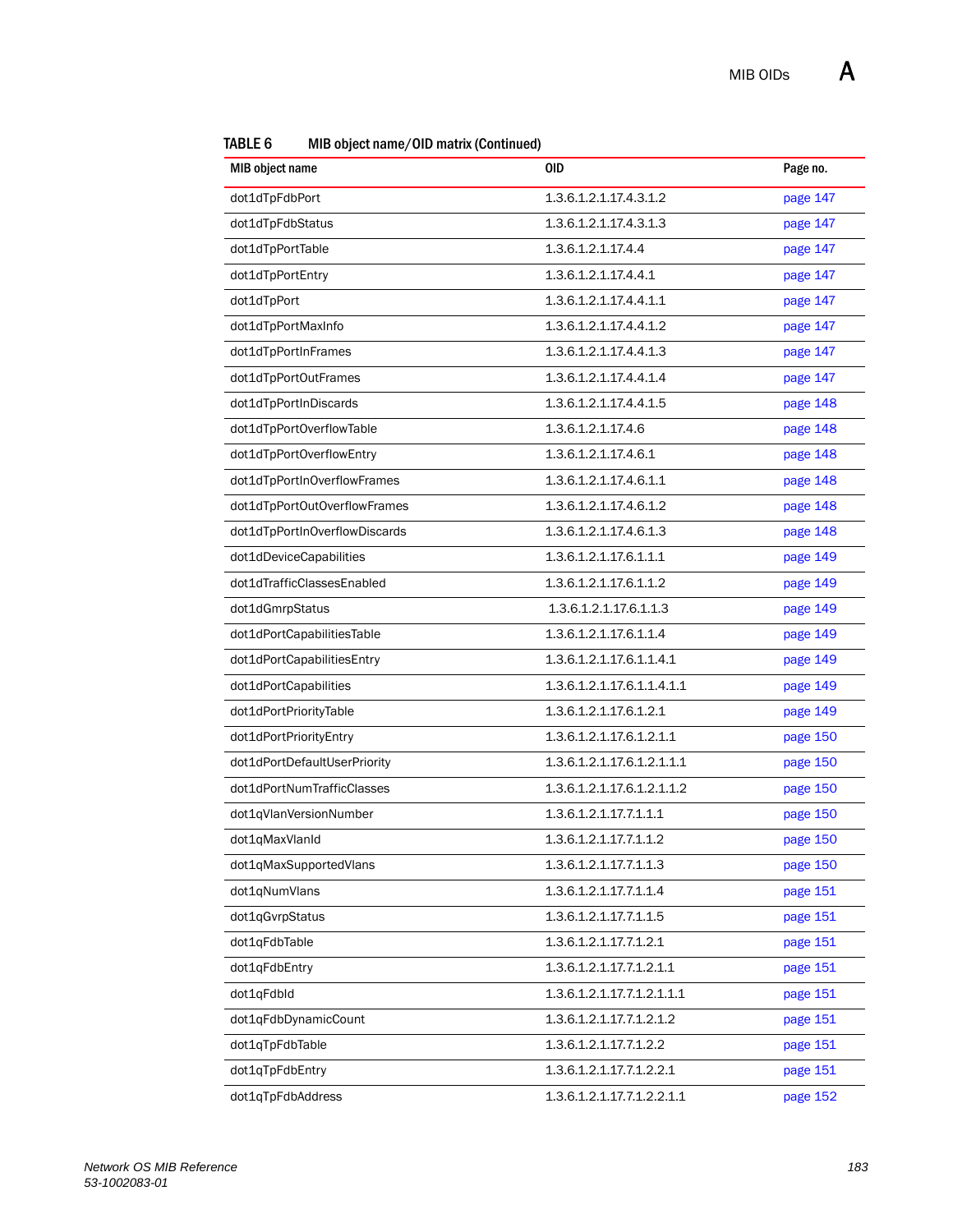| MIB object name                          | <b>OID</b>                 | Page no. |
|------------------------------------------|----------------------------|----------|
| dot1qTpFdbPort                           | 1.3.6.1.2.1.17.7.1.2.2.1.2 | page 152 |
| dot1qTpFdbStatus                         | 1.3.6.1.2.1.17.7.1.2.2.1.3 | page 152 |
| dot1qTpGroupTable                        | 1.3.6.1.2.1.17.7.1.2.3     | page 152 |
| dot1qTpGroupEntry                        | 1.3.6.1.2.1.17.7.1.2.3.1   | page 152 |
| dot1qTpGroupAddress                      | 1.3.6.1.2.1.17.7.1.2.3.1.1 | page 152 |
| dot1qTpGroupEgressPorts                  | 1.3.6.1.2.1.17.7.1.2.3.1.2 | page 152 |
| dot1qTpGroupLearnt                       | 1.3.6.1.2.1.17.7.1.2.3.1.3 | page 153 |
| dot1qForwardAllTable                     | 1.3.6.1.2.1.17.7.1.2.4     | page 153 |
| dot1qForwardAllEntry                     | 1.3.6.1.2.1.17.7.1.2.4.1   | page 153 |
| dot1qForwardAllPorts                     | 1.3.6.1.2.1.17.7.1.2.4.1.1 | page 153 |
| dot1qForwardAllStaticPorts               | 1.3.6.1.2.1.17.7.1.2.4.1.2 | page 153 |
| dot1qForwardAllForbiddenPorts            | 1.3.6.1.2.1.17.7.1.2.4.1.3 | page 153 |
| dot1qForwardUnregisteredTable            | 1.3.6.1.2.1.17.7.1.2.5     | page 153 |
| dot1qForwardUnregisteredEntry            | 1.3.6.1.2.1.17.7.1.2.5.1   | page 153 |
| dot1qForwardUnregisteredPorts            | 1.3.6.1.2.1.17.7.1.2.5.1.1 | page 154 |
| dot1qForwardUnregisteredStaticPorts      | 1.3.6.1.2.1.17.7.1.2.5.1.2 | page 154 |
| dot1qForwardUnregisteredForbiddenPorts   | 1.3.6.1.2.1.17.7.1.2.5.1.3 | page 154 |
| dot1qStaticUnicastTable                  | 1.3.6.1.2.1.17.7.1.3.1     | page 154 |
| dot1qStaticUnicastEntry                  | 1.3.6.1.2.1.17.7.1.3.1.1   | page 154 |
| dot1qStaticUnicastAddress                | 1.3.6.1.2.1.17.7.1.3.1.1.1 | page 154 |
| dot1qStaticUnicastReceivePort            | 1.3.6.1.2.1.17.7.1.3.1.1.2 | page 154 |
| dot1qStaticUnicastAllowedToGoTo          | 1.3.6.1.2.1.17.7.1.3.1.1.3 | page 155 |
| dot1qStaticUnicastStatus                 | 1.3.6.1.2.1.17.7.1.3.1.1.4 | page 155 |
| dot1qStaticMulticastTable                | 1.3.6.1.2.1.17.7.1.3.2     | page 155 |
| dot1qStaticMulticastEntry                | 1.3.6.1.2.1.17.7.1.3.2.1   | page 155 |
| dot1qStaticMulticastAddress              | 1.3.6.1.2.1.17.7.1.3.2.1.1 | page 155 |
| dot1qStaticMulticastReceivePort          | 1.3.6.1.2.1.17.7.1.3.2.1.2 | page 155 |
| dot1qStaticMulticastStaticEgressPorts    | 1.3.6.1.2.1.17.7.1.3.2.1.3 | page 156 |
| dot1qStaticMulticastForbiddenEgressPorts | 1.3.6.1.2.1.17.7.1.3.2.1.4 | page 156 |
| dot1qStaticMulticastStatus               | 1.3.6.1.2.1.17.7.1.3.2.1.5 | page 156 |
| dot1qVlanCurrentTable                    | 1.3.6.1.2.1.17.7.1.4.2     | page 156 |
| dot1qVlanCurrentEntry                    | 1.3.6.1.2.1.17.7.1.4.2.1   | page 156 |
| dot1qVlanTimeMark                        | 1.3.6.1.2.1.17.7.1.4.2.1.1 | page 156 |
| dot1qVlanIndex                           | 1.3.6.1.2.1.17.7.1.4.2.1.2 | page 156 |
| dot1qVlanFdbld                           | 1.3.6.1.2.1.17.7.1.4.2.1.3 | page 157 |
| dot1qVlanCurrentEgressPorts              | 1.3.6.1.2.1.17.7.1.4.2.1.4 | page 157 |

TABLE 6 MIB object name/OID matrix (Continued)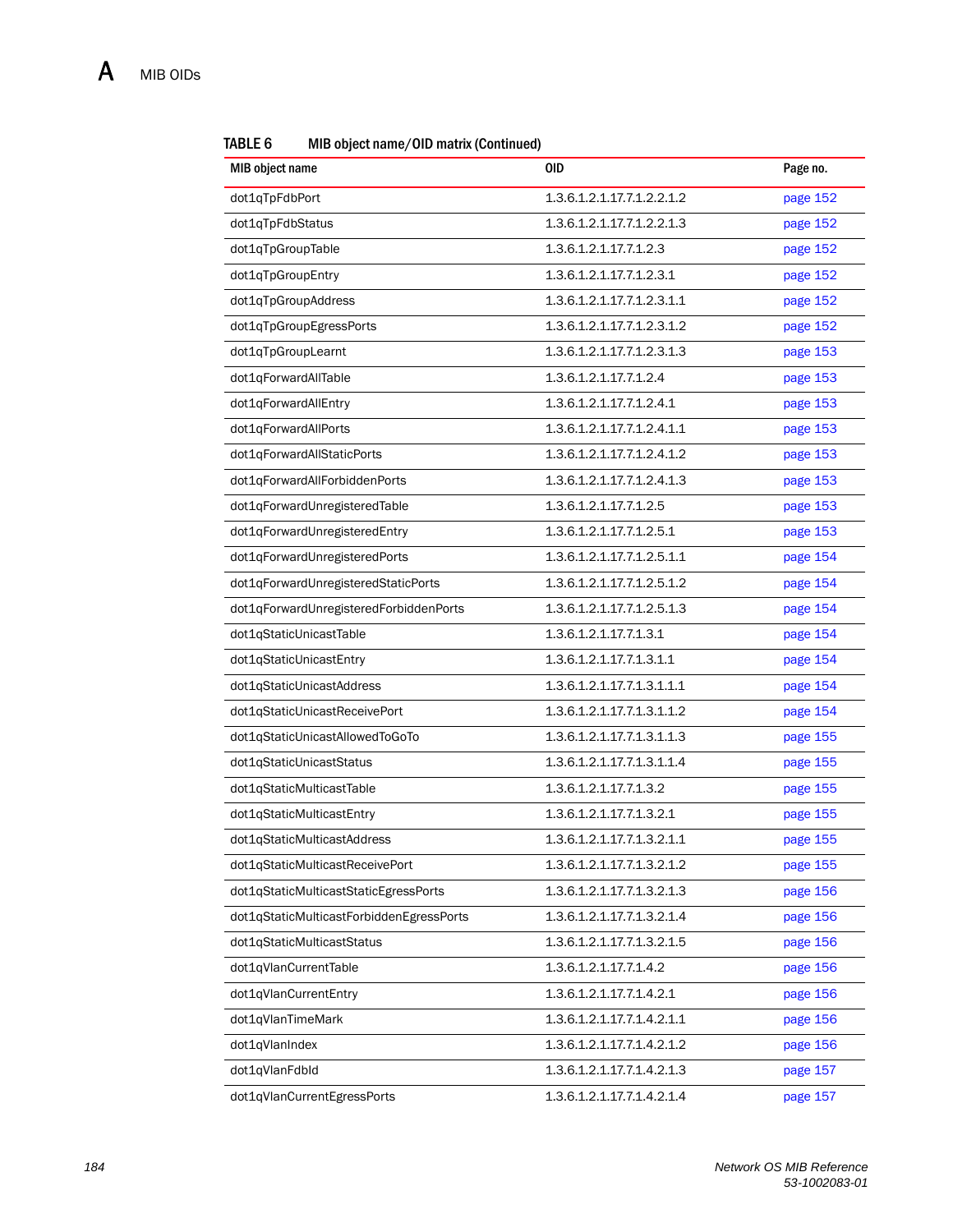| TABLE 6 | MIB object name/OID matrix (Continued) |  |  |
|---------|----------------------------------------|--|--|
|---------|----------------------------------------|--|--|

| MIB object name                   | <b>OID</b>                 | Page no. |
|-----------------------------------|----------------------------|----------|
| dot1qVlanCurrentUntaggedPorts     | 1.3.6.1.2.1.17.7.1.4.2.1.5 | page 157 |
| dot1qVlanStatus                   | 1.3.6.1.2.1.17.7.1.4.2.1.6 | page 157 |
| dot1qVlanCreationTime             | 1.3.6.1.2.1.17.7.1.4.2.1.7 | page 157 |
| dot1qVlanStaticTable              | 1.3.6.1.2.1.17.7.1.4.3     | page 157 |
| dot1qVlanStaticEntry              | 1.3.6.1.2.1.17.7.1.4.3.1   | page 157 |
| dot1qVlanStaticName               | 1.3.6.1.2.1.17.7.1.4.3.1.1 | page 157 |
| dot1qVlanStaticEgressPorts        | 1.3.6.1.2.1.17.7.1.4.3.1.2 | page 157 |
| dot1qVlanForbiddenEgressPorts     | 1.3.6.1.2.1.17.7.1.4.3.1.3 | page 158 |
| dot1qVlanStaticUntaggedPorts      | 1.3.6.1.2.1.17.7.1.4.3.1.4 | page 158 |
| dot1qVlanStaticRowStatus          | 1.3.6.1.2.1.17.7.1.4.3.1.5 | page 158 |
| dot1qPortVlanStatisticsTable      | 1.3.6.1.2.1.17.7.1.4.6     | page 158 |
| dot1qPortVlanStatisticsEntry      | 1.3.6.1.2.1.17.7.1.4.6.1   | page 158 |
| dot1qTpVlanPortInFrames           | 1.3.6.1.2.1.17.7.1.4.6.1.1 | page 158 |
| dot1qTpVlanPortOutFrames          | 1.3.6.1.2.1.17.7.1.4.6.1.2 | page 158 |
| dot1qTpVlanPortInDiscards         | 1.3.6.1.2.1.17.7.1.4.6.1.3 | page 158 |
| dot1qTpVlanPortInOverflowFrames   | 1.3.6.1.2.1.17.7.1.4.6.1.4 | page 159 |
| dot1qTpVlanPortOutOverflowFrames  | 1.3.6.1.2.1.17.7.1.4.6.1.5 | page 159 |
| dot1qTpVlanPortInOverflowDiscards | 1.3.6.1.2.1.17.7.1.4.6.1.6 | page 159 |
| dot1dStpVersion                   | 1.3.6.1.2.1.17.2.16        | page 159 |
| dot1dStpTxHoldCount               | 1.3.6.1.2.1.17.2.17        | page 159 |
| dot1dStpExtPortTable              | 1.3.6.1.2.1.17.2.19        | page 159 |
| dot1dStpExtPortEntry              | 1.3.6.1.2.1.17.2.19.1      | page 159 |
| dot1dStpPortProtocolMigration     | 1.3.6.1.2.1.17.2.19.1.1    | page 159 |
| dot1dStpPortAdminEdgePort         | 1.3.6.1.2.1.17.2.19.1.2    | page 160 |
| dot1dStpPortOperEdgePort          | 1.3.6.1.2.1.17.2.19.1.3    | page 160 |
| dot1dStpPortAdminPointToPoint     | 1.3.6.1.2.1.17.2.19.1.4    | page 160 |
| dot1dStpPortOperPointToPoint      | 1.3.6.1.2.1.17.2.19.1.5    | page 160 |
| dot1dStpPortAdminPathCost         | 1.3.6.1.2.1.17.2.19.1.6    | page 160 |
| ifMIB                             | 1.3.6.1.2.1.31             | page 8   |
| ifXTable                          | 1.3.6.1.2.1.31.1.1         | page 55  |
| ifXentry                          | 1.3.6.1.2.1.31.1.1.1       | page 55  |
| ifName                            | 1.3.6.1.2.1.31.1.1.1.1     | page 55  |
| <i>ifInMulticastPkts</i>          | 1.3.6.1.2.1.31.1.1.1.2     | page 56  |
| ifInBroadcastPkts                 | 1.3.6.1.2.1.31.1.1.1.3     | page 56  |
| ifOutMulticastPkts                | 1.3.6.1.2.1.31.1.1.1.4     | page 56  |
| ifOutBroadcastPkts                | 1.3.6.1.2.1.31.1.1.1.5     | page 56  |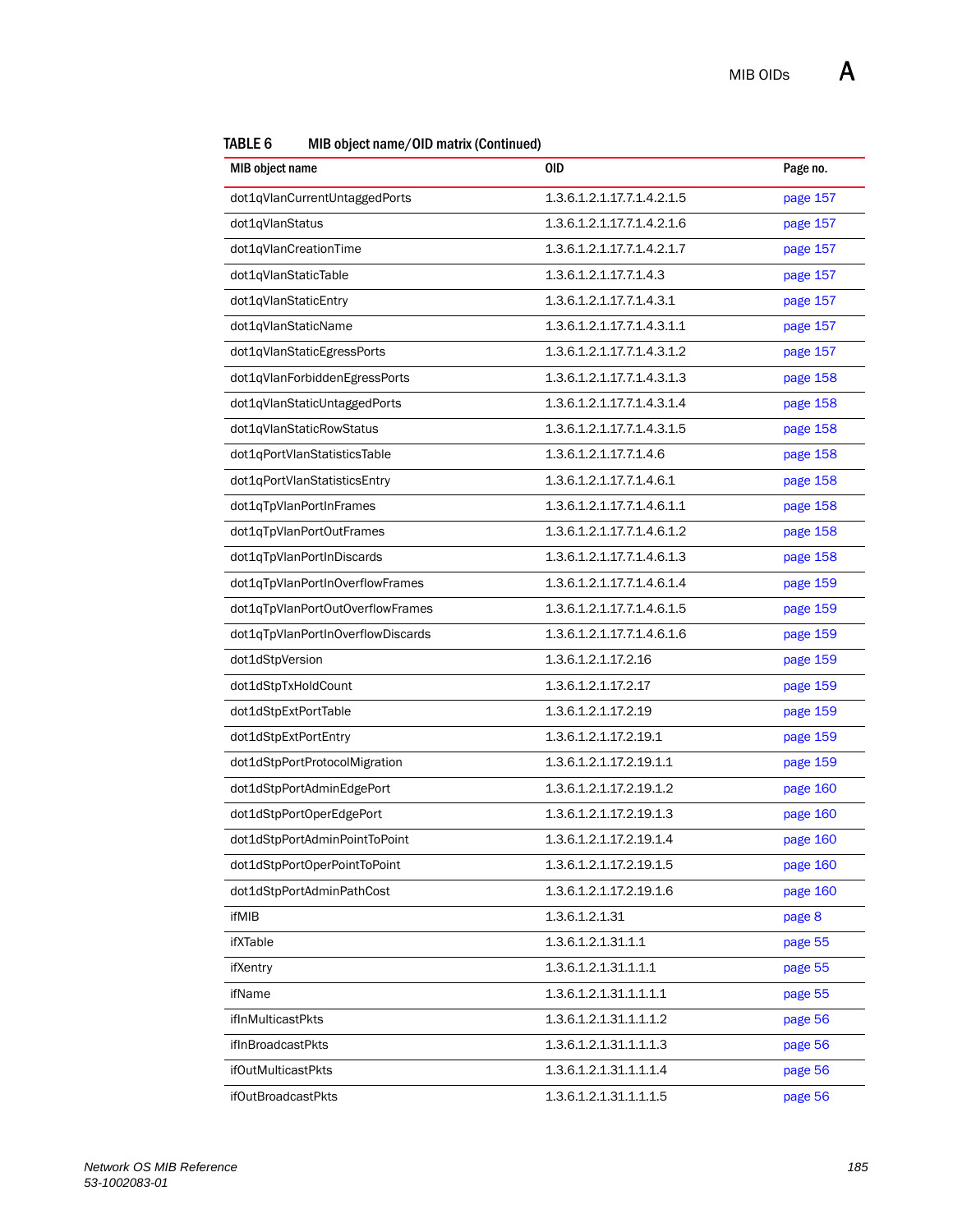| MIB object name             | 0ID                       | Page no. |
|-----------------------------|---------------------------|----------|
| <b>ifHCInOctets</b>         | 1.3.6.1.2.1.31.1.1.1.6    | page 56  |
| <b>ifHCInUcastPkts</b>      | 1.3.6.1.2.1.31.1.1.1.7    | page 57  |
| <b>ifHCInMulticastPkts</b>  | 1.3.6.1.2.1.31.1.1.1.8    | page 57  |
| <b>ifHCInBroadcastPkts</b>  | 1.3.6.1.2.1.31.1.1.1.9    | page 57  |
| ifHCOutOctets               | 1.3.6.1.2.1.31.1.1.1.10   | page 57  |
| <b>ifHCOutUcastPkts</b>     | 1.3.6.1.2.1.31.1.1.1.11   | page 57  |
| <b>ifHCOutMulticastPkts</b> | 1.3.6.1.2.1.31.1.1.1.12   | page 58  |
| ifHCOutBroadcastPkts        | 1.3.6.1.2.1.31.1.1.1.13   | page 58  |
| ifLinkUpDownTrapEnable      | 1.3.6.1.2.1.31.1.1.1.14   | page 58  |
| ifHigfSpeed                 | 1.3.6.1.2.1.31.1.1.1.15   | page 58  |
| <i>ifPromiscuousMode</i>    | 1.3.6.1.2.1.31.1.1.1.16   | page 58  |
| <b>ifConnectorPresent</b>   | 1.3.6.1.2.1.31.1.1.1.17   | page 58  |
| ifAlias                     | 1.3.6.1.2.1.31.1.1.1.1.8  | page 59  |
| ifCounterDiscontinuityTime  | 1.3.6.1.2.1.31.1.1.1.19   | page 59  |
| entityMIB                   | 1.3.6.1.2.1.47            | page 8   |
| entityMIBObjects            | 1.3.6.1.2.1.47.1          | page 16  |
| entityPhysical              | 1.3.6.1.2.1.47.1.1        | page 16  |
| entPhysicalTable            | 1.3.6.1.2.1.47.1.1.1      | page 62  |
| entPhysicalEntry            | 1.3.6.1.2.1.47.1.1.1.1    | page 63  |
| entPhysicalIndex            | 1.3.6.1.2.1.47.1.1.1.1.1  | page 63  |
| entPhysicalDescr            | 1.3.6.1.2.1.47.1.1.1.1.2  | page 63  |
| entPhysicalVendorType       | 1.3.6.1.2.1.47.1.1.1.1.3  | page 63  |
| entPhysicalContainedIn      | 1.3.6.1.2.1.47.1.1.1.1.4  | page 64  |
| entPhysicalClass            | 1.3.6.1.2.1.47.1.1.1.1.5  | page 64  |
| entPhysicalParentRelPos     | 1.3.6.1.2.1.47.1.1.1.1.6  | page 64  |
| entPhysicalName             | 1.3.6.1.2.1.47.1.1.1.1.7  | page 65  |
| entPhysicalHardwareRev      | 1.3.6.1.2.1.47.1.1.1.1.8  | page 65  |
| entPhysicalFirmwareRev      | 1.3.6.1.2.1.47.1.1.1.1.9  | page 65  |
| entPhysicalSoftwareRev      | 1.3.6.1.2.1.47.1.1.1.1.10 | page 66  |
| entPhysicalSerialNum        | 1.3.6.1.2.1.47.1.1.1.1.11 | page 66  |
| entPhysicalMfgName          | 1.3.6.1.2.1.47.1.1.1.1.12 | page 66  |
| entPhysicalModelName        | 1.3.6.1.2.1.47.1.1.1.1.13 | page 67  |
| entPhysicalAlias            | 1.3.6.1.2.1.47.1.1.1.1.14 | page 67  |
| entPhysicalAssetID          | 1.3.6.1.2.1.47.1.1.1.1.15 | page 67  |
| entPhysicalIsFRU            | 1.3.6.1.2.1.47.1.1.1.1.16 | page 68  |
| entityLogical               | 1.3.6.1.2.1.47.1.2        | page 16  |

TABLE 6 MIB object name/OID matrix (Continued)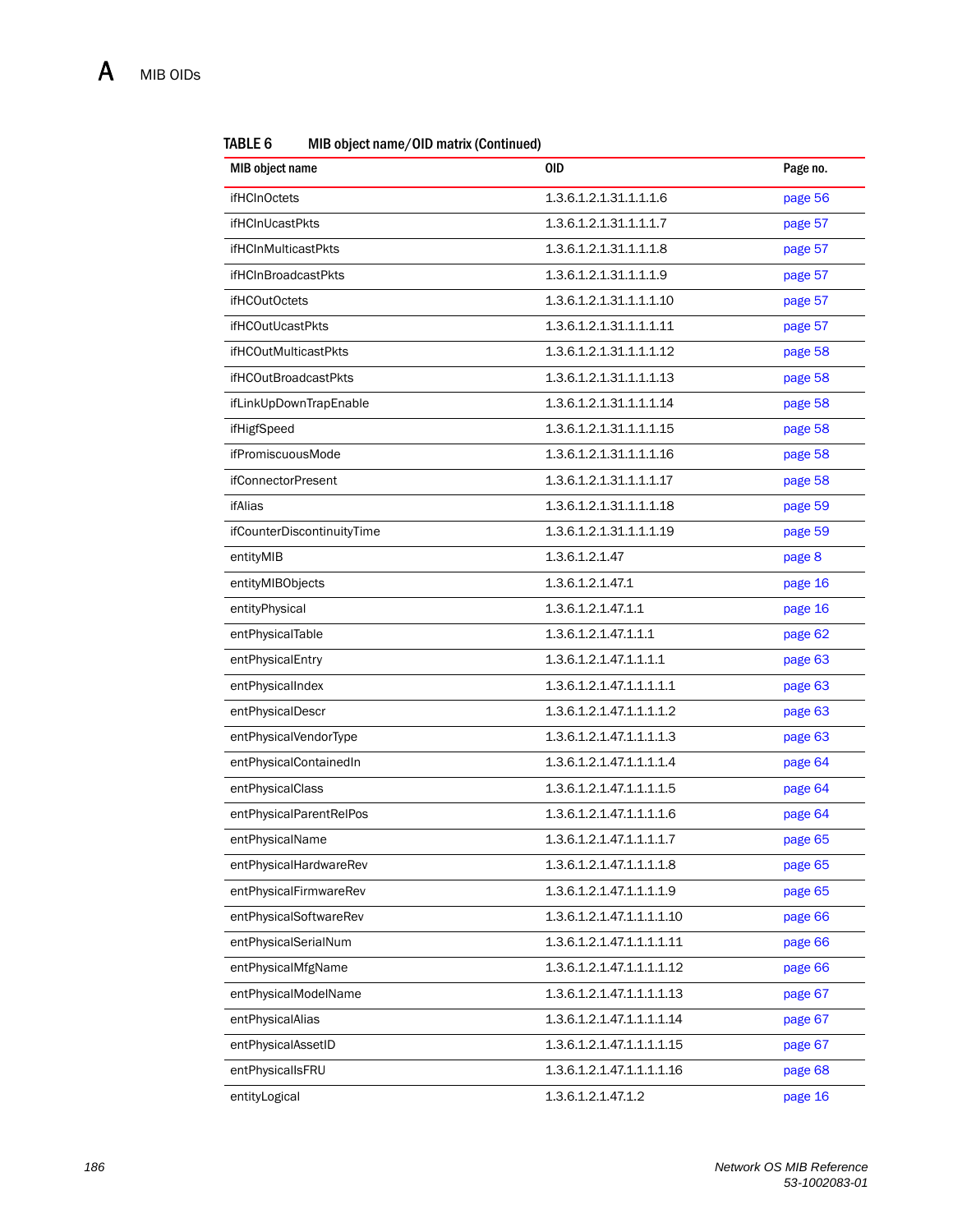TABLE 6 MIB object name/OID matrix (Continued)

| MIB object name            | 0ID                      | Page no. |
|----------------------------|--------------------------|----------|
| entLogicalTable            | 1.3.6.1.2.1.47.1.2.1     | page 68  |
| entLogicalEntry            | 1.3.6.1.2.1.47.1.2.1.1   | page 68  |
| entLogicalIndex            | 1.3.6.1.2.1.47.1.2.1.1.1 | page 68  |
| entLogicalDescr            | 1.3.6.1.2.1.47.1.2.1.1.2 | page 68  |
| entLogicalType             | 1.3.6.1.2.1.47.1.2.1.1.3 | page 69  |
| entLogicalCommunity        | 1.3.6.1.2.1.47.1.2.1.1.4 | page 69  |
| entLogicalTAddress         | 1.3.6.1.2.1.47.1.2.1.1.5 | page 69  |
| entLogicalTDomain          | 1.3.6.1.2.1.47.1.2.1.1.6 | page 70  |
| entLogicalContextEngineID  | 1.3.6.1.2.1.47.1.2.1.1.7 | page 70  |
| entLogicalContextName      | 1.3.6.1.2.1.47.1.2.1.1.8 | page 70  |
| entityMapping              | 1.3.6.1.2.1.47.1.3       | page 16  |
| entLPMappingTable          | 1.3.6.1.2.1.47.1.3.1     | page 70  |
| entLPMappingEntry          | 1.3.6.1.2.1.47.1.3.1.1   | page 71  |
| entLPPhysicalIndex         | 1.3.6.1.2.1.47.1.3.1.1.1 | page 71  |
| entAliasMappingTable       | 1.3.6.1.2.1.47.1.3.2     | page 71  |
| entAliasMappingEntry       | 1.3.6.1.2.1.47.1.3.2.1   | page 71  |
| entAliasLogicalIndexOrZero | 1.3.6.1.2.1.47.1.3.2.1.1 | page 72  |
| entAliasMappingIdentifier  | 1.3.6.1.2.1.47.1.3.2.1.2 | page 72  |
| entPhysicalContainsTable   | 1.3.6.1.2.1.47.1.3.3     | page 73  |
| entPhysicalContainsEntry   | 1.3.6.1.2.1.47.1.3.3.1   | page 73  |
| entPhysicalChildIndex      | 1.3.6.1.2.1.47.1.3.3.1.1 | page 73  |
| entLastChangeTime          | 1.3.6.1.2.1.47.1.4.1     | page 73  |
| entityGeneral              | 1.3.6.1.2.1.47.1.4       | page 16  |
| entityMIBTraps             | 1.3.6.1.2.1.47.2         | page 16  |
| entityMIBTrapPrefix        | 1.3.6.1.2.1.47.2.0       | page 16  |
| entConfigChange            | 1.3.6.1.2.1.47.2.0.1     | page 74  |
| entityConformance          | 1.3.6.1.2.1.47.3         | page 16  |
| entityCompliances          | 1.3.6.1.2.1.47.3.1       | page 16  |
| entityCompliance           | 1.3.6.1.2.1.47.3.1.1     | page 74  |
| entity2Compliance          | 1.3.6.1.2.1.47.3.1.2     | page 74  |
| entityGroups               | 1.3.6.1.2.1.47.3.2       | page 16  |
| entityPhysicalGroup        | 1.3.6.1.2.1.47.3.2.1     | page 75  |
| entityLogicalGroup         | 1.3.6.1.2.1.47.3.2.2     | page 75  |
| entityMappingGroup         | 1.3.6.1.2.1.47.3.2.3     | page 76  |
| entityGeneralGroup         | 1.3.6.1.2.1.47.3.2.4     | page 76  |
| entityNotificationsGroup   | 1.3.6.1.2.1.47.3.2.5     | page 76  |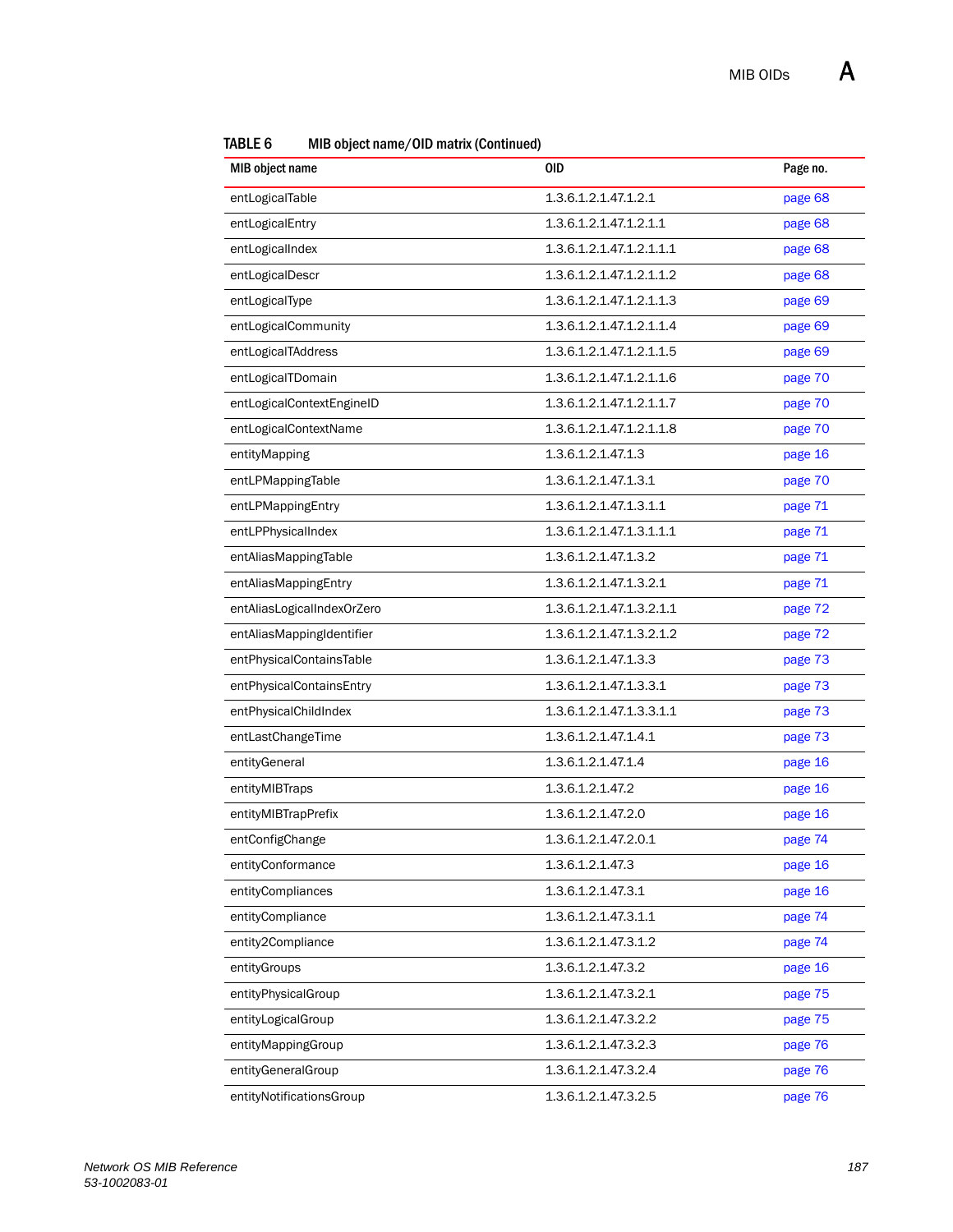| MIB object name              | 0ID                         | Page no. |
|------------------------------|-----------------------------|----------|
| entityPhysical2Group         | 1.3.6.1.2.1.47.3.2.6        | page 76  |
| entityLogical2Group          | 1.3.6.1.2.1.47.3.2.7        | page 77  |
| snmpV2                       | 1.3.6.1.6                   | page 79  |
| snmpModules                  | 1.3.6.1.6.3                 | page 79  |
| coldStart                    | 1.3.6.1.6.3.1.1.5.1         | page 59  |
| Warmstart                    | 1.3.6.1.6.3.1.1.5.2         | page 59  |
| linkDown                     | 1.3.6.1.6.3.1.1.5.3         | page 59  |
| linkup                       | 1.3.6.1.6.3.1.1.5.4         | page 60  |
| sFlowMIB                     | 1.3.6.1.4.1.4300.1          | page 161 |
| sFlowAgent                   | 1.3.6.1.4.1.4300.1.1        | page 161 |
| sFlowVersion                 | 1.3.6.1.4.1.4300.1.1.1      | page 162 |
| sFlowAgentAddressType        | 1.3.6.1.4.1.4300.1.1.2      | page 162 |
| sFlowAgentAddress            | 1.3.6.1.4.1.4300.1.1.3      | page 162 |
| sFlowTable                   | 1.3.6.1.4.1.4300.1.1.4      | page 162 |
| sFlowEntry                   | 1.3.6.1.4.1.4300.1.1.4.1    | page 162 |
| sFlowDataSource              | 1.3.6.1.4.1.4300.1.1.4.1.1  | page 162 |
| sFlowOwner                   | 1.3.6.1.4.1.4300.1.1.4.1.2  | page 162 |
| sFlowTimeout                 | 1.3.6.1.4.1.4300.1.1.4.1.3  | page 162 |
| sFlowPacketSamplingRate      | 1.3.6.1.4.1.4300.1.1.4.1.4  | page 162 |
| sFlowCounterSamplingInterval | 1.3.6.1.4.1.4300.1.1.4.1.5  | page 163 |
| sFlowMaximumHeaderSize       | 1.3.6.1.4.1.4300.1.1.4.1.6  | page 163 |
| sFlowMaximumDatagramSize     | 1.3.6.1.4.1.4300.1.1.4.1.7  | page 163 |
| sFlowCollectorAddressType    | 1.3.6.1.4.1.4300.1.1.4.1.8  | page 163 |
| sFlowCollectorAddress        | 1.3.6.1.4.1.4300.1.1.4.1.9  | page 163 |
| sFlowCollectorPort           | 1.3.6.1.4.1.4300.1.1.4.1.10 | page 163 |
| sFlowDatagramVersion         | 1.3.6.1.4.1.4300.1.1.4.1.11 | page 163 |
| snmpUsmMIB                   | 1.3.6.1.6.3.15              | page 79  |
| usmMIBObjects                | 1.3.6.1.6.3.15.1            | page 79  |
| usmStats                     | 1.3.6.1.6.3.15.1.1          | page 80  |
| usmStatsUnsupportedSecLevels | 1.3.6.1.6.3.15.1.1.1        | page 80  |
| usmStatsNotInTimeWindows     | 1.3.6.1.6.3.15.1.1.2        | page 80  |
| usmStatsUnknownUserNames     | 1.3.6.1.6.3.15.1.1.3        | page 80  |
| usmStatsUnknownEngineIDs     | 1.3.6.1.6.3.15.1.1.4        | page 81  |
| usmStatsWrongDigests         | 1.3.6.1.6.3.15.1.1.5        | page 81  |
| usmStatsDecryptionErrors     | 1.3.6.1.6.3.15.1.1.6        | page 81  |
| usmUser                      | 1.3.6.1.6.3.15.1.2          | page 80  |

TABLE 6 MIB object name/OID matrix (Continued)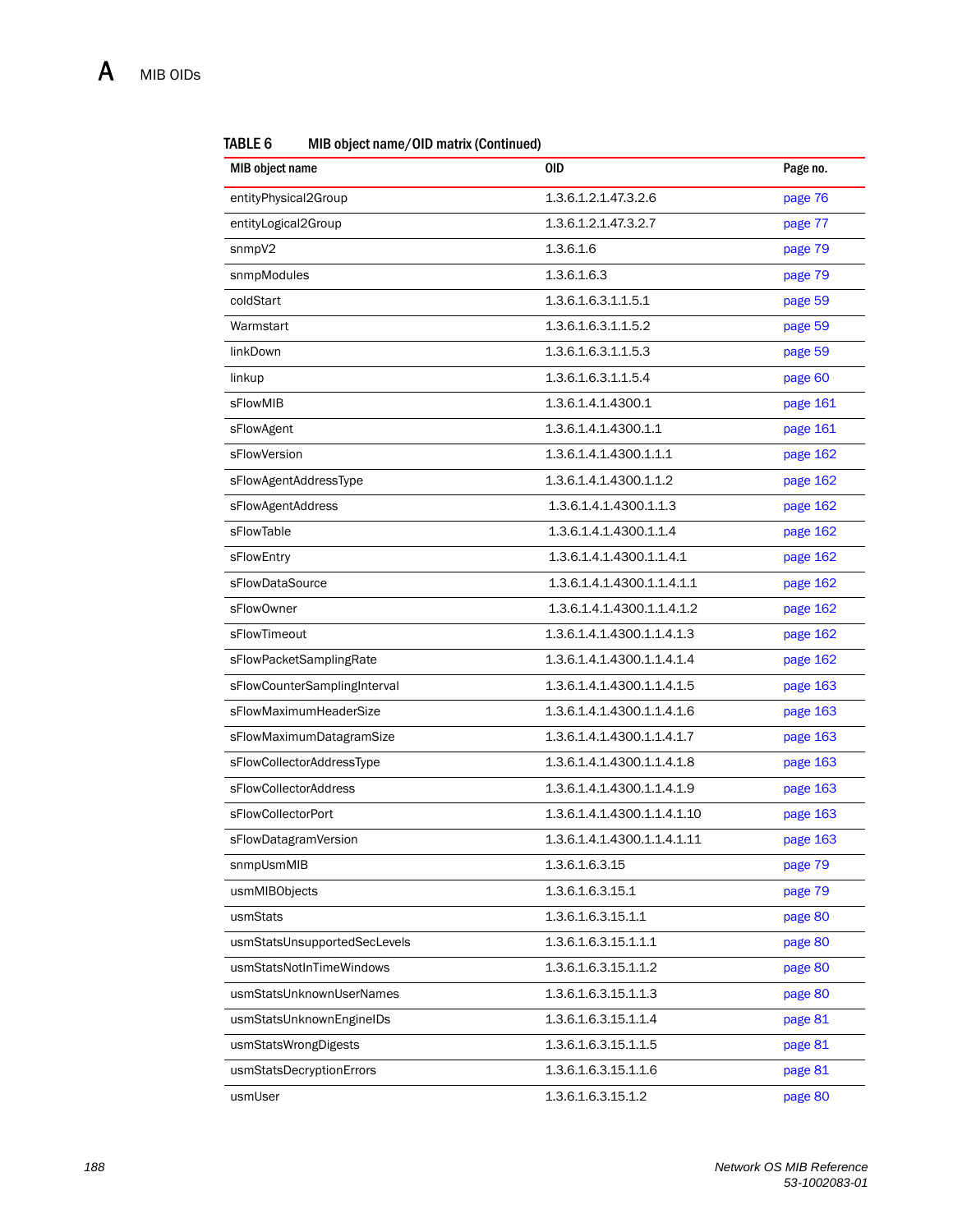| TABLE 6 |  | MIB object name/OID matrix (Continued) |
|---------|--|----------------------------------------|
|         |  |                                        |

| MIB object name         | 0ID                       | Page no. |
|-------------------------|---------------------------|----------|
| usmUserSpinLock         | 1.3.6.1.6.3.15.1.2.1      | page 81  |
| usmUserTable            | 1.3.6.1.6.3.15.1.2.2      | page 81  |
| usmUserEntry            | 1.3.6.1.6.3.15.1.2.2.1    | page 81  |
| usmUserEngineID         | 1.3.6.1.6.3.15.1.2.2.1.1  | page 81  |
| usmUserName             | 1.3.6.1.6.3.15.1.2.2.1.2  | page 81  |
| usmUserSecurityName     | 1.3.6.1.6.3.15.1.2.2.1.3  | page 82  |
| usmUserCloneFrom        | 1.3.6.1.6.3.15.1.2.2.1.4  | page 82  |
| usmUserAuthProtocol     | 1.3.6.1.6.3.15.1.2.2.1.5  | page 82  |
| usmUserAuthKeyChange    | 1.3.6.1.6.3.15.1.2.2.1.6  | page 82  |
| usmUserOwnAuthKeyChange | 1.3.6.1.6.3.15.1.2.2.1.7  | page 82  |
| usmUserPrivProtocol     | 1.3.6.1.6.3.15.1.2.2.1.8  | page 82  |
| usmUserPrivKeyChange    | 1.3.6.1.6.3.15.1.2.2.1.9  | page 82  |
| usmUserOwnPrivKeyChange | 1.3.6.1.6.3.15.1.2.2.1.10 | page 83  |
| usmUserPublic           | 1.3.6.1.6.3.15.1.2.2.1.11 | page 83  |
| usmUserStorageType      | 1.3.6.1.6.3.15.1.2.2.1.12 | page 83  |
| usmUserStatus           | 1.3.6.1.6.3.15.1.2.2.1.13 | page 83  |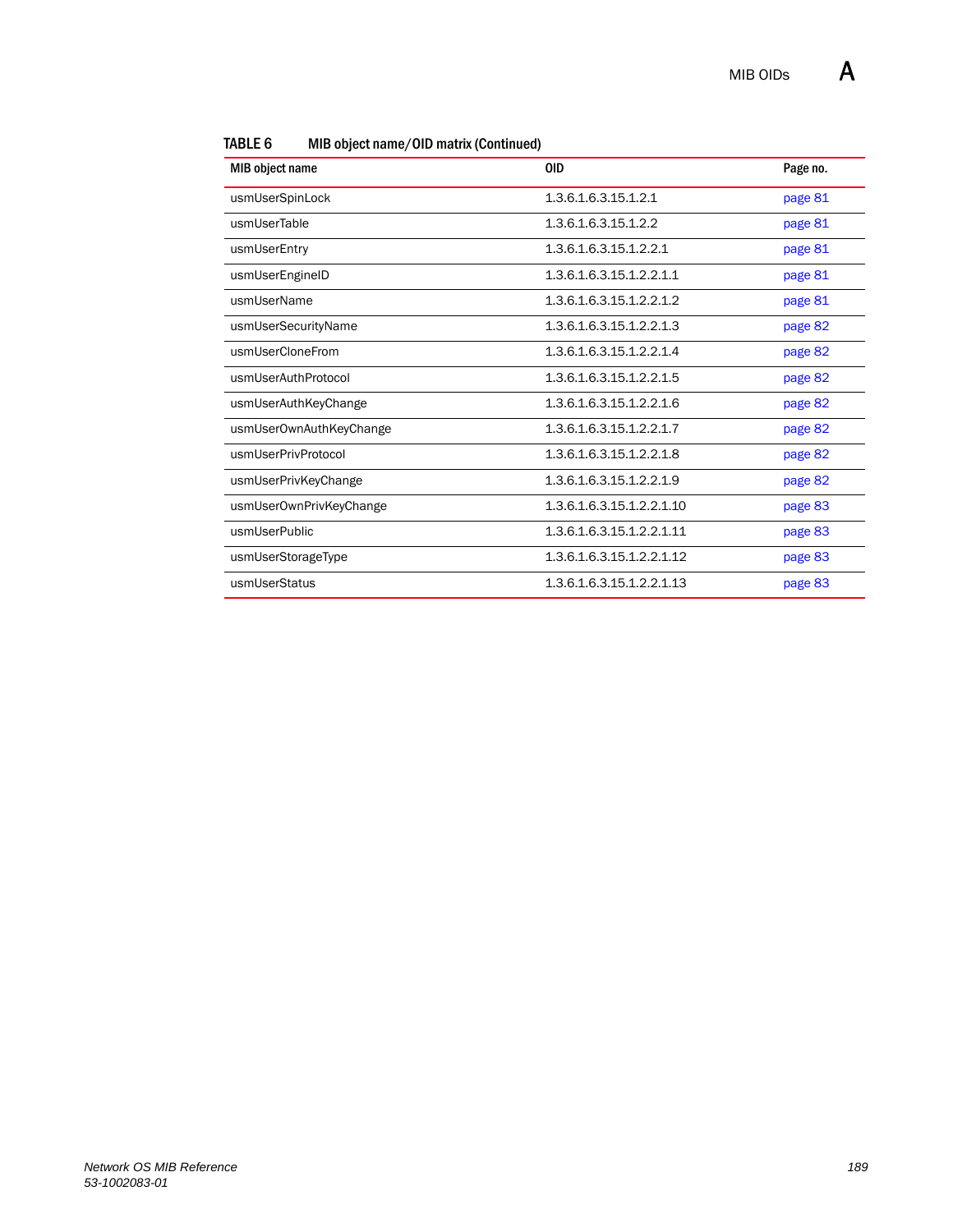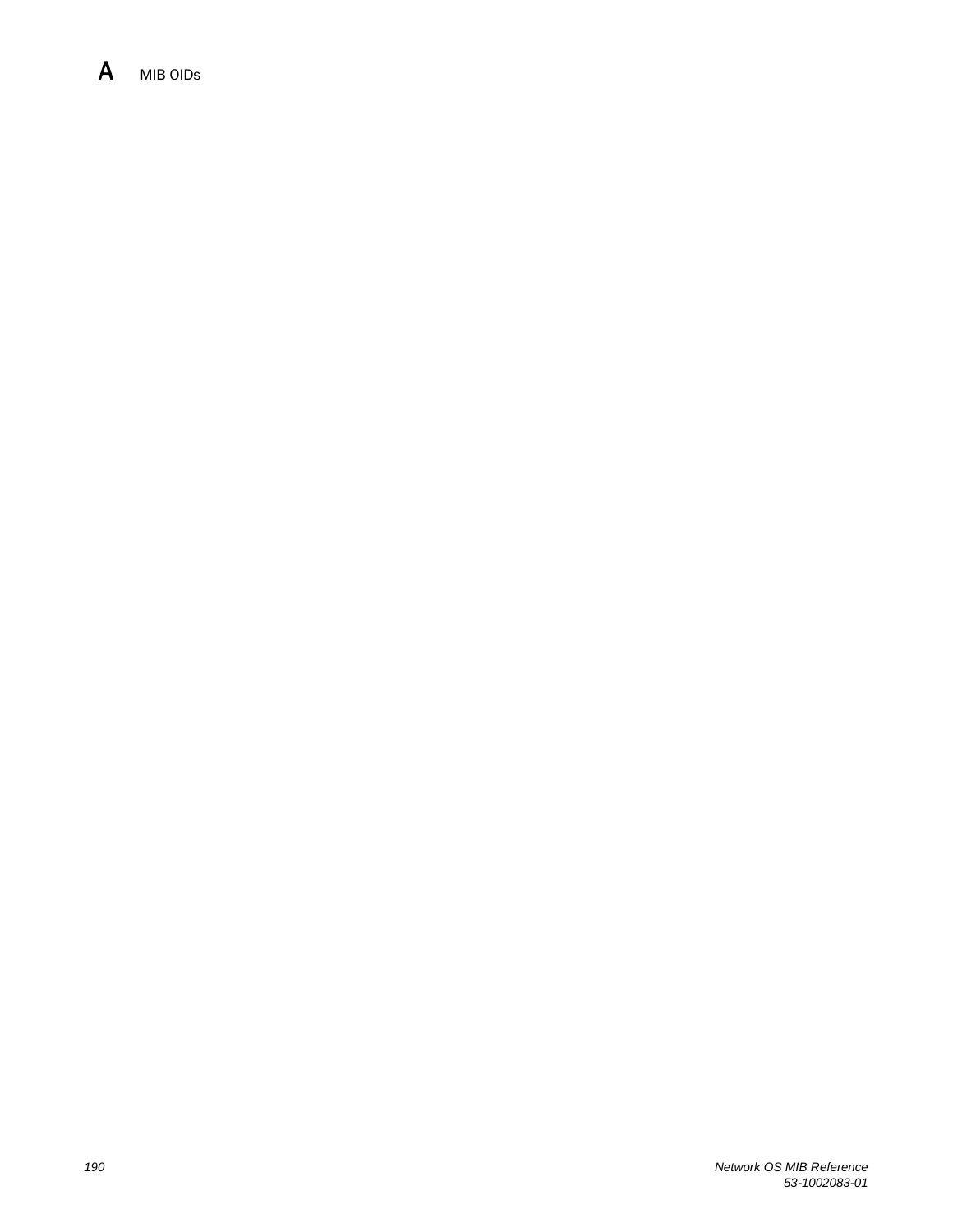# **Index**

# A

Address Translation group*, [24](#page-35-5)*

# B

Before loading MIBs*, [4](#page-15-0)* Bridge-MIB overview*, [137](#page-148-0)* Brocade MIB files*, [4](#page-15-1)*

# D

Definitions for Entity MIB*, [60](#page-71-1)*

# E

EGP group*, [40](#page-51-5)* Entity MIB conformance information*, [74](#page-85-3)* Entity MIB objects*, [62](#page-73-1)* Entity MIB system organization of MIB objects*, [60](#page-71-1)* Entity MIB trap*, [74](#page-85-4)*

## G

Generic traps*, [59](#page-70-5)*

## I

ICMP group*, [32](#page-43-6)* IEEE 802.1x MIB objects overview*, [85](#page-96-0)* IEEE 802.3 LAG MIB overview*, [125](#page-136-8)* ifMIB group*, [55](#page-66-6)* Interfaces group*, [19](#page-30-3)* interfaces table*, [20](#page-31-1)* IP group*, [25](#page-36-6)*

# L

LLDP MIB objects overview*, [97](#page-108-0)* LLDP-EXT-DOT1-MIB organization*, [111](#page-122-0)* LLDP-EXT-DOT3-MIB organization*, [118](#page-129-4)* Loading brocade MIBs*, [4](#page-15-2)*

#### M

MIB loading order*, [5](#page-16-0)* MIB OIDs*, [165](#page-176-0)* MIB-II object hierarchy*, [8](#page-19-19)* MIB-II overview*, [7](#page-18-0)*

### N

Network OS commands for configuring SNMP*, [6](#page-17-0)*

#### P

Physical Entity group*, [62](#page-73-2)*

# Q

qBridgeMIB*, [150](#page-161-6)*

## R

RMON group*, [44](#page-55-5)* RSTP group*, [159](#page-170-8)*

# S

sFlow MIB objects overview*, [161](#page-172-2)* SNMP group*, [40](#page-51-6)*